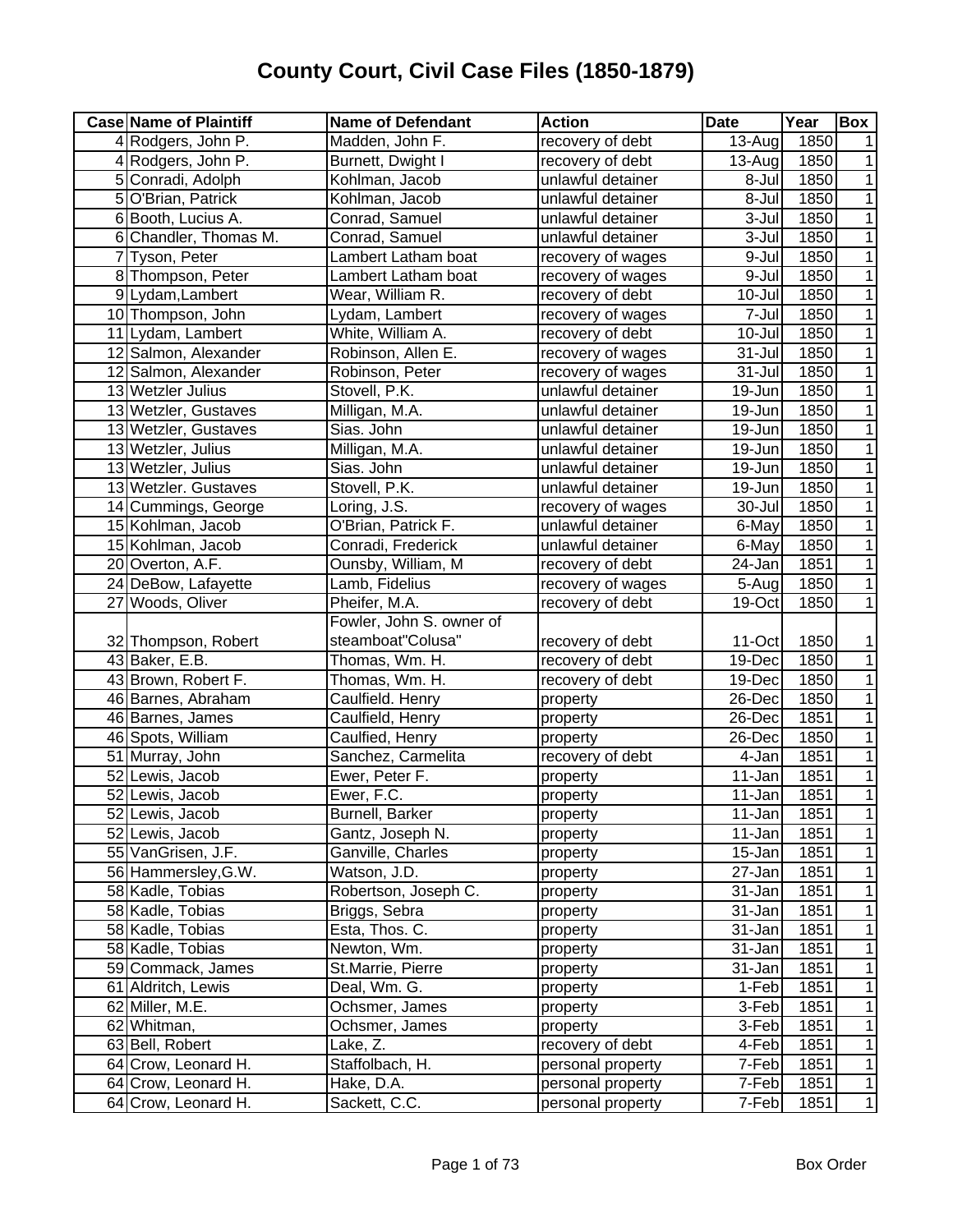| <b>Case Name of Plaintiff</b> | <b>Name of Defendant</b>   | <b>Action</b>     | <b>Date</b> | Year | <b>Box</b>     |
|-------------------------------|----------------------------|-------------------|-------------|------|----------------|
| 65 Porter, John S.            | Wilkinson, Thomas          | property          | 11-Feb      | 1851 |                |
| 65 Porter, John S.            | Stockdale, Thomas          | property          | $11-Feb$    | 1851 | 1              |
| 65 Porter, John S.            | Bennett, Valentine         | property          | 11-Feb      | 1851 | 1              |
| 66 Day, Augustus R.           | Leer, Thos                 | personal property | 12-Feb      | 1851 | 1              |
| 67 Webb, C.C.                 | Seymour, Fanny (alias)     | property          | 19-Feb      | 1851 | 1              |
| 67 Webb, C.C.                 | Smith, Frances             | property          | 19-Feb      | 1851 | 1              |
| 68 Smith, Frederick           | Howlett, Chas.             | recovery of debt  | 22-Feb      | 1851 | 1              |
| 69 Staffleback, H.            | Montgomery, Z.             | recovery of wages | 4-Mar       | 1851 |                |
| 71 Jennings, Hannah Bingman   | May, Samuel J.             | recovery of wages | 11-Mar      | 1851 |                |
| 71 White, Samuel              | May, Samuel J.             | recovery of wages | 11-Mar      | 1851 | 1              |
| 72 Jennings, Hannah Bingman   | May, Samuel J.             | recovery of wages | 5-Mar       | 1851 | 1              |
| 73 Ransome, Robert            | Stewart, Mark              | property          | 8-Mar       | 1851 |                |
| 74 Ferrell, Wm. H.            | Johnson, John              | property          | 21-Mar      | 1851 |                |
| 74 Ferrell, Wm. H.            | Ames, A.G.                 | property          | 21-Mar      | 1851 |                |
| 74 Ferrell, Wm. H.            | Smith, John C.             | property          | 21-Mar      | 1851 |                |
| 74 Ferrell, Wm. H.            | Pell, A.W.                 | property          | 21-Mar      | 1851 |                |
| 74 Ferrell, Wm. H.            | Brewer, Joseph             | property          | 21-Mar      | 1851 |                |
| 74 Ferrell, Wm. H.            | Hubbell, Alonzo            | property          | 21-Mar      | 1851 |                |
| 74 Ferrell, Wm. H.            | More, George W.            | property          | 21-Mar      | 1851 | 1              |
| 75 Watson, Pearson & Baker    | Nelson, William            | property          | 11-Mar      | 1851 | 1              |
| 76 City of Sacramento         | Free Ferry Boat            | license           | 21-Mar      | 1851 | 1              |
| 76 City of Sacramento         | Eaten, Henry securities    | license           | 21-Mar      | 1851 | 1              |
| 76 City of Sacramento         | Ewing, William             | license           | 21-Mar      | 1851 | 1              |
| 76 City of Sacramento         | Mitchell, J.M.             | license           | 21-Mar      | 1851 | 1              |
| 76 City of Sacramento         | Brownwell, Stephen C.      | license           | 21-Mar      | 1851 | 1              |
| 77 Seymour, Fanny             | Wright & Wray              | property          | 26-Mar      | 1851 | 1              |
| 78 Wheeler & Nelson           | Russell, Albert            | property          | 26-Mar      | 1851 | 1              |
| 80 Woods, John                | Porter, Walter S.          | property          | 10-Mar      | 1851 | 1              |
| 80 Woods, John                | Colville, James L.         | property          | 10-Mar      | 1851 | 1              |
| 80 Woods, John                | Waterman, J. H.            | property          | 10-Mar      | 1851 | 1              |
| 82 Johnson, John N.           | Oberdoffer, S.             | property          | 10-Mar      | 1851 | 1              |
| 83 Cornwall, P.B.             | Orton, Oliver              | property          | 22-Mar      | 1851 | 1              |
| 83 Cornwall, P.B.             | Hoy, William H.            | property          | 22-Mar      | 1851 | 1              |
| 84 Hanna, Thomas J.           | Coville, James L.          | property          | 14-Apr      | 1851 | 1              |
| 85 Russell & Wallace          | Ormsby, Wm                 | property          | 14-Apr      | 1851 | $\overline{1}$ |
| 86 Ferrer, Alexander          | Bogden, John               | property          | 18-Mar      | 1851 | 1              |
| 87 Patterson, A.D.            | Calenberg, J.F.            | property          | 16-Apr      | 1851 | $\mathbf{1}$   |
| 88 Berryman, Jennings         | May, Saml J.               | property          | 20-Mar      | 1851 | $\mathbf 1$    |
| 88 Hammer, D.B.               | May, Saml J.               | property          | 20-Mar      | 1851 | 1              |
| 88 Jennings, Hanna.           | May, Saml J                | property          | 20-Mar      | 1851 | $\mathbf{1}$   |
| 88 White, Samuel              | May, Saml J.               | property          | 20-Mar      | 1851 | 1              |
| 89 Carr, R.R.                 | Johnson, C.A.              | property          | 21-Apr      | 1851 | 1              |
| 90 Fike, Wm.                  | Prince, Wm. R.             | recovery of debt  | 22-Apr      | 1851 | 1              |
| 91 Blake, James Dr.           | Pearis, Robert A. Dr.      | services renderd  | 1-May       | 1851 | 1              |
| 92 Gale, Charles T.           | Goodrich, D.L.             | property          | 12-May      | 1851 | 1              |
| 93 Cornwall, Joseph S.        | McCullough, Benj. Sherriff | property          | 13-May      | 1851 | $\mathbf{1}$   |
| 94 Furgurson, R.D.            | Ewing, William             | property          | 14-May      | 1851 | $\mathbf{1}$   |
| 95 Prince, Wm. R.             | Sutton, David              | recovery of debt  | 8-May       | 1851 | $\mathbf{1}$   |
| 95 Prince, Wm. R.             | Payson, Henry (alias)      | recovery of debt  | 8-May       | 1851 | $\mathbf{1}$   |
| 96 Wiggins, Geo.              | Mason, Lewis               | property          | 15-May      | 1851 | $\mathbf{1}$   |
| 97 Forster, Juan              | Nye, H.                    | property          | 22-May      | 1851 | 1              |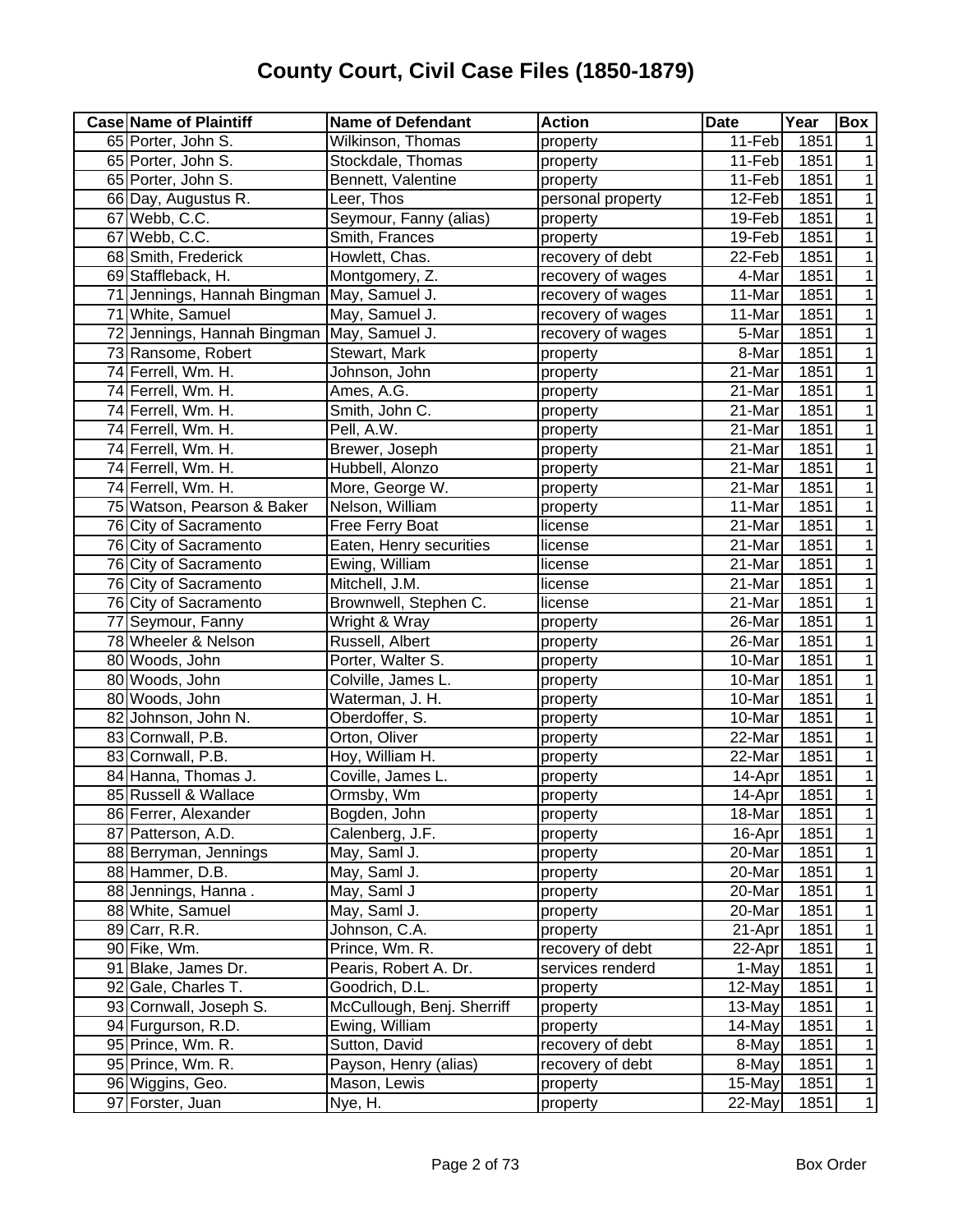| <b>Case Name of Plaintiff</b> | <b>Name of Defendant</b> | <b>Action</b>     | <b>Date</b> | Year | <b>Box</b>     |
|-------------------------------|--------------------------|-------------------|-------------|------|----------------|
| 98 Grant, Joseph              | Bruce & Glen             | recovery of debt  | 24-May      | 1851 |                |
| 98 Grant, Joseph              | Bruce, Samuel C.         | recovery of debt  | $24$ -May   | 1851 | 1              |
| 98 Perkins, Elisha Douglas    | Bruce & Glen             | recovery of debt  | 24-May      | 1851 | 1              |
| 98 Perkins, Elisha Douglas    | Bruce, Samuel C.         | recovery of debt  | 24-May      | 1851 | 1              |
| 98 Perkins, Elisha Douglas    | Glenn, Geo.              | recovery of debt  | $24$ -May   | 1851 | 1              |
| 99 Farrier, Joseph            | Wattenbager, S.H.        | property          | 29-May      | 1851 | 1              |
| 100 Hughes, David             | Seymour, Fanny           | wages             | 16-Sep      | 1851 | 1              |
| 101 Cornwall, Joseph          | Smith, Ira G.            | property          | 26-Jul      | 1851 | 1              |
| 102 Jones, George L.          | Gamble, Andrew           | property          | 27-May      | 1851 | 1              |
| 102 Jones, George L.          | Doneville, Paul          | property          | 27-May      | 1851 |                |
| 102 Jones, George L.          | Delarmie, Battise        | property          | 27-May      | 1851 |                |
| 102 Nye, Levi                 | Gamble, Andrew           | property          | 27-May      | 1851 | 1              |
| 102 Nye, Levi                 | Doneville, Paul          | property          | 27-May      | 1851 | 1              |
| 102 Nye, Levi                 | Delarmie, Battise        | property          | 27-May      | 1851 | 1              |
| 103 Hyde, Jordan W.           | Woodward, A.             | recovery of debt  | 30-May      | 1851 | 1              |
| 103 Hyde, Jordan W.           | Chapling, H.             | recovery of debt  | 30-May      | 1851 | 1              |
| 103 Hyde, Jordan W.           | Woodward, A.             | recovery of debt  | 30-May      | 1851 | 1              |
| 103 Hyde, Jordan W.           | Chapling, H.             | recovery of debt  | 30-May      | 1851 | 1              |
| 104 Johnson, C.A.             | Hopkins, Harriet A       | recovery of debt  | 2-May       | 1851 | 1              |
| 105 Sacramento County         | Sanborn, T.C.            | license fee       | 6-Jun       | 1851 | 1              |
| 105 Sacramento County         | Cutter, Levi             | license fee       | 6-Jun       | 1851 | 1              |
| 105 Sacramento County         | St. John, B.G            | license fee       | 28-May      | 1851 | 1              |
| 106 People                    | St John, Benjamin G.     | recovery of debt  | 25-Sep      | 1851 | 1              |
| 107 Cauldfield, Henry         | Hudson, Adam             | property line     | 10-Jun      | 1851 | 1              |
| 107 Cauldfield, Henry         | Hudson, Thomas           | property line     | 10-Jun      | 1851 | 1              |
| 108 Hyde, Jordon W.           | Woodward, A.             | property          | 13-Sep      | 1851 | 1              |
| 109 Watson, Jacob             | Price, John              | property          | 14-Jun      | 1851 | 1              |
| 109 Watson, Johathan B.       | Moore, Elisha            | property          | 14-Jun      | 1851 | 1              |
| 110 Sacramento County         | McGilvey, Freeman        | license fee       | $16 - Jun$  | 1851 | 1              |
| 111 Cheever, Henry A.         | Ledlie, John C.          | recovery of debt  | 20-Jun      | 1851 | 1              |
| 112 Noble, David              | Ahern, Timothy           | recovery of wages | 13-Jun      | 1851 | 1              |
| 113 Biggs, Robert             | Harris, Joseph           | recovery of wages | 21-Jun      | 1851 | 1              |
| 114 Stewart, Josiah C.        | Mills & Avery            | recovery of debt  | 21-May      | 1851 | 1              |
| 114 Stewart, Josiah C.        | Mills, D.O.              | recovery of debt  | 21-May      | 1851 | 1              |
| 114 Stewart, Josiah C.        | Mills, Edgar             | recovery of debt  | 21-May      | 1851 | 1              |
| 114 Stewart, Josiah C.        | Hyer, John               | recovery of debt  | 21-May      | 1851 | 1 <sup>1</sup> |
| 114 Stewart, Josiah C.        | Avery, Edwin             | recovery of debt  | 21-May      | 1851 | 1              |
| 115 Grubber, Andrew           | Beach, Julius            | property          | 26-Jun      | 1851 | 1              |
| 89b Osborne, C.               | <b>Bank Natalia</b>      | damages           | 28-Apr      | 1851 | 1              |
| 89b Wand Samuel               | <b>Bank Natalia</b>      | damages           | 28-Apr      | 1851 | 1              |
| 93b Hastings, L.W.            | Bullock, D.D.            | personal property | 15-May      | 1851 | 1              |
| 93b Hastings, L.W.            | Smith, Ira G.            | personal property | 15-May      | 1851 | 1              |
| 93b Hastings, L.W.            | Fouche, August J.        | personal property | 15-May      | 1851 | 1              |
| 93b Hastings, L.W.            | McGrew, Wm. H.           | personal property | 15-May      | 1851 | 1              |
| 116 Everheart, H              | Nietscke, John J.        | property          | 30-Jun      | 1851 | $\mathbf 2$    |
| 117 Bussey, William C.        | Johntson, James          | property          | 30-Jun      | 1851 | $\overline{2}$ |
| 119 Hanson, A.C.              | Harrison, A.C.           | property          | 15-Sep      | 1851 | $\overline{2}$ |
| 120 Buckelew, John            | Hardenbugh, W.R.         | property          | 17-Jul      | 1851 | $\overline{2}$ |
| 121 Farrar, Alexis            | Woodland. Jane           | mechanics lein    | 30-Oct      | 1851 | $\overline{2}$ |
| 121 Jones, John               | Woodland. Jane           | mechanics lien    | 30-Oct      | 1851 | $\overline{2}$ |
| 122 Stevens, Nathaniel M.     | Riddle, Robert           | property          | 8-Sep       | 1851 | $\overline{2}$ |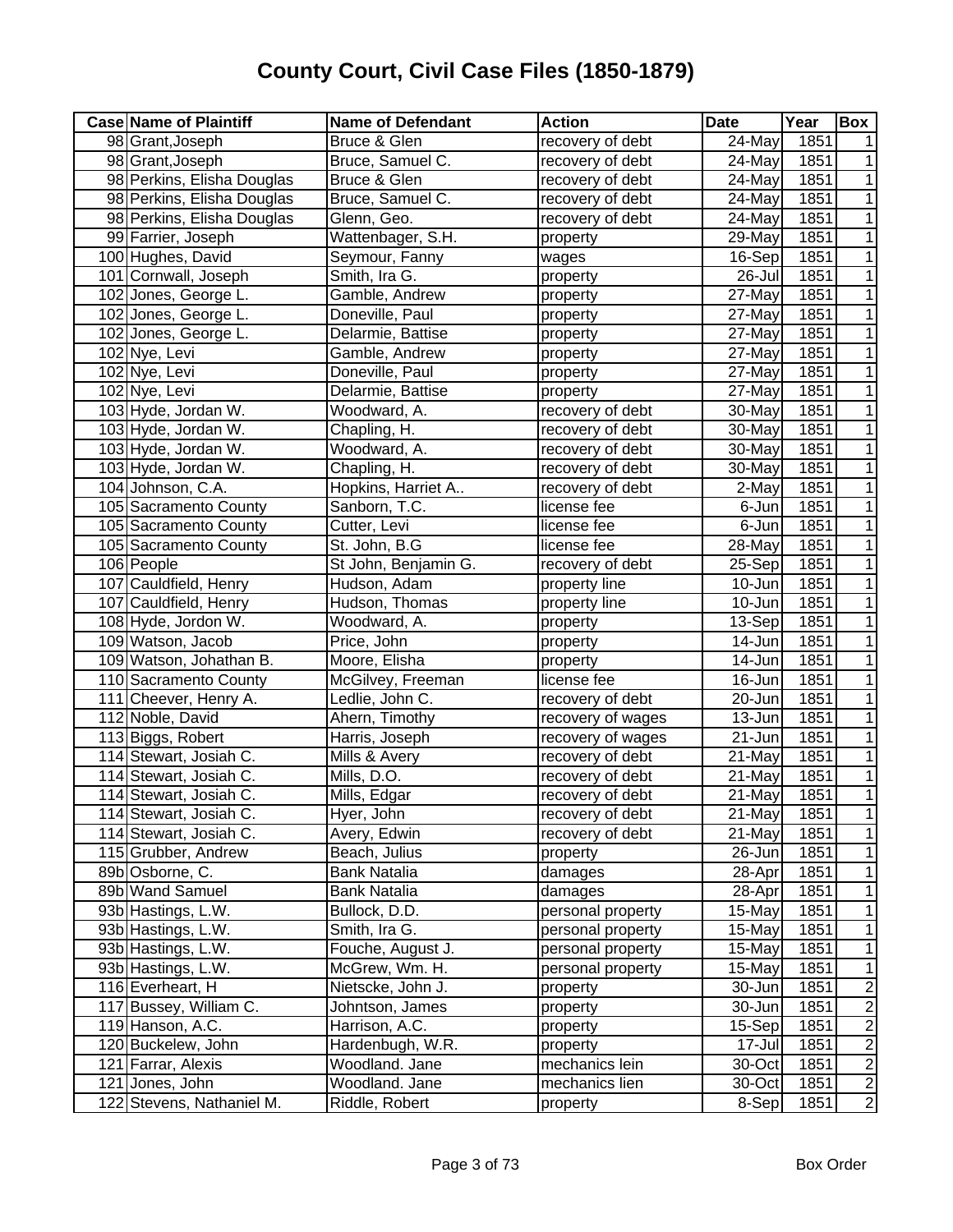| 123 Robinett, Samuel F.<br>Hopkins, Ephrain<br>recovery of wages<br>$6-Aug$<br>1851<br>2<br>$\overline{2}$<br>Foster, George W.<br>124 Foy, James C.<br>mechanics lien<br>14-Aug<br>1851<br>$\overline{2}$<br>126 Gough, Richard I<br>Houston, Nelson<br>1851<br>$\overline{2}$ 7-Aug<br>property<br>$\overline{2}$<br>126 Gough, Richard I<br>Zeinvoldt, Charles<br>27-Aug<br>1851<br>property<br>$\overline{2}$<br>127 Childs, John W.<br>McPike, John M.<br>1851<br>$11-Auq$<br>property<br>$\overline{2}$<br>127 Childs, John W.<br>1851<br>Strother, Evan<br>$11-Aug$<br>property<br>$\overline{c}$<br>129 Holcomb, E.B.<br>Denman, C.L.<br>1851<br>5-Aug<br>property<br>$\overline{2}$<br>130 Martin, Ephrain<br>Zabriskie, James C.<br>1851<br>6-Aug<br>property<br>$\overline{2}$<br>131 Childs, James W.<br>1851<br>Flanders, William<br>5-Sep<br>property<br>$\overline{2}$<br>131 Irwin, Samuel<br>1851<br>Flanders, William<br>5-Sep<br>property<br>$\overline{2}$<br>1851<br>132 Montgomery, John C.<br>Anderson, Hartford<br>recovery of debt<br>16-Sep<br>$\overline{2}$<br>133 Bymgton, Vince W.<br>1851<br>Hall, W.H.<br>17-Sep<br>property<br>$\overline{2}$<br>133 Bymiton, Vince W.<br>1851<br>Hall, W.H.<br>4-Aug<br>property<br>$\overline{2}$<br>1851<br>133 Clark, Lyman<br>McIntosh, John<br>4-Aug<br>property<br>$\overline{2}$<br>1851<br>133 Clark, Lyman<br>McIntosh, John<br>4-Aug<br>property<br>$\overline{c}$<br>134 Gilston, Roland<br>Kipp, Alphonse<br>24-Sep<br>1851<br>property<br>$\overline{2}$<br>1851<br>135 Morris, Samuel<br>Sloan, A.Jackson<br>recovery of debt<br>30-Oct<br>$\overline{2}$<br>136 Jelly, Samuel<br>1851<br>Brooks, Ira N<br>recovery of debt<br>30-Sep<br>$\overline{2}$<br>137 Meeks, Washington<br>Warren, John, L.L.F.<br>1851<br>9-Dec<br>property<br>$\overline{2}$<br>138 Davis, I.P<br>Birge, James J.<br>mechanics lien<br>1851<br>11-Dec<br>$\overline{2}$<br>139 Willis, Edward J.<br>Dunlap, Presley<br>1851<br>15-Nov<br>property<br>$\overline{2}$<br>140 Hutchingsen, John H.<br>Irene of the Place<br>recovery of wages<br>1852<br>15-Jan<br>$\overline{2}$<br>141 Cleason, Mattew<br>1851<br>Pennybaker, G.F.<br>recovery of wages<br>3-Nov<br>$\overline{2}$<br>142 Forristall, Geo. M.<br>Webster, M.S.<br>6-Dec<br>1851<br>property<br>$\overline{2}$<br>144 Milliken, J.B,<br>22-Oct<br>1851<br>Bennett, A.A.<br>property<br>$\overline{2}$<br>145 Crites, William<br>Dodge, David<br>15-Oct<br>1851<br>property<br>$\overline{2}$<br>Dodge, R.L.<br>1851<br>145 Crites, William<br>15-Oct<br>property<br>$\overline{2}$<br>Treadway, R.M.<br>15-Oct<br>1851<br>145 Crites, William<br>property<br>$\frac{2}{2}$<br>15-Oct<br>1851<br>145 Crites, William<br>Carpenter, W.W.<br>property<br>Coffee, John<br>1851<br>146 Morgan, Enos<br>$15$ -Oct<br>property<br>$\overline{c}$<br>1851<br>146 Morgan, Enos<br>Rochford, John<br>$15$ -Oct<br>property<br>$\overline{c}$<br>146 Morgan, Enos<br>Rochford, Lawrence<br>15-Oct<br>1851<br>property<br>$\overline{2}$<br>148 Kibbe, H.C.<br>Compton, James<br>26-Sep<br>1851<br>property<br>$\overline{2}$<br>Clymer, S.T.<br>1851<br>148 Youngs, Sam'l<br>26-Sep<br>property<br>$\overline{2}$<br>149 Williams, Bela<br>Smith, Joseph<br>17-Jan<br>1851<br>property<br>150 Hodgon, Henry A.<br>Ogden, L.C. (Doc)<br>1852<br>$\sqrt{2}$<br>medical services<br>3-Jan<br>$\overline{2}$<br>150 Hudson, (alias)<br>Ogden, L.C. (Doc)<br>medical services<br>3-Jan<br>1852<br>151 Fordicilla, Gaspar<br>1852<br>$\overline{c}$<br>Figeroa, Thomasa<br>6-Feb<br>property<br>$\overline{2}$<br>152 Furgerson, R.D.<br>Dollarhide, W.<br>1852<br>20-Jan<br>property<br>$\overline{\mathbf{c}}$<br>153 Blood, H.P<br>Johnston, J.R.<br>1851<br>28-Mar<br>property<br>$\overline{2}$<br>154 Heslep, Aug M<br>City of Sacramento<br>1856<br>26-Jan<br>property<br>155 Crow, J.H.<br>1852<br>$\overline{c}$<br>Stearns, Thomas<br>recovery of fees paid<br>4-Mar<br>$\overline{2}$<br>156 Boyd, Alex<br>Etting, Louis<br>$\overline{2}8 -$ Jan<br>1851<br>recovery of wages<br>$\overline{2}$<br>156 Boyd, Alex<br>Zaff<br>1851<br>recovery of wages<br>11-Nov<br>$\overline{c}$<br>Pinchover<br>156 Davis, Jacob J.<br>1851<br>recovery of wages<br>11-Nov<br>$\overline{2}$<br>1852<br>157 Hoogs, W.H.<br>McGilvery, Freeman<br>services rendered<br>2-Feb<br>$\overline{2}$<br>157 Meridith, Henry guardian of<br>1852<br>McGilvery, Freeman<br>2-Feb<br>services rendered<br>$\overline{2}$<br>158 Wishzenus, A.<br>Grenwald, Aaron<br>recovery of debt<br>1851<br>16-Dec<br>$\overline{2}$<br>159 Kenley, Wm B.<br>Smith, John<br>1852<br>1-Apr<br>property<br>$\overline{2}$<br>Pearce, M<br>1852<br>159 Kenley, Wm B.<br>property<br>1-Apr<br>160 Burnham, Wm.<br>Selby, Thos.<br>17-May<br>1852<br>property | <b>Case Name of Plaintiff</b> | <b>Name of Defendant</b> | <b>Action</b> | <b>Date</b> | Year | Box |
|-------------------------------------------------------------------------------------------------------------------------------------------------------------------------------------------------------------------------------------------------------------------------------------------------------------------------------------------------------------------------------------------------------------------------------------------------------------------------------------------------------------------------------------------------------------------------------------------------------------------------------------------------------------------------------------------------------------------------------------------------------------------------------------------------------------------------------------------------------------------------------------------------------------------------------------------------------------------------------------------------------------------------------------------------------------------------------------------------------------------------------------------------------------------------------------------------------------------------------------------------------------------------------------------------------------------------------------------------------------------------------------------------------------------------------------------------------------------------------------------------------------------------------------------------------------------------------------------------------------------------------------------------------------------------------------------------------------------------------------------------------------------------------------------------------------------------------------------------------------------------------------------------------------------------------------------------------------------------------------------------------------------------------------------------------------------------------------------------------------------------------------------------------------------------------------------------------------------------------------------------------------------------------------------------------------------------------------------------------------------------------------------------------------------------------------------------------------------------------------------------------------------------------------------------------------------------------------------------------------------------------------------------------------------------------------------------------------------------------------------------------------------------------------------------------------------------------------------------------------------------------------------------------------------------------------------------------------------------------------------------------------------------------------------------------------------------------------------------------------------------------------------------------------------------------------------------------------------------------------------------------------------------------------------------------------------------------------------------------------------------------------------------------------------------------------------------------------------------------------------------------------------------------------------------------------------------------------------------------------------------------------------------------------------------------------------------------------------------------------------------------------------------------------------------------------------------------------------------------------------------------------------------------------------------------------------------------------------------------------------------------------------------------------------------------------------------------------------------------------------------------------------------------------------------------------------------------------------------------------------------------------------------------------------------------------------------------------------------------------------------------------------------------------------------------------------------------------------------------------------------------------------------------------------------------------------------------------------------------------------------------------------------------------------------------------------------------------------------------------------------------------------------------------------------------------------------------------------|-------------------------------|--------------------------|---------------|-------------|------|-----|
| $\overline{c}$                                                                                                                                                                                                                                                                                                                                                                                                                                                                                                                                                                                                                                                                                                                                                                                                                                                                                                                                                                                                                                                                                                                                                                                                                                                                                                                                                                                                                                                                                                                                                                                                                                                                                                                                                                                                                                                                                                                                                                                                                                                                                                                                                                                                                                                                                                                                                                                                                                                                                                                                                                                                                                                                                                                                                                                                                                                                                                                                                                                                                                                                                                                                                                                                                                                                                                                                                                                                                                                                                                                                                                                                                                                                                                                                                                                                                                                                                                                                                                                                                                                                                                                                                                                                                                                                                                                                                                                                                                                                                                                                                                                                                                                                                                                                                                                                                            |                               |                          |               |             |      |     |
|                                                                                                                                                                                                                                                                                                                                                                                                                                                                                                                                                                                                                                                                                                                                                                                                                                                                                                                                                                                                                                                                                                                                                                                                                                                                                                                                                                                                                                                                                                                                                                                                                                                                                                                                                                                                                                                                                                                                                                                                                                                                                                                                                                                                                                                                                                                                                                                                                                                                                                                                                                                                                                                                                                                                                                                                                                                                                                                                                                                                                                                                                                                                                                                                                                                                                                                                                                                                                                                                                                                                                                                                                                                                                                                                                                                                                                                                                                                                                                                                                                                                                                                                                                                                                                                                                                                                                                                                                                                                                                                                                                                                                                                                                                                                                                                                                                           |                               |                          |               |             |      |     |
|                                                                                                                                                                                                                                                                                                                                                                                                                                                                                                                                                                                                                                                                                                                                                                                                                                                                                                                                                                                                                                                                                                                                                                                                                                                                                                                                                                                                                                                                                                                                                                                                                                                                                                                                                                                                                                                                                                                                                                                                                                                                                                                                                                                                                                                                                                                                                                                                                                                                                                                                                                                                                                                                                                                                                                                                                                                                                                                                                                                                                                                                                                                                                                                                                                                                                                                                                                                                                                                                                                                                                                                                                                                                                                                                                                                                                                                                                                                                                                                                                                                                                                                                                                                                                                                                                                                                                                                                                                                                                                                                                                                                                                                                                                                                                                                                                                           |                               |                          |               |             |      |     |
|                                                                                                                                                                                                                                                                                                                                                                                                                                                                                                                                                                                                                                                                                                                                                                                                                                                                                                                                                                                                                                                                                                                                                                                                                                                                                                                                                                                                                                                                                                                                                                                                                                                                                                                                                                                                                                                                                                                                                                                                                                                                                                                                                                                                                                                                                                                                                                                                                                                                                                                                                                                                                                                                                                                                                                                                                                                                                                                                                                                                                                                                                                                                                                                                                                                                                                                                                                                                                                                                                                                                                                                                                                                                                                                                                                                                                                                                                                                                                                                                                                                                                                                                                                                                                                                                                                                                                                                                                                                                                                                                                                                                                                                                                                                                                                                                                                           |                               |                          |               |             |      |     |
|                                                                                                                                                                                                                                                                                                                                                                                                                                                                                                                                                                                                                                                                                                                                                                                                                                                                                                                                                                                                                                                                                                                                                                                                                                                                                                                                                                                                                                                                                                                                                                                                                                                                                                                                                                                                                                                                                                                                                                                                                                                                                                                                                                                                                                                                                                                                                                                                                                                                                                                                                                                                                                                                                                                                                                                                                                                                                                                                                                                                                                                                                                                                                                                                                                                                                                                                                                                                                                                                                                                                                                                                                                                                                                                                                                                                                                                                                                                                                                                                                                                                                                                                                                                                                                                                                                                                                                                                                                                                                                                                                                                                                                                                                                                                                                                                                                           |                               |                          |               |             |      |     |
|                                                                                                                                                                                                                                                                                                                                                                                                                                                                                                                                                                                                                                                                                                                                                                                                                                                                                                                                                                                                                                                                                                                                                                                                                                                                                                                                                                                                                                                                                                                                                                                                                                                                                                                                                                                                                                                                                                                                                                                                                                                                                                                                                                                                                                                                                                                                                                                                                                                                                                                                                                                                                                                                                                                                                                                                                                                                                                                                                                                                                                                                                                                                                                                                                                                                                                                                                                                                                                                                                                                                                                                                                                                                                                                                                                                                                                                                                                                                                                                                                                                                                                                                                                                                                                                                                                                                                                                                                                                                                                                                                                                                                                                                                                                                                                                                                                           |                               |                          |               |             |      |     |
|                                                                                                                                                                                                                                                                                                                                                                                                                                                                                                                                                                                                                                                                                                                                                                                                                                                                                                                                                                                                                                                                                                                                                                                                                                                                                                                                                                                                                                                                                                                                                                                                                                                                                                                                                                                                                                                                                                                                                                                                                                                                                                                                                                                                                                                                                                                                                                                                                                                                                                                                                                                                                                                                                                                                                                                                                                                                                                                                                                                                                                                                                                                                                                                                                                                                                                                                                                                                                                                                                                                                                                                                                                                                                                                                                                                                                                                                                                                                                                                                                                                                                                                                                                                                                                                                                                                                                                                                                                                                                                                                                                                                                                                                                                                                                                                                                                           |                               |                          |               |             |      |     |
|                                                                                                                                                                                                                                                                                                                                                                                                                                                                                                                                                                                                                                                                                                                                                                                                                                                                                                                                                                                                                                                                                                                                                                                                                                                                                                                                                                                                                                                                                                                                                                                                                                                                                                                                                                                                                                                                                                                                                                                                                                                                                                                                                                                                                                                                                                                                                                                                                                                                                                                                                                                                                                                                                                                                                                                                                                                                                                                                                                                                                                                                                                                                                                                                                                                                                                                                                                                                                                                                                                                                                                                                                                                                                                                                                                                                                                                                                                                                                                                                                                                                                                                                                                                                                                                                                                                                                                                                                                                                                                                                                                                                                                                                                                                                                                                                                                           |                               |                          |               |             |      |     |
|                                                                                                                                                                                                                                                                                                                                                                                                                                                                                                                                                                                                                                                                                                                                                                                                                                                                                                                                                                                                                                                                                                                                                                                                                                                                                                                                                                                                                                                                                                                                                                                                                                                                                                                                                                                                                                                                                                                                                                                                                                                                                                                                                                                                                                                                                                                                                                                                                                                                                                                                                                                                                                                                                                                                                                                                                                                                                                                                                                                                                                                                                                                                                                                                                                                                                                                                                                                                                                                                                                                                                                                                                                                                                                                                                                                                                                                                                                                                                                                                                                                                                                                                                                                                                                                                                                                                                                                                                                                                                                                                                                                                                                                                                                                                                                                                                                           |                               |                          |               |             |      |     |
|                                                                                                                                                                                                                                                                                                                                                                                                                                                                                                                                                                                                                                                                                                                                                                                                                                                                                                                                                                                                                                                                                                                                                                                                                                                                                                                                                                                                                                                                                                                                                                                                                                                                                                                                                                                                                                                                                                                                                                                                                                                                                                                                                                                                                                                                                                                                                                                                                                                                                                                                                                                                                                                                                                                                                                                                                                                                                                                                                                                                                                                                                                                                                                                                                                                                                                                                                                                                                                                                                                                                                                                                                                                                                                                                                                                                                                                                                                                                                                                                                                                                                                                                                                                                                                                                                                                                                                                                                                                                                                                                                                                                                                                                                                                                                                                                                                           |                               |                          |               |             |      |     |
|                                                                                                                                                                                                                                                                                                                                                                                                                                                                                                                                                                                                                                                                                                                                                                                                                                                                                                                                                                                                                                                                                                                                                                                                                                                                                                                                                                                                                                                                                                                                                                                                                                                                                                                                                                                                                                                                                                                                                                                                                                                                                                                                                                                                                                                                                                                                                                                                                                                                                                                                                                                                                                                                                                                                                                                                                                                                                                                                                                                                                                                                                                                                                                                                                                                                                                                                                                                                                                                                                                                                                                                                                                                                                                                                                                                                                                                                                                                                                                                                                                                                                                                                                                                                                                                                                                                                                                                                                                                                                                                                                                                                                                                                                                                                                                                                                                           |                               |                          |               |             |      |     |
|                                                                                                                                                                                                                                                                                                                                                                                                                                                                                                                                                                                                                                                                                                                                                                                                                                                                                                                                                                                                                                                                                                                                                                                                                                                                                                                                                                                                                                                                                                                                                                                                                                                                                                                                                                                                                                                                                                                                                                                                                                                                                                                                                                                                                                                                                                                                                                                                                                                                                                                                                                                                                                                                                                                                                                                                                                                                                                                                                                                                                                                                                                                                                                                                                                                                                                                                                                                                                                                                                                                                                                                                                                                                                                                                                                                                                                                                                                                                                                                                                                                                                                                                                                                                                                                                                                                                                                                                                                                                                                                                                                                                                                                                                                                                                                                                                                           |                               |                          |               |             |      |     |
|                                                                                                                                                                                                                                                                                                                                                                                                                                                                                                                                                                                                                                                                                                                                                                                                                                                                                                                                                                                                                                                                                                                                                                                                                                                                                                                                                                                                                                                                                                                                                                                                                                                                                                                                                                                                                                                                                                                                                                                                                                                                                                                                                                                                                                                                                                                                                                                                                                                                                                                                                                                                                                                                                                                                                                                                                                                                                                                                                                                                                                                                                                                                                                                                                                                                                                                                                                                                                                                                                                                                                                                                                                                                                                                                                                                                                                                                                                                                                                                                                                                                                                                                                                                                                                                                                                                                                                                                                                                                                                                                                                                                                                                                                                                                                                                                                                           |                               |                          |               |             |      |     |
|                                                                                                                                                                                                                                                                                                                                                                                                                                                                                                                                                                                                                                                                                                                                                                                                                                                                                                                                                                                                                                                                                                                                                                                                                                                                                                                                                                                                                                                                                                                                                                                                                                                                                                                                                                                                                                                                                                                                                                                                                                                                                                                                                                                                                                                                                                                                                                                                                                                                                                                                                                                                                                                                                                                                                                                                                                                                                                                                                                                                                                                                                                                                                                                                                                                                                                                                                                                                                                                                                                                                                                                                                                                                                                                                                                                                                                                                                                                                                                                                                                                                                                                                                                                                                                                                                                                                                                                                                                                                                                                                                                                                                                                                                                                                                                                                                                           |                               |                          |               |             |      |     |
|                                                                                                                                                                                                                                                                                                                                                                                                                                                                                                                                                                                                                                                                                                                                                                                                                                                                                                                                                                                                                                                                                                                                                                                                                                                                                                                                                                                                                                                                                                                                                                                                                                                                                                                                                                                                                                                                                                                                                                                                                                                                                                                                                                                                                                                                                                                                                                                                                                                                                                                                                                                                                                                                                                                                                                                                                                                                                                                                                                                                                                                                                                                                                                                                                                                                                                                                                                                                                                                                                                                                                                                                                                                                                                                                                                                                                                                                                                                                                                                                                                                                                                                                                                                                                                                                                                                                                                                                                                                                                                                                                                                                                                                                                                                                                                                                                                           |                               |                          |               |             |      |     |
|                                                                                                                                                                                                                                                                                                                                                                                                                                                                                                                                                                                                                                                                                                                                                                                                                                                                                                                                                                                                                                                                                                                                                                                                                                                                                                                                                                                                                                                                                                                                                                                                                                                                                                                                                                                                                                                                                                                                                                                                                                                                                                                                                                                                                                                                                                                                                                                                                                                                                                                                                                                                                                                                                                                                                                                                                                                                                                                                                                                                                                                                                                                                                                                                                                                                                                                                                                                                                                                                                                                                                                                                                                                                                                                                                                                                                                                                                                                                                                                                                                                                                                                                                                                                                                                                                                                                                                                                                                                                                                                                                                                                                                                                                                                                                                                                                                           |                               |                          |               |             |      |     |
|                                                                                                                                                                                                                                                                                                                                                                                                                                                                                                                                                                                                                                                                                                                                                                                                                                                                                                                                                                                                                                                                                                                                                                                                                                                                                                                                                                                                                                                                                                                                                                                                                                                                                                                                                                                                                                                                                                                                                                                                                                                                                                                                                                                                                                                                                                                                                                                                                                                                                                                                                                                                                                                                                                                                                                                                                                                                                                                                                                                                                                                                                                                                                                                                                                                                                                                                                                                                                                                                                                                                                                                                                                                                                                                                                                                                                                                                                                                                                                                                                                                                                                                                                                                                                                                                                                                                                                                                                                                                                                                                                                                                                                                                                                                                                                                                                                           |                               |                          |               |             |      |     |
|                                                                                                                                                                                                                                                                                                                                                                                                                                                                                                                                                                                                                                                                                                                                                                                                                                                                                                                                                                                                                                                                                                                                                                                                                                                                                                                                                                                                                                                                                                                                                                                                                                                                                                                                                                                                                                                                                                                                                                                                                                                                                                                                                                                                                                                                                                                                                                                                                                                                                                                                                                                                                                                                                                                                                                                                                                                                                                                                                                                                                                                                                                                                                                                                                                                                                                                                                                                                                                                                                                                                                                                                                                                                                                                                                                                                                                                                                                                                                                                                                                                                                                                                                                                                                                                                                                                                                                                                                                                                                                                                                                                                                                                                                                                                                                                                                                           |                               |                          |               |             |      |     |
|                                                                                                                                                                                                                                                                                                                                                                                                                                                                                                                                                                                                                                                                                                                                                                                                                                                                                                                                                                                                                                                                                                                                                                                                                                                                                                                                                                                                                                                                                                                                                                                                                                                                                                                                                                                                                                                                                                                                                                                                                                                                                                                                                                                                                                                                                                                                                                                                                                                                                                                                                                                                                                                                                                                                                                                                                                                                                                                                                                                                                                                                                                                                                                                                                                                                                                                                                                                                                                                                                                                                                                                                                                                                                                                                                                                                                                                                                                                                                                                                                                                                                                                                                                                                                                                                                                                                                                                                                                                                                                                                                                                                                                                                                                                                                                                                                                           |                               |                          |               |             |      |     |
|                                                                                                                                                                                                                                                                                                                                                                                                                                                                                                                                                                                                                                                                                                                                                                                                                                                                                                                                                                                                                                                                                                                                                                                                                                                                                                                                                                                                                                                                                                                                                                                                                                                                                                                                                                                                                                                                                                                                                                                                                                                                                                                                                                                                                                                                                                                                                                                                                                                                                                                                                                                                                                                                                                                                                                                                                                                                                                                                                                                                                                                                                                                                                                                                                                                                                                                                                                                                                                                                                                                                                                                                                                                                                                                                                                                                                                                                                                                                                                                                                                                                                                                                                                                                                                                                                                                                                                                                                                                                                                                                                                                                                                                                                                                                                                                                                                           |                               |                          |               |             |      |     |
|                                                                                                                                                                                                                                                                                                                                                                                                                                                                                                                                                                                                                                                                                                                                                                                                                                                                                                                                                                                                                                                                                                                                                                                                                                                                                                                                                                                                                                                                                                                                                                                                                                                                                                                                                                                                                                                                                                                                                                                                                                                                                                                                                                                                                                                                                                                                                                                                                                                                                                                                                                                                                                                                                                                                                                                                                                                                                                                                                                                                                                                                                                                                                                                                                                                                                                                                                                                                                                                                                                                                                                                                                                                                                                                                                                                                                                                                                                                                                                                                                                                                                                                                                                                                                                                                                                                                                                                                                                                                                                                                                                                                                                                                                                                                                                                                                                           |                               |                          |               |             |      |     |
|                                                                                                                                                                                                                                                                                                                                                                                                                                                                                                                                                                                                                                                                                                                                                                                                                                                                                                                                                                                                                                                                                                                                                                                                                                                                                                                                                                                                                                                                                                                                                                                                                                                                                                                                                                                                                                                                                                                                                                                                                                                                                                                                                                                                                                                                                                                                                                                                                                                                                                                                                                                                                                                                                                                                                                                                                                                                                                                                                                                                                                                                                                                                                                                                                                                                                                                                                                                                                                                                                                                                                                                                                                                                                                                                                                                                                                                                                                                                                                                                                                                                                                                                                                                                                                                                                                                                                                                                                                                                                                                                                                                                                                                                                                                                                                                                                                           |                               |                          |               |             |      |     |
|                                                                                                                                                                                                                                                                                                                                                                                                                                                                                                                                                                                                                                                                                                                                                                                                                                                                                                                                                                                                                                                                                                                                                                                                                                                                                                                                                                                                                                                                                                                                                                                                                                                                                                                                                                                                                                                                                                                                                                                                                                                                                                                                                                                                                                                                                                                                                                                                                                                                                                                                                                                                                                                                                                                                                                                                                                                                                                                                                                                                                                                                                                                                                                                                                                                                                                                                                                                                                                                                                                                                                                                                                                                                                                                                                                                                                                                                                                                                                                                                                                                                                                                                                                                                                                                                                                                                                                                                                                                                                                                                                                                                                                                                                                                                                                                                                                           |                               |                          |               |             |      |     |
|                                                                                                                                                                                                                                                                                                                                                                                                                                                                                                                                                                                                                                                                                                                                                                                                                                                                                                                                                                                                                                                                                                                                                                                                                                                                                                                                                                                                                                                                                                                                                                                                                                                                                                                                                                                                                                                                                                                                                                                                                                                                                                                                                                                                                                                                                                                                                                                                                                                                                                                                                                                                                                                                                                                                                                                                                                                                                                                                                                                                                                                                                                                                                                                                                                                                                                                                                                                                                                                                                                                                                                                                                                                                                                                                                                                                                                                                                                                                                                                                                                                                                                                                                                                                                                                                                                                                                                                                                                                                                                                                                                                                                                                                                                                                                                                                                                           |                               |                          |               |             |      |     |
|                                                                                                                                                                                                                                                                                                                                                                                                                                                                                                                                                                                                                                                                                                                                                                                                                                                                                                                                                                                                                                                                                                                                                                                                                                                                                                                                                                                                                                                                                                                                                                                                                                                                                                                                                                                                                                                                                                                                                                                                                                                                                                                                                                                                                                                                                                                                                                                                                                                                                                                                                                                                                                                                                                                                                                                                                                                                                                                                                                                                                                                                                                                                                                                                                                                                                                                                                                                                                                                                                                                                                                                                                                                                                                                                                                                                                                                                                                                                                                                                                                                                                                                                                                                                                                                                                                                                                                                                                                                                                                                                                                                                                                                                                                                                                                                                                                           |                               |                          |               |             |      |     |
|                                                                                                                                                                                                                                                                                                                                                                                                                                                                                                                                                                                                                                                                                                                                                                                                                                                                                                                                                                                                                                                                                                                                                                                                                                                                                                                                                                                                                                                                                                                                                                                                                                                                                                                                                                                                                                                                                                                                                                                                                                                                                                                                                                                                                                                                                                                                                                                                                                                                                                                                                                                                                                                                                                                                                                                                                                                                                                                                                                                                                                                                                                                                                                                                                                                                                                                                                                                                                                                                                                                                                                                                                                                                                                                                                                                                                                                                                                                                                                                                                                                                                                                                                                                                                                                                                                                                                                                                                                                                                                                                                                                                                                                                                                                                                                                                                                           |                               |                          |               |             |      |     |
|                                                                                                                                                                                                                                                                                                                                                                                                                                                                                                                                                                                                                                                                                                                                                                                                                                                                                                                                                                                                                                                                                                                                                                                                                                                                                                                                                                                                                                                                                                                                                                                                                                                                                                                                                                                                                                                                                                                                                                                                                                                                                                                                                                                                                                                                                                                                                                                                                                                                                                                                                                                                                                                                                                                                                                                                                                                                                                                                                                                                                                                                                                                                                                                                                                                                                                                                                                                                                                                                                                                                                                                                                                                                                                                                                                                                                                                                                                                                                                                                                                                                                                                                                                                                                                                                                                                                                                                                                                                                                                                                                                                                                                                                                                                                                                                                                                           |                               |                          |               |             |      |     |
|                                                                                                                                                                                                                                                                                                                                                                                                                                                                                                                                                                                                                                                                                                                                                                                                                                                                                                                                                                                                                                                                                                                                                                                                                                                                                                                                                                                                                                                                                                                                                                                                                                                                                                                                                                                                                                                                                                                                                                                                                                                                                                                                                                                                                                                                                                                                                                                                                                                                                                                                                                                                                                                                                                                                                                                                                                                                                                                                                                                                                                                                                                                                                                                                                                                                                                                                                                                                                                                                                                                                                                                                                                                                                                                                                                                                                                                                                                                                                                                                                                                                                                                                                                                                                                                                                                                                                                                                                                                                                                                                                                                                                                                                                                                                                                                                                                           |                               |                          |               |             |      |     |
|                                                                                                                                                                                                                                                                                                                                                                                                                                                                                                                                                                                                                                                                                                                                                                                                                                                                                                                                                                                                                                                                                                                                                                                                                                                                                                                                                                                                                                                                                                                                                                                                                                                                                                                                                                                                                                                                                                                                                                                                                                                                                                                                                                                                                                                                                                                                                                                                                                                                                                                                                                                                                                                                                                                                                                                                                                                                                                                                                                                                                                                                                                                                                                                                                                                                                                                                                                                                                                                                                                                                                                                                                                                                                                                                                                                                                                                                                                                                                                                                                                                                                                                                                                                                                                                                                                                                                                                                                                                                                                                                                                                                                                                                                                                                                                                                                                           |                               |                          |               |             |      |     |
|                                                                                                                                                                                                                                                                                                                                                                                                                                                                                                                                                                                                                                                                                                                                                                                                                                                                                                                                                                                                                                                                                                                                                                                                                                                                                                                                                                                                                                                                                                                                                                                                                                                                                                                                                                                                                                                                                                                                                                                                                                                                                                                                                                                                                                                                                                                                                                                                                                                                                                                                                                                                                                                                                                                                                                                                                                                                                                                                                                                                                                                                                                                                                                                                                                                                                                                                                                                                                                                                                                                                                                                                                                                                                                                                                                                                                                                                                                                                                                                                                                                                                                                                                                                                                                                                                                                                                                                                                                                                                                                                                                                                                                                                                                                                                                                                                                           |                               |                          |               |             |      |     |
|                                                                                                                                                                                                                                                                                                                                                                                                                                                                                                                                                                                                                                                                                                                                                                                                                                                                                                                                                                                                                                                                                                                                                                                                                                                                                                                                                                                                                                                                                                                                                                                                                                                                                                                                                                                                                                                                                                                                                                                                                                                                                                                                                                                                                                                                                                                                                                                                                                                                                                                                                                                                                                                                                                                                                                                                                                                                                                                                                                                                                                                                                                                                                                                                                                                                                                                                                                                                                                                                                                                                                                                                                                                                                                                                                                                                                                                                                                                                                                                                                                                                                                                                                                                                                                                                                                                                                                                                                                                                                                                                                                                                                                                                                                                                                                                                                                           |                               |                          |               |             |      |     |
|                                                                                                                                                                                                                                                                                                                                                                                                                                                                                                                                                                                                                                                                                                                                                                                                                                                                                                                                                                                                                                                                                                                                                                                                                                                                                                                                                                                                                                                                                                                                                                                                                                                                                                                                                                                                                                                                                                                                                                                                                                                                                                                                                                                                                                                                                                                                                                                                                                                                                                                                                                                                                                                                                                                                                                                                                                                                                                                                                                                                                                                                                                                                                                                                                                                                                                                                                                                                                                                                                                                                                                                                                                                                                                                                                                                                                                                                                                                                                                                                                                                                                                                                                                                                                                                                                                                                                                                                                                                                                                                                                                                                                                                                                                                                                                                                                                           |                               |                          |               |             |      |     |
|                                                                                                                                                                                                                                                                                                                                                                                                                                                                                                                                                                                                                                                                                                                                                                                                                                                                                                                                                                                                                                                                                                                                                                                                                                                                                                                                                                                                                                                                                                                                                                                                                                                                                                                                                                                                                                                                                                                                                                                                                                                                                                                                                                                                                                                                                                                                                                                                                                                                                                                                                                                                                                                                                                                                                                                                                                                                                                                                                                                                                                                                                                                                                                                                                                                                                                                                                                                                                                                                                                                                                                                                                                                                                                                                                                                                                                                                                                                                                                                                                                                                                                                                                                                                                                                                                                                                                                                                                                                                                                                                                                                                                                                                                                                                                                                                                                           |                               |                          |               |             |      |     |
|                                                                                                                                                                                                                                                                                                                                                                                                                                                                                                                                                                                                                                                                                                                                                                                                                                                                                                                                                                                                                                                                                                                                                                                                                                                                                                                                                                                                                                                                                                                                                                                                                                                                                                                                                                                                                                                                                                                                                                                                                                                                                                                                                                                                                                                                                                                                                                                                                                                                                                                                                                                                                                                                                                                                                                                                                                                                                                                                                                                                                                                                                                                                                                                                                                                                                                                                                                                                                                                                                                                                                                                                                                                                                                                                                                                                                                                                                                                                                                                                                                                                                                                                                                                                                                                                                                                                                                                                                                                                                                                                                                                                                                                                                                                                                                                                                                           |                               |                          |               |             |      |     |
|                                                                                                                                                                                                                                                                                                                                                                                                                                                                                                                                                                                                                                                                                                                                                                                                                                                                                                                                                                                                                                                                                                                                                                                                                                                                                                                                                                                                                                                                                                                                                                                                                                                                                                                                                                                                                                                                                                                                                                                                                                                                                                                                                                                                                                                                                                                                                                                                                                                                                                                                                                                                                                                                                                                                                                                                                                                                                                                                                                                                                                                                                                                                                                                                                                                                                                                                                                                                                                                                                                                                                                                                                                                                                                                                                                                                                                                                                                                                                                                                                                                                                                                                                                                                                                                                                                                                                                                                                                                                                                                                                                                                                                                                                                                                                                                                                                           |                               |                          |               |             |      |     |
|                                                                                                                                                                                                                                                                                                                                                                                                                                                                                                                                                                                                                                                                                                                                                                                                                                                                                                                                                                                                                                                                                                                                                                                                                                                                                                                                                                                                                                                                                                                                                                                                                                                                                                                                                                                                                                                                                                                                                                                                                                                                                                                                                                                                                                                                                                                                                                                                                                                                                                                                                                                                                                                                                                                                                                                                                                                                                                                                                                                                                                                                                                                                                                                                                                                                                                                                                                                                                                                                                                                                                                                                                                                                                                                                                                                                                                                                                                                                                                                                                                                                                                                                                                                                                                                                                                                                                                                                                                                                                                                                                                                                                                                                                                                                                                                                                                           |                               |                          |               |             |      |     |
|                                                                                                                                                                                                                                                                                                                                                                                                                                                                                                                                                                                                                                                                                                                                                                                                                                                                                                                                                                                                                                                                                                                                                                                                                                                                                                                                                                                                                                                                                                                                                                                                                                                                                                                                                                                                                                                                                                                                                                                                                                                                                                                                                                                                                                                                                                                                                                                                                                                                                                                                                                                                                                                                                                                                                                                                                                                                                                                                                                                                                                                                                                                                                                                                                                                                                                                                                                                                                                                                                                                                                                                                                                                                                                                                                                                                                                                                                                                                                                                                                                                                                                                                                                                                                                                                                                                                                                                                                                                                                                                                                                                                                                                                                                                                                                                                                                           |                               |                          |               |             |      |     |
|                                                                                                                                                                                                                                                                                                                                                                                                                                                                                                                                                                                                                                                                                                                                                                                                                                                                                                                                                                                                                                                                                                                                                                                                                                                                                                                                                                                                                                                                                                                                                                                                                                                                                                                                                                                                                                                                                                                                                                                                                                                                                                                                                                                                                                                                                                                                                                                                                                                                                                                                                                                                                                                                                                                                                                                                                                                                                                                                                                                                                                                                                                                                                                                                                                                                                                                                                                                                                                                                                                                                                                                                                                                                                                                                                                                                                                                                                                                                                                                                                                                                                                                                                                                                                                                                                                                                                                                                                                                                                                                                                                                                                                                                                                                                                                                                                                           |                               |                          |               |             |      |     |
|                                                                                                                                                                                                                                                                                                                                                                                                                                                                                                                                                                                                                                                                                                                                                                                                                                                                                                                                                                                                                                                                                                                                                                                                                                                                                                                                                                                                                                                                                                                                                                                                                                                                                                                                                                                                                                                                                                                                                                                                                                                                                                                                                                                                                                                                                                                                                                                                                                                                                                                                                                                                                                                                                                                                                                                                                                                                                                                                                                                                                                                                                                                                                                                                                                                                                                                                                                                                                                                                                                                                                                                                                                                                                                                                                                                                                                                                                                                                                                                                                                                                                                                                                                                                                                                                                                                                                                                                                                                                                                                                                                                                                                                                                                                                                                                                                                           |                               |                          |               |             |      |     |
|                                                                                                                                                                                                                                                                                                                                                                                                                                                                                                                                                                                                                                                                                                                                                                                                                                                                                                                                                                                                                                                                                                                                                                                                                                                                                                                                                                                                                                                                                                                                                                                                                                                                                                                                                                                                                                                                                                                                                                                                                                                                                                                                                                                                                                                                                                                                                                                                                                                                                                                                                                                                                                                                                                                                                                                                                                                                                                                                                                                                                                                                                                                                                                                                                                                                                                                                                                                                                                                                                                                                                                                                                                                                                                                                                                                                                                                                                                                                                                                                                                                                                                                                                                                                                                                                                                                                                                                                                                                                                                                                                                                                                                                                                                                                                                                                                                           |                               |                          |               |             |      |     |
|                                                                                                                                                                                                                                                                                                                                                                                                                                                                                                                                                                                                                                                                                                                                                                                                                                                                                                                                                                                                                                                                                                                                                                                                                                                                                                                                                                                                                                                                                                                                                                                                                                                                                                                                                                                                                                                                                                                                                                                                                                                                                                                                                                                                                                                                                                                                                                                                                                                                                                                                                                                                                                                                                                                                                                                                                                                                                                                                                                                                                                                                                                                                                                                                                                                                                                                                                                                                                                                                                                                                                                                                                                                                                                                                                                                                                                                                                                                                                                                                                                                                                                                                                                                                                                                                                                                                                                                                                                                                                                                                                                                                                                                                                                                                                                                                                                           |                               |                          |               |             |      |     |
|                                                                                                                                                                                                                                                                                                                                                                                                                                                                                                                                                                                                                                                                                                                                                                                                                                                                                                                                                                                                                                                                                                                                                                                                                                                                                                                                                                                                                                                                                                                                                                                                                                                                                                                                                                                                                                                                                                                                                                                                                                                                                                                                                                                                                                                                                                                                                                                                                                                                                                                                                                                                                                                                                                                                                                                                                                                                                                                                                                                                                                                                                                                                                                                                                                                                                                                                                                                                                                                                                                                                                                                                                                                                                                                                                                                                                                                                                                                                                                                                                                                                                                                                                                                                                                                                                                                                                                                                                                                                                                                                                                                                                                                                                                                                                                                                                                           |                               |                          |               |             |      |     |
|                                                                                                                                                                                                                                                                                                                                                                                                                                                                                                                                                                                                                                                                                                                                                                                                                                                                                                                                                                                                                                                                                                                                                                                                                                                                                                                                                                                                                                                                                                                                                                                                                                                                                                                                                                                                                                                                                                                                                                                                                                                                                                                                                                                                                                                                                                                                                                                                                                                                                                                                                                                                                                                                                                                                                                                                                                                                                                                                                                                                                                                                                                                                                                                                                                                                                                                                                                                                                                                                                                                                                                                                                                                                                                                                                                                                                                                                                                                                                                                                                                                                                                                                                                                                                                                                                                                                                                                                                                                                                                                                                                                                                                                                                                                                                                                                                                           |                               |                          |               |             |      |     |
|                                                                                                                                                                                                                                                                                                                                                                                                                                                                                                                                                                                                                                                                                                                                                                                                                                                                                                                                                                                                                                                                                                                                                                                                                                                                                                                                                                                                                                                                                                                                                                                                                                                                                                                                                                                                                                                                                                                                                                                                                                                                                                                                                                                                                                                                                                                                                                                                                                                                                                                                                                                                                                                                                                                                                                                                                                                                                                                                                                                                                                                                                                                                                                                                                                                                                                                                                                                                                                                                                                                                                                                                                                                                                                                                                                                                                                                                                                                                                                                                                                                                                                                                                                                                                                                                                                                                                                                                                                                                                                                                                                                                                                                                                                                                                                                                                                           |                               |                          |               |             |      |     |
|                                                                                                                                                                                                                                                                                                                                                                                                                                                                                                                                                                                                                                                                                                                                                                                                                                                                                                                                                                                                                                                                                                                                                                                                                                                                                                                                                                                                                                                                                                                                                                                                                                                                                                                                                                                                                                                                                                                                                                                                                                                                                                                                                                                                                                                                                                                                                                                                                                                                                                                                                                                                                                                                                                                                                                                                                                                                                                                                                                                                                                                                                                                                                                                                                                                                                                                                                                                                                                                                                                                                                                                                                                                                                                                                                                                                                                                                                                                                                                                                                                                                                                                                                                                                                                                                                                                                                                                                                                                                                                                                                                                                                                                                                                                                                                                                                                           |                               |                          |               |             |      |     |
|                                                                                                                                                                                                                                                                                                                                                                                                                                                                                                                                                                                                                                                                                                                                                                                                                                                                                                                                                                                                                                                                                                                                                                                                                                                                                                                                                                                                                                                                                                                                                                                                                                                                                                                                                                                                                                                                                                                                                                                                                                                                                                                                                                                                                                                                                                                                                                                                                                                                                                                                                                                                                                                                                                                                                                                                                                                                                                                                                                                                                                                                                                                                                                                                                                                                                                                                                                                                                                                                                                                                                                                                                                                                                                                                                                                                                                                                                                                                                                                                                                                                                                                                                                                                                                                                                                                                                                                                                                                                                                                                                                                                                                                                                                                                                                                                                                           |                               |                          |               |             |      |     |
|                                                                                                                                                                                                                                                                                                                                                                                                                                                                                                                                                                                                                                                                                                                                                                                                                                                                                                                                                                                                                                                                                                                                                                                                                                                                                                                                                                                                                                                                                                                                                                                                                                                                                                                                                                                                                                                                                                                                                                                                                                                                                                                                                                                                                                                                                                                                                                                                                                                                                                                                                                                                                                                                                                                                                                                                                                                                                                                                                                                                                                                                                                                                                                                                                                                                                                                                                                                                                                                                                                                                                                                                                                                                                                                                                                                                                                                                                                                                                                                                                                                                                                                                                                                                                                                                                                                                                                                                                                                                                                                                                                                                                                                                                                                                                                                                                                           |                               |                          |               |             |      |     |
|                                                                                                                                                                                                                                                                                                                                                                                                                                                                                                                                                                                                                                                                                                                                                                                                                                                                                                                                                                                                                                                                                                                                                                                                                                                                                                                                                                                                                                                                                                                                                                                                                                                                                                                                                                                                                                                                                                                                                                                                                                                                                                                                                                                                                                                                                                                                                                                                                                                                                                                                                                                                                                                                                                                                                                                                                                                                                                                                                                                                                                                                                                                                                                                                                                                                                                                                                                                                                                                                                                                                                                                                                                                                                                                                                                                                                                                                                                                                                                                                                                                                                                                                                                                                                                                                                                                                                                                                                                                                                                                                                                                                                                                                                                                                                                                                                                           |                               |                          |               |             |      |     |
|                                                                                                                                                                                                                                                                                                                                                                                                                                                                                                                                                                                                                                                                                                                                                                                                                                                                                                                                                                                                                                                                                                                                                                                                                                                                                                                                                                                                                                                                                                                                                                                                                                                                                                                                                                                                                                                                                                                                                                                                                                                                                                                                                                                                                                                                                                                                                                                                                                                                                                                                                                                                                                                                                                                                                                                                                                                                                                                                                                                                                                                                                                                                                                                                                                                                                                                                                                                                                                                                                                                                                                                                                                                                                                                                                                                                                                                                                                                                                                                                                                                                                                                                                                                                                                                                                                                                                                                                                                                                                                                                                                                                                                                                                                                                                                                                                                           |                               |                          |               |             |      |     |
|                                                                                                                                                                                                                                                                                                                                                                                                                                                                                                                                                                                                                                                                                                                                                                                                                                                                                                                                                                                                                                                                                                                                                                                                                                                                                                                                                                                                                                                                                                                                                                                                                                                                                                                                                                                                                                                                                                                                                                                                                                                                                                                                                                                                                                                                                                                                                                                                                                                                                                                                                                                                                                                                                                                                                                                                                                                                                                                                                                                                                                                                                                                                                                                                                                                                                                                                                                                                                                                                                                                                                                                                                                                                                                                                                                                                                                                                                                                                                                                                                                                                                                                                                                                                                                                                                                                                                                                                                                                                                                                                                                                                                                                                                                                                                                                                                                           |                               |                          |               |             |      |     |
|                                                                                                                                                                                                                                                                                                                                                                                                                                                                                                                                                                                                                                                                                                                                                                                                                                                                                                                                                                                                                                                                                                                                                                                                                                                                                                                                                                                                                                                                                                                                                                                                                                                                                                                                                                                                                                                                                                                                                                                                                                                                                                                                                                                                                                                                                                                                                                                                                                                                                                                                                                                                                                                                                                                                                                                                                                                                                                                                                                                                                                                                                                                                                                                                                                                                                                                                                                                                                                                                                                                                                                                                                                                                                                                                                                                                                                                                                                                                                                                                                                                                                                                                                                                                                                                                                                                                                                                                                                                                                                                                                                                                                                                                                                                                                                                                                                           |                               |                          |               |             |      |     |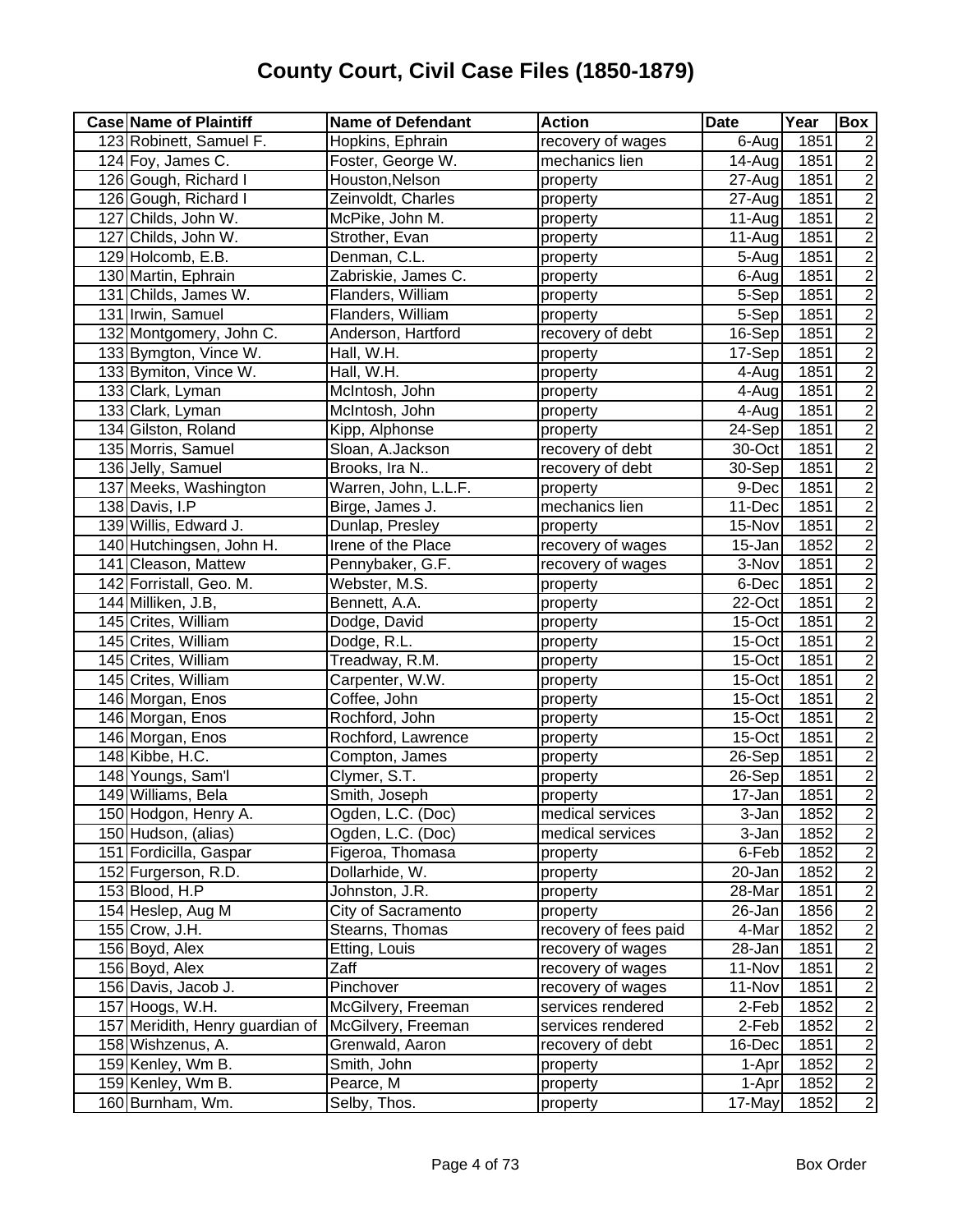| 1852<br>161 Micheaux, Joseph<br>Beer, John & etal<br>26-Feb<br>$\overline{2}$<br>property<br>$\overline{2}$<br>163 Hardenstein, A.O.H MD<br>recovery of debt<br>1852<br>Curtis, Lucian<br>$28-Feb$<br>$\overline{c}$<br>1852<br>168 Osborn. Thomas F.<br>Austin, Joseph<br>$\overline{2}$ 1-Apr<br>property damage<br>$\overline{2}$<br>169 City of Sacramento<br>Disturbing the Peace<br>Luco, Emanuel<br>1-Jun<br>1852<br>$\frac{2}{2}$<br><b>Disturbing the Peace</b><br>169 City of Sacramento<br>Luce, Elandro<br>1-Jun<br>1852<br>170 Nietscke, John J.<br>1852<br>Ming, John<br>$1-Jul$<br>property<br>$\overline{2}$<br>1852<br>170 Nietscke, John J.<br>McBride, John<br>$1-Jul$<br>property<br>$\overline{2}$<br>$1-Jul$<br>1852<br>170 Nietscke, John J.<br>Upton, Wm.<br>property<br>$\frac{2}{2}$<br>171 Sweetser, A.C.<br>Ferguson, R.D.<br>1852<br>13-Apr<br>property<br>1852<br>171 Sweetser, A.C.<br>Milton.<br>13-Apr<br>property<br>$\overline{2}$<br>171 Sweetser, A.C.<br>1852<br>13-Apr<br>Stevens,<br>property<br>$\overline{c}$<br>172 Griffith, C.<br>Ramsey, Robert<br>recovery of debt<br>1852<br>12-Jul<br>$\overline{2}$<br>Pinnock, Nathaniel<br>172 Griffith, C.<br>recovery of debt<br>12-Jul<br>1852<br>$\overline{2}$<br>1852<br>173 Earl, F.W.<br>Schoval, A<br>15-May<br>property<br>$\overline{2}$<br>1852<br>173 Nickson, T.K.<br>Schoval, A<br>property<br>21-May<br>$\overline{2}$<br>1852<br>173 Wright, D.S.<br>Schoval, A<br>15-May<br>property<br>$\overline{2}$<br>Evans, J.<br>174 Lardner, F.S.<br>1852<br>10-Feb<br>property<br>$\overline{2}$<br>Gordon, J.E.<br>1852<br>174 Lardner, S.B.<br>10-Feb<br>property<br>$\overline{2}$<br>Dupries, William R.<br>$20 -$ Jul<br>1852<br>175 Flores, Antonio<br>property<br>$\overline{2}$<br>176 Dunlap, Parsley<br>Tryon, Frederick<br>16-Jun<br>1852<br>property<br>$\overline{2}$<br>176 Winans, Joseph M.<br>Tryon, Frederick<br>1852<br>16-Jun<br>property<br>$\overline{2}$<br>177 Ledan, T.<br>Carroll, Sarah J.<br>recorery of debt<br>$2-Jul$<br>1852<br>$\overline{2}$<br>178 Tweed, C.A., etal<br>21-Jun<br>1852<br>Cleary, William<br>recovery of debt<br>$\overline{2}$<br>1852<br>178 Tweed, C.A., etal<br>Henley, Thos.<br>21-Jun<br>recorery of debt<br>$\overline{2}$<br>179 Crawford, W.B.<br>Sutherland, Walter.L<br>1852<br>recovery of debt<br>27-Jul<br>$\overline{2}$<br>1852<br>181 Pindell, J.A.<br>recovery of debt<br>21-Jun<br>Whipley, D.H.<br>$\overline{c}$<br>1852<br>182 Stuart, G<br>Bowland, Jno<br>4-Jun<br>property<br>$\overline{c}$<br>1852<br>182 Stuart, G<br>Jones, Richard<br>4-Jun<br>property<br>$\overline{c}$<br>182 Stuart, G<br>Martin, James A.<br>1852<br>4-Jun<br>property<br>$\overline{2}$<br>1852<br>183 Thomas, H.D.<br>Jackson, M.<br>22-Jul<br>property<br>$\overline{2}$<br>184 Kenyon, W.P.& Nelson,<br>Gay, Elkanon<br>mechanics lein<br>18-Oct<br>1852<br>Myers, H.R DBA Steam<br>Sawmill<br>1852<br>$\overline{2}$<br>184 Nelson,<br>mechanics lein<br>18-Oct<br>$\frac{2}{2}$<br>185 Norris, David<br>Fox, Joel A.<br>$31 -$ Jul<br>1852<br>property<br>1852<br>185 Norris, David<br>Fox, Israel<br>31-Jul<br>property<br>185 Norris, David<br>Emerson, David<br>$31 -$ Jul<br>1852<br>$\overline{c}$<br>property<br>$\overline{2}$<br>185 Norris, David<br>31-Jul<br>1852<br>Brown,<br>property<br>$\overline{2}$<br>Roe, R (alias)<br>185 Norris, David<br>31-Jul<br>1852<br>property<br>$\overline{2}$<br>Scrovall, E.M. (alias)<br>1852<br>186 Moore, A.P.<br>17-Sep<br>property<br>$\overline{2}$<br>186 Moore, A.P.<br>Scriver, E.M.<br>1852<br>17-Sep<br>property<br>$\overline{2}$<br>Pugh, Hugh<br>20-Jul<br>1852<br>187 Nagle, David<br>property<br>$\overline{2}$<br>187 Nagle, David<br>1852<br>Owens,<br>20-Jul<br>property<br>188 Briggs, Jermiah<br>Morrill, C.<br>Mechanics Lien<br>1852<br>$\overline{2}$<br>6-Dec<br>$\overline{2}$<br>1852<br>188 Griggs, E.E.<br>Morrill, C.<br>Mechanics Lien<br>6-Dec<br>$\overline{2}$<br>189 Slightain, Robert<br>Campbell, John<br>slander<br>1852<br>4-Aug<br>$\overline{2}$<br>190 Burrows, S.<br>Loop, Joseph N.<br>recovery of debt<br>1852<br>22-Nov<br>$\frac{2}{2}$<br>191 McNulty, William<br>Long, Wm. S.<br>1853<br>recorvery of fee<br>6-Jan<br>117b Lewis, William P.<br>City of Sacramento<br>1851<br>30-Jun<br>property<br>117b Lewis, William P.<br>McCracken, William R.<br>13-Sep<br>1851<br>property | <b>Case Name of Plaintiff</b> | <b>Name of Defendant</b> | <b>Action</b>    | <b>Date</b> | Year | Box |
|---------------------------------------------------------------------------------------------------------------------------------------------------------------------------------------------------------------------------------------------------------------------------------------------------------------------------------------------------------------------------------------------------------------------------------------------------------------------------------------------------------------------------------------------------------------------------------------------------------------------------------------------------------------------------------------------------------------------------------------------------------------------------------------------------------------------------------------------------------------------------------------------------------------------------------------------------------------------------------------------------------------------------------------------------------------------------------------------------------------------------------------------------------------------------------------------------------------------------------------------------------------------------------------------------------------------------------------------------------------------------------------------------------------------------------------------------------------------------------------------------------------------------------------------------------------------------------------------------------------------------------------------------------------------------------------------------------------------------------------------------------------------------------------------------------------------------------------------------------------------------------------------------------------------------------------------------------------------------------------------------------------------------------------------------------------------------------------------------------------------------------------------------------------------------------------------------------------------------------------------------------------------------------------------------------------------------------------------------------------------------------------------------------------------------------------------------------------------------------------------------------------------------------------------------------------------------------------------------------------------------------------------------------------------------------------------------------------------------------------------------------------------------------------------------------------------------------------------------------------------------------------------------------------------------------------------------------------------------------------------------------------------------------------------------------------------------------------------------------------------------------------------------------------------------------------------------------------------------------------------------------------------------------------------------------------------------------------------------------------------------------------------------------------------------------------------------------------------------------------------------------------------------------------------------------------------------------------------------------------------------------------------------------------------------------------------------------------------------------------------------------------------------------------------------------------------------------------------------------------------------------------------------------------------------------------------------------------------------------------------------------------------------------------------------------------------------------------------------------------------------------------------------------------------------------------------------------------------------------------------------------------------------------------------------------------------------------------------------------------------------------------------------------------------------------------------|-------------------------------|--------------------------|------------------|-------------|------|-----|
| $\frac{2}{3}$                                                                                                                                                                                                                                                                                                                                                                                                                                                                                                                                                                                                                                                                                                                                                                                                                                                                                                                                                                                                                                                                                                                                                                                                                                                                                                                                                                                                                                                                                                                                                                                                                                                                                                                                                                                                                                                                                                                                                                                                                                                                                                                                                                                                                                                                                                                                                                                                                                                                                                                                                                                                                                                                                                                                                                                                                                                                                                                                                                                                                                                                                                                                                                                                                                                                                                                                                                                                                                                                                                                                                                                                                                                                                                                                                                                                                                                                                                                                                                                                                                                                                                                                                                                                                                                                                                                                                                                                                               |                               |                          |                  |             |      |     |
|                                                                                                                                                                                                                                                                                                                                                                                                                                                                                                                                                                                                                                                                                                                                                                                                                                                                                                                                                                                                                                                                                                                                                                                                                                                                                                                                                                                                                                                                                                                                                                                                                                                                                                                                                                                                                                                                                                                                                                                                                                                                                                                                                                                                                                                                                                                                                                                                                                                                                                                                                                                                                                                                                                                                                                                                                                                                                                                                                                                                                                                                                                                                                                                                                                                                                                                                                                                                                                                                                                                                                                                                                                                                                                                                                                                                                                                                                                                                                                                                                                                                                                                                                                                                                                                                                                                                                                                                                                             |                               |                          |                  |             |      |     |
|                                                                                                                                                                                                                                                                                                                                                                                                                                                                                                                                                                                                                                                                                                                                                                                                                                                                                                                                                                                                                                                                                                                                                                                                                                                                                                                                                                                                                                                                                                                                                                                                                                                                                                                                                                                                                                                                                                                                                                                                                                                                                                                                                                                                                                                                                                                                                                                                                                                                                                                                                                                                                                                                                                                                                                                                                                                                                                                                                                                                                                                                                                                                                                                                                                                                                                                                                                                                                                                                                                                                                                                                                                                                                                                                                                                                                                                                                                                                                                                                                                                                                                                                                                                                                                                                                                                                                                                                                                             |                               |                          |                  |             |      |     |
|                                                                                                                                                                                                                                                                                                                                                                                                                                                                                                                                                                                                                                                                                                                                                                                                                                                                                                                                                                                                                                                                                                                                                                                                                                                                                                                                                                                                                                                                                                                                                                                                                                                                                                                                                                                                                                                                                                                                                                                                                                                                                                                                                                                                                                                                                                                                                                                                                                                                                                                                                                                                                                                                                                                                                                                                                                                                                                                                                                                                                                                                                                                                                                                                                                                                                                                                                                                                                                                                                                                                                                                                                                                                                                                                                                                                                                                                                                                                                                                                                                                                                                                                                                                                                                                                                                                                                                                                                                             |                               |                          |                  |             |      |     |
|                                                                                                                                                                                                                                                                                                                                                                                                                                                                                                                                                                                                                                                                                                                                                                                                                                                                                                                                                                                                                                                                                                                                                                                                                                                                                                                                                                                                                                                                                                                                                                                                                                                                                                                                                                                                                                                                                                                                                                                                                                                                                                                                                                                                                                                                                                                                                                                                                                                                                                                                                                                                                                                                                                                                                                                                                                                                                                                                                                                                                                                                                                                                                                                                                                                                                                                                                                                                                                                                                                                                                                                                                                                                                                                                                                                                                                                                                                                                                                                                                                                                                                                                                                                                                                                                                                                                                                                                                                             |                               |                          |                  |             |      |     |
|                                                                                                                                                                                                                                                                                                                                                                                                                                                                                                                                                                                                                                                                                                                                                                                                                                                                                                                                                                                                                                                                                                                                                                                                                                                                                                                                                                                                                                                                                                                                                                                                                                                                                                                                                                                                                                                                                                                                                                                                                                                                                                                                                                                                                                                                                                                                                                                                                                                                                                                                                                                                                                                                                                                                                                                                                                                                                                                                                                                                                                                                                                                                                                                                                                                                                                                                                                                                                                                                                                                                                                                                                                                                                                                                                                                                                                                                                                                                                                                                                                                                                                                                                                                                                                                                                                                                                                                                                                             |                               |                          |                  |             |      |     |
|                                                                                                                                                                                                                                                                                                                                                                                                                                                                                                                                                                                                                                                                                                                                                                                                                                                                                                                                                                                                                                                                                                                                                                                                                                                                                                                                                                                                                                                                                                                                                                                                                                                                                                                                                                                                                                                                                                                                                                                                                                                                                                                                                                                                                                                                                                                                                                                                                                                                                                                                                                                                                                                                                                                                                                                                                                                                                                                                                                                                                                                                                                                                                                                                                                                                                                                                                                                                                                                                                                                                                                                                                                                                                                                                                                                                                                                                                                                                                                                                                                                                                                                                                                                                                                                                                                                                                                                                                                             |                               |                          |                  |             |      |     |
|                                                                                                                                                                                                                                                                                                                                                                                                                                                                                                                                                                                                                                                                                                                                                                                                                                                                                                                                                                                                                                                                                                                                                                                                                                                                                                                                                                                                                                                                                                                                                                                                                                                                                                                                                                                                                                                                                                                                                                                                                                                                                                                                                                                                                                                                                                                                                                                                                                                                                                                                                                                                                                                                                                                                                                                                                                                                                                                                                                                                                                                                                                                                                                                                                                                                                                                                                                                                                                                                                                                                                                                                                                                                                                                                                                                                                                                                                                                                                                                                                                                                                                                                                                                                                                                                                                                                                                                                                                             |                               |                          |                  |             |      |     |
|                                                                                                                                                                                                                                                                                                                                                                                                                                                                                                                                                                                                                                                                                                                                                                                                                                                                                                                                                                                                                                                                                                                                                                                                                                                                                                                                                                                                                                                                                                                                                                                                                                                                                                                                                                                                                                                                                                                                                                                                                                                                                                                                                                                                                                                                                                                                                                                                                                                                                                                                                                                                                                                                                                                                                                                                                                                                                                                                                                                                                                                                                                                                                                                                                                                                                                                                                                                                                                                                                                                                                                                                                                                                                                                                                                                                                                                                                                                                                                                                                                                                                                                                                                                                                                                                                                                                                                                                                                             |                               |                          |                  |             |      |     |
|                                                                                                                                                                                                                                                                                                                                                                                                                                                                                                                                                                                                                                                                                                                                                                                                                                                                                                                                                                                                                                                                                                                                                                                                                                                                                                                                                                                                                                                                                                                                                                                                                                                                                                                                                                                                                                                                                                                                                                                                                                                                                                                                                                                                                                                                                                                                                                                                                                                                                                                                                                                                                                                                                                                                                                                                                                                                                                                                                                                                                                                                                                                                                                                                                                                                                                                                                                                                                                                                                                                                                                                                                                                                                                                                                                                                                                                                                                                                                                                                                                                                                                                                                                                                                                                                                                                                                                                                                                             |                               |                          |                  |             |      |     |
|                                                                                                                                                                                                                                                                                                                                                                                                                                                                                                                                                                                                                                                                                                                                                                                                                                                                                                                                                                                                                                                                                                                                                                                                                                                                                                                                                                                                                                                                                                                                                                                                                                                                                                                                                                                                                                                                                                                                                                                                                                                                                                                                                                                                                                                                                                                                                                                                                                                                                                                                                                                                                                                                                                                                                                                                                                                                                                                                                                                                                                                                                                                                                                                                                                                                                                                                                                                                                                                                                                                                                                                                                                                                                                                                                                                                                                                                                                                                                                                                                                                                                                                                                                                                                                                                                                                                                                                                                                             |                               |                          |                  |             |      |     |
|                                                                                                                                                                                                                                                                                                                                                                                                                                                                                                                                                                                                                                                                                                                                                                                                                                                                                                                                                                                                                                                                                                                                                                                                                                                                                                                                                                                                                                                                                                                                                                                                                                                                                                                                                                                                                                                                                                                                                                                                                                                                                                                                                                                                                                                                                                                                                                                                                                                                                                                                                                                                                                                                                                                                                                                                                                                                                                                                                                                                                                                                                                                                                                                                                                                                                                                                                                                                                                                                                                                                                                                                                                                                                                                                                                                                                                                                                                                                                                                                                                                                                                                                                                                                                                                                                                                                                                                                                                             |                               |                          |                  |             |      |     |
|                                                                                                                                                                                                                                                                                                                                                                                                                                                                                                                                                                                                                                                                                                                                                                                                                                                                                                                                                                                                                                                                                                                                                                                                                                                                                                                                                                                                                                                                                                                                                                                                                                                                                                                                                                                                                                                                                                                                                                                                                                                                                                                                                                                                                                                                                                                                                                                                                                                                                                                                                                                                                                                                                                                                                                                                                                                                                                                                                                                                                                                                                                                                                                                                                                                                                                                                                                                                                                                                                                                                                                                                                                                                                                                                                                                                                                                                                                                                                                                                                                                                                                                                                                                                                                                                                                                                                                                                                                             |                               |                          |                  |             |      |     |
|                                                                                                                                                                                                                                                                                                                                                                                                                                                                                                                                                                                                                                                                                                                                                                                                                                                                                                                                                                                                                                                                                                                                                                                                                                                                                                                                                                                                                                                                                                                                                                                                                                                                                                                                                                                                                                                                                                                                                                                                                                                                                                                                                                                                                                                                                                                                                                                                                                                                                                                                                                                                                                                                                                                                                                                                                                                                                                                                                                                                                                                                                                                                                                                                                                                                                                                                                                                                                                                                                                                                                                                                                                                                                                                                                                                                                                                                                                                                                                                                                                                                                                                                                                                                                                                                                                                                                                                                                                             |                               |                          |                  |             |      |     |
|                                                                                                                                                                                                                                                                                                                                                                                                                                                                                                                                                                                                                                                                                                                                                                                                                                                                                                                                                                                                                                                                                                                                                                                                                                                                                                                                                                                                                                                                                                                                                                                                                                                                                                                                                                                                                                                                                                                                                                                                                                                                                                                                                                                                                                                                                                                                                                                                                                                                                                                                                                                                                                                                                                                                                                                                                                                                                                                                                                                                                                                                                                                                                                                                                                                                                                                                                                                                                                                                                                                                                                                                                                                                                                                                                                                                                                                                                                                                                                                                                                                                                                                                                                                                                                                                                                                                                                                                                                             |                               |                          |                  |             |      |     |
|                                                                                                                                                                                                                                                                                                                                                                                                                                                                                                                                                                                                                                                                                                                                                                                                                                                                                                                                                                                                                                                                                                                                                                                                                                                                                                                                                                                                                                                                                                                                                                                                                                                                                                                                                                                                                                                                                                                                                                                                                                                                                                                                                                                                                                                                                                                                                                                                                                                                                                                                                                                                                                                                                                                                                                                                                                                                                                                                                                                                                                                                                                                                                                                                                                                                                                                                                                                                                                                                                                                                                                                                                                                                                                                                                                                                                                                                                                                                                                                                                                                                                                                                                                                                                                                                                                                                                                                                                                             |                               |                          |                  |             |      |     |
|                                                                                                                                                                                                                                                                                                                                                                                                                                                                                                                                                                                                                                                                                                                                                                                                                                                                                                                                                                                                                                                                                                                                                                                                                                                                                                                                                                                                                                                                                                                                                                                                                                                                                                                                                                                                                                                                                                                                                                                                                                                                                                                                                                                                                                                                                                                                                                                                                                                                                                                                                                                                                                                                                                                                                                                                                                                                                                                                                                                                                                                                                                                                                                                                                                                                                                                                                                                                                                                                                                                                                                                                                                                                                                                                                                                                                                                                                                                                                                                                                                                                                                                                                                                                                                                                                                                                                                                                                                             |                               |                          |                  |             |      |     |
|                                                                                                                                                                                                                                                                                                                                                                                                                                                                                                                                                                                                                                                                                                                                                                                                                                                                                                                                                                                                                                                                                                                                                                                                                                                                                                                                                                                                                                                                                                                                                                                                                                                                                                                                                                                                                                                                                                                                                                                                                                                                                                                                                                                                                                                                                                                                                                                                                                                                                                                                                                                                                                                                                                                                                                                                                                                                                                                                                                                                                                                                                                                                                                                                                                                                                                                                                                                                                                                                                                                                                                                                                                                                                                                                                                                                                                                                                                                                                                                                                                                                                                                                                                                                                                                                                                                                                                                                                                             |                               |                          |                  |             |      |     |
|                                                                                                                                                                                                                                                                                                                                                                                                                                                                                                                                                                                                                                                                                                                                                                                                                                                                                                                                                                                                                                                                                                                                                                                                                                                                                                                                                                                                                                                                                                                                                                                                                                                                                                                                                                                                                                                                                                                                                                                                                                                                                                                                                                                                                                                                                                                                                                                                                                                                                                                                                                                                                                                                                                                                                                                                                                                                                                                                                                                                                                                                                                                                                                                                                                                                                                                                                                                                                                                                                                                                                                                                                                                                                                                                                                                                                                                                                                                                                                                                                                                                                                                                                                                                                                                                                                                                                                                                                                             |                               |                          |                  |             |      |     |
|                                                                                                                                                                                                                                                                                                                                                                                                                                                                                                                                                                                                                                                                                                                                                                                                                                                                                                                                                                                                                                                                                                                                                                                                                                                                                                                                                                                                                                                                                                                                                                                                                                                                                                                                                                                                                                                                                                                                                                                                                                                                                                                                                                                                                                                                                                                                                                                                                                                                                                                                                                                                                                                                                                                                                                                                                                                                                                                                                                                                                                                                                                                                                                                                                                                                                                                                                                                                                                                                                                                                                                                                                                                                                                                                                                                                                                                                                                                                                                                                                                                                                                                                                                                                                                                                                                                                                                                                                                             |                               |                          |                  |             |      |     |
|                                                                                                                                                                                                                                                                                                                                                                                                                                                                                                                                                                                                                                                                                                                                                                                                                                                                                                                                                                                                                                                                                                                                                                                                                                                                                                                                                                                                                                                                                                                                                                                                                                                                                                                                                                                                                                                                                                                                                                                                                                                                                                                                                                                                                                                                                                                                                                                                                                                                                                                                                                                                                                                                                                                                                                                                                                                                                                                                                                                                                                                                                                                                                                                                                                                                                                                                                                                                                                                                                                                                                                                                                                                                                                                                                                                                                                                                                                                                                                                                                                                                                                                                                                                                                                                                                                                                                                                                                                             |                               |                          |                  |             |      |     |
|                                                                                                                                                                                                                                                                                                                                                                                                                                                                                                                                                                                                                                                                                                                                                                                                                                                                                                                                                                                                                                                                                                                                                                                                                                                                                                                                                                                                                                                                                                                                                                                                                                                                                                                                                                                                                                                                                                                                                                                                                                                                                                                                                                                                                                                                                                                                                                                                                                                                                                                                                                                                                                                                                                                                                                                                                                                                                                                                                                                                                                                                                                                                                                                                                                                                                                                                                                                                                                                                                                                                                                                                                                                                                                                                                                                                                                                                                                                                                                                                                                                                                                                                                                                                                                                                                                                                                                                                                                             |                               |                          |                  |             |      |     |
|                                                                                                                                                                                                                                                                                                                                                                                                                                                                                                                                                                                                                                                                                                                                                                                                                                                                                                                                                                                                                                                                                                                                                                                                                                                                                                                                                                                                                                                                                                                                                                                                                                                                                                                                                                                                                                                                                                                                                                                                                                                                                                                                                                                                                                                                                                                                                                                                                                                                                                                                                                                                                                                                                                                                                                                                                                                                                                                                                                                                                                                                                                                                                                                                                                                                                                                                                                                                                                                                                                                                                                                                                                                                                                                                                                                                                                                                                                                                                                                                                                                                                                                                                                                                                                                                                                                                                                                                                                             |                               |                          |                  |             |      |     |
|                                                                                                                                                                                                                                                                                                                                                                                                                                                                                                                                                                                                                                                                                                                                                                                                                                                                                                                                                                                                                                                                                                                                                                                                                                                                                                                                                                                                                                                                                                                                                                                                                                                                                                                                                                                                                                                                                                                                                                                                                                                                                                                                                                                                                                                                                                                                                                                                                                                                                                                                                                                                                                                                                                                                                                                                                                                                                                                                                                                                                                                                                                                                                                                                                                                                                                                                                                                                                                                                                                                                                                                                                                                                                                                                                                                                                                                                                                                                                                                                                                                                                                                                                                                                                                                                                                                                                                                                                                             |                               |                          |                  |             |      |     |
|                                                                                                                                                                                                                                                                                                                                                                                                                                                                                                                                                                                                                                                                                                                                                                                                                                                                                                                                                                                                                                                                                                                                                                                                                                                                                                                                                                                                                                                                                                                                                                                                                                                                                                                                                                                                                                                                                                                                                                                                                                                                                                                                                                                                                                                                                                                                                                                                                                                                                                                                                                                                                                                                                                                                                                                                                                                                                                                                                                                                                                                                                                                                                                                                                                                                                                                                                                                                                                                                                                                                                                                                                                                                                                                                                                                                                                                                                                                                                                                                                                                                                                                                                                                                                                                                                                                                                                                                                                             |                               |                          |                  |             |      |     |
|                                                                                                                                                                                                                                                                                                                                                                                                                                                                                                                                                                                                                                                                                                                                                                                                                                                                                                                                                                                                                                                                                                                                                                                                                                                                                                                                                                                                                                                                                                                                                                                                                                                                                                                                                                                                                                                                                                                                                                                                                                                                                                                                                                                                                                                                                                                                                                                                                                                                                                                                                                                                                                                                                                                                                                                                                                                                                                                                                                                                                                                                                                                                                                                                                                                                                                                                                                                                                                                                                                                                                                                                                                                                                                                                                                                                                                                                                                                                                                                                                                                                                                                                                                                                                                                                                                                                                                                                                                             |                               |                          |                  |             |      |     |
|                                                                                                                                                                                                                                                                                                                                                                                                                                                                                                                                                                                                                                                                                                                                                                                                                                                                                                                                                                                                                                                                                                                                                                                                                                                                                                                                                                                                                                                                                                                                                                                                                                                                                                                                                                                                                                                                                                                                                                                                                                                                                                                                                                                                                                                                                                                                                                                                                                                                                                                                                                                                                                                                                                                                                                                                                                                                                                                                                                                                                                                                                                                                                                                                                                                                                                                                                                                                                                                                                                                                                                                                                                                                                                                                                                                                                                                                                                                                                                                                                                                                                                                                                                                                                                                                                                                                                                                                                                             |                               |                          |                  |             |      |     |
|                                                                                                                                                                                                                                                                                                                                                                                                                                                                                                                                                                                                                                                                                                                                                                                                                                                                                                                                                                                                                                                                                                                                                                                                                                                                                                                                                                                                                                                                                                                                                                                                                                                                                                                                                                                                                                                                                                                                                                                                                                                                                                                                                                                                                                                                                                                                                                                                                                                                                                                                                                                                                                                                                                                                                                                                                                                                                                                                                                                                                                                                                                                                                                                                                                                                                                                                                                                                                                                                                                                                                                                                                                                                                                                                                                                                                                                                                                                                                                                                                                                                                                                                                                                                                                                                                                                                                                                                                                             |                               |                          |                  |             |      |     |
|                                                                                                                                                                                                                                                                                                                                                                                                                                                                                                                                                                                                                                                                                                                                                                                                                                                                                                                                                                                                                                                                                                                                                                                                                                                                                                                                                                                                                                                                                                                                                                                                                                                                                                                                                                                                                                                                                                                                                                                                                                                                                                                                                                                                                                                                                                                                                                                                                                                                                                                                                                                                                                                                                                                                                                                                                                                                                                                                                                                                                                                                                                                                                                                                                                                                                                                                                                                                                                                                                                                                                                                                                                                                                                                                                                                                                                                                                                                                                                                                                                                                                                                                                                                                                                                                                                                                                                                                                                             |                               |                          |                  |             |      |     |
|                                                                                                                                                                                                                                                                                                                                                                                                                                                                                                                                                                                                                                                                                                                                                                                                                                                                                                                                                                                                                                                                                                                                                                                                                                                                                                                                                                                                                                                                                                                                                                                                                                                                                                                                                                                                                                                                                                                                                                                                                                                                                                                                                                                                                                                                                                                                                                                                                                                                                                                                                                                                                                                                                                                                                                                                                                                                                                                                                                                                                                                                                                                                                                                                                                                                                                                                                                                                                                                                                                                                                                                                                                                                                                                                                                                                                                                                                                                                                                                                                                                                                                                                                                                                                                                                                                                                                                                                                                             |                               |                          |                  |             |      |     |
|                                                                                                                                                                                                                                                                                                                                                                                                                                                                                                                                                                                                                                                                                                                                                                                                                                                                                                                                                                                                                                                                                                                                                                                                                                                                                                                                                                                                                                                                                                                                                                                                                                                                                                                                                                                                                                                                                                                                                                                                                                                                                                                                                                                                                                                                                                                                                                                                                                                                                                                                                                                                                                                                                                                                                                                                                                                                                                                                                                                                                                                                                                                                                                                                                                                                                                                                                                                                                                                                                                                                                                                                                                                                                                                                                                                                                                                                                                                                                                                                                                                                                                                                                                                                                                                                                                                                                                                                                                             |                               |                          |                  |             |      |     |
|                                                                                                                                                                                                                                                                                                                                                                                                                                                                                                                                                                                                                                                                                                                                                                                                                                                                                                                                                                                                                                                                                                                                                                                                                                                                                                                                                                                                                                                                                                                                                                                                                                                                                                                                                                                                                                                                                                                                                                                                                                                                                                                                                                                                                                                                                                                                                                                                                                                                                                                                                                                                                                                                                                                                                                                                                                                                                                                                                                                                                                                                                                                                                                                                                                                                                                                                                                                                                                                                                                                                                                                                                                                                                                                                                                                                                                                                                                                                                                                                                                                                                                                                                                                                                                                                                                                                                                                                                                             |                               |                          |                  |             |      |     |
|                                                                                                                                                                                                                                                                                                                                                                                                                                                                                                                                                                                                                                                                                                                                                                                                                                                                                                                                                                                                                                                                                                                                                                                                                                                                                                                                                                                                                                                                                                                                                                                                                                                                                                                                                                                                                                                                                                                                                                                                                                                                                                                                                                                                                                                                                                                                                                                                                                                                                                                                                                                                                                                                                                                                                                                                                                                                                                                                                                                                                                                                                                                                                                                                                                                                                                                                                                                                                                                                                                                                                                                                                                                                                                                                                                                                                                                                                                                                                                                                                                                                                                                                                                                                                                                                                                                                                                                                                                             |                               |                          |                  |             |      |     |
|                                                                                                                                                                                                                                                                                                                                                                                                                                                                                                                                                                                                                                                                                                                                                                                                                                                                                                                                                                                                                                                                                                                                                                                                                                                                                                                                                                                                                                                                                                                                                                                                                                                                                                                                                                                                                                                                                                                                                                                                                                                                                                                                                                                                                                                                                                                                                                                                                                                                                                                                                                                                                                                                                                                                                                                                                                                                                                                                                                                                                                                                                                                                                                                                                                                                                                                                                                                                                                                                                                                                                                                                                                                                                                                                                                                                                                                                                                                                                                                                                                                                                                                                                                                                                                                                                                                                                                                                                                             |                               |                          |                  |             |      |     |
|                                                                                                                                                                                                                                                                                                                                                                                                                                                                                                                                                                                                                                                                                                                                                                                                                                                                                                                                                                                                                                                                                                                                                                                                                                                                                                                                                                                                                                                                                                                                                                                                                                                                                                                                                                                                                                                                                                                                                                                                                                                                                                                                                                                                                                                                                                                                                                                                                                                                                                                                                                                                                                                                                                                                                                                                                                                                                                                                                                                                                                                                                                                                                                                                                                                                                                                                                                                                                                                                                                                                                                                                                                                                                                                                                                                                                                                                                                                                                                                                                                                                                                                                                                                                                                                                                                                                                                                                                                             |                               |                          |                  |             |      |     |
|                                                                                                                                                                                                                                                                                                                                                                                                                                                                                                                                                                                                                                                                                                                                                                                                                                                                                                                                                                                                                                                                                                                                                                                                                                                                                                                                                                                                                                                                                                                                                                                                                                                                                                                                                                                                                                                                                                                                                                                                                                                                                                                                                                                                                                                                                                                                                                                                                                                                                                                                                                                                                                                                                                                                                                                                                                                                                                                                                                                                                                                                                                                                                                                                                                                                                                                                                                                                                                                                                                                                                                                                                                                                                                                                                                                                                                                                                                                                                                                                                                                                                                                                                                                                                                                                                                                                                                                                                                             |                               |                          |                  |             |      |     |
|                                                                                                                                                                                                                                                                                                                                                                                                                                                                                                                                                                                                                                                                                                                                                                                                                                                                                                                                                                                                                                                                                                                                                                                                                                                                                                                                                                                                                                                                                                                                                                                                                                                                                                                                                                                                                                                                                                                                                                                                                                                                                                                                                                                                                                                                                                                                                                                                                                                                                                                                                                                                                                                                                                                                                                                                                                                                                                                                                                                                                                                                                                                                                                                                                                                                                                                                                                                                                                                                                                                                                                                                                                                                                                                                                                                                                                                                                                                                                                                                                                                                                                                                                                                                                                                                                                                                                                                                                                             |                               |                          |                  |             |      |     |
|                                                                                                                                                                                                                                                                                                                                                                                                                                                                                                                                                                                                                                                                                                                                                                                                                                                                                                                                                                                                                                                                                                                                                                                                                                                                                                                                                                                                                                                                                                                                                                                                                                                                                                                                                                                                                                                                                                                                                                                                                                                                                                                                                                                                                                                                                                                                                                                                                                                                                                                                                                                                                                                                                                                                                                                                                                                                                                                                                                                                                                                                                                                                                                                                                                                                                                                                                                                                                                                                                                                                                                                                                                                                                                                                                                                                                                                                                                                                                                                                                                                                                                                                                                                                                                                                                                                                                                                                                                             |                               |                          |                  |             |      |     |
|                                                                                                                                                                                                                                                                                                                                                                                                                                                                                                                                                                                                                                                                                                                                                                                                                                                                                                                                                                                                                                                                                                                                                                                                                                                                                                                                                                                                                                                                                                                                                                                                                                                                                                                                                                                                                                                                                                                                                                                                                                                                                                                                                                                                                                                                                                                                                                                                                                                                                                                                                                                                                                                                                                                                                                                                                                                                                                                                                                                                                                                                                                                                                                                                                                                                                                                                                                                                                                                                                                                                                                                                                                                                                                                                                                                                                                                                                                                                                                                                                                                                                                                                                                                                                                                                                                                                                                                                                                             |                               |                          |                  |             |      |     |
|                                                                                                                                                                                                                                                                                                                                                                                                                                                                                                                                                                                                                                                                                                                                                                                                                                                                                                                                                                                                                                                                                                                                                                                                                                                                                                                                                                                                                                                                                                                                                                                                                                                                                                                                                                                                                                                                                                                                                                                                                                                                                                                                                                                                                                                                                                                                                                                                                                                                                                                                                                                                                                                                                                                                                                                                                                                                                                                                                                                                                                                                                                                                                                                                                                                                                                                                                                                                                                                                                                                                                                                                                                                                                                                                                                                                                                                                                                                                                                                                                                                                                                                                                                                                                                                                                                                                                                                                                                             |                               |                          |                  |             |      |     |
|                                                                                                                                                                                                                                                                                                                                                                                                                                                                                                                                                                                                                                                                                                                                                                                                                                                                                                                                                                                                                                                                                                                                                                                                                                                                                                                                                                                                                                                                                                                                                                                                                                                                                                                                                                                                                                                                                                                                                                                                                                                                                                                                                                                                                                                                                                                                                                                                                                                                                                                                                                                                                                                                                                                                                                                                                                                                                                                                                                                                                                                                                                                                                                                                                                                                                                                                                                                                                                                                                                                                                                                                                                                                                                                                                                                                                                                                                                                                                                                                                                                                                                                                                                                                                                                                                                                                                                                                                                             |                               |                          |                  |             |      |     |
|                                                                                                                                                                                                                                                                                                                                                                                                                                                                                                                                                                                                                                                                                                                                                                                                                                                                                                                                                                                                                                                                                                                                                                                                                                                                                                                                                                                                                                                                                                                                                                                                                                                                                                                                                                                                                                                                                                                                                                                                                                                                                                                                                                                                                                                                                                                                                                                                                                                                                                                                                                                                                                                                                                                                                                                                                                                                                                                                                                                                                                                                                                                                                                                                                                                                                                                                                                                                                                                                                                                                                                                                                                                                                                                                                                                                                                                                                                                                                                                                                                                                                                                                                                                                                                                                                                                                                                                                                                             |                               |                          |                  |             |      |     |
|                                                                                                                                                                                                                                                                                                                                                                                                                                                                                                                                                                                                                                                                                                                                                                                                                                                                                                                                                                                                                                                                                                                                                                                                                                                                                                                                                                                                                                                                                                                                                                                                                                                                                                                                                                                                                                                                                                                                                                                                                                                                                                                                                                                                                                                                                                                                                                                                                                                                                                                                                                                                                                                                                                                                                                                                                                                                                                                                                                                                                                                                                                                                                                                                                                                                                                                                                                                                                                                                                                                                                                                                                                                                                                                                                                                                                                                                                                                                                                                                                                                                                                                                                                                                                                                                                                                                                                                                                                             |                               |                          |                  |             |      |     |
|                                                                                                                                                                                                                                                                                                                                                                                                                                                                                                                                                                                                                                                                                                                                                                                                                                                                                                                                                                                                                                                                                                                                                                                                                                                                                                                                                                                                                                                                                                                                                                                                                                                                                                                                                                                                                                                                                                                                                                                                                                                                                                                                                                                                                                                                                                                                                                                                                                                                                                                                                                                                                                                                                                                                                                                                                                                                                                                                                                                                                                                                                                                                                                                                                                                                                                                                                                                                                                                                                                                                                                                                                                                                                                                                                                                                                                                                                                                                                                                                                                                                                                                                                                                                                                                                                                                                                                                                                                             |                               |                          |                  |             |      |     |
|                                                                                                                                                                                                                                                                                                                                                                                                                                                                                                                                                                                                                                                                                                                                                                                                                                                                                                                                                                                                                                                                                                                                                                                                                                                                                                                                                                                                                                                                                                                                                                                                                                                                                                                                                                                                                                                                                                                                                                                                                                                                                                                                                                                                                                                                                                                                                                                                                                                                                                                                                                                                                                                                                                                                                                                                                                                                                                                                                                                                                                                                                                                                                                                                                                                                                                                                                                                                                                                                                                                                                                                                                                                                                                                                                                                                                                                                                                                                                                                                                                                                                                                                                                                                                                                                                                                                                                                                                                             |                               |                          |                  |             |      |     |
|                                                                                                                                                                                                                                                                                                                                                                                                                                                                                                                                                                                                                                                                                                                                                                                                                                                                                                                                                                                                                                                                                                                                                                                                                                                                                                                                                                                                                                                                                                                                                                                                                                                                                                                                                                                                                                                                                                                                                                                                                                                                                                                                                                                                                                                                                                                                                                                                                                                                                                                                                                                                                                                                                                                                                                                                                                                                                                                                                                                                                                                                                                                                                                                                                                                                                                                                                                                                                                                                                                                                                                                                                                                                                                                                                                                                                                                                                                                                                                                                                                                                                                                                                                                                                                                                                                                                                                                                                                             |                               |                          |                  |             |      |     |
|                                                                                                                                                                                                                                                                                                                                                                                                                                                                                                                                                                                                                                                                                                                                                                                                                                                                                                                                                                                                                                                                                                                                                                                                                                                                                                                                                                                                                                                                                                                                                                                                                                                                                                                                                                                                                                                                                                                                                                                                                                                                                                                                                                                                                                                                                                                                                                                                                                                                                                                                                                                                                                                                                                                                                                                                                                                                                                                                                                                                                                                                                                                                                                                                                                                                                                                                                                                                                                                                                                                                                                                                                                                                                                                                                                                                                                                                                                                                                                                                                                                                                                                                                                                                                                                                                                                                                                                                                                             |                               |                          |                  |             |      |     |
|                                                                                                                                                                                                                                                                                                                                                                                                                                                                                                                                                                                                                                                                                                                                                                                                                                                                                                                                                                                                                                                                                                                                                                                                                                                                                                                                                                                                                                                                                                                                                                                                                                                                                                                                                                                                                                                                                                                                                                                                                                                                                                                                                                                                                                                                                                                                                                                                                                                                                                                                                                                                                                                                                                                                                                                                                                                                                                                                                                                                                                                                                                                                                                                                                                                                                                                                                                                                                                                                                                                                                                                                                                                                                                                                                                                                                                                                                                                                                                                                                                                                                                                                                                                                                                                                                                                                                                                                                                             |                               |                          |                  |             |      |     |
|                                                                                                                                                                                                                                                                                                                                                                                                                                                                                                                                                                                                                                                                                                                                                                                                                                                                                                                                                                                                                                                                                                                                                                                                                                                                                                                                                                                                                                                                                                                                                                                                                                                                                                                                                                                                                                                                                                                                                                                                                                                                                                                                                                                                                                                                                                                                                                                                                                                                                                                                                                                                                                                                                                                                                                                                                                                                                                                                                                                                                                                                                                                                                                                                                                                                                                                                                                                                                                                                                                                                                                                                                                                                                                                                                                                                                                                                                                                                                                                                                                                                                                                                                                                                                                                                                                                                                                                                                                             |                               |                          |                  |             |      |     |
|                                                                                                                                                                                                                                                                                                                                                                                                                                                                                                                                                                                                                                                                                                                                                                                                                                                                                                                                                                                                                                                                                                                                                                                                                                                                                                                                                                                                                                                                                                                                                                                                                                                                                                                                                                                                                                                                                                                                                                                                                                                                                                                                                                                                                                                                                                                                                                                                                                                                                                                                                                                                                                                                                                                                                                                                                                                                                                                                                                                                                                                                                                                                                                                                                                                                                                                                                                                                                                                                                                                                                                                                                                                                                                                                                                                                                                                                                                                                                                                                                                                                                                                                                                                                                                                                                                                                                                                                                                             | 192 Williams, George          | Sawyer & Billings        | recovery of debt | 25-Jan      | 1853 |     |
| 193 Matson, R.J.<br>McCloy, John<br>1853<br>31-Jan<br>property                                                                                                                                                                                                                                                                                                                                                                                                                                                                                                                                                                                                                                                                                                                                                                                                                                                                                                                                                                                                                                                                                                                                                                                                                                                                                                                                                                                                                                                                                                                                                                                                                                                                                                                                                                                                                                                                                                                                                                                                                                                                                                                                                                                                                                                                                                                                                                                                                                                                                                                                                                                                                                                                                                                                                                                                                                                                                                                                                                                                                                                                                                                                                                                                                                                                                                                                                                                                                                                                                                                                                                                                                                                                                                                                                                                                                                                                                                                                                                                                                                                                                                                                                                                                                                                                                                                                                                              |                               |                          |                  |             |      |     |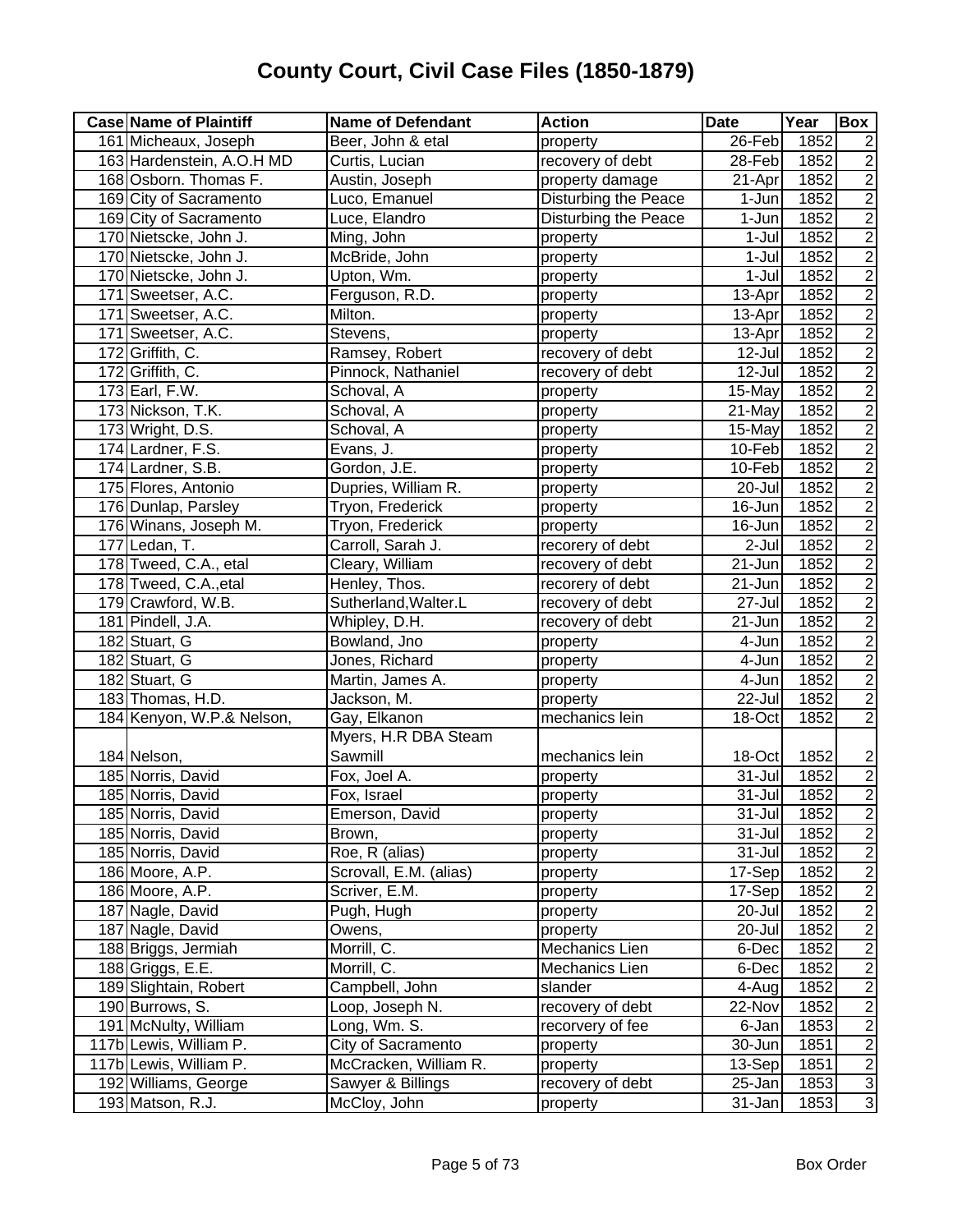| <b>Case Name of Plaintiff</b> | <b>Name of Defendant</b>  | <b>Action</b>         | <b>Date</b>          | Year | Box            |
|-------------------------------|---------------------------|-----------------------|----------------------|------|----------------|
| 193 Matson, R.J.              | McCloy, Robert            | property              | 31-Jan               | 1853 | 3              |
| 194 Daniels, Seneca           | Gilvesy, F.M.             | property              | 30-Jan               | 1853 | 3              |
| 194 Daniels, Seneca           | Greisman, G.R             | property              | 30-Jan               | 1853 | $\overline{3}$ |
| 195 Howell, John C.           | Van Vetchen, T            | recorvery of tax debt | $\overline{17}$ -Jan | 1853 | $\overline{3}$ |
| 196 Sacramento Seminary       | City of Sacramento        | sale of property      | $\overline{2}6$ -Jan | 1853 | $\overline{3}$ |
| 197 Tillman, Henry            | Gayner, Thomas            | property              | 26-Mar               | 1852 | $\overline{3}$ |
| 198 Goodrich, Bishop          | Atkins, G.S.              | property              | 2-Feb                | 1853 | $\overline{3}$ |
| 199 Burrett, Peter H.         | Dyer, Henry               | property              | 6-Jan                | 1853 | $\overline{3}$ |
| 200 Prosser, W.               | Cheeseman & Warwick       | recorvery of fee      | 22-Jan               | 1853 | $\overline{3}$ |
| 200 Tuston, W.                | Cheeseman & Warwick       | recorvery of fee      | 22-Jan               | 1853 | $\overline{3}$ |
| 201 Bryanly                   | Sangton, Patrick          | fee for services      | 22-Oct               | 1852 | $\overline{3}$ |
| 201 Ogden, S.W.               | Sangton, Patrick          | fee for services      | 24-Oct               | 1852 | $\overline{3}$ |
| 202 Martin, Addison Dr.       | Rodes, John M.            | recovery of debt      | 22-Jan               | 1853 | $\overline{3}$ |
| 202 Martin, Addison Dr.       | Purdy, James              | recovery of debt      | 22-Jan               | 1853 | $\overline{3}$ |
| 202 Martin, Addison Dr.       | McNulty, William          | recovery of debt      | 22-Jan               | 1853 | $\overline{3}$ |
| 203 Smith, F.C.               | Warren, John, L.L.F.      | property              | 31-Jan               | 1853 | $\overline{3}$ |
| 203 Smith, F.C.               | Doe, John (alias)         | property              | 31-Jan               | 1853 | $\overline{3}$ |
| 204 MacLarren, Daniel         | Bennett, A.A.             | appeal                | 7-Feb                | 1853 | $\overline{3}$ |
| 205 Lynn, David R.            | David H.Hopper            | property              | 27-Jan               | 1853 | $\overline{3}$ |
| 205 Lynn, David R.            | Allen, Stephen            | property              | 27-Jan               | 1853 | $\overline{3}$ |
| 207 Janson, Charles J.        | Weiner, J                 | property              | 11-Feb               | 1853 | $\overline{3}$ |
| 208 Lynch, John               | Campbell, Andrew          | appeal                | 21-Mar               | 1853 | $\overline{3}$ |
| 209 Goodal & McDonald         | Thayer, F.M.              | recovery of debt      | 21-Mar               | 1853 | $\overline{3}$ |
| 210 Ross, Charles             | Taylor & Russell          | property              | 7-Jan                | 1853 | $\overline{3}$ |
| 211 Latson, A.G.              | Trotter, Thomas C.        | property              | 23-Mar               | 1853 | $\overline{3}$ |
| 212 Brown, J.A.               | Caulfield, H.A.           | recovery of property  | 19-Mar               | 1953 | $\overline{3}$ |
| 212 Leland, J.B.              | Caulfield, H.A.           | recovery of property  | 19-Mar               | 1853 | $\overline{3}$ |
| 213 Hayes, David              | McNulty, W                | recovery of wages     | 3-Mar                | 1853 | $\overline{3}$ |
| 214 Fowler, Albert            | McNulty, W                | recovery of debt      | 23-Mar               | 1853 | $\overline{3}$ |
| 215 Holmes, Ephrain           | Dickinson, John P.        | property              | 19-Mar               | 1853 | $\overline{3}$ |
| 215 Proder, Joseph            | Howes, F.B. Estate        | property              | 19-Mar               | 1853 | $\overline{3}$ |
| 216 Burnett, Peter H.         | Dyer, Henry               | property              | 22-Dec               | 1852 | $\overline{3}$ |
| 217 Morrill, Jane W.          | Beans, Amos               | property              | 1-Mar                | 1853 | $\overline{3}$ |
| 217 Morrill, Jessie           | Beans, Amos               | property              | 1-Mar                | 1853 | $\frac{3}{3}$  |
| 219 Rice, Hamlet L.           | Prader, Joseph            | recovery of wages     | 12-Mar               | 1853 |                |
| 219 Rice, Hamlet L.           | Howis,                    | recovery of wages     | 12-Mar               | 1953 | 3              |
| 220 Perkins Samuel, & Co      | Tarpella, Rozella         | recovery of debt      | 28-Apr               | 1853 | $\overline{3}$ |
| 220 Thompson, Wm. N.          | Tarpella, Rozella         | recovery of debt      | 28-Apr               | 1953 | $\overline{3}$ |
| 221 Owens, William            | Bierschoff, F             | property              | 6-May                | 1853 | $\overline{3}$ |
| 221 Owens, William            | Parnisch, A.              | property              | 6-May                | 1853 | $\overline{3}$ |
| 223 O'Neil, James L.          | Tarpella, Rosalee (Madam) | mechanics lien        | 5-May                | 1853 | 3              |
| 224 Paine, A.B.               | Tarpella, Rosalee (Madam) | recovery of wages     | 2-May                | 1853 | $\overline{3}$ |
| 225 Lake, Gustavis M.         | Tarpella, Rosalee (Madam) | mechanics lien        | 5-May                | 1853 | 3              |
| 226 Marlow, N.L.              | Tarpella, Rosalee (Madam) | recovery of wages     | 5-May                | 1853 | $\sqrt{3}$     |
| 227 Taylor, Wm. J.C.          | Waters, William C.        | property              | 12-Mar               | 1853 | 3              |
| 228 Dexter, James N.          | Stuart, Mark              | property              | 2-May                | 1853 | 3              |
| 229 Dexter, James N.          | Dudley, Thomas            | property              | 20-May               | 1853 | $\overline{3}$ |
| 230 McWilliams B.A. guardian  | Rickey, Thos. & Wm.       | property              | 25-Apr               | 1853 | $\overline{3}$ |
| 230 McWilliams, Andrew        | Rickey, Thos. & Wm.       | property              | 25-Apr               | 1853 | $\overline{3}$ |
| 231 Norris, Ellen             | Haggin, J.B.              | property              | 11-May               | 1853 | $\overline{3}$ |
| 232 Lynch, John H.            | Dwyer, Wm. M.             | property              | 12-May               | 1853 | $\mathbf{3}$   |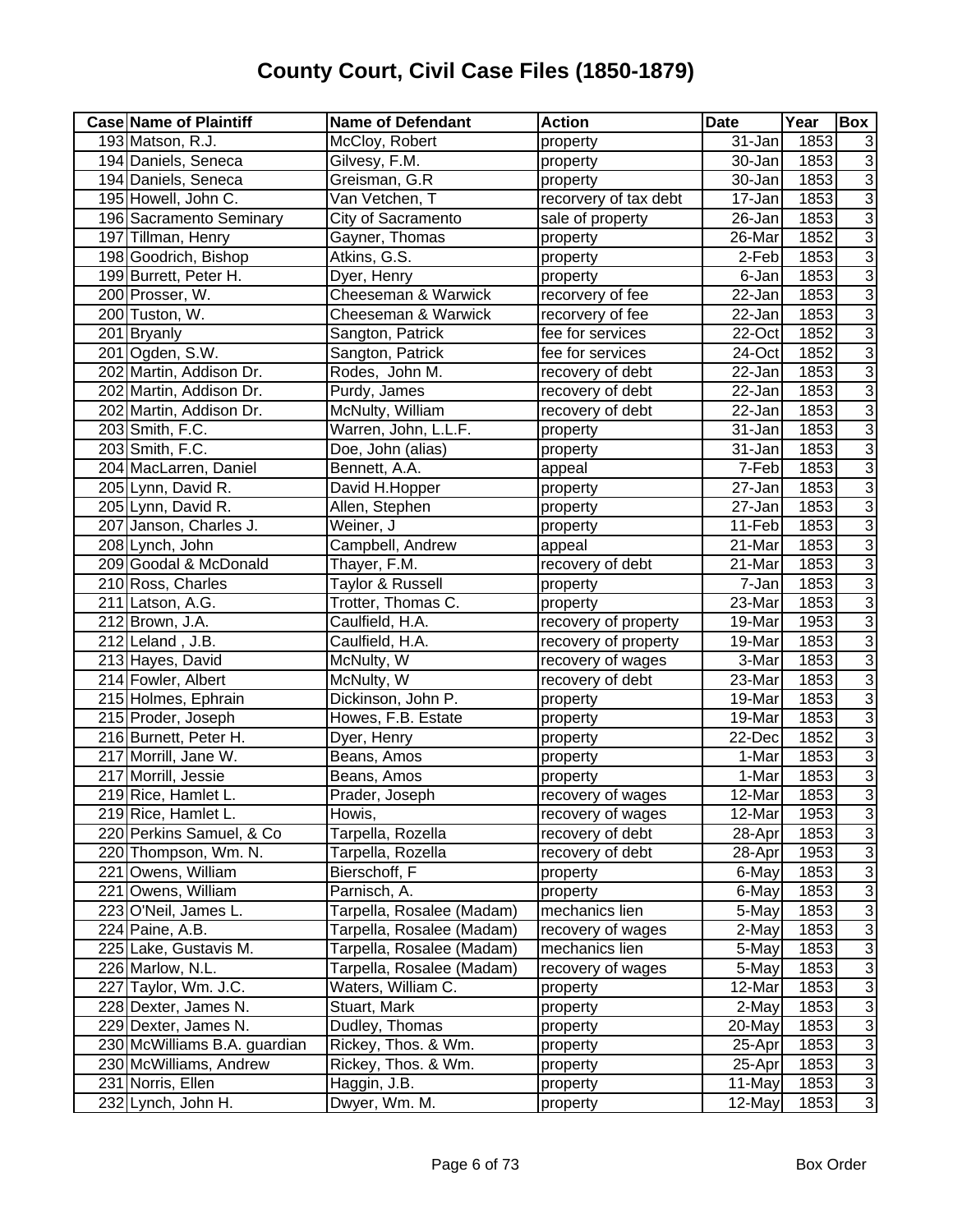| <b>Case Name of Plaintiff</b> | <b>Name of Defendant</b>  | <b>Action</b>       | <b>Date</b>          | Year | Box                      |
|-------------------------------|---------------------------|---------------------|----------------------|------|--------------------------|
| 232 Lynch, John H.            | Rawle, Mathias            | property            | 12-May               | 1853 | 3                        |
| 233 Persian, J.D.             | Cady & Fry                | recovery of debt    | 26-May               | 1853 | $\overline{3}$           |
| 234 Smith, James              | Chesley, William          | recovery of wages   | 20-May               | 1853 | $\overline{3}$           |
| 235 Rightmire, A.D.           | Hurd, Orlando             | promisary note      | 20-Jun               | 1853 | $\overline{3}$           |
| 236 Hurd, Orlando             | Ladd, John                | fraud               | 24-May               | 1853 | $\overline{3}$           |
| 237 Hayden, Daniel S.         | Harrigan, Mrs.            | recovery of debt    | 30-May               | 1853 | $\overline{3}$           |
| 238 Gussin, W.T. & Co.        | Cassaday, James           | recovery of debt    | 9-Jun                | 1853 | $\overline{3}$           |
| 239 Kinker, John L.           | Mathews L.J.              | property            | 13-Jun               | 1853 | $\overline{3}$           |
| 239 Kinker, John L.           | Hurd, Orlando             | property            | 13-Jun               | 1853 | $\overline{3}$           |
| 240 O'Callaghan, H.H.         | Booth, Lucius A.          | property            | 16-Jun               | 1853 | $\overline{3}$           |
| 240 O'Callaghan, H.H.         | Deal, Samuel              | property            | 16-Jun               | 1853 | $\overline{3}$           |
| 195b Williams, John           | Zalniskie, James C.       | appeal              | 7-Mar                | 1853 | $\overline{3}$           |
| 195b Williams, John           | Zalniskie, A.J.           | appeal              | 7-Mar                | 1853 | $\overline{3}$           |
| 195b Williams, John           | Johnson, J.A.             | appeal              | 7-Mar                | 1853 | $\overline{3}$           |
| 195b Williams, John           | Forman, F                 | appeal              | 7-Mar                | 1853 | $\overline{3}$           |
| 195b Williams, John           | Mudro,                    | appeal              | 7-Mar                | 1853 | $\overline{3}$           |
| 241 Phillips, Uriah           | Zabriskie, J.C. & Company | recorvery of debt   | 14-Jun               | 1853 | 4                        |
| 241 Phillips, Uriah           | Zabriskie, J.C.           | recorvery of debt   | 14-Jun               | 1853 | 4                        |
| 241 Phillips, Uriah           | Zabriskie. A.J.           | recorvery of debt   | 14-Jun               | 1853 | 4                        |
| 241 Phillips, Uriah           | Muldrow, William          | recorvery of debt   | 14-Jun               | 1853 | 4                        |
| 241 Phillips, Uriah           | Foreman, Ferris           | recorvery of debt   | 14-Jun               | 1853 | 4                        |
| 241 Phillips, Uriah           | Johnson, J.A.             | recorvery of debt   | 14-Jun               | 1853 | 4                        |
| 242 Williams, Tilman          | Burge, R.K.               | recovery of debt    | 14-Jun               | 1853 | 4                        |
| 242 Williams, Tilman          | Ratcliff, Wm.             | recovery of debt    | $15 - Jun$           | 1853 | 4                        |
| 243 Watson, George            | Montgomery, Wm.           | property            | $18 -$ Jul           | 1853 | 4                        |
| 243 Watson, R.J.              | Green, E.                 | property            | 18-Jul               | 1853 | 4                        |
| 244 Watson, George            | Humphreys, T.S.           | property            | 18-Jul               | 1853 | 4                        |
| 244 Watson, R.J.              | Scales, A.N.              | property            | 18-Jul               | 1853 | 4                        |
| 245 Upstone, John             | Burge, R.K.               | property & damages  | 9-Jun                | 1853 | 4                        |
| 245 Whitfield, Robert         | Ratcliff, Wm.             | property & damages  | 9-Jun                | 1853 | $\overline{4}$           |
| 246 Roberts, Ellis            | Nash, John                | property            | $\overline{2}5$ -Jun | 1853 | $\overline{4}$           |
| 247 Yulee, William            | Boyle, M.G.               | property            | 6-Jun                | 1853 | 4                        |
| 248 McKee, John               | Scott, Wilson A.          | property            | 16-May               | 1853 | 4                        |
| 249 City of Sacramento        | Ramsey, Robert            | ordinance violation | 21-Jun               | 1853 | 4                        |
| 249 City of Sacramento        | Patridge, S.S.            | ordiance violation  | 21-Jan               | 1853 | $\overline{4}$           |
| 249 Winfield, D.              | Nolan, John               | property            | $19 -$ Jul           | 1853 | $\overline{\mathcal{A}}$ |
| 250 Owens, E.                 | Nolan, John               | property            | 19-Jul               | 1853 | $\overline{\mathbf{4}}$  |
| 251 Burge, R.K.               | Williams, Tilman          | recovery of costs   | 12-Jul               | 1853 | 4                        |
| 251 Ratcliff, Wm              | Williams, Tilman          | recovery of costs   | 12-Jul               | 1853 | 4                        |
| 252 Burge, R.K.               | Williams, Tilman          | dismissal of case   | 12-Jul               | 1853 | 4                        |
| 252 Ratcliff, Wm. R.          | Williams, Tilman          | dismissal of case   | 12-Jul               | 1853 | $\overline{4}$           |
| 253 Holladay & Co.            | Neal, John                | recovery of debt    | 16-Jul               | 1853 | 4                        |
| 253 Holladay, Benjamin        | Neal, John                | recovery of debt    | 16-Jul               | 1853 | $\overline{4}$           |
| 253 Holliday, Joseph          | Neal, John                | recovery of debt    | 16-Jul               | 1853 | $\overline{4}$           |
| 253 Warner, Thomas            | Neal, John                | recovery of debt    | 16-Jul               | 1853 | $\overline{\mathbf{4}}$  |
| 255 Caldwell, C.G.            | Sutherland, Walter.L      | personal property   | 12-Jul               | 1853 | $\overline{\mathbf{4}}$  |
| 256 Anderson, J.G.            | His creditors             | insolvent debtor    | 22-Jun               | 1853 | $\overline{4}$           |
| 257 Backus, Guendaro          | His creditors             | insolvent debtor    | 22-Jun               | 1853 | $\overline{\mathbf{4}}$  |
| 258 Miller, Morgan            | His creditors             | insolvent debtor    | 1-Aug                | 1853 | $\overline{\mathcal{A}}$ |
| 259 Parker, Eloredge          | Crites, William           | recovery of debt    | 26-Sep               | 1853 | $\overline{\mathcal{A}}$ |
| 260 Ledan, Thomas             | Cozzens, W.W.             | recovery of debt    | 29-Jul               | 1853 | $\blacktriangle$         |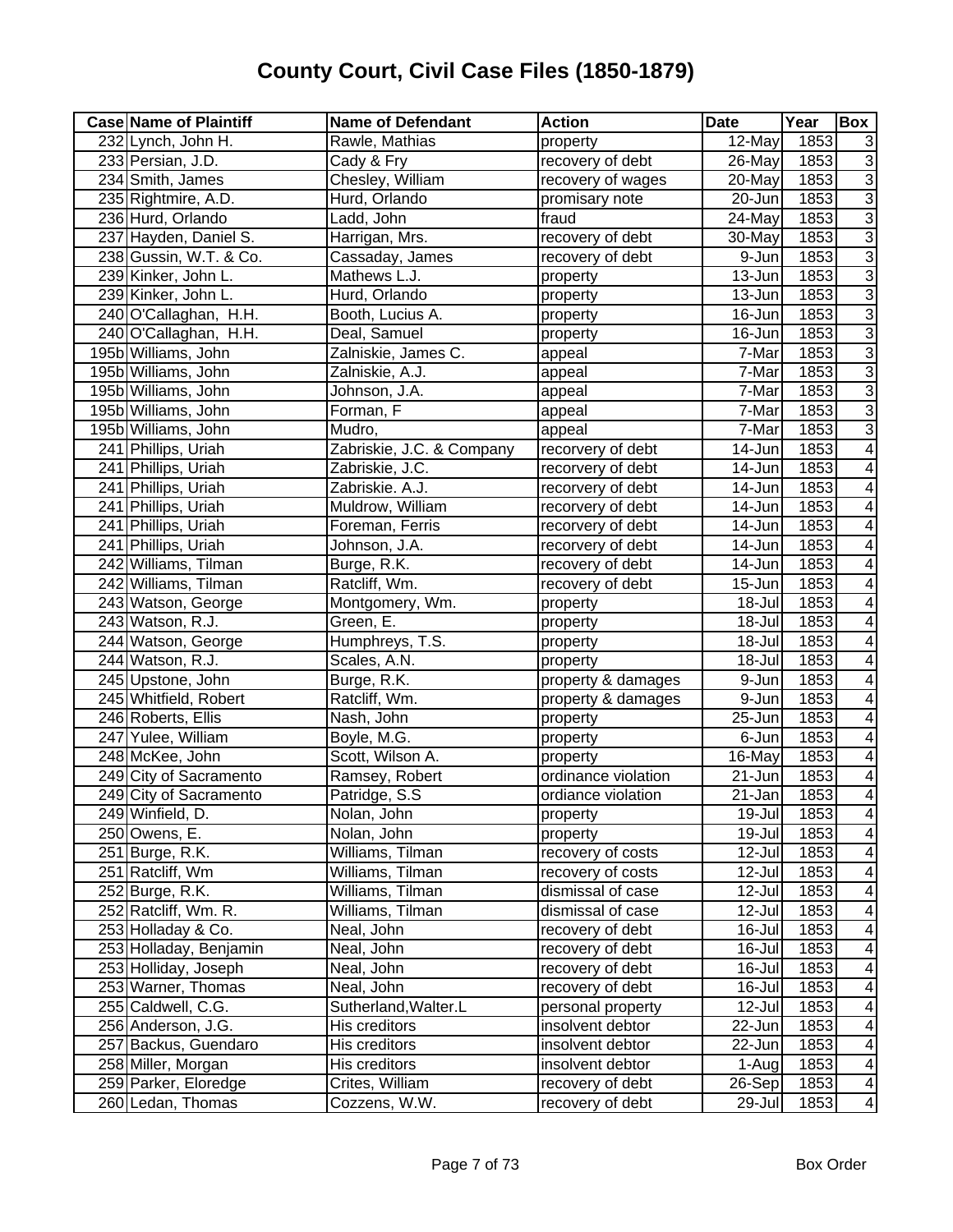| <b>Case Name of Plaintiff</b> | <b>Name of Defendant</b> | <b>Action</b>        | <b>Date</b> | Year | <b>Box</b>     |
|-------------------------------|--------------------------|----------------------|-------------|------|----------------|
| 260 Thomas, John              | Cozzens, W.W.            | recovery of debt     | 29-Jul      | 1853 | 4              |
| 261 Edwards, Thomas L.        | Ormsby, Wm               | recovery of debt     | $2-Aug$     | 1853 | 4              |
| 261 Edwards, Thomas L.        | Ormsby, Wm               | recovery of debt     | $2-Aug$     | 1853 | 4              |
| 262 Allen, L.                 | Doe, J & Roe, R (alias)  | property             | $7 -$ Jul   | 1853 | $\overline{4}$ |
| 263 Johnson, T.D.             | Simmons, N.P.            | property             | $15 - Aug$  | 1853 | $\overline{4}$ |
| 263 Simmons, N.P.             | Johnson, T.D.            | property             | 15-Aug      | 1853 | 4              |
| 264 Bullard, Jas.             | Terhune, C.              | recovery of debt     | 1-Sep       | 1853 | 4              |
| 265 Forgus, A.C.              | Edwards, R.T.            | recovery of debt     | 1-Sep       | 1853 | 4              |
| 266 Payne, A.B.               | Politz, Alice            | wages & material     | 6-Sep       | 1853 | 4              |
| 267 Carroll, Francis          | Rodskon, Otto            | property             | 29-Aug      | 1853 | 4              |
| 267 Carroll, Patrick          | Klese, Margaret          | property             | 29-Aug      | 1853 | 4              |
| 268 Cole, Cornelius           | Dougan, Michael          | unlawful detainer    | 12-Sep      | 1853 | 4              |
| 269 City of Sacramento        | Richmond, J.N.           | obstruction          | 12-Sep      | 1853 | 4              |
| 269 City of Sacramento        | Richmond, H.E.           | obstruction          | 12-Sep      | 1853 | 4              |
| 269 City of Sacramento        | Richmond, H.E.           | obstruction          | 12-Sep      | 1853 | 4              |
| 270 Jackson Noonan & Co.      | Ames & Co.               | cost of bill         | 15-Sep      | 1853 | 4              |
| 271 City of Sacramento        | Prewitt, A.              | ordiance violation   | 12-Sep      | 1853 | 4              |
| 272 Coward, John              | Norris, Ellen            | recorvery of debt    | 15-Sep      | 1853 | 4              |
| 273 McKean, Geo. J.           | Ashman, Frank (alias)    | property             | 7-Sep       | 1853 | 4              |
| $274$ Hall, R.F.              | Brown, Samuel            | recovery of debt     | 25-Nov      | 1853 | 4              |
| 275 Gipe, Emanuel             | Van Doren, W.L.          | recovery of debt     | 13-Sep      | 1853 | 4              |
| 276 Ingalls & Co.             | Youngs & Kibbe           | recovery of debt     | 20-Aug      | 1853 | 4              |
| 277 Holbrook, Charles A.      | His creditors            | insolvent debtor     | 8-Aug       | 1853 | 4              |
| 278 Goves, A.S.               | Klese, Margaret          | recovery of debt     | 26-Nov      | 1853 | 4              |
| 278 Haines, J.W.              | Klus, Margaret           | recovery of debt     | 26-Nov      | 1853 | 4              |
| 278 Webster, A.W.             | Klus, Margaret           | recovery of debt     | 26-Nov      | 1853 | 4              |
| 279 Southwich, Benj.          | Oliver, Dixon            | property             | 21-Sep      | 1853 | 4              |
| 280 Ely, B.E.S.               | Wadsworth, John A.       | recovery of debt     | 30-Sep      | 1853 | $\overline{4}$ |
| 281 Liness, John              | Bennett, A.A.            | recovery of debt     | 4-Dec       | 1853 | $\overline{4}$ |
| 282 Perkins, & Co             | Meyer, Goodman & Co.     | recovery of debt     | 16-Sep      | 1853 | $\overline{4}$ |
| 283 Bain, Christopher         | Morrison, W.P.           | wages owed           | 6-Oct       | 1853 | $\overline{5}$ |
| 283 Bain, Christopher         | Williams, John           | wages owed           | 6-Oct       | 1853 | $\overline{5}$ |
| 283 Duvall, Michael           | Patterson, A.D.          | recovery of property | 5-Oct       | 1853 | $\overline{5}$ |
| 285 StJohn, B.G.              | Snelling, W.W.           | recovery of debt     | 11-Oct      | 1853 | 5              |
| 286 Siddons, William M.       | Fry, J.D.                | recovery of wages    | 26-Oct      | 1853 | $\overline{5}$ |
| 286 Siddons, William M.       | Swidley, T.M.            | recovery of wages    | 26-Oct      | 1853 | $\overline{5}$ |
| 286 Siddons, William M.       | Hooper, Thomas           | recovery of wages    | 26-Oct      | 1853 | $\overline{5}$ |
| 286 Siddons, William M.       | Boone, J.C.              | recovery of wages    | 26-Oct      | 1853 | $\,$ 5 $\,$    |
| 286 Siddons, William M.       | Hooper & Co.             | recovery of wages    | 26-Oct      | 1853 | 5              |
| 286 Siddons, William M.       | Fry Hooper & Co.         | recovery of wages    | 26-Oct      | 1853 | 5              |
| 287 Johnston, G.M.            | Morrison, W.P.           | recovery of wages    | 27-Oct      | 1853 | 5              |
| 287 Johnston, G.M.            | Williams, John           | recovery of wages    | 27-Oct      | 1853 | $\overline{5}$ |
| 288 Chase, Osmond             | Morrison, W.P.           | recovery of wages    | 3-Nov       | 1853 | $\overline{5}$ |
| 288 Chase, Osmond             | Williams, John           | recovery of wages    | 3-Nov       | 1854 | $\overline{5}$ |
| 289 Gale, Luke                | Morrison, W.P.           | recovery of wages    | 3-Nov       | 1855 | $\overline{5}$ |
| 289 Gale, Luke                | Williams, John           | recovery of wages    | 3-Nov       | 1856 | $\overline{5}$ |
| 290 Gillig, John              | Nathan, Isaac            | wages & material     | $11$ -Oct   | 1853 | $\overline{5}$ |
| 291 Anderson, T.              | Snelling, W.W.           | wages & material     | 11-Nov      | 1853 | $\overline{5}$ |
| 291 Littler, L                | Snelling, W.W.           | wages & material     | 10-Nov      | 1853 | $\overline{5}$ |
| 292 Shaver, Alexander M.      | Ross, Jane               | property             | 14-Nov      | 1853 | $\overline{5}$ |
| 293 Golland, Soloman N.       | Patching, L.B.           | recovery of debt     | 14-Nov      | 1853 | $\overline{5}$ |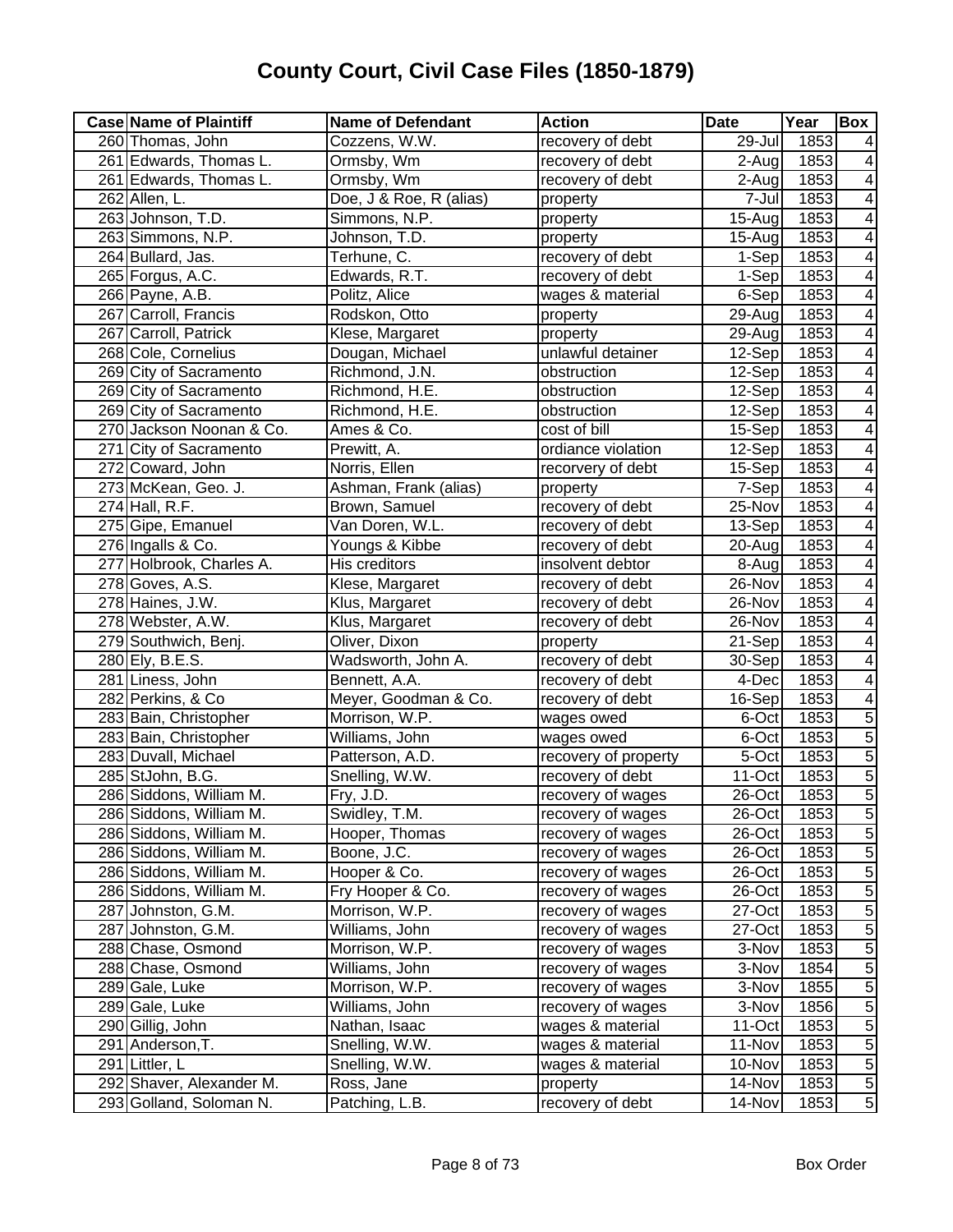| <b>Case Name of Plaintiff</b> | <b>Name of Defendant</b>     | <b>Action</b>      | <b>Date</b> | Year | Box            |
|-------------------------------|------------------------------|--------------------|-------------|------|----------------|
| 294 Smith, Horace             | Newburg, Julius              | recovery of debt   | 14-Nov      | 1853 | 5              |
| 295 Wallace, James            | Moore, J.                    | recovery of wages  | 19-Nov      | 1853 | $\,$ 5 $\,$    |
| 295 Wallace, James            | Norris, Sanuel               | recovery of wages  | 19-Nov      | 1853 | $\overline{5}$ |
| 296 Leedan, Andrew            | Moore, J.                    | recovery of debt   | 19-Nov      | 1853 | $\overline{5}$ |
| 296 Leedan, Andrew            | Norris, Samuel               | recovery of debt   | 19-Nov      | 1853 | $\overline{5}$ |
| 297 Marsh, Richard            | Moore, J.                    | recovery of debt   | 19-Nov      | 1853 | $\overline{5}$ |
| 297 Marsh, Richard            | Norris, Samuel               | recovery of debt   | 19-Nov      | 1853 | $\overline{5}$ |
| 298 March, Richard            | Norris, Sanuel               | recovery of debt   | 19-Nov      | 1853 | $\overline{5}$ |
| 298 Marsh, Richard            | Moore, J.                    | recovery of debt   | 19-Nov      | 1853 | $\overline{5}$ |
| 299 Hoch, H                   | Deitz, Jacob                 | recorery of rent   | 30-Nov      | 1853 | $\overline{5}$ |
| 299 Stuhlenger, John          | Deitz, Jacob                 | recorery of rent   | 29-Nov      | 1853 | $\overline{5}$ |
| 300 Knight, James S.          | Covey, H.R.                  | personal property  | 3-Dec       | 1853 | $\overline{5}$ |
| 300 Knight, James S.          | Doe, John (alias)            | personal property  | 3-Dec       | 1853 | $\overline{5}$ |
| 301 Zander, Tacitus P.        | Coe, E.H.                    | personal property  | 5-Dec       | 1853 | $\overline{5}$ |
| 302 Mayo, Eli                 | Marks, S.                    | wages & material   | 6-Dec       | 1853 | $\overline{5}$ |
| 303 English, James L.         | Carr. Sylvester T.           | recovery of debt   | 7-Dec       | 1853 | $\overline{5}$ |
| 304 Bain, James               | Arcegua, Joseph              | recovery of debt   | 7-Dec       | 1853 | $\overline{5}$ |
| 304 Bain, James               | Doe, Jose (alias)            | recovery of debt   | 7-Dec       | 1853 | $\overline{5}$ |
| 304 Bain, James               | Spanish Joe (alias)          | recovery of debt   | 7-Dec       | 1864 | $\overline{5}$ |
| 305 Robinson, Prescot         | Watchhurst, H.B. F.          | wages & material   | 23-Dec      | 1853 | $\overline{5}$ |
| 306 Burgess, William.         | Ferguson, R.D.               | wages & material   | 25-Dec      | 1853 | $\overline{5}$ |
| 306 Wright, John              | Ferguson, R.D.               | wages & material   | 24-Dec      | 1853 | $\overline{5}$ |
| 307 St.John, B.G.             | Slitlar, L                   | debt on material   | 30-Dec      | 1853 | $\overline{5}$ |
| 307 St.John, B.G.             | Anderson, D.C.               | debt on material   | 30-Dec      | 1853 | $\overline{5}$ |
| 307 St.John, B.G.             | Snelling, W.W.               | debt on material   | 30-Dec      | 1853 | $\overline{5}$ |
| 308 Dennison, Ezra T.         | Hamilton, Alex T.            | recovery of debt   | 4-Jan       | 1854 | $\overline{5}$ |
| 309 Bucki, Lewis              | Frink, Ledyard               | damages            | 3-Jan       | 1854 | $\overline{5}$ |
| 309 Eisenmenger, Henry        | Frink, Ledyard               | damages            | 3-Jan       | 1854 | $\overline{5}$ |
| 310 City of Sacramento        | Cook, William                | ordiance violation | 6-Jan       | 1854 | $\overline{5}$ |
| 312 Harding, Joshua           | Vailliant, Jules             | trespass           | 21-Mar      | 1854 | $\overline{5}$ |
| 313 Hanaford, Jesse           | Spaulding, Volney            | recovery of wages  | 26-Dec      | 1853 | $\overline{5}$ |
| 313 Hanaford, Jesse           | Swift, Charles H.            | recovery of wages  | 26-Dec      | 1853 | $\overline{5}$ |
| 313 Hanaford, Jesse           | Hastings, B.F.               | recovery of wages  | 26-Dec      | 1853 | $\overline{5}$ |
| 313 Hanaford, Jesse           | Bennett, A.A.                | recovery of wages  | 26-Dec      | 1853 | $\overline{5}$ |
| 314 Hawkins, Horace           | Hoag, Isaac N.               | recovery of wages  | 16-Jan      | 1854 | $\overline{5}$ |
| 315 Porter, Richard H.        | Yager, Joseph                | recovery of wages  | 19-Jan      | 1854 | 5 <sub>5</sub> |
| 315 Porter, Richard H.        | Yager, Michael               | recovery of wages  | 19-Jan      | 1854 | $\overline{5}$ |
| 315 Porter, Richard H.        | Yager, Peter                 | recovery of wages  | 19-Jan      | 1854 | $\sqrt{5}$     |
| 316 Fowler, William           | Ingersal, Owen               | recovery of wages  | 11-Jan      | 1854 | $\overline{5}$ |
| 316 Fowler, William           | Ingersal, Ezra               | recovery of wages  | 11-Jan      | 1854 | $\sqrt{5}$     |
| 317 Gove, Asa S.              | Kleese, Margaret             | recovery of debt   | 3-Feb       | 1854 | $\sqrt{5}$     |
| 317 Gove, Asa S.              | Ricketts, Thomas             | recovery of debt   | 3-Feb       | 1854 | $\sqrt{5}$     |
| 318 Lewis, John B.            | Connor, Moody                | recovery of wages  | 17-Feb      | 1854 | $\overline{5}$ |
|                               | <b>Steamer Governor Dana</b> |                    |             |      |                |
|                               | Washington & Sacramento      |                    |             |      |                |
| 319 Jim Hoag & Company        | Ferry Company                | damage to property | 3-Feb       | 1854 | 5              |
| 320 McKillip, Charles         | Schindler, S.                | property           | 24-Feb      | 1854 | $\overline{5}$ |
| 320 McKillip, Charles         | Ferguson, James              | property           | 24-Feb      | 1854 | $\overline{5}$ |
| 321 Avery, A.G.               | Norris, David H.             | recovery of debt   | 24-Feb      | 1854 | $\overline{5}$ |
| 322 Metzker, Jacob            | Haines, James W.             | recovery of debt   | 6-Mar       | 1854 | $\overline{5}$ |
| 322 Metzker, Jacob            | Webster, Albert W.           | recovery of debt   | 6-Mar       | 1854 | $\overline{5}$ |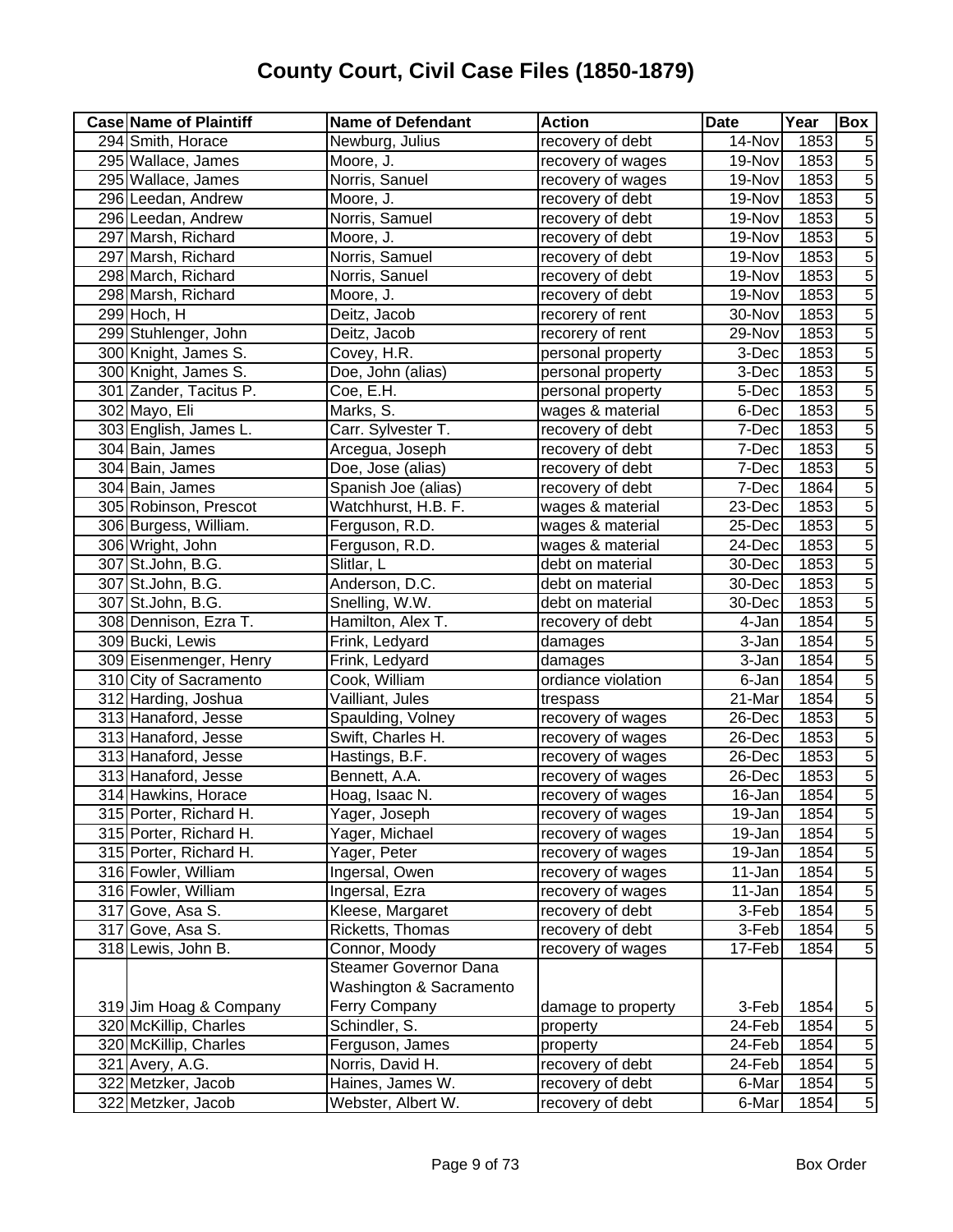| <b>Case Name of Plaintiff</b> | <b>Name of Defendant</b> | <b>Action</b>     | Date    | Year | Box            |
|-------------------------------|--------------------------|-------------------|---------|------|----------------|
| 322 Metzker, Jacob            | Gove, Asa                | recovery of debt  | 6-Mar   | 1854 | 5              |
| 324 Thrasher, N.W.            | Muldrow, William         | recovery of debt  | 10-Mar  | 1854 | $\overline{5}$ |
| 324 Thrasher, N.W.            | McKee, John              | recovery of debt  | 10-Mar  | 1854 | $\overline{5}$ |
| 324 Thrasher, N.W.            | Foreman, Benjamin        | recovery of debt  | 10-Mar  | 1854 | $\overline{5}$ |
| 325 Hammonds, Wm              | The Scow Eliza           | recovery of debt  | 12-Mar  | 1854 | $\overline{5}$ |
| 325 McGee, A                  | The Scow Eliza           | recovery of debt  | 12-Mar  | 1854 | $\overline{5}$ |
| 325 Underwood, J.             | The Scow Eliza           | recovery of debt  | 12-Mar  | 1854 | $\overline{5}$ |
| 325 Webster, George M         | The Scow Eliza           | recovery of debt  | 12-Mar  | 1854 | $\overline{5}$ |
| 326 Eskelson, David E.        | Prosser, Walter          | recovery of wages | 21-Dec  | 1853 | $\overline{5}$ |
| 326 Eskelson, David E.        | Turtin,                  | recovery of wages | 21-Dec  | 1853 | $\overline{5}$ |
| 327 Wriker, Emra              | Green, Charles           | recovery of debt  | 8-Mar   | 1854 | $\overline{5}$ |
| 328 Jesser, Cox & Co.         | Hamilton, Alexander      | recovery of debt  | 9-Aug   | 1853 | $\overline{5}$ |
| 328 Jesser, Cox & Co.         | Crist, J.B.              | recovery of debt  | 9-Aug   | 1854 | $\overline{5}$ |
| 329 Dibble, Ezra              | Lee & Marshall           | recovery of debt  | 16-Mar  | 1854 | $\overline{5}$ |
| 330 Webster, Hazard           | Dodge, Samuel            | personal property | 16-Mar  | 1854 | $\overline{5}$ |
| 330 Webster, Hazard           | Morton, N.D.             | personal property | 16-Mar  | 1854 | $\overline{5}$ |
| 330 Webster, Hazard           | Sutton, Joseph           | personal property | 16-Mar  | 1854 | $\overline{5}$ |
| 330 Webster, Hazard           | Butler, Amos W.          | personal property | 16-Mar  | 1854 | $\overline{5}$ |
| 331 Chamberlain, Wm. E.       | Rhiel, George            | debt for goods    | 27-Mar  | 1854 | $\overline{5}$ |
| 331 Kidder, Nathaniel A.      | Rhiel, George            | debt for goods    | 27-Mar  | 1854 | $\overline{5}$ |
| 332 Cunningham. Caleb         | Brown, Frank             | recovery of debt  | 24-Feb  | 1854 | $\overline{5}$ |
| 333 Robinson, Richard         | VanDyke, John            | recovery of debt  | 23-Mar  | 1854 | $\overline{5}$ |
| 334 Emory, Wm. S.             | McCormick, J.N.          | recovery of debt  | 6-Apr   | 1854 | $\overline{5}$ |
| 334 Wingate, Charles D.       | McCormick, J.N.          | recovery of debt  | 6-Apr   | 1854 | $\overline{5}$ |
| 335 Covington, Thomas         | Satson, A.C.             | recovery of wages | 31-Mar  | 1854 | $\overline{5}$ |
| 336 Rathburn, Joseph S.       | Waldron, William         | recovery of debt  | 28-Mar  | 1854 | $\overline{5}$ |
| 337 Booth, Charles W.         | Turpin, John N.          | recovery of debt  | 20-Apr  | 1854 | $\overline{5}$ |
| 338 Earle, George             | Yeger, Phillip           | recovery of debt  | 1-May   | 1854 | $\overline{5}$ |
| 339 Goodele, N.D. & Co.       | Birge, J.                | recovery of debt  | 19-Apr  | 1854 | $\overline{5}$ |
| 340 Dogherty, Daniel          | Thornton, John           | property          | 21-Apr  | 1854 | $\overline{5}$ |
| 341 Wesner, Jane              | Coffin, Jane             | recovery of wages | 22-Feb  | 1854 | 5              |
| 342 McKee, John               | Tillman, Henry           | recovery of wages | 8-Mar   | 1854 | $\overline{5}$ |
| 344 Brannon, Patrick          | City of Sacramento       | recovery of debt  | 18-May  | 1854 | $\overline{5}$ |
| 345 Jacob, R.P                | City of Sacramento       | recovery of debt  | 24-Apr  | 1854 | 5              |
| 346 Taylor, J.W.              | City of Sacramento       | recovery of debt  | 24-Aprl | 1854 | $\overline{5}$ |
| 347 Rivett. John              | McCloy, John             | recovery of wages | 19-May  | 1854 | $\sqrt{5}$     |
| 347 Rivett. John              | Bacheldor, William       | recovery of wages | 19-May  | 1854 | $\overline{5}$ |
| 348 Avery, Amos G             | His creditors            | insolvent debtor  | 13-May  | 1854 | 5              |
| 349 Watson, Ringnaso J.       | Bean, John               | property          | 7-May   | 1854 | 5              |
| 349 Watson, Ringnaso J.       | McCloy, John             | property          | 7-May   | 1854 | 5              |
| 349 Watson, Ringnaso J.       | McCloy, Robert           | property          | 7-May   | 1854 | 5              |
| 350 Cafferty, Patrick         | Kirk, John               | recovery of wages | 2-May   | 1854 | $\overline{5}$ |
| 351 Taylor, Frank F.          | Nevitt, Joseph H.        | property          | 9-Jun   | 1854 | $\overline{5}$ |
| 352 Cloutman, Joseph F.       | Cozzens, William W.      | recovery of wages | 13-Jun  | 1854 | $\overline{5}$ |
| 352 Felch & Cloutman          | Frierson                 | recovery of wages | 13-Jun  | 1954 | $\overline{5}$ |
| 352 Feltch, Walton C.         | Cozzens, William W.      | recovery of wages | 13-Jun  | 1854 | $\overline{5}$ |
| 353 Boyer, Edward B.          | Simmons, J.H.            | recovery of wages | 20-May  | 1854 | $\overline{5}$ |
| 353 Boyer, Edward B.          | Rhodes, John             | recovery of wages | 20-May  | 1854 | $\overline{5}$ |
| 353 Boyer, Edward B.          | Rhodes, Rodger M.        | recovery of wages | 20-May  | 1854 | $\overline{5}$ |
| 354 Hall, R.F.                | Shepherd, James A.       | recovery of debt  | 15-Jun  | 1854 | $\overline{5}$ |
| 355 Klees, Margaret           | Ranney, J.               | recovery of rent  | 29-Jun  | 1854 | $\overline{5}$ |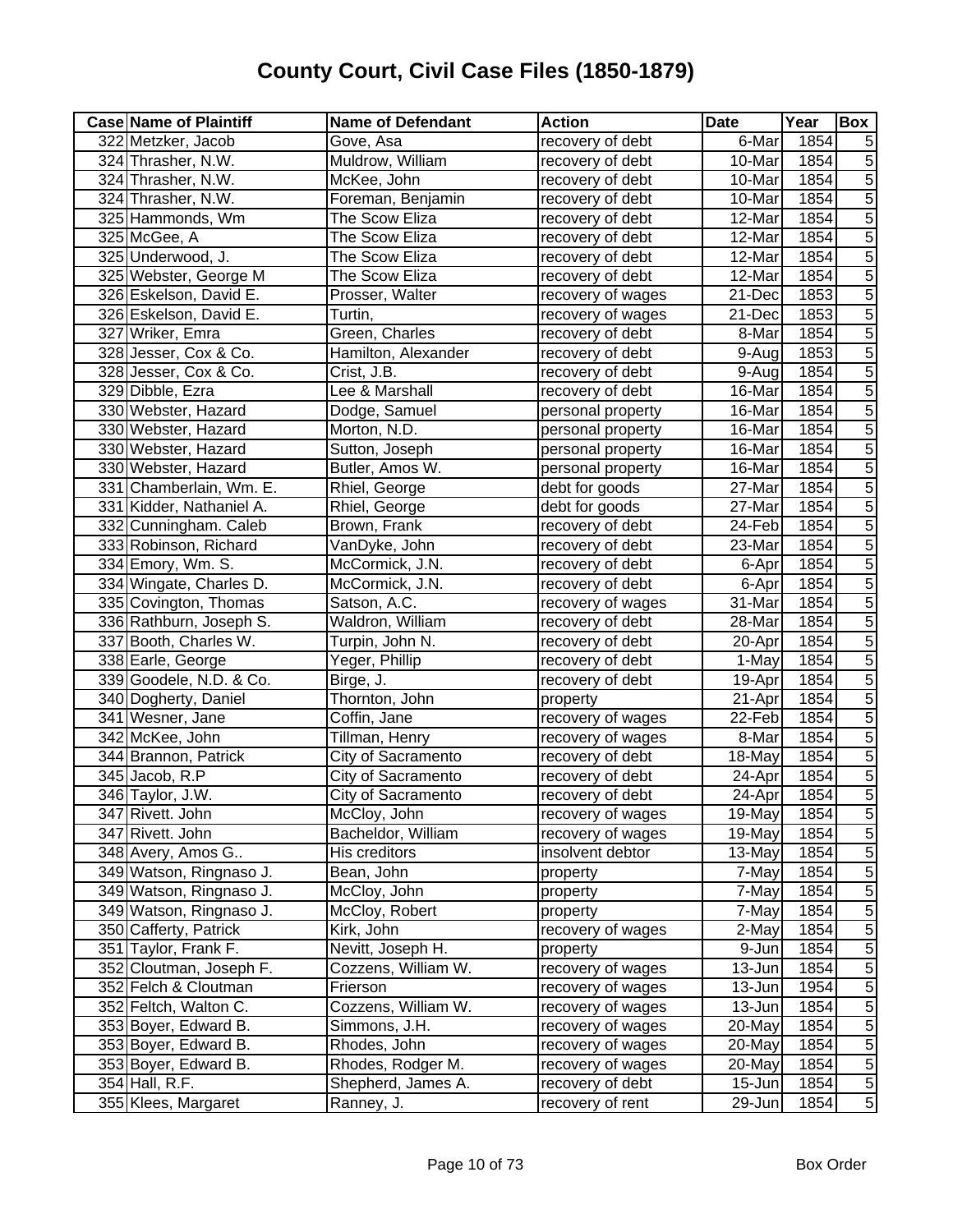| <b>Case Name of Plaintiff</b> | <b>Name of Defendant</b> | <b>Action</b>     | <b>Date</b>          | Year | <b>Box</b>     |
|-------------------------------|--------------------------|-------------------|----------------------|------|----------------|
| 356 Dashields, G.             | Benedict, Jeremiah       | personal property | 8-Jun                | 1854 | 5              |
| 356 Dashields, G.             | Gove, Samuel F.          | personal property | 8-Jun                | 1854 | $\overline{5}$ |
| 356 Dashields, G.             | Geisse, George F.        | personal property | 8-Jun                | 1854 | $\overline{5}$ |
| 357 Mulcahey, Edmond          | Kelley, H. William       | property          | 13-Jul               | 1854 | $\overline{5}$ |
| 357 Mulcahey, Edmond          | Kelley, N.D.             | property          | 13-Jul               | 1854 | $\overline{5}$ |
| 358 Cox, Thomas               | Salsbury, T.G.           | recovery of debt  | $\overline{1}$ 4-Jun | 1854 | $\overline{5}$ |
| 359 Gilbert, William          | Carr, John               | property          | 15-May               | 1854 | $\overline{5}$ |
| 359 Gilbert, William          | John Doe (alias)         | property          | 15-May               | 1854 | $\overline{5}$ |
| 360 Jennings, Alfred          | Murray, Wm               | property          | 11-May               | 1854 | $\overline{5}$ |
| 360 Jennings, Alfred          | Hursh, George D.         | property          | 11-May               | 1854 | $\overline{5}$ |
| 361 Lowe, Robert              | Caldwell, A.             | recovery of debt  | 28-Jun               | 1854 | $\overline{5}$ |
| 362 Langueden, William        | Roblin, James A.         | recovery of wages | 23-May               | 1854 | $\overline{5}$ |
| 363 Brannon, Patrick          | City of Sacramento       | recovery of debt  | 7-Jun                | 1854 | $\overline{5}$ |
| 364 Brannon, Patrick          | City of Sacramento       | recovery of debt  | 7-Jun                | 1854 | $\overline{5}$ |
| 316a Lynch, Peter             | Williams, John           | recovery of debt  | 1-Feb                | 1854 | $\overline{5}$ |
| 316a Lynch, Peter             | Pugh, Evan               | recovery of debt  | 1-Feb                | 1954 | $\overline{5}$ |
| 324b Hamilton, A.T.           | Dennison, Ezra F.        | recovery of debt  | 16-Dec               | 1853 | $\overline{5}$ |
| 365 Jacobs, R.P.              | City of Sacramento       | recovery of debt  | 23-May               | 1854 | $\overline{6}$ |
| 366 Jacobs, R.P.              | City of Sacramento       | recovery of debt  | 7-Jun                | 1854 | $\overline{6}$ |
| 367 Taylor, Joseph M.         | City of Sacramento       | recovery of debt  | 23-May               | 1854 | $\overline{6}$ |
| 368 Taylor, Joseph M.         | City of Sacramento       | recovery of debt  | 23-May               | 1854 | $\overline{6}$ |
| 369 Taylor, Joseph M.         | City of Sacramento       | recovery of debt  | 23-May               | 1854 | $\overline{6}$ |
| 370 City of Sacramento        | Woodward, John           | appeal            | 10-Jul               | 1854 | $\overline{6}$ |
| 372 Thompson, Franklin        | Cragin, F. B.            | recovery of wages | 17-Jul               | 1854 | $\overline{6}$ |
| 373 Norris, D.H.              | Bosler, Elizabeth        | property          | 28-Jul               | 1854 | $\,6$          |
| 373 Norris, D.H.              | Bosler, John             | property          | 28-Jul               | 1854 | $\overline{6}$ |
| 373 Norris, D.H.              | Sears, Mary              | property          | 28-Jul               | 1854 | $\overline{6}$ |
| 373 Norris, D.H.              | Sears, Frances           | property          | 28-Jul               | 1854 | $\overline{6}$ |
| 373 Norris, D.H.              | Sears, Joseph            | property          | 28-Jul               | 1854 | $\overline{6}$ |
| 373 Norris, D.H.              | Sears, James             | property          | 28-Jul               | 1854 | $\overline{6}$ |
| 374 Bacon, Lydall             | Ward, John M.            | claim jumping     | 9-Aug                | 1854 | $\overline{6}$ |
| 374 Knott, Joseph W.          | Sledge, J.G.             | claim jumping     | 9-Aug                | 1854 | $\overline{6}$ |
| 375 Rivett. John              | Strong, T.F. & wife      | recovery of wages | $13 -$ Jul           | 1854 | $\overline{6}$ |
| 376 Pierson, James            | Doe, Christian (alias)   | forcible entry    | 24-Aug               | 1854 | $\overline{6}$ |
| 376 Pierson, James            | Slow, Frank              | forcible entry    | 24-Aug               | 1854 | $\overline{6}$ |
| 376 Pierson, James            | Budstruap, Christian     | forcible entry    | 24-Aug               | 1854 | 6              |
| 377 Crocker, Charles & Co.    | Gillmer, C.F.            | recovery of debt  | $11-Au$ g            | 1854 | $\,6$          |
| 377 Kalkman, Phillip          | Gillmer, C.F.            | recovery of debt  | 11-Aug               | 1854 | 6              |
| 377 Meyer, Charles H.F.       | Gillmer, C.F.            | recovery of debt  | $11-Auq$             | 1854 | $\,6$          |
| 377 Sanders & Oliver          | Gillmer, C.F.            | recovery of debt  | $11-Au$ g            | 1854 | 6              |
| 378 McGrew, John              | Dunn, A.F.               | recovery of debt  | 1-Sep                | 1854 | $\,6$          |
| 379 Jordon, John M.           | Shaw, Mary               | recovery of debt  | 7-Sep                | 1854 | $\,6$          |
| 379 Rivett. John              | Shaw, Mary               | recovery of debt  | 7-Sep                | 1854 | $\,6$          |
| 380 Fisher, William E.        | Susk, Hiram              | recovery of debt  | 1-Sep                | 1854 | $\,6$          |
| 381 Doswell, Thomas O.        | Jones, Powhattan T.      | recovery of debt  | 24-Aug               | 1854 | $\overline{6}$ |
| 382 Malone, Frank             | Maddux, David            | personal property | 18-Sep               | 1854 | $\overline{6}$ |
| 382 Malone, Frank             | Maddux, James            | personal property | 18-Sep               | 1854 | $\overline{6}$ |
| 383 VanHeusen, G.K.           | Oliver, W.               | recovery of debt  | 25-Sep               | 1854 | $\overline{6}$ |
| 384 Ballinger, Achilles       | Woodward, A.             | personal property | 1-Aug                | 1854 | $\overline{6}$ |
| 385 Sovely, George S.         | Schindler, Cyrus         | recovery of debt  | 14-Sep               | 1854 | $\,6$          |
| 386 Gay, Elhaman              | Carlton, John D.         | property          | $22$ -Jul            | 1854 | $6 \mid$       |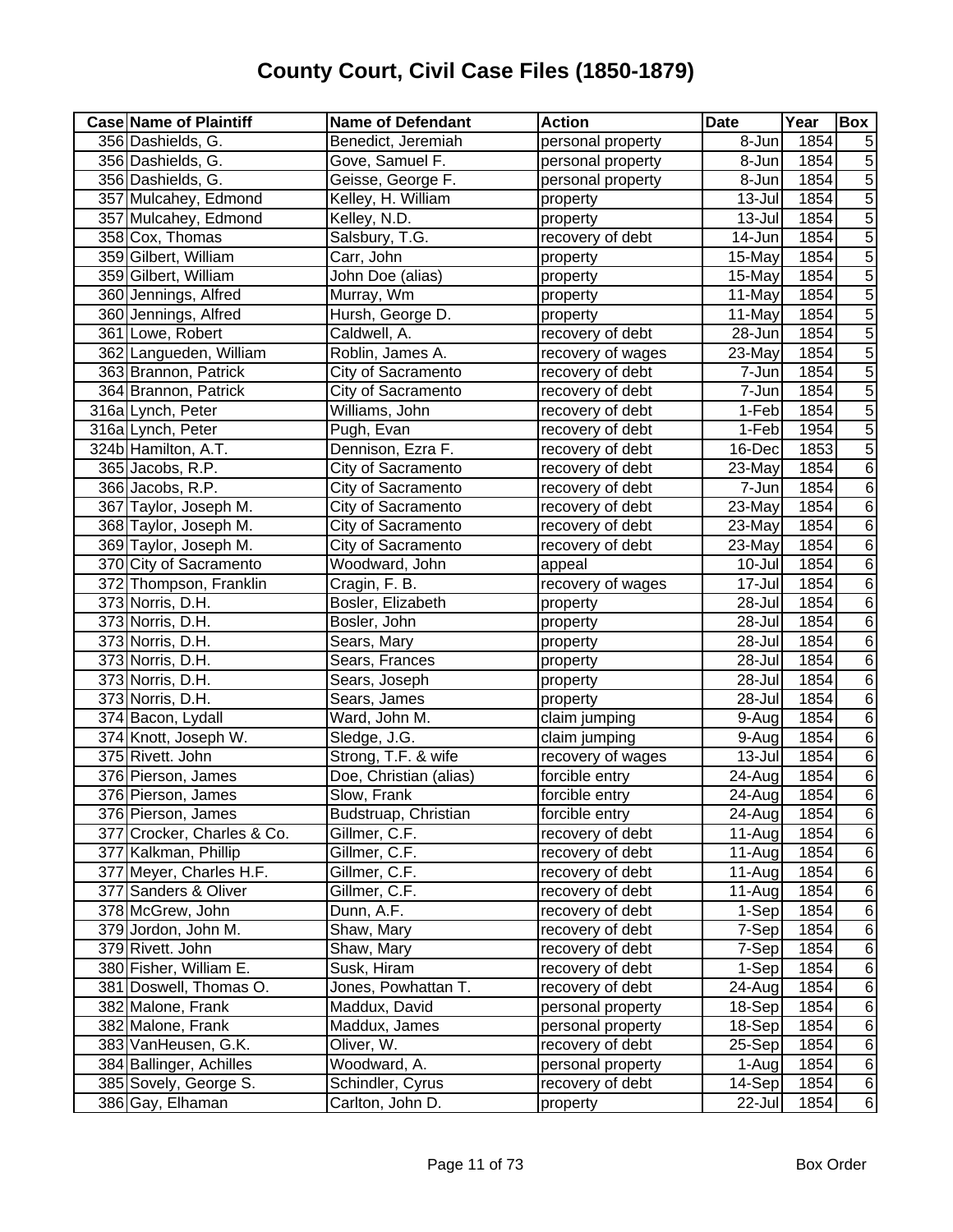| 14-Sep<br>387 Poor, George A.<br>Butler, A.W.<br>obstruction of hiway<br>1854<br>6<br>Enceminger, Samuel Dr.<br>$\overline{6}$<br>388 Sherwood, Francis<br>recovery of debt<br>20-Sep<br>1854<br>$\overline{6}$<br>389 Myers, George<br>Hendley, Archibald<br>overcharge for cattle<br>1854<br>12-Oct<br>$\overline{6}$<br>390 McCallum, Jane M.<br>Wilson, George<br>14-Sep<br>1854<br>personal property<br>$\overline{6}$<br>391 Starnes Caroline<br>1854<br>Pratt, Amos<br>recovery of debt<br>5-Sep<br>$\overline{6}$<br>391 Starnes, Nathan<br>Pratt, Amos<br>1854<br>recovery of debt<br>5-Sep<br>$\overline{6}$<br>Birdsdel, Charles<br>1854<br>392 Romines, John<br>recovery of wages<br>23-Sep<br>$\,6$<br>1854<br>393 Bettis, William<br>recovery of wages<br>6-Nov<br>Jones, David<br>$\overline{6}$<br>1854<br>394 Smith, Edward<br>McGraw, Peter<br>recovery of debt<br>6-Nov<br>$\overline{6}$<br>1854<br>395 Morris, J.D.<br>Lord, J.D. & Co.<br>20-Dec<br>recovery of debt<br>$\overline{6}$<br>396 Kohlman, Jacob<br>1854<br>Mayer, Alex<br>28-Nov<br>recovery of debt<br>$\overline{6}$<br>1854<br>396 Kohnman, Sol<br>Mayer, Alex<br>28-Nov<br>recovery of debt<br>$\overline{6}$<br>1854<br>397 Smart, Robert B.<br>Wethern, Woodman<br>recovery of wages<br>24-Nov<br>$\overline{6}$<br>1855<br>398 Woods, Lucius A.<br>9-Jan<br>Cox, Jesse<br>recovery of wages<br>$\,6$<br>Thrasher, N.W.<br>1854<br>399 Faulker, Henry<br>recovery of debt<br>20-Nov<br>$\,6$<br>1854<br>399 Foulker, Henry<br>Thrasher, N.W.<br>20-Nov<br>recovery of debt<br>$\overline{6}$<br>1854<br>399 Holdsnyder,<br>Beatty, George<br>recovery of debt<br>20-Nov<br>$\overline{6}$<br>1855<br>400 Craig, John<br>Martin, Joseph<br>11-Jan<br>recovery of debt<br>$\overline{6}$<br>400 McCune, J.A.C.<br>Martin, Joseph<br>1855<br>recovery of debt<br>11-Jan<br>$\overline{6}$<br>Brown, Samuel<br>1854<br>401 Cole, Cornelius<br>recovery of legal fees<br>11-Nov<br>$\overline{6}$<br>402 Osborn, Henry C.<br>Poor, Elijah<br>1855<br>personal property<br>15-Jan<br>$\overline{6}$<br>403 McDonough, Michael<br>1854<br>Burge & Ratcliff<br>recovery of debt<br>8-Nov<br>$\overline{6}$<br>404 Yager, Michael<br>Fentait. Charles<br>1854<br>20-Jul<br>recovery of debt<br>$\,6$<br>1854<br>404 Yager, Michael<br>Fentait, Lucian<br>20-Jul<br>recovery of debt<br>$\overline{6}$<br>1854<br>405 Hermosilla, Rosa<br>27-Dec<br>Shaler, Thomas<br>recovery of cattle<br>$\overline{6}$<br>1855<br>406 Abrahams, E.R.<br>Hunt & Co.<br>recovery of debt<br>15-Jan<br>$\overline{6}$<br>406 Whitney, Summer<br>Hunt, S.L.<br>1855<br>recovery of debt<br>15-Jan<br>$\overline{6}$<br>407 Daily, Daniel<br>1855<br>Nelson, George<br>5-Mar<br>recovery of debt<br>$\overline{6}$<br>1855<br>407 Hite, Stephen<br>Nelson, A.J.<br>5-Mar<br>recovery of debt |
|------------------------------------------------------------------------------------------------------------------------------------------------------------------------------------------------------------------------------------------------------------------------------------------------------------------------------------------------------------------------------------------------------------------------------------------------------------------------------------------------------------------------------------------------------------------------------------------------------------------------------------------------------------------------------------------------------------------------------------------------------------------------------------------------------------------------------------------------------------------------------------------------------------------------------------------------------------------------------------------------------------------------------------------------------------------------------------------------------------------------------------------------------------------------------------------------------------------------------------------------------------------------------------------------------------------------------------------------------------------------------------------------------------------------------------------------------------------------------------------------------------------------------------------------------------------------------------------------------------------------------------------------------------------------------------------------------------------------------------------------------------------------------------------------------------------------------------------------------------------------------------------------------------------------------------------------------------------------------------------------------------------------------------------------------------------------------------------------------------------------------------------------------------------------------------------------------------------------------------------------------------------------------------------------------------------------------------------------------------------------------------------------------------------------------------------------------------------------------------------------------------------------------------------------------------------------------------------------------------------------------------------------------------------------------------------------------------------------------------------------------------------------------------------------------------------------------------------------------------|
|                                                                                                                                                                                                                                                                                                                                                                                                                                                                                                                                                                                                                                                                                                                                                                                                                                                                                                                                                                                                                                                                                                                                                                                                                                                                                                                                                                                                                                                                                                                                                                                                                                                                                                                                                                                                                                                                                                                                                                                                                                                                                                                                                                                                                                                                                                                                                                                                                                                                                                                                                                                                                                                                                                                                                                                                                                                            |
|                                                                                                                                                                                                                                                                                                                                                                                                                                                                                                                                                                                                                                                                                                                                                                                                                                                                                                                                                                                                                                                                                                                                                                                                                                                                                                                                                                                                                                                                                                                                                                                                                                                                                                                                                                                                                                                                                                                                                                                                                                                                                                                                                                                                                                                                                                                                                                                                                                                                                                                                                                                                                                                                                                                                                                                                                                                            |
|                                                                                                                                                                                                                                                                                                                                                                                                                                                                                                                                                                                                                                                                                                                                                                                                                                                                                                                                                                                                                                                                                                                                                                                                                                                                                                                                                                                                                                                                                                                                                                                                                                                                                                                                                                                                                                                                                                                                                                                                                                                                                                                                                                                                                                                                                                                                                                                                                                                                                                                                                                                                                                                                                                                                                                                                                                                            |
|                                                                                                                                                                                                                                                                                                                                                                                                                                                                                                                                                                                                                                                                                                                                                                                                                                                                                                                                                                                                                                                                                                                                                                                                                                                                                                                                                                                                                                                                                                                                                                                                                                                                                                                                                                                                                                                                                                                                                                                                                                                                                                                                                                                                                                                                                                                                                                                                                                                                                                                                                                                                                                                                                                                                                                                                                                                            |
|                                                                                                                                                                                                                                                                                                                                                                                                                                                                                                                                                                                                                                                                                                                                                                                                                                                                                                                                                                                                                                                                                                                                                                                                                                                                                                                                                                                                                                                                                                                                                                                                                                                                                                                                                                                                                                                                                                                                                                                                                                                                                                                                                                                                                                                                                                                                                                                                                                                                                                                                                                                                                                                                                                                                                                                                                                                            |
|                                                                                                                                                                                                                                                                                                                                                                                                                                                                                                                                                                                                                                                                                                                                                                                                                                                                                                                                                                                                                                                                                                                                                                                                                                                                                                                                                                                                                                                                                                                                                                                                                                                                                                                                                                                                                                                                                                                                                                                                                                                                                                                                                                                                                                                                                                                                                                                                                                                                                                                                                                                                                                                                                                                                                                                                                                                            |
|                                                                                                                                                                                                                                                                                                                                                                                                                                                                                                                                                                                                                                                                                                                                                                                                                                                                                                                                                                                                                                                                                                                                                                                                                                                                                                                                                                                                                                                                                                                                                                                                                                                                                                                                                                                                                                                                                                                                                                                                                                                                                                                                                                                                                                                                                                                                                                                                                                                                                                                                                                                                                                                                                                                                                                                                                                                            |
|                                                                                                                                                                                                                                                                                                                                                                                                                                                                                                                                                                                                                                                                                                                                                                                                                                                                                                                                                                                                                                                                                                                                                                                                                                                                                                                                                                                                                                                                                                                                                                                                                                                                                                                                                                                                                                                                                                                                                                                                                                                                                                                                                                                                                                                                                                                                                                                                                                                                                                                                                                                                                                                                                                                                                                                                                                                            |
|                                                                                                                                                                                                                                                                                                                                                                                                                                                                                                                                                                                                                                                                                                                                                                                                                                                                                                                                                                                                                                                                                                                                                                                                                                                                                                                                                                                                                                                                                                                                                                                                                                                                                                                                                                                                                                                                                                                                                                                                                                                                                                                                                                                                                                                                                                                                                                                                                                                                                                                                                                                                                                                                                                                                                                                                                                                            |
|                                                                                                                                                                                                                                                                                                                                                                                                                                                                                                                                                                                                                                                                                                                                                                                                                                                                                                                                                                                                                                                                                                                                                                                                                                                                                                                                                                                                                                                                                                                                                                                                                                                                                                                                                                                                                                                                                                                                                                                                                                                                                                                                                                                                                                                                                                                                                                                                                                                                                                                                                                                                                                                                                                                                                                                                                                                            |
|                                                                                                                                                                                                                                                                                                                                                                                                                                                                                                                                                                                                                                                                                                                                                                                                                                                                                                                                                                                                                                                                                                                                                                                                                                                                                                                                                                                                                                                                                                                                                                                                                                                                                                                                                                                                                                                                                                                                                                                                                                                                                                                                                                                                                                                                                                                                                                                                                                                                                                                                                                                                                                                                                                                                                                                                                                                            |
|                                                                                                                                                                                                                                                                                                                                                                                                                                                                                                                                                                                                                                                                                                                                                                                                                                                                                                                                                                                                                                                                                                                                                                                                                                                                                                                                                                                                                                                                                                                                                                                                                                                                                                                                                                                                                                                                                                                                                                                                                                                                                                                                                                                                                                                                                                                                                                                                                                                                                                                                                                                                                                                                                                                                                                                                                                                            |
|                                                                                                                                                                                                                                                                                                                                                                                                                                                                                                                                                                                                                                                                                                                                                                                                                                                                                                                                                                                                                                                                                                                                                                                                                                                                                                                                                                                                                                                                                                                                                                                                                                                                                                                                                                                                                                                                                                                                                                                                                                                                                                                                                                                                                                                                                                                                                                                                                                                                                                                                                                                                                                                                                                                                                                                                                                                            |
|                                                                                                                                                                                                                                                                                                                                                                                                                                                                                                                                                                                                                                                                                                                                                                                                                                                                                                                                                                                                                                                                                                                                                                                                                                                                                                                                                                                                                                                                                                                                                                                                                                                                                                                                                                                                                                                                                                                                                                                                                                                                                                                                                                                                                                                                                                                                                                                                                                                                                                                                                                                                                                                                                                                                                                                                                                                            |
|                                                                                                                                                                                                                                                                                                                                                                                                                                                                                                                                                                                                                                                                                                                                                                                                                                                                                                                                                                                                                                                                                                                                                                                                                                                                                                                                                                                                                                                                                                                                                                                                                                                                                                                                                                                                                                                                                                                                                                                                                                                                                                                                                                                                                                                                                                                                                                                                                                                                                                                                                                                                                                                                                                                                                                                                                                                            |
|                                                                                                                                                                                                                                                                                                                                                                                                                                                                                                                                                                                                                                                                                                                                                                                                                                                                                                                                                                                                                                                                                                                                                                                                                                                                                                                                                                                                                                                                                                                                                                                                                                                                                                                                                                                                                                                                                                                                                                                                                                                                                                                                                                                                                                                                                                                                                                                                                                                                                                                                                                                                                                                                                                                                                                                                                                                            |
|                                                                                                                                                                                                                                                                                                                                                                                                                                                                                                                                                                                                                                                                                                                                                                                                                                                                                                                                                                                                                                                                                                                                                                                                                                                                                                                                                                                                                                                                                                                                                                                                                                                                                                                                                                                                                                                                                                                                                                                                                                                                                                                                                                                                                                                                                                                                                                                                                                                                                                                                                                                                                                                                                                                                                                                                                                                            |
|                                                                                                                                                                                                                                                                                                                                                                                                                                                                                                                                                                                                                                                                                                                                                                                                                                                                                                                                                                                                                                                                                                                                                                                                                                                                                                                                                                                                                                                                                                                                                                                                                                                                                                                                                                                                                                                                                                                                                                                                                                                                                                                                                                                                                                                                                                                                                                                                                                                                                                                                                                                                                                                                                                                                                                                                                                                            |
|                                                                                                                                                                                                                                                                                                                                                                                                                                                                                                                                                                                                                                                                                                                                                                                                                                                                                                                                                                                                                                                                                                                                                                                                                                                                                                                                                                                                                                                                                                                                                                                                                                                                                                                                                                                                                                                                                                                                                                                                                                                                                                                                                                                                                                                                                                                                                                                                                                                                                                                                                                                                                                                                                                                                                                                                                                                            |
|                                                                                                                                                                                                                                                                                                                                                                                                                                                                                                                                                                                                                                                                                                                                                                                                                                                                                                                                                                                                                                                                                                                                                                                                                                                                                                                                                                                                                                                                                                                                                                                                                                                                                                                                                                                                                                                                                                                                                                                                                                                                                                                                                                                                                                                                                                                                                                                                                                                                                                                                                                                                                                                                                                                                                                                                                                                            |
|                                                                                                                                                                                                                                                                                                                                                                                                                                                                                                                                                                                                                                                                                                                                                                                                                                                                                                                                                                                                                                                                                                                                                                                                                                                                                                                                                                                                                                                                                                                                                                                                                                                                                                                                                                                                                                                                                                                                                                                                                                                                                                                                                                                                                                                                                                                                                                                                                                                                                                                                                                                                                                                                                                                                                                                                                                                            |
|                                                                                                                                                                                                                                                                                                                                                                                                                                                                                                                                                                                                                                                                                                                                                                                                                                                                                                                                                                                                                                                                                                                                                                                                                                                                                                                                                                                                                                                                                                                                                                                                                                                                                                                                                                                                                                                                                                                                                                                                                                                                                                                                                                                                                                                                                                                                                                                                                                                                                                                                                                                                                                                                                                                                                                                                                                                            |
|                                                                                                                                                                                                                                                                                                                                                                                                                                                                                                                                                                                                                                                                                                                                                                                                                                                                                                                                                                                                                                                                                                                                                                                                                                                                                                                                                                                                                                                                                                                                                                                                                                                                                                                                                                                                                                                                                                                                                                                                                                                                                                                                                                                                                                                                                                                                                                                                                                                                                                                                                                                                                                                                                                                                                                                                                                                            |
|                                                                                                                                                                                                                                                                                                                                                                                                                                                                                                                                                                                                                                                                                                                                                                                                                                                                                                                                                                                                                                                                                                                                                                                                                                                                                                                                                                                                                                                                                                                                                                                                                                                                                                                                                                                                                                                                                                                                                                                                                                                                                                                                                                                                                                                                                                                                                                                                                                                                                                                                                                                                                                                                                                                                                                                                                                                            |
|                                                                                                                                                                                                                                                                                                                                                                                                                                                                                                                                                                                                                                                                                                                                                                                                                                                                                                                                                                                                                                                                                                                                                                                                                                                                                                                                                                                                                                                                                                                                                                                                                                                                                                                                                                                                                                                                                                                                                                                                                                                                                                                                                                                                                                                                                                                                                                                                                                                                                                                                                                                                                                                                                                                                                                                                                                                            |
|                                                                                                                                                                                                                                                                                                                                                                                                                                                                                                                                                                                                                                                                                                                                                                                                                                                                                                                                                                                                                                                                                                                                                                                                                                                                                                                                                                                                                                                                                                                                                                                                                                                                                                                                                                                                                                                                                                                                                                                                                                                                                                                                                                                                                                                                                                                                                                                                                                                                                                                                                                                                                                                                                                                                                                                                                                                            |
|                                                                                                                                                                                                                                                                                                                                                                                                                                                                                                                                                                                                                                                                                                                                                                                                                                                                                                                                                                                                                                                                                                                                                                                                                                                                                                                                                                                                                                                                                                                                                                                                                                                                                                                                                                                                                                                                                                                                                                                                                                                                                                                                                                                                                                                                                                                                                                                                                                                                                                                                                                                                                                                                                                                                                                                                                                                            |
|                                                                                                                                                                                                                                                                                                                                                                                                                                                                                                                                                                                                                                                                                                                                                                                                                                                                                                                                                                                                                                                                                                                                                                                                                                                                                                                                                                                                                                                                                                                                                                                                                                                                                                                                                                                                                                                                                                                                                                                                                                                                                                                                                                                                                                                                                                                                                                                                                                                                                                                                                                                                                                                                                                                                                                                                                                                            |
|                                                                                                                                                                                                                                                                                                                                                                                                                                                                                                                                                                                                                                                                                                                                                                                                                                                                                                                                                                                                                                                                                                                                                                                                                                                                                                                                                                                                                                                                                                                                                                                                                                                                                                                                                                                                                                                                                                                                                                                                                                                                                                                                                                                                                                                                                                                                                                                                                                                                                                                                                                                                                                                                                                                                                                                                                                                            |
| $\overline{6}$<br>408 Shuber, F.<br>1855<br>Wiley, Joseph C.<br>6-Mar<br>recovery of debt                                                                                                                                                                                                                                                                                                                                                                                                                                                                                                                                                                                                                                                                                                                                                                                                                                                                                                                                                                                                                                                                                                                                                                                                                                                                                                                                                                                                                                                                                                                                                                                                                                                                                                                                                                                                                                                                                                                                                                                                                                                                                                                                                                                                                                                                                                                                                                                                                                                                                                                                                                                                                                                                                                                                                                  |
| $\overline{6}$<br>408 Shuber, F.<br>Wiley, Anna<br>1855<br>recovery of debt<br>6-Mar                                                                                                                                                                                                                                                                                                                                                                                                                                                                                                                                                                                                                                                                                                                                                                                                                                                                                                                                                                                                                                                                                                                                                                                                                                                                                                                                                                                                                                                                                                                                                                                                                                                                                                                                                                                                                                                                                                                                                                                                                                                                                                                                                                                                                                                                                                                                                                                                                                                                                                                                                                                                                                                                                                                                                                       |
| $\overline{6}$<br>409 Mellon, Moses J.<br>Rankin, Adam A.Dr.<br>1855<br>recovery of wages<br>7-Mar                                                                                                                                                                                                                                                                                                                                                                                                                                                                                                                                                                                                                                                                                                                                                                                                                                                                                                                                                                                                                                                                                                                                                                                                                                                                                                                                                                                                                                                                                                                                                                                                                                                                                                                                                                                                                                                                                                                                                                                                                                                                                                                                                                                                                                                                                                                                                                                                                                                                                                                                                                                                                                                                                                                                                         |
| $\overline{6}$<br>409 Mellon, Moses J.<br>Dewitt, R.O.<br>1855<br>7-Mar<br>recovery of wages                                                                                                                                                                                                                                                                                                                                                                                                                                                                                                                                                                                                                                                                                                                                                                                                                                                                                                                                                                                                                                                                                                                                                                                                                                                                                                                                                                                                                                                                                                                                                                                                                                                                                                                                                                                                                                                                                                                                                                                                                                                                                                                                                                                                                                                                                                                                                                                                                                                                                                                                                                                                                                                                                                                                                               |
| $\overline{6}$<br>1855<br>410 Jackson, T.J.<br>Bullard, James H.<br>recovery of debt<br>14-Feb                                                                                                                                                                                                                                                                                                                                                                                                                                                                                                                                                                                                                                                                                                                                                                                                                                                                                                                                                                                                                                                                                                                                                                                                                                                                                                                                                                                                                                                                                                                                                                                                                                                                                                                                                                                                                                                                                                                                                                                                                                                                                                                                                                                                                                                                                                                                                                                                                                                                                                                                                                                                                                                                                                                                                             |
| 6<br>410 Kilpatrick, George<br>Prosser, Walter<br>1855<br>recovery of wages<br>5-Mar                                                                                                                                                                                                                                                                                                                                                                                                                                                                                                                                                                                                                                                                                                                                                                                                                                                                                                                                                                                                                                                                                                                                                                                                                                                                                                                                                                                                                                                                                                                                                                                                                                                                                                                                                                                                                                                                                                                                                                                                                                                                                                                                                                                                                                                                                                                                                                                                                                                                                                                                                                                                                                                                                                                                                                       |
| 1855<br>410 Kilpatrick, George<br>Tustin, William<br>5-Mar<br>6<br>recovery of wages                                                                                                                                                                                                                                                                                                                                                                                                                                                                                                                                                                                                                                                                                                                                                                                                                                                                                                                                                                                                                                                                                                                                                                                                                                                                                                                                                                                                                                                                                                                                                                                                                                                                                                                                                                                                                                                                                                                                                                                                                                                                                                                                                                                                                                                                                                                                                                                                                                                                                                                                                                                                                                                                                                                                                                       |
| $\,6$<br>411 Noonen, C.<br>1855<br>Bullard, James H.<br>14-Feb<br>recovery of debt                                                                                                                                                                                                                                                                                                                                                                                                                                                                                                                                                                                                                                                                                                                                                                                                                                                                                                                                                                                                                                                                                                                                                                                                                                                                                                                                                                                                                                                                                                                                                                                                                                                                                                                                                                                                                                                                                                                                                                                                                                                                                                                                                                                                                                                                                                                                                                                                                                                                                                                                                                                                                                                                                                                                                                         |
| Coffey, John H.<br>1855<br>$\,6$<br>412 Rogers. Michael<br>recovery of debt<br>9-Mar                                                                                                                                                                                                                                                                                                                                                                                                                                                                                                                                                                                                                                                                                                                                                                                                                                                                                                                                                                                                                                                                                                                                                                                                                                                                                                                                                                                                                                                                                                                                                                                                                                                                                                                                                                                                                                                                                                                                                                                                                                                                                                                                                                                                                                                                                                                                                                                                                                                                                                                                                                                                                                                                                                                                                                       |
| 413 O'Conner, Patrick<br>Sufkins, D.T.<br>recovery of debt<br>1855<br>6<br>4-Apr                                                                                                                                                                                                                                                                                                                                                                                                                                                                                                                                                                                                                                                                                                                                                                                                                                                                                                                                                                                                                                                                                                                                                                                                                                                                                                                                                                                                                                                                                                                                                                                                                                                                                                                                                                                                                                                                                                                                                                                                                                                                                                                                                                                                                                                                                                                                                                                                                                                                                                                                                                                                                                                                                                                                                                           |
| 414 Wentworth, George W.<br>Fraley, James<br>22-Feb<br>1855<br>$\,6$<br>personal property                                                                                                                                                                                                                                                                                                                                                                                                                                                                                                                                                                                                                                                                                                                                                                                                                                                                                                                                                                                                                                                                                                                                                                                                                                                                                                                                                                                                                                                                                                                                                                                                                                                                                                                                                                                                                                                                                                                                                                                                                                                                                                                                                                                                                                                                                                                                                                                                                                                                                                                                                                                                                                                                                                                                                                  |
| Dickey, J.R.<br>1855<br>$\,6$<br>417 Russell, Peter<br>personal property<br>8-May                                                                                                                                                                                                                                                                                                                                                                                                                                                                                                                                                                                                                                                                                                                                                                                                                                                                                                                                                                                                                                                                                                                                                                                                                                                                                                                                                                                                                                                                                                                                                                                                                                                                                                                                                                                                                                                                                                                                                                                                                                                                                                                                                                                                                                                                                                                                                                                                                                                                                                                                                                                                                                                                                                                                                                          |
| 418 Hauck, John<br>Anthes, John<br>1855<br>$\,6$<br>recovery of debt<br>23-May                                                                                                                                                                                                                                                                                                                                                                                                                                                                                                                                                                                                                                                                                                                                                                                                                                                                                                                                                                                                                                                                                                                                                                                                                                                                                                                                                                                                                                                                                                                                                                                                                                                                                                                                                                                                                                                                                                                                                                                                                                                                                                                                                                                                                                                                                                                                                                                                                                                                                                                                                                                                                                                                                                                                                                             |
| $\,6$<br>418 Hauck, John<br>1855<br>Ensch, M.<br>23-May<br>recovery of debt                                                                                                                                                                                                                                                                                                                                                                                                                                                                                                                                                                                                                                                                                                                                                                                                                                                                                                                                                                                                                                                                                                                                                                                                                                                                                                                                                                                                                                                                                                                                                                                                                                                                                                                                                                                                                                                                                                                                                                                                                                                                                                                                                                                                                                                                                                                                                                                                                                                                                                                                                                                                                                                                                                                                                                                |
| $\overline{6}$<br>Bailey, Joshua T.<br>419 McKee, R.G.<br>1855<br>recovery of debt<br>5-Jul                                                                                                                                                                                                                                                                                                                                                                                                                                                                                                                                                                                                                                                                                                                                                                                                                                                                                                                                                                                                                                                                                                                                                                                                                                                                                                                                                                                                                                                                                                                                                                                                                                                                                                                                                                                                                                                                                                                                                                                                                                                                                                                                                                                                                                                                                                                                                                                                                                                                                                                                                                                                                                                                                                                                                                |
| $\,6$<br>419 McKee, R.G.<br>Seifer, M.<br>1855<br>recovery of debt<br>5-Jul                                                                                                                                                                                                                                                                                                                                                                                                                                                                                                                                                                                                                                                                                                                                                                                                                                                                                                                                                                                                                                                                                                                                                                                                                                                                                                                                                                                                                                                                                                                                                                                                                                                                                                                                                                                                                                                                                                                                                                                                                                                                                                                                                                                                                                                                                                                                                                                                                                                                                                                                                                                                                                                                                                                                                                                |
| $\overline{6}$<br>423 Hardy, James H.<br>Goodale, Eli<br>recovery of legal fees<br>1855<br>7-Jun                                                                                                                                                                                                                                                                                                                                                                                                                                                                                                                                                                                                                                                                                                                                                                                                                                                                                                                                                                                                                                                                                                                                                                                                                                                                                                                                                                                                                                                                                                                                                                                                                                                                                                                                                                                                                                                                                                                                                                                                                                                                                                                                                                                                                                                                                                                                                                                                                                                                                                                                                                                                                                                                                                                                                           |
| $\overline{6}$<br>423 Smith, Horace<br>1855<br>Goodale, Eli<br>recovery of legal fees<br>7-Jun                                                                                                                                                                                                                                                                                                                                                                                                                                                                                                                                                                                                                                                                                                                                                                                                                                                                                                                                                                                                                                                                                                                                                                                                                                                                                                                                                                                                                                                                                                                                                                                                                                                                                                                                                                                                                                                                                                                                                                                                                                                                                                                                                                                                                                                                                                                                                                                                                                                                                                                                                                                                                                                                                                                                                             |
| $\,6\,$<br>Woody, Marcus S.<br>1855<br>424 Moore, James<br>11-May<br>property                                                                                                                                                                                                                                                                                                                                                                                                                                                                                                                                                                                                                                                                                                                                                                                                                                                                                                                                                                                                                                                                                                                                                                                                                                                                                                                                                                                                                                                                                                                                                                                                                                                                                                                                                                                                                                                                                                                                                                                                                                                                                                                                                                                                                                                                                                                                                                                                                                                                                                                                                                                                                                                                                                                                                                              |
| $\,6\,$<br>Wright, Charles C.S.<br>424 Moore. James<br>11-May<br>1855<br>property                                                                                                                                                                                                                                                                                                                                                                                                                                                                                                                                                                                                                                                                                                                                                                                                                                                                                                                                                                                                                                                                                                                                                                                                                                                                                                                                                                                                                                                                                                                                                                                                                                                                                                                                                                                                                                                                                                                                                                                                                                                                                                                                                                                                                                                                                                                                                                                                                                                                                                                                                                                                                                                                                                                                                                          |
| $\sigma$<br>425 Phipps, James<br>Doe, John (alias)<br>1855<br>personal property<br>7-Aug                                                                                                                                                                                                                                                                                                                                                                                                                                                                                                                                                                                                                                                                                                                                                                                                                                                                                                                                                                                                                                                                                                                                                                                                                                                                                                                                                                                                                                                                                                                                                                                                                                                                                                                                                                                                                                                                                                                                                                                                                                                                                                                                                                                                                                                                                                                                                                                                                                                                                                                                                                                                                                                                                                                                                                   |
| $6 \overline{}$<br>Bacon, Samuel<br>425 Phipps, James<br>7-Aug<br>1855<br>personal property                                                                                                                                                                                                                                                                                                                                                                                                                                                                                                                                                                                                                                                                                                                                                                                                                                                                                                                                                                                                                                                                                                                                                                                                                                                                                                                                                                                                                                                                                                                                                                                                                                                                                                                                                                                                                                                                                                                                                                                                                                                                                                                                                                                                                                                                                                                                                                                                                                                                                                                                                                                                                                                                                                                                                                |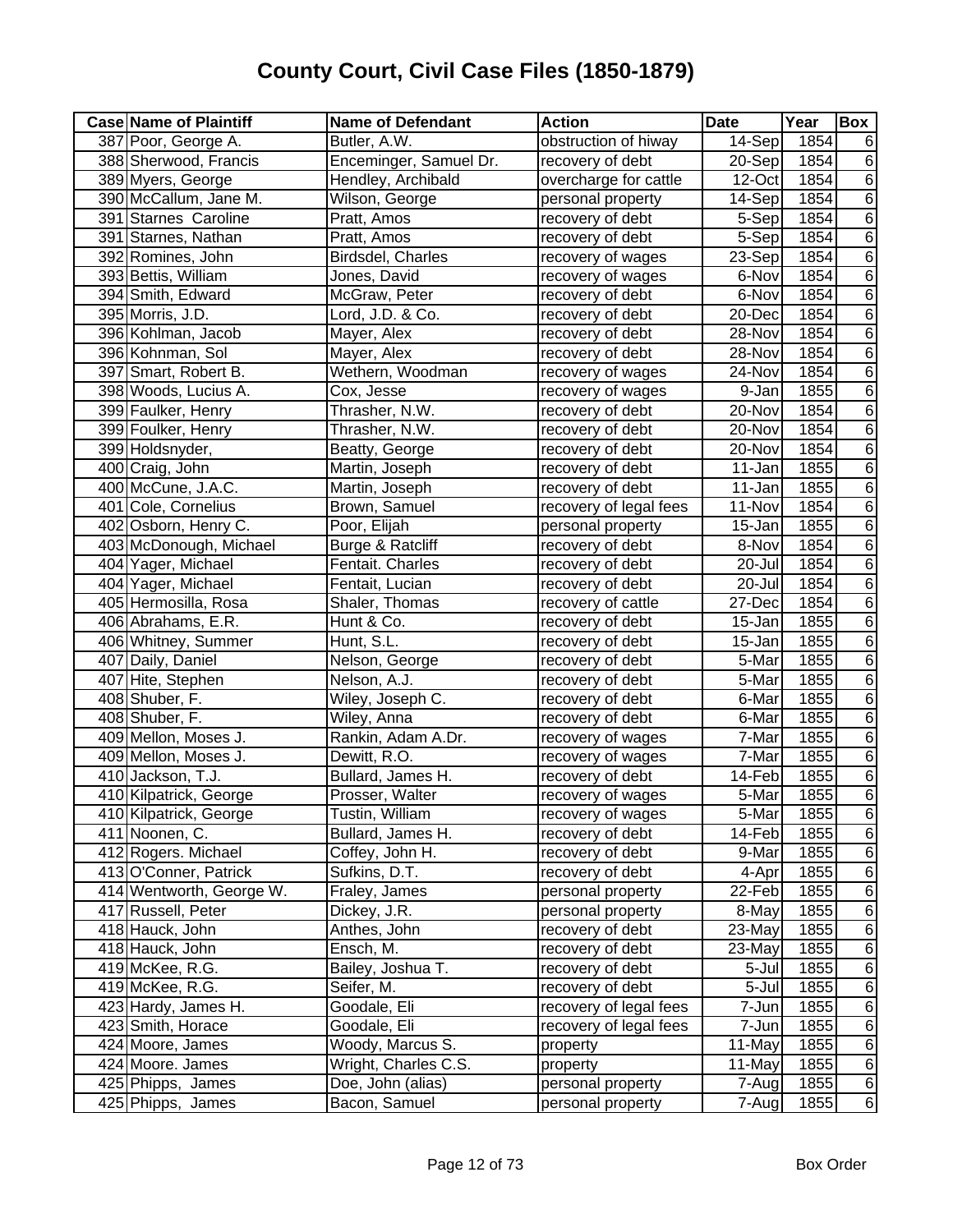| <b>Case Name of Plaintiff</b> | <b>Name of Defendant</b> | <b>Action</b>     | <b>Date</b> | Year              | <b>Box</b>     |
|-------------------------------|--------------------------|-------------------|-------------|-------------------|----------------|
| 428 Grissim, Wm. T            | Roth                     | recovery of debt  | 14-Jun      | 1855              | 6              |
| 428 Snider, T.J.              | Baily, James             | recovery of debt  | 14-Jun      | 1855              | $\overline{6}$ |
| 429 Nixon, William            | Barnes, D.H.             | personal property | 20-Aug      | 1855              | $\overline{6}$ |
| 429 Nixon, William            | Woods,                   | personal property | 20-Aug      | 1855              | $\overline{6}$ |
| 430 Johnson, A.               | Bennett, Mary J.         | recovery of debt  | 30-Aug      | 1855              | $\overline{6}$ |
| 430 Shoemaker, Wm.            | Bennett, Mary J.         | recovery of debt  | 30-Aug      | 1855              | $\overline{6}$ |
| 431 State of California       | Risley, Professor        | recovery of debt  | 21-Jul      | 1855              | $\overline{6}$ |
| 432 Bailey, William           | Rogers, E.S.             | recovery of debt  | 26-Jul      | 1855              | $\overline{6}$ |
| 433 Hicks, B.                 | Briscoe, Walter J.       | recovery of wages | 4-Aug       | 1855              | $\overline{6}$ |
| 373b Buckland, Adna H.        | Dorcas, Sears            | mechanics lien    | 10-Feb      | 1854              | $\overline{6}$ |
| 404a Hopkins, Henry C.        | Wilson, William B.       | recovery of debt  | 17-Feb      | 1855              | $\overline{6}$ |
| 433a Perkley, Frederick G.    | Hobbs, Josua             | recovery of wages | 24-Apr      | 1855              | $\,6$          |
| 433a Perkley, Frederick G.    | Young, Solomon           | recovery of wages | 24-Apr      | 1855              | $\overline{6}$ |
| 434 Cleveland, Wm.            | Feldon, Eli              | property          | 4-Sep       | 1855              | $\overline{7}$ |
| 434 Cleveland, Wm.            | Frost, Eban              | property          | 4-Sep       | 1855              | $\overline{7}$ |
| 435 Harrold, Elizabeth        | Hall, A.W.               | pament for goods  | 25-Jul      | 1855              | $\overline{7}$ |
| 437 Peason, Edward S.         | Sockett, Rich S.         | recovery of rent  | 26-Jul      | 1855              | $\overline{7}$ |
| 438 Grundy, Henry             | Thayer, N.D.             | property          | 30-Jul      | 1855              | 7              |
| 438 Lynch, Timothy            | Williamson, J.H.         | property          | 30-Jul      | 1855              | 7              |
| 438 Mulcahy, Edmond           | Williamson, J.H.         | property          | 30-Jul      | 1855              | 7              |
| 439 Hauck, John               | Anthes, John             | recovery of debt  | 9-Apr       | 1855              | $\overline{7}$ |
| 439 Mulcahy, Edmond           | Diefindorft, C.J.        | property          | 30-Jul      | 1855              | $\overline{7}$ |
| 440 Yager, Catherine          | Hauck, John              | recovery of debt  | 1-Sep       | 1855              | $\overline{7}$ |
| 441 Mulcahy, Edmond           | Santel, M.A.             | property          | 29-Sep      | 1855              | $\overline{7}$ |
| 441 Mulcahy, Edmond           | Fawkes, John B.          | property          | 29-Sep      | 1855              | $\overline{7}$ |
| 441 Mulcahy, Edmond           | Sing, John               | property          | 29-Sep      | 1855              | $\overline{7}$ |
| 441 Mulcahy, Edmond           | Baker, Wm.               | property          | 29-Sep      | 1855              | $\overline{7}$ |
| 442 Dillon, Thomas            | Williams, D.H            | mining claim      | 8-Aug       | 1855              | $\overline{7}$ |
| 442 Dillon, Thomas            | O'Neal, Timothy          | mining claim      | 8-Aug       | 1855              | 7              |
| 442 Dillon, Thomas            | O'Neal, James            | mining claim      | 8-Aug       | 1855              | $\overline{7}$ |
| 443 Henrick, Charles          | Troutman, John           | mining claim      | 8-Aug       | 1855              | $\overline{7}$ |
| 444 Caulfield, Henry A.       | Bowles, S. James         | personal property | 7-Sep       | 1855              | $\overline{7}$ |
| 445 Tillman, Henry            | Gilbert, Ephrain         | recovery of debt  | 22-Jan      | 1855              | $\overline{7}$ |
| 446 Kipp, Alphones            | Berry, John S.           | property          | 12-May      | 1854              | $\overline{7}$ |
| 447 Weathers, Benjamin F.     | Brown, Wm. H.            | recovery of debt  | 13-Feb      | 1854              | $\overline{7}$ |
| 448 Gardner, M.C.             | Pinkham, D.W.            | recovery of debt  | 10-Mar      | 1855              | $\prime$       |
| 449 Bean, Jacob               | Dart, Martin             | recovery of debt  | 11-Sep      | 1855              | $\overline{7}$ |
| 449 Kraner, Phillip           | Dart, Martin             | personal property | 11-Sep      | 1855              | $\overline{7}$ |
| 449 Quincey, Daniel           | Stile,                   | recovery of debt  | 11-Sep      | 1855              | $\overline{7}$ |
| 450 Bush, Francis Jr.         | His creditors            | recovery of debt  | 11-Sep      | 1855              | $\overline{7}$ |
| 451 Smith, Samuel D.          | His creditors            | insolvent debtor  | 6-Sep       | 1855              | $\overline{7}$ |
| 452 Turrill, Madison H.       | His creditors            | insolvent debtor  | 10-Sep      | 1855              | $\overline{7}$ |
| 453 Beck, Henry               | Brown, William H.        | recovery of wages | 14-Sep      | 1855              | $\overline{7}$ |
| 453 Beck, Henry               | Risley, Richard          | recovery of wages | 14-Sep      | $\overline{1855}$ | $\overline{7}$ |
| 454 Brown, Charles            | Brown, William H.        | recovery of wages | 9-Oct       | 1855              | $\overline{7}$ |
| 454 Brown, Charles            | Risley, Richard          | recovery of wages | 9-Oct       | 1855              | $\overline{7}$ |
| 455 Edwards, G.H.             | Brown, William H.        | recovery of wages | 9-Oct       | 1855              | $\overline{7}$ |
| 455 Edwards, G.H.             | Risley, Richard          | recovery of wages | 9-Oct       | 1855              | $\overline{7}$ |
| 456 Smith, John F.            | Little, John             | recovery of debt  | 16-Oct      | 1855              | $\overline{7}$ |
| 457 Raymond, Amelia           | Ellis, Charles L.        | recovery of rent  | 3-Nov       | 1855              | $\overline{7}$ |
| 459 Riley, Mary               | Smiley, O.               | personal property | 15-Nov      | 1855              | $\overline{7}$ |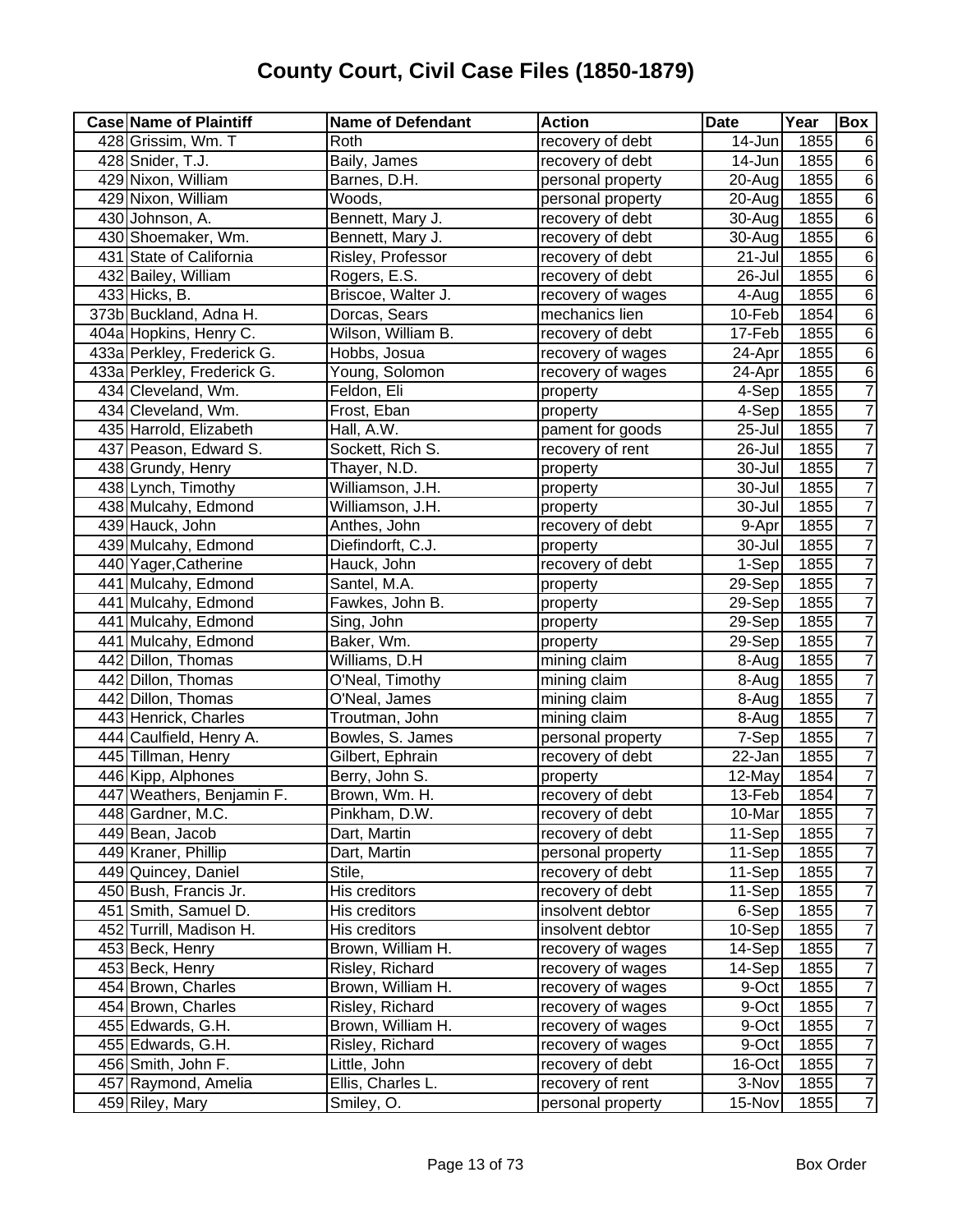| 460 Teazon, Pascal<br>Watson, George<br>13-Nov<br>1855<br>recovery of wages<br>461 Shaw, Matthew<br>Treadway, A.D.<br>personal property<br>15-Nov<br>1855<br>1855<br>462 Weske, A.<br>Gass, John H.<br>personal property<br>28-Oct<br>463 Gift, G.M.<br>Raymond, Amelia<br>1855<br>recovery of debt<br>13-Nov | $\overline{7}$<br>$\overline{7}$<br>$\overline{7}$<br>$\overline{7}$ |
|---------------------------------------------------------------------------------------------------------------------------------------------------------------------------------------------------------------------------------------------------------------------------------------------------------------|----------------------------------------------------------------------|
|                                                                                                                                                                                                                                                                                                               |                                                                      |
|                                                                                                                                                                                                                                                                                                               |                                                                      |
|                                                                                                                                                                                                                                                                                                               |                                                                      |
|                                                                                                                                                                                                                                                                                                               |                                                                      |
| 463 Gift, G.M.<br>Barker, C.W.<br>1855<br>13-Nov<br>recovery of debt                                                                                                                                                                                                                                          |                                                                      |
| 463 Gift, G.M.<br>Smith, C.H.<br>recovery of debt<br>1855<br>13-Nov                                                                                                                                                                                                                                           | $\overline{7}$                                                       |
| 464 Wrisley, Charles<br>Pennack, Samuel A.<br>1855<br>personal property<br>17-Dec                                                                                                                                                                                                                             | $\overline{7}$                                                       |
| 1855<br>466 Trafelle, Rosallie<br>Raymond, Amelia<br>recovery of rent<br>8-Dec                                                                                                                                                                                                                                | 7                                                                    |
| 1855<br>467 Palmer, Samuel<br>Poor, Elijah<br>15-Nov<br>recovery of debt                                                                                                                                                                                                                                      | $\overline{7}$                                                       |
| 467 Palmer, William<br>1855<br>Poor, Elijah<br>15-Nov<br>recovery of debt                                                                                                                                                                                                                                     | $\overline{7}$                                                       |
| 468 City of Sacramento<br>30-Dec<br>1855<br><b>CA Stage Company</b><br>licence violation                                                                                                                                                                                                                      | $\overline{7}$                                                       |
| 1856<br>469 Lowell, Moses<br>Ward, John M.<br>3-Jan<br>recovery of debt                                                                                                                                                                                                                                       | $\overline{7}$                                                       |
| 470 Lowell, Mary<br>1856<br>Carew, Rodger<br>3-Jan<br>recovery of debt                                                                                                                                                                                                                                        | $\overline{7}$                                                       |
| 470 Lowell, Moses<br>1856<br>Carew, Rodger<br>3-Jan<br>recovery of debt                                                                                                                                                                                                                                       | $\overline{7}$                                                       |
| 471 City of Sacramento<br>Swift, Elijah K.<br>1856<br>license violation<br>2-Jan                                                                                                                                                                                                                              | $\overline{7}$                                                       |
| 473 McGibbins, John<br>1855<br>Peasley, John<br>20-Nov<br>recovery of debt                                                                                                                                                                                                                                    | $\overline{7}$                                                       |
| 474 Strachan, Abraham<br>2-Feb<br>1856<br>Holland, Pat<br>recovery of wages                                                                                                                                                                                                                                   | 7                                                                    |
| 475 Deyoe, Simcon P.<br>31-Dec<br>1855<br>Ennos, Thomas (Henry)<br>personal property                                                                                                                                                                                                                          | $\overline{7}$                                                       |
| 476 Clark, G.S.<br>Franme, Cornelius W.<br>22-Feb<br>1856<br>recovery of wages                                                                                                                                                                                                                                | $\overline{7}$                                                       |
| 476 Dilworth, Wm.<br>22-Feb<br>1856<br>Frame, David<br>recovery of wages                                                                                                                                                                                                                                      | $\overline{7}$                                                       |
| 477 Gorhand, Wm. R.<br>Rhodes, James M.<br>fraud<br>1856<br>1-Mar                                                                                                                                                                                                                                             | $\overline{7}$                                                       |
| 478 Crane, Silas S.<br>His creditors<br>insolvent debtor<br>1856<br>9-Jun                                                                                                                                                                                                                                     | $\overline{7}$                                                       |
| 479 Bullard, Benjamin<br>13-Nov<br>1855<br>Bryant, John<br>personal property                                                                                                                                                                                                                                  | $\overline{7}$                                                       |
| 479 Bullard, Benjamin<br>1855<br>Davis, Ezra N.<br>personal property<br>13-Nov                                                                                                                                                                                                                                | $\overline{7}$                                                       |
| 1856<br>Perdue, J.C.<br>1-Mar<br>480 Denzer, M.<br>recovery of debt                                                                                                                                                                                                                                           | $\overline{7}$                                                       |
| 482 Coffee, John<br>11-Mar<br>1856<br>Bradley, William<br>recovery of wages                                                                                                                                                                                                                                   | $\overline{7}$                                                       |
| Melarky, David<br>483 Cronkite, H.<br>8-Mar<br>1856<br>property                                                                                                                                                                                                                                               | $\overline{7}$                                                       |
| 1856<br>484 Anthes. John<br>Houck, John<br>personal property<br>11-Mar                                                                                                                                                                                                                                        | $\overline{7}$                                                       |
| 1856<br>485 Ludkens, Louis<br>Healy, O.V.<br>20-Mar<br>recovery of debt                                                                                                                                                                                                                                       | $\overline{7}$                                                       |
| 1856<br>485 Rogers, R.H<br>Ramsey, L.W.<br>20-Mar<br>recovery of debt                                                                                                                                                                                                                                         | $\overline{7}$                                                       |
| 485 Vesaria, Louis<br>1856<br>Ramsey, L.W.<br>recovery pf debt<br>20-Mar                                                                                                                                                                                                                                      | $\overline{7}$                                                       |
| 486 Ludkens, Louis<br>1856<br>recovery of debt<br>14-Mar<br>Ramsey, L.W.                                                                                                                                                                                                                                      | $\overline{7}$                                                       |
| 1856<br>486 Rodgers, R.H.<br>recovery of debt<br>14-Mar<br>Ramsey, L.W.                                                                                                                                                                                                                                       | $\overline{7}$                                                       |
| 487 Ludkens, Louis<br>21-Mar<br>1856<br>Ramsey, L.W.<br>recovery of debt                                                                                                                                                                                                                                      | $\overline{7}$                                                       |
| 487 Rodgers, R.H.<br>21-Mar<br>1856<br>Healy, O.V.<br>recovery of debt                                                                                                                                                                                                                                        | $\overline{7}$                                                       |
| 489 Hastings, B.H.<br>Wormser, J & S<br>13-Mar<br>1856<br>recovery of rent                                                                                                                                                                                                                                    | $\overline{7}$                                                       |
| 490 Chandler, Charles<br>Ramsey, L.W.<br>recovery of debt<br>15-Mar<br>1856                                                                                                                                                                                                                                   | $\overline{7}$                                                       |
| Houck, John<br>1856<br>491 Hoag, R.<br>recovery of wages<br>15-Jan                                                                                                                                                                                                                                            | $\overline{7}$                                                       |
| 492 Thayer, N.D.<br>His creditors<br>insolvent debtor<br>9-Mar<br>1856                                                                                                                                                                                                                                        | $\overline{7}$                                                       |
| 493 McCabe, John H.<br>Venua, N<br>12-Mar<br>1856<br>recovery of wages                                                                                                                                                                                                                                        | $\overline{7}$                                                       |
| Pettit, A.P.<br>1856<br>493 McCabe, John H.<br>recovery of wages<br>12-Mar                                                                                                                                                                                                                                    | $\overline{7}$                                                       |
| 1856<br>493 McCabe, John H.<br>Booth,<br>recovery of wages<br>12-Mar                                                                                                                                                                                                                                          | $\overline{7}$                                                       |
| 493 McCabe, John H.<br>1856<br>Ledley<br>recovery of wages<br>12-Mar                                                                                                                                                                                                                                          | $\overline{7}$                                                       |
| 493 McCabe, John H.<br>Sinclair, Mrs.<br>1856<br>recovery of wages<br>12-Mar                                                                                                                                                                                                                                  | $\overline{7}$                                                       |
| 494 Perrachon, Angele<br>1856<br>her creditors<br>insolvent debtor<br>8-Mar                                                                                                                                                                                                                                   | $\overline{7}$                                                       |
| 495 Temple, Robert<br>1856<br>Fairchild, Ephraim<br>8-Mar<br>personal property                                                                                                                                                                                                                                | $\overline{7}$                                                       |
| 496 Goodman, Lewis C.<br>His creditors<br>1856<br>insolvent debtor<br>17-Apr                                                                                                                                                                                                                                  | $\overline{7}$                                                       |
| 497 Goodman, Marmaduke, D.<br>His creditors<br>1856<br>insolvent debtor<br>17-Apr                                                                                                                                                                                                                             | $\overline{7}$                                                       |
| 498 Stoltz, Elizabeth<br>Bogar, Charles P. R.<br>recovery of debt<br>25-Apr<br>1856                                                                                                                                                                                                                           | $\overline{7}$                                                       |
| recovery of debt<br>499 Scofield, H.A.<br>Bannon, F & Company<br>29-Apr<br>1856                                                                                                                                                                                                                               | $\overline{7}$                                                       |
| 499 Scofield, H.A.<br>Bannon, F & Company<br>recovery of debt<br>29-Apr<br>1856                                                                                                                                                                                                                               | $\overline{7}$                                                       |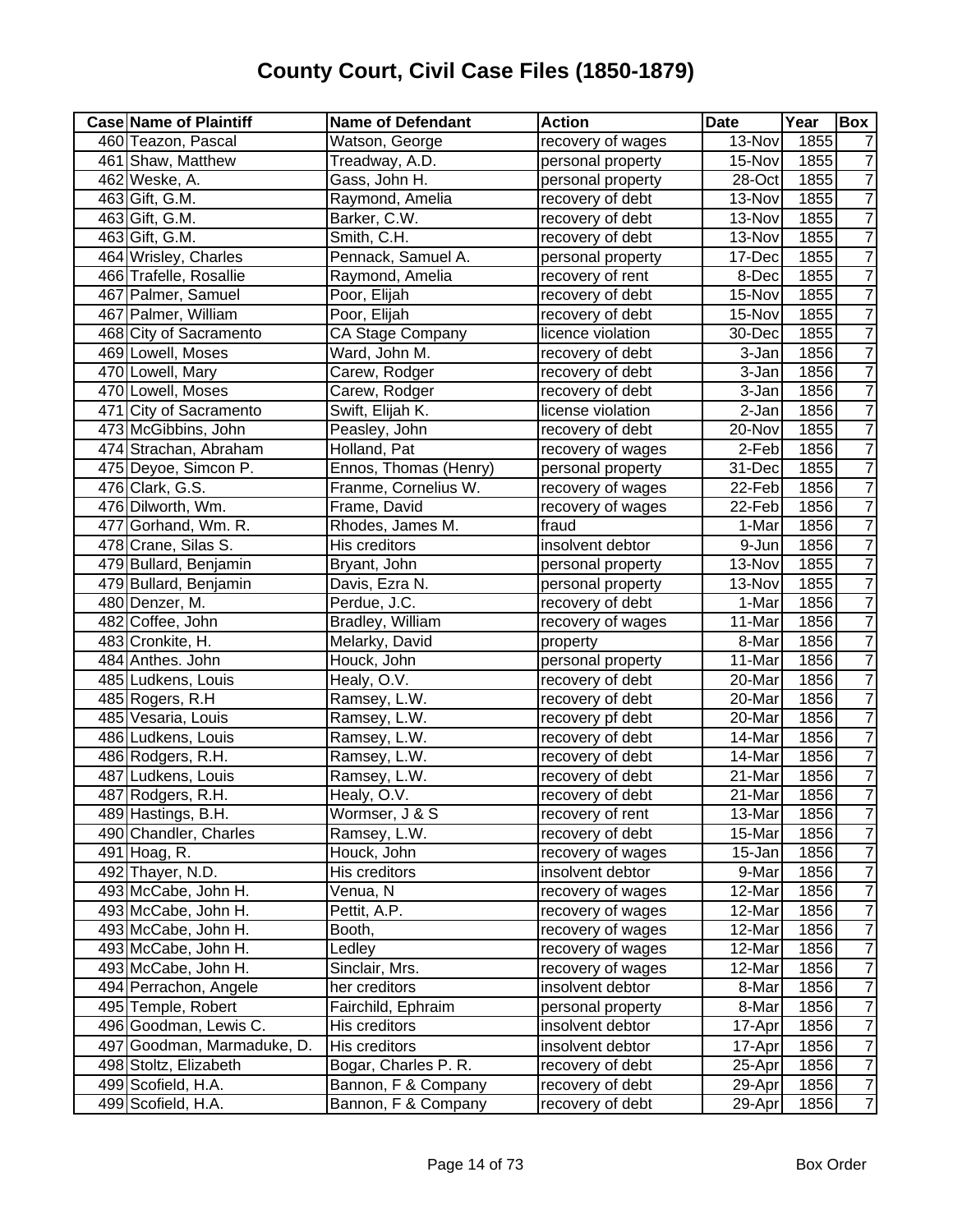| <b>Case Name of Plaintiff</b> | <b>Name of Defendant</b>  | <b>Action</b>          | <b>Date</b> | Year | Box              |
|-------------------------------|---------------------------|------------------------|-------------|------|------------------|
| 460a Kilinck, C.              | Gudgeon, James            | recovery of debt       | 15-Nov      | 1855 |                  |
| 485a Goodman S.C. & M.D.      | Coleman, N.P.S. & John W. | personal property      | 2-Mar       | 1856 | 7                |
| 500 Hewitt, George F.         | Birge, F.A.               | recovery of wages      | 5-May       | 1856 | $\overline{8}$   |
| 500 Hewitt, George F.         | Lathrop, Eli              | recovery of wages      | 5-May       | 1856 | $\overline{8}$   |
| 501 Schell, Frank M.          | Smith, J.W.               | personal property      | 5-May       | 1856 | $\overline{8}$   |
| 502 Hunt, Bridget             | Wilds, Greene             | recovery of debt       | 5-May       | 1856 | $\overline{8}$   |
| 503 Morrell, Charles          | Smith, James W.           | recovery of debt       | 5-May       | 1856 | $\overline{8}$   |
| 504 Andrews, Asa P.           | Gift, W.W. & G.W          | recovery of wages      | 10-May      | 1856 | $\overline{8}$   |
| 505 Sprague, Moses            | Fairchild, Ephraim        | recovery of debt       | 13-May      | 1856 | $\overline{8}$   |
| 506 Monahan, John             | Sears, Harrison           | recovery of debt       | 20-May      | 1856 | $\overline{8}$   |
| 507 Marlette, Elisha          | Dickson, Charles          | personal property      | 14-Jul      | 1856 | $\overline{8}$   |
| 507 Mayhen,                   | Gherky, Henry             | personal property      | 14-Jul      | 1856 | $\overline{8}$   |
| 508 Merritt, Wesley           | Harry, John               | claim jumping          | 2-Jul       | 1856 | $\overline{8}$   |
| 508 Merritt, Wesley           | Graham, John              | claim jumping          | 2-Jul       | 1856 | $\overline{8}$   |
| 508 Merritt, Wesley           | Mosher, Sidney            | claim jumping          | 2-Jul       | 1856 | $\overline{8}$   |
| 509 Finkler. Carl             | Lee & Marshall            | recovery of wages      | 5-Jul       | 1856 | $\overline{8}$   |
| 510 Jonkelyn, John            | Johnston, John R. Jr.     | recovery of debt       | 28-Jun      | 1856 | $\overline{8}$   |
| 511 Clark, Charles H.         | McGarvey, William etal    | property               | 5-Jul       | 1856 | $\overline{8}$   |
| 511 Sanders, James            | McGarvey, William etal    | property               | 5-Jul       | 1856 | $\overline{8}$   |
| 512 Fitzsimmons, H.           | Whitney, George O.        | recovery of debt       | 7-Jul       | 1856 | $\overline{8}$   |
| 512 Fitzsimmons, H.           | Goodwin, J.P.             | recovery of debt       | 7-Jul       | 1856 | $\overline{8}$   |
| 513 Keyser, J.W.              | Witskwski, Harris O.      | recovery of debt       | 7-Jul       | 1856 | $\overline{8}$   |
| 514 Jayne, David D.& James    | Taylor, F.W.              | recovery of debt       | 7-Jul       | 1856 | $\overline{8}$   |
| 514 Jayne, David D.& James    | Habins, G.A.              | recovery of debt       | 7-Jul       | 1856 | $\overline{8}$   |
| 515 Anderson, John            | Carr & Winans             | recovery of debt       | 7-Jul       | 1856 | $\, 8$           |
| 516 Milliman, Nicholas        | Leavitt, Shubart B.       | recovery of debt       | 7-Jul       | 1856 | $\overline{8}$   |
| 517 Garrett, Lyle A.          | Slater, Samuel            | recovery of debt       | 1-Oct       | 1853 | $\overline{8}$   |
| 518 Carrico, James            | Mahone, John R.T.         | recovery of wages      | 10-Jul      | 1856 | $\overline{8}$   |
| 519 Caldwell, A.              | Meridith, James S.        | property               | $11 -$ Jul  | 1856 | $\overline{8}$   |
| 519 Haskell, J.T.             | Meridith, James S.        | property               | $11 -$ Jul  | 1856 | $\overline{8}$   |
| 519 Hewes, V.M.               | Meridith, James S.        | property               | $11 -$ Jul  | 1856 | $\overline{8}$   |
| 520 Cauldfield, Henry A.      | Carter, James             | property               | $11 -$ Jul  | 1856 | $\overline{8}$   |
| 520 Cauldfield, Henry A.      | Waters, J.E.              | property               | $11 -$ Jul  | 1856 | $\overline{8}$   |
| 500a Hewitt, George F.        | Birge, F.A.               | recovery of wages      | 5-May       | 1856 | $\overline{8}$   |
| 521 Russell, John M.          | Wilds, Green              | appeal                 | $11 -$ Jul  | 1856 | $\overline{9}$   |
| 522 Gazle, A.B.               | His creditors             | insolvent debtor       | 14-Jul      | 1856 | $\overline{9}$   |
| 523 Skinker, John             | Galley, L.                | recovery of debt       | 14-Jul      | 1856 | $\overline{9}$   |
| 524 Markley, John N.          | Knight, George            | recovery of debt       | 18-Jul      | 1856 | 9                |
| 524 Markley, John N.          | Fowler, Dutton            | recovery of debt       | 18-Jul      | 1856 | $\overline{9}$   |
| 525 Fox, Alvin                | Biddell, John             | recovery of wages      | 21-Jul      | 1856 | 9                |
| 526 Paul, George W.           | His creditors             | insolvent debtor       | 24-Jul      | 1856 | $\boldsymbol{9}$ |
| 527 Pierce, Joseph            | Green, Amanda             | personal property      | 25-Jul      | 1856 | $\boldsymbol{9}$ |
| 527 Pierce, O.S.              | Chidwick, George          | personal property      | 25-Jul      | 1856 | $\boldsymbol{9}$ |
| 528 Frank, Philip             | His creditors             | insolvent debtor       | 28-Jul      | 1856 | $\overline{9}$   |
| 529 Friedman, Charles         | His creditors             | insolvent debtor       | 12-Aug      | 1856 | $\overline{9}$   |
| 530 Baker, E.G.               | His creditors             | insolvent debtor       | 16-Aug      | 1856 | $\overline{9}$   |
| 531 Burns, James              | Nye, Levi                 | recovery of wages      | 22-Sep      | 1856 | $\overline{9}$   |
| 533 Booth, L.A.               | Heiler, S.                | appeal                 | 22-Nov      | 1856 | $\overline{9}$   |
| 534 City of Sacramento        | Swift, Amelia             | violation of ordinance | 9-Jun       | 1856 | $\overline{9}$   |
| 535 Crawly, John D.           | O'Callaghan, H.H.         | recovery of debt       | 8-Jul       | 1856 | $\overline{9}$   |
| 535 Knox, William F.          | O'Callaghan, H.H.         | recovery of debt       | 8-Jul       | 1856 | $\overline{9}$   |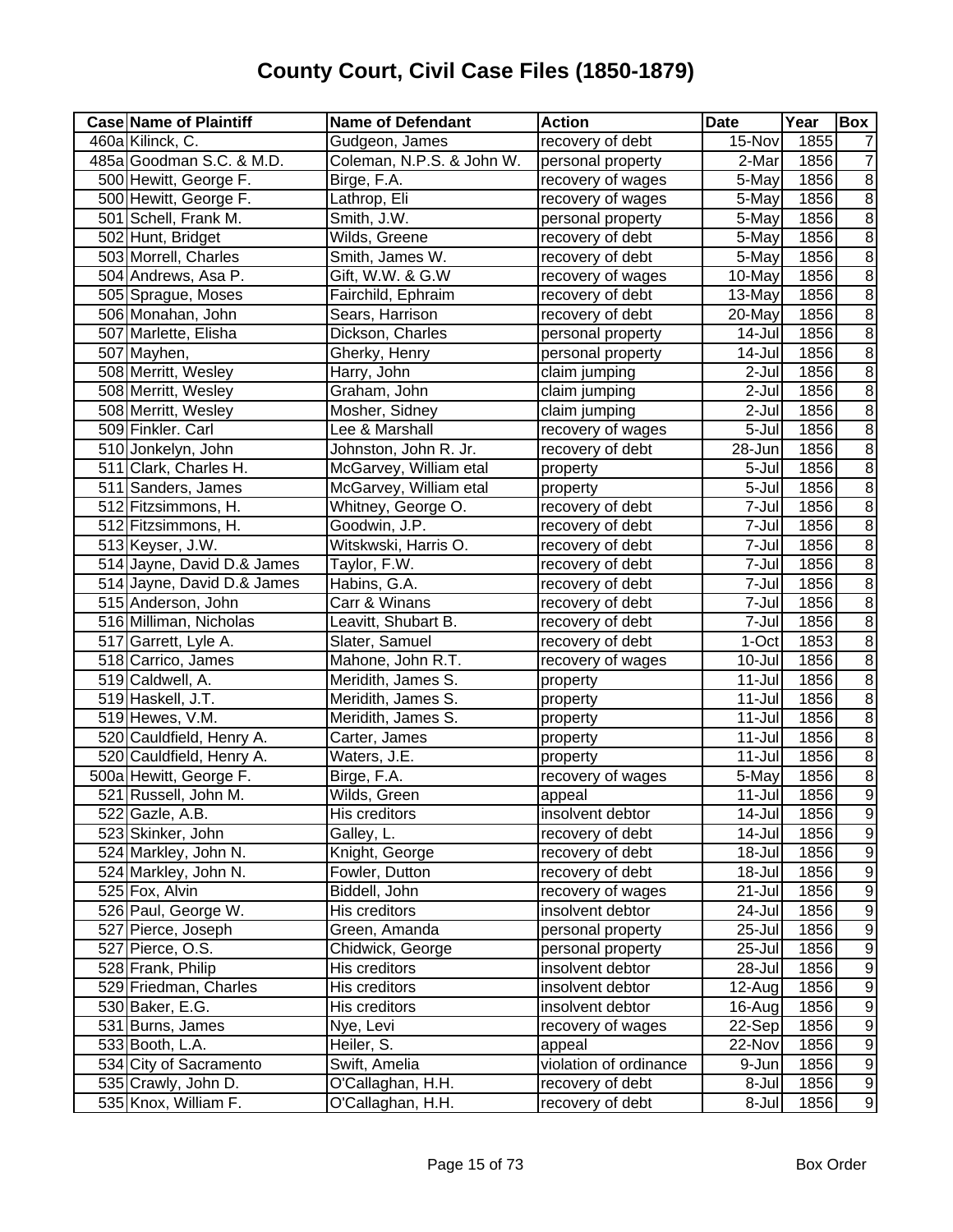| <b>Case Name of Plaintiff</b> | <b>Name of Defendant</b>    | <b>Action</b>          | <b>Date</b>          | Year | Box              |
|-------------------------------|-----------------------------|------------------------|----------------------|------|------------------|
| 536 Eastman, N.C              | His creditors               | insolvent debtor       | 3-Sep                | 1856 | 9                |
| 537 Brayton, John G.          | Selleck, Silas              | recovery of debt       | 14-Jul               | 1856 | $\overline{9}$   |
| 538 City of Sacramento        | Raymond, Amelia             | violation of ordinance | $12-Sep$             | 1856 | $\overline{9}$   |
| 539 Duke, William             | O.C. Wheeler, Brooks & Co.  | payment for trees      | 15-Sep               | 1856 | $\overline{9}$   |
| 540 Smith, James N.           | Swigart, P.                 | unlawful entry         | $20-Sep$             | 1856 | $\overline{9}$   |
| 541 Arnold, William B.        | <b>Baker &amp; Hamilton</b> | recovery of debt       | 3-Oct                | 1856 | $\overline{9}$   |
| 542 Parker, Edward H.         | Hastings, D.E.              | recovery of property   | 21-Oct               | 1856 | $\overline{9}$   |
| 543 Chesley, G.W.             | His creditors               | insolvent debtor       | 31-Oct               | 1856 | $\overline{9}$   |
| 544 Jones, T.C.               | Cocks, Francis              | recovery of debt       | 3-Nov                | 1856 | $\overline{9}$   |
| 545 Dennison, L.M.            | Dugan, James                | property/mining claim  | 3-Nov                | 1856 | $\overline{9}$   |
| 545 Dennison, L.M.            | Gogarty, Owen               | property/mining claim  | 3-Nov                | 1856 | $\overline{9}$   |
| 545 Dennison, L.M.            | Smith, M.C.                 | property/mining claim  | 3-Nov                | 1856 | $\overline{9}$   |
| 545 Dennison, L.M.            | Sennett, M                  | property/mining claim  | 3-Nov                | 1856 | $\overline{9}$   |
| 546 Johnson, Henry            | Conner, Henry               | personal property      | 3-Nov                | 1856 | $\overline{9}$   |
| 547 Griffith,                 | Selby, T.O.                 | motion of dismissal    | 7-Nov                | 1856 | $\overline{9}$   |
| 548 Pearl, Sylvester          | His creditors               | insolvent debtor       | 8-Nov                | 1856 | $\overline{9}$   |
| 549 Carlisle, Sterrett        | Raymond, Amelia             | recorvery of wages     | 8-Nov                | 1856 | $\overline{9}$   |
| 550 Williams, John            | His creditors               | insolvent debtor       | 16-Nov               | 1856 | $\overline{9}$   |
| 551 Tabor, A.G.               | His creditors               | insolvent debtor       | 15-Nov               | 1856 | $\overline{9}$   |
| 552 Speck, Jonas              | Barton, John                | property               | 18-Nov               | 1856 | $\overline{9}$   |
| 552 Speck, Jonas              | Grimm, Charles H.           | property               | 18-Nov               | 1856 | $\overline{9}$   |
| 553 Hawkins, A.B.             | McDonald, Dewit L.          | property               | 21-Nov               | 1856 | $\overline{9}$   |
| 553 Hawkins, A.B.             | McDonald, R.H.              | property               | 21-Nov               | 1856 | $\overline{9}$   |
| 554 Hawkins, Samuel           | His creditors               | insolvent debtor       | 18-Nov               | 1856 | $\overline{9}$   |
| 555 Heming, Susan             | Peasley, John               | property               | 2-Dec                | 1856 | $\overline{9}$   |
| 556 Rogers, R.H.              | His creditors               | insolvent debtor       | 12-Dec               | 1856 | $\overline{9}$   |
| 557 Moore, G. R.              | Yager, Catherine            | property               | 12-Dec               | 1856 | $\overline{9}$   |
| 557 Welty, D.W                | Yager, Catherine            | property               | 12-Dec               | 1856 | $\overline{9}$   |
| 558 Egan, Henry               | Davis, Joe                  | recovery of wages      | 17-Dec               | 1856 | $\overline{9}$   |
| 558 Egan, Henry               | Roedan, Richard             | recovery of wages      | 17-Dec               | 1856 | $\overline{9}$   |
| 558 Egan, Henry               | Doe, John                   | recovery of wages      | 17-Dec               | 1856 | $\overline{9}$   |
| 559 Kearney, Alice            | Anderson, Hartford          | recovery of debt       | 29-Dec               | 1856 | $\overline{9}$   |
| 559 Kearney, James            | Anderson, Hartford          | recovery of debt       | 29-Dec               | 1856 | $\overline{9}$   |
| 560 Gallaway, Amasa           | Fern, Washington            | recovery of debt       | 2-Jan                | 1857 | $\overline{9}$   |
| 560 Gallaway, Amasa           | Fop, Ivory S.               | recovery of debt       | 2-Jan                | 1857 | $\overline{9}$   |
| 561 Tittle, E.M. Mrs.         | Dellahanty, John            | recovery of debt       | $\overline{1}6$ -Sep | 1856 | 9                |
| 562 Dorian, John              | Hart, John                  | mining clain           | 5-Jan                | 1857 | $\overline{9}$   |
| 562 McAfee, John B.           | Connelly, Michael           | mining claim           | 5-Jan                | 1857 | $\boldsymbol{9}$ |
| 562 Ward, William             | Foley, Michael              | mining claim           | 5-Jan                | 1857 | $\boldsymbol{9}$ |
| 563 Witkowski, H              | Kyser,                      | recovery of debt       | 8-Jan                | 1857 | $\boldsymbol{9}$ |
| 563 Witkowski, M.             | Kyser,                      | recovery of debt       | 8-Jan                | 1857 | $\boldsymbol{9}$ |
| 564 Galland, W.S.             | His creditors               | insolvent debtor       | 8-Jan                | 1857 | $\overline{9}$   |
| 565 Kalmuk, M                 | His creditors               | insolvent debtor       | 8-Jan                | 1857 | $\overline{9}$   |
| 566 Cox, J.C.                 | Fergerson, R.D.             | recovery of debt       | 9-Jan                | 1857 | $\overline{9}$   |
| 567 Glymn, James              | Wright, William Dr.         | recorvery of debt      | 9-Jan                | 1857 | $\overline{9}$   |
| 568 Hirshfield, Julius        | His creditors               | insolvent debtor       | 9-Jan                | 1857 | $\overline{9}$   |
| 570 Perry, George O.          | Selby, T.O.                 | motion of dismissal    | 20-Jan               | 1857 | $\overline{9}$   |
| 571 Breton, James G.          | Heilbourn, T.               | recovery of rent       | 23-Jan               | 1857 | $\overline{9}$   |
| 572 Scott, J.H.               | His creditors               | insolvent debtor       | 30-Jan               | 1857 | $\overline{9}$   |
| 573 Bassett, Robert H.        | Haines, James M             | recovery of debt       | 2-Feb                | 1857 | $\overline{9}$   |
| 574 Berwin, L.D.              | His creditors               | insolvent debtor       | 4-Feb                | 1857 | $\overline{9}$   |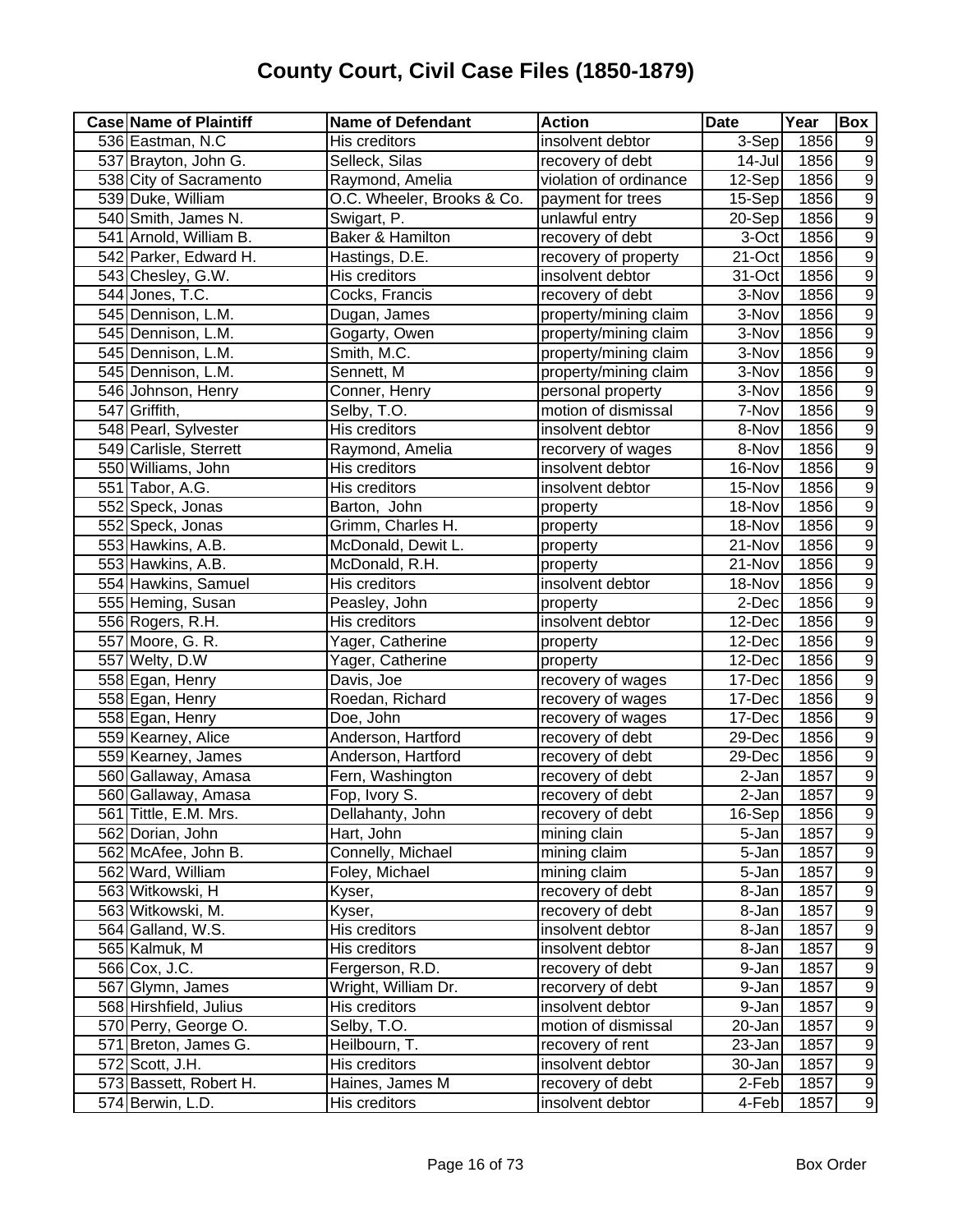| <b>Case Name of Plaintiff</b> | <b>Name of Defendant</b> | <b>Action</b>          | <b>Date</b> | Year | Box             |
|-------------------------------|--------------------------|------------------------|-------------|------|-----------------|
| 575 Seibert, A.               | Nesmith, J.              | recovery of debt       | 6-Feb       | 1857 | 9               |
| 575 Seibert, A.               | Lawrence, M              | recovery of debt       | 6-Feb       | 1857 | $\overline{9}$  |
| 540a Swigart, P.              | Smith, James W.          | unlawful entry         | $20-Sep$    | 1856 | $\overline{9}$  |
| 540a Swigart, P.              | Gottrnas, George         | unlawful entry         | 20-Sep      | 1856 | $\overline{9}$  |
| 577 Harding, Joshua           | Vaughn, John R., etal    | recovery of rent       | 10-Feb      | 1857 | 10              |
| 577 Harding, Mary             | Vaughn, John R., etal    | recovery of rent       | 10-Feb      | 1857 | 10              |
| 578 Stillson, Joe             | Richmond & Webster       | appeal                 | 21-Feb      | 1857 | 10              |
| 579 Yantis, Harry             | His creditors            | insolvent debtor       | 28-Feb      | 1857 | 10              |
| 580 Thompson, Henry           | Woods, John Lee          | recovery of debt       | 28-Feb      | 1857 | 10              |
| 581 Chenault & Hall           | Parsons & Hancock        | property               | 5-Mar       | 1857 | 10              |
| 582 Kneass, D.A.              | Forsyth, P.              | recovery of debt       | 2-Mar       | 1857 | 10              |
| 583 Keller, L.                | Johnson, Neely           | recovery of debt       | 2-Mar       | 1857 | 10              |
| 584 Prescott, G.W.            | Gilbert, Isabella & Bird | property               | 6-Mar       | 1857 | 10              |
| 585 Rollo, C.C.               | Lusk, Hiriam             | recovery of debt       | 2-Mar       | 1857 | 10              |
| 586 Paysant, James            | Jenkins, John F.         | recovery of debt       | 26-Feb      | 1857 | 10              |
| 587 Schammel, Henry           | Meeker, John             | recovery of debt       | 26-Feb      | 1857 | 10              |
| 588 City of Sacramento        | Porter, J.W.             | violation of ordinance | 13-Mar      | 1857 | 10              |
| 589 Henser, George            | Randall, Henry A.        | recovery of debt       | 12-Jan      | 1857 | $\overline{10}$ |
| 590 Winehill, J.S.            | His creditors            | insolvent debtor       | 6-Mar       | 1857 | 10              |
| 591 Gallaway, Amasa           | Fern, Washington         | recovery of wages      | 2-Mar       | 1857 | 10              |
| 592 Beckman, William          | Kipp, Alphens            | appeal                 | 26-Mar      | 1857 | 10              |
| 592 Conklin, Moses            | Kipp, Alphens            | appeal                 | 26-Mar      | 1857 | 10              |
| 593 Radcliff, Quine           | Felker, Henry            | recovery of debt       | 17-Mar      | 1857 | 10              |
| 593 Radcliff, Quine           | Felker, Harmon           | recovery of debt       | 17-Mar      | 1857 | 10              |
| 594 Davis, R.G.               | His creditors            | insolvent debtor       | 24-Mar      | 1857 | 10              |
| 595 Terpenny, Jeremiah        | Fergerson, R.D.          | recovery of debt       | 7-Mar       | 1857 | $\overline{10}$ |
| 595 Terpenny, Jeremiah        | Putney, George S.        | recovery of debt       | 7-Mar       | 1857 | 10              |
| 596 Brayton, John G.          | Johnson, G.A.            | recovery of debt       | 24-Apr      | 1857 | 10              |
| 597 Davis, Raphael            | His creditors            | insolvent debtor       | 28-Apr      | 1857 | 10              |
| 598 Spruance, J               | Leihy, George, W.        | recovery of debt       | 1-May       | 1857 | 10              |
| 599 Harvey, Obed              | McTucker. Nathaniel      | property damage        | 24-Apr      | 1857 | 10              |
| 599 Harvey, Obed              | Rowe, Fitus & etal       | property damage        | 24-Apr      | 1857 | 10              |
| 599 McFarland, John           | McTucker, James          | property damage        | 24-Apr      | 1857 | $10$            |
| 599 Russell, Selah            | Green, Pulaski           | property damage        | 24-Apr      | 1857 | 10              |
| 599 Russell, Selah            | Slater, Ritchel          | property damage        | 24-Apr      | 1857 | 10              |
| 600 Classen, Martin           | Gosling, C               | property               | 5-May       | 1857 | 10              |
| 601 Amarini, Meartin          | McClary, William         | property               | 18-May      | 1857 | $10$            |
| 601 Amarini, Meartin          | Hansell, George          | property               | 18-May      | 1857 | 10              |
| 602 Shaber, Henry             | Robinson, Prescott       | recovery of debt       | 21-May      | 1857 | 10              |
| 603 Vannice & Company         | Huley, Wm                | recovery of debt       | 13-Apr      | 1857 | 10              |
| 603 Vannice & Company         | McCarty, Dennis          | recovery of debt       | 13-Apr      | 1857 | 10              |
| 603 Vannice & Company         | McCaffney, M.            | recovery of debt       | 13-Apr      | 1857 | 10              |
| 604 Harvey, James C.          | Weatherd, Thomas         | recovery of debt       | 26-May      | 1857 | 10              |
| 604 Harvey, James C.          | McCreary, John C         | recovery of debt       | 26-May      | 1857 | 10              |
| 605 Cooney, John              | O, Niel, Thomthy         | property               | 4-May       | 1857 | 10              |
| 606 Macki, Charles            | Macki, Gustus            | recovery of wages      | 1-Mar       | 1857 | 10              |
| 607 Little & Buss             | Harris, Joseph           | recovery of rent       | 15-May      | 1857 | 10              |
| 607 Little & Buss             | Morris, Lewis            | recovery of rent       | 15-May      | 1857 | 10              |
| 608 Clarkson, John            | Kinhead, J.C.            | recovery of debt       | 20-Jun      | 1857 | 10              |
| 609 Hanks, E.                 | Chrysup, William L.      | property               | 9-Aug       | 1857 | 10              |
| 610 Hauley, O.L.              | Gaff, Charles P.         | recovery of debt       | 7-Nov       | 1857 | 10              |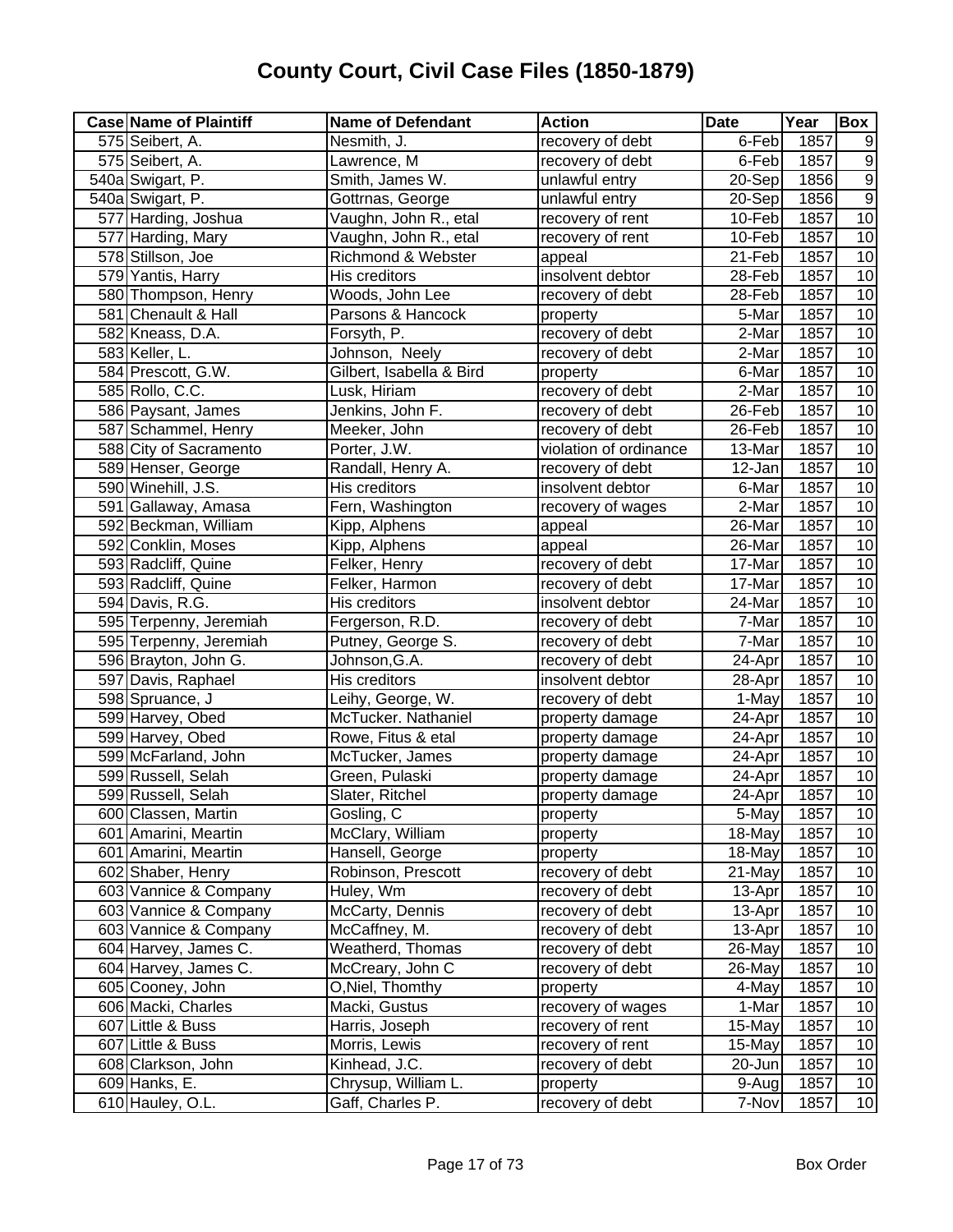| <b>Case Name of Plaintiff</b> | <b>Name of Defendant</b> | <b>Action</b>          | <b>Date</b> | Year | Box             |
|-------------------------------|--------------------------|------------------------|-------------|------|-----------------|
| 611 Sutter Sand Company       | Shearbum, Richard        | recovery of debt       | 15-Nov      | 1857 | 10              |
| 612 Fiel, Joseph              | Willard, E.P.            | recovery of debt       | 28-Nov      | 1857 | 10              |
| 613 Noe, D.W.                 | Ferris, J.B.             | recovery of wages      | 2-Jan       | 1857 | 10              |
| 614 Mary's guardian           | Woodliff, Thomas B.      | property               | 2-Jan       | 1857 | 10              |
| 614 Woodlift, Mary            | Bugby, B.N.              | property               | 2-Jan       | 1857 | 10              |
| 615 City of Sacramento        | Higgins, James           | violation of ordinance | 20-Feb      | 1857 | 10              |
| 616 Prescott, George M.       | Smith, Thomas M.         | recovery of debt       | 6-Mar       | 1857 | 10              |
| 616 Prescott, George M.       | Davis, Joe               | recovery of debt       | 6-Mar       | 1857 | 10              |
| 617 Schittdul, Peter          | Lewis, William           | property               | 9-Mar       | 1857 | 10              |
| 617 Schittdul, Peter          | Crippen, Henry           | property               | 9-Mar       | 1857 | 10              |
| 618 Pettitt, Charles          | Allen, James             | recovery of debt       | 15-Apr      | 1857 | 10              |
| 619 Williamson, Henry W.      | Elwood, Smith L.         | recovery of debt       | 30-Apr      | 1857 | 10              |
| 620 Green, J.C.               | Hough, E.E.              | recovery of debt       | 1-May       | 1857 | 10              |
| 620 Green, J.C.               | Spencer, J.C.            | recovery of debt       | 1-May       | 1857 | 10              |
| 620 Green, J.C.               | Sewell, Charles          | recovery of debt       | 1-May       | 1857 | 10              |
| 621 Mitchell, Jno. W.         | Whelan, A.L.             | recovery of debt       | 5-May       | 1857 | 10              |
| 622 Carver, J.N.B.            | Pinkham, Albert          | recovery of rent       | 9-May       | 1857 | 10              |
| 622 Carver, J.N.B.            | Wilson, J.B.             | recovery of rent       | 9-May       | 1857 | 10              |
| 622 Carver, J.N.B.            | Barker, S.               | recovery of rent       | 9-May       | 1857 | 10              |
| 623 Ackerly, Abijah           | Williams, Johathan       | recovery of wages      | 11-May      | 1857 | 10              |
| 624 City of Sacramento        | Biglow, Dubois           | violation of ordinance | 4-May       | 1857 | 10              |
| 625 City of Sacramento        | Gauntree, L. (Madame)    | violation of ordinance | 13-May      | 1857 | 10              |
| 626 Shindler, C               | <b>Tucker</b>            | recovery of wages      | 26-May      | 1857 | 10              |
| 626 Shindler, C               | <b>Schultz</b>           | recovery of wages      | 9-Jun       | 1857 | 10              |
| 628 Leggett, Thomas W.        | Ellis, Charles           | recovery of debt       | 19-Jun      | 1857 | 10              |
| 629 Gainer, William R.        | Parker, Mary Ann         | recovery of wages      | 9-Jun       | 1857 | 10              |
| 630 White, John H.            | Smith, James M.          | personal property      | 11-Jun      | 1857 | 10              |
| 631 Copeland, Anthony M.      | His creditors            | insolvent debtor       | 13-Jun      | 1857 | 10              |
| 632 McKillip, Charles         | Dashell, W.A.            | recovery of debt       | 15-Jun      | 1857 | 10              |
| 633 Dickson, John P.          | His creditors            | insolvent debtor       | 17-Jun      | 1857 | 10              |
| 633 Hillhouse, William H.     | His creditors            | insolvent debtor       | 17-Jun      | 1857 | 10              |
| 634 Harris, Joseph            | Dennison, L.M.           | recovery of debt       | 24-Jun      | 1857 | 10              |
| 636 Rank, Andrias             | His creditors            | insolvent debtor       | 10-Jul      | 1857 | $\overline{11}$ |
| 637 Aronson, George           | His creditors            | insolvent debtor       | 10-Jul      | 1857 | $\overline{11}$ |
| 638 Jackson, Noonan & Co.     | Ellis, Charles S.        | recovery of debt       | $14$ -Jul   | 1857 | 11              |
| 639 Brown, Robert & Peter     | Davis, David L.          | recovery of debt       | 16-Jul      | 1857 | 11              |
| 640 Godshaw, Samuel           | His creditors            | insolvent debtor       | 20-Jul      | 1857 | 11              |
| 641 Coover, C.S. & Company    | Mordo                    | recovery of debt       | 24-Jul      | 1857 | 11              |
| 641 Coover, C.S.& Company     | Johnson                  | recovery of debt       | 24-Jul      | 1857 | 11              |
| 642 Lascelles, Fanny          | Wilkinson, Thomas S.     | recovery of wages      | 1-Aug       | 1857 | 11              |
| 643 Gong, Ang                 | Yow, Ah                  | recovery of debt       | 1-Aug       | 1857 | 11              |
| $\overline{644}$ Haas, Mr     | Behrens, Julius          | recovery of debt       | 3-Aug       | 1857 | 11              |
| 644 Rosenfeld, Mr.            | Behrens, Julius          | recovery of debt       | 3-Aug       | 1857 | 11              |
| 645 Lovely, George S.         | His creditors            | insolvent debtor       | 4-Aug       | 1857 | 11              |
| 646 Shavy, Charles            | Bernard, H.M.            | recovery of wages      | $11-Auq$    | 1857 | 11              |
| 647 Habal, Henry              | His creditors            | insolvent debtor       | 22-Aug      | 1857 | 11              |
| 648 Sullivan, John            | Carr & Winans            | recovery of wages      | 25-Aug      | 1857 | 11              |
| 649 Cardwell, Henry           | Heacock, John            | personal property      | 25-Aug      | 1857 | 11              |
| 650 Yow, Ah                   | Gallop, Josiah           | personal property      | $25 - Aug$  | 1857 | 11              |
| 651 Ferguson, R.D.            | Hastings, D.E.           | recovery of debt       | 27-Aug      | 1857 | 11              |
| 651 Smith, Fred               | Fowler Jno. L.           | recovery of debt       | 27-Aug      | 1857 | $\overline{11}$ |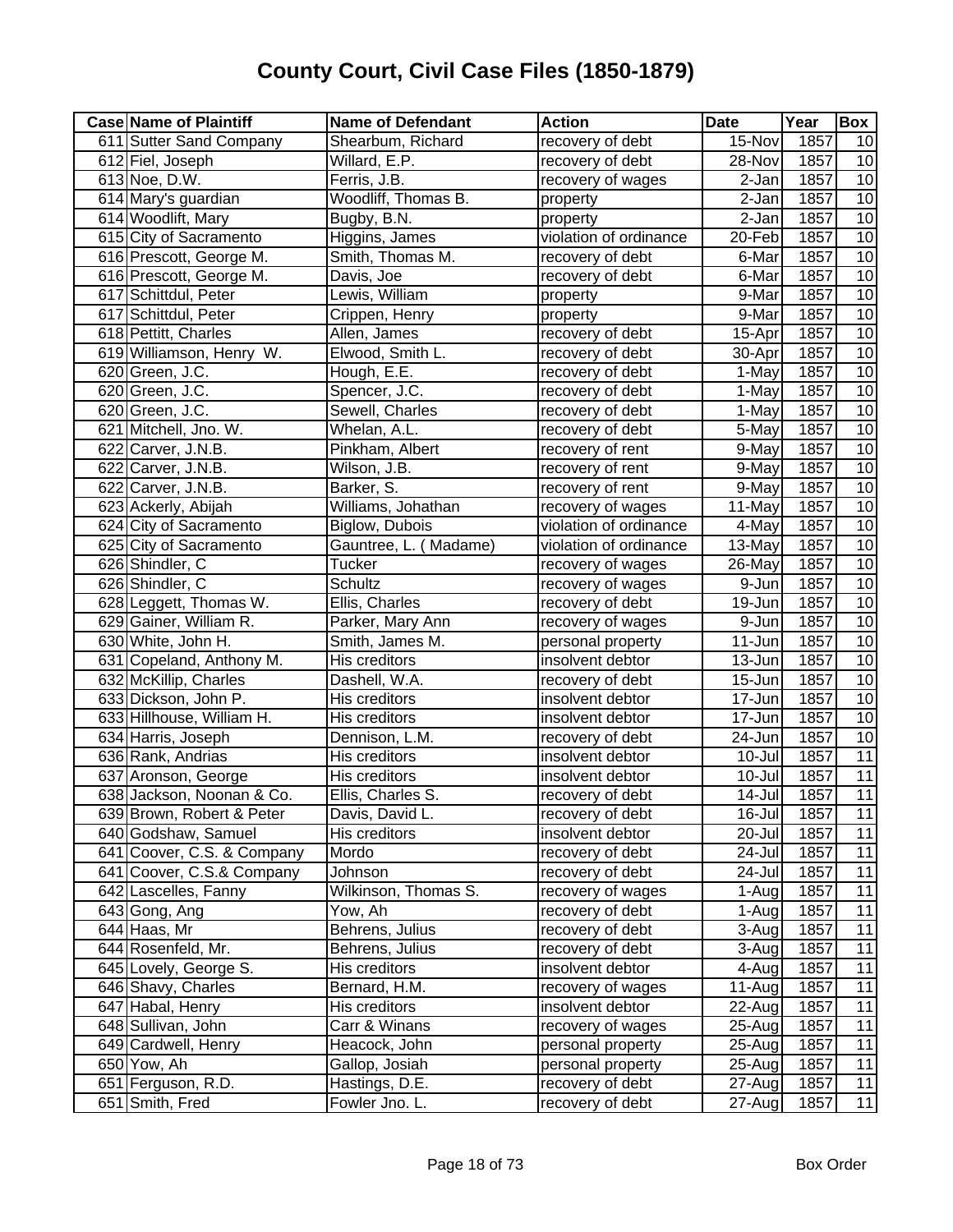| <b>Case Name of Plaintiff</b> | <b>Name of Defendant</b> | <b>Action</b>          | <b>Date</b> | Year | Box             |
|-------------------------------|--------------------------|------------------------|-------------|------|-----------------|
| 652 Hudson, Adam              | Woods, S.N.              | personal property      | 29-Aug      | 1857 | 11              |
| 652 Rouley, H.D.              | Russ, Horace P.          | property               | 8-Oct       | 1857 | 11              |
| 653 Geisler, Joseph W.        | Frank, Phillip           | recovery of rent       | $31 - Aug$  | 1857 | 11              |
| 654 Kennedy, George R.        | Dingley, Captain         | personal property      | $5-Sep$     | 1857 | 11              |
| 654 Kennedy, George R.        | The Schooner Mary Evans  | personal property      | 5-Sep       | 1857 | 11              |
| 655 Starr, Henry              | Gage, B.F.               | recovery of debt       | 14-Sep      | 1857 | 11              |
| 656 Lasky, Bernard            | His creditors            | insolvent debtor       | 14-Sep      | 1857 | $\overline{11}$ |
| 657 Roguin, Vincent           | Lowell, John             | property               | 16-Sep      | 1857 | 11              |
| 658 Shaw, Joseph              | Fowler, Augustus         | recovery of debt       | 18-Sep      | 1857 | 11              |
| 659 Thiele, Henry G.          | His creditors            | insolvent debtor       | 3-Oct       | 1857 | 11              |
| 660 Fore, John B.             | Smith, Alexander         | property               | 5-Oct       | 1857 | $\overline{11}$ |
| 661 Gove, Henry               | Ward, Abner              | recovery of wages      | 5-Oct       | 1857 | $\overline{11}$ |
| 663 Boroman, Henry            | King, Charles            | recovery of debt       | 28-Oct      | 1857 | $\overline{11}$ |
| 663 Boroman, Henry            | Ryer, George             | recovery of debt       | 28-Oct      | 1857 | 11              |
| 664 Nelson, William           | Johnson, Harriet         | personal property      | 7-Oct       | 1857 | $\overline{11}$ |
| 665 Rooney, Patrick & Bridget | Kelley, Edward           | recovery of wages      | 11-Nov      | 1857 | $\overline{11}$ |
| 666 Aikn, E.F.                | Wilson, Pleasant         | personal property      | 12-Nov      | 1857 | $\overline{11}$ |
| 667 Witkosky, Henry & Morris  | their creditors          | insolvent debtor       | 12-Nov      | 1857 | $\overline{11}$ |
| 668 O'Callahan, H.H.          | Mullins, John            | recovery of rent       | 14-Oct      | 1857 | 11              |
| 669 McCammon, William M.      | Thompson, H.F.           | personal property      | 2-Dec       | 1857 | 11              |
| 670 Bryant, John              | Birge,                   | recovery of debt       | 3-Dec       | 1857 | $\overline{11}$ |
| 670 Bryant, John              | Lathrop,                 | recovery of debt       | 3-Dec       | 1857 | 11              |
| 671 Norris, Ellen             | Talbert, T.A.            | property               | 3-Dec       | 1857 | $\overline{11}$ |
| 672 Moore, James              | Hallower, John & Peter   | personal property      | 4-Dec       | 1857 | 11              |
| 673 Vail, L.B.                | Hoppes, Henry            | recovery of debt       | 4-Dec       | 1857 | 11              |
| 674 Pershbaker, John          | Loubenstein, M           | recovery of debt       | 4-Dec       | 1857 | 11              |
| 675 McDonald, George W.       | Bibb, Wm. D.             | personal property      | 1-Dec       | 1857 | $\overline{11}$ |
| 677 City of Sacramento        | Lambert, J.H.            | violation of ordinance | 4-Dec       | 1857 | $\overline{11}$ |
| 678 City of Sacramento        | Seaman, Henry            | gaming on Sabbath      | 4-Dec       | 1857 | $\overline{11}$ |
| 679 Dawson, George V.         | His creditors            | insolvent debtor       | 7-Dec       | 1857 | $\overline{11}$ |
| 681 Hiller, S. C.             | His creditors            | insolvent debtor       | 20-Dec      | 1857 | $\overline{11}$ |
| 682 Adams, C.K.               | Arnold, John             | recovery of debt       | 2-Jan       | 1858 | $\overline{11}$ |
| 682 Haleman, Peter            | Sneath, R.G.             | recovery of debt       | 2-Jan       | 1858 | $\overline{11}$ |
| 682 Leet, Henry               | Sneath, Arnold & Company | recovery of debt       | 2-Jan       | 1858 | 11              |
| 684 Cushing, G.H.             | Weeland, J               | recovery of debt       | 22-Jan      | 1858 | 11              |
| 684 Selden, J.R.              | Weeland, J.              | recovery of debt       | 22-Jan      | 1858 | 11              |
| 685 Johnson, Joel             | Brown, W.G.              | recovery of wages      | 28-Jan      | 1858 | 11              |
| 686 Marshall, Sylvester       | Medley, Samuel G.        | recovery of wages      | 2-Feb       | 1858 | 11              |
| 686 Nye, Levi                 | Medley, Samuel G.        | recovery of wages      | 2-Feb       | 1858 | 11              |
| 687 Johnson, Joel             | McGrew, W.H.             | recovery of debt       | 5-May       | 1858 | 11              |
| 688 Berry, R.B.               | Stafford, C.D.           | personal property      | 6-Feb       | 1858 | 11              |
| 689 Norris, Richard R.        | His creditors            | insolvent debtor       | 8-Feb       | 1858 | 11              |
| 690 Quinn, John               | Myers, Wesley            | personal property      | 15-Feb      | 1858 | 11              |
| 690 Quinn, John               | Durfee, Alauson A.       | personal property      | 15-Feb      | 1858 | 11              |
| 691 Kullman, Louis            | Harris, Joseph           | recovery of debt       | 29-Jan      | 1858 | 11              |
| 692 VanTassel, Nelson         | Ball, John               | recovery of debt       | 23-Feb      | 1858 | 11              |
| 692 VanTassel, Nelson         | Dennis, E.               | recovery of debt       | 23-Feb      | 1858 | 11              |
| 694 Harris, William           | His creditors            | insolvent debtor       | 24-Feb      | 1858 | 11              |
| 695 Graham, Levi S.           | Morton, August           | personal property      | 24-Feb      | 1858 | 11              |
| 695 Graham, Levi S.           | Herdman,                 | personal property      | 24-Feb      | 1858 | 11              |
| 696 McKean, John              | McKenzie, George         | recovery of wages      | 24-Feb      | 1858 | 11              |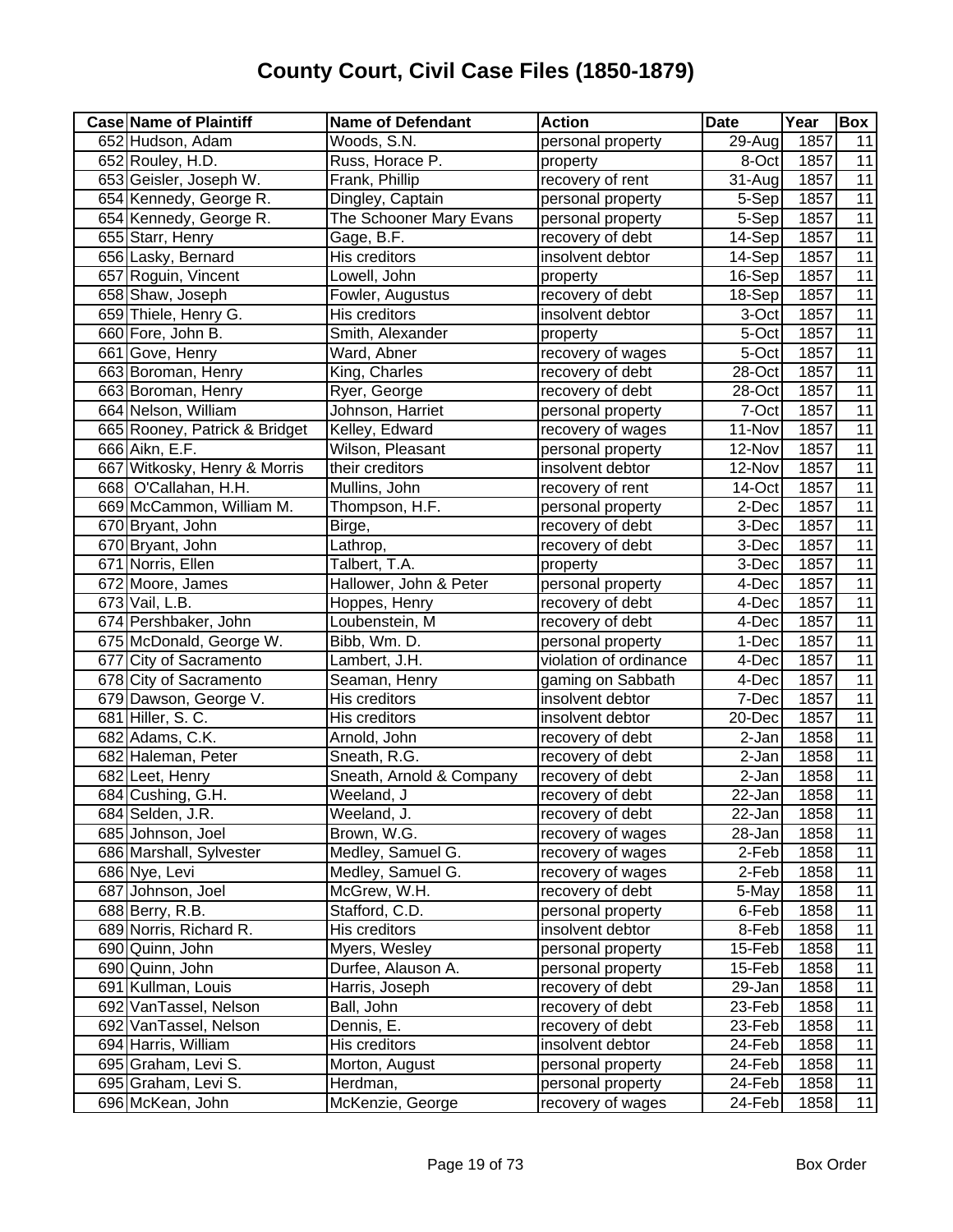| <b>Case Name of Plaintiff</b> | <b>Name of Defendant</b> | <b>Action</b>     | <b>Date</b>         | Year | Box             |
|-------------------------------|--------------------------|-------------------|---------------------|------|-----------------|
| 696 McKean, John              | Brown, Smith             | recovery of wages | 24-Feb              | 1858 | 11              |
| 697 Campbell, John            | Brown, John N.           | recovery of debt  | 29-Jun              | 1858 | 11              |
| 698 Mills, J. John            | Primm, E.W. Company      | recovery of debt  | 1-Mar               | 1858 | 11              |
| 698 Mills, J.John             | Conner, J.S.N.           | recovery of debt  | $\overline{1}$ -Mar | 1858 | 11              |
| 699 Boyce, J.R. & Company     | Hastings, Maria Mrs.     | recovery of debt  | 1-Mar               | 1858 | 11              |
| 700 Hackett, J.P.             | Schindles, C.            | personal property | 3-Mar               | 1858 | 11              |
| 701 Folger, Robert M.         | His creditors            | insolvent debtor  | 9-Mar               | 1858 | $\overline{11}$ |
| 702 City of Sacramento        | Woods, Caddy (alias)     | prostitution      | 27-Apr              | 1858 | 11              |
| 703 Giles, A.                 | Talbert, T.A.            | personal property | 17-Mar              | 1858 | 11              |
| 704 Bowman, Charles           | His creditors            | insolvent debtor  | 17-Mar              | 1858 | 11              |
| 705 City of Sacramento        | Masterson, Hugh          | assault           | 11-Mar              | 1858 | $\overline{11}$ |
| 706 Rooney, John              | Bowles, James S.         | personal property | 25-Mar              | 1858 | 11              |
| 706 Rooney, John              | Winters, Elizabeth Mrs.  | personal property | 25-Mar              | 1858 | $\overline{11}$ |
| 707 Murdey. John              | His creditors            | insolvent debtor  | 27-Mar              | 1858 | 11              |
| 708 Berry, R.B.               | Hudson, Julia            | recovery of debt  | 29-Mar              | 1858 | $\overline{11}$ |
| 709 Cantwell, Wm. R.          | Schultz, Herman          | personal property | 31-Mar              | 1858 | $\overline{12}$ |
| 711 Billet, Richard W.        | Dayton, Jerry B.         | recovery of debt  | 14-Apr              | 1858 | 12              |
| 712 Nealis, Thomas J.         | Russell, J.P.            | recovery of debt  | 15-Apr              | 1858 | $\overline{12}$ |
| 712 Nealis, Thomas J.         | Davis, Harris            | recovery of debt  | 15-Apr              | 1858 | 12              |
| 713 Bullard, James H.         | Harbin, J.M.             | recovery of debt  | 23-Apr              | 1858 | 12              |
| 714 Long, W.S.                | Houston, Eli             | recovery of debt  | 1-May               | 1858 | $\overline{12}$ |
| 714 Long, W.S.                | Lynch, Robt.             | recovery of debt  | 1-May               | 1858 | $\overline{12}$ |
| 714 Long, W.S.                | Griffith, H.O.           | recovery of debt  | 1-May               | 1858 | $\overline{12}$ |
| $\overline{714}$ Long, W.S.   | McGrew, W.H.             | recovery of debt  | 1-May               | 1858 | 12              |
| 715 Cole, Nathaniel W.        | His creditors            | insolvent debtor  | 6-May               | 1858 | $\overline{12}$ |
| 716 Coleman, Wm. P.           | Keller, L.               | recovery of debt  | 7-May               | 1858 | 12              |
| 716 Coleman, Wm. P.           | Sands, D                 | recovery of debt  | 7-May               | 1858 | 12              |
| 716 Coleman, Wm. P.           | Rablin, James            | recovery of debt  | 7-May               | 1858 | $\overline{12}$ |
| 717 Hoey, John                | McWilliams, Andrew       | personal property | 10-Feb              | 1858 | $\overline{12}$ |
| 718 Yeoman, George            | Little, John             | recovery of wages | 18-May              | 1858 | 12              |
| 719 Doake, Samuel             | His creditors            | insolvent debtor  | 18-May              | 1858 | 12              |
| 720 Cantwell, Wm. R.          | Youth,                   | recovery of debt  | 19-May              | 1858 | 12              |
| 720 Cantwell, Wm. R.          | Hant,                    | recovery of debt  | 19-May              | 1858 | $\overline{12}$ |
| 721 Howlett, Samuel           | Sales,                   | recovery of debt  | 24-May              | 1858 | 12              |
| 721 Howlett, Samuel           | Salez, (alias)           | recovery of debt  | 24-May              | 1858 | 12              |
| 722 Cross, Samuel             | Jacobs, N.R.             | damages           | 21-Apr              | 1858 | 12              |
| 722 Marshall, J.B.            | Bryant, A.J.             | damages           | 21-Apr              | 1858 | 12              |
| 724 Gilles, James             | Ross, Jane               | recovery of debt  | 31-May              | 1858 | 12              |
| 725 Crocker, Charles          | Fowler, Dutton           | recovery of debt  | 1-Jun               | 1858 | 12              |
| 726 Perry, James              | Mayo, Eli                | personal property | 1-Jun               | 1858 | 12              |
| 727 Mellon, Peter             | Marshall, Sylvester      | property          | $22$ -May           | 1858 | 12              |
| 728 Henderson, B.T.           | Goslin, Phillip Caleb    | property          | 12-Feb              | 1858 | 12              |
| 729 Norman, Isaac             | Fox, L.E. Mrs.           | property          | 21-Jun              | 1858 | 12              |
| 730 Gillinwater. C.M.         | Miller, John             | recovery of debt  | 7-Jun               | 1858 | 12              |
| 731 Hastings, Marian          | Coover, Chas             | recorvery of debt | 7-Jun               | 1858 | 12              |
| 731 Hastings, Marian          | Jenkins, John F.         | recovery of debt  | 7-Jun               | 1858 | 12              |
| 732 Newman, Isaac             | Cooper, E.B.             | property          | 6-Mar               | 1858 | 12              |
| 732 Newman, Solomon           | Cooper, E.B.             | property          | 6-Mar               | 1858 | $\overline{12}$ |
| 733 Brandt, M                 | Alta Telegraph Co.       | property          | 7-Jun               | 1858 | 12              |
| 734 Dickman, William          | Heywood, Joseph          | recovery of debt  | $1-Jul$             | 1858 | $\overline{12}$ |
| 735 Turpin, John N.           | His creditors            | insolvent debtor  | 9-Jun               | 1858 | $\overline{12}$ |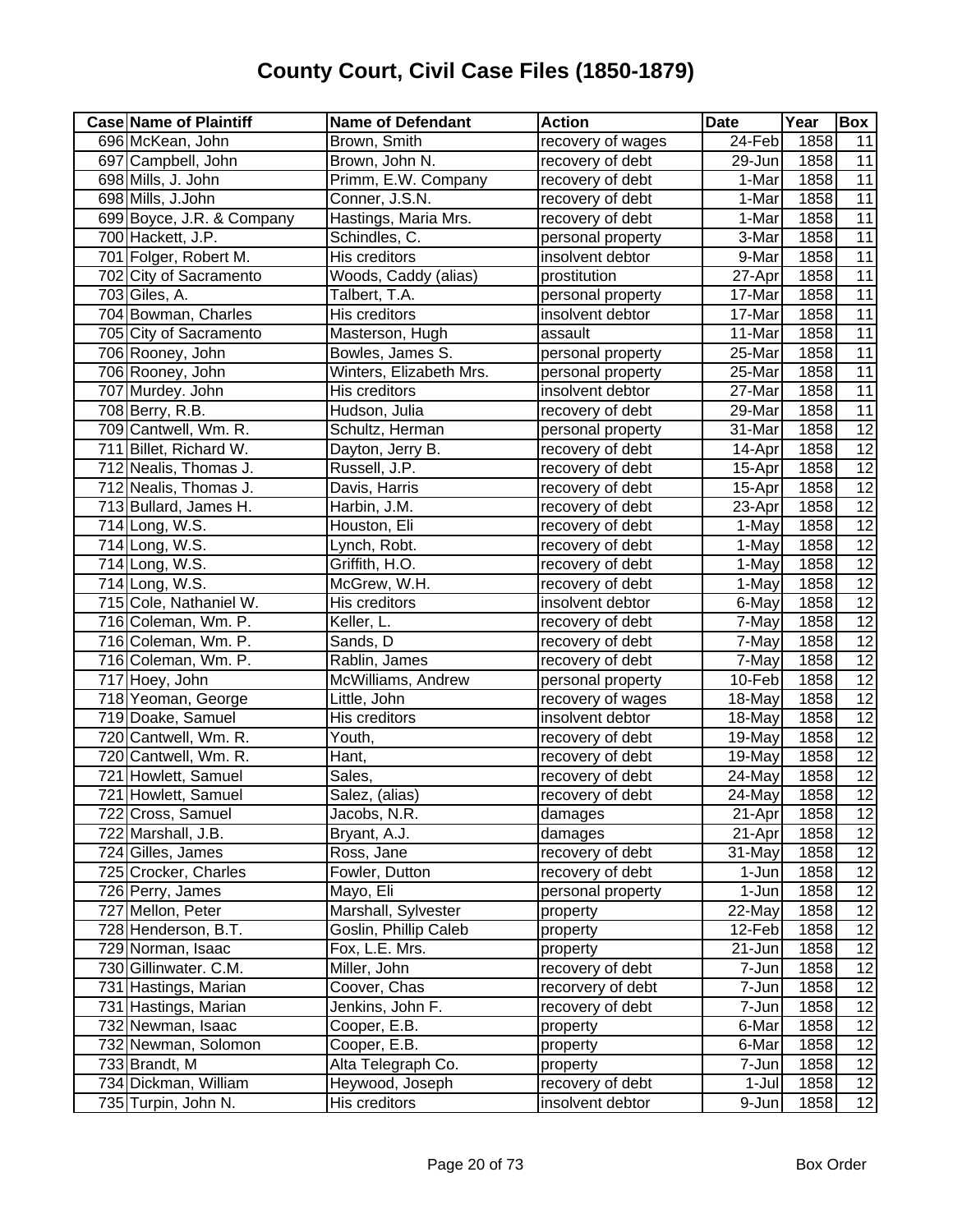| <b>Case Name of Plaintiff</b> | <b>Name of Defendant</b>  | <b>Action</b>       | <b>Date</b> | Year | Box             |
|-------------------------------|---------------------------|---------------------|-------------|------|-----------------|
| 736 Kyburz, Samuel            | His creditors             | insolvent debtor    | 11-Jun      | 1858 | 12              |
| 737 Heyman, A                 | Plummer, Wm               | recovery of debt    | 17-Jun      | 1858 | $\overline{12}$ |
| 738 Heyman, A                 | Palant, E.M.              | recovery of debt    | 17-Jun      | 1858 | 12              |
| 739 Smeath Arnold Company     | Dake, H.H.                | recovery of debt    | 17-Jun      | 1858 | $\overline{12}$ |
| 740 Boyle, Peter              | Corrrigan, James          | recovery of debt    | 28-Sep      | 1858 | 12              |
| 741 Frederick, Joseph         | Morgan, E.S.              | recovery of debt    | 25-Jun      | 1858 | 12              |
| 741 Krebs, Henry              | Morgan, E.S.              | recovery of debt    | 25-Jun      | 1858 | $\overline{12}$ |
| 742 Knox & C.C.               | Butler, Stephem M.Company | recovery of debt    | 10-Jun      | 1858 | $\overline{12}$ |
| 742 Requa, John               | Butler, Stephem M.Company | recovery of debt    | 10-Jun      | 1858 | $\overline{12}$ |
| 743 Greenhood, William        | Porter, A.A.              | recovery of debt    | 29-Jun      | 1858 | 12              |
| 743 Newbaur, Joseph           | Porter, A.A.              | recovery of debt    | 29-Jun      | 1858 | $\overline{12}$ |
| 744 Gedney, Allan             | Ames, Henry               | recovery of debt    | 28-Jun      | 1858 | 12              |
| 745 Howard, William           | Wright, William           | recovery of debt    | 1-Jul       | 1858 | $\overline{12}$ |
| 745 Reward, William Executor  | Wright, William           | recivery of debt    | 1-Jul       | 1858 | 12              |
| 746 Taylor, Frank             | Bryant. John              | recovery of debt    | 9-Jul       | 1858 | 12              |
| 746 Taylor, Ftank.            | Treadway, Aaron.D.        | recovery of debt    | 9-Jul       | 1858 | 12              |
| 747 Dunlap, P                 | Metcalf, Isham            | recovery of debt    | 12-Jul      | 1858 | 12              |
| 747 Judah, C.D.               | Metcalf, Isham            | recovery of debt    | 12-Jul      | 1858 | $\overline{12}$ |
| 747 Long, W.S.                | Metcalf, Isham            | recovery of debt    | 12-Jul      | 1858 | 12              |
| 748 Sutton, Lewis             | His creditors             | insolvent debtor    | 12-Jul      | 1858 | 12              |
| 749 Leachout, John            | Hayes, John               | recovery of debt    | 16-Jul      | 1858 | $\overline{12}$ |
| 750 Taylor, D.G.              | Manlove, W.S.             | recovery of debt    | 12-Jul      | 1858 | $\overline{12}$ |
| 751 Rogers, O.F.              | Daily, Elisha             | personal property   | 28-Jul      | 1858 | $\overline{12}$ |
| 752 Bloom, Bennett M.         | His creditors             | insolvent debtor    | 21-Aug      | 1858 | $\overline{12}$ |
| 753 Farley, Chas              | Connor, John              | recovery of debt    | 26-Aug      | 1858 | $\overline{12}$ |
| 754 Waldon, William           | Levy, E.                  | recovery of rent    | 31-Aug      | 1858 | $\overline{12}$ |
| 755 Wadleigh, John            | Evans, Thomas J.          | recovery of debt    | 2-Sep       | 1858 | 12              |
| 756 Monroe, Sarah             | Miller, Peter             | property            | 6-Sep       | 1858 | $\overline{12}$ |
| 757 Gove, Henry               | Wade, Abner               | recovery of debt    | 6-Sep       | 1858 | 12              |
| 758 Hadlock, H                | Scott, J.H.               | recovery of wages   | 6-Sep       | 1858 | $\overline{12}$ |
| 759 Norris, Samuel            | Watkins, George           | recovery of debt    | 6-Sep       | 1858 | 12              |
| 760 Wyckoff, Henry            | McDonald, M.J.            | recovery of debt    | 6-Sep       | 1858 | $\overline{12}$ |
| 761 Phelan, G.J.              | Thatcher, George          | recovery of rent    | 6-Sep       | 1858 | 12              |
| 762 Wallace, Wm.J.            | Frost, Frank              | personal property   | 6-Sep       | 1858 | 12              |
| 763 Howard, R.T.              | Hutchinson, W             | recovery of debt    | 7-Sep       | 1858 | 12              |
| 763 Howard, R.T.              | White, W.                 | recovery of debt    | 7-Sep       | 1858 | 12              |
| 764 Lowell, John              | Stevens, N.               | destroying property | 7-Jul       | 1858 | 12              |
| 765 Ramsford, James           | Taylor, M. Mrs.           | recovery of debt    | 13-Sep      | 1858 | $\overline{12}$ |
| 766 Thayer, N.D.              | Mulcahy, Ann & etal       | recovery of debt    | 13-Sep      | 1858 | 12              |
| 767 Stevens, Alvin            | Riley, Peter              | recovery of wages   | 17-Sep      | 1858 | 12              |
| 768 Simmons, Mathew           | Brainard, Wm. H.          | recovery of debt    | 21-Sep      | 1858 | 12              |
| 769 Meyer, Christ             | Miller, George            | recovery of wages   | 27-Sep      | 1858 | 12              |
| 770 Jacobs, R.P.              | Reed, James               | recovery of debt    | 7-Oct       | 1858 | 12              |
| 771 Hoey, James H.            | <b>Steamer Maria</b>      | damages             | $1-Oct$     | 1858 | 12              |
| 772 State of California       | McKune, John H.           | contest of election | 25-Oct      | 1858 | 12              |
| 773 Hull, Joseph              | Porter. B.                | recovery of debt    | 19-Oct      | 1858 | 13              |
| 774 Hernden, Samuel           | Shepard, Joseph           | recovery of debt    | 28-Oct      | 1858 | 13              |
| 774 Hernden, Samuel           | Holliday, E.              | recovery of debt    | 28-Oct      | 1858 | 13              |
| 774 Hernden, Samuel           | Davis, W.                 | recovery of debt    | 28-Oct      | 1858 | 13              |
| 774 Hernden, Samuel           | Williams, W.K.            | recovery of debt    | 28-Oct      | 1858 | 13              |
| 775 Hanna, John               | Pettitt, A.P.             | recovery of debt    | 30-Oct      | 1858 | 13              |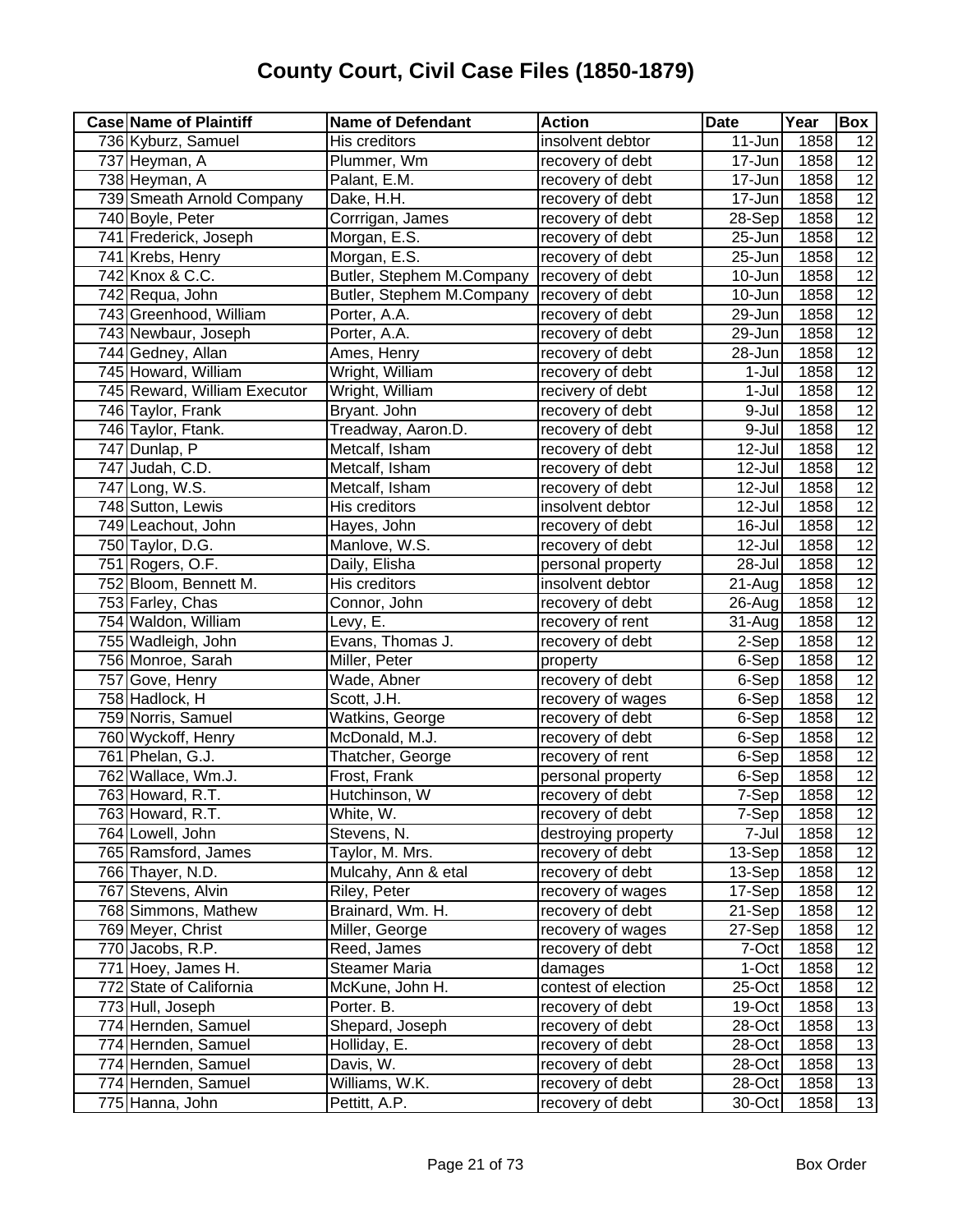| <b>Case Name of Plaintiff</b> | <b>Name of Defendant</b>    | <b>Action</b>      | <b>Date</b>          | Year | Box             |
|-------------------------------|-----------------------------|--------------------|----------------------|------|-----------------|
| 776 Bowman, Henry             | Loryea, Joseph              | property           | 6-Nov                | 1858 | 13              |
| 777 White, A.H.               | Bugby, B.N.                 | property           | 10-Nov               | 1858 | 13              |
| 778 Hancock, George           | Dennison, Catherine (alias) | property           | $10$ -Oct            | 1858 | $\overline{13}$ |
| 778 Hancock, Henry            | Dennison, Catherine (alias) | property           | 10-Oct               | 1858 | 13              |
| 778 Hancock, John             | Losse, John                 | property           | 10-Oct               | 1858 | 13              |
| 778 Hancock, William A.       | Losse, John                 | property           | 10-Oct               | 1858 | 13              |
| 779 Apple, Frederick          | Chadwick, George W.         | property           | 16-Oct               | 1858 | 13              |
| 779 Apple, Frederick          | Rouse, Horace               | property           | 16-Oct               | 1858 | 13              |
| 779 Apple, Frederick          | Rouse, William              | property           | 16-Oct               | 1858 | 13              |
| 780 State of California       | Swift, Elijah               | deadly weapon      | 8-Nov                | 1858 | 13              |
| 782 Chapman & Company         | Davis, A.C.                 | personal property  | 29-Nov               | 1858 | 13              |
| 782 Chapman, O.V.             | Davis, A.C.                 | personal property  | 29-Nov               | 1858 | $\overline{13}$ |
| 783 Fitzhenry, Enoch          | McCartney, Thomas           | property           | 18-Jan               | 1859 | 13              |
| 783 Fitzhenry, Enoch          | Pratt, Emanuel              | property           | 18-Jan               | 1859 | 13              |
| 783 Fitzhenry, Enoch          | Culver, Leander             | property           | 18-Jan               | 1859 | 13              |
| 783 Fitzhenry, Enoch          | Blair. Henry                | property           | 18-Jan               | 1859 | 13              |
| 784 Freshour, James           | Douglass, G.N.              | personal property  | 3-Mar                | 1859 | 13              |
| 785 Hamilton, & Company       | Conner, Henry               | recovery of debt   | 29-Nov               | 1858 | 13              |
| 785 Hamilton, Lorenzo         | Conner, Henry               | recovery of debt   | 29-Nov               | 1858 | 13              |
| 786 Bryant, Artemelia         | Perkins, Thomas             | personal property  | 13-Dec               | 1858 | 13              |
| 787 Hutchinson, William       | Gardner,                    | recovery of wages  | 6-Dec                | 1858 | 13              |
| 787 Hutchinson, William       | Goodwin, J.P.               | recovery of wages  | 6-Dec                | 1858 | 13              |
| 788 Backus, Gordo             | Lovegrove, George H.        | overpayment        | 6-Dec                | 1858 | 13              |
| 789 Cavanaugh, Bartley        | Sanders, H.S.               | recovery of wages  | 1-Dec                | 1858 | 13              |
| 790 State of California       | Heppe, Jacob                | assault            | 11-Dec               | 1858 | 13              |
| 791 Crouse, W.W.              | Gates, Justin               | recovery of debt   | 13-Dec               | 1858 | 13              |
| 791 State of California       | Gunning, John               | assault            | 8-Nov                | 1858 | 13              |
| 792 Crouse, W.W.              | Gates, Justin               | recovery of debt   | $\overline{2}$ 4-Jan | 1859 | 13              |
| 793 State of California       | Rogers, O.F.                | assault            | 15-Dec               | 1858 | 13              |
| 794 State of California       | Conway, George              | destrubing peace   | 11-Jan               | 1859 | 13              |
| 795 McCoy, F.                 | Plummer, J.D.               | injury to horse    | 13-Jan               | 1859 | 13              |
| 796 State of California       | Quinn, Anthony              | deadly weapon      | 17-Jan               | 1859 | 13              |
| 797 Earle, George             | Sutton, Lewis               | recovery of debt   | 18-Jan               | 1859 | 13              |
| 797 Earle, George             | Atkins, J.L.                | recovery of debt   | 20-Jan               | 1859 | 13              |
| 799 Earle, George             | Burrell, Wm. R.             | recovery of debt   | 20-Jan               | 1859 | 13              |
| 800 State of California       | Moran, Wm.                  | malicious mischief | 24-Jan               | 1859 | 13              |
| 800 State of California       | Muller, John                | malicious mischief | 24-Jan               | 1859 | $\overline{13}$ |
| 801 Moore, Jennie             | her creditors               | insolvent debtor   | 27-Jan               | 1859 | 13              |
| 802 Douglass, J.M.            | Bogardus, E.                | recovery of debt   | 31-Jan               | 1859 | 13              |
| 803 State of California       | Shee, Chan                  | petit larceny      | 3-Feb                | 1859 | 13              |
| 804 Stone, R.                 | Cox, Jesse C.               | recovery of debt   | 4-Feb                | 1859 | 13              |
| 804 Stone, R.                 | Vedder, V.                  | recovery of debt   | 4-Feb                | 1859 | 13              |
| 805 Boisclair, James          | Brady, Charles C.           | recovery of debt   | 15-Nov               | 1858 | 13              |
| 806 Hull, Joseph              | Porter, B.                  | recovery of debt   | 11-Mar               | 1859 | 13              |
| 807 Gift, William M.          | Crawford, John R.           | property           | 17-Nov               | 1858 | 13              |
| 807 Gift, William M.          | Crawford, A.                | property           | 17-Nov               | 1858 | 13              |
| 807 Gift, William M.          | Menight, Wm                 | property           | 17-Nov               | 1858 | 13              |
| 807 Gift, William M.          | Mealar, A.J.                | property           | 17-Nov               | 1858 | 13              |
| 807 Gift, William M.          | Dean, John                  | property           | 17-Nov               | 1858 | 13              |
| 807 Gift, William M.          | McKnight, W.                | property           | 17-Nov               | 1858 | 13              |
| 808 Frederick & Kribbs        | Gaxoit, Eugene              | recovery of debt   | 9-Sep                | 1858 | 13              |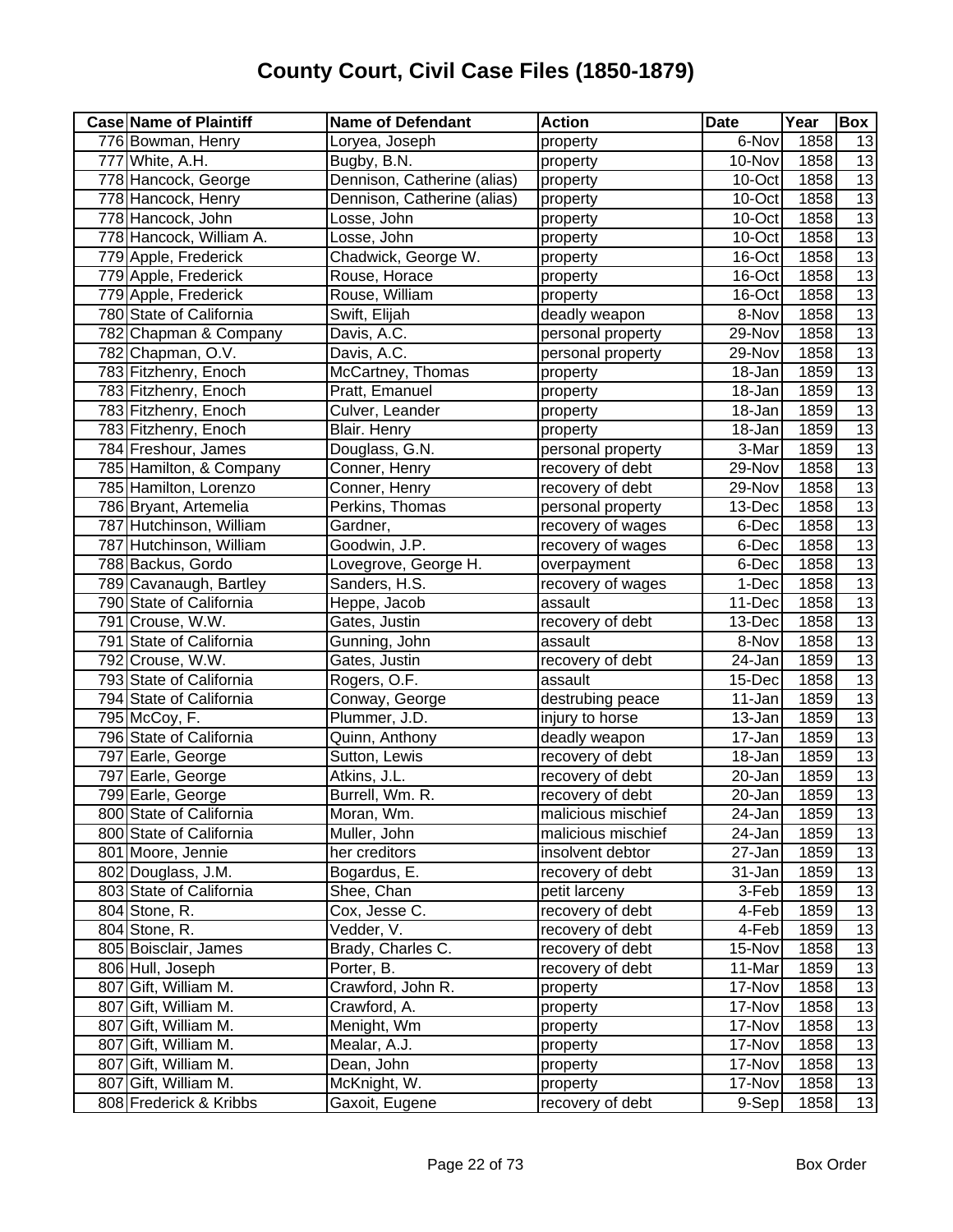| <b>Case Name of Plaintiff</b> | <b>Name of Defendant</b> | <b>Action</b>        | <b>Date</b> | Year | Box             |
|-------------------------------|--------------------------|----------------------|-------------|------|-----------------|
| 809 Frederick & Kribbs        | Lundon, L.               | recovery of debt     | $9-$ Sep    | 1858 | 13              |
| 810 Kunz, Peter               | O'Callaghan, H.H.        | recovery of wages    | 5-Mar       | 1859 | 13              |
| 810 Wormser, Isadore          | Lambert, Richard         | recovery of debt     | 5-Mar       | 1859 | 13              |
| 810 Wormser, Simon            | Lambert, Richard         | recovery of debt     | 5-Mar       | 1859 | 13              |
| 812 State of California       | Ganong, Oliver           | assault              | 5-Mar       | 1859 | 13              |
| 813 See, Thomas J.            | Bowles, James S.         | recovery of debt     | 19-Mar      | 1859 | 13              |
| 814 King, Frank               | His creditors            | insolvent debtor     | 18-Mar      | 1859 | 13              |
| 815 State of California       | Smith, P.B.              | assault              | 19-Mar      | 1859 | 13              |
| 816 State of California       | Weymer, F.               | distrubing peace     | 29-Mar      | 1859 | $\overline{13}$ |
| 817 Hannan, Thomas            | McNulty, Thomas          | recovery of debt     | 30-Mar      | 1859 | $\overline{13}$ |
| 818 Evans, Edward             | Johnston, J.L.F.         | recovery of debt     | 11-Apr      | 1859 | 13              |
| 818 Evans, Edward             | Deardoft, Samuel F.      | recovery of debt     | 11-Apr      | 1859 | 13              |
| 819 Steel, Joseph             | Ireland, William         | recovery of debt     | 15-Apr      | 1859 | $\overline{13}$ |
| 820 Bandy, Jesse              | Weathers, Benjamin       | recovery of debt     | 20-Apr      | 1859 | 13              |
| 821 Ware, Joseph M.           | Wade, S.H.               | recovery of debt     | 30-Apr      | 1859 | 13              |
| 822 Bradley, J.               | Kreider, Samuel D.       | recovery of debt     | 24-May      | 1859 | 13              |
| 822 Lull, G.W.                | Kreider, Samuel D.       | recovery of debt     | 24-May      | 1859 | 13              |
| 823 Lehigh, Geo. W.           | Manlove, W.S.            | personal property    | 30-May      | 1859 | $\overline{13}$ |
| 824 Hildelandt, A.Y.          | Jackson, E               | recovery of debt     | 31-May      | 1859 | 13              |
| 825 Samuels, James            | Stone, Albert            | recovery of debt     | 31-May      | 1859 | 13              |
| 826 O'Neil, Timothy           | McCarty, Mary            | recovery of debt     | 1-Jun       | 1859 | 13              |
| 826 O'Neil, Timothy           | McCarty, Dennis          | recovery of debt     | 1-Jun       | 1859 | $\overline{13}$ |
| 826 O'Neil, Timothy           | Credan, Mary             | recovery of debt     | 1-Jun       | 1859 | 13              |
| 788a Buchanan, J.D.           | Davis, Wilson            | recovery of wages    | 7-Mar       | 1859 | $\overline{13}$ |
| 827 Dickson, Geo. F.          | Sacramento Railroad Co.  | damages              | 2-Jun       | 1859 | 14              |
| 828 Booth & Company           | Sargent, E               | recovery of debt     | 17-Feb      | 1859 | $\overline{14}$ |
| 829 Booth & Company           | McKee, John B.           | recovery of debt     | 6-Jun       | 1859 | 14              |
| 829 Booth & Company           | Dwyer, Michael           | recovery of debt     | 6-Jun       | 1959 | $\overline{14}$ |
| 830 Mitchell, J.W.            | Huston, A.& etal         | recovery of debt     | 6-Jun       | 1859 | 14              |
| 830 Mitchell, J.W.            | Cheney, Rich             | recovery of debt     | 6-Jun       | 1859 | 14              |
| 830 Mitchell, J.W.            | Benny,                   | recovery of debt     | 6-Jun       | 1859 | 14              |
| 830 Mitchell, J.W.            | Nagler,                  | recovery of debt     | 6-Jun       | 1859 | 14              |
| 831 Cross, Samuel             | Malone, F.S.             | personal property    | 6-Jun       | 1859 | 14              |
| 831 Cross, Samuel             | Aitken, A.               | personal property    | 6-Jun       | 1859 | $\overline{14}$ |
| 831 Cross, Samuel             | Billings, E.L.           | personal property    | 6-Jun       | 1859 | 14              |
| 831 Cross, Samuel             | Cosey, Owen              | personal property    | 6-Jun       | 1859 | 14              |
| 832 Morita, E.G.              | Donley, E.               | personal property    | 6-Jun       | 1859 | 14              |
| 833 Cragin, T.B.              | Smart, Jesse             | property damage      | 7-Jun       | 1859 | 14              |
| 834 McClelland, J.A. Company  | Gruder, E.C.             | recovery of debt     | 8-Jun       | 1859 | 14              |
| 835 Best, James D.            | Perkins, Thos.           | recovery of wages    | 8-Jun       | 1859 | 14              |
| 835 Best, Sarah E.            | Perkins, Thos.           | recovery of wages    | 8-Jun       | 1859 | 14              |
| 836 Bilyon, Hubard            | Payne, Thomas            | recovery of debt     | 9-Jun       | 1859 | 14              |
| 836 Bilyon, Hubard            | Payne, Emmett            | recovery of debt     | 9-Jun       | 1859 | 14              |
| 837 Wright, John              | His creditors            | insolvent debtor     | 16-Jun      | 1859 | 14              |
| 838 Zabreiskie, J.C.          | Truckler, H              | recovery of rent     | 5-Jul       | 1859 | 14              |
| 838 Zabreiskie, J.C.          | Pfifer, Thos.            | recovery of rent     | 5-Jul       | 1859 | 14              |
| 839 Wilkinson, Wm. C.         | Moore, Loyal M.          | recovery of debt     | 19-Jul      | 1859 | 14              |
| 840 Keefe, Frederick & Jane   | D'Hurst, Francis         | tresspass            | 30-Aug      | 1859 | 14              |
| 841 The State of California   | Wolf, F                  | violation of ordance | 30-Aug      | 1859 | 14              |
| 842 Woods, A.A.               | Williams, Elza           | recovery of debt     | 6-Dec       | 1859 | 14              |
| 843 Gamble, Edward            | Morrill, Charles         | recovery of wages    | 1-Sep       | 1859 | 14              |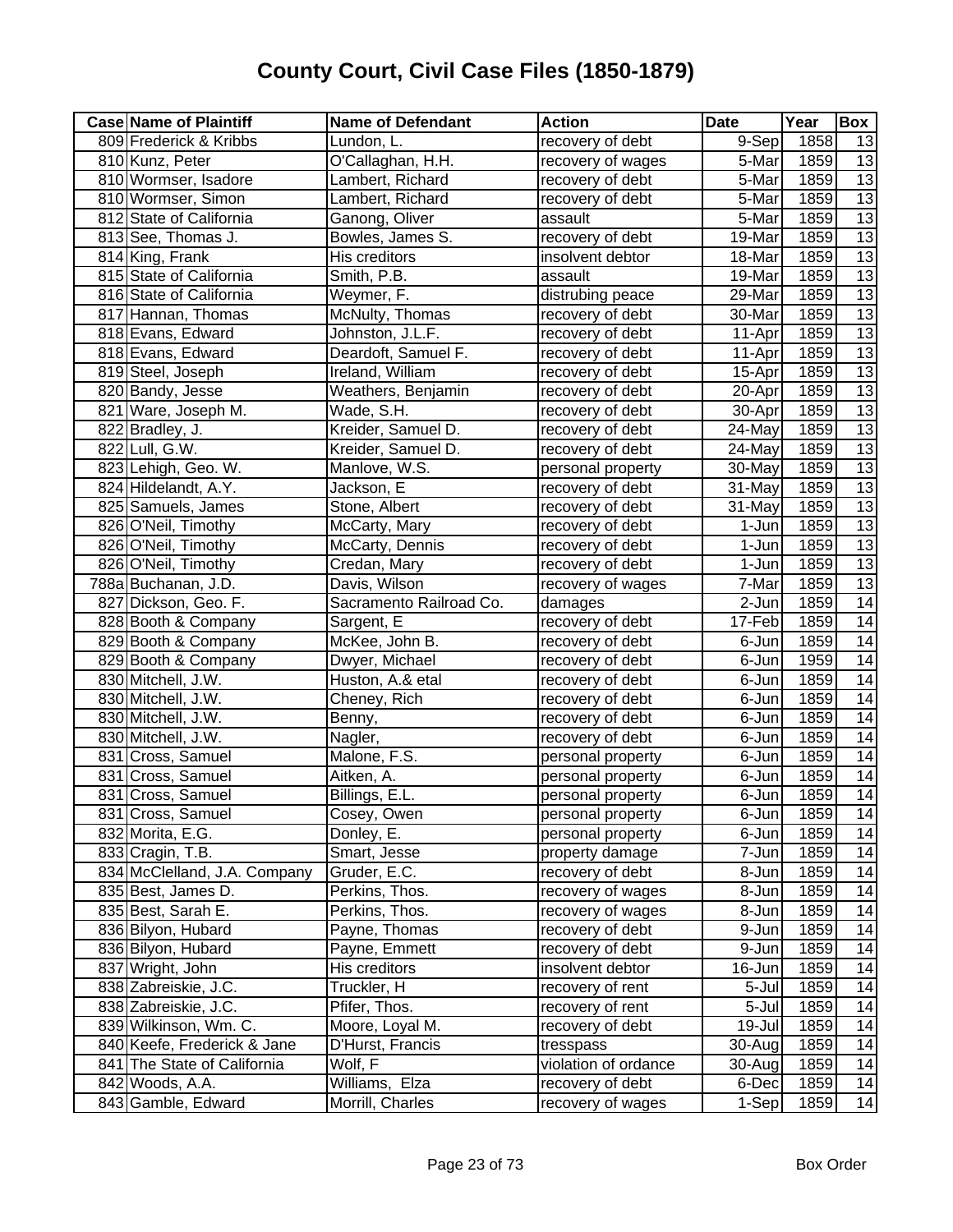| <b>Case Name of Plaintiff</b> | <b>Name of Defendant</b> | <b>Action</b>          | Date    | Year | <b>Box</b>      |
|-------------------------------|--------------------------|------------------------|---------|------|-----------------|
| 844 The State of California   | Moore, E.                | assault & battery      | $3-Sep$ | 1859 | 14              |
| 844 The State of California   | Stone, William           | assault & battery      | $3-Sep$ | 1859 | 14              |
| 846 Bundick, A. H             | Sacramento Railroad Co.  | recovery of debt       | $5-Sep$ | 1859 | $\overline{14}$ |
| 847 Richmond, J.W.            | Sacramento Railroad Co.  | recovery of debt       | 5-Sep   | 1859 | 14              |
| 848 Murphy, J.P.              | Sacramento Railroad Co.  | recovery of debt       | 5-Sep   | 1859 | $\overline{14}$ |
| 849 Wilkins, George           | Holmes, T                | recovery of debt       | 16-Sep  | 1859 | 14              |
| 850 Bowman, H.                | Jackson & Sweetland      | recovery of debt       | 23-Sep  | 1859 | 14              |
| 851 Morgan, Benjamin          | His creditors            | insolvent debtor       | 30-Sep  | 1859 | 14              |
| 853 Van Vecher, Tunis         | Nickinson, James R.      | personal property      | 23-Sep  | 1859 | $\overline{14}$ |
| 854 Stone, R                  | Frazer, Sanford          | recovery of debt       | 10-Oct  | 1859 | $\overline{14}$ |
| 855 Seymour, J.L.             | Patterson, Charles       | recovery of debt       | 14-Oct  | 1859 | $\overline{14}$ |
| 855 Seymour, Margaret         | Patterson, Charles       | recovery of debt       | 14-Oct  | 1859 | $\overline{14}$ |
| 858 Allman, Richard           | Colwell, M.              | recovery of debt       | 8-Nov   | 1859 | 14              |
| 858 Allman, Richard           | Smith, P.B.              | recovery of debt       | 8-Nov   | 1859 | 14              |
| 859 Thompson, Melton H        | Hubbard, J.M.            | recovery of debt       | 12-Nov  | 1859 | $\overline{14}$ |
| 860 Wetzler, G.               | Wood. R.\ichmond         | recovery of debt       | 12-Nov  | 1859 | $\overline{14}$ |
| 861 Mulcahy, Ann              | Fletcher, Patrick        | recovery of debt       | 19-Nov  | 1859 | 14              |
| 861 Mulcahy, Edmund           | Smith, Wm.               | recovery of debt       | 19-Nov  | 1859 | 14              |
| 862 Longfellow, Perry         | Rader, John              | recovery of wages      | 21-Nov  | 1859 | 14              |
| 862 Longfellow, Perry         | Lyons, George            | recovery of wages      | 21-Nov  | 1859 | 14              |
| 863 Afflick, Thomas B.        | Webber, J.R.             | recovery of debt       | 29-Nov  | 1859 | 14              |
| 864 Gibbs, Geo. Y.            | Taylor, P.W.             | recovery of debt       | 29-Nov  | 1859 | 14              |
| 865 Hutchinson, William       | Babcock, I.N.            | recovery of debt       | 29-Nov  | 1859 | 14              |
| 866 Ferris, William           | Hutchinson, William      | recovery of wages      | 29-Nov  | 1859 | 14              |
| 867 Williamson, Hiram E.      | Reeser, Johnathan N.     | recovery of debt       | 30-Nov  | 1859 | $\overline{14}$ |
| 868 State of California       | Wall, Charles            | malicious mischief     | 3-Dec   | 1859 | $\overline{14}$ |
| 869 State of California       | Tukey, Frank             | violation of ordinance | 3-Dec   | 1859 | $\overline{14}$ |
| 870 State of California       | Wadsworth, B.C.          | violation of ordinance | 3-Dec   | 1859 | $\overline{14}$ |
| 871 State of California       | Sinclair, John           | deadly weapon          | 3-Dec   | 1859 | 14              |
| 872 State of California       | Connor, M.O.             | deadly weapon          | 3-Dec   | 1859 | 14              |
| 874 Morrill, Charles          | Cummings,                | damages                | 5-Dec   | 1859 | 14              |
| 874 Morrill, Charles          | Hand,                    | damages                | 5-Dec   | 1859 | $\overline{14}$ |
| 875 Quinn, Pat                | Maguire, Thomas          | recovery of wages      | 5-Dec   | 1859 | $\overline{14}$ |
| 877 Winn, H.S.                | Goff, Hannah             | recovery of debt       | 6-Dec   | 1859 | 14              |
| 879 Casey                     | Hastings, D.E.           | recovery of debt       | 9-Dec   | 1859 | $\overline{14}$ |
| 879 Kelly,                    | Hastings, D.E.           | recovery of debt       | 9-Dec   | 1859 | 14              |
| 880 State of California       | Mayo, Eli                | cruelity to animals    | 9-Dec   | 1859 | 14              |
| 882 O.H. Tufts & Company      | Henley, A                | recovery of debt       | 3-Jan   | 1860 | 14              |
| 883 Hicks, William            | Wall, John               | property               | 13-Dec  | 1859 | 14              |
| 884 Tappan, F.E.              | Merredith, James S.      | recovery of wages      | 15-Dec  | 1859 | 14              |
| 884 Tappan, F.E.              | Merredith, Hector B.     | recovery of wages      | 15-Dec  | 1859 | 14              |
| 885 Hicks, William            | Clark, Robert            | recovery of property   | 1-Apr   | 1860 | 15              |
| 885 Hicks, William            | Rector, P.M.             | recovery of property   | 1-Apr   | 1860 | 15              |
| 885 Hicks, William            | Henning, Elias           | recovery of property   | 1-Apr   | 1860 | 15              |
| 885 Hicks, William            | Howard, R.M.             | recovery of property   | 1-Apr   | 1860 | 15              |
| 885 Hicks, William            | Reed, R.                 | recovery of property   | 1-Apr   | 1860 | 15              |
| 885 Hicks, William            | Schoomaker, Isaac        | recovery of property   | 1-Apr   | 1860 | 15              |
| 885 Hicks, William            | Meade, George            | recovery of property   | 1-Apr   | 1860 | 15              |
| 885 Hicks, William            | Michael, Peter           | recovery of property   | 1-Apr   | 1860 | 15              |
| 885 Hicks, William            | Covington,               | recovery of property   | 1-Apr   | 1860 | 15              |
| 886 Flemming, Moses           | Bickford, John           | recovery of wages      | 23-Jan  | 1860 | 15              |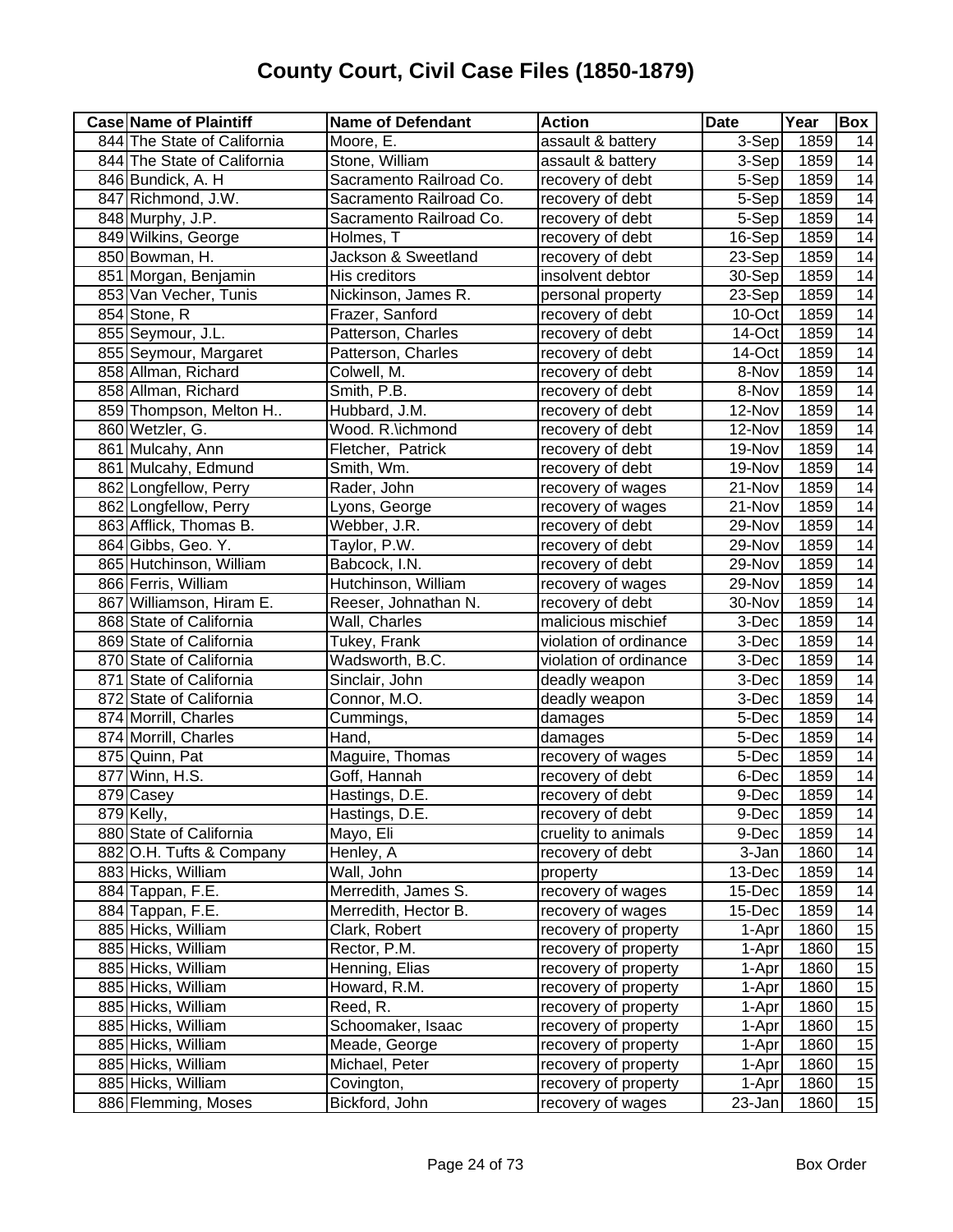| <b>Case Name of Plaintiff</b> | <b>Name of Defendant</b> | <b>Action</b>          | <b>Date</b> | Year | Box             |
|-------------------------------|--------------------------|------------------------|-------------|------|-----------------|
| 890 Coppinger, Patrick        | Hidden, C.G.             | recovery of wages      | 24-Mar      | 1860 | 15              |
| 891 Burgress, James           | Flanders, William        | personal property      | 26-Mar      | 1860 | 15              |
| 892 Flynn, Lawrence           | Wheatley, E.D.           | recovery of debt       | 26-Mar      | 1860 | 15              |
| 893 Zabniskie, J.C.           | California Stage Co.     | recovery of debt       | 26-Mar      | 1860 | 15              |
| 894 Lentz, John C.            | Morris, John             | recovery of wages      | 27-Mar      | 1860 | 15              |
| 894 Lentz, John C.            | Hodgdon, A.P.            | recovery of wages      | 27-Mar      | 1860 | 15              |
| 895 Barchi, A.                | Powers, P                | recovery of debt       | 27-Mar      | 1860 | 15              |
| 895 Barchi, L.                | Dowling, M.              | recovery of debt       | 27-Mar      | 1860 | 15              |
| 895 Fleming, J.               | Sheehy, E.               | recovery of debt       | 27-Mar      | 1860 | $\overline{15}$ |
| 895 Fleming, Saul             | Gorman, J.               | recovery of debt       | 27-Mar      | 1860 | 15              |
| 895 S & J Fleming Company     | Ames, S.L.               | recovery of debt       | 27-Mar      | 1860 | 15              |
| 896 McKillip, Charles         | Shindler, C.             | damages                | 28-Mar      | 1860 | 15              |
| 897 Armstrong, D.             | Carey, L.                | damages to property    | 28-Mar      | 1860 | 15              |
| 897 Armstrong, D.             | Tracy, Herman            | damages to property    | 28-Mar      | 1860 | 15              |
| 897 Armstrong, D.             | Nappey, T.               | damages to property    | 28-Mar      | 1860 | 15              |
| 897 Armstrong, D.             | Michael, G.              | damages to property    | 28-Mar      | 1860 | 15              |
| 897 Armstrong, D.             | Harris, Joseph           | damages to property    | 28-Mar      | 1860 | 15              |
| 898 Waltemath, John H.C.      | Bryant, A.J.             | recovery of debt       | 28-Mar      | 1860 | 15              |
| 898 Waltemath, John H.C.      | Chessley, George W.      | recovery of debt       | 28-Mar      | 1860 | 15              |
| 898 Waltemath, John H.C.      | Taylor, P.W.             | recovery of debt       | 28-Mar      | 1860 | 15              |
| 899 Friend, Charles           | Cardwell, James          | recovery of debt       | 4-Mar       | 1860 | 15              |
| 900 Shindler, C.              | Pulsipher, Orrin         | recovery of debt       | 4-Mar       | 1860 | 15              |
| 901 State of California       | Meyer, Philip            | violation of ordinance | 5-Dec       | 1859 | 15              |
| 902 State of California       | Renwick,                 | distrubing peace       | 19-Mar      | 1860 | 15              |
| 902 State of California       | Mosier,                  | distrubing peace       | 19-Mar      | 1860 | 15              |
| 902 State of California       | Hussey, Dan              | distrubing peace       | 19-Mar      | 1860 | 15              |
| 902 State of California       | Doe, John (alias)        | distrubing peace       | 19-Mar      | 1860 | 15              |
| 902 State of California       | Roe, Richard (alias)     | distrubing peace       | 19-Mar      | 1860 | 15              |
| 902 State of California       | Jones, John (alias)      | distrubing peace       | 19-Mar      | 1860 | 15              |
| 903 City of Sacramento        | Waters, George           | obstruction of hiway   | 20-Feb      | 1860 | 15              |
| 904 City of Sacramento        | Crocker, Charles         | violation of ordinance | 23-Feb      | 1860 | 15              |
| 905 Rouse, Horace             | Burton, Homer            | recovery of wages      | 31-Mar      | 1860 | 15              |
| 905 Rouse, Horace             | Adamson, John            | recovery of wages      | 31-Mar      | 1860 | 15              |
| 906 Duffy, Martin             | Shields, Thomas          | recovery of debt       | 14-Apr      | 1860 | 15              |
| 907 Brisman, M.               | Montgomery, Wm.          | appeal                 | 2-Aprl      | 1860 | 15              |
| 908 Fox, Jacob                | Hutchinson, Wm.          | appeal                 | $2-Apr$     | 1860 | 15              |
| 909 Lardner, Frank            | Hooker, L.W.             | appeal                 | 2-Apr       | 1860 | 15              |
| 910 Cirby, George             | Hill, Forest             | property               | 11-Apr      | 1860 | 15              |
| 911 Wells, William            | Sargent, Enos            | recovery of debt       | 2-Apr       | 1860 | 15              |
| 912 Height, George            | Bloed, Charles           | property               | 2-Apr       | 1860 | 15              |
| 913 Nicholas, Frances         | Terpencing, Jeremiah     | recovery of debt       | 4-Apr       | 1860 | 15              |
| 914 Mayes, George             | VanSickles, Albert L.    | recovery of debt       | 4-Apr       | 1860 | 15              |
| 915 Underhill, Joseph J.      | Gamble, James            | appeal                 | 5-Apr       | 1860 | 15              |
| 916 Thomas, W.A.              | Astill, Richard          | recovery of rent       | 7-Apr       | 1860 | 15              |
| 917 Odell, H.W.               | His creditors            | insolvent creditor     | 18-Apr      | 1860 | 15              |
| 918 Bishop, Ransom B.         | His creditors            | insolvent creditor     | 10-May      | 1860 | 15              |
| 919 Masten, B.L.              | His creditors            | insolvent creditor     | 11-May      | 1860 | 15              |
| 920 Perkins, Thomas           | Cox, Francis             | recovery of debt       | 4-Apr       | 1860 | 15              |
| 921 Philip, Robert            | Hooker, J.               | recovery of wages      | 25-May      | 1860 | $\overline{15}$ |
| 921 Philip, Robert            | Beardsley, J.            | recovery of wages      | 25-May      | 1860 | 15              |
| 922 Arnold, William B.        | Higgins, David           | property               | 26-May      | 1860 | 15              |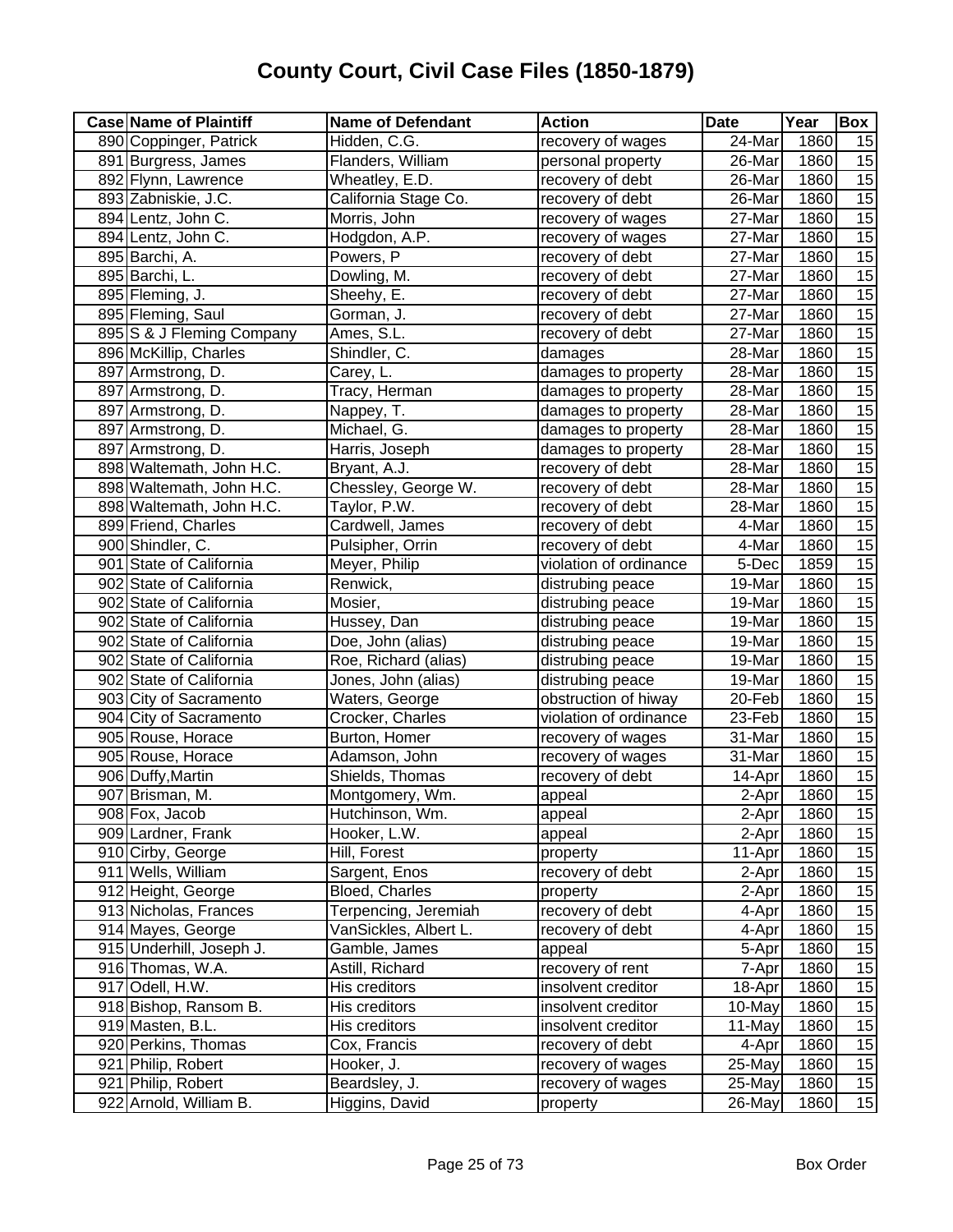| <b>Case Name of Plaintiff</b> | <b>Name of Defendant</b>  | <b>Action</b>     | <b>Date</b> | Year | Box             |
|-------------------------------|---------------------------|-------------------|-------------|------|-----------------|
| 922 Arnold, William B.        | Bradbury.                 | property          | 26-May      | 1890 | 15              |
| 922 Clark, Henry              | Hicks, Wm. etal           | property          | 26-May      | 1860 | 15              |
| 922 Clark, Henry              | Hicks, Joseph             | property          | 26-May      | 1860 | 15              |
| 922 Corrington, W.B.          | Thurston, James           | property          | $26$ -May   | 1860 | 15              |
| 922 Corrington, W.B.          | Seger,                    | property          | 26-May      | 1860 | 15              |
| 922 Henning                   | Putnam,                   | property          | 26-May      | 1890 | 15              |
| 922 Henning,                  | Neeley, A.G.              | property          | 26-May      | 1860 | 15              |
| 922 Howard,                   | McConnell, Thos.          | property          | 26-May      | 1860 | 15              |
| 922 Howard,                   | Smith, VanBuren           | property          | 26-May      | 1890 | 15              |
| 922 Mead, George              | Hicks, Wm.                | property          | 26-May      | 1860 | 15              |
| 922 Mead, George              | Doe, John (alias)         | property          | 26-May      | 1860 | 15              |
| 922 Schoonmaker, Isaac        | Swain, H & C              | property          | 26-May      | 1860 | 15              |
| 922 Schoonmaker, Isaac        | Sronum, A.                | property          | 26-May      | 1890 | $\overline{15}$ |
| 923 Allmand, J.G.             | Johnston, William         | recovery of debt  | 28-May      | 1860 | 15              |
| 924 Thomas, James             | Day, James L.             | property          | 28-May      | 1860 | 16              |
| 925 Day, James L.             | Thomas, James             | property          | 28-May      | 1860 | 16              |
| 925 Day, James L.             | Ronchie, J.C.             | property          | 28-May      | 1860 | 16              |
| 926 Talbert, T.A.             | Eldridge, T.R.            | recovery of debt  | 29-May      | 1860 | 16              |
| 927 Talbert, T.A.             | Mixer, George H.          | recovery of debt  | 28-May      | 1860 | 16              |
| 928 Wilburn, S.H.             | Smith J.E.                | recovery of debt  | 28-May      | 1860 | $\overline{16}$ |
| 929 Klays, H.                 | Hayden, Porter            | recovery of debt  | 28-May      | 1860 | 16              |
| 930 Marshall, Jacob           | Scott, George             | property          | 28-May      | 1860 | 16              |
| 931 Fothringham, George       | Borland, Mathew           | property          | 29-May      | 1860 | 16              |
| 932 Rogers, W.K.              | Terpening, Jeremiah       | recovery of debt  | 29-May      | 1860 | 16              |
| 933 Hereford, F.              | Mosier, Joel O.           | recovery of debt  | 29-May      | 1860 | 16              |
| 933 Hereford, F.              | Snodgrass, Andrew         | recovery of debt  | 29-May      | 1860 | 16              |
| 933 Hereford, F.              | Terpening, Jeremiah       | recovery of debt  | 29-May      | 1860 | 16              |
| 934 Day, James L.             | Stevens, N.S.             | personal property | 29-May      | 1860 | 16              |
| 935 English, Wm. G.           | Duffy, James A.           | property          | 30-May      | 1860 | 16              |
| 936 Rich Brothers             | Trainer, C.H.             | recovery of debt  | 30-May      | 1860 | 16              |
| 936 Rich, A.                  | David, J.C.               | recovery of debt  | 30-May      | 1860 | 16              |
| 936 Rich, S.                  | Green.C                   | recovery of debt  | 30-May      | 1860 | 16              |
| 937 Harrison L.C.             | Wychoff, Henry            | recovery of debt  | 16-May      | 1860 | 16              |
| 938 Hutt, James               | Robinson, Ed              | recovery of wages | 1-Jun       | 1860 | $\overline{16}$ |
| 938 Hutt, James               | Wadleigh,                 | recovery of wages | 1-Jun       | 1860 | $\overline{16}$ |
| 939 State of California       | Barnes, Charles           | assult & battery  | 8-May       | 1860 | 16              |
| 940 State of California       | Orr, Wm.                  | unpaid taxes      | 28-May      | 1860 | 16              |
| 941 State of California       | Kee, Ah                   | petit larceny     | 24-May      | 1860 | 16              |
| 941 State of California       | Chu, Ah                   | petit larceny     | 24-May      | 1860 | 16              |
| 942 State of California       | Kee, Ah                   | petit larceny     | 24-May      | 1860 | 16              |
| 942 State of California       | Chu, Ah                   | petit larceny     | 24-May      | 1860 | 16              |
| 943 State of California       | Barenkamp & Co            | unpaid taxes      | 30-May      | 1860 | 16              |
| 944 State of California       | Barenkamp, John           | unpaid taxes      | 30-May      | 1860 | 16              |
| 945 State of California       | McGee, George             | unpaid taxes      | 30-May      | 1860 | 16              |
| 946 State of California       | Coffey, Patrick           | petit larceny     | 16-Apr      | 1860 | 16              |
| 947 State of California       | Seldon, John M.           | unpaid taxes      | 4-Jun       | 1860 | 17              |
| 948 Sargent, Enos             | Chadwick, George W.       | recovery of rent  | 4-Jun       | 1860 | 17              |
| 948 Sargent, Enos             | Rouse, Horace             | recovery of rent  | 4-Jun       | 1860 | 17              |
| 948 Sargent, Enos             | Carroll,                  | recovery of rent  | 4-Jun       | 1860 | 17              |
| 949 Thomas, James             | Day, James L.             | recovery of debt  | 7-Jun       | 1860 | 17              |
| 950 Coffroth, J.W.            | Dalton, Richard & Rebecca | personal property | 5-Jun       | 1860 | 17              |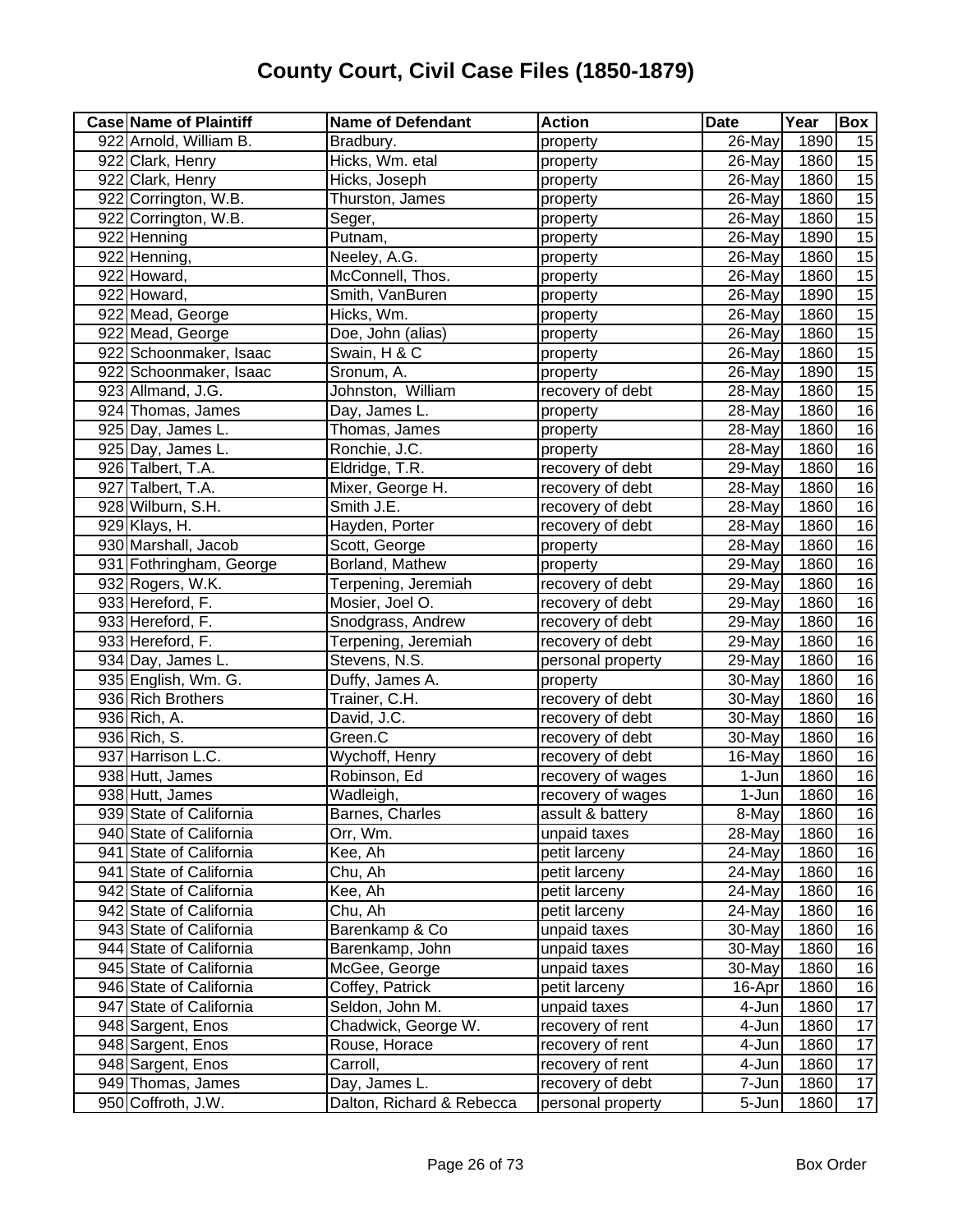| <b>Case Name of Plaintiff</b> | <b>Name of Defendant</b> | <b>Action</b>       | <b>Date</b>         | Year | Box             |
|-------------------------------|--------------------------|---------------------|---------------------|------|-----------------|
| 951 Jackson, T.J.             | Tilden, M.C.             | property            | 6-Jun               | 1860 | 17              |
| 951 Jackson, T.J.             | Murphy, Patrick          | property            | 6-Jun               | 1860 | $\overline{17}$ |
| 952 Murphy, J. Patrick        | Hodgkins, William        | recovery of debt    | 6-Jun               | 1860 | 17              |
| 953 Coffey, John H,           | Murray, Patrick          | recovery of wages   | 8-Jun               | 1860 | 17              |
| 954 Ford, Michael A.          | Pink, Henry              | recovery of wages   | 8-Jun               | 1860 | $\overline{17}$ |
| 954 Ford, Michael A.          | Blum, Charles            | recovery of wages   | 8-Jun               | 1860 | 17              |
| 955 Sellinger, Charles        | Pink, Henry              | recovery of wages   | 8-Jun               | 1860 | $\overline{17}$ |
| 955 Sellinger, Charles        | Blum, Charles            | recovery of wages   | 8-Jun               | 1860 | 17              |
| 956 State of California       | Lott, John               | larceny             | 7-Jun               | 1860 | 17              |
| 957 Timson, William           | His creditors            | insolvent debtor    | 14-Jun              | 1860 | $\overline{17}$ |
| 958 Moore, P.R.               | His creditors            | insolvent debtor    | $14 - Jun$          | 1860 | 17              |
| 959 Day, James L.             | Routier, James T.        | damage to property  | 11-Jun              | 1860 | 17              |
| 960 Johnson, John R. Jr.      | Hurget, George           | personal property   | 19-Jun              | 1860 | $\overline{17}$ |
| 960 Johnson, John R. Jr.      | Freeman, George W.       | personal property   | 19-Jun              | 1860 | $\overline{17}$ |
| 961 Corrington, W.R.          | Hicks, Wm.               | damages to property | 2-Jul               | 1860 | $\overline{17}$ |
| 961 Corrington, W.R.          | Thurston, James          | damages to property | 2-Jul               | 1860 | 17              |
| 961 Corrington, W.R.          | McConnell, Thos.         | damages to property | 2-Jul               | 1860 | 17              |
| 961 Corrington, W.R.          | Higgins, David           | damages to property | 2-Jul               | 1860 | 17              |
| 961 Corrington, W.R.          | Putnum,                  | damages to property | 2-Jul               | 1860 | 17              |
| 961 Covington, W.R.           | Doe, John (alias)        | damages to property | 2-Jul               | 1860 | 17              |
| 962 Arnold, William B.        | Hicks, Wm.               | damages to property | $2-Jul$             | 1860 | $\overline{17}$ |
| 962 Arnold, William B.        | Bates, Lewis             | damages to property | 2-Jul               | 1860 | $\overline{17}$ |
| 962 Arnold, William B.        | Haswell, Geo. C.         | damages to property | 2-Jul               | 1860 | $\overline{17}$ |
| 962 Arnold, William B.        | Thurston, James          | damages to property | $2-Jul$             | 1860 | 17              |
| 962 Arnold, William B.        | Stoner,                  | damages to property | 2-Jul               | 1860 | $\overline{17}$ |
| 962 Arnold, William B.        | Putnam, Geo. A.          | damages to property | 2-Jul               | 1860 | $\overline{17}$ |
| 963 Schoonmaker, Isaac        | Hicks, Wm.               | damages to property | 2-Jul               | 1860 | 17              |
| 963 Schoonmaker, Isaac        | Thurston, James          | damages to property | $\overline{2}$ -Jul | 1860 | 17              |
| 963 Schoonmaker, Isaac        | Higgins, David           | damages to property | 2-Jul               | 1860 | $\overline{17}$ |
| 963 Schoonmaker, Isaac        | McConnell, Thos.         | damages to property | 2-Jul               | 1860 | $\overline{17}$ |
| 963 Schoonmaker, Isaac        | Putnam, Geo. A.          | damages to property | 2-Jul               | 1860 | 17              |
| 963 Schoonmaker, Isaac        | Doe, John (alias)        | damages to property | 2-Jul               | 1860 | $\overline{17}$ |
| 964 Hering, E.                | Thurston, James          | damages to property | $2-Jul$             | 1860 | 17              |
| 964 Hering, E.                | McConnell, Thos.         | damages to property | 2-Jul               | 1860 | 17              |
| 964 Hering, E.                | Higgins, David           | damages to property | 2-Jul               | 1860 | $\overline{17}$ |
| 964 Hering, E                 | Doe, John (alias)        | damages to property | $2$ -Jul            | 1860 | 17              |
| 964 Hering. E.                | Hicks, Wm.               | damages to property | 2-Jul               | 1860 | $\overline{17}$ |
| 964 Howard. B.M.              | Hicks, Wm.               | damages to property | $2$ -Jul            | 1860 | 17              |
| 964 Howard. B.M.              | Thurston, James          | damages to property | $2 -$ Jul           | 1860 | 17              |
| 964 Howard. B.M.              | McConnell, Thos.         | damages to property | $2-Jul$             | 1860 | 17              |
| 964 Howard. B.M.              | Higgins, David           | damages to property | $2-Jul$             | 1860 | $\overline{17}$ |
| 964 Howard. B.M.              | Doe, John (alias)        | damages to property | 2-Jul               | 1860 | 17              |
| 965 Mankin, B.S.              | Dickinson, William       | breach of contract  | 2-Jul               | 1860 | $\overline{17}$ |
| 966 Perkins, Thomas           | Cox, Francis             | recovery of debt    | 3-Jun               | 1860 | 17              |
| 967 Squires, Thomas           | His creditors            | insolvent debtor    | 7-Jul               | 1860 | 17              |
| 968 Quigley, Hugh             | Bates, Christopher       | recovery of wages   | 9-Jul               | 1860 | 17              |
| 968 Quigley, Hugh             | Souza,                   | recovery of wages   | 9-Jul               | 1860 | 17              |
| 968 Quigley, Hugh             | Farrington,              | recovery of wages   | 8-Jul               | 1860 | 17              |
| 969 Talbert, T.A.             | Muller, John             | recovery of debt    | $10 -$ Jul          | 1860 | $\overline{17}$ |
| 971 Smith, Peter              | Whittinbeck Rudolph      | damages             | 4-Aug               | 1860 | $\overline{17}$ |
| 972 White, E.                 | Telghman, T.             | recovery of wages   | 13-Aug              | 1860 | 17              |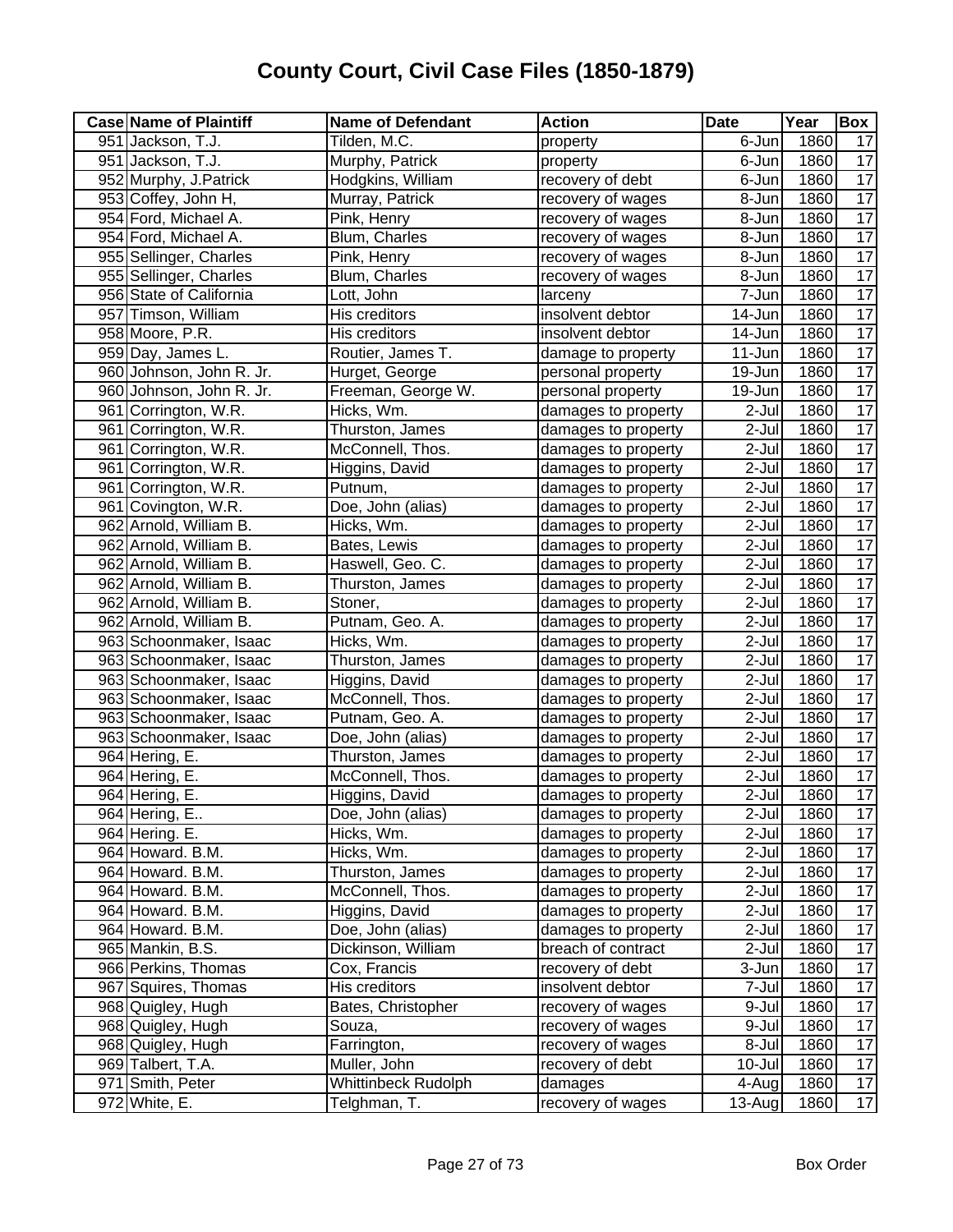| <b>Case Name of Plaintiff</b>            | <b>Name of Defendant</b>    | <b>Action</b>       | <b>Date</b> | Year | Box             |
|------------------------------------------|-----------------------------|---------------------|-------------|------|-----------------|
| 973 Hoit, C.W.                           | Ashaman, Frank              | damage to property  | 13-Jun      | 1860 | 17              |
| 974 Gray, Joseph                         | Kelley, Thomas J.           | recovery of debt    | 11-Jul      | 1860 | 17              |
| 975 Kennedy, Joseph E.                   | Butterdield, John H.        | recovery of debt    | 8-Aug       | 1860 | $\overline{17}$ |
| 976 Ross, D.J.                           | McBurney, W.H.              | recovery of debt    | 7-Sep       | 1860 | 17              |
| 976 Ross, D.J.                           | Ankeney, Nat. A.            | recovery of debt    | 7-Sep       | 1860 | 17              |
| 977 Garnett, James                       | Stansbury, B.B.             | recovery of debt    | 10-Sep      | 1860 | 17              |
|                                          |                             |                     |             |      |                 |
| 978 Natoma Water & Mining Co. Dennay, A. |                             | recovery of debt    | 12-Sep      | 1860 | 17              |
| 979 Mulholland, Thomas                   | Peterson, Peter A.          | claim jumping       | 12-Sep      | 1860 | 17              |
| 980 Ustick, W.L.                         | His creditors               | insolvent debtor    | 4-Oct       | 1860 | $\overline{17}$ |
| 981 McCausland, Robert                   | Bennet, M.S.                | personal property   | 27-Oct      | 1860 | $\overline{17}$ |
| 982 Rosenburg, Philip                    | CA Telegraph Company        | damages to property | 2-Nov       | 1860 | $\overline{17}$ |
| 983 Millman, N.                          | Harris, Leonard             | recovery of debt    | 3-Nov       | 1860 | $\overline{17}$ |
| 983 Millman, N.                          | Toll, P.J.                  | recovery of debt    | 3-Nov       | 1860 | $\overline{17}$ |
| 983 Millman, N.                          | Stribling, Richard          | recovery of debt    | 3-Nov       | 1860 | 17              |
| 983 Millman, N.                          | Hunt, Wm. B.                | recovery of debt    | 3-Nov       | 1860 | 17              |
| 984 Blain, D.C.                          | Hoke, John                  | recovery of debt    | 1-Oct       | 1860 | 17              |
| 985 Eberts, Christian                    | Eby, Cyrus                  | recovery of debt    | 12-Nov      | 1860 | 17              |
| 986 Livermore, H.P.                      | Mooney, Thomas              | property            | 16-Oct      | 1860 | 17              |
| 988 Koch, J.G.                           | Pulsipkir, D.               | property            | 20-Dec      | 1860 | 17              |
| 988 Koch, J.G.                           | Willson, J.B.               | property            | 20-Dec      | 1860 | $\overline{17}$ |
| 989 Norris, Samuel                       | Onson, Ole                  | property            | 22-Dec      | 1860 | $\overline{17}$ |
| 991 Greenlaw, A.J.                       | Chapman, O.V.               | recovery of wages   | 29-Dec      | 1860 | $\overline{17}$ |
| 991 Greenlaw, A.J.                       | Hoagland, David             | recovery of wages   | 29-Dec      | 1860 | $\overline{17}$ |
| 991 Greenlaw, A.J.                       | Harris, George              | recovery of wages   | 29-Dec      | 1860 | 17              |
| 992 Palmer, J.W.                         | Angrave, Joseph             | damage to property  | 29-Dec      | 1860 | $\overline{17}$ |
| 993 Waters, G.L.                         | Taft & Co.                  | recovery of debt    | 29-Dec      | 1860 | $\overline{17}$ |
| 994 Harrison, Ham C.                     | Rooney, John                | recovery of debt    | 31-Dec      | 1860 | 17              |
| 994 Harrison, Ham C.                     | Carroll, J.A.               | recovery of debt    | 31-Dec      | 1860 | $\overline{17}$ |
| 994 Harrison, Ham C.                     | Lytle, Geo. J.              | recovery of debt    | 31-Dec      | 1860 | 17              |
| 995 Walrod, James W.                     | Harris, Leonard             | personal property   | 31-Dec      | 1860 | 17              |
| 996 Herrington, A.J.                     | Martin, G.W.                | recovery of wages   | 31-Dec      | 1860 | 17              |
| 997 J.D. Lord & Co.                      | Christian, Charles (Master) | damage to property  | 31-Dec      | 1860 | 17              |
| 997 J.D. Lord & Co.                      | Schooner Sneezer            | damage to property  | 31-Dec      | 1860 | 17              |
| 998 Connor, C.L.                         | Rooney, John                | recovery of debt    | 31-Dec      | 1860 | $\overline{17}$ |
| 999 Wilkerson, Thomas S.                 | Robinett, Samuel            | recovery of rent    | 3-Jan       | 1861 | 17              |
| 1000 Porter, W.T.                        | Stovall, W.W.               | recovery of debt    | 4-Jan       | 1861 | $\overline{17}$ |
| 1001 Biggs, Robert                       | Fitzpatrick, John           | recovery of debt    | 5-Sep       | 1860 | 18              |
| 1002 Hickey, E.J.                        | Strachan, Abraham           | property            | 7-Jun       | 1861 | 18              |
| 1002 Hickey, E.J.                        | Mastin, S.G.                | property            | 7-Jun       | 1861 | 18              |
| 1003 Anderson, James K.                  | Putchin, Thadeus A.         | recovery of debt    | 7-Jan       | 1861 | 18              |
| 1004 Guber, William                      | Lynch, John (Jack)          | property            | 7-Jan       | 1861 | 18              |
| 1005 Brown, D.P.                         | Severance, C.C.P.           | recovery of debt    | 5-Jan       | 1861 | 18              |
| 1007 Sanders, Oliver W.                  | Hoke, John H.               | recovery of debt    | 9-Jan       | 1861 | 18              |
| 1008 Smyth, John A.                      | Sunderland, Thomas          | recovery of debt    | 8-Jan       | 1861 | 18              |
| 1008 Smyth, John A.                      | Beady, Lewis                | recovery of debt    | 8-Jan       | 1861 | 18              |
| 1009 Slattery, Michael                   | Hutchinson, C.J.            | recovery of wages   | 9-Jan       | 1861 | 18              |
| 1010 Burke, James                        | Robinson, Edward            | property            | 23-Mar      | 1861 | 18              |
| 1011 Menke, C.J.                         | Bayer, A.J.                 | recovery of rent    | 21-Jan      | 1861 | 18              |
| 1012 Whiteside, William B.               | King, Henry P.              | recovery of debt    | 24-Dec      | 1860 | 18              |
| 1013 Kelley, Edward                      | His creditors               | insolvent debtor    | 1-Mar       | 1861 | 18              |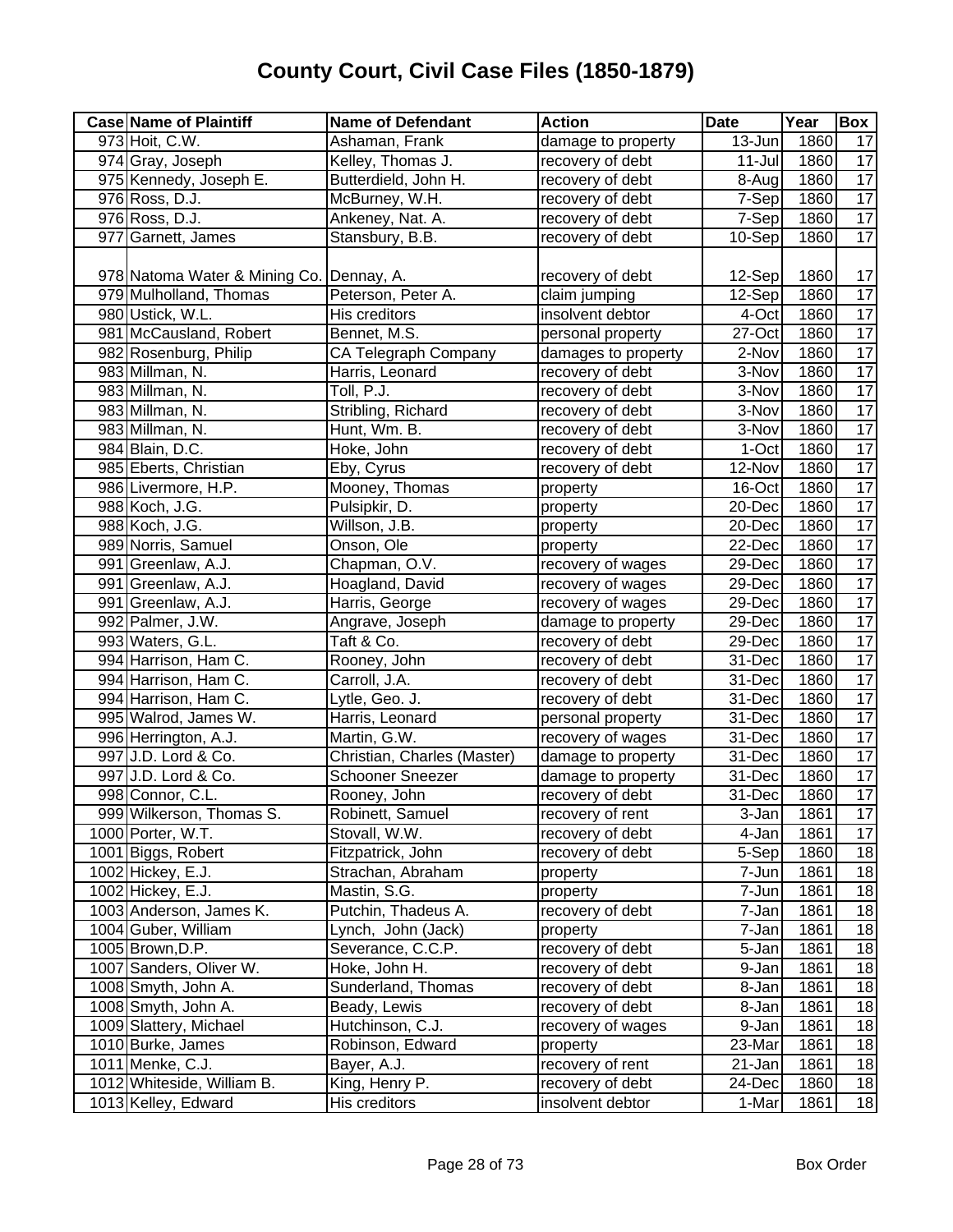| <b>Case Name of Plaintiff</b> | <b>Name of Defendant</b> | <b>Action</b>        | <b>Date</b> | Year | Box             |
|-------------------------------|--------------------------|----------------------|-------------|------|-----------------|
| 1014 Fink, John C.            | Perkins, Thomas C.       | unlawful entry       | 12-Feb      | 1861 | 18              |
| 1014 Fink, John C.            | Gunter, Alfred           | unlawful entry       | 12-Feb      | 1861 | $\overline{18}$ |
| 1014 Fink, John C.            | Gunter, Jacob            | unlawful entry       | 12-Feb      | 1861 | $\overline{18}$ |
| 1014 Fink, John C.            | Robinson, Edward         | unlawful entry       | 12-Feb      | 1861 | $\overline{18}$ |
| 1014 Fink, John C.            | Doe, John (alias)        | unlawful entry       | 12-Feb      | 1861 | $\overline{18}$ |
| 1014 Fink, John C.            | Rhodes, Melvin           | unlawful entry       | 12-Feb      | 1861 | $\overline{18}$ |
| 1015 Mason, Joshua A.         | Willand, H.P.            | recovery of debt     | 15-Feb      | 1861 | 18              |
| 1015 Mason, Joshua A.         | Flint, Wilson            | recovery of debt     | 15-Feb      | 1861 | 18              |
| 1016 Brown, John C.           | Ebner, Frank             | recovery of debt     | 15-Mar      | 1861 | 18              |
| 1017 Hutchinson, William      | Guile, Silas             | property             | 25-Mar      | 1861 | 18              |
| 1018 Raphael & Company        | Gibson, S. Mrs           | recovery of debt     | 25-Mar      | 1861 | 18              |
| 1019 Voigh, F.W.              | Jones, H.M. & Jane       | recovery of debt     | 25-Mar      | 1861 | 18              |
| 1020 Rippon, Samuel           | Steamer Jno. T. Wright   | damage to property   | 26-Mar      | 1861 | 18              |
| 1021 Sanders, Oliver M.       | Hoke, Benjamin F.        | property             | 21-Jun      | 1861 | 18              |
| 1022 Gould, Alva              | King, Henry P.           | recovery of property | 1-Apr       | 1861 | $\overline{18}$ |
| 1023 Burbank, P.D.            | King, Henry P.           | recovery of property | 1-Apr       | 1861 | $\overline{18}$ |
| 1024 Wilcox, George           | King, Henry P.           | recovery of property | 1-Apr       | 1861 | 18              |
| 1025 Bailey, Wm. B.           | King, Henry P.           | recovery of property | 1-Apr       | 1861 | $\overline{18}$ |
| 1026 LaFrance, Bossier        | King, Henry P.           | recovery of property | 1-Apr       | 1861 | $\overline{18}$ |
| 1027 Melchior, J.P.           | Manson, John S.          | recovery of property | 3-Apr       | 1861 | 18              |
| 1027 Melchior, J.P.           | Marshall, Sylvester      | recovery of property | 3-Apr       | 1861 | 18              |
| 1028 Etchell, Joseph          | Edgerton, Wm.            | recovery of rent     | 25-Sep      | 1861 | 18              |
| 1029 Ralston, J.H.            | Routier, J.T.            | recovery of debt     | 18-Mar      | 1861 | 18              |
| 1029 Tilden, M.C.             | Routier, J.T.            | recovery of debt     | 18-Mar      | 1861 | 18              |
| 1030 Jones, Daniel W.         | Williams W.F.            | recovery of property | 25-Sep      | 1861 | 18              |
| 1031 Stansbury, B.B.          | Gordon, James Gillis     | recovery of debt     | 13-Apr      | 1861 | 18              |
| 1032 Jackson, Thomas H.       | Sharon, William          | property             | 6-Apr       | 1861 | 18              |
| 1032 Jackson, Thomas H.       | Fry, J.D.                | property             | 6-Apr       | 1861 | $\overline{18}$ |
| 1032 Lawrence, Joseph E.      | Sharon, William          | property             | 6-Apr       | 1861 | $\overline{18}$ |
| 1032 Lawrence, Joseph E.      | Fry, J.D.                | property             | 6-Apr       | 1861 | $\overline{18}$ |
| 1032 Price, Isaac             | Sharon, William          | property             | 6-Apr       | 1861 | 18              |
| 1032 Price, Isaac             | Fry, J.D.                | property             | 6-Apr       | 1861 | 18              |
| 1033 Madden, John F.          | Hodgon, A.P.             | recovery of debt     | 8-Oct       | 1861 | 18              |
| 1034 McWilliams, Andrew       | Whiteside, W.B.          | property             | 6-Mar       | 1861 | $\overline{18}$ |
| 1036 Coats, Frank             | Sutton, Joseph           | property             | 31-May      | 1861 | 18              |
| 1036 Coats, Frank             | Barton, D.L.             | property             | 31-May      | 1861 | 18              |
| 1037 Butler, A.W.             | Figg, E.P.               | recovery of debt     | 15-Oct      | 1861 | 18              |
| 1038 Murray, Patrick          | Hooker, John H.          | property             | 27-Sep      | 1861 | 18              |
| 1039 Turk, B.                 | Tilboar, Henry           | recovery of debt     | 1-Jun       | 1861 | 18              |
| 1040 Kelly, Thomas            | Beatty, John             | recovery of property | 1-Jun       | 1861 | 18              |
| 1041 Coats, Franklin          | Sutton, Joseph           | property             | 1-Jun       | 1861 | 18              |
| 1041 Coats, Franklin          | Barton, D.L.             | property             | 1-Jun       | 1861 | 18              |
| 1042 Coats, Franklin          | Sutton, Joseph           | property             | 1-Jun       | 1861 | 18              |
| 1042 Coats, Franklin          | Barton, D.L.             | property             | 1-Jun       | 1861 | 18              |
| 1043 Coats, Franklin          | Sutton, Joseph           | property             | 1-Jun       | 1861 | 18              |
| 1043 Coats, Franklin          | Barton, D.L.             | property             | 1-Jun       | 1861 | 18              |
| 1044 Benning, A.H.            | Aschenaun, Frank         | property             | 25-Sep      | 1861 | 18              |
| 1044 Benning, A.H.            | King, W.P.               | property             | 25-Sep      | 1861 | 18              |
| 1045 Wallace, G.W.            | Barenkamp, J             | recovery of rent     | 2-Feb       | 1862 | 18              |
| 1045 Wallace, G.W.            | Grant, James             | recovery of rent     | 2-Feb       | 1862 | 18              |
| 1046 Gillis, James            | Washington, Geo. Mrs.    | recovery of rent     | 30-Mar      | 1861 | 18              |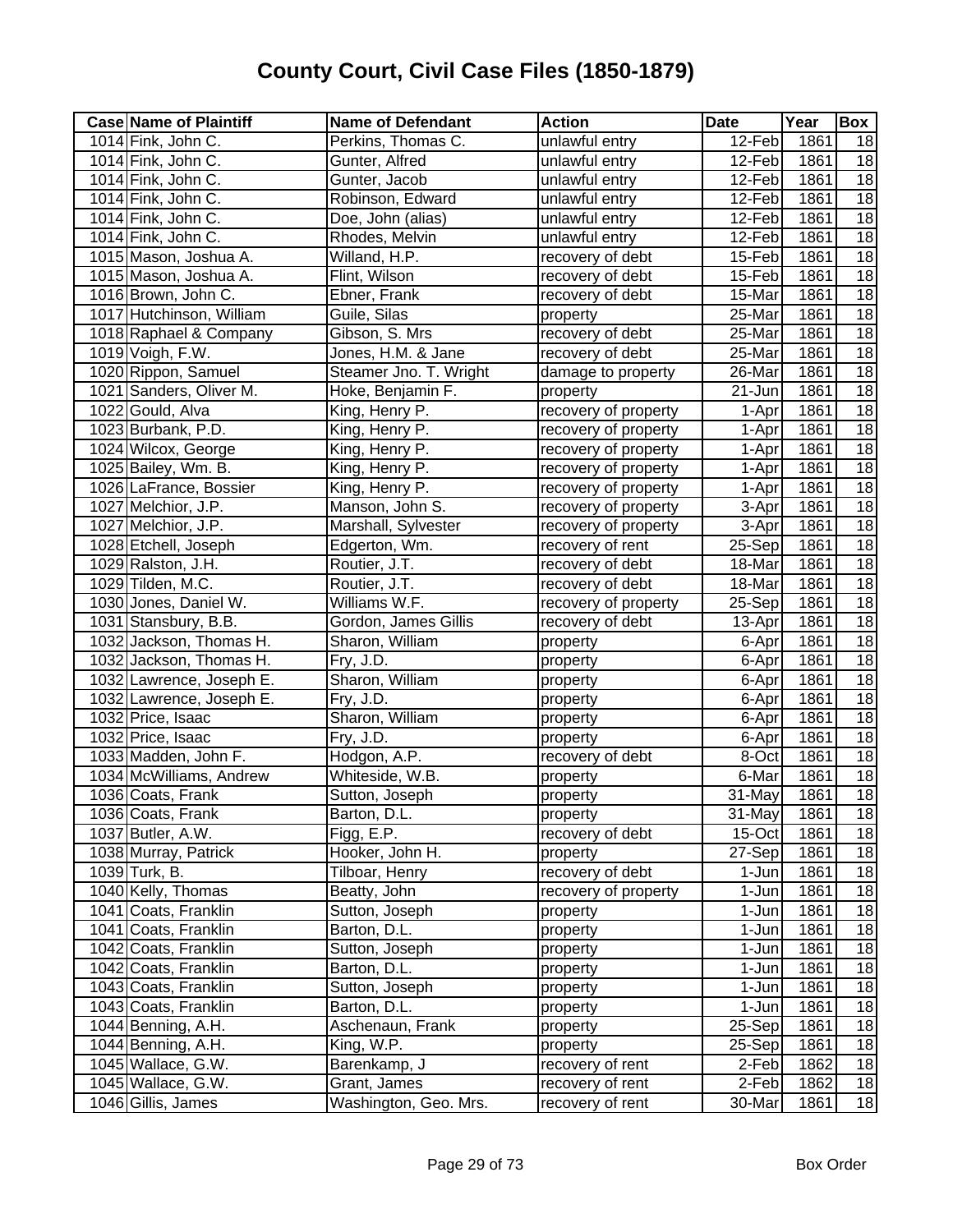| <b>Case Name of Plaintiff</b> | <b>Name of Defendant</b>    | <b>Action</b>        | <b>Date</b>          | Year | <b>Box</b>      |
|-------------------------------|-----------------------------|----------------------|----------------------|------|-----------------|
| 1047 Swift. E.                | Hermaline, Alexis           | recovery of debt     | 20-Apr               | 1861 | 18              |
| 1048 Hermance & Taylor        | Marshall, Sylvester         | recovery of property | $\overline{3}$ 1-May | 1861 | 18              |
| 1049 Freeman, George H.       | Perkins, Rufus              | property             | 19-Feb               | 1861 | $\overline{18}$ |
| 1050 Smith, L.                | Cross, F.                   | property             | 10-Apr               | 1861 | 18              |
| 1051 Blazer, A.               | Song, Reuben                | property             | 27-Sep               | 1861 | $\overline{18}$ |
| 1051 Blazer, A.               | Coe, Samuel                 | property             | 27-Sep               | 1861 | $\overline{18}$ |
| 1052 Norris, D.H.             | His creditors               | insolvent debtor     | 25-Sep               | 1861 | 18              |
| 1054 Conner, John H.          | Lyon, John                  | property             | 20-Jan               | 1862 | 18              |
| 1055 Conger, Thomas           | Crawford, J.R.              | property             | 8-Oct                | 1861 | $\overline{18}$ |
| 1055 Hills, C.A.              | Crawford, JR.               | property             | 8-Oct                | 1861 | 18              |
| 1010a Blake, James            | Scudder, Oliver             | recovery of debt     | 15-Jan               | 1861 | 18              |
| 1033a Thomas, Daniel J.       | Madden John F,              | recovery of debt     | 8-Oct                | 1861 | $\overline{18}$ |
| 1056 Redding, George C.       | Johnson, James              | personal property    | 28-Aug               | 1861 | 19              |
| 1057 Harris, William          | Loney, George               | recovery of debt     | 14-Oct               | 1861 | 19              |
| 1057 William Harris & Company | Thompson, Margaret Mrs.     | recovery of debt     | 14-Oct               | 1861 | 19              |
| 1058 Porter, W.T.             | His creditors               | insolvent debtor     | 10-Dec               | 1861 | 19              |
| 1059 The People               | Jones, Henry M.             | assault & battery    | 24-Sep               | 1861 | 19              |
| 1059 The People               | Jones, Jane                 | assault & battery    | 24-Sep               | 1861 | 19              |
| 1060 The People               | Poland, Andy                | deadly weapon        | 24-May               | 1861 | 19              |
| 1061 The People               | Carroll, Wm.                | malicious mischief   | 29-Jan               | 1861 | 19              |
| 1062 The People               | Cummings, Walter            | disturbance of peace | 18-Feb               | 1861 | 19              |
| 1063 The People               | Bannahan, James             | assault & battery    | 25-Mar               | 1861 | 19              |
| 1064 Stone, Simon L.          | His creditors               | insolvent debtor     | 14-Aug               | 1861 | 19              |
| 1065 Houck, George            | Taylor, P.W.                | recovery of debt     | 28-Oct               | 1861 | 19              |
| 1065 Houck, George            | Russell, P.H.               | recovery of debt     | 28-Oct               | 1861 | $\overline{19}$ |
| 1066 Winslow, John M.         | Mantes, John                | recovery of debt     | 31-Aug               | 1861 | 19              |
| 1067 Parker, J.D.             | Letson, Thomas              | recovery of debt     | 21-Apr               | 1862 | 19              |
| 1068 Pulsipher, Orrin         | Boice, Nathaniel            | mechanics lien       | 1-Oct                | 1861 | 19              |
| 1068 Pulsipher, Orrin         | Clark, Samuel D.            | mechanics lien       | 1-Oct                | 1861 | 19              |
| 1068 Pulsipher, Orrin         | Terry, W.E.                 | mechanics lien       | 1-Oct                | 1861 | 19              |
| 1068 Pulsipher, Orrin         | Friend, J.S.                | mechanics lien       | 1-Oct                | 1861 | 19              |
| 1068 Wilson, J.B.             | Boice, Nathaniel            | mechanics lien       | 1-Oct                | 1861 | 19              |
| 1068 Wilson, J.B.             | Clark, Samuel D.            | mechanics lien       | 1-Oct                | 1861 | 19              |
| 1068 Wilson, J.B.             | Terry, W.E.                 | mechanics lien       | 1-Oct                | 1861 | 19              |
| 1068 Wilson, J.B.             | Friend, J.S.                | mechanics lien       | 1-Oct                | 1861 | $\overline{19}$ |
| 1070 Lawler, John             | California Steam Navigation | recovery of wages    | $14-Sep$             | 1861 | 19              |
| 1071 McKellip, Charles        | Marshall, Sylvester         | personal property    | 11-Feb               | 1862 | 19              |
| 1071 McKellip, Charles        | Doe, John (alias)           | personal property    | 11-Feb               | 1862 | 19              |
| 1072 Carey, Lafayette         | Cardwell, James             | personal property    | 2-Oct                | 1861 | 19              |
| 1073 Cummings, Julia          | Glatz, Frederick            | recovery of rent     | 5-May                | 1862 | 19              |
| 1074 Thomas, Daniel J.        | His creditors               | insolvent debtor     | 20-Jan               | 1862 | 19              |
| 1075 Campau, A.A.             | Richard, Laurence M.        | recovery of debt     | 5-Oct                | 1861 | 19              |
| 1076 Ellison, John S.         | Barenkamp, John             | recovery of rent     | 21-Apr               | 1862 | 19              |
| 1078 The People               | Day, James M.               | taxes due            | 23-Nov               | 1861 | 19              |
| 1079 Wright, John             | Cartter, James N.           | damages to property  | 26-Feb               | 1862 | 19              |
| 1079 Wright, John             | Nesmith, J.F.               | damages to property  | 26-Feb               | 1862 | 19              |
| 1079 Wright, John             | Brown, Wm.                  | damages to property  | 26-Feb               | 1862 | 19              |
| 1079 Wright, John             | Walsh,                      | damages to property  | 26-Feb               | 1862 | 19              |
| 1080 Sieberts, Antone         | Gardner, Joel               | recovery of debt     | 6-Jan                | 1862 | 19              |
| 1080 Sieberts, Antone         | Nethercott, George          | recovery of debt     | 6-Jan                | 1862 | 19              |
| 1081 Esterle, B.M.            | Madden, Washington          | recovery of debt     | 24-Dec               | 1861 | 19              |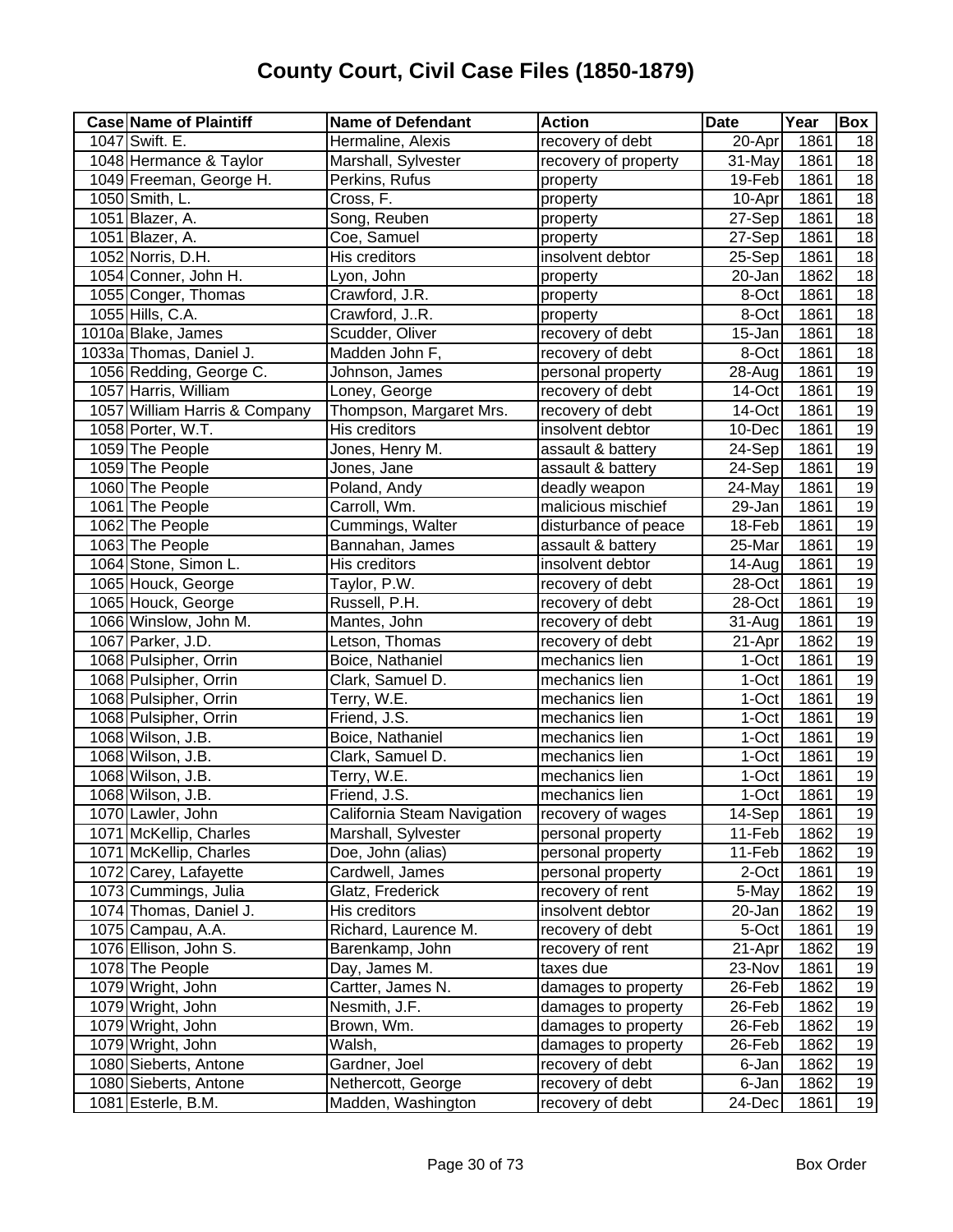| <b>Case Name of Plaintiff</b> | <b>Name of Defendant</b>    | <b>Action</b>        | <b>Date</b> | Year              | Box             |
|-------------------------------|-----------------------------|----------------------|-------------|-------------------|-----------------|
| 1082 Seldon, John M.          | Burbank, P.D.               | recovery of debt     | 26-Dec      | 1861              | 19              |
| 1083 Bayless, Martin H.       | Hurley, John                | recovery of property | 12-Feb      | 1862              | 19              |
| 1083 Bayless, Martin H.       | Livingston, Catharine       | recovery of property | 12-Feb      | 1862              | 19              |
| 1084 Lord, James H.           | McKellip, Charles           | recovery of debt     | 28-Apr      | $\overline{1862}$ | 19              |
| 1085 Gossner, B.              | Graff, Marius               | recovery of debt     | 14-Feb      | 1862              | 19              |
| 1086 Green, A.M.              | His creditors               | insolvent debtor     | 20-Mar      | 1862              | 19              |
| 1087 Duncan, John M.          | Stow, Henry M.              | mechanics lien       | 31-Mar      | 1862              | 19              |
| 1087 Duncan, John M.          | <b>Street Railroad</b>      | mechanics lien       | 31-Mar      | 1862              | 19              |
| 1087 Duncan, John M.          | Grimm, Charles              | mechanics lien       | 31-Mar      | 1862              | 19              |
| 1087 VanWinkle, J.S.          | Stow, Henry M.              | mechanics lien       | 31-Mar      | 1862              | 19              |
| 1087 VanWinkle, J.S.          | <b>Street Railroad</b>      | mechanics lien       | 31-Mar      | 1862              | 19              |
| 1087 VanWinkle, J.S.          | Grimm, Charles H.           | mechanics lien       | 31-Mar      | 1862              | 19              |
| 1089 Burtnett, O.D.           | Crane, E.B.                 | recovery of horse    | 13-Feb      | 1862              | $\overline{19}$ |
| 1089 Burtnett, O.D.           | Cain, John                  | recovery of horse    | 13-Feb      | 1862              | 19              |
| 1090 Austin, Albert           | Davenport, Rufus            | recovery of debt     | 13-Feb      | 1862              | 19              |
| 1091 Heilbron, A.             | Chambers, Charles           | recovery of debt     | 2-Jan       | 1862              | 19              |
| 1092 Smith, Joel              | Butler, Amos W.             | recovery of debt     | 7-Aug       | 1861              | 19              |
| 1092 Smith, Joel              | Hooker, L.W.                | recovery of debt     | 7-Aug       | 1861              | 19              |
| 1093 Evers, August            | Redding, Eliza (alias Tidd) | recovery of debt     | 26-Mar      | 1862              | 19              |
| 1094 Tansman, John            | Miller, Anton               | recovery of wages    | 3-Jan       | 1862              | 19              |
| 1095 Franklin & Headman       | Chandler, Charles           | recovery of debt     | 3-Jan       | 1862              | 19              |
| 1095 Franklin, P              | Chandler, Charles           | recovery of debt     | 3-Jan       | 1862              | 19              |
| 1095 Headman, E.              | Chandler, Charles           | recovery of debt     | 3-Jan       | 1862              | 19              |
| 1096 Meredith, James S.       | White, Charles              | damages to property  | $13-Feb$    | 1862              | 19              |
| 1096 Meredith, James S.       | Wallace, D.W.               | damages to property  | 13-Feb      | 1862              | 19              |
| 1096 Meredith, James S.       | Chandler, Charles           | damages to property  | 13-Feb      | 1862              | 19              |
| 1096 Meredith, James S.       | Decote,                     | damages to property  | 13-Feb      | 1862              | 19              |
| 1096 Meredith, James S.       | Bradley,                    | damages to property  | 13-Feb      | 1862              | 19              |
| 1096 Meredith, James S.       | Doe, John (alias)           | damages to property  | 13-Feb      | 1862              | 19              |
| 1096 Meredith, James S.       | Roe, Richard (alias)        | damages to property  | 13-Feb      | 1862              | 19              |
| 1097 Anderson, Hartford       | Anton, John                 | damages to property  | 30-Apr      | 1862              | 19              |
| 1097 Anderson, Hartford       | Stow, John                  | damages to property  | 30-Apr      | 1862              | 19              |
| 1097 Anderson, Hartford       | Frank, Jos.                 | damages to property  | 30-Apr      | 1862              | 19              |
| 1097 Anderson, Hartford       | Orio, Zack                  | damages to property  | 30-Apr      | 1862              | 19              |
| 1097 Anderson, Hartford       | Antone, Manuel              | damages to property  | 30-Apr      | 1862              | $\overline{19}$ |
| 1097 Anderson, Hartford       | Doe, John (alias)           | damages to property  | 30-Apr      | 1862              | 19              |
| 1097 Anderson, Hartford       | Roe, Richard (alias)        | damages to property  | 30-Apr      | 1862              | 19              |
| 1097 Anderson, Hartford       | Smith, John (alias)         | damages to property  | 30-Apr      | 1862              | 19              |
| 1097 Anderson, Hartford       | Smith, Peter (alias)        | damages to property  | 30-Apr      | 1862              | 19              |
| 1098 Cook, Christian          | Boyle, Peter                | damages to property  | 9-May       | 1862              | 19              |
| 1098 Cook, Christian          | McArtle, Owen               | damages to property  | 9-May       | 1862              | 19              |
| 1098 Marx, John M.            | Boyle, Peter                | damages to property  | 9-May       | 1862              | 19              |
| 1098 Marx, John M.            | McArtle, Owen               | damages to property  | 9-May       | 1862              | 19              |
| 1099 Cook, Christian          | Boyle, Peter                | recovery of claim    | 9-May       | 1862              | 19              |
| 1099 Cook, Christian          | McArtle, Owen               | recovery of claim    | 9-May       | 1862              | 19              |
| 1099 Marx, John M.            | Boyle, Peter                | recovery of claim    | 9-May       | 1862              | 19              |
| 1099 Marx, John M.            | McArtle, Owen               | recovery of claim    | 9-May       | 1862              | 19              |
| 1100 Kelly, Edward            | Miller, Walter A.           | recovery of debt     | 30-Apr      | 1862              | 19              |
| 1100 Kelly, Edward            | Miller, William A.          | recovery of debt     | 30-Apr      | 1862              | 19              |
| 1101 Craig, Hugh G.           | Schrader, Charles           | recovery of debt     | 31-Mar      | 1862              | 19              |
| 1102 Montlezum, Alexander     | Phillips, Jacob             | recovery of wages    | 1-Apr       | 1862              | 19              |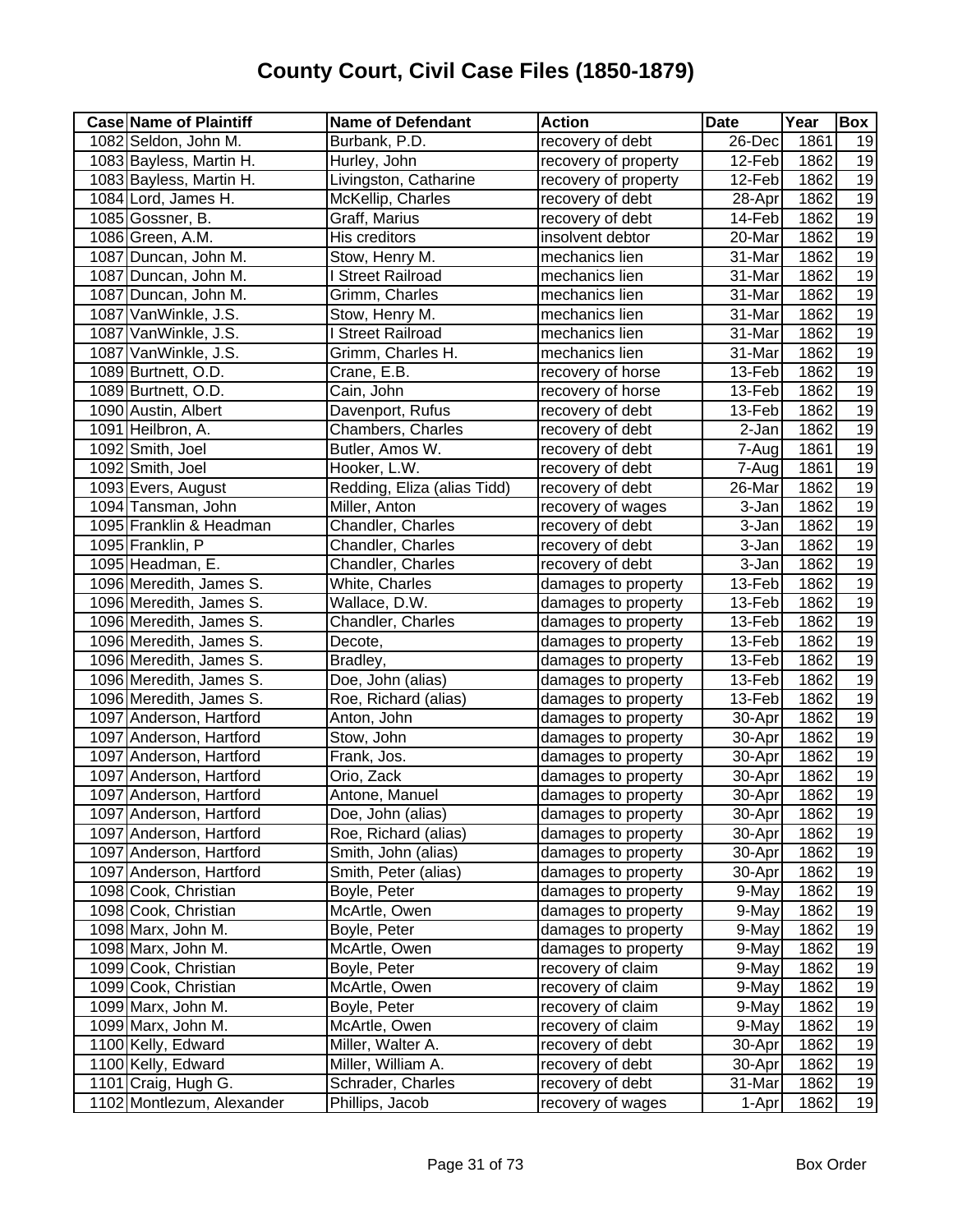| <b>Case Name of Plaintiff</b> | <b>Name of Defendant</b>   | <b>Action</b>        | <b>Date</b>          | Year | Box             |
|-------------------------------|----------------------------|----------------------|----------------------|------|-----------------|
| 1103 Bevis, Mary M.           | Hadley J.H.                | recovery of debt     | 1-Apr                | 1862 | 19              |
| 1104 Denton, R.D.             | Caduc, Phillip             | recovery of debt     | $22-Apr$             | 1862 | 19              |
| 1105 Sanders, Lewis Jr.       | Gillis, James              | recovery of debt     | 7-Apr                | 1862 | 19              |
| 1057b Selden, J.R.            | Loney, George & Thompson   | recovery of debt     | 14-Oct               | 1861 | 19              |
| 1106 Cragin, F.B.             | Smith, George              | recovery of debt     | 7-Apr                | 1862 | $\overline{20}$ |
| 1107 Caulfied, H.A.           | Malone, F.S.               | recovery of debt     | 7-Apr                | 1862 | 20              |
| 1108 Babcock, Jennie H.       | Brookfield, Jacob          | recovery of debt     | 12-Apr               | 1862 | $\overline{20}$ |
| 1109 Foster, Eliza T.         | Hill, Natheniel            | recovery of rent     | 18-Apr               | 1862 | 20              |
| 1109 Foster, Eliza T.         | Weis, David                | recovery of rent     | 18-Apr               | 1862 | $\overline{20}$ |
| 1109 Foster, Eliza T.         | Hill & Company             | recovery of rent     | 18-Apr               | 1862 | 20              |
| 1110 Gilbert, A.B.            | His creditors              | insolvent debtor     | 30-May               | 1862 | $\overline{20}$ |
| 1111 Parker, George H.        | His creditors              | insolvent debtor     | 12-Jun               | 1862 | $\overline{20}$ |
| 1112 Urban, Frederick         | Sacramento Valley Railroad | damages to property  | 17-May               | 1862 | $\overline{20}$ |
| 1112 Urban, G.H.              | Sacramento Valley Railroad | damages to property  | 17-May               | 1862 | 20              |
| 1113 Devlin, Hugh             | French, Edward             | recovery of debt     | 29-Apr               | 1862 | $\overline{20}$ |
| 1114 Armiger, Thomas          | Tryon, Sylvester           | personal injuries    | 3-May                | 1862 | $\overline{20}$ |
| 1115 Babcock Johnson C.       | His creditors              | insolvent debtor     | 22-Sep               | 1862 | $\overline{20}$ |
| 1116 Maxo, Peter              | Lods, M. Claude            | recovery of wages    | 7-May                | 1862 | $\overline{20}$ |
| 1117 Korn, Leopold            | Coons, Geo. M.             | recovery of debt     | 7-May                | 1862 | $\overline{20}$ |
| 1119 Baker, G.W.              | Stansbury, B.B.            | mechanics lien       | 8-May                | 1862 | $\overline{20}$ |
| 1119 Baker, G.W.              | Harris, L.B.               | mechanics lien       | 8-May                | 1862 | $\overline{20}$ |
| 1120 Garling, Enrst H.        | Baker, Joshua              | recovery of debt     | 23-Jun               | 1862 | $\overline{20}$ |
| 1121 Ledwell, Jane            | Fawcett, William           | recovery of rent     | 23-May               | 1862 | $\overline{20}$ |
| 1122 Rich, Charles Albert     | Conner, Henry              | recovery of wages    | 7-Apr                | 1862 | $\overline{20}$ |
| 1123 Conner, Henry            | Coffee, John               | recovery of wages    | 31-May               | 1862 | 20              |
| 1124 State Of California      | Wilhoit, R,E, (Auditor)    | recovery of wages    | 3-Jun                | 1862 | 20              |
| 1124 Tyler, George W.         | Wilhoit, R,E, (Auditor)    | recovery of wages    | 3-Jun                | 1862 | $\overline{20}$ |
| 1125 Pearl, Sylvester         | His creditors              | insolvent debtor     | $\overline{2}$ -Jun  | 1862 | 20              |
| 1127 Clude, Alfred            | Strachan, Abraham          | recovery of wages    | $\overline{1}3$ -Jun | 1862 | 20              |
| 1128 Barr, M.T.               | Parsons, Erastus           | recovery of debt     | 10-Jun               | 1862 | 20              |
| 1129 Austin, Albert           | Murphy, Hiram              | recovery of rent     | 15-Mar               | 1862 | 20              |
| 1130 Lemar, Robert C.         | His creditors              | insolvent debtor     | 20-Jun               | 1862 | $\overline{20}$ |
| 1131 Hendrie, William         | Brookfield, Job            | recovery of debt     | 26-Jun               | 1862 | $\overline{20}$ |
| 1132 Livingston, D.M.G.       | His creditors              | insolvent debtor     | 20-Jun               | 1862 | $\overline{20}$ |
| 1133 Hasty, C.L.              | Daugherty, J.H.            | recovery of debt     | $\overline{3}$ -Jul  | 1862 | 20              |
| 1133 Hunt, S.L.               | Daugherty, J.H.            | recovery of debt     | $3 -$ Jul            | 1862 | 20              |
| 1133 S.L. Hunt Company        | Daugherty, J.H.            | recovery of debt     | 3-Jul                | 1862 | 20              |
| 1133 Saben, A.B.              | Daugherty, J.H.            | recovery of debt     | 3-Jul                | 1862 | 20              |
| 1134 Butler, A.W.             | Blogett, Daniel            | recovery of debt     | $15 -$ Jul           | 1862 | 20              |
| 1134 Butler, L.G.             | Blogett, Daniel            | recovery of debt     | $15 -$ Jul           | 1862 | 20              |
| 1135 Haggerty, Charles        | Mayo, Eli                  | recovery of rent     | 7-Aug                | 1862 | 20              |
| 1136 Bayreuther, Gustave      | His creditors              | insolvent debtor     | 14-Aug               | 1862 | 20              |
| 1137 McComber, Freeman        | Stevens, Elizabeth         | recovery of debt     | 21-Aug               | 1862 | 20              |
| 1139 Stanfield, Moses         | His creditors              | insolvent debtor     | 23-Aug               | 1862 | 20              |
| 1140 Ebner, Charles           | Smith, J.A.                | personal property    | 25-Aug               | 1862 | 20              |
| 1140 Ebner, Frank             | Smith, J.A.                | personal property    | 25-Aug               | 1862 | 20              |
| 1141 VanTine, J.G.            | Haley, Morris              | recovery of debt     | 26-Aug               | 1862 | 20              |
| 1143 City & County Sacramento | Dwyer, Margaret            | disturbance of peace | 1-Sep                | 1862 | 20              |
| 1144 City & County Sacramento | Dwyer, Margaret            | disturbance of peace | 1-Sep                | 1862 | 20              |
| 1145 Lemar, Robert C.         | Reed, M.M.                 | personal property    | 1-Sep                | 1862 | 20              |
| 1146 Lockhart, Henry          | His creditors              | insolvent debtor     | 1-Sep                | 1862 | $\overline{20}$ |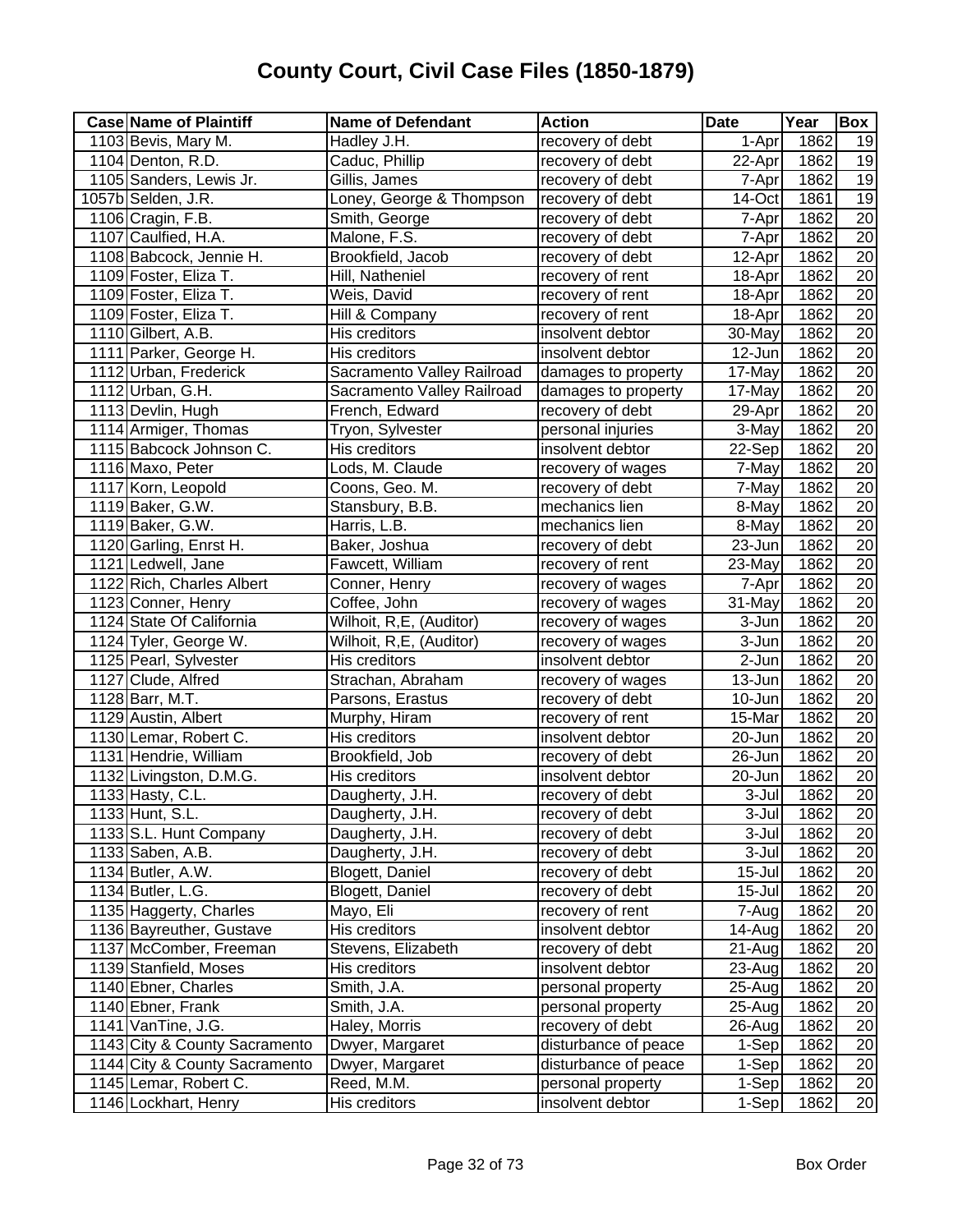| <b>Case Name of Plaintiff</b> | <b>Name of Defendant</b> | <b>Action</b>          | <b>Date</b>          | Year | Box             |
|-------------------------------|--------------------------|------------------------|----------------------|------|-----------------|
| 1147 The People               | Scherble, G              | license violation      | 5-Sep                | 1862 | 20              |
| 1148 Paine, W.                | Letcher, Louisa          | recovery of wages      | 5-Sep                | 1862 | 20              |
| 1149 Morris, Joseph           | His creditors            | insolvent debtor       | 19-Sep               | 1862 | 20              |
| 1150 Ettlinger, Benjamin      | Coons, Geo. M.           | recovery of debt       | 23-Sep               | 1862 | 20              |
| 1150 Ettlinger, Benjamin      | Coons, David             | recovery of debt       | 23-Sep               | 1862 | 20              |
| 1151 Fritz, Joseph            | Clark, S.S.              | personal property      | 6-Oct                | 1862 | 20              |
| 1152 Duffy, Charles estate    | O'Neil, Timothy          | recovery of debt       | 9-Oct                | 1862 | 20              |
| 1152 McComber, Freeman        | O'Neil, Timothy          | recovery of debt       | 9-Oct                | 1862 | $\overline{20}$ |
| 1154 The People               | Knaggs, James W.         | malicious mischief     | 18-Oct               | 1862 | 20              |
| 1155 Raab, George             | Cushing, John M.         | recovery of debt       | 18-Oct               | 1862 | 20              |
| 1156 Clarken, John            | Lutz, A.B.               | recovery of debt       | 18-Oct               | 1862 | 20              |
| 1157 York, Carl               | His creditors            | insolvent debtor       | 18-Oct               | 1862 | $\overline{20}$ |
| 1158 Burns, Peter             | Morehead, William        | recovery of debt       | 21-Oct               | 1862 | $\overline{20}$ |
| 1159 Nelson, A.T.             | Wells Fargo & Company    | recovery of debt       | 24-Oct               | 1862 | $\overline{20}$ |
| 1159 Nelson, A.T.             | Barney, D.N.             | debt of valuables lost | 24-Oct               | 1862 | $\overline{20}$ |
| 1159 Nelson, A.T.             | Wells, Henry             | debt of valuables lost | 24-Oct               | 1862 | $\overline{20}$ |
| 1159 Nelson, A.T.             | Fargo, W.G.              | debt of valuables lost | 24-Oct               | 1862 | $\overline{20}$ |
| 1159 Nelson, A.T.             | Livingston, Johnson      | debt of valuables lost | 24-Oct               | 1862 | $\overline{20}$ |
| 1159 Nelson, A.T.             | McKay, James             | debt of valuables lost | 24-Oct               | 1862 | $\overline{20}$ |
| 1159 Nelson, A.T.             | Williams, E.P.           | debt of valuables lost | 24-Oct               | 1862 | $\overline{20}$ |
| 1159 Nelson, A.T.             | Cheeny, B.B.             | debt of valuables lost | 24-Oct               | 1862 | $\overline{20}$ |
| 1159 Nelson, A.T.             | Latham, Charles          | debt of valuables lost | 24-Oct               | 1862 | $\overline{20}$ |
| 1159 Nelson, A.T.             | Doe, John (alias)        | debt of valuables lost | 24-Oct               | 1862 | 20              |
| 1159 Nelson, A.T.             | Roe, Richard (alias)     | debt of valuables lost | 24-Oct               | 1862 | $\overline{20}$ |
| 1159 Nelson, A.T.             | Morgan, E.B.             | debt of valuables lost | 24-Oct               | 1862 | 20              |
| 1160 Norris, D.H.             | Wilkie, John             | recovery of debt       | 25-Oct               | 1862 | 20              |
| 1119b Fountain, Joshua        | Stonsbury. B.B.          | recovery of debt       | 8-May                | 1862 | 20              |
| 1161 Conlan, Patrick          | Hastings, B.F.           | recovery of rent       | 12-Jan               | 1863 | $\overline{21}$ |
| 1161 Conlan, Patrick          | Hastings, A.C.           | recovery of rent       | $\overline{1}$ 2-Jan | 1863 | $\overline{21}$ |
| 1161 Conlan, Patrick          | Davis, J.Z.              | recovery of rent       | 12-Jan               | 1863 | 21              |
| 1161 Conlan, Patrick          | Bryd, Alex               | recovery of rent       | 12-Jan               | 1863 | 21              |
| 1162 Kelly, Peter             | Guion, Daniel            | recovery of debt       | 31-Oct               | 1862 | 21              |
| 1163 Isaacs, John             | Green A.M.               | recovery of debt       | 7-Jan                | 1863 | $\overline{21}$ |
| 1164 Pitcher, E.M. Estate     | Mott, W.A.               | recovery of debt       | 8-Nov                | 1862 | 21              |
| 1164 Pitcher, Jane H.         | Mott, W.A.               | recovery of debt       | 8-Nov                | 1862 | $\overline{21}$ |
| 1165 Marks, M.                | His creditors            | insolvent debtor       | 10-Nov               | 1862 | 21              |
| 1166 Lewell, John             | Day, James T.            | personal property      | 10-Nov               | 1862 | $\overline{21}$ |
| 1166 Lewell, John             | Day, Mary J.             | personal property      | 10-Nov               | 1862 | 21              |
| 1167 Moore, Mary Jane         | Budd, Harry              | recovery of damages    | 14-Nov               | 1862 | 21              |
| 1168 Sanders, Benjamin A.     | Stows, Lt                | recovery of wages      | 14-Nov               | 1862 | 21              |
| 1168 Saunders, Benjamin A.    | Kenyon, E.B.             | recovery of wages      | 14-Nov               | 1862 | 21              |
| 1169 Sullivan, William G.     | His creditors            | insolvent debtor       | 15-Nov               | 1862 | 21              |
| 1170 Spect, James             | Bannon, Patrick          | recovery of debt       | 22-Nov               | 1862 | 21              |
| 1171 Frazier, William V.      | His creditors            | insolvent debtor       | 24-Nov               | 1862 | 21              |
| 1172 Hall, R.B.               | Schindler, Charles       | recovery of debt       | 1-Dec                | 1862 | 21              |
| 1173 Ostrander, Jacob         | His creditors            | insolvent debtor       | 12-Dec               | 1862 | 21              |
| 1175 Hartley. H.H.            | Butler, Amos W.          | recovery of debt       | 20-Nov               | 1862 | 21              |
| 1175 Hartley. H.H.            | Butler, L.G.             | recovery of debt       | 20-Nov               | 1862 | 21              |
| 1176 Merkley, R.J.            | Nolan, J.M.              | personal property      | 29-Dec               | 1862 | 21              |
| 1177 Ingram, Charles T.       | Goodwin, J.G.            | personal property      | 30-Dec               | 1862 | 21              |
| 1177 Ingram, Delia            | Goodwin, J.G.            | personal property      | 30-Dec               | 1862 | 21              |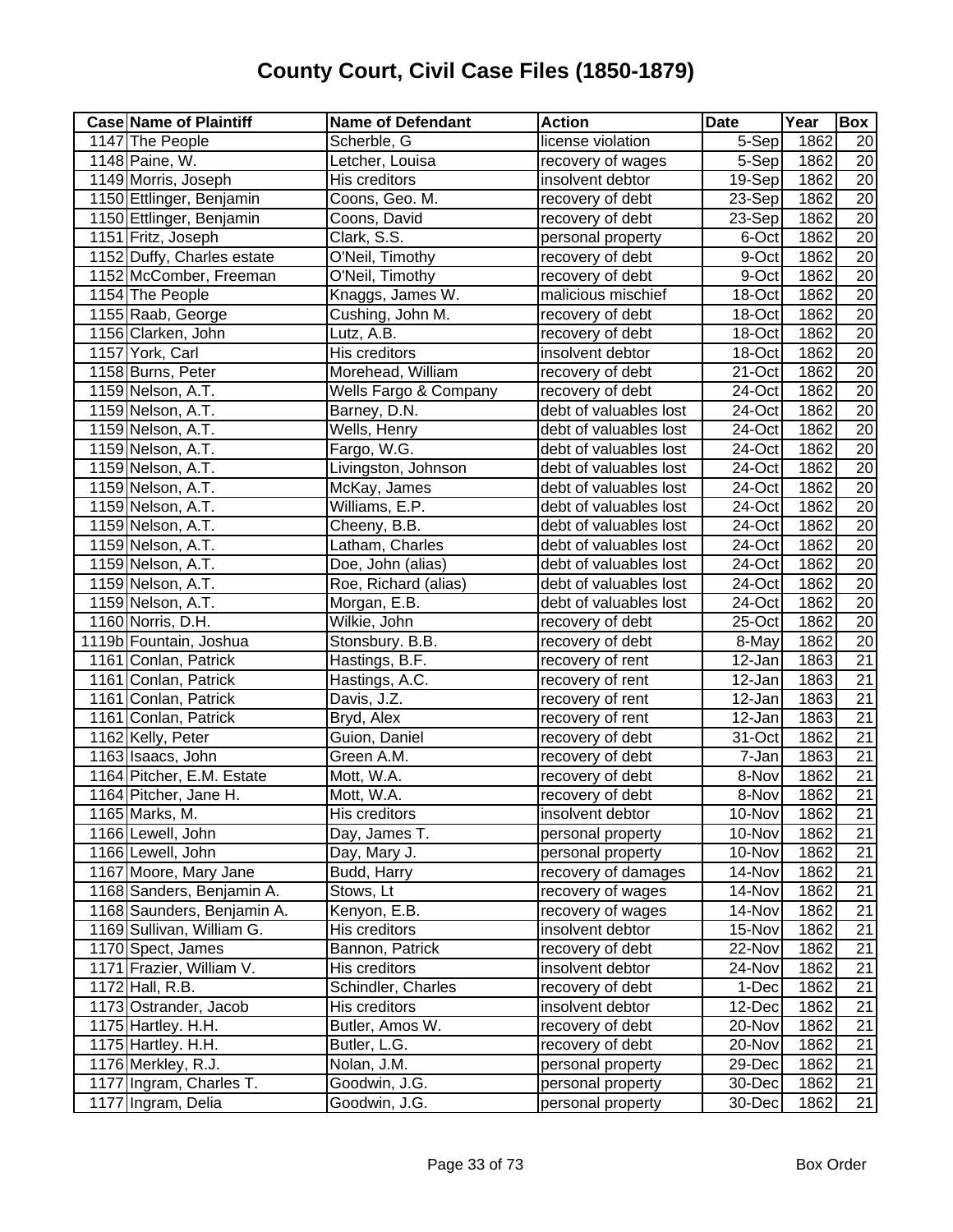| <b>Case Name of Plaintiff</b> | <b>Name of Defendant</b> | <b>Action</b>        | <b>Date</b>          | Year | Box             |
|-------------------------------|--------------------------|----------------------|----------------------|------|-----------------|
| 1178 Watkins, George          | Miller, Robert           | personal property    | 31-Dec               | 1862 | 21              |
| 1179 Welsh, Charles           | Rhodes, John P.          | recovery of wages    | 3-Jan                | 1863 | 21              |
| 1180 Standway, Samuel         | Fuggitt, S.C.            | personal property    | 13-Jan               | 1863 | 21              |
| 1181 Richardson, Larkin       | His creditors            | insolvent debtor     | 17-Jan               | 1863 | 21              |
| 1183 Michener, William P.     | His creditors            | insolvent debtor     | 24-Jan               | 1863 | $\overline{21}$ |
| 1184 Kneedler, George W.      | His creditors            | insolvent debtor     | 26-Jan               | 1863 | $\overline{21}$ |
| 1185 Woods, Horace            | His creditors            | insolvent debtor     | 5-Feb                | 1863 | $\overline{21}$ |
| 1186 Hardesty, Thomas D.      | His creditors            | insolvent debtor     | 11-Feb               | 1863 | $\overline{21}$ |
| 1187 Dalziel, William A.      | Gates, Justin Jr.        | recovery of wages    | 23-Feb               | 1863 | 21              |
| 1187 Dalziel, William A.      | Gates, James             | recovery of wages    | 23-Feb               | 1863 | $\overline{21}$ |
| 1187 Dalziel, William A.      | <b>Gates Brothers</b>    | recovery of wages    | 23-Feb               | 1863 | 21              |
| 1189 Mayo, Eli                | Gillis, James            | recovery of rent     | 28-Feb               | 1863 | $\overline{21}$ |
| 1189 Mayo, Eli                | Revinas, Benicia         | recovery of rent     | 28-Feb               | 1863 | $\overline{21}$ |
| 1190 Rose, Marshall R.        | Harrigan, Margaret       | property damages     | 3-Mar                | 1863 | $\overline{21}$ |
| 1190 Rose, Marshall R.        | Harrigton (alias)        | property damages     | 3-Mar                | 1863 | $\overline{21}$ |
| 1190 Rose, Marshall R.        | Doe, John (alias)        | property damages     | 3-Mar                | 1863 | $\overline{21}$ |
| 1191 Cole, Elijah T.          | Manlove, Wm. S.          | recovery of wages    | 6-Mar                | 1863 | $\overline{21}$ |
| 1192 Moor, Thomas             | His creditors            | insolvent debtor     | 7-Mar                | 1863 | $\overline{21}$ |
| 1193 Land, William            | Nelson, N.E.             | recovery of debt     | 10-Mar               | 1863 | $\overline{21}$ |
| 1193 Land, William            | Harris, Wm.              | recovery of debt     | 10-Mar               | 1863 | $\overline{21}$ |
| 1193 Land, William            | Wm. Harris Company       | recovery of debt     | 10-Mar               | 1863 | $\overline{21}$ |
| 1194 Henley, Archibald        | His creditors            | insolvent debtor     | 11-Mar               | 1863 | $\overline{21}$ |
| 1195 Smith, J.Q.              | Ware, James              | property damages     | 25-Feb               | 1863 | $\overline{21}$ |
| 1196 Bragg, J.N.              | Elliott, Frederick       | recovery of debt     | 12-Mar               | 1863 | $\overline{21}$ |
| 1197 Lowell, Marcus W.        | His creditors            | insolvent debtor     | 13-Mar               | 1863 | $\overline{21}$ |
| 1198 Town, Wm. A.H.           | Wilson, Harry D.         | unlawful entry       | 4-Feb                | 1863 | 21              |
| 1199 Kunhene, Henry           | His creditors            | insolvent debtor     | 17-Mar               | 1863 | 21              |
| 1200 Moorhead, William        | Bannon, Patrick          | recovery of debt     | 4-Mar                | 1863 | 21              |
| 1162b Lee, Wing               | His creditors            | insolvent debtor     | $\overline{27}$ -Oct | 1862 | $\overline{21}$ |
| 1179b Smith, A.P.             | His creditors            | insolvent debtor     | 7-Jan                | 1863 | 21              |
| 1201 Fountain, Joshua         | His creditors            | insolvent debtor     | 28-Mar               | 1863 | $\overline{22}$ |
| 1202 City & County            | Langton, H.              | city licence         | 28-Mar               | 1863 | $\overline{22}$ |
| 1203 Roberts, James E.        | His creditors            | insolvent debtor     | 30-Mar               | 1863 | $\overline{22}$ |
| 1204 The People               | Dickins, John            | petit larceny        | 4-Feb                | 1863 | $\overline{22}$ |
| 1205 Keseburg, Lewis          | Shaw, Mary               | recovery of debt     | 7-Apr                | 1863 | 22              |
| 1205 Keseburg, Lewis          | Gibson, Mary (alias)     | recovery of debt     | 7-Apr                | 1863 | 22              |
| 1207 The People               | Miller, Robert           | malicious mischief   | 7-Apr                | 1863 | $\overline{22}$ |
| 1208 Hawks, James             | Haynes, James W.         | property damage      | 20-Apr               | 1863 | 22              |
| 1208 Hawks, James             | Cheney, Alonzo           | property damage      | 20-Apr               | 1863 | 22              |
| $1208$ Hyde, D.S.(dec'd)      | Cheney, Alonzo           | property damage      | 20-Apr               | 1863 | 22              |
| 1208 Hyde, Nancy (execitrix)  | Haynes, James W.         | property damage      | 20-Apr               | 1863 | 22              |
| 1209 Foster, Eliza T.         | Grogan, Michael          | recovery of rent     | 21-Apr               | 1863 | 22              |
| 1210 Rowan, James             | Flemming, Julia Mary Ann | services rendered    | 28-Apr               | 1863 | 22              |
| 1211 Chevalier, F.            | Ashnaur, Mary Mrs.       | recovery of debt     | 4-May                | 1863 | 22              |
| 1213 Mayo Eli                 | Hutch, John              | recovery of property | 11-May               | 1863 | 22              |
| 1213 Mayo Eli                 | Hawks, James             | recovery of property | 11-May               | 1863 | 22              |
| 1214 Toland, Eugene           | Bonquier, Joseph         | recovery of money    | 13-Apr               | 1863 | 22              |
| 1215 Askin, Thomas J.         | His creditors            | insolvent debtor     | 13-May               | 1863 | 22              |
| 1216 Nelson, N.E.             | His creditors            | insolvent debtor     | 14-May               | 1863 | 22              |
| 1217 Sheldon, John M.         | His creditors            | insolvent debtor     | 14-May               | 1863 | 22              |
| 1218 Curtis, William          | His creditors            | insolvent debtor     | 16-May               | 1863 | 22              |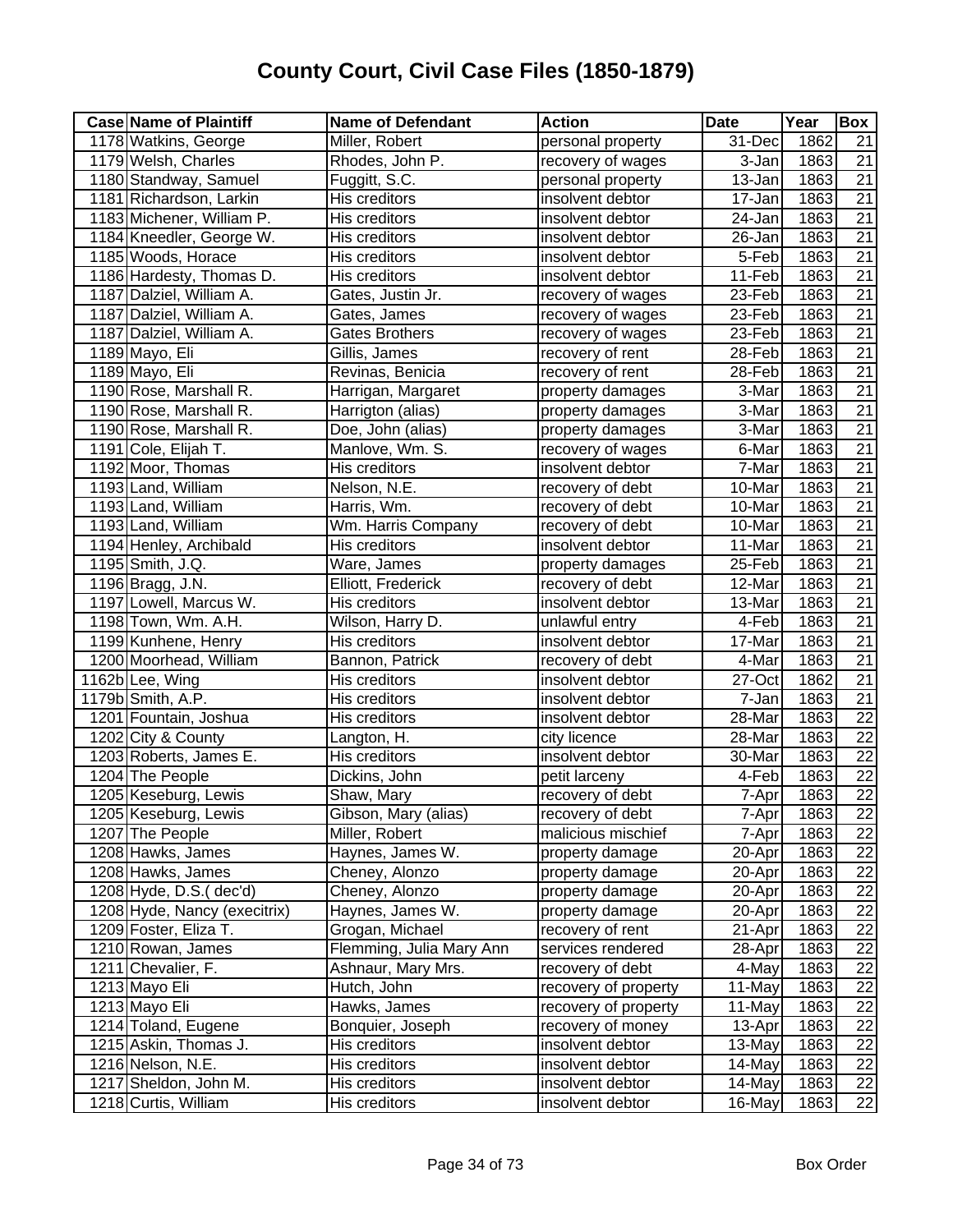| <b>Case Name of Plaintiff</b> | <b>Name of Defendant</b>  | <b>Action</b>        | <b>Date</b>         | Year | Box             |
|-------------------------------|---------------------------|----------------------|---------------------|------|-----------------|
| 1219 Anderson, Hartford       | West, Isaac               | recovery of debt     | 20-May              | 1863 | 22              |
| 1220 Gardner, M.V.            | His creditors             | insolvent debtor     | 26-May              | 1863 | 22              |
| 1221 Beatty, H.O.             | Devine, John              | recovery of debt     | 29-May              | 1863 | $\overline{22}$ |
| 1222 Applegate, William       | Ramsey, Henry             | recovery of property | 9-Jun               | 1863 | $\overline{22}$ |
| 1222 Applegate, William       | Stovall, W.W.             | recovery of property | $\overline{9}$ -Jun | 1863 | $\overline{22}$ |
| 1223 Fair, Laura A.           | her creditors             | insolvent debtor     | 10-Jun              | 1863 | $\overline{22}$ |
| 1224 Morse, A.C.              | Johnson, Peter            | recovery of debt     | 13-Jun              | 1863 | $\overline{22}$ |
| 1225 Lynn, Dewitt C.          | Murphy, P.H.              | recovery of debt     | 24-Jun              | 1863 | $\overline{22}$ |
| 1226 Conner, C.L.             | Jones, William            | recovery of rent     | 6-Jul               | 1863 | 22              |
| 1226 Conner, C.L.             | Sheriff, George           | recovery of rent     | 6-Jul               | 1863 | 22              |
| 1227 Bichman, Joseph          | Reed, M.M.                | recovery of debt     | 8-Jul               | 1863 | 22              |
| 1227 Guitherd, George         | Reed, M.M.                | recovery of debt     | 8-Jul               | 1863 | $\overline{22}$ |
| 1228 Terrio, A.               | Hite, Stephen             | recovery of debt     | 13-Jun              | 1863 | $\overline{22}$ |
| 1228 Terrio, A.               | Chaifield, James M.       | recovery of debt     | 13-Jun              | 1863 | $\overline{22}$ |
| 1229 Jones, Henry M.          | His creditors             | insolvent debtor     | 23-Jul              | 1863 | $\overline{22}$ |
| 1230 Brady, Charles           | Sacramento Valley RR Co.  | property damage      | 11-Jun              | 1863 | $\overline{22}$ |
| 1231 Algeo, James L.          | His creditors             | insolvent debtor     | 20-Jul              | 1863 | $\overline{22}$ |
| 1232 Hon, Hew, Sic & Co.      | Dale, E.                  | recovery of land     | 8-Apr               | 1863 | $\overline{22}$ |
| 1232 Hon, Hew, Sic & Co.      | Penell, Robert            | recovery of land     | 8-Apr               | 1863 | $\overline{22}$ |
| 1232 Hon, Hew, Sic & Co.      | Donovan, John             | recovery of land     | 8-Apr               | 1863 | $\overline{22}$ |
| 1232 Hon, Hew, Sic & Co.      | McKeon, Margaret Mrs.     | recovery of land     | 8-Apr               | 1863 | $\overline{22}$ |
| 1232 Hon, Hew, Sic & Co.      | Frank "Frenchman" (alias) | recovery of land     | 8-Apr               | 1863 | $\overline{22}$ |
| 1233 Purcell, Patrick         | His creditors             | insolvent debtor     | 4-Aug               | 1863 | $\overline{22}$ |
| 1234 Willard, H.P.            | His creditors             | insolvent debtor     | 8-Aug               | 1863 | $\overline{22}$ |
| 1235 Barton, David L.         | Irvine, Isaac             | recovery of rent     | 28-Jul              | 1863 | $\overline{22}$ |
| 1236 McCants, Thomas          | His creditors             | insolvent debtor     | 8-Sep               | 1863 | 22              |
| 1237 Russell, F.M.            | Williams, Elza            | recovery of debt     | 8-Sep               | 1863 | 22              |
| 1237 Russell, F.M.            | Kidder, C.                | recovery of debt     | 8-Sep               | 1863 | $\overline{22}$ |
| 1238 Brown, William K.        | Howard, E                 | recovery of debt     | 18-Sep              | 1863 | $\overline{22}$ |
| 1238 Brown, William K.        | Howard. Elizabeth Mrs.    | recovery of debt     | 18-Sep              | 1863 | $\overline{22}$ |
| 1239 N.L. Drew & Company      | Carr, William B.          | recovery of debt     | 18-Sep              | 1863 | $\overline{22}$ |
| 1239 N.L. Drew & Company      | Thomas, Jesse             | recovery of debt     | 18-Sep              | 1863 | $\overline{22}$ |
| 1240 Sipple, Samuel           | Figg, E.P.                | recovery of debt     | 21-Sep              | 1863 | $\overline{22}$ |
| 1241 Mitchell, Peter          | Odell, H.W.               | recovery of debt     | 23-Sep              | 1863 | 22              |
| 1223b Varwig, H.              | His creditors             | insolvent debtor     | 11-Jun              | 1863 | $\overline{22}$ |
| 1242 Domingos, John           | His creditors             | insolvent debtor     | 5-Oct               | 1863 | 23              |
| 1243 Peltier, Frank           | Day James T.              | recovery of wages    | 21-Sep              | 1863 | 23              |
| 1243 Peltier, Frank           | Day Mary J.               | recovery of wages    | 21-Sep              | 1863 | 23              |
| 1244 Cady, William J.         | His creditors             | insolvent debtor     | 30-Oct              | 1863 | $\overline{23}$ |
| 1245 Jones, D.W.              | Gilbert. A.B.             | recovery of debt     | 9-Nov               | 1863 | 23              |
| 1246 Mayo Eli                 | Gillis, James             | recovery of debt     | 11-Nov              | 1863 | $\overline{23}$ |
| 1247 Balis, George N.         | Russell, John M.          | recovery of debt     | 11-Nov              | 1863 | 23              |
| 1248 Stephens, Russell D.     | His creditors             | insolvent debtor     | 14-Nov              | 1863 | 23              |
| 1249 Shindler, C.             | Wester, Martin            | recovery of debt     | 17-Nov              | 1863 | 23              |
| 1250 Randall, John            | His creditors             | insolvent debtor     | 23-Nov              | 1863 | 23              |
| 1251 Gardner, Daniel          | His creditors             | insolvent debtor     | 1-Dec               | 1863 | 23              |
| 1252 Henderson, Charles M.    | Fost, J.                  | recovery of wages    | 12-Dec              | 1863 | 23              |
| 1252 Henderson, Charles M.    | Rowe, J.                  | recovery of wages    | 12-Dec              | 1863 | 23              |
| 1253 Parvin, E.R.             | His creditors             | insolvent debtor     | 15-Dec              | 1863 | 23              |
| 1254 Goff, Charles P.         | Bowles, James S.          | recovery of debt     | 23-Dec              | 1863 | 23              |
| 1255 Hotchkiss, F.S.          | His creditors             | insolvent debtor     | 24-Dec              | 1863 | $\overline{2}3$ |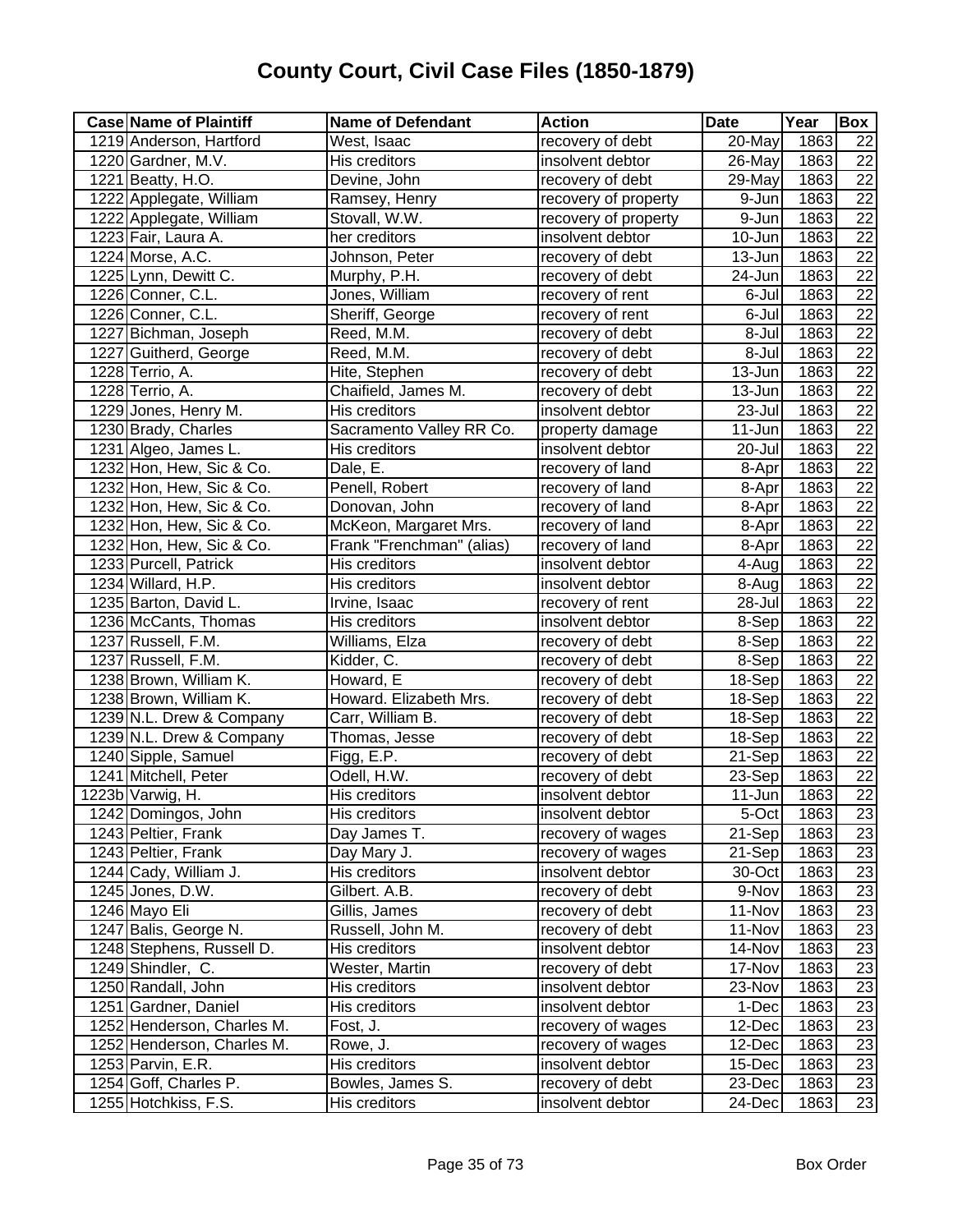| <b>Case Name of Plaintiff</b> | <b>Name of Defendant</b> | <b>Action</b>     | <b>Date</b>          | Year | Box             |
|-------------------------------|--------------------------|-------------------|----------------------|------|-----------------|
| 1256 Joseph, Gustave          | His creditors            | insolvent debtor  | 14-Dec               | 1863 | 23              |
| 1257 Casey, O.                | Enos, J.M                | recovery of debt  | 30-Nov               | 1863 | $\overline{23}$ |
| 1257 Kelly, James             | Enos, E.                 | recovery of debt  | 30-Nov               | 1863 | 23              |
| 1258 Crew, William Mason      | His creditors            | insolvent debtor  | 29-Dec               | 1863 | 23              |
| 1259 Fargo, F.F.              | Irwin, Jared             | recovery of debt  | 31-Dec               | 1863 | 23              |
| 1259 Fargo, F.F.              | Whipley, D.H.            | recovery of debt  | 31-Dec               | 1863 | 23              |
| 1260 Avery, Henry F.          | Ostrander, Jacob         | recovery of debt  | 31-Dec               | 1863 | 23              |
| 1266 D'hondt, F               | Walsh, Walter            | personal property | 15-Jan               | 1864 | $\overline{23}$ |
| 1267 Bailey, Joshua T.        | His creditors            | insolvent debtor  | 16-Jan               | 1864 | $\overline{23}$ |
| 1268 Odell, H.W.              | Davis, W.H.H.            | property          | 21-Jan               | 1864 | 23              |
| 1268 Odell, H.W.              | Davis, W.H.H. Mrs.       | property          | $21 - Jan$           | 1864 | 23              |
| 1268 Odell, H.W.              | Turner, Thomas           | property          | $\overline{2}$ 1-Jan | 1864 | $\overline{23}$ |
| 1268 Odell, H.W.              | Dailey, Abraham          | property          | 21-Jan               | 1864 | $\overline{23}$ |
| 1269 Hotchkiss, F.S.          | His creditors            | insolvent debtor  | 26-Jan               | 1864 | $\overline{23}$ |
| 1270 Alexander, John K.       | Kenyon, E.B.             | recovery of debt  | 27-Feb               | 1864 | $\overline{23}$ |
| 1271 Klays, Harry             | Gossner, Bartolemew      | personal property | 3-Feb                | 1864 | 23              |
| 1272 Baldwin, Louisa          | Irwin, Isaac             | recovery of debt  | 8-Feb                | 1864 | $\overline{23}$ |
| 1272 Baldwin, Louisa          | Craddock, Mrs.           | recovery of debt  | 8-Feb                | 1864 | 23              |
| 1272 Baldwin, Louisa          | McGrew, E.M.             | recovery of debt  | 8-Feb                | 1864 | $\overline{23}$ |
| 1273 Blaisdell, Joseph H.     | His creditors            | insolvent debtor  | 8-Feb                | 1864 | 23              |
| 1274 Green, Allen Madison     | His creditors            | insolvent debtor  | 9-Feb                | 1864 | $\overline{23}$ |
| 1275 Williamson, D.L.         | His creditors            | insolvent debtor  | 10-Feb               | 1864 | $\overline{23}$ |
| 1276 Cook, John               | Jones, William           | recovery of wages | 12-Feb               | 1864 | $\overline{23}$ |
| 1277 Naylor, Thomas S.        | Yule, William            | recovery of debt  | 12-Feb               | 1864 | $\overline{23}$ |
| 1278 Olson, Erik              | Robinson, J.P            | property damage   | 29-Feb               | 1864 | $\overline{23}$ |
| 1278 Olson, Erik              | Sacramento Valley RR Co. | property damage   | 29-Feb               | 1864 | 23              |
| 1279 Caulfield, Henry A.      | Stevens, Sylvester E.    | property damage   | 24-Mar               | 1864 | 23              |
| 1280 Williams, Henry          | Donaldson, A.C.          | recovery of debt  | 28-Mar               | 1864 | 23              |
| 1265b Crowley, John D.        | Harding, Joshua          | recovery of debt  | 4-Jan                | 1864 | $\overline{23}$ |
| 1265b Crowley, John D.        | Bouquier, Joseph         | recovery of debt  | 4-Jan                | 1864 | 23              |
| 1268b Bauer, John             | Treichler, Henry         | personal property | $31$ -Dec            | 1863 | $\overline{23}$ |
| 1277b Slaughter, Jesse        | Johnson, Joel            | recovery of debt  | 5-Mar                | 1864 | $\overline{23}$ |
| 1281 Russell,                 | Bouquier, Joseph         | recovery of debt  | 22-Mar               | 1864 | $\overline{24}$ |
| 1281 Wakeman,                 | Bouquier, Joseph         | recovery of debt  | 22-Mar               | 1864 | $\overline{24}$ |
| 1282 Outten, John estate of   | Mulcaly. Ann             | recovery of rent  | 4-Apr                | 1864 | 24              |
| 1282 Outten, Lucy             | Mulcaly, Edward          | recovery of rent  | 4-Apr                | 1864 | 24              |
| 1283 Tilden, M.C.             | White, J.H.              | recovery of wages | 1-Apr                | 1864 | $\overline{24}$ |
| 1283 Tilden, M.C.             | Butrick, W.H.            | recovery of wages | 1-Apr                | 1864 | 24              |
| 1283 Tilden, M.C.             | White, J.H.              | recovery of wages | 1-Apr                | 1864 | 24              |
| 1284 Moyer, John              | Birchim, James           | recovery of debt  | 12-Mar               | 1864 | 24              |
| 1285 Sweeny, N.F.             | McClatchy, James         | personal property | 29-Apr               | 1864 | 24              |
| 1285 Sweeny, N.F.             | Curtis, N.G.             | personal property | 29-Apr               | 1864 | 24              |
| 1286 McCloy, John             | Perry, James             | recovery of debt  | 9-May                | 1864 | 24              |
| 1287 Walters, William         | Burke, W.W.              | personal property | 10-May               | 1864 | 24              |
| 1288 Coggins, Paschal         | His creditors            | insolvent debtor  | 11-May               | 1864 | 24              |
| 1289 Ketchum, W.W.            | His creditors            | insolvent debtor  | 12-May               | 1864 | 24              |
| 1290 Sayles, Thomas           | His creditors            | insolvent debtor  | 26-May               | 1864 | 24              |
| 1291 Robinson, W.B.           | His creditors            | insolvent debtor  | 2-Jun                | 1864 | 24              |
| 1292 McKim, Thomas J.         | Yule, William            | property damage   | 8-Jun                | 1864 | $\overline{24}$ |
| 1293 Bresler, John            | Glidden, Benjamin F.     | recovery of wages | 15-Jun               | 1864 | 24              |
| 1294 Morgan, Benjamin         | His creditors            | insolvent debtor  | 16-Jun               | 1864 | 24              |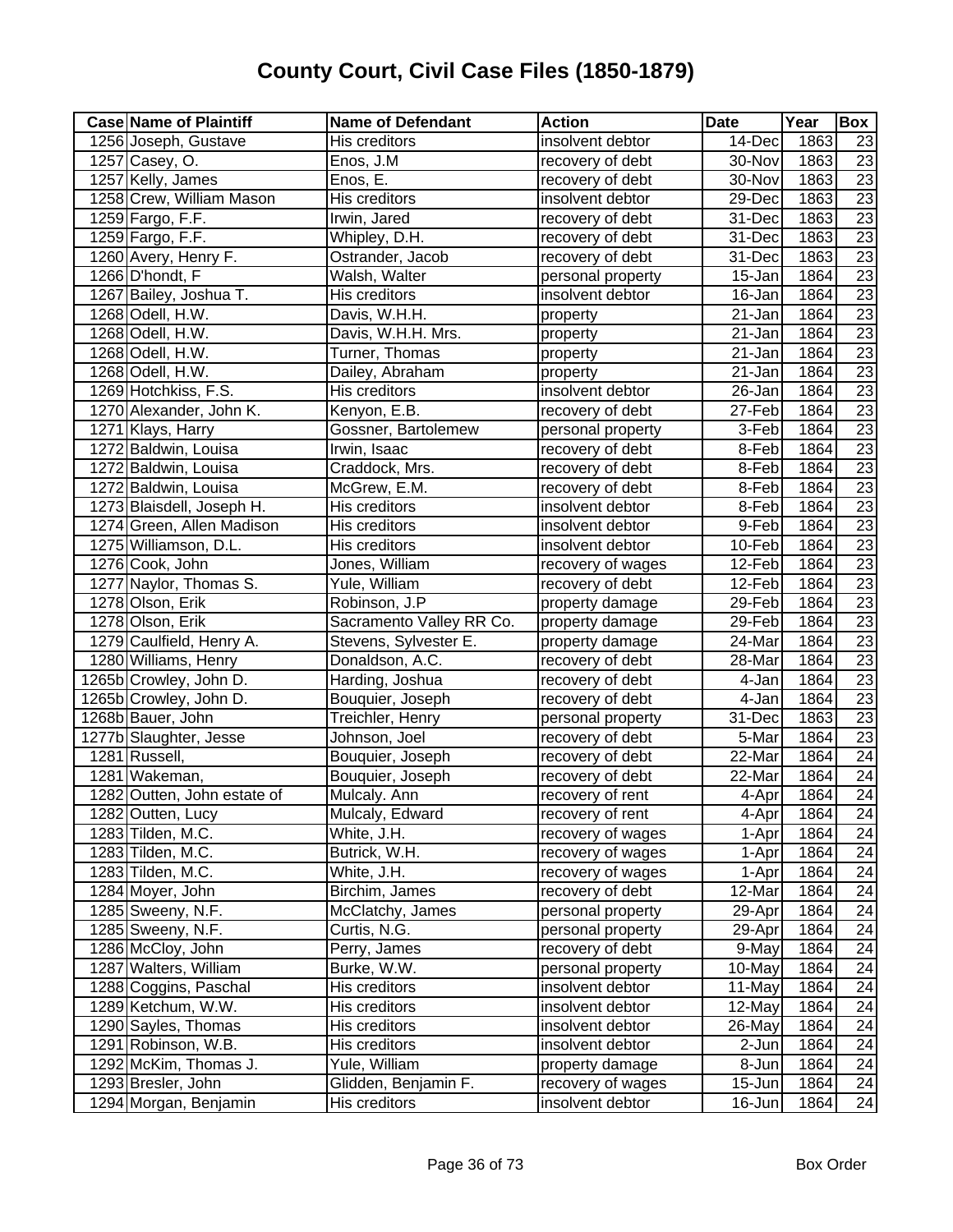| <b>Case Name of Plaintiff</b> | <b>Name of Defendant</b> | <b>Action</b>        | <b>Date</b>          | Year | Box             |
|-------------------------------|--------------------------|----------------------|----------------------|------|-----------------|
| 1295 Milliken Bros.           | Lentz, John C.           | recovery of debt     | 18-Jun               | 1864 | 24              |
| 1296 Bannon, Francis          | Murrey, Patrick          | recovery of rent     | 13-Jun               | 1864 | $\overline{24}$ |
| 1298 Quigley, Sarah           | her creditors            | insolvent debtor     | 24-Jun               | 1864 | $\overline{24}$ |
| 1299 Paine, C.E.              | His creditors            | insolvent debtor     | 1-Jul                | 1864 | $\overline{24}$ |
| 1300 Gerrity, Thomas          | His creditors            | insolvent debtor     | 22-Aug               | 1864 | 24              |
| 1302 Cross, G.L.              | Washburn, L              | recovery of property | 1-Jul                | 1864 | $\overline{24}$ |
| 1303 Millikin, John M.        | Hennessy. P              | recovery of debt     | $\overline{1}9$ -Jul | 1864 | 24              |
| 1303 Millikin, T.J.           | Hennessy. P              | recovery of debt     | 19-Jul               | 1864 | 24              |
| 1304 Gordon, Thomas H.        | Armstrong, William       | property damage      | $25 -$ Jul           | 1864 | 24              |
| 1304 Gordon, Thomas H.        | Bryant, John             | property damage      | 25-Jul               | 1864 | $\overline{24}$ |
| 1305 Sullivan, John           | Turton, Wm.              | recovery of property | 25-Jul               | 1864 | 24              |
| 1305 Sullivan, John           | Knox, Wm. F.             | recovery of property | 25-Jul               | 1864 | $\overline{24}$ |
| 1305 Sullivan, John           | Ryan, John               | recovery of property | 25-Jul               | 1864 | $\overline{24}$ |
| 1306 Grant, John              | Turton, William          | recovery of debt     | 28-Apr               | 1864 | $\overline{25}$ |
| 1306 Grant, John              | Knox, William            | recovery of debt     | 28-Apr               | 1864 | $\overline{25}$ |
| 1306 Grant, John              | Ryan, John               | recovery of debt     | 28-Apr               | 1864 | $\overline{25}$ |
| 1308 Penny, L.D.              | Sacramento Valley RR Co. | recovery of wages    | 23-May               | 1864 | 25              |
| 1309 Cauldfield, Henry A.     | McRoberts, Z.            | property             | 10-Aug               | 1864 | 25              |
| 1309 Cauldfield, Henry A.     | Healy, James             | property             | 10-Aug               | 1864 | $\overline{25}$ |
| 1310 Handy. Daniel            | Lewis, O.C.              | appeal               | 15-Aug               | 1864 | $\overline{25}$ |
| 1311 Sherburn, Richard        | Hastings, D.E.           | recovery of debt     | 18-Aug               | 1864 | 25              |
| 1312 Wellington, Daniel       | Seely, Soloman M.        | recovery of debt     | 20-Jul               | 1864 | $\overline{25}$ |
| 1313 Simmons, G.L.            | Ferrian, M.              | recovery of debt     | 22-Aug               | 1864 | $\overline{25}$ |
| 1314 Gibbs, George            | Blair, Henry             | recovery of debt     | 18-Jul               | 1864 | 25              |
| 1315 Bailey, Joel D.          | Lindsay, William K.      | damage to property   | 25-Aug               | 1864 | $\overline{25}$ |
| 1315 Bailey, Joshua T.        | Lindsay, William K.      | damage to property   | 25-Aug               | 1864 | $\overline{25}$ |
| 1316 Kennady, Maria           | Spindler, Frank          | recovery of debt     | 29-Aug               | 1864 | $\overline{25}$ |
| 1317 Field, J.C.              | Barge Isabel             | recovery of debt     | 29-Aug               | 1864 | 25              |
| 1319 Edgington, L.C.          | Fern, W.                 | recovery of debt     | $\overline{1}$ 2-Sep | 1864 | $\overline{25}$ |
| 1320 Woods, Richmond          | Dolan, Frank             | recovery of debt     | 10-Sep               | 1864 | 25              |
| 1321 Imhoff, C.               | Zeinwalth, Chas.         | personal property    | 9-Sep                | 1864 | 25              |
| 1321 Lapply, Henry            | Zeinwalth, Chas.         | personal property    | 9-Sep                | 1864 | $\overline{25}$ |
| 1322 Mauritch, Antonio        | His creditors            | insolvent debtor     | 5-Oct                | 1864 | $\overline{25}$ |
| 1323 Bremer, J.               | California Stage Company | property damage      | 6-Oct                | 1864 | 25              |
| 1324 Swift, Rufus             | His creditors            | insolvent debtor     | 11-Oct               | 1864 | 25              |
| 1325 Depuy, S.H.              | His creditors            | insolvent debtor     | 10-Oct               | 1864 | 25              |
| 1326 Steinback, Herman        | Verner, Henry            | recovery of debt     | 18-Oct               | 1864 | 25              |
| 1327 Murphy, John             | His creditors            | insolvent debtor     | 21-Oct               | 1864 | 25              |
| 1329 Yann, John               | Wilkerson, T.S.          | recovery of debt     | 21-Oct               | 1864 | 25              |
| 1330 Garrett, J.K.            | Coffin, J.W.             | recovery of wages    | 22-Sep               | 1864 | 25              |
| 1331 Butler, S.W.             | Lyman, Charles           | recovery of rent     | 28-Oct               | 1864 | 25              |
| 1331 Butler, S.W.             | McCracken, William       | recovery of rent     | 28-Oct               | 1864 | 25              |
| 1331 Crane, Rosa              | Lyman, Charles           | recovery of rent     | 28-Oct               | 1864 | 25              |
| 1331 Crane, Rosa              | McCracken, William       | recovery of rent     | 28-Oct               | 1864 | 25              |
| 1332 Paine, H.B.              | His creditors            | insolvent debtor     | 21-Nov               | 1864 | 25              |
| 1333 Fenish, Martin           | Carrol, Michael          | recovery of rent     | 23-Jan               | 1865 | 25              |
| 1334 McCloy, John             | Newbert, George          | recovery of rent     | 29-Nov               | 1864 | 25              |
| 1335 Bailey, Joshua T.        | Beach, Charles           | recovery of debt     | 30-Nov               | 1864 | 25              |
| 1335 Bailey, Joshua T.        | Morton, Joseph           | recovery of debt     | 30-Nov               | 1864 | 25              |
| 1335 Bailey, Joshua T.        | Tooney, Morris           | recovery of debt     | 30-Nov               | 1864 | $\overline{25}$ |
| 1335 Bailey, Joshua T.        | Hawes.                   | recovery of debt     | 30-Nov               | 1864 | 25              |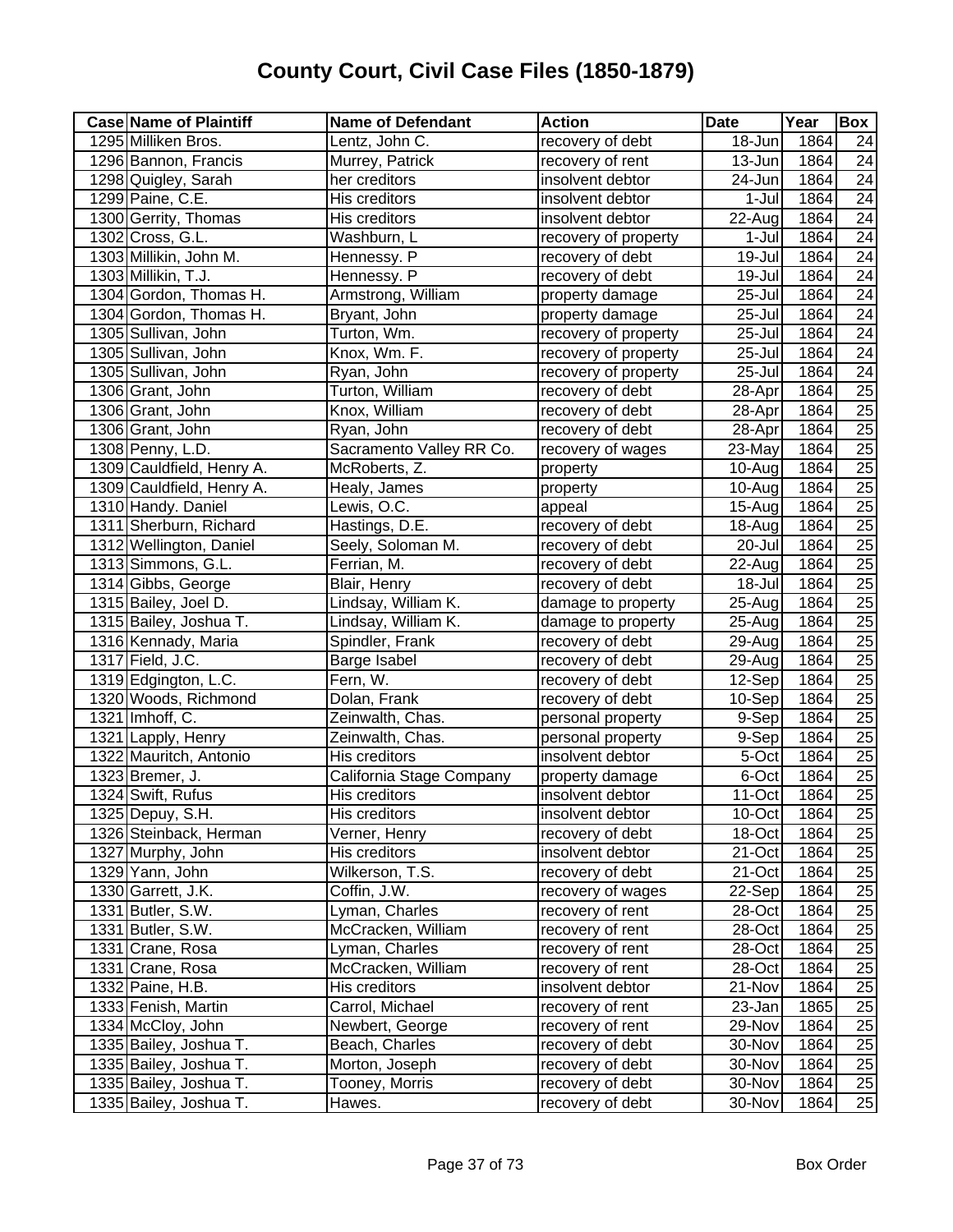| <b>Case Name of Plaintiff</b> | <b>Name of Defendant</b> | <b>Action</b>     | <b>Date</b> | Year | Box             |
|-------------------------------|--------------------------|-------------------|-------------|------|-----------------|
| 1336 Meredith, James s.       | His creditors            | insolvent debtor  | 2-Dec       | 1864 | 25              |
| 1337 Hoyt, W.H.               | His creditors            | insolvent debtor  | 7-Dec       | 1864 | 25              |
| 1338 Carlisle, James          | Lombard, O.D.            | recovery of debt  | 7-Dec       | 1864 | $\overline{25}$ |
| 1338 Lent, Harvey             | Lombard, O.D.            | recovery of debt  | 7-Dec       | 1864 | $\overline{25}$ |
| 1338 Nichols, Wm. T.          | Lombard, O.D.            | recovery of debt  | 7-Dec       | 1864 | $\overline{25}$ |
| 1339 Lashells, A.F.           | Lehmann, L.              | recovery of debt  | 8-Dec       | 1864 | $\overline{25}$ |
| 1340 Stockton, Edward         | His creditors            | insolvent debtor  | 7-Dec       | 1864 | $\overline{25}$ |
| 1341 McHugh, Hugh             | Kennedy, Maria           | recovery of debt  | 21-Dec      | 1864 | $\overline{25}$ |
| 1342 Leonard, James           | McDowd, George           | recovery of debt  | 4-Jan       | 1865 | $\overline{25}$ |
| 1343 Conley, Robert           | His creditors            | insolvent debtor  | 4-Jan       | 1865 | $\overline{25}$ |
| 1344 The People               | Michener, W.P.           | back taxes        | 31-Dec      | 1864 | 25              |
| 1345 Chesley, William         | Treichler, Henry         | recovery of wages | 9-Jan       | 1865 | 25              |
| 1346 Brown, Charles           | Lehmann, L.              | recovery of wages | 11-Jan      | 1865 | $\overline{25}$ |
| 1346 Mayo, Eli                | Lehmann, L.              | recovery of wages | 11-Jan      | 1865 | $\overline{25}$ |
| 1346 Nelson, William          | Lehmann, L.              | recovery of wages | 11-Jan      | 1865 | $\overline{25}$ |
| 1347 Robertson, R.L.          | His creditors            | insolvent debtor  | 21-Jan      | 1865 | 25              |
| 1348 Harwood, Nicholas        | Burns, J.A.              | recovery of rent  | 25-Jan      | 1865 | $\overline{25}$ |
| 1349 O'Neil, Arthur           | Linies, John             | property          | 28-Jan      | 1865 | $\overline{25}$ |
| 1350 Flint, Wilson            | His creditors            | insolvent debtor  | 2-Feb       | 1865 | 25              |
| 1351 Stinson, J.F.            | Abbot, James             | recovery of debt  | 17-Feb      | 1865 | $\overline{25}$ |
| 1352 Harkness, H.M.           | Prewett, A.              | recovery of debt  | 20-Feb      | 1865 | 25              |
| 1354 Rose, George H.          | His creditors            | insolvent debtor  | 21-Feb      | 1865 | $\overline{25}$ |
| 1355 Robinson, Priscilla A.   | Burke, W.W.              | recovery of debt  | 24-Feb      | 1865 | $\overline{25}$ |
| 1356 Conch, Jesse             | Crowder, Jeremiah        | recovery of debt  | 28-Jan      | 1865 | $\overline{25}$ |
| 1356 Conch, Jesse             | Ingolsbe, A.C.           | recovery of debt  | 28-Jan      | 1865 | 25              |
| 1357 Murphy, John             | Bannon, Patrick          | recovery of wages | 23-Jan      | 1865 | $\overline{25}$ |
| 1358 Treichler, Henry         | His creditors            | insolvent debtor  | 27-Feb      | 1865 | $\overline{25}$ |
| 1357 The People               | Lewis, R.B & Company     | unpaid taxes      | 20-Mar      | 1865 | 26              |
| 1359 Field, Joseph C.         | His creditors            | insolvent debtor  | 3-Apr       | 1865 | $\overline{26}$ |
| 1360 Burbank, P.D.            | Beaty, James             | property          | 1-Mar       | 1865 | 26              |
| 1360 Burbank, P.D.            | Robb, W.                 | property          | 1-Mar       | 1865 | 26              |
| 1361 Montgomery, J.F.         | Lombard, O.D.            | recovery of debt  | 9-Mar       | 1865 | $\overline{26}$ |
| 1362 Aiken, Edwad F.          | His creditors            | insolvent debtor  | 9-Mar       | 1865 | 26              |
| 1363 Witkowsky, H             | His creditors            | insolvent debtor  | 15-Mar      | 1865 | $\overline{26}$ |
| 1364 Whitcomb, S.             | Lincoln, Elijah          | recovery of debt  | 16-Mar      | 1865 | $\overline{26}$ |
| 1364 Whitcomb, S.             | Redfrn, Oliver           |                   | 16-Mar      | 1865 | 26              |
| 1365 Dunden, George           | His creditors            | insolvent debtor  | 17-Mar      | 1865 | $\overline{26}$ |
| 1366 Davis, A.J.              | His creditors            | insolvent debtor  | 20-Mar      | 1865 | 26              |
| 1368 Phillips, J.P.           | Figg, E.P                | recovery of debt  | 23-Mar      | 1865 | $\overline{26}$ |
| 1369 Gunter, Jacob            | His creditors            | insolvent debtor  | 23-Mar      | 1865 | 26              |
| 1370 Munroe, D.A.             | His creditors            | insolvent debtor  | 24-Mar      | 1865 | 26              |
| 1371 Day, James F.            | His creditors            | insolvent debtor  | 24-Mar      | 1865 | 26              |
| 1372 Estate of Jordon, J      | Powers                   | property          | 24-Mar      | 1865 | 26              |
| 1372 Hardy, Daniel Administor | Powers                   | property          | 24-Mar      | 1865 | 26              |
| 1373 Mayo, Eli                | Gillis, James            | recovery of debt  | 17-Apr      | 1865 | $\overline{26}$ |
| 1374 Lehman, Charles          | His creditors            | insolvent debtor  | 1-Apr       | 1865 | 26              |
| 1375 Crum, John M.            | His creditors            | insolvent debtor  | 1-Apr       | 1865 | 26              |
| 1376 Montgomery, A.           | Quiton, Geo.             | property          | 4-Apr       | 1865 | 26              |
| 1377 Lockhart, A.W.           | His creditors            | insolvent debtor  | 4-Apr       | 1865 | 26              |
| 1378 Drake, Enos R.           | His creditors            | insolvent debtor  | 6-Apr       | 1865 | 26              |
| 1379 Simple, C.D.             | Regan, Edward.           | recovery of debt  | 10-Apr      | 1865 | 26              |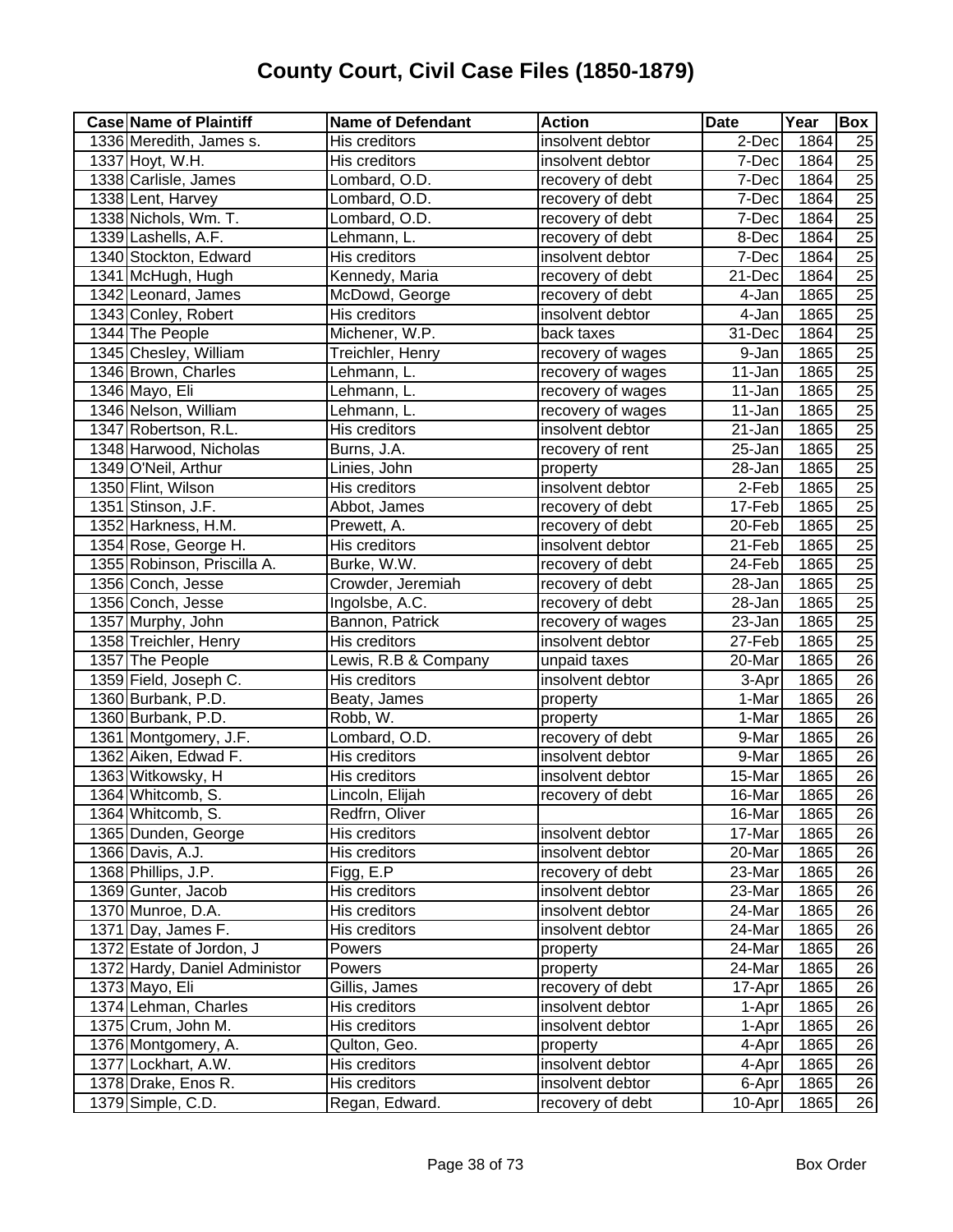| <b>Case Name of Plaintiff</b> | <b>Name of Defendant</b>    | <b>Action</b>       | <b>Date</b>          | Year | <b>Box</b>      |
|-------------------------------|-----------------------------|---------------------|----------------------|------|-----------------|
| 1380 Miser, Solomon           | Freeman, Robert             | property damages    | 23-Mar               | 1865 | 26              |
| 1380 Miser, Solomon           | Baldwin, Charles            | property damages    | $23$ -Mar            | 1865 | 26              |
| 1380 Miser, Solomon           | His creditors               | property damages    | 23-Mar               | 1865 | $\overline{26}$ |
| 1381 Davis, W.H.H.            | Hagle, Henry                | insolvent debtor    | 28-Apr               | 1865 | 26              |
| 1382 Hickey, W.E.             | His creditors               | recovery of debt    | 6-May                | 1865 | $\overline{26}$ |
| 1383 Fox, Richard             | His creditors               | insolvent debtor    | 8-May                | 1865 | 26              |
| 1384 Waldron, William         | His creditors               | insolvent debtor    | 9-May                | 1865 | $\overline{26}$ |
| 1385 Dana, Edwin O.           | His creditors               | insolvent debtor    | 12-May               | 1865 | 26              |
| 1386 Dayton, Abram            | His creditors               | insolvent debtor    | 16-May               | 1865 | $\overline{26}$ |
| 1387 Conner, C.L.             | Dalziel, Robert             | insolvent debtor    | 20-May               | 1865 | $\overline{26}$ |
| 1388 Caulfield, Henry A.      | Castle, C.E.                | property            | 22-May               | 1865 | $\overline{26}$ |
| 1389 Wilson, James            | her creditors               | recovery of wages   | 27-May               | 1865 | $\overline{26}$ |
| 1390 Perrin, Mary F.          | His creditors               | insolvent debtor    | 3-Jun                | 1865 | $\overline{26}$ |
| 1391 Strobridge, T.W.         | Detterding, Wm.             | insolvent debtor    | 6-Jun                | 1865 | $\overline{26}$ |
| 1392 Bailey, Joel D.          | <b>Heilborn Brothers</b>    | recovery of debt    | 6-Jun                | 1865 | $\overline{26}$ |
| 1393 McAlvoy, Richard M.      | His creditors               | recovery of debt    | 8-Jun                | 1865 | $\overline{26}$ |
| 1394 Long, A.K.               | His creditors               | insolvent debtor    | 10-Jun               | 1865 | 26              |
| 1395 Steudeman, Louis         | His creditors               | insolvent debtor    | $\overline{1}$ 3-Jun | 1865 | $\overline{26}$ |
| 1396 Oliver, David            | Lyman, P.                   | insolvent debtor    | $\overline{1}$ 4-Jun | 1865 | $\overline{26}$ |
| 1397 Mayo, Eli                | His creditors               | property            | 17-Jun               | 1865 | $\overline{26}$ |
| 1398 McBurney, William H.     | His creditors               | insolvent debtor    | 20-Jun               | 1865 | $\overline{26}$ |
| 1399 Beach, Charles           | His creditors               | insolvent debtor    | 21-Jun               | 1865 | $\overline{26}$ |
| 1400 Baker, Joshua            | Hunt, Wm.B.                 | insolvent debtor    | 22-Jun               | 1865 | $\overline{26}$ |
| 1401 Heuston, Hastings & Co.  | Lyman, Patrick              | recovery of debt    | $23 - Jun$           | 1865 | $\overline{26}$ |
| 1402 Hilbut, M.               | Kropff & Marsh, Benjamin W. | personal property   | 26-Jun               | 1865 | $\overline{26}$ |
| 1403 Renz, J                  | His creditors               | recovery of debt    | 6-May                | 1865 | $\overline{26}$ |
| 1404 Inman, Joseph W.         | Trainer, John               | insolvent debtor    | 5-Jul                | 1865 | $\overline{26}$ |
| 1405 Moran, Thomas A.         | Trainer, John               | recovery of debt    | $6 -$ Jul            | 1865 | 26              |
| 1406 Lafferty, Henry          | Kercherval, R.              | recovery of debt    | 11-Jul               | 1865 | 26              |
| 1407 Armstrong, W.H.          | Kercherval, R.              | recovery of debt    | 8-Jul                | 1865 | 26              |
| 1408 Barry, W.H.              | VanSaun, J.H.               | damages to property | 8-Jul                | 1865 | 26              |
| 1409 Mayo, Eli                | His creditors               | recovery of wages   | 17-Jul               | 1865 | $\overline{26}$ |
| 1410 Miller, Albert D.        | His creditors               | insolvent debtor    | 22-Jul               | 1865 | $\overline{27}$ |
| 1411 Brady, Charles C.        | His creditors               | insolvent debtor    | 24-Jul               | 1865 | $\overline{27}$ |
| 1412 Dillon, Stephen J        | His creditors               | insolvent debtor    | 7-Aug                | 1865 | $\overline{27}$ |
| 1413 Worthington, Wm.W        | Foulks, Euphenia            | insolvent debtor    | $\overline{9}$ -Aug  | 1865 | 27              |
| 1414 Babcock, J.C.            | Foulks, Geo.                | property            | $10-Auq$             | 1865 | 27              |
| 1414 Babcock, J.C.            | Spencer, J.C.               | property            | 10-Aug               | 1865 | 27              |
| 1414 Bumagin, J.W. adminstor  | Spencer, J.C.               | property            | 21-Aug               | 1965 | 27              |
| 1415 Estate of Amelia Moss    | Freeman, John P.            | property            | 21-Aug               | 1865 | $\overline{27}$ |
| 1416 Allemany, J.S.           | His creditors               | property            | 23-Aug               | 1865 | $\overline{27}$ |
| 1417 Craig, Wm.F.             | Swinley, W.F.               | insolvent debtor    | 1-Sep                | 1865 | 27              |
| 1418 Kohler, J.               | Gibson, Wm.                 | recovery of debt    | 24-Jul               | 1865 | 27              |
| 1419 Bell, J.M.               | Washburn, L                 | recovery of debt    | 5-Aug                | 1865 | 27              |
| 1420 Nelson, William A.       | Woods, David                | recovery of rent    | 9-Sep                | 1865 | 27              |
| 1421 Ecclastical Society      | Trainor, Frank              | recovery of debt    | 20-Sep               | 1865 | 27              |
| 1422 McLane, Anna             | Rundle, Eli                 | recovery of rent    | 27-Sep               | 1865 | $\overline{27}$ |
| 1423 Stanton, Robert          | Purdy, E.A.                 | recovery of debt    | 2-Oct                | 1865 | 27              |
| 1423 Stanton, Robert          | His creditors               | recovery of debt    | 2-Oct                | 1865 | $\overline{27}$ |
| 1424 Merkler, Reuben          | His creditors               | insolvent debtor    | 2-Oct                | 1865 | 27              |
| 1425 Sullivan, John R.        | His creditors               | insolvent debtor    | 3-Oct                | 1865 | 27              |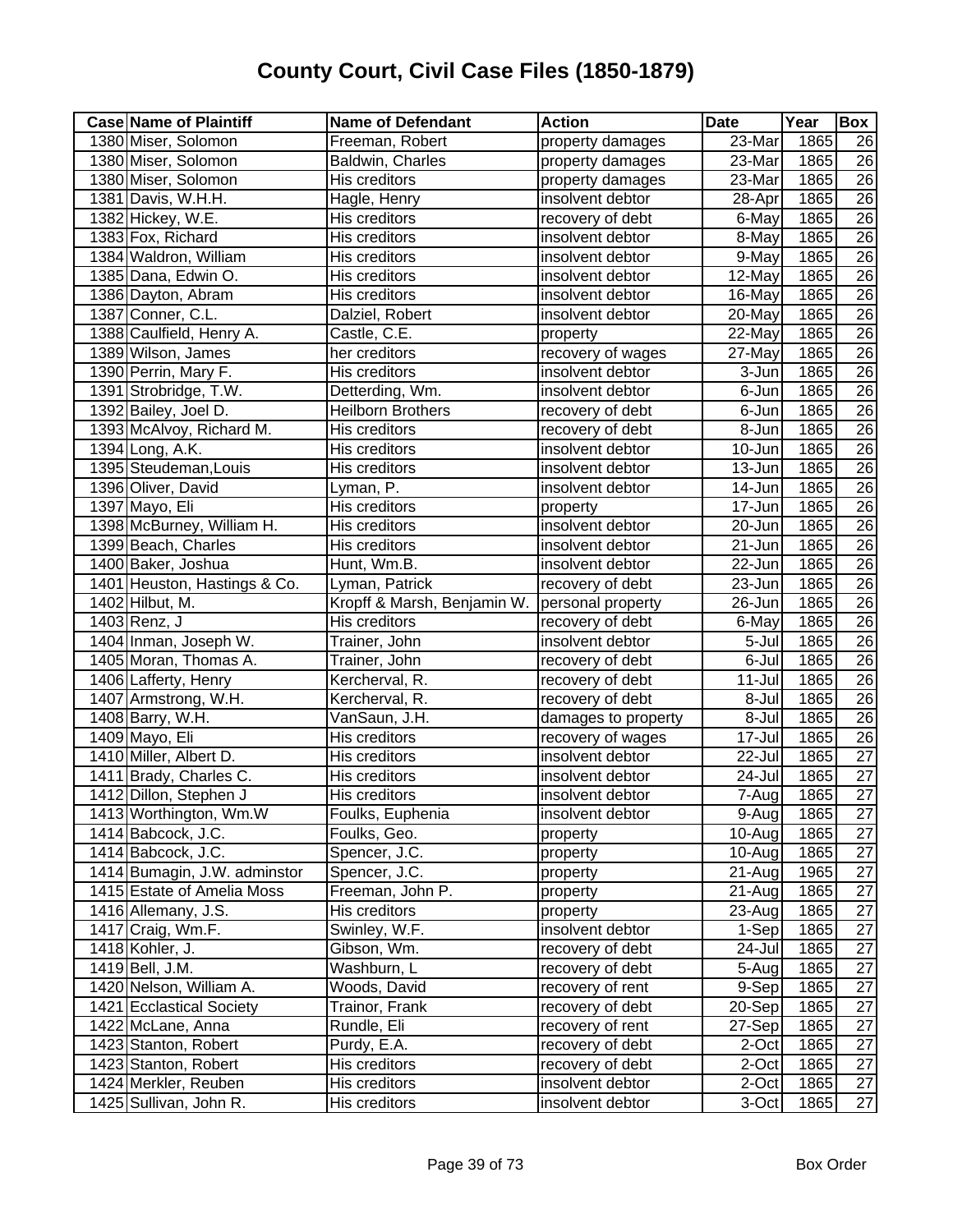| <b>Case Name of Plaintiff</b> | <b>Name of Defendant</b> | <b>Action</b>        | <b>Date</b>         | Year | Box             |
|-------------------------------|--------------------------|----------------------|---------------------|------|-----------------|
| 1426 Cox, T.W.                | His creditors            | insolvent debtor     | 3-Oct               | 1865 | 27              |
| 1427 Rowan, James             | <b>His creditors</b>     | insolvent debtor     | $29-Sep$            | 1865 | 27              |
| 1428 Fern, Washington         | McCrory, Edmund          | insolvent debtor     | $\overline{3}$ -Oct | 1865 | $\overline{27}$ |
| 1429 Ross, Elizabeth          | Harvey, Samuel           | property             | 10-Oct              | 1865 | $\overline{27}$ |
| 1429 Ross, Thomas             | McCroy, Edmund           | property             | 10-Oct              | 1865 | $\overline{27}$ |
| 1430 Ross, Thomas             | Harvey, Samuel           | property             | 10-Oct              | 1865 | $\overline{27}$ |
| 1430 Ross. Elizabeth          | Caran, Charles           | property             | 10-Oct              | 1865 | $\overline{27}$ |
| 1431 Ross, Elizabeth          | His creditors            | property             | 10-Oct              | 1865 | $\overline{27}$ |
| 1431 Ross, Thomas             | Caran, Charles           | property             | 10-Oct              | 1865 | $\overline{27}$ |
| 1432 Lewis, D.E.              | His creditors            | insolvent debtor     | 14-Oct              | 1865 | $\overline{27}$ |
| 1433 Bremer, Joseph           | Reeber, Gottlieb         | insolvent debtor     | 16-Oct              | 1865 | 27              |
| 1434 Eberhart, John           | Miller, John E.          | recovery of debt     | 15-Aug              | 1865 | $\overline{27}$ |
| 1435 Mayo, Eli                | Dalton, Peter            | recovery of debt     | 16-Oct              | 1865 | $\overline{27}$ |
| 1436 Ross, Elizabeth          | His creditors            | property             | 7-Apr               | 1865 | $\overline{27}$ |
| 1436 Ross, Thomas             | Dalton, Peter            | property             | 7-Apr               | 1866 | $\overline{27}$ |
| 1437 Bradford, P.B.           | His creditors            | insolvent debtor     | 23-Oct              | 1865 | $\overline{27}$ |
| 1438 Marvin, William W.       | His creditors            | insolvent debtor     | 25-Oct              | 1865 | $\overline{27}$ |
| 1439 Bowman, Edward W.        | His creditors            | insolvent debtor     | 26-Oct              | 1865 | $\overline{27}$ |
| 1440 Taylor, Silas            | Coolot, A                | insolvent debtor     | 27-Oct              | 1865 | $\overline{27}$ |
| 1441 Meyer, Phil              | Harrigan, M. Mrs.        | recovery of rent     | 28-Oct              | 1865 | $\overline{27}$ |
| 1442 Ross, D.S. & Company     | Gillikin, A.J.           | recovery of debt     | 3-Nov               | 1865 | $\overline{27}$ |
| 1443 Lucas, William           | Peasley, John            | recovery of debt     | 8-Nov               | 1865 | $\overline{27}$ |
| 1444 Castle, Levi             | His creditors            | recovery of debt     | 22-Nov              | 1865 | $\overline{27}$ |
| 1445 Ellis, George            | His creditors            | insolvent debtor     | 22-Nov              | 1865 | $\overline{27}$ |
| 1446 Moreno, Bernard          | Ames, Jas.               | insolvent debtor     | 30-Nov              | 1865 | $\overline{27}$ |
| 1447 Burr, H.S.               | Hartley, H.H.            | recovery of property | 5-Dec               | 1865 | $\overline{27}$ |
| 1447 Burr, H.S.               | Sudam, Geo.              | recovery of property | 5-Dec               | 1865 | 27              |
| 1448 Grace, Mary              | Moody, John              | recovery of rent     | 13-Nov              | 1865 | $\overline{27}$ |
| 1448 Grace, Mary              | Stockpole, John          | recovery of rent     | $13 - Jan$          | 1865 | $\overline{27}$ |
| 1448 Grace, Mary              | McMitchell, Wyman        | recovery of rent     | 13-Nov              | 1865 | $\overline{27}$ |
| 1448 Grace, Mary              | Sudam, Geo.              | recovery of rent     | 13-Nov              | 1865 | $\overline{27}$ |
| 1448 McEvoy, Margaret         | Moody, John              | recovery of rent     | 13-Nov              | 1865 | $\overline{27}$ |
| 1448 McEvoy, Margaret         | McMitchell, Wyman        | recovery of rent     | 13-Nov              | 1865 | 27              |
| 1448 McEvoy, Margaret         | Stockpole, John          | recovery of rent     | 13-Nov              | 1865 | $\overline{27}$ |
| 1448 McEvoy, Margaret         | Cox, George              | recovery of rent     | 13-Nov              | 1865 | $\overline{27}$ |
| 1449 Chapman, F.M.            | Jones, Richard           | property             | 8-Dec               | 1865 | 27              |
| 1449 Chapman, F.M.            | Hendley, A               | property             | 8-Dec               | 1865 | $\overline{27}$ |
| 1449 Chapman, F.M.            | Doe, John (alias)        | property             | 8-Dec               | 1865 | 27              |
| 1449 Chapman, F.M.            | McIntire. A.J.           | property             | 8-Dec               | 1865 | $\overline{27}$ |
| 1450 Mayo, Eli                | Scott, J.H.              | recovery of rent     | 11-Dec              | 1865 | 27              |
| 1450 Mayo, Eli                | His creditors            | recovery of rent     | 11-Dec              | 1865 | $\overline{27}$ |
| 1451 Miller, Jeremiah M.      | His creditors            | insolvent debtor     | 11-Dec              | 1865 | 27              |
| 1452 Miller, Orrin            | Mayo, Eli                | insolvent debtor     | 11-Dec              | 1865 | 27              |
| 1453 Ross, Amelia Estate of   | Spencer, J.C.            | recovery of property | 14-Dec              | 1865 | 27              |
| 1453 Ross, Amelia Estate of   | McGrath, James           | recovery of property | 14-Jan              | 1865 | 27              |
| 1454 Caulfield, Henry A.      | Dreshbach, W.            | boarding horse       | 14-Dec              | 1865 | 28              |
| 1455 Moorhead, Wm.            | Dreshbach, W.            | boarding horse       | 18-Dec              | 1865 | 28              |
| 1456 Moorhead, Wm.            | Ecklin, Chris            | property             | 18-Dec              | 1865 | 28              |
| 1457 Horton, David            | Boyle, C.F.              | recovery of rent     | 22-Dec              | 1865 | 28              |
| 1458 Miller, Orrin            | Moran, John A.           | personal property    | 3-Jan               | 1866 | 28              |
| 1458 Miller, Orrin            | Low, Leonard             | personal property    | 3-Jan               | 1866 | $\overline{28}$ |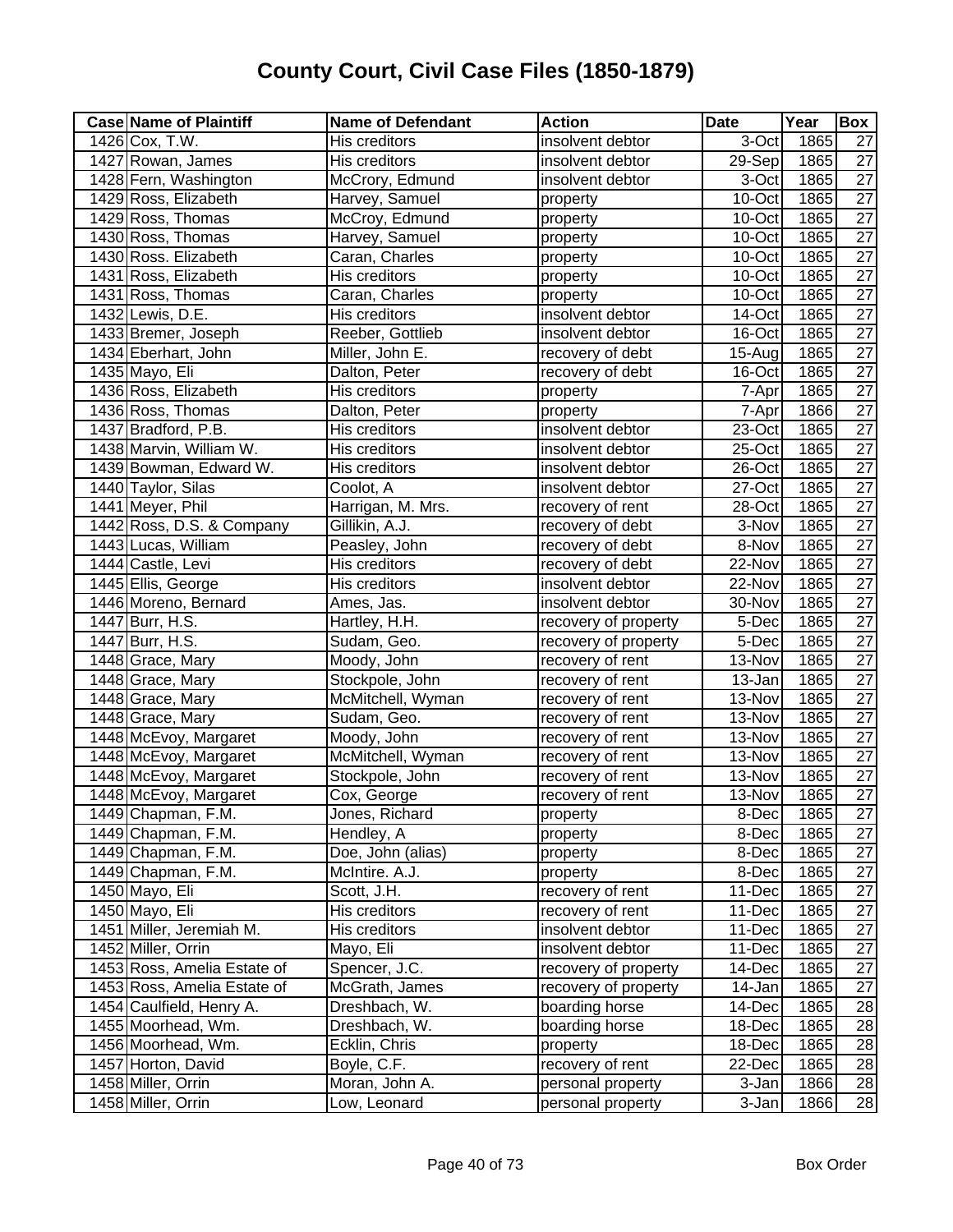| 1459 Haas, J.<br>recovery of rent<br>3-Jan<br>1866<br>Gallup, Timothy A.<br>28<br>1460 Whaley, John<br>$\overline{28}$<br>Leibling, Frank<br>$\overline{11}$ -May<br>1866<br>recovery of wages<br>28<br>1461 Polise, A.<br>His creditors<br>$\overline{5}$ -Jan<br>1866<br>recovery of rent<br>28<br>1462 Miller, Henry<br>His creditors<br>insolvent debtor<br>12-Jan<br>1866<br>28<br>1463 Long, Reuben<br>His creditors<br>1866<br>insolvent debtor<br>13-Jan<br>28<br>1464 Spurgen, John<br>1866<br>White, John<br>insolvent debtor<br>15-Jan<br>28<br>1465 Maddox, D. Mrs.<br>1866<br>His creditors<br>recovery of debt<br>15-Jan<br>$\overline{28}$<br>1866<br>His creditors<br>insolvent debtor<br>1466 Torre, Antonio<br>15-Jan<br>1467 Saunders, John R.<br>28<br>Mayo, Eli<br>insolvent debtor<br>1866<br>15-Jan<br>28<br>1468 Smith, Mary Mrs.<br>Lynch, A.H.<br>18-Jan<br>1866<br>property<br>1468 Smith, Mary Mrs.<br>1866<br>28<br>$18 - Jan$<br>Ramsey, H.<br>property<br>$\overline{28}$<br>1866<br>1468 Smith, Mary Mrs.<br>$18 - Jan$<br>His creditors<br>property<br>$\overline{28}$<br>1468 Yule, Wm.<br>18-Jan<br>1866<br>Mayo, Eli<br>property<br>$\overline{28}$<br>1468 Yule, Wm.<br>1866<br>Lynch, A.H.<br>18-Jan<br>property<br>$\overline{28}$<br>1468 Yule, Wm.<br>18-Jan<br>1866<br>Ramsey, H.<br>property<br>$\overline{28}$<br>1470 Kane, P.F.<br>His creditors<br>insolvent debtor<br>1866<br>29-Jan<br>$\overline{28}$<br>1471 VanDemark, F.J.<br>30-Jan<br>1866<br>McCrory, Edward<br>insolvent debtor<br>$\overline{28}$<br>1472 Ross, Elizabeth<br>1866<br>Harvey, Mrs<br>3-Apr<br>property<br>28<br>1472 Ross, Thomas<br>1866<br>McCroy, A.<br>3-Apr<br>property<br>28<br>1866<br>1473 Ross, Thomas<br>Harvey, Mrs<br>3-Apr<br>property<br>$\overline{28}$<br>1473 Ross. Elizabeth<br>Brandt, L.<br>1866<br>3-Apr<br>property<br>$\overline{28}$<br>1474 Smith, W.J.<br>19-Feb<br>1866<br>Biggs, Robert<br>recovery of wages<br>28<br>1475 Lampman, A.<br>Dodson, N.H.<br>12-Feb<br>1866<br>recovery of debt<br>$\overline{28}$<br>1476 Beatty, James<br>His creditors<br>1866<br>recovery of property<br>3-Jan<br>$\overline{28}$<br>27-Feb<br>1866<br>1477 Dettrick, A.G.<br>insolvent debtor<br>His creditors<br>28<br>1478 Igles, George<br>Davis, E.<br>28-Feb<br>1866<br>insolvent debtor<br>1479 Buckhart, T.L. (alias)<br>28<br>Skaggs, E.M.<br>1-Mar<br>1866<br>recovery of rent<br>28<br>Davis, E.<br>$1-Mar$<br>1866<br>1479 Wadsworth, T.L. Mrs.<br>recovery of rent<br>$\overline{28}$<br>1480 Bowman, Samuel<br>$\overline{5}$ -Mar<br>1866<br>Cauldfield, Henry<br>recovery of wages<br>28<br>1481 Gilday, Charles<br>7-Mar<br>1866<br>Brewer, William<br>recovery of debt<br>1482 McCann, Michael<br>$\overline{28}$<br>6-Mar<br>1866<br>Brewer, Margaret<br>recovery of rent<br>$\overline{28}$<br>1482 McCann, Michael<br>His creditors<br>6-Mar<br>1866<br>recovery of rent<br>28<br>1866<br>1483 Lord, James H.<br>His creditors<br>insolvent debtor<br>2-Apr<br>$\overline{28}$<br>1484 Leland, William H.<br>1866<br>Stewart, D.B.<br>insolvent debtor<br>5-Apr<br>28<br>1866<br>1485 Sheisler, Godfrey<br>Yule, William<br>recovery of debt<br>10-Apr<br>1486 Mayo, Eli<br>Tidton, J.R.<br>recovery of debt<br>17-Apr<br>1866<br>28<br>$\overline{28}$<br>1486 Mayo, Eli<br>Frink, L.<br>1866<br>recovery of debt<br>17-Apr<br>28<br>Dingley, N.<br>1486 Mayo, Eli<br>1866<br>recovery of debt<br>17-Apr<br>28<br>Dingley, Mary, Estate<br>1487 Harvey, Alice<br>recovery of debt<br>1866<br>18-Apr<br>28<br>1487 Harvey, Alice<br>His creditors<br>1866<br>recovery of debt<br>18-Apr<br>28<br>1488 Gould, John<br>1866<br>His creditors<br>insolvent debtor<br>19-Apr<br>Washburn, Lorendo<br>28<br>1489 Johnson, William<br>insolvent debtor<br>1866<br>21-Apr<br>Nelson, William A.<br>1866<br>28<br>1490 Hannon, Owen<br>recovery of rent<br>21-Apr<br>1866<br>28<br>1490 Hannon, Owen<br>His creditors<br>recovery of rent<br>21-Apr<br>28<br>1491 Foster, Charles<br>insolvent debtor<br>1866<br>Lowell, John<br>7-May<br>28<br>1492 McQuillen, Andrew<br>1866<br>Gallop, T.A.<br>7-May<br>recovery of property<br>1493 Whaley. John<br>His creditors<br>recovery of rent<br>28<br>11-May<br>1866<br>28<br>1494 Bullard, William G.<br>Gardiner, James A.<br>insolvent debtor<br>17-Jul<br>1866<br>28<br>1495 Freeman, C.C.<br>Davis, Frank<br>1866<br>recovery of debt<br>17-May<br>1496 Butterworth, Gonther<br>28<br>His creditors<br>recovery of debt<br>1866<br>26-May<br>1497 VanHorn, Fredrick D.<br>Haines, G.<br>insolvent debtor<br>1866<br>26-May | <b>Case Name of Plaintiff</b> | <b>Name of Defendant</b> | <b>Action</b> | <b>Date</b> | Year | Box |
|---------------------------------------------------------------------------------------------------------------------------------------------------------------------------------------------------------------------------------------------------------------------------------------------------------------------------------------------------------------------------------------------------------------------------------------------------------------------------------------------------------------------------------------------------------------------------------------------------------------------------------------------------------------------------------------------------------------------------------------------------------------------------------------------------------------------------------------------------------------------------------------------------------------------------------------------------------------------------------------------------------------------------------------------------------------------------------------------------------------------------------------------------------------------------------------------------------------------------------------------------------------------------------------------------------------------------------------------------------------------------------------------------------------------------------------------------------------------------------------------------------------------------------------------------------------------------------------------------------------------------------------------------------------------------------------------------------------------------------------------------------------------------------------------------------------------------------------------------------------------------------------------------------------------------------------------------------------------------------------------------------------------------------------------------------------------------------------------------------------------------------------------------------------------------------------------------------------------------------------------------------------------------------------------------------------------------------------------------------------------------------------------------------------------------------------------------------------------------------------------------------------------------------------------------------------------------------------------------------------------------------------------------------------------------------------------------------------------------------------------------------------------------------------------------------------------------------------------------------------------------------------------------------------------------------------------------------------------------------------------------------------------------------------------------------------------------------------------------------------------------------------------------------------------------------------------------------------------------------------------------------------------------------------------------------------------------------------------------------------------------------------------------------------------------------------------------------------------------------------------------------------------------------------------------------------------------------------------------------------------------------------------------------------------------------------------------------------------------------------------------------------------------------------------------------------------------------------------------------------------------------------------------------------------------------------------------------------------------------------------------------------------------------------------------------------------------------------------------------------------------------------------------------------------------------------------------------------------------------------------------------------------------------------------------------------------------------------------------------------------------------------------------------------------------------------------------------------------------------------------------------------------------------------------------------------------------------------------------------------------------------|-------------------------------|--------------------------|---------------|-------------|------|-----|
|                                                                                                                                                                                                                                                                                                                                                                                                                                                                                                                                                                                                                                                                                                                                                                                                                                                                                                                                                                                                                                                                                                                                                                                                                                                                                                                                                                                                                                                                                                                                                                                                                                                                                                                                                                                                                                                                                                                                                                                                                                                                                                                                                                                                                                                                                                                                                                                                                                                                                                                                                                                                                                                                                                                                                                                                                                                                                                                                                                                                                                                                                                                                                                                                                                                                                                                                                                                                                                                                                                                                                                                                                                                                                                                                                                                                                                                                                                                                                                                                                                                                                                                                                                                                                                                                                                                                                                                                                                                                                                                                                                                                                                 |                               |                          |               |             |      |     |
|                                                                                                                                                                                                                                                                                                                                                                                                                                                                                                                                                                                                                                                                                                                                                                                                                                                                                                                                                                                                                                                                                                                                                                                                                                                                                                                                                                                                                                                                                                                                                                                                                                                                                                                                                                                                                                                                                                                                                                                                                                                                                                                                                                                                                                                                                                                                                                                                                                                                                                                                                                                                                                                                                                                                                                                                                                                                                                                                                                                                                                                                                                                                                                                                                                                                                                                                                                                                                                                                                                                                                                                                                                                                                                                                                                                                                                                                                                                                                                                                                                                                                                                                                                                                                                                                                                                                                                                                                                                                                                                                                                                                                                 |                               |                          |               |             |      |     |
|                                                                                                                                                                                                                                                                                                                                                                                                                                                                                                                                                                                                                                                                                                                                                                                                                                                                                                                                                                                                                                                                                                                                                                                                                                                                                                                                                                                                                                                                                                                                                                                                                                                                                                                                                                                                                                                                                                                                                                                                                                                                                                                                                                                                                                                                                                                                                                                                                                                                                                                                                                                                                                                                                                                                                                                                                                                                                                                                                                                                                                                                                                                                                                                                                                                                                                                                                                                                                                                                                                                                                                                                                                                                                                                                                                                                                                                                                                                                                                                                                                                                                                                                                                                                                                                                                                                                                                                                                                                                                                                                                                                                                                 |                               |                          |               |             |      |     |
| 28                                                                                                                                                                                                                                                                                                                                                                                                                                                                                                                                                                                                                                                                                                                                                                                                                                                                                                                                                                                                                                                                                                                                                                                                                                                                                                                                                                                                                                                                                                                                                                                                                                                                                                                                                                                                                                                                                                                                                                                                                                                                                                                                                                                                                                                                                                                                                                                                                                                                                                                                                                                                                                                                                                                                                                                                                                                                                                                                                                                                                                                                                                                                                                                                                                                                                                                                                                                                                                                                                                                                                                                                                                                                                                                                                                                                                                                                                                                                                                                                                                                                                                                                                                                                                                                                                                                                                                                                                                                                                                                                                                                                                              |                               |                          |               |             |      |     |
|                                                                                                                                                                                                                                                                                                                                                                                                                                                                                                                                                                                                                                                                                                                                                                                                                                                                                                                                                                                                                                                                                                                                                                                                                                                                                                                                                                                                                                                                                                                                                                                                                                                                                                                                                                                                                                                                                                                                                                                                                                                                                                                                                                                                                                                                                                                                                                                                                                                                                                                                                                                                                                                                                                                                                                                                                                                                                                                                                                                                                                                                                                                                                                                                                                                                                                                                                                                                                                                                                                                                                                                                                                                                                                                                                                                                                                                                                                                                                                                                                                                                                                                                                                                                                                                                                                                                                                                                                                                                                                                                                                                                                                 |                               |                          |               |             |      |     |
|                                                                                                                                                                                                                                                                                                                                                                                                                                                                                                                                                                                                                                                                                                                                                                                                                                                                                                                                                                                                                                                                                                                                                                                                                                                                                                                                                                                                                                                                                                                                                                                                                                                                                                                                                                                                                                                                                                                                                                                                                                                                                                                                                                                                                                                                                                                                                                                                                                                                                                                                                                                                                                                                                                                                                                                                                                                                                                                                                                                                                                                                                                                                                                                                                                                                                                                                                                                                                                                                                                                                                                                                                                                                                                                                                                                                                                                                                                                                                                                                                                                                                                                                                                                                                                                                                                                                                                                                                                                                                                                                                                                                                                 |                               |                          |               |             |      |     |
|                                                                                                                                                                                                                                                                                                                                                                                                                                                                                                                                                                                                                                                                                                                                                                                                                                                                                                                                                                                                                                                                                                                                                                                                                                                                                                                                                                                                                                                                                                                                                                                                                                                                                                                                                                                                                                                                                                                                                                                                                                                                                                                                                                                                                                                                                                                                                                                                                                                                                                                                                                                                                                                                                                                                                                                                                                                                                                                                                                                                                                                                                                                                                                                                                                                                                                                                                                                                                                                                                                                                                                                                                                                                                                                                                                                                                                                                                                                                                                                                                                                                                                                                                                                                                                                                                                                                                                                                                                                                                                                                                                                                                                 |                               |                          |               |             |      |     |
|                                                                                                                                                                                                                                                                                                                                                                                                                                                                                                                                                                                                                                                                                                                                                                                                                                                                                                                                                                                                                                                                                                                                                                                                                                                                                                                                                                                                                                                                                                                                                                                                                                                                                                                                                                                                                                                                                                                                                                                                                                                                                                                                                                                                                                                                                                                                                                                                                                                                                                                                                                                                                                                                                                                                                                                                                                                                                                                                                                                                                                                                                                                                                                                                                                                                                                                                                                                                                                                                                                                                                                                                                                                                                                                                                                                                                                                                                                                                                                                                                                                                                                                                                                                                                                                                                                                                                                                                                                                                                                                                                                                                                                 |                               |                          |               |             |      |     |
|                                                                                                                                                                                                                                                                                                                                                                                                                                                                                                                                                                                                                                                                                                                                                                                                                                                                                                                                                                                                                                                                                                                                                                                                                                                                                                                                                                                                                                                                                                                                                                                                                                                                                                                                                                                                                                                                                                                                                                                                                                                                                                                                                                                                                                                                                                                                                                                                                                                                                                                                                                                                                                                                                                                                                                                                                                                                                                                                                                                                                                                                                                                                                                                                                                                                                                                                                                                                                                                                                                                                                                                                                                                                                                                                                                                                                                                                                                                                                                                                                                                                                                                                                                                                                                                                                                                                                                                                                                                                                                                                                                                                                                 |                               |                          |               |             |      |     |
|                                                                                                                                                                                                                                                                                                                                                                                                                                                                                                                                                                                                                                                                                                                                                                                                                                                                                                                                                                                                                                                                                                                                                                                                                                                                                                                                                                                                                                                                                                                                                                                                                                                                                                                                                                                                                                                                                                                                                                                                                                                                                                                                                                                                                                                                                                                                                                                                                                                                                                                                                                                                                                                                                                                                                                                                                                                                                                                                                                                                                                                                                                                                                                                                                                                                                                                                                                                                                                                                                                                                                                                                                                                                                                                                                                                                                                                                                                                                                                                                                                                                                                                                                                                                                                                                                                                                                                                                                                                                                                                                                                                                                                 |                               |                          |               |             |      |     |
|                                                                                                                                                                                                                                                                                                                                                                                                                                                                                                                                                                                                                                                                                                                                                                                                                                                                                                                                                                                                                                                                                                                                                                                                                                                                                                                                                                                                                                                                                                                                                                                                                                                                                                                                                                                                                                                                                                                                                                                                                                                                                                                                                                                                                                                                                                                                                                                                                                                                                                                                                                                                                                                                                                                                                                                                                                                                                                                                                                                                                                                                                                                                                                                                                                                                                                                                                                                                                                                                                                                                                                                                                                                                                                                                                                                                                                                                                                                                                                                                                                                                                                                                                                                                                                                                                                                                                                                                                                                                                                                                                                                                                                 |                               |                          |               |             |      |     |
|                                                                                                                                                                                                                                                                                                                                                                                                                                                                                                                                                                                                                                                                                                                                                                                                                                                                                                                                                                                                                                                                                                                                                                                                                                                                                                                                                                                                                                                                                                                                                                                                                                                                                                                                                                                                                                                                                                                                                                                                                                                                                                                                                                                                                                                                                                                                                                                                                                                                                                                                                                                                                                                                                                                                                                                                                                                                                                                                                                                                                                                                                                                                                                                                                                                                                                                                                                                                                                                                                                                                                                                                                                                                                                                                                                                                                                                                                                                                                                                                                                                                                                                                                                                                                                                                                                                                                                                                                                                                                                                                                                                                                                 |                               |                          |               |             |      |     |
|                                                                                                                                                                                                                                                                                                                                                                                                                                                                                                                                                                                                                                                                                                                                                                                                                                                                                                                                                                                                                                                                                                                                                                                                                                                                                                                                                                                                                                                                                                                                                                                                                                                                                                                                                                                                                                                                                                                                                                                                                                                                                                                                                                                                                                                                                                                                                                                                                                                                                                                                                                                                                                                                                                                                                                                                                                                                                                                                                                                                                                                                                                                                                                                                                                                                                                                                                                                                                                                                                                                                                                                                                                                                                                                                                                                                                                                                                                                                                                                                                                                                                                                                                                                                                                                                                                                                                                                                                                                                                                                                                                                                                                 |                               |                          |               |             |      |     |
|                                                                                                                                                                                                                                                                                                                                                                                                                                                                                                                                                                                                                                                                                                                                                                                                                                                                                                                                                                                                                                                                                                                                                                                                                                                                                                                                                                                                                                                                                                                                                                                                                                                                                                                                                                                                                                                                                                                                                                                                                                                                                                                                                                                                                                                                                                                                                                                                                                                                                                                                                                                                                                                                                                                                                                                                                                                                                                                                                                                                                                                                                                                                                                                                                                                                                                                                                                                                                                                                                                                                                                                                                                                                                                                                                                                                                                                                                                                                                                                                                                                                                                                                                                                                                                                                                                                                                                                                                                                                                                                                                                                                                                 |                               |                          |               |             |      |     |
|                                                                                                                                                                                                                                                                                                                                                                                                                                                                                                                                                                                                                                                                                                                                                                                                                                                                                                                                                                                                                                                                                                                                                                                                                                                                                                                                                                                                                                                                                                                                                                                                                                                                                                                                                                                                                                                                                                                                                                                                                                                                                                                                                                                                                                                                                                                                                                                                                                                                                                                                                                                                                                                                                                                                                                                                                                                                                                                                                                                                                                                                                                                                                                                                                                                                                                                                                                                                                                                                                                                                                                                                                                                                                                                                                                                                                                                                                                                                                                                                                                                                                                                                                                                                                                                                                                                                                                                                                                                                                                                                                                                                                                 |                               |                          |               |             |      |     |
|                                                                                                                                                                                                                                                                                                                                                                                                                                                                                                                                                                                                                                                                                                                                                                                                                                                                                                                                                                                                                                                                                                                                                                                                                                                                                                                                                                                                                                                                                                                                                                                                                                                                                                                                                                                                                                                                                                                                                                                                                                                                                                                                                                                                                                                                                                                                                                                                                                                                                                                                                                                                                                                                                                                                                                                                                                                                                                                                                                                                                                                                                                                                                                                                                                                                                                                                                                                                                                                                                                                                                                                                                                                                                                                                                                                                                                                                                                                                                                                                                                                                                                                                                                                                                                                                                                                                                                                                                                                                                                                                                                                                                                 |                               |                          |               |             |      |     |
|                                                                                                                                                                                                                                                                                                                                                                                                                                                                                                                                                                                                                                                                                                                                                                                                                                                                                                                                                                                                                                                                                                                                                                                                                                                                                                                                                                                                                                                                                                                                                                                                                                                                                                                                                                                                                                                                                                                                                                                                                                                                                                                                                                                                                                                                                                                                                                                                                                                                                                                                                                                                                                                                                                                                                                                                                                                                                                                                                                                                                                                                                                                                                                                                                                                                                                                                                                                                                                                                                                                                                                                                                                                                                                                                                                                                                                                                                                                                                                                                                                                                                                                                                                                                                                                                                                                                                                                                                                                                                                                                                                                                                                 |                               |                          |               |             |      |     |
|                                                                                                                                                                                                                                                                                                                                                                                                                                                                                                                                                                                                                                                                                                                                                                                                                                                                                                                                                                                                                                                                                                                                                                                                                                                                                                                                                                                                                                                                                                                                                                                                                                                                                                                                                                                                                                                                                                                                                                                                                                                                                                                                                                                                                                                                                                                                                                                                                                                                                                                                                                                                                                                                                                                                                                                                                                                                                                                                                                                                                                                                                                                                                                                                                                                                                                                                                                                                                                                                                                                                                                                                                                                                                                                                                                                                                                                                                                                                                                                                                                                                                                                                                                                                                                                                                                                                                                                                                                                                                                                                                                                                                                 |                               |                          |               |             |      |     |
|                                                                                                                                                                                                                                                                                                                                                                                                                                                                                                                                                                                                                                                                                                                                                                                                                                                                                                                                                                                                                                                                                                                                                                                                                                                                                                                                                                                                                                                                                                                                                                                                                                                                                                                                                                                                                                                                                                                                                                                                                                                                                                                                                                                                                                                                                                                                                                                                                                                                                                                                                                                                                                                                                                                                                                                                                                                                                                                                                                                                                                                                                                                                                                                                                                                                                                                                                                                                                                                                                                                                                                                                                                                                                                                                                                                                                                                                                                                                                                                                                                                                                                                                                                                                                                                                                                                                                                                                                                                                                                                                                                                                                                 |                               |                          |               |             |      |     |
|                                                                                                                                                                                                                                                                                                                                                                                                                                                                                                                                                                                                                                                                                                                                                                                                                                                                                                                                                                                                                                                                                                                                                                                                                                                                                                                                                                                                                                                                                                                                                                                                                                                                                                                                                                                                                                                                                                                                                                                                                                                                                                                                                                                                                                                                                                                                                                                                                                                                                                                                                                                                                                                                                                                                                                                                                                                                                                                                                                                                                                                                                                                                                                                                                                                                                                                                                                                                                                                                                                                                                                                                                                                                                                                                                                                                                                                                                                                                                                                                                                                                                                                                                                                                                                                                                                                                                                                                                                                                                                                                                                                                                                 |                               |                          |               |             |      |     |
|                                                                                                                                                                                                                                                                                                                                                                                                                                                                                                                                                                                                                                                                                                                                                                                                                                                                                                                                                                                                                                                                                                                                                                                                                                                                                                                                                                                                                                                                                                                                                                                                                                                                                                                                                                                                                                                                                                                                                                                                                                                                                                                                                                                                                                                                                                                                                                                                                                                                                                                                                                                                                                                                                                                                                                                                                                                                                                                                                                                                                                                                                                                                                                                                                                                                                                                                                                                                                                                                                                                                                                                                                                                                                                                                                                                                                                                                                                                                                                                                                                                                                                                                                                                                                                                                                                                                                                                                                                                                                                                                                                                                                                 |                               |                          |               |             |      |     |
|                                                                                                                                                                                                                                                                                                                                                                                                                                                                                                                                                                                                                                                                                                                                                                                                                                                                                                                                                                                                                                                                                                                                                                                                                                                                                                                                                                                                                                                                                                                                                                                                                                                                                                                                                                                                                                                                                                                                                                                                                                                                                                                                                                                                                                                                                                                                                                                                                                                                                                                                                                                                                                                                                                                                                                                                                                                                                                                                                                                                                                                                                                                                                                                                                                                                                                                                                                                                                                                                                                                                                                                                                                                                                                                                                                                                                                                                                                                                                                                                                                                                                                                                                                                                                                                                                                                                                                                                                                                                                                                                                                                                                                 |                               |                          |               |             |      |     |
|                                                                                                                                                                                                                                                                                                                                                                                                                                                                                                                                                                                                                                                                                                                                                                                                                                                                                                                                                                                                                                                                                                                                                                                                                                                                                                                                                                                                                                                                                                                                                                                                                                                                                                                                                                                                                                                                                                                                                                                                                                                                                                                                                                                                                                                                                                                                                                                                                                                                                                                                                                                                                                                                                                                                                                                                                                                                                                                                                                                                                                                                                                                                                                                                                                                                                                                                                                                                                                                                                                                                                                                                                                                                                                                                                                                                                                                                                                                                                                                                                                                                                                                                                                                                                                                                                                                                                                                                                                                                                                                                                                                                                                 |                               |                          |               |             |      |     |
|                                                                                                                                                                                                                                                                                                                                                                                                                                                                                                                                                                                                                                                                                                                                                                                                                                                                                                                                                                                                                                                                                                                                                                                                                                                                                                                                                                                                                                                                                                                                                                                                                                                                                                                                                                                                                                                                                                                                                                                                                                                                                                                                                                                                                                                                                                                                                                                                                                                                                                                                                                                                                                                                                                                                                                                                                                                                                                                                                                                                                                                                                                                                                                                                                                                                                                                                                                                                                                                                                                                                                                                                                                                                                                                                                                                                                                                                                                                                                                                                                                                                                                                                                                                                                                                                                                                                                                                                                                                                                                                                                                                                                                 |                               |                          |               |             |      |     |
|                                                                                                                                                                                                                                                                                                                                                                                                                                                                                                                                                                                                                                                                                                                                                                                                                                                                                                                                                                                                                                                                                                                                                                                                                                                                                                                                                                                                                                                                                                                                                                                                                                                                                                                                                                                                                                                                                                                                                                                                                                                                                                                                                                                                                                                                                                                                                                                                                                                                                                                                                                                                                                                                                                                                                                                                                                                                                                                                                                                                                                                                                                                                                                                                                                                                                                                                                                                                                                                                                                                                                                                                                                                                                                                                                                                                                                                                                                                                                                                                                                                                                                                                                                                                                                                                                                                                                                                                                                                                                                                                                                                                                                 |                               |                          |               |             |      |     |
|                                                                                                                                                                                                                                                                                                                                                                                                                                                                                                                                                                                                                                                                                                                                                                                                                                                                                                                                                                                                                                                                                                                                                                                                                                                                                                                                                                                                                                                                                                                                                                                                                                                                                                                                                                                                                                                                                                                                                                                                                                                                                                                                                                                                                                                                                                                                                                                                                                                                                                                                                                                                                                                                                                                                                                                                                                                                                                                                                                                                                                                                                                                                                                                                                                                                                                                                                                                                                                                                                                                                                                                                                                                                                                                                                                                                                                                                                                                                                                                                                                                                                                                                                                                                                                                                                                                                                                                                                                                                                                                                                                                                                                 |                               |                          |               |             |      |     |
|                                                                                                                                                                                                                                                                                                                                                                                                                                                                                                                                                                                                                                                                                                                                                                                                                                                                                                                                                                                                                                                                                                                                                                                                                                                                                                                                                                                                                                                                                                                                                                                                                                                                                                                                                                                                                                                                                                                                                                                                                                                                                                                                                                                                                                                                                                                                                                                                                                                                                                                                                                                                                                                                                                                                                                                                                                                                                                                                                                                                                                                                                                                                                                                                                                                                                                                                                                                                                                                                                                                                                                                                                                                                                                                                                                                                                                                                                                                                                                                                                                                                                                                                                                                                                                                                                                                                                                                                                                                                                                                                                                                                                                 |                               |                          |               |             |      |     |
|                                                                                                                                                                                                                                                                                                                                                                                                                                                                                                                                                                                                                                                                                                                                                                                                                                                                                                                                                                                                                                                                                                                                                                                                                                                                                                                                                                                                                                                                                                                                                                                                                                                                                                                                                                                                                                                                                                                                                                                                                                                                                                                                                                                                                                                                                                                                                                                                                                                                                                                                                                                                                                                                                                                                                                                                                                                                                                                                                                                                                                                                                                                                                                                                                                                                                                                                                                                                                                                                                                                                                                                                                                                                                                                                                                                                                                                                                                                                                                                                                                                                                                                                                                                                                                                                                                                                                                                                                                                                                                                                                                                                                                 |                               |                          |               |             |      |     |
|                                                                                                                                                                                                                                                                                                                                                                                                                                                                                                                                                                                                                                                                                                                                                                                                                                                                                                                                                                                                                                                                                                                                                                                                                                                                                                                                                                                                                                                                                                                                                                                                                                                                                                                                                                                                                                                                                                                                                                                                                                                                                                                                                                                                                                                                                                                                                                                                                                                                                                                                                                                                                                                                                                                                                                                                                                                                                                                                                                                                                                                                                                                                                                                                                                                                                                                                                                                                                                                                                                                                                                                                                                                                                                                                                                                                                                                                                                                                                                                                                                                                                                                                                                                                                                                                                                                                                                                                                                                                                                                                                                                                                                 |                               |                          |               |             |      |     |
|                                                                                                                                                                                                                                                                                                                                                                                                                                                                                                                                                                                                                                                                                                                                                                                                                                                                                                                                                                                                                                                                                                                                                                                                                                                                                                                                                                                                                                                                                                                                                                                                                                                                                                                                                                                                                                                                                                                                                                                                                                                                                                                                                                                                                                                                                                                                                                                                                                                                                                                                                                                                                                                                                                                                                                                                                                                                                                                                                                                                                                                                                                                                                                                                                                                                                                                                                                                                                                                                                                                                                                                                                                                                                                                                                                                                                                                                                                                                                                                                                                                                                                                                                                                                                                                                                                                                                                                                                                                                                                                                                                                                                                 |                               |                          |               |             |      |     |
|                                                                                                                                                                                                                                                                                                                                                                                                                                                                                                                                                                                                                                                                                                                                                                                                                                                                                                                                                                                                                                                                                                                                                                                                                                                                                                                                                                                                                                                                                                                                                                                                                                                                                                                                                                                                                                                                                                                                                                                                                                                                                                                                                                                                                                                                                                                                                                                                                                                                                                                                                                                                                                                                                                                                                                                                                                                                                                                                                                                                                                                                                                                                                                                                                                                                                                                                                                                                                                                                                                                                                                                                                                                                                                                                                                                                                                                                                                                                                                                                                                                                                                                                                                                                                                                                                                                                                                                                                                                                                                                                                                                                                                 |                               |                          |               |             |      |     |
|                                                                                                                                                                                                                                                                                                                                                                                                                                                                                                                                                                                                                                                                                                                                                                                                                                                                                                                                                                                                                                                                                                                                                                                                                                                                                                                                                                                                                                                                                                                                                                                                                                                                                                                                                                                                                                                                                                                                                                                                                                                                                                                                                                                                                                                                                                                                                                                                                                                                                                                                                                                                                                                                                                                                                                                                                                                                                                                                                                                                                                                                                                                                                                                                                                                                                                                                                                                                                                                                                                                                                                                                                                                                                                                                                                                                                                                                                                                                                                                                                                                                                                                                                                                                                                                                                                                                                                                                                                                                                                                                                                                                                                 |                               |                          |               |             |      |     |
|                                                                                                                                                                                                                                                                                                                                                                                                                                                                                                                                                                                                                                                                                                                                                                                                                                                                                                                                                                                                                                                                                                                                                                                                                                                                                                                                                                                                                                                                                                                                                                                                                                                                                                                                                                                                                                                                                                                                                                                                                                                                                                                                                                                                                                                                                                                                                                                                                                                                                                                                                                                                                                                                                                                                                                                                                                                                                                                                                                                                                                                                                                                                                                                                                                                                                                                                                                                                                                                                                                                                                                                                                                                                                                                                                                                                                                                                                                                                                                                                                                                                                                                                                                                                                                                                                                                                                                                                                                                                                                                                                                                                                                 |                               |                          |               |             |      |     |
|                                                                                                                                                                                                                                                                                                                                                                                                                                                                                                                                                                                                                                                                                                                                                                                                                                                                                                                                                                                                                                                                                                                                                                                                                                                                                                                                                                                                                                                                                                                                                                                                                                                                                                                                                                                                                                                                                                                                                                                                                                                                                                                                                                                                                                                                                                                                                                                                                                                                                                                                                                                                                                                                                                                                                                                                                                                                                                                                                                                                                                                                                                                                                                                                                                                                                                                                                                                                                                                                                                                                                                                                                                                                                                                                                                                                                                                                                                                                                                                                                                                                                                                                                                                                                                                                                                                                                                                                                                                                                                                                                                                                                                 |                               |                          |               |             |      |     |
|                                                                                                                                                                                                                                                                                                                                                                                                                                                                                                                                                                                                                                                                                                                                                                                                                                                                                                                                                                                                                                                                                                                                                                                                                                                                                                                                                                                                                                                                                                                                                                                                                                                                                                                                                                                                                                                                                                                                                                                                                                                                                                                                                                                                                                                                                                                                                                                                                                                                                                                                                                                                                                                                                                                                                                                                                                                                                                                                                                                                                                                                                                                                                                                                                                                                                                                                                                                                                                                                                                                                                                                                                                                                                                                                                                                                                                                                                                                                                                                                                                                                                                                                                                                                                                                                                                                                                                                                                                                                                                                                                                                                                                 |                               |                          |               |             |      |     |
|                                                                                                                                                                                                                                                                                                                                                                                                                                                                                                                                                                                                                                                                                                                                                                                                                                                                                                                                                                                                                                                                                                                                                                                                                                                                                                                                                                                                                                                                                                                                                                                                                                                                                                                                                                                                                                                                                                                                                                                                                                                                                                                                                                                                                                                                                                                                                                                                                                                                                                                                                                                                                                                                                                                                                                                                                                                                                                                                                                                                                                                                                                                                                                                                                                                                                                                                                                                                                                                                                                                                                                                                                                                                                                                                                                                                                                                                                                                                                                                                                                                                                                                                                                                                                                                                                                                                                                                                                                                                                                                                                                                                                                 |                               |                          |               |             |      |     |
|                                                                                                                                                                                                                                                                                                                                                                                                                                                                                                                                                                                                                                                                                                                                                                                                                                                                                                                                                                                                                                                                                                                                                                                                                                                                                                                                                                                                                                                                                                                                                                                                                                                                                                                                                                                                                                                                                                                                                                                                                                                                                                                                                                                                                                                                                                                                                                                                                                                                                                                                                                                                                                                                                                                                                                                                                                                                                                                                                                                                                                                                                                                                                                                                                                                                                                                                                                                                                                                                                                                                                                                                                                                                                                                                                                                                                                                                                                                                                                                                                                                                                                                                                                                                                                                                                                                                                                                                                                                                                                                                                                                                                                 |                               |                          |               |             |      |     |
|                                                                                                                                                                                                                                                                                                                                                                                                                                                                                                                                                                                                                                                                                                                                                                                                                                                                                                                                                                                                                                                                                                                                                                                                                                                                                                                                                                                                                                                                                                                                                                                                                                                                                                                                                                                                                                                                                                                                                                                                                                                                                                                                                                                                                                                                                                                                                                                                                                                                                                                                                                                                                                                                                                                                                                                                                                                                                                                                                                                                                                                                                                                                                                                                                                                                                                                                                                                                                                                                                                                                                                                                                                                                                                                                                                                                                                                                                                                                                                                                                                                                                                                                                                                                                                                                                                                                                                                                                                                                                                                                                                                                                                 |                               |                          |               |             |      |     |
|                                                                                                                                                                                                                                                                                                                                                                                                                                                                                                                                                                                                                                                                                                                                                                                                                                                                                                                                                                                                                                                                                                                                                                                                                                                                                                                                                                                                                                                                                                                                                                                                                                                                                                                                                                                                                                                                                                                                                                                                                                                                                                                                                                                                                                                                                                                                                                                                                                                                                                                                                                                                                                                                                                                                                                                                                                                                                                                                                                                                                                                                                                                                                                                                                                                                                                                                                                                                                                                                                                                                                                                                                                                                                                                                                                                                                                                                                                                                                                                                                                                                                                                                                                                                                                                                                                                                                                                                                                                                                                                                                                                                                                 |                               |                          |               |             |      |     |
|                                                                                                                                                                                                                                                                                                                                                                                                                                                                                                                                                                                                                                                                                                                                                                                                                                                                                                                                                                                                                                                                                                                                                                                                                                                                                                                                                                                                                                                                                                                                                                                                                                                                                                                                                                                                                                                                                                                                                                                                                                                                                                                                                                                                                                                                                                                                                                                                                                                                                                                                                                                                                                                                                                                                                                                                                                                                                                                                                                                                                                                                                                                                                                                                                                                                                                                                                                                                                                                                                                                                                                                                                                                                                                                                                                                                                                                                                                                                                                                                                                                                                                                                                                                                                                                                                                                                                                                                                                                                                                                                                                                                                                 |                               |                          |               |             |      |     |
|                                                                                                                                                                                                                                                                                                                                                                                                                                                                                                                                                                                                                                                                                                                                                                                                                                                                                                                                                                                                                                                                                                                                                                                                                                                                                                                                                                                                                                                                                                                                                                                                                                                                                                                                                                                                                                                                                                                                                                                                                                                                                                                                                                                                                                                                                                                                                                                                                                                                                                                                                                                                                                                                                                                                                                                                                                                                                                                                                                                                                                                                                                                                                                                                                                                                                                                                                                                                                                                                                                                                                                                                                                                                                                                                                                                                                                                                                                                                                                                                                                                                                                                                                                                                                                                                                                                                                                                                                                                                                                                                                                                                                                 |                               |                          |               |             |      |     |
|                                                                                                                                                                                                                                                                                                                                                                                                                                                                                                                                                                                                                                                                                                                                                                                                                                                                                                                                                                                                                                                                                                                                                                                                                                                                                                                                                                                                                                                                                                                                                                                                                                                                                                                                                                                                                                                                                                                                                                                                                                                                                                                                                                                                                                                                                                                                                                                                                                                                                                                                                                                                                                                                                                                                                                                                                                                                                                                                                                                                                                                                                                                                                                                                                                                                                                                                                                                                                                                                                                                                                                                                                                                                                                                                                                                                                                                                                                                                                                                                                                                                                                                                                                                                                                                                                                                                                                                                                                                                                                                                                                                                                                 |                               |                          |               |             |      |     |
|                                                                                                                                                                                                                                                                                                                                                                                                                                                                                                                                                                                                                                                                                                                                                                                                                                                                                                                                                                                                                                                                                                                                                                                                                                                                                                                                                                                                                                                                                                                                                                                                                                                                                                                                                                                                                                                                                                                                                                                                                                                                                                                                                                                                                                                                                                                                                                                                                                                                                                                                                                                                                                                                                                                                                                                                                                                                                                                                                                                                                                                                                                                                                                                                                                                                                                                                                                                                                                                                                                                                                                                                                                                                                                                                                                                                                                                                                                                                                                                                                                                                                                                                                                                                                                                                                                                                                                                                                                                                                                                                                                                                                                 |                               |                          |               |             |      |     |
|                                                                                                                                                                                                                                                                                                                                                                                                                                                                                                                                                                                                                                                                                                                                                                                                                                                                                                                                                                                                                                                                                                                                                                                                                                                                                                                                                                                                                                                                                                                                                                                                                                                                                                                                                                                                                                                                                                                                                                                                                                                                                                                                                                                                                                                                                                                                                                                                                                                                                                                                                                                                                                                                                                                                                                                                                                                                                                                                                                                                                                                                                                                                                                                                                                                                                                                                                                                                                                                                                                                                                                                                                                                                                                                                                                                                                                                                                                                                                                                                                                                                                                                                                                                                                                                                                                                                                                                                                                                                                                                                                                                                                                 |                               |                          |               |             |      |     |
|                                                                                                                                                                                                                                                                                                                                                                                                                                                                                                                                                                                                                                                                                                                                                                                                                                                                                                                                                                                                                                                                                                                                                                                                                                                                                                                                                                                                                                                                                                                                                                                                                                                                                                                                                                                                                                                                                                                                                                                                                                                                                                                                                                                                                                                                                                                                                                                                                                                                                                                                                                                                                                                                                                                                                                                                                                                                                                                                                                                                                                                                                                                                                                                                                                                                                                                                                                                                                                                                                                                                                                                                                                                                                                                                                                                                                                                                                                                                                                                                                                                                                                                                                                                                                                                                                                                                                                                                                                                                                                                                                                                                                                 |                               |                          |               |             |      |     |
|                                                                                                                                                                                                                                                                                                                                                                                                                                                                                                                                                                                                                                                                                                                                                                                                                                                                                                                                                                                                                                                                                                                                                                                                                                                                                                                                                                                                                                                                                                                                                                                                                                                                                                                                                                                                                                                                                                                                                                                                                                                                                                                                                                                                                                                                                                                                                                                                                                                                                                                                                                                                                                                                                                                                                                                                                                                                                                                                                                                                                                                                                                                                                                                                                                                                                                                                                                                                                                                                                                                                                                                                                                                                                                                                                                                                                                                                                                                                                                                                                                                                                                                                                                                                                                                                                                                                                                                                                                                                                                                                                                                                                                 |                               |                          |               |             |      |     |
|                                                                                                                                                                                                                                                                                                                                                                                                                                                                                                                                                                                                                                                                                                                                                                                                                                                                                                                                                                                                                                                                                                                                                                                                                                                                                                                                                                                                                                                                                                                                                                                                                                                                                                                                                                                                                                                                                                                                                                                                                                                                                                                                                                                                                                                                                                                                                                                                                                                                                                                                                                                                                                                                                                                                                                                                                                                                                                                                                                                                                                                                                                                                                                                                                                                                                                                                                                                                                                                                                                                                                                                                                                                                                                                                                                                                                                                                                                                                                                                                                                                                                                                                                                                                                                                                                                                                                                                                                                                                                                                                                                                                                                 |                               |                          |               |             |      |     |
|                                                                                                                                                                                                                                                                                                                                                                                                                                                                                                                                                                                                                                                                                                                                                                                                                                                                                                                                                                                                                                                                                                                                                                                                                                                                                                                                                                                                                                                                                                                                                                                                                                                                                                                                                                                                                                                                                                                                                                                                                                                                                                                                                                                                                                                                                                                                                                                                                                                                                                                                                                                                                                                                                                                                                                                                                                                                                                                                                                                                                                                                                                                                                                                                                                                                                                                                                                                                                                                                                                                                                                                                                                                                                                                                                                                                                                                                                                                                                                                                                                                                                                                                                                                                                                                                                                                                                                                                                                                                                                                                                                                                                                 |                               |                          |               |             |      |     |
|                                                                                                                                                                                                                                                                                                                                                                                                                                                                                                                                                                                                                                                                                                                                                                                                                                                                                                                                                                                                                                                                                                                                                                                                                                                                                                                                                                                                                                                                                                                                                                                                                                                                                                                                                                                                                                                                                                                                                                                                                                                                                                                                                                                                                                                                                                                                                                                                                                                                                                                                                                                                                                                                                                                                                                                                                                                                                                                                                                                                                                                                                                                                                                                                                                                                                                                                                                                                                                                                                                                                                                                                                                                                                                                                                                                                                                                                                                                                                                                                                                                                                                                                                                                                                                                                                                                                                                                                                                                                                                                                                                                                                                 |                               |                          |               |             |      |     |
|                                                                                                                                                                                                                                                                                                                                                                                                                                                                                                                                                                                                                                                                                                                                                                                                                                                                                                                                                                                                                                                                                                                                                                                                                                                                                                                                                                                                                                                                                                                                                                                                                                                                                                                                                                                                                                                                                                                                                                                                                                                                                                                                                                                                                                                                                                                                                                                                                                                                                                                                                                                                                                                                                                                                                                                                                                                                                                                                                                                                                                                                                                                                                                                                                                                                                                                                                                                                                                                                                                                                                                                                                                                                                                                                                                                                                                                                                                                                                                                                                                                                                                                                                                                                                                                                                                                                                                                                                                                                                                                                                                                                                                 |                               |                          |               |             |      |     |
|                                                                                                                                                                                                                                                                                                                                                                                                                                                                                                                                                                                                                                                                                                                                                                                                                                                                                                                                                                                                                                                                                                                                                                                                                                                                                                                                                                                                                                                                                                                                                                                                                                                                                                                                                                                                                                                                                                                                                                                                                                                                                                                                                                                                                                                                                                                                                                                                                                                                                                                                                                                                                                                                                                                                                                                                                                                                                                                                                                                                                                                                                                                                                                                                                                                                                                                                                                                                                                                                                                                                                                                                                                                                                                                                                                                                                                                                                                                                                                                                                                                                                                                                                                                                                                                                                                                                                                                                                                                                                                                                                                                                                                 |                               |                          |               |             |      |     |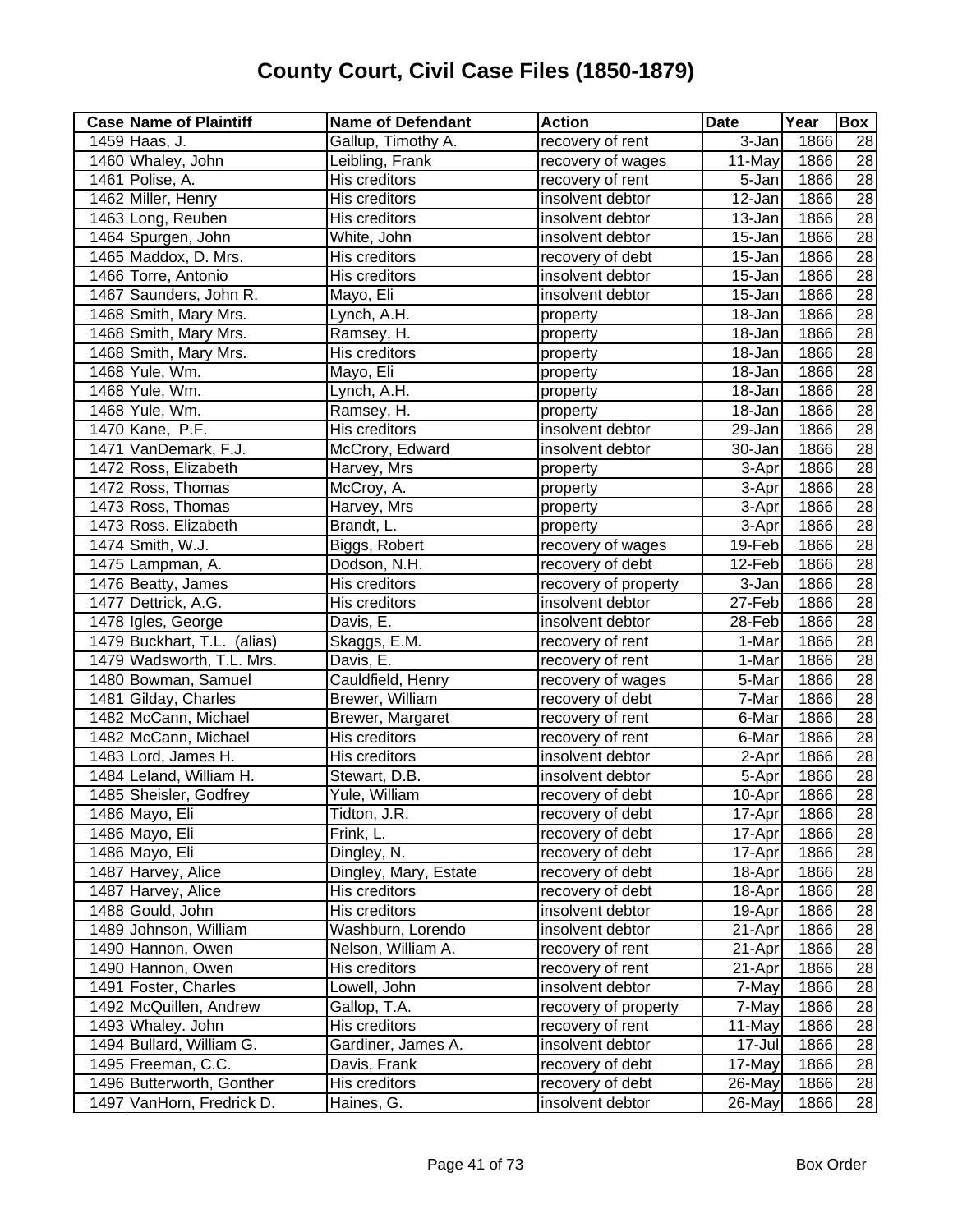| <b>Case Name of Plaintiff</b> | <b>Name of Defendant</b>     | <b>Action</b>        | <b>Date</b>          | Year | Box             |
|-------------------------------|------------------------------|----------------------|----------------------|------|-----------------|
| 1498 Grace, Mary              | Ramsey, Henry                | recovery of debt     | 30-May               | 1866 | 28              |
| 1498 Grace, Mary              | Lansing, James               | recovery of debt     | 30-May               | 1866 | $\overline{28}$ |
| 1499 Cox, D.M.                | His creditors                | recovery of property | 30-May               | 1866 | 28              |
| 1500 Riddle, J.H.             | Sacramento County            | insolvent debtor     | 31-May               | 1866 | 28              |
| 1501 Wardon, Lew M.           | Lansing, James               | recovery of debt     | $31$ -May            | 1866 | 28              |
| 1504 Randolph, Gardner        | Ray, Elizabeth               | personal property    | $\overline{1}$ 1-Jun | 1866 | 28              |
| 1505 Starr, Henry             | His creditors                | recovery of debt     | 15-Jun               | 1866 | 29              |
| 1506 Stewart, George W.       | Brimwely, Michael            | insolvent debtor     | 20-Jun               | 1866 | 29              |
| 1520 Cacheville Ditch Co.     | His creditors                | recovery of debt     | 13-Aug               | 1866 | 29              |
| 1521 Pierce, William          | His creditors                | insolvent debtor     | 16-Aug               | 1866 | 29              |
| 1522 Stevenson, James         | His creditors                | insolvent debtor     | 16-Aug               | 1866 | $\overline{29}$ |
| 1523 Potter, George           | His creditors                | insolvent debtor     | 23-Aug               | 1866 | 29              |
| 1524 Masterson, Edward        | His creditors                | insolvent debtor     | 23-Aug               | 1866 | $\overline{29}$ |
| 1525 Korn, Joseph             | <b>Teamsters Association</b> | insolvent debtor     | 23-Aug               | 1866 | 29              |
| 1526 Tracer, Charles          | Beck, Robert                 | recovery of debt     | 30-Aug               | 1866 | $\overline{29}$ |
| 1526 Tracer, Charles          | Hoover, L.M.                 | recovery of debt     | 30-Aug               | 1866 | 29              |
| 1526 Travers, Charles         | Woods, J.S.                  | recovery of debt     | 30-Aug               | 1866 | 29              |
| 1526 Travers, Charles         | Carey, R.S.                  | recovery of debt     | 30-Aug               | 1866 | 29              |
| 1526 Travers, Charles         | Campbell, J.S.               | recovery of debt     | 30-Aug               | 1866 | 29              |
| 1526 Travers, Charles         | Gilles, D.                   | recovery of debt     | 30-Aug               | 1866 | 29              |
| 1526 Travers, Charles         | McGrave, L.                  | recovery of debt     | 30-Aug               | 1866 | 29              |
| 1526 Travers, Charles         | Doe, John (alias)            | recovery of debt     | 30-Aug               | 1866 | 29              |
| 1526 Travers, Charles         | Roe, Richard (alias)         | recovery of debt     | 30-Aug               | 1866 | 29              |
| 1526 Travers, Charles         | His creditors                | recovery of debt     | 30-Aug               | 1866 | 29              |
| 1527 Winkleman, Fredrick      | His creditors                | insolvent debtor     | 5-Sep                | 1866 | 29              |
| 1528 Dresser, William W.      | His creditors                | insolvent debtor     | 14-Sep               | 1866 | 29              |
| 1529 Russell, F.M.            | His creditors                | insolvent debtor     | 15-Sep               | 1866 | 29              |
| 1530 Waterman, Solomon        | Murphy, P.H.                 | insolvent debtor     | 19-Sep               | 1866 | 29              |
| 1531 Brown, S.                | Hamilton, James H.           | property             | $22-Sep$             | 1866 | 29              |
| 1532 Blair, Henry             | His creditors                | recovery of debt     | 24-Sep               | 1866 | 29              |
| 1533 Wolfe, John H.           | Miller, D.O. Company         | insolvent debtor     | 25-Sep               | 1866 | 29              |
| 1534 Nathan, S.J.             | His creditors                | recovery of debt     | 27-Sep               | 1866 | 29              |
| 1535 Bartlett` R.P            | Rutherford, William          | insolvent debtor     | 6-Oct                | 1866 | $\overline{29}$ |
| 1538 Cohn, Jake               | Sacramento Valley Rail       | recovery of debt     | 12-Oct               | 1866 | $\overline{29}$ |
| 1539 O'Neal, P.J. Mrs.        | Placerville Railroad         | recovery of rent     | 13-Oct               | 1866 | 29              |
| 1539 O'Neal, Mary Mrs.        | Harris, L.B.                 | recovery of rent     | 13-Oct               | 1866 | 29              |
| 1540 Newcomb, George          | Harris, L.B.                 | recovery of rent     | 19-Oct               | 1866 | 29              |
| 1540 Orleans Hotel            | Cline, Henry                 | recovery of rent     | 19-Oct               | 1866 | 29              |
| 1541 Aronson, Henry           | Whitaker, H                  | recovery of debt     | 22-Oct               | 1866 | $\overline{29}$ |
| 1542 Neil, Charles            | Stewart, Jesse A.            | recovery of rent     | 5-Nov                | 1866 | 29              |
| 1543 Haman, J.D.              | Carlisle, S.S.               | recovery of rent     | 29-Oct               | 1866 | 29              |
| 1543 Haman, J.D.              | Roman Bros. Silver Minning   | recovery of rent     | 29-Oct               | 1866 | 29              |
| 1544 Clute, F.W.              | Roman Bros. Silver Minning   | recovery of debt     | 24-Oct               | 1866 | 29              |
| 1544 Evans, Joseph            | Worthington, W.W.            | recovery of debt     | 25-Oct               | 1866 | 29              |
| 1546 Chapman, F.M.            | His creditors                | recovery of debt     | 29-Oct               | 1866 | 29              |
| 1546 Edwards, R.M.            | Burbank, P.D.                | recovery of debt     | 26-Oct               | 1866 | 29              |
| 1547 Mantes, John             | Wuchhorst, H.                | insolvent debtor     | 31-Oct               | 1866 | 29              |
| 1586 Turner, Aaron            | His creditors                | recovery of debt     | 2-Feb                | 1867 | 29              |
| 1587 Morse, Isaac S.          | Jones, William               | insolvent debtor     | 12-Feb               | 1867 | 29              |
| 1588 Hevener. W.H.            | Sherriff, George             | recovery of debt     | 13-Feb               | 1867 | 29              |
| 1588 Cook,                    | Sherriff, George             | recovery of debt     | 13-Feb               | 1867 | 29              |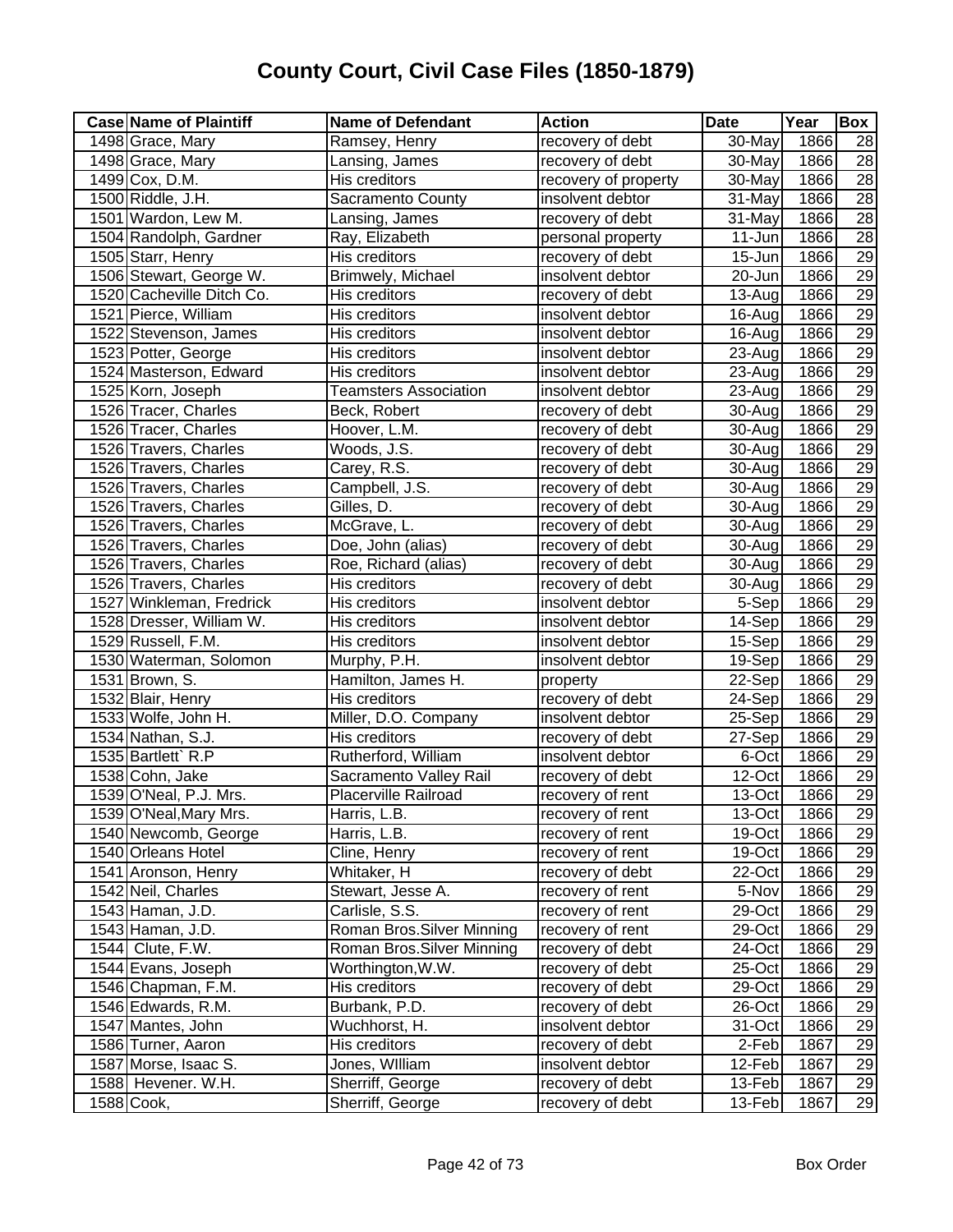| <b>Case Name of Plaintiff</b> | <b>Name of Defendant</b> | <b>Action</b>        | <b>Date</b>         | Year | Box             |
|-------------------------------|--------------------------|----------------------|---------------------|------|-----------------|
| 1588 Cook,                    | His creditors            | recovery of debt     | 13-Feb              | 1867 | 29              |
| 1588 Hevener. W.H.            | Jones, William           | recovery of debt     | 13-Feb              | 1867 | 29              |
| 1589 Burns, Charles C.        | His creditors            | insolvent debtor     | 16-Feb              | 1867 | 29              |
| 1590 Cox, D.M.                | His creditors            | insolvent debtor     | $20$ -Feb           | 1867 | 29              |
| 1591 Davis, Ephrain           | His creditors            | insolvent debtor     | 23-Feb              | 1867 | 29              |
| 1592 Klays, Henry             | His creditors            | insolvent debtor     | 26-Feb              | 1867 | 29              |
| 1593 Hicke, Wm.               | Gerrity, Patrick         | insolvent debtor     | 28-Feb              | 1867 | 29              |
| 1594 Clute, F.W.              | Badger, George W.        | insolvent debtor     | 18-Feb              | 1867 | 30              |
| 1594 Stewart, J.A. & Co       | His creditors            | recovery of debt     | 8-May               | 1867 | 30              |
| 1597 VanWinkle, G.S.          | His creditors            | recovery of rent     | 2-Mar               | 1867 | 30              |
| 1598 Lewis, Oliver C          | His creditors            | insolvent debtor     | 5-Mar               | 1867 | 30              |
| 1599 Hartwell, George. F.     | Ramsey, Henry            | insolvent debtor     | 29-Feb              | 1867 | 30              |
| 1600 Essig, Bartholomew       | Ramsey, Henry            | property             | 13-Mar              | 1867 | 30              |
| 1600 Essig, Mary              | His creditors            | property             | 13-Mar              | 1867 | $\overline{30}$ |
| 1601 Corbin, James H.         | His creditors            | insolvent debtor     | 18-Mar              | 1867 | 30              |
| 1602 Goodman, Marmaduke       | His creditors            | insolvent debtor     | 18-Mar              | 1867 | 30              |
| 1603 Douglass, Spencer        | Hoyt, C.W.               | insolvent debtor     | 19-Mar              | 1867 | 30              |
| 1604 Lloyd & Baker            | Hennessy, John           | recovery of debt     | 22-Mar              | 1867 | $\overline{30}$ |
| 1605 Goode, J.M.              | Cambell, John            | recovery of property | 21-Mar              | 1867 | $\overline{30}$ |
| 1606 Needham, W.S.            | Taylor, David S.         | recovery of debt     | 21-Mar              | 1867 | 30              |
| 1607 Johnson, Joel            | Taylor, Mary H.          | recovery of debt     | 15-May              | 1867 | 30              |
| 1607 Johnson, Joel            | Webber, L.B.             | recovery of debt     | 15-May              | 1867 | 30              |
| 1608 Nolan, J.W.              | His creditors            | recovery of property | 10-Jun              | 1867 | 30              |
| 1609 Corbett, Robert L.       | Rowan, James             | insolvent debtor     | 15-Apr              | 1867 | 30              |
| 1610 O'Neil, Arthur           | Cotton. John             | recovery of debt     | 17-Apr              | 1867 | 30              |
| 1611 Montgomery, John F.      | His creditors            | recovery of debt     | 30-Apr              | 1867 | 30              |
| 1612 Evarts, P                | Gay, Elhanan             | insolvent debtor     | $27 - Apr$          | 1867 | 30              |
| 1613 Lynde, Wm                | Sayles, Thomas           | recovery of debt     | 22-Jul              | 1867 | 30              |
| 1614 Mayo, Eli                | Martin, George M.        | property             | 29-Apr              | 1867 | 30              |
| 1615 Elk Grove School Dist.   | His creditors            | recovery of debt     | 2-May               | 1867 | 30              |
| 1616 Thompson, Thomas         | Williamson, Henry        | insolvent debtor     | $\overline{3}$ -May | 1867 | 30              |
| 1617 Kennedy, John            | Samuels, H.              | recovery of debt     | 20-May              | 1867 | 30              |
| 1618 Bannon F.                | His creditors            | recovery of debt     | 25-Apr              | 1867 | 30              |
| 1619 Senatz, A.J.             | Sayles, Thomas           | insolvent debtor     | 31-May              | 1867 | $\overline{30}$ |
| 1620 Mayo, Eli                | His creditors            | recovery of debt     | 31-May              | 1867 | 30              |
| 1621 Knight, E.V.             | Sayles, Thomas           | insolvent debtor     | 31-May              | 1867 | 30              |
| 1622 Mayo, Eli                | His creditors            | recovery of debt     | 1-Jun               | 1867 | $\overline{30}$ |
| 1623 Ellison, James A.        | Sayles, Thomas           | insolvent debtor     | 4-Jun               | 1867 | $30\,$          |
| 1626 Mayo, Eli                | luanish, U               | recovery of debt     | 8-Jun               | 1867 | 30              |
| 1627 Ulantine, Paul           | Gay, A.S.                | recovery of debt     | $15 - Jun$          | 1867 | 30              |
| 1629 Cautwell, W.R.           | His creditors            | recovery of debt     | 19-Jun              | 1867 | 30              |
| 1631 Preston, R.              | His creditors            | insolvent debtor     | 10-Jul              | 1867 | 30              |
| 1632 Williamson, Henry        | Hamilton, Kate           | insolvent debtor     | 12-Jul              | 1867 | 30              |
| 1635 Thomas, Mary Mrs.        | Cassady, James           | recovery of rent     | 17-Jul              | 1867 | 30              |
| 1637 Lewis, Charles           | Guinnian, Thomas         | recovery of debt     | 24-Jul              | 1867 | 30              |
| 1638 Watmore, E.              | Reynolds, William        | recovery of debt     | 3-Aug               | 1867 | $30\,$          |
| 1639 Clark, Howell            | Dray, F.R.               | recovery of debt     | $13-Auq$            | 1867 | 30              |
| 1640 Bateman, James R.        | Patterson, Henry         | recovery of debt     | 15-Aug              | 1867 | 30              |
| 1641 Curtis, L.M.             | Patterson, Henry         | recovery of property | 17-Aug              | 1867 | 30              |
| 1641 Travers, Charles         | Conlan, P.               | recovery of property | 17-Aug              | 1867 | 30              |
| 1642 Kraus, F.                | O'Tool, Thomas           | recovery of debt     | 22-Aug              | 1867 | 30              |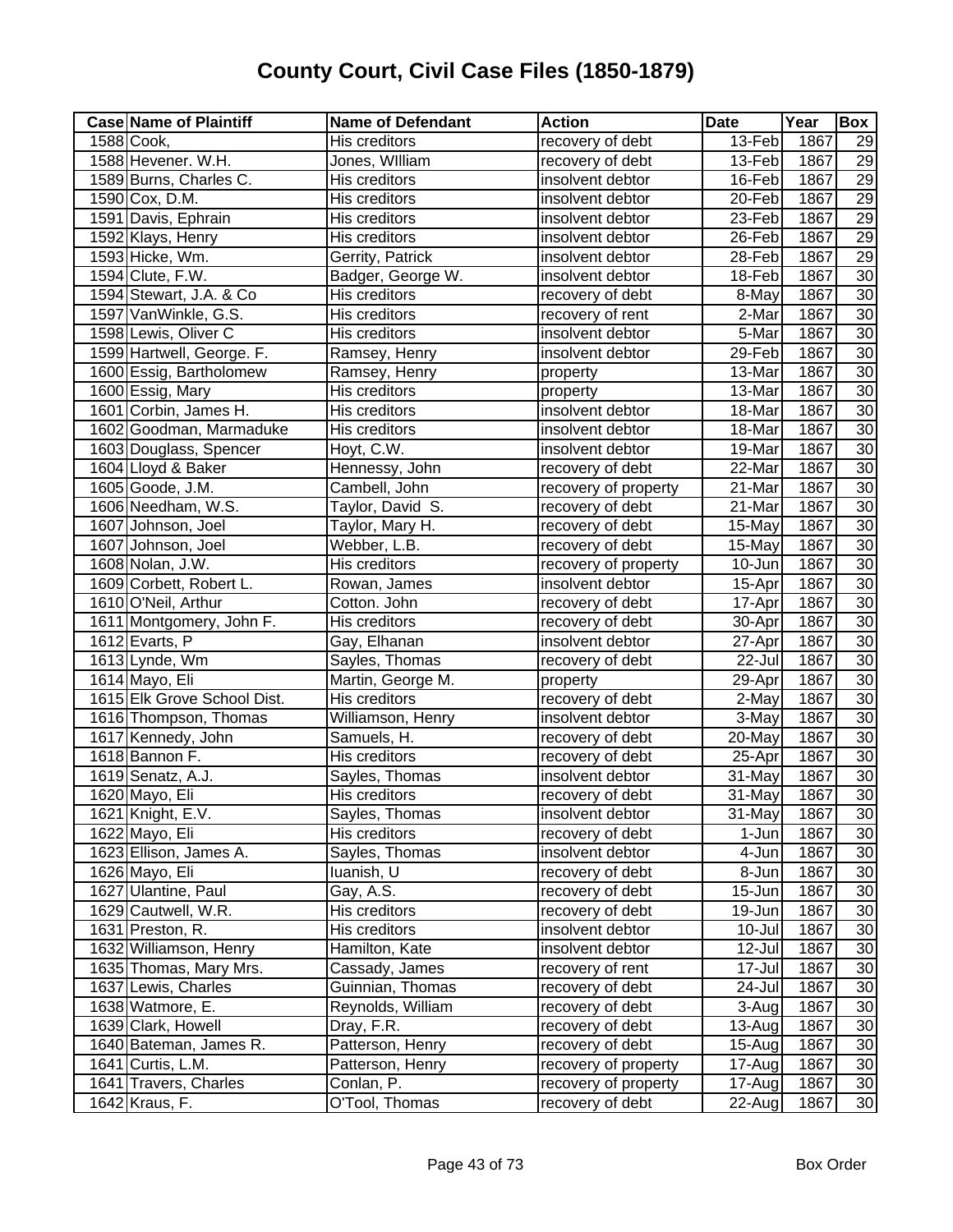| <b>Case Name of Plaintiff</b> | <b>Name of Defendant</b> | <b>Action</b>        | <b>Date</b> | Year | <b>Box</b>      |
|-------------------------------|--------------------------|----------------------|-------------|------|-----------------|
| 1643 Rooney, John             | O'Tool, Thomas           | personal property    | $5-Aug$     | 1867 | 31              |
| 1644 Rooney, John             | Farmer, Edward H.        | property damage      | 13-Sep      | 1867 | 31              |
| 1645 Decker, John             | Cummins, James H.        | personal property    | 11-Aug      | 1867 | 31              |
| 1646 Pollock, James           | Cummins, James H.        | property damage      | 17-Aug      | 1867 | 31              |
| 1647 Pollock, James           | Campbell, P.C.           | property damage      | 20-Sep      | 1867 | 31              |
| 1648 Goddard, Robert b.       | His creditors            | recovery of wages    | 8-Oct       | 1867 | 31              |
| 1649 Lamar, Peter             | White, E.F.              | insolvent debtor     | 18-Oct      | 1867 | $\overline{31}$ |
| 1650 LaRue, Hugh M.           | Babcock, W.              | election contested   | 18-Oct      | 1867 | $\overline{31}$ |
| 1652 Butler, S.W.             | His creditors            | recovery of debt     | 18-Nov      | 1867 | $\overline{31}$ |
| 1653 Lehman, Charles          | Patterson, George        | insolvent debtor     | 13-Nov      | 1867 | $\overline{31}$ |
| 1654 Duncombe, Charles Estate | Smith, William P.        | services rendered    | 31-Oct      | 1867 | $\overline{31}$ |
| 1654 Duncombe, Lucy M. Exec.  | Hutchinson, G.R.         | services rendered    | 31-Oct      | 1867 | $\overline{31}$ |
| 1655 Rhoads, A.J. Dr.         | Carolan, James           | recovery of debt     | 21-Nov      | 1867 | $\overline{31}$ |
| 1656 Boogs, Wm. A.            | Viceras, Antone          | recovery of debt     | 21-Nov      | 1867 | $\overline{31}$ |
| 1657 Mauretich, Antone        | Everson, Julius          | recovery of debt     | 22-Nov      | 1867 | $\overline{31}$ |
| 1658 Dodson, Hannah           | Stewart, N.              | recovery of debt     | 24-Oct      | 1867 | $\overline{31}$ |
| 1658 Dodson, Hannah           | Esquival, Mary (alias)   | recovery of debt     | 27-Oct      | 1867 | 31              |
| 1659 Atkins, John R.          | His creditors            | recovery of debt     | 27-Nov      | 1867 | 31              |
| 1660 Calloway, George         | Taylor, David S.         | insolvent debtor     | 29-Nov      | 1867 | 31              |
| 1661 Rhodes, A.J.             | Taylor, Mary H.          | recovery of debt     | 1-Nov       | 1867 | $\overline{31}$ |
| 1661 Rhodes, A.J.             | His creditors            | recovery of debt     | 1-Nov       | 1867 | $\overline{31}$ |
| 1662 Parker, George M.        | Oschwald, John           | insolvent debtor     | 29-Nov      | 1867 | $\overline{31}$ |
| 1665 Graft, M.                | His creditors            | personal property    | 17-Dec      | 1867 | 31              |
| 1666 Bagwill, A.D.            | Farrell, William         | insolvent debtor     | 17-Dec      | 1867 | $\overline{31}$ |
| 1667 McQuitland, Rosannah     | Bellmer, John            | recovery of debt     | 21-Dec      | 1867 | $\overline{31}$ |
| 1668 White, M                 | VanAlstine, Oscar        | recovery of debt     | 30-Dec      | 1867 | $\overline{31}$ |
| 1669 Cramer, Mary E.          | Conlan, P                | recovery of rent     | 30-Dec      | 1867 | $\overline{31}$ |
| 1670 Cleaton, Thomas          | His creditors            | recovery of property | 30-Dec      | 1867 | 31              |
| 1671 Keenan, James J.         | Fountain, William A.     | insolvent debtor     | 2-Jan       | 1868 | 31              |
| 1672 Haley, Morris            | Burnett, Thomas          | recovery of debt     | 2-Jan       | 1868 | 31              |
| 1673 McCumber, John           | Skinner, James           | recovery of debt     | 8-Nov       | 1867 | 31              |
| 1673 McCumber, John           | His creditors            | recovery of debt     | 8-Nov       | 1867 | $\overline{31}$ |
| 1674 Sullivan, W.G.           | Carroll, John P.         | insolvent debtor     | 14-Jan      | 1868 | $\overline{31}$ |
| 1676 Folsom, Joseph deased    | Carroll, John P.         | property             | 31-Jan      | 1868 | $\overline{31}$ |
| 1676 Halleck, H.W.            | Carroll, John P.         | property             | 31-Jan      | 1868 | $\overline{31}$ |
| 1676 Peachy, A.C. Executor    | Gallagher, William       | property             | 31-Jan      | 1868 | 31              |
| 1677 Herzog, Phillip          | Bullard, Banon           | recovery of debt     | 4-Feb       | 1868 | 31              |
| 1678 Norris, Ellen            | Eldred, Horace           | property damage      | 5-Feb       | 1868 | 31              |
| 1679 Hoack, John              | Murphy, P.H.             | recovery of wages    | 11-Jan      | 1868 | 31              |
| 1680 Rooney, John             | Burbank, P.D.            | recovery of debt     | 10-Feb      | 1868 | 31              |
| 1681 Tangerman, Joseph        | Lewis, Thomas            | recovery of rent     | 23-Jan      | 1868 | 31              |
| 1682 McLanahan, D.M.          | Stephens, Joseph         | recovery of debt     | 19-Feb      | 1868 | 31              |
| 1683 Holmes, H.E.             | Stephens, Thomas         | recovery of debt     | 29-Feb      | 1868 | 31              |
| 1683 Holmes, H.E.             | Gates, Justin            | recovery of debt     | 29-Feb      | 1868 | 31              |
| 1684 Houston, John            | Callahan, Philip         | recovery of debt     | 5-Mar       | 1868 | 31              |
| 1685 Tasman, John             | Funk, F                  | recovery of wages    | 21-Mar      | 1868 | 31              |
| 1688 Schindler, Charles       | Fitzgerald, Thomas       | property             | 6-Apr       | 1868 | $\overline{31}$ |
| 1689 Callahan, Phillip        | Whitney, David G.        | property             | 13-Apr      | 1868 | 31              |
| 1690 Banett, John S.          | His creditors            | property             | 30-Apr      | 1868 | 31              |
| 1691 Williams, Jonathan       | Singleton, John & etal   | insolvent debtor     | 19-Aug      | 1868 | 32              |
| 1692 Fitzpatrick, Briget      | Eberhardt, John          | property             | 23-Apr      | 1868 | $\overline{32}$ |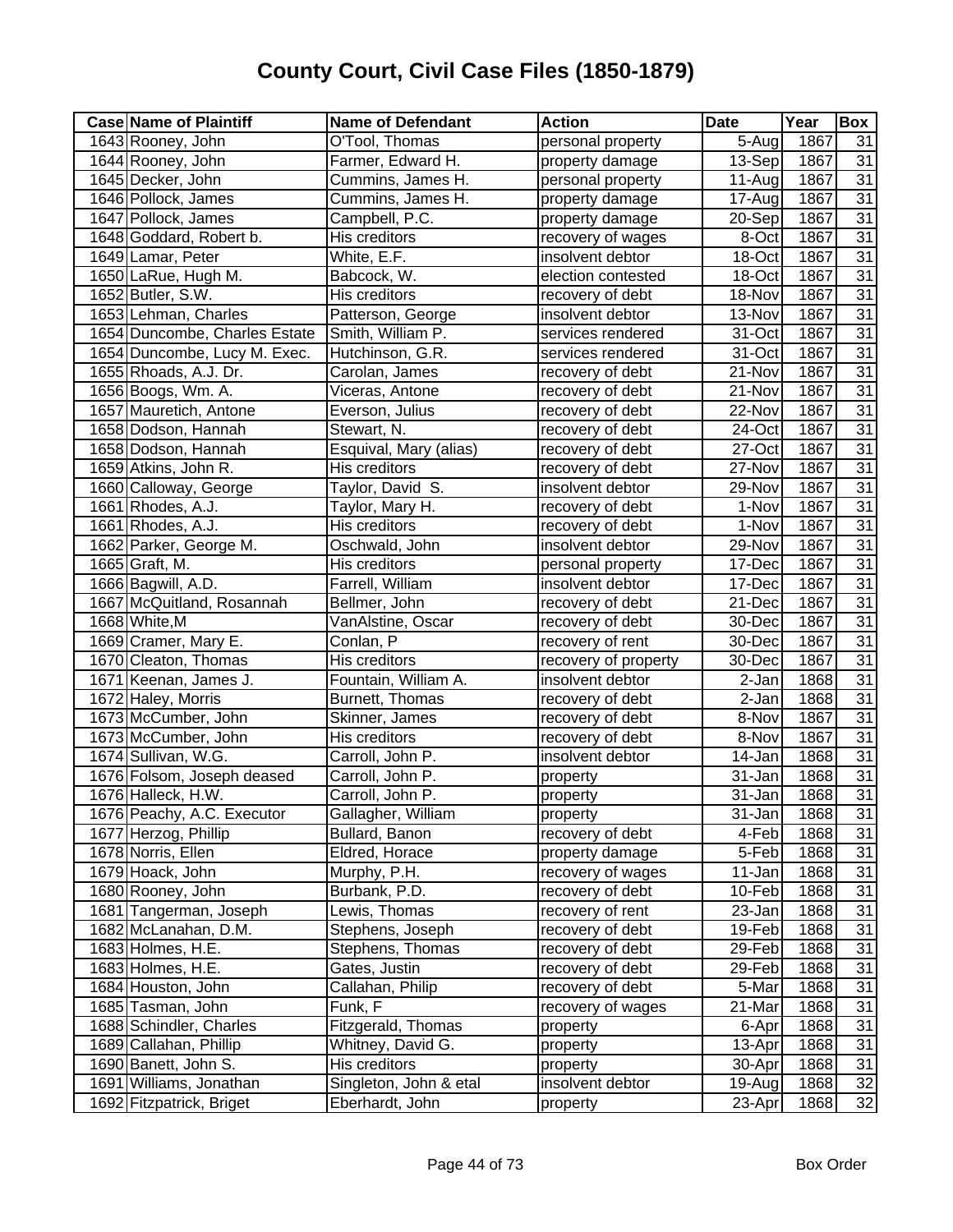| <b>Case Name of Plaintiff</b> | <b>Name of Defendant</b> | <b>Action</b>       | <b>Date</b> | Year | Box             |
|-------------------------------|--------------------------|---------------------|-------------|------|-----------------|
| 1693 Morley, Lewis            | His creditors            | recovery of debt    | 4-May       | 1868 | 32              |
| 1694 McTucker, Nathaniel      | Deterding, William       | insolvent debtor    | $28 - May$  | 1868 | 32              |
| 1695 Saulsbury T.G.           | Steam Boat Fanny Ann     | recovery of rent    | 8-Jun       | 1868 | $\overline{32}$ |
| 1696 Reynolds, Thomas         | Haley, Patrick           | recovery of debt    | 4-Feb       | 1868 | $\overline{32}$ |
| 1696 Root, H.T.               | Steam Boat Fanny Ann     | recovery of debt    | 16-Jun      | 1868 | 32              |
| 1696 Williams & Company       | Steam Boat Fanny Ann     | recovery of debt    | 16-Jun      | 1868 | 32              |
| 1696 Williams, William K.     | Steam Boat Fanny Ann     | recovery of debt    | 16-Jun      | 1868 | $\overline{32}$ |
| 1696 Wilson, Alesander        | Steam Boat Fanny Ann     | recovery of debt    | 16-Jun      | 1868 | 32              |
| 1697 Freeman, W.R.            | His creditors            | recovery of debt    | 16-Jun      | 1868 | 32              |
| 1698 Fountain, Joshua         | McKinna, Michael Dr.     | insolvent debtor    | 27-Jun      | 1868 | 32              |
| 1699 Conlan, P                | Krebs, C.H.              | recovery of debt    | 6-Jul       | 1868 | $\overline{32}$ |
| 1700 Johnson, Joel            | Lehman, Charles          | recovery of debt    | 3-Jul       | 1868 | 32              |
| 1702 Burnes, A.W.             | Frank, H.                | recovery of debt    | 13-Jul      | 1868 | $\overline{32}$ |
| 1702 Burnes, A.W.             | Gilbert, A.B.            | recovery of debt    | 13-Jul      | 1868 | 32              |
| 1704 Jones, William           | Tillman, S.J.            | property            | 5-Aug       | 1868 | 32              |
| 1704 Jones, William           | His creditors            | property            | 5-Aug       | 1868 | $\overline{32}$ |
| 1705 Ireland, Richard         | Merrill, I.S.            | insolvent debtor    | 8-Aug       | 1868 | $\overline{32}$ |
| 1706 Atkins, John R.          | Barnes, William H.L.     | recovery of debt    | 10-Aug      | 1868 | $\overline{32}$ |
| 1707 Ramsey, Henry            | McKinna, Michael         | recovery of debt    | 8-Aug       | 1868 | $\overline{32}$ |
| 1708 Conlan, P                | Chabes, Marselina        | recovery of rent    | $15-Auq$    | 1868 | 32              |
| 1709 Nethercourt, A.A.        | Chabes, Marselina        | recovery of rent    | 17-Aug      | 1868 | $\overline{32}$ |
| 1709 Sorley, Wm. deceased     | Gossner, .B.             | recovery of rent    | 17-Aug      | 1868 | 32              |
| 1710 Borman, C.               | Byers, R.H.              | recovery of wages   | 29-Aug      | 1868 | $\overline{32}$ |
| 1713 Ramsay, Henry            | Studerus, John           | Habeas Corpus filed | 11-Oct      | 1868 | 32              |
| 1714 Routier, J.R.            | Studerus, John           | damages             | 13-Oct      | 1868 | $\overline{32}$ |
| 1715 Routier, Joseph          | Wallace, George W.       | recovery of debt    | 16-Oct      | 1868 | 33              |
| 1716 May, Josephine           | His creditors            | property            | 10-Oct      | 1868 | 33              |
| 1717 McClintic, Cyrus, F.     | Cauldfield, Henry A.     | insolvent debtor    | 21-Oct      | 1868 | 33              |
| 1718 Ward, Moses              | His creditors            | property            | 11-Nov      | 1868 | 33              |
| 1719 Pidge, Daniel P.         | His creditors            | insolvent debtor    | 12-Nov      | 1868 | 33              |
| 1720 Woods, David             | Groenveld, M.T.          | insolvent debtor    | 20-Nov      | 1868 | 33              |
| 1721 Heisen, C.               | Wilcoxsin, Jeff          | recovery of debt    | 30-Nov      | 1868 | 33              |
| 1722 Whipley, Dan H.          | His creditors            | recovery of debt    | 3-Dec       | 1868 | 33              |
| 1723 Sutton, William          | Banner, L                | insolvent debtor    | 14-Dec      | 1868 | 33              |
| 1724 Maurtich, Antone         | Shaumluffer, William     | recovery of debt    | 4-Dec       | 1868 | 33              |
| 1725 Fisher, John             | His creditors            | recovery of wages   | 22-Dec      | 1868 | 33              |
| 1726 Banner, R.               | Conley, Frank            | insolvent debtor    | 24-Dec      | 1868 | 33              |
| 1727 The People               | Johnson, E.M.            | assault & battery   | 25-Aug      | 1868 | 33              |
| 1727 The People               | Gresel, Jacob            | assault & battery   | 25-Aug      | 1868 | 33              |
| 1731 Halzabel, A.M.           | His creditors            | recovery of debt    | 4-Jan       | 1869 | 33              |
| 1732 Churchill, L.B.          | Russell, P.H.            | insolvent debtor    | 4-Jan       | 1869 | 33              |
| 1733 Miller, Robert           | Mayo, Eli                | recovery of debt    | 6-Jan       | 1869 | 33              |
| $1734$ Fox, John              | Sheehan, T.W.            | personal property   | 5-Jan       | 1869 | 33              |
| 1734 Fox, John                | Fletcher, Robert         | personal property   | 5-Jan       | 1869 | 33              |
| 1735 Foster, Jacob            | Tryon, Sylvester         | property            | 7-Jan       | 1869 | 33              |
| 1736 Brown, Judson, S.        | Julian, Charles          | recovery of debt    | 9-Jan       | 1869 | 33              |
| 1737 Neil, C.                 | Rowan, James             | personal property   | 9-Jan       | 1869 | 33              |
| 1741 Polise, A.B.             | McIntyre, H.J.           | property            | 11-Jan      | 1869 | 33              |
| 1742 Mains, John              | His creditors            | property            | 12-Jan      | 1869 | 33              |
| 1743 Johnson, Samuel          | Guth, Joseph             | insolvent debtor    | 16-Jan      | 1869 | 33              |
| 1744 Loving, Philip           | Cummings, James H.       | property damage     | 22-Jan      | 1869 | 33              |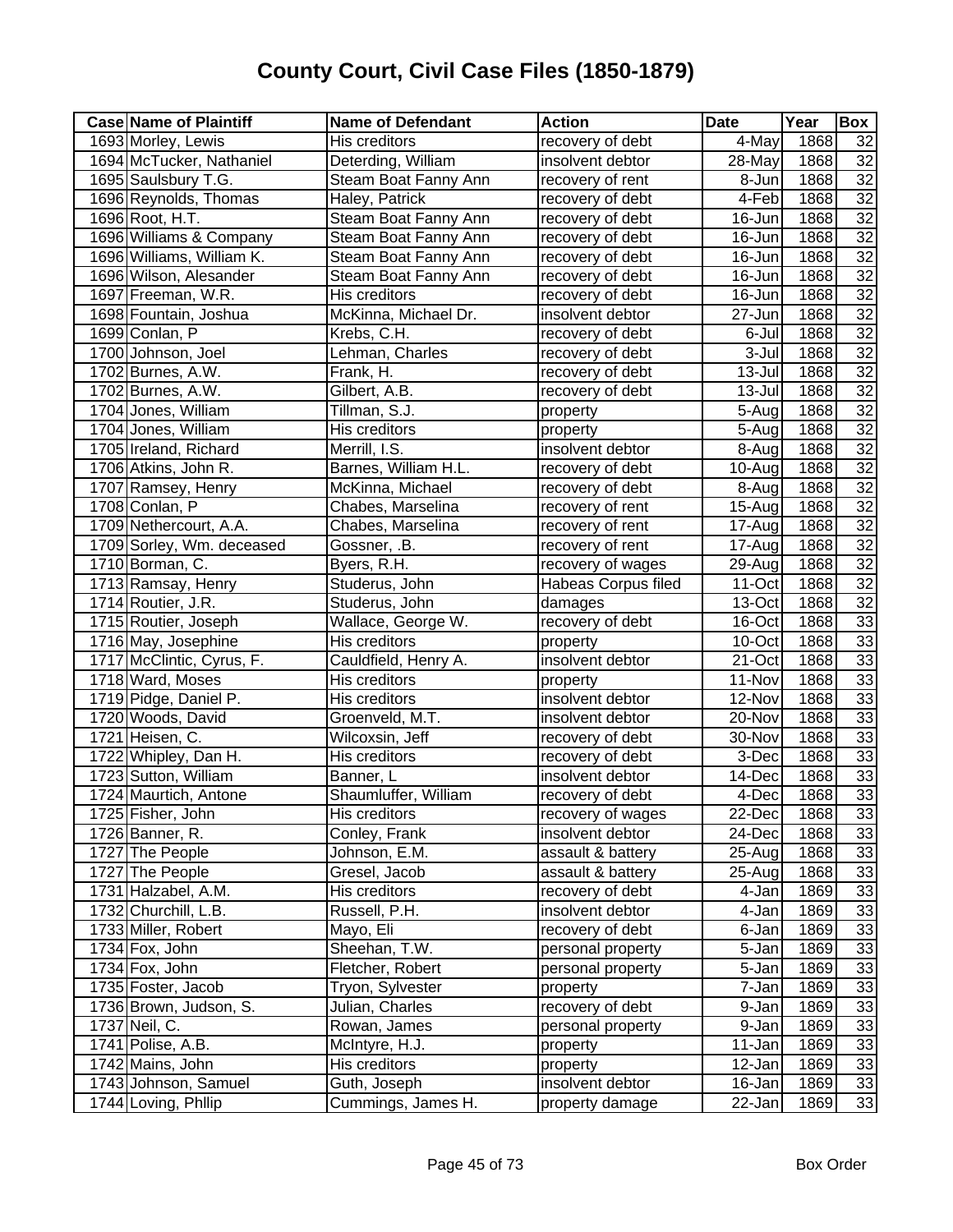| <b>Case Name of Plaintiff</b> | <b>Name of Defendant</b>  | <b>Action</b>              | <b>Date</b>          | Year | Box             |
|-------------------------------|---------------------------|----------------------------|----------------------|------|-----------------|
| 1745 Wamble, John R.          | Gilman, Lyman P.          | recovery of wages          | 22-Jan               | 1869 | 33              |
| 1746 Lobenstein, Marcus       | Devoe, Albert             | property damage            | 17-Feb               | 1869 | 33              |
| 1747 Mahone, John R.T.        | Mainee, John              | property damages           | 15-Apr               | 1869 | 33              |
| 1748 McIntyre, H.J.           | Dooley, John              | property damages           | $12$ -Feb            | 1869 | 33              |
| 1749 Murray, Michael          | Spring, E.M.              | recovery of property       | 15-Feb               | 1869 | 33              |
| 1750 Anderson, Diana          | Saulsbury, T.G.           | recovery of wages          | 22-Feb               | 1869 | 33              |
| 1751 Thomas, Mary             | Graaf, Markus             | recovery of debt           | 25-Feb               | 1869 | 33              |
| 1753 Barrett, John S.         | Fraser, A.E.              | recovery of debt           | 11-Mar               | 1869 | 33              |
| 1755 Coffee, Michael          | Butler, Amos M.           | recovery of debt           | 12-Dec               | 1869 | 33              |
| 1755 Henry, Andrew Estate     | Reynolds, Dora (daughter) | recovery of debt           | 12-Dec               | 1869 | 33              |
|                               | Chambers, Sarah Jane      |                            |                      |      |                 |
| 1756 Reynolds, William        | Mother                    | custody of child           | 26-Mar               | 1869 | 33              |
| 1756 Reynolds, William        | Gilbert, A.B.             | <b>Habeas Corpus filed</b> | 26-Mar               | 1869 | 33              |
| 1757 Ames, Henry              | Tillman, Simon            | property                   | 27-Mar               | 1869 | 33              |
| 1757 Ames, M.A. Mrs.          | Gilbert, A.B.             | property                   | 27-Mar               | 1869 | 33              |
| 1757 Ames, M.A. Mrs.          | His creditors             | property                   | 27-Mar               | 1869 | 33              |
| 1757 Ames. Henry              | Tillman, Simon            | property                   | 27-Mar               | 1869 | 33              |
| 1758 Spurgeon, L.A.           | Crane, E.                 | insolvent debtor           | 24-Mar               | 1869 | 33              |
| 1759 Alexander, A.            | Kyle, Thomas F.           | recovery of debt           | 26-Mar               | 1869 | 33              |
| 1759 Alexander, A.            | Harris, Joseph            | recovery of debt           | 26-May               | 1869 | 33              |
| 1760 Holmes, Harry B.         | McMahon, P.J.             | recovery of debt           | 27-Mar               | 1869 | 33              |
| 1761 Taylor, E.C.             | McIntyre, H.J.            | recovery of rent           | 1-Apr                | 1869 | 33              |
| 1762 Mains, John              | Bache, Louis              | recovery of rent           | 21-Apr               | 1869 | 33              |
| 1763 Urban, Frederick         | Alsip, Mary Ann           | property                   | 10-Apr               | 1869 | 33              |
| 1854 McDonald, R.H.           | Butler, Amos M.           | recovery of debt           | 15-Mar               | 1869 | 33              |
| 1736b Fleck, Andrew           | Tryon, Sylvester          | recovery of rent           | 21-Apr               | 1869 | 33              |
| 1764 Frink, Ledyard           | Alsip, E.K.               | property                   | 17-Jul               | 1869 | 34              |
| 1764 Frink, Ledyard           | Wolcott, Lorenzo          | property                   | 17-Jul               | 1869 | 34              |
| 1765 Owen, Eben               | Tansman, John             | property                   | 4-May                | 1869 | 34              |
| 1766 Thomas, W.H. Dr.         | Joseph, Frank             | services rendered          | $\overline{12}$ -May | 1869 | 34              |
| 1767 Hunter, T.S.             | Bates, Christopher        | recovery of debt           | 14-May               | 1869 | 34              |
| 1767 Hunter, T.S.             | Byrnes, John & Wife       | recpvery of debt           | 14-May               | 1869 | $\overline{34}$ |
| 1768 Donnelly, Hugh           | Heilbron, A. & Brother    | recovery of debt           | 14-May               | 1869 | 34              |
| 1769 Brown, Alonzo            | Seffer, Lazarus           | property                   | 26-Apr               | 1869 | 34              |
| 1770 Lewis, D.W.              | Seffer, Lazarus           | property damage            | 26-Apr               | 1869 | 34              |
| 1771 Addison, Stephen         | Seffer, Lazarus           | recovery of debt           | 26-Apr               | 1869 | 34              |
| 1773 Latham & Lawton          | Coffee, John H.           | recovery of debt           | 21-Apr               | 1869 | $\overline{34}$ |
| 1774 Banguier, Joseph         | Mara, William             | recovery of debt           | 27-May               | 1869 | 34              |
| 1775 Connell, C.M.            | Boggs, W.A.               | recovery of wages          | 21-Jun               | 1869 | 34              |
| 1776 Heisen, C.               | Black, John               | recovery of debt           | 19-Jul               | 1869 | 34              |
| 1777 Adkins, John R.          | Hamburger, B & Company    | recovery of debt           | 2-Jul                | 1869 | 34              |
| 1778 Frey, J.M.               | Laskin, Charles           | recovery of rent           | 24-Jun               | 1869 | 34              |
| 1779 Heisen, Jacob            | Ashanaugh, Frank          | recovery of debt           | 18-Aug               | 1869 | 34              |
| 1780 Nixon, S.                | Atkinson, G.D.            | recovery of debt           | 22-Jul               | 1869 | 34              |
| 1781 Lewis, Oliver C          | Bernard, H.M.             | recovery of debt           | 28-Jul               | 1869 | 34              |
| 1790 Druke, George            | Miller, A.P.              | property damage            | 29-Jul               | 1869 | 34              |
| 1791 Kinney, Thomas           | Thayer, N.D.              | property                   | 9-Aug                | 1869 | 34              |
| 1792 Ham, Ephraim             | Walker, George            | property                   | 9-Aug                | 1869 | 34              |
| 1793 Heueack, E.H.            | Ganson, Joseph            | property                   | 13-Sep               | 1869 | 34              |
| 1793 Hull, Salon S.           | Walker, George            | property                   | 13-Sep               | 1869 | 34              |
| 1794 Porter, Thomas           | Manlove, W.S.             | recovery of property       | 7-Sep                | 1869 | 34              |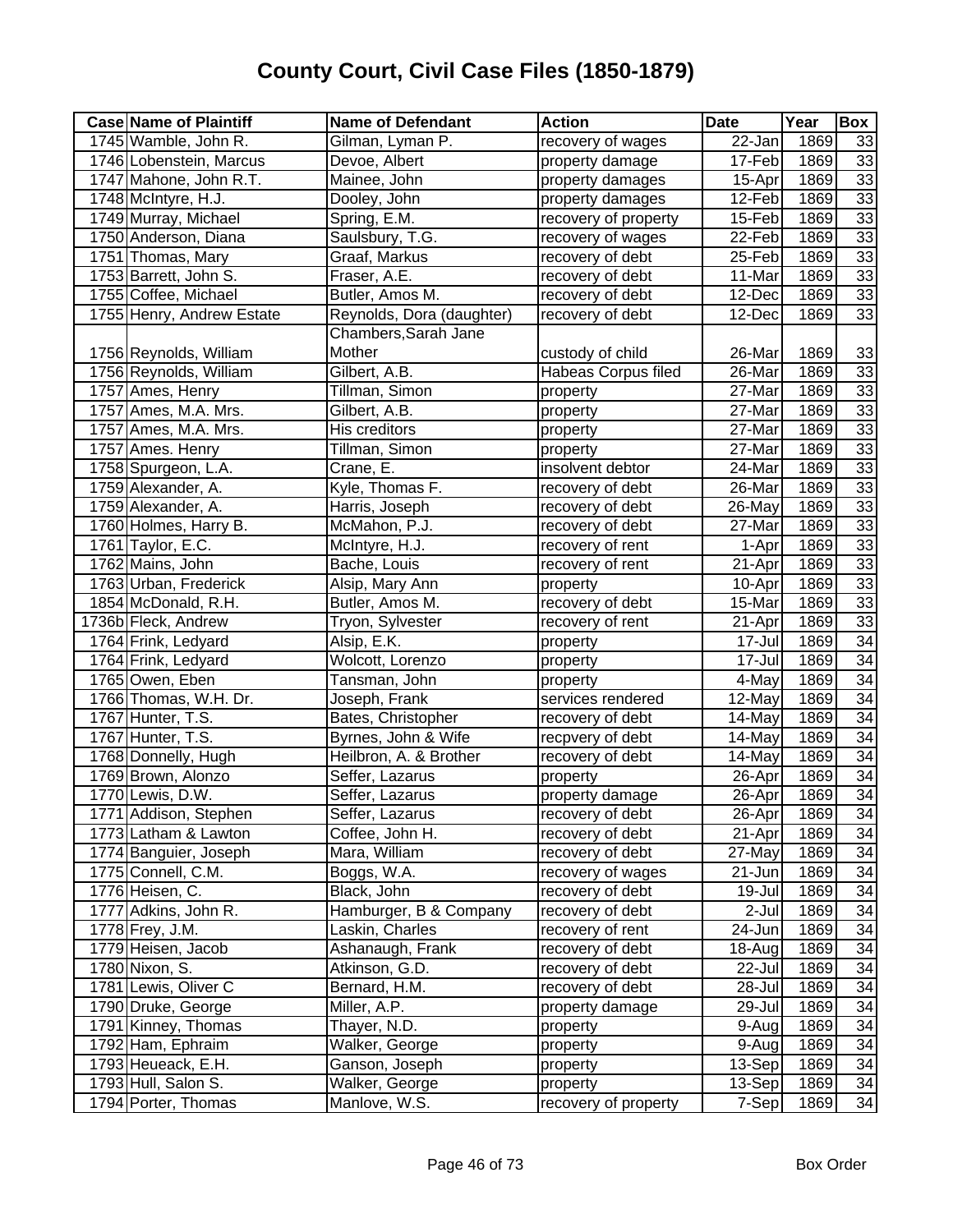| $25-$ Sep<br>1795 Lowell, John<br>recovery of debt<br>1869<br>Baker, George<br>1795 Lowell, John<br>Quinn, Francis<br>25-Sep<br>1869<br>recovery of property<br>1795 Lowell, John<br>Lee, R.H. & Son<br>1869<br>25-Sep<br>property<br>1796 Constine, H.<br>property damage<br>1869<br>Newingham, James<br>$20 - Aug$<br>Oser, C.<br>1869<br>1796 Constine, H.<br>recovery of debt<br>20-Aug<br>Oser, C.<br>1869<br>1796 Constine, H.<br>recovery of debt<br>19-Aug<br>Oser, C.<br>1869<br>1797 Bidwell, A.C.<br>recovery of wages<br>16-Oct | 34<br>$\overline{34}$<br>34<br>34<br>34<br>34<br>$\overline{34}$<br>34<br>34<br>$\overline{34}$<br>$\overline{34}$ |
|---------------------------------------------------------------------------------------------------------------------------------------------------------------------------------------------------------------------------------------------------------------------------------------------------------------------------------------------------------------------------------------------------------------------------------------------------------------------------------------------------------------------------------------------|--------------------------------------------------------------------------------------------------------------------|
|                                                                                                                                                                                                                                                                                                                                                                                                                                                                                                                                             |                                                                                                                    |
|                                                                                                                                                                                                                                                                                                                                                                                                                                                                                                                                             |                                                                                                                    |
|                                                                                                                                                                                                                                                                                                                                                                                                                                                                                                                                             |                                                                                                                    |
|                                                                                                                                                                                                                                                                                                                                                                                                                                                                                                                                             |                                                                                                                    |
|                                                                                                                                                                                                                                                                                                                                                                                                                                                                                                                                             |                                                                                                                    |
|                                                                                                                                                                                                                                                                                                                                                                                                                                                                                                                                             |                                                                                                                    |
|                                                                                                                                                                                                                                                                                                                                                                                                                                                                                                                                             |                                                                                                                    |
| 1797 Griffith, J.A.<br>Oser, C.<br>recovery of debt<br>16-Oct<br>1869                                                                                                                                                                                                                                                                                                                                                                                                                                                                       |                                                                                                                    |
| 1869<br>1797 Haynie, Wm.M.<br>16-Oct<br>Oser, C.<br>recovery of debt                                                                                                                                                                                                                                                                                                                                                                                                                                                                        |                                                                                                                    |
| 1797 Rider, John<br>16-Oct<br>1869<br>Sprout, John Q.<br>recovery of debt                                                                                                                                                                                                                                                                                                                                                                                                                                                                   |                                                                                                                    |
| 1869<br>1798 Mayo, Eli<br>Ashnaur, Frank<br>10-May<br>recovery of debt                                                                                                                                                                                                                                                                                                                                                                                                                                                                      |                                                                                                                    |
| 1799 Butler, Amos W.<br>1869<br>Orr, Charles<br>22-Oct<br>recovery of rent                                                                                                                                                                                                                                                                                                                                                                                                                                                                  | $\overline{34}$                                                                                                    |
| 1800 Avery, J.W.<br>Collins, A.J.<br>22-Oct<br>1869<br>recovery of debt                                                                                                                                                                                                                                                                                                                                                                                                                                                                     | $\overline{34}$                                                                                                    |
| Smith, William P.<br>1869<br>1801 Spinks, Alfred<br>5-Feb<br>recovery of debt                                                                                                                                                                                                                                                                                                                                                                                                                                                               | 34                                                                                                                 |
| 1802 Hartigan, John<br>Richards, William<br>1869<br>recovery of debt<br>10-Nov                                                                                                                                                                                                                                                                                                                                                                                                                                                              | $\overline{34}$                                                                                                    |
| 1803 Williams, Nathanial<br>Gray, John<br>property damage<br>12-Nov<br>1869                                                                                                                                                                                                                                                                                                                                                                                                                                                                 | 34                                                                                                                 |
| 1804 Cummings, Julia<br>Swilling, Charles K.<br>1869<br>recovery of wages<br>20-May                                                                                                                                                                                                                                                                                                                                                                                                                                                         | $\overline{34}$                                                                                                    |
| 1806 Hohn, John<br>1869<br>McCracker, Wm.<br>services rendered<br>17-Nov                                                                                                                                                                                                                                                                                                                                                                                                                                                                    | $\overline{34}$                                                                                                    |
| 1807 Hamilton, Wm. H.<br>Brown, Elias<br>1869<br>recovery of debt<br>24-Nov                                                                                                                                                                                                                                                                                                                                                                                                                                                                 | $\overline{34}$                                                                                                    |
| 1807 Hamilton, Wm. H.<br>Hartigan, John<br>recovery of debt<br>1869<br>24-Nov                                                                                                                                                                                                                                                                                                                                                                                                                                                               | $\overline{34}$                                                                                                    |
| 1869<br>1807 Hamilton, Wm. H.<br>Coubois, Joseph A.<br>personal property<br>24-Nov                                                                                                                                                                                                                                                                                                                                                                                                                                                          | 34                                                                                                                 |
| 1807 Hamilton, Wm. H.<br>Kidder, Charles<br>1869<br>24-Nov<br>property                                                                                                                                                                                                                                                                                                                                                                                                                                                                      | $\overline{34}$                                                                                                    |
| 1807 Hamilton, Wm. H.<br>1869<br>Labasee, A.D.<br>24-Nov<br>property                                                                                                                                                                                                                                                                                                                                                                                                                                                                        | 34                                                                                                                 |
| 1807 Hamilton, Wm. H.<br>Lansing, Joseph<br>1869<br>24-Nov<br>property                                                                                                                                                                                                                                                                                                                                                                                                                                                                      | 34                                                                                                                 |
| 1807 Hamilton, Wm. H.<br>1869<br>Schriber, T.D.S.<br>recovery of debt<br>24-Nov                                                                                                                                                                                                                                                                                                                                                                                                                                                             | 34                                                                                                                 |
| 1807 Hamilton, Wm. H.<br>24-Nov<br>1869<br><b>Stienmets</b><br>recovery of debt                                                                                                                                                                                                                                                                                                                                                                                                                                                             | $\overline{34}$                                                                                                    |
| 1807 Hamilton, Wm. H.<br>1869<br>Johnson, H.M.<br>recovery of debt<br>24-Nov                                                                                                                                                                                                                                                                                                                                                                                                                                                                | $\overline{34}$                                                                                                    |
| 7-Dec<br>1869<br>1808 Latcher, Louisa<br>Roach, Patrick<br>services rendered                                                                                                                                                                                                                                                                                                                                                                                                                                                                | 34                                                                                                                 |
| 1869<br>1810 Barnes, Charles<br>Roach, Patrick<br>21-Oct<br>services rendered                                                                                                                                                                                                                                                                                                                                                                                                                                                               | 34                                                                                                                 |
| 1811 Ross, Henry<br>1869<br>Huntoon, D.R.<br>10-Dec<br>services rendered                                                                                                                                                                                                                                                                                                                                                                                                                                                                    | 34                                                                                                                 |
| 1813 Montgomery, R.C.<br>1869<br>Hagabrom, Frank<br>14-Dec<br>services rendered                                                                                                                                                                                                                                                                                                                                                                                                                                                             | 34                                                                                                                 |
| 1813 Montgomery, R.C.<br>1869<br>Jacobs, Enoch<br>recovery of debt<br>14-Dec                                                                                                                                                                                                                                                                                                                                                                                                                                                                | 34                                                                                                                 |
| 1813 Montgomery, R.C.<br>Kells, William<br>recovery of debt<br>14-Dec<br>1869                                                                                                                                                                                                                                                                                                                                                                                                                                                               | $\overline{34}$                                                                                                    |
| 1813 Montgomery, R.C.<br>1869<br>Quintin, William<br>recovery of debt<br>14-Dec                                                                                                                                                                                                                                                                                                                                                                                                                                                             | 34                                                                                                                 |
| 1813 Montgomery, R.C.<br>Holden, Thomas<br>recovery of debt<br>14-Dec<br>1869                                                                                                                                                                                                                                                                                                                                                                                                                                                               | $\overline{34}$                                                                                                    |
| 1869<br>1813 Montgomery, R.C.<br>Hapeman, A.H.<br>14-Dec<br>recovery of rent                                                                                                                                                                                                                                                                                                                                                                                                                                                                | 34                                                                                                                 |
| 1814 Meyers, John W.<br>1869<br>Feeney, James<br>recovery of debt<br>21-Dec                                                                                                                                                                                                                                                                                                                                                                                                                                                                 | 34                                                                                                                 |
| 1870<br>1815 Tate, John D.<br>Heppe, Jacob<br>recovery of debt<br>22-Dec                                                                                                                                                                                                                                                                                                                                                                                                                                                                    | 34                                                                                                                 |
| 1816 Hielbron, A & A<br>Campion, Howard<br>recovery of debt<br>24-Dec<br>1869                                                                                                                                                                                                                                                                                                                                                                                                                                                               | 34                                                                                                                 |
| 1817 Thompson, J.P.<br>Seareh, George<br>recovery of rent<br>1869<br>28-Dec                                                                                                                                                                                                                                                                                                                                                                                                                                                                 | 34                                                                                                                 |
| 1818 Wingate, C.D.<br>Ogg, H.W.<br>personal property<br>29-Dec<br>1869                                                                                                                                                                                                                                                                                                                                                                                                                                                                      | 34                                                                                                                 |
| 1819 Bell, Lewis<br>1869<br>Smith W.B.<br>personal property<br>29-Dec                                                                                                                                                                                                                                                                                                                                                                                                                                                                       | 34                                                                                                                 |
| 1869<br>1820 Badger, G.W.<br>Black, N.M.<br>property damage<br>30-Dec                                                                                                                                                                                                                                                                                                                                                                                                                                                                       | 34                                                                                                                 |
| 1820 Badger, G.W.<br>Smith & Company<br>1869<br>personal property<br>30-Dec                                                                                                                                                                                                                                                                                                                                                                                                                                                                 | 34                                                                                                                 |
| 1820 Badger, G.W.<br>Cummins, James H.<br>personal property<br>30-Dec<br>1869                                                                                                                                                                                                                                                                                                                                                                                                                                                               | 34                                                                                                                 |
| 1821 Blair, Henry<br>Ray, Elizabeth<br>1869<br>personal property<br>31-Dec                                                                                                                                                                                                                                                                                                                                                                                                                                                                  | 34                                                                                                                 |
| 1822 Kenny, Catharine<br>Coolot, H.<br>1869<br>personal property<br>31-Dec                                                                                                                                                                                                                                                                                                                                                                                                                                                                  | 34                                                                                                                 |
| 1823 Bidwell, A.C.<br>Coolot, H.<br>1869<br>personal property<br>31-Dec                                                                                                                                                                                                                                                                                                                                                                                                                                                                     | 34                                                                                                                 |
| 1823 Griffin, J.L.<br>Coolot, H.<br>31-Dec<br>1869<br>recovery of rent                                                                                                                                                                                                                                                                                                                                                                                                                                                                      | 34                                                                                                                 |
| 1823 Haynie, Wm. M.<br>McCracker, Wm.<br>1869<br>recovery of debt<br>31-Dec                                                                                                                                                                                                                                                                                                                                                                                                                                                                 | 34                                                                                                                 |
| 1823 Rider, John<br>Coolot, H.<br>recovery of debt<br>31-Jan<br>1869                                                                                                                                                                                                                                                                                                                                                                                                                                                                        | 34                                                                                                                 |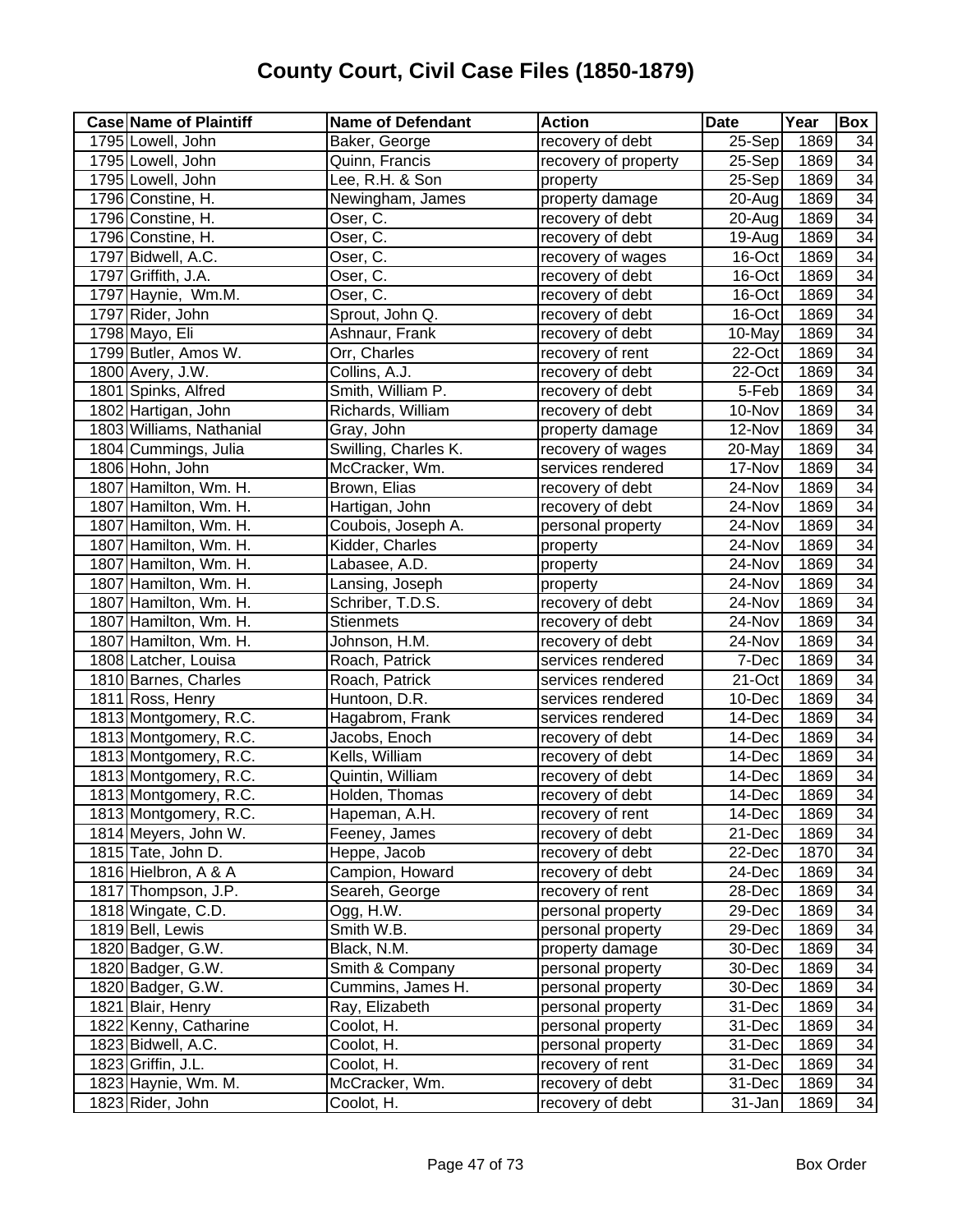| <b>Case Name of Plaintiff</b> | Name of Defendant       | <b>Action</b>        | <b>Date</b> | Year | Box             |
|-------------------------------|-------------------------|----------------------|-------------|------|-----------------|
| 1824 Freedman, M              | Oakley, A.D.            | recovery of rent     | 3-Jan       | 1870 | 34              |
| 1824b Lower, D.W.M.           | Mayo, Eli               | recovery of rent     | 6-Jan       | 1870 | $\overline{34}$ |
| 1833 Swan, Joseph             | Goldsworthy, James      | recovery of debt     | 13-Jan      | 1870 | $\overline{35}$ |
| 1833 Swan, Joseph             | Jackson, R.W.           | recovery of debt     | 13-Jan      | 1870 | 35              |
| 1834 Lunquist, F.Estate       | Day, Sol                | recovery of debt     | 17-Jan      | 1870 | 35              |
| 1834 Lunquist, Wm. F.         | Jackson, R.W.           | recovery of debt     | $17 - Jan$  | 1870 | 35              |
| 1835 McWilliams, S.M.         | Traver. Charles         | recovery of property | 20-Jan      | 1870 | 35              |
| 1835 McWilliams. S.M.         | McIntyre, M.J.          | recovery of property | 20-Jan      | 1870 | 35              |
| 1836 Hidden, C.G.             | Gilmore, Hugh           | recovery of debt     | $24 - Jan$  | 1870 | $\overline{35}$ |
| 1837 Mills, D.O.              | Kohoe, James            | recovery of rent     | 31-Jan      | 1870 | $\overline{35}$ |
| 1838 McLaughlin, Sarah        | David, James (alias)    | recovery of rent     | 2-Feb       | 1870 | $\overline{35}$ |
| 1838 McLaughlin, Sarah        | Latcher, Louisa         | recovery of rent     | 3-Feb       | 1870 | $\overline{35}$ |
| 1839 Wadsworth, T.L.          | Lockhart, A.W.          | recovery of rent     | 4-Feb       | 1870 | $\overline{35}$ |
| 1840 Coffey, Dennis           | Trassler, William       | recovery of rent     | 7-Feb       | 1870 | 35              |
| 1841 Acock, Thomas L.         | Cummins, James H.       | personal property    | 18-Feb      | 1870 | 35              |
| 1842 Sherwood, J.O.           | Brown, John             | property             | 26-Feb      | 1870 | 35              |
| 1843 Karcher, Mathew          | Eisenminger, B          | recovery of wages    | 14-Feb      | 1870 | 35              |
| 1844 Bidwell, A.C.            | Eisenminger, B          | recovery of debt     | 15-Feb      | 1870 | $\overline{35}$ |
| 1844 Hany, Wm. M.             | Eisenminger, B          | recovery of debt     | 15-Feb      | 1870 | $\overline{35}$ |
| 1844 Haynie, A.M.             | Graves, John M.         | recovery of debt     | 15-Feb      | 1870 | $\overline{35}$ |
| 1844 Rider, John              | Eisenminger, B          | recovery of debt     | 15-Feb      | 1870 | 35              |
| 1845 Cook, John               | Graves, John M.         | recovery of debt     | 9-Mar       | 1870 | 35              |
| 1845 Henner,                  | Allen, Robert N.        | recovery of debt     | 9-Mar       | 1870 | 35              |
| 1848 Shear, Charles H.        | Newman,                 | recovery of debt     | 23-Mar      | 1870 | 35              |
| 1849 Eichman, Jacob           | Hientz,                 | recovery of wages    | 24-Dec      | 1869 | 35              |
| 1849 Eichman, Jacob           | Little, H.              | recovery of wages    | 24-Dec      | 1869 | $\overline{35}$ |
| 1850 Lowrey, Stephen          | Graham, A.J.            | recovery of rent     | 28-Mar      | 1870 | $\overline{35}$ |
| 1851 Burns, Abner, B.         | McManus, M.             | recovery of wages    | 28-Mar      | 1870 | 35              |
| 1852 Alexander, B.F.          | Bannett, John S.        | recovery of rent     | 5-Apr       | 1870 | 35              |
| 1852 Alexander, B.F.          | Thompson, J.P.          | recovery of rent     | 5-Apr       | 1870 | 35              |
| 1853 Tolles, James R.         | Champion, Howard        | recovery of rent     | 1-Mar       | 1870 | $\overline{35}$ |
| 1853 Tolles, James R.         | Chung, Loo              | recovery of rent     | 1-Mar       | 1870 | 35              |
| 1854 City of Sacramento       | Doe, John #9            | license violation    | 28-Mar      | 1870 | 35              |
| 1854 City of Sacramento       | Roe, Richard #4         | license violation    | 28-Mar      | 1870 | 35              |
| 1854 City of Sacramento       | Oakley, A.D.            | license violation    | 28-Mar      | 1870 | 35              |
| 1855 Milgate, George          | McManus, M.             | recovery of debt     | 28-Feb      | 1870 | 35              |
| 1855 Milgate, William J.      | Oakley, A.D.            | recovery of debt     | 28-Feb      | 1870 | 35              |
| 1856 Alexander, B.F.          | Barrett, John S.        | recovery of rent     | 9-Apr       | 1870 | 35              |
| 1856 Alexander, B.F.          | Campbell, J.            | recovery of rent     | 9-Apr       | 1870 | 35              |
| 1857 Aiken, M.J.              | Armstrong, William      | personal property    | 19-Apr      | 1870 | 35              |
| 1858 Cummings, James H.       | Schindler, Cyrnus       | recovery of debt     | 25-Apr      | 1870 | 35              |
| 1859 Heldley, Vitus           | Meyer, Christian & wife | recovery of wages    | 28-Apr      | 1870 | 35              |
| 1860 Meyer, Ruldolf           | Detterding, William     | recovery of rent     | 11-May      | 1870 | 35              |
| 1861 Kane, Newell             | Detterding, William     | recovery of debt     | 30-Apr      | 1870 | 35              |
| 1861 Kane, Theodore           | Mullner, Frank          | recovery of debt     | 30-Apr      | 1870 | 35              |
| 1862 Cord, Geo. N.            | Sheldon, Catherine D.   | recovery of rent     | 9-Nov       | 1870 | 35              |
| 1863 Sherwood, J.O.           | Sheldon, William C.     | recovery of debt     | 23-May      | 1870 | $\overline{35}$ |
| 1863 Sherwood, J.O.           | Mahone, Catherine F.    | recovery of debt     | 23-May      | 1870 | 35              |
| 1863 Sherwood, J.O.           | Marshall, F.M.          | recovery of debt     | 23-May      | 1870 | 35              |
| 1864 Robinson, Henry E.       | Randall, N.A.           | recovery of rent     | 23-May      | 1870 | 35              |
| 1865 Cline, Henry             | Bullard, M.B.           | recovery of debt     | 23-May      | 1870 | 35              |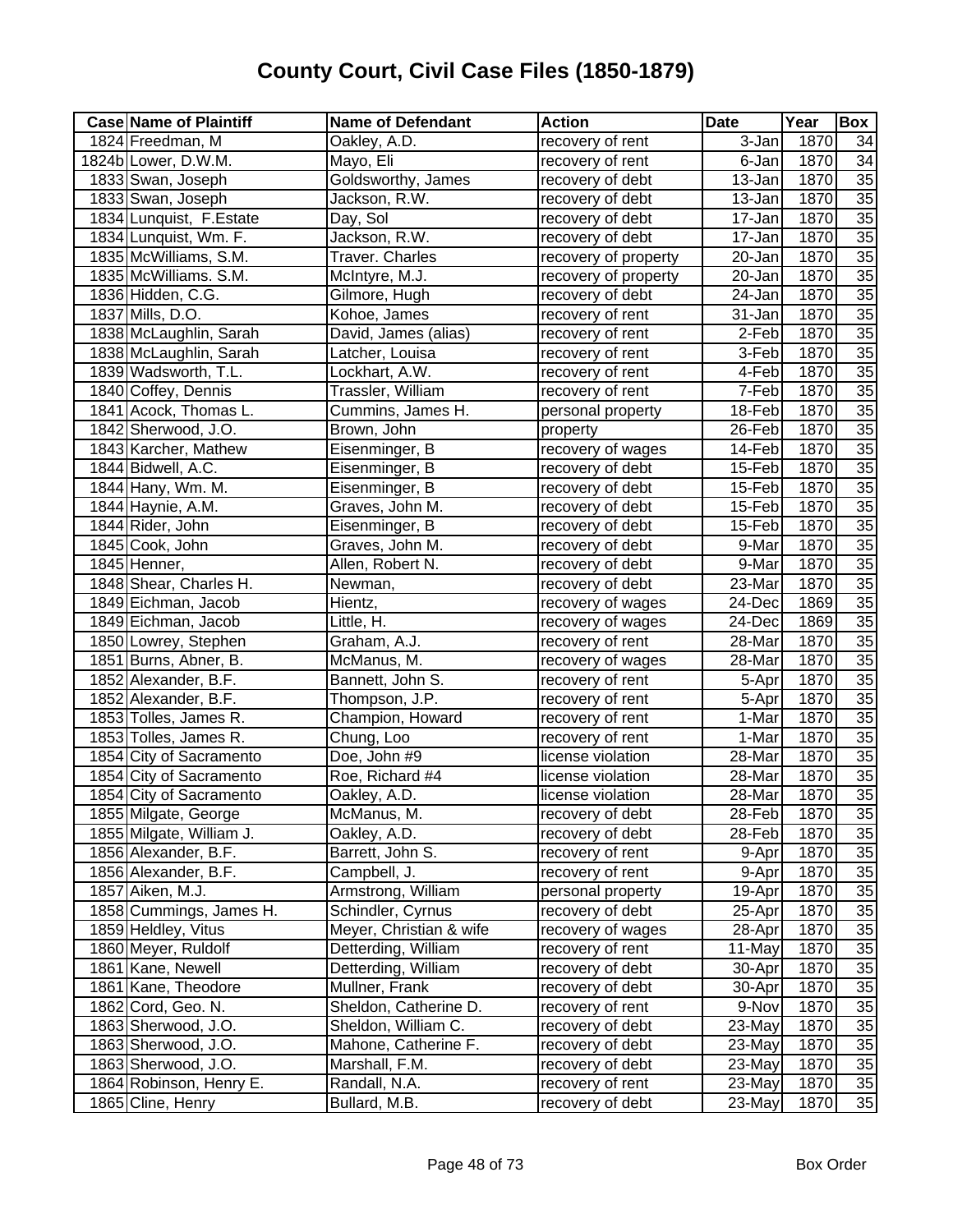| <b>Case Name of Plaintiff</b>  | <b>Name of Defendant</b>    | <b>Action</b>       | <b>Date</b>          | Year | Box             |
|--------------------------------|-----------------------------|---------------------|----------------------|------|-----------------|
| 1865 Cline, Henry              | Allan, William              | recovery of debt    | 23-May               | 1870 | 35              |
| 1866 Montgomery, Joseph F.     | Jones, D.E.                 | services rendered   | 24-May               | 1870 | 35              |
| 1867 VanHeeusen & Huntoon      | Parsons,                    | recovery of debt    | 31-May               | 1870 | 35              |
| 1868 Yule, William             | Sayles,                     | recovery of rent    | $2$ -Jun             | 1870 | $\overline{35}$ |
| 1868 Yule, William             | Grainger, E.                | recovery of rent    | 2-Jun                | 1870 | 35              |
| 1869 Lowell, Ellen             | Frey. Joseph M.             | recovery of rent    | 3-Jun                | 1870 | 35              |
| 1869 Lowell, John              | Jones, Thomas               | recovery of rent    | 3-Jun                | 1870 | 35              |
| 1870 Skaggs, E.M.              | Bowie, Anges                | recovery of debt    | 14-Nov               | 1870 | 35              |
| 1871 Keenan. John C. Estate of | Tilghman, T                 | recovery of debt    | 15-Apr               | 1870 | 36              |
| 1871 Moore, Mary Jane          | Bowie, Angus                | recovery of debt    | 15-Apr               | 1870 | 36              |
| 1872 Mayo, Eli                 | Hoag, J.N.                  | recovery of debt    | 25-Apr               | 1870 | 36              |
| 1873 Corbusign,                | Kent, J.H.                  | recovery of debt    | 17-Jun               | 1870 | $\overline{36}$ |
| 1878 Tresler, William          | Burgess, Titus K.           | recovery of debt    | 28-Jan               | 1871 | $\overline{36}$ |
| 1878 Tresler, William          | Long, A.K.                  | recovery of debt    | 28-Jan               | 1871 | $\overline{36}$ |
| 1878 Tresler, William          | York, Chester C.            | recovery of debt    | 28-Jan               | 1871 | $\overline{36}$ |
| 1879 Anderson, Peter           | Lambard, O.D.               | recovery of wages   | 1-Jul                | 1870 | 36              |
| 1880 Morton, Lotta             | Brown, John O.              | recovery of wages   | $1-Jul$              | 1870 | 36              |
| 1881 Cautlee, Henry            | O'Neill, Arthur             | recovery of debt    | 2-Jul                | 1870 | $\overline{36}$ |
| 1882 Avery, Wm. M.             | O'Neill, Arthur             | recovery of debt    | 2-Jul                | 1870 | $\overline{36}$ |
| 1882 Bidwell, A.C.             | Chapman, Frank M.           | recovery of debt    | $2-Jul$              | 1870 | 36              |
| 1882 Hanie, Wm.M.              | O'Neill, Arthur             | recovery of debt    | $2-Jul$              | 1870 | $\overline{36}$ |
| 1882 Rider, John               | O'Neill, Arthur             | recovery of debt    | 2-Jul                | 1870 | $\overline{36}$ |
| 1883 Dimond, John              | Eoff, John                  | recovery of wages   | 1-Aug                | 1870 | 36              |
| 1884 Alexander, A.             | Jones, Richard              | recovery of debt    | 2-Aug                | 1870 | 36              |
| 1885 Baca, Patricia            | Cole, Adam                  | personal property   | 31-Dec               | 1869 | 36              |
| 1887 Waters. S.J.              | McCarty, J                  | property            | 30-Aug               | 1870 | 36              |
| 1887 Waters. S.J.              | Soto, D,                    | property            | 30-Aug               | 1870 | 36              |
| 1887 Waters. S.J.              | <b>Board of Supervisors</b> | property            | 30-Aug               | 1870 | 36              |
| 1888 Sutton, Louis             | Lasky, B.                   | right-a-way         | 10-Sep               | 1870 | 36              |
| 1889 Samuels, L.               | Morgan, H.O.                | recovery of debt    | 5-Jul                | 1870 | 36              |
| 1890 Sarn,                     | Feidler, H.J.               | appeal              | $\overline{2}0$ -Aug | 1870 | 36              |
| 1891 Tozen, C.H.               | Mains, John                 | property            | 17-Sep               | 1870 | $\overline{36}$ |
| 1892 Gilman, C.H.              | Malone, F.S.                | recovery of debt    | 26-Sep               | 1870 | 36              |
| 1893 Baker, William            | Shellers, John              | property            | 24-Sep               | 1870 | 36              |
| 1893 Baker, William            | Leinback, H.                | property            | 24-Sep               | 1870 | 36              |
| 1893 Montgomery, B.C.          | Shellers, John              | property            | 24-Sep               | 1870 | 36              |
| 1893 Montgomery, B.C.          | Malone, F.S.                | property            | $24-Sep$             | 1870 | $\overline{36}$ |
| 1894 Everetts, P.              | Ames, Henry                 | recovery of debt    | 27-Sep               | 1870 | 36              |
| 1895 English, W.G.             | Brown, W.R.                 | recovery of debt    | 28-Sep               | 1870 | 36              |
| 1895 English, W.G.             | Riley, P.                   | recovery of debt    | 28-Sep               | 1870 | 36              |
| 1895 English, W.G.             | Comstock, E.                | recovery of debt    | 28-Sep               | 1870 | 36              |
| 1896 Crouch, W.F.              | Dempsey, Barney             | recovery of debt    | 28-Sep               | 1870 | 36              |
| 1897 Quirk, Ellen              | Morgan, H.O.                | damages             | 4-Oct                | 1870 | 36              |
| 1897 Quirk, Thomas             | Dempsey, Barney             | damages             | 4-Oct                | 1870 | 36              |
| 1898 Bohrman, F.               | Kincade, G.W.               | recovery of debt    | 15-Sep               | 1870 | 36              |
| 1899 Heaton, W.R.              | Gavigan, William            | recovery of debt    | 15-Sep               | 1870 | 36              |
| 1900 Muphain, Joseph           | application to do business  | property            | 24-Jan               | 1871 | 36              |
| 1901 Yerkes, Arabella          | Lowell, John                | sole trader         | 6-Aug                | 1870 | 36              |
| 1902 Segar, Jacob              | Derman, George H.           | recovery of debt    | 10-Oct               | 1870 | 36              |
| 1903 Johnson, Catherine        | Wells Fargo & Company       | damage due dog bite | 14-Oct               | 1870 | 36              |
| 1903 Johnson, George           | Derman, George H.           | damage due dog bite | 14-Oct               | 1870 | $\overline{36}$ |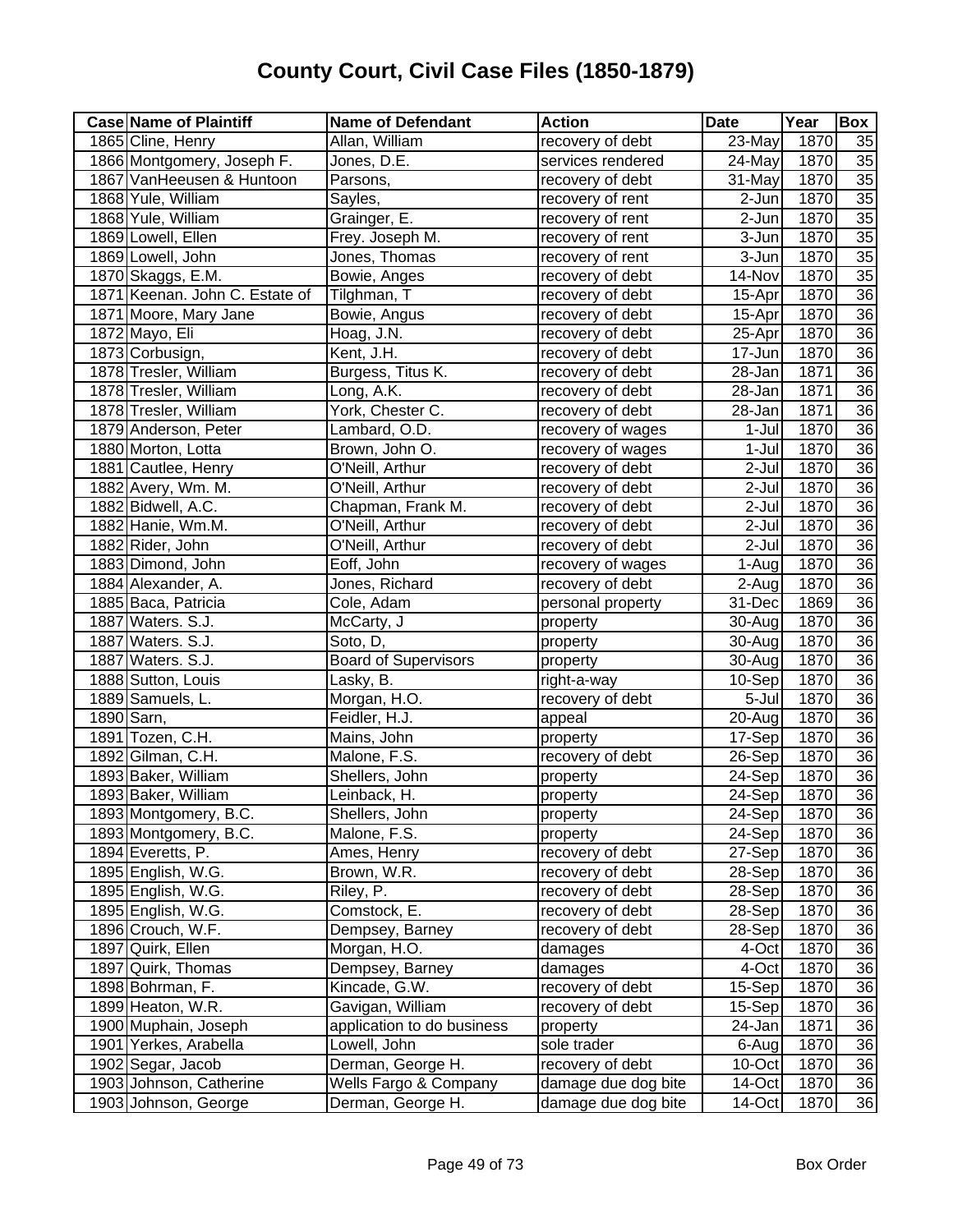| <b>Case Name of Plaintiff</b> | <b>Name of Defendant</b>         | <b>Action</b>       | <b>Date</b>          | Year | <b>Box</b>      |
|-------------------------------|----------------------------------|---------------------|----------------------|------|-----------------|
| 1904 Fish, Monsieur           | Cross, David                     | recovery of debt    | 22-Oct               | 1870 | 36              |
| 1904 McElroy, Wm              | <b>Wells Fargo &amp; Company</b> | recovery of debt    | $\overline{2}$ 2-Oct | 1870 | 36              |
| 1905 Koster, Frank            | Cox, George                      | recovery of debt    | 22-Oct               | 1870 | 36              |
| 1906 Tilton, J.R.             | Dennery, Alphonse                | recovery of debt    | 28-Oct               | 1870 | 36              |
| 1907 Wm. Price & Company      | Credon, John                     | recovery of debt    | 28-Oct               | 1870 | $\overline{36}$ |
| 1908 Levy, Louis              | Moulton, Eliza                   | recovery of debt    | 29-Oct               | 1871 | 36              |
| 1909 Baker, Samuel            | McConnel, Ellen                  | recovery of debt    | 1-Nov                | 1871 | 36              |
| 1910 Wolcott, Alvah           | Johnson, Wm. Neely               | damages to property | 1-Nov                | 1871 | 36              |
| 1911 Crocker, B.R.            | Houch, John                      | recovery of rent    | 2-Nov                | 1871 | 36              |
| 1912 Weiland, John            | Kane, J.O.                       | action taken        | 31-Oct               | 1871 | 36              |
| 1913 Thomas, John             | Johnson, D.                      | wrongful suit       | 8-Nov                | 1870 | $\overline{36}$ |
| 1913 Thomas, John             | Brubaker, G.W.                   | wrongful suit       | 8-Nov                | 1870 | $\overline{36}$ |
| 1913 Thomas, John             | Brown, W.K.                      | wrongful suit       | 8-Nov                | 1870 | $\overline{36}$ |
| 1914 Combe, A Jr.             | Frye, W.H.                       | trcovery of wages   | 11-Nov               | 1870 | $\overline{37}$ |
| 1915 Martin, G.W.             | Ames, Henry                      | recovery of debt    | 21-Nov               | 1870 | $\overline{37}$ |
| 1916 Coyle, E.H.              | Lancaster, Henry                 | property            | 10-Dec               | 1870 | $\overline{37}$ |
| 1916 Coyle, E.H.              | Kane, Joseph                     | property            | 10-Dec               | 1870 | $\overline{37}$ |
| 1916 Coyle, E.H.              | Denny, Oliver                    | property            | 10-Dec               | 1870 | $\overline{37}$ |
| 1917 Stanley. Emma J.         | Schnider, Joseph                 | recovery of debt    | 5-Dec                | 1870 | $\overline{37}$ |
| 1919 Mellon, Robert           | Burgess, Titus K.                | recovery of debt    | 2-Dec                | 1870 | $\overline{37}$ |
| 1920 Frye, W.K.               | Runyion, John                    | recovery of debt    | 27-Dec               | 1870 | $\overline{37}$ |
| 1921 Elwood, Thomas           | Hibbs, Robert                    | recovery of debt    | 29-Dec               | 1870 | $\overline{37}$ |
| 1921 Elwood, Thomas           | Flowers, William                 | recovery of debt    | 29-Dec               | 1870 | $\overline{37}$ |
| 1921 Elwood, Thomas           | Frey. Joseph M.                  | recovery of debt    | 29-Dec               | 1870 | $\overline{37}$ |
| 1922 Anderson, James          | Parsons, Erastas                 | recovery of debt    | 5-May                | 1870 | 37              |
| 1923 Anderson, James          | Harris, Len                      | recovery of debt    | 5-May                | 1870 | $\overline{37}$ |
| 1924 Freedman, M              | McCracker, Wm.                   | case dismissed      | 5-Dec                | 1870 | $\overline{37}$ |
| 1924 Freedman, M              | Straus, Louis                    | case dismissed      | 5-Dec                | 1870 | $\overline{37}$ |
| 1924 Montgomery, J.F.         | Levy, S.                         | recovery of debt    | 9-Jan                | 1871 | $\overline{37}$ |
| 1925 Freedman, M              | Levy, H.                         | case dismissed      | 5-Dec                | 1870 | $\overline{37}$ |
| 1925 Garbaldi, Amelia         | Straus, Maggie                   | false statements    | 28-Jan               | 1871 | 37              |
| 1925 Garbaldi, Amelia         | Cooper, Joshua                   | false statements    | 28-Jan               | 1871 | $\overline{37}$ |
| 1926 Mesick, William S.       | Music, Abraham                   | property            | 30-Jan               | 1871 | 37              |
| 1926 Poorman, Samuel          | Punch, Everett                   | property            | 28-Jan               | 1871 | $\overline{37}$ |
| 1927 Allen, Robert            | Brannan, J.                      | recovery of rent    | 25-Feb               | 1871 | $\overline{37}$ |
| 1928 Millikin, T.J.           | Leitzenger, H.                   | recovery of rent    | 10-Mar               | 1871 | 37              |
| 1929 Kosminsky, B.            | Faylor, W.A.                     | recovery of debt    | 10-Mar               | 1871 | $\overline{37}$ |
| 1930 Mitchell, Joseph S.      | Colebaker, Theodore              | recovery of debt    | 14-Mar               | 1871 | 37              |
| 1931 Lewis, P.C.              | Colebaker, Florin                | recovery of debt    | 14-Mar               | 1871 | 37              |
| 1931 Lewis, P.C.              | Harris, C.H.                     | recovery of debt    | 17-Mar               | 1871 | $\overline{37}$ |
| 1932 Dean, George B.          | Slaughter, Jesse                 | recovery of wages   | 17-Mar               | 1871 | $\overline{37}$ |
| 1932 Dean, George B.          | Heisen, Charles                  | recovery of wages   | 17-Mar               | 1871 | 37              |
| 1932 Dean, George B.          | Johnston, Jno. R.                | recovery of wages   | 17-Mar               | 1871 | 37              |
| 1933 Goodwin, F.              | Shellers, John                   | recovery of wages   | 8-Feb                | 1871 | 37              |
| 1934 Roberts, I.L.            | Fish, Frank A.                   | property            | 24-Mar               | 1871 | $\overline{37}$ |
| 1935 McElvoy, William         | Roach, John                      | recovery of debt    | 29-Mar               | 1871 | 37              |
| 1936 Conte, A,                | Harley, James                    | property            | 16-Mar               | 1871 | $\overline{37}$ |
| 1937 Central Pacific RR       | Walker, F.S.                     | recovery of debt    | 31-Mar               | 1871 | $\overline{37}$ |
| 1938 Anderson, W.A.           | Trowbridge, Aaron                | recovery of debt    | 31-Mar               | 1871 | $\overline{37}$ |
| 1939 Lake, Jefferson          | Callahan, W.E.                   | property            | 3-Apr                | 1871 | 37              |
| 1940 Daugherty, Henry         | Sickles, John                    | recovery of wages   | 5-Apr                | 1871 | $\overline{37}$ |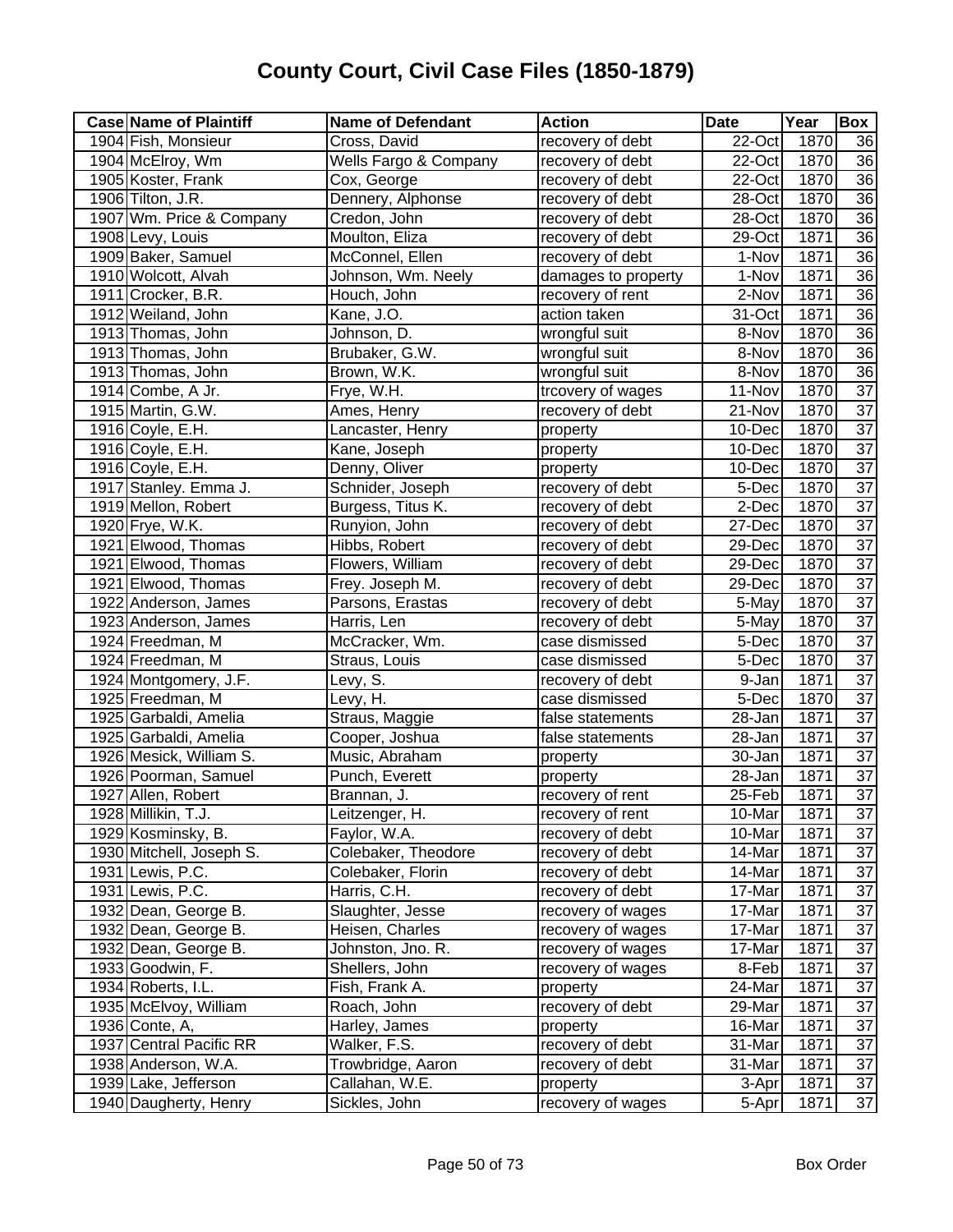| <b>Case Name of Plaintiff</b>    | <b>Name of Defendant</b> | <b>Action</b>     | <b>Date</b>          | Year | Box             |
|----------------------------------|--------------------------|-------------------|----------------------|------|-----------------|
| 1941 Larsen, H. Chris            | Hidden, C.G.             | personal property | 10-Apr               | 1871 | 37              |
| 1942 Smith, C.C.                 | Hidden, Mary R.          | recovery of wages | 14-Apr               | 1871 | $\overline{37}$ |
| 1942 Smith, C.C.                 | VanWinkle, J.S.          | recovery of wages | $14$ -Apr            | 1871 | $\overline{37}$ |
| 1943 Hinkson, A.C. Estate of     | VanWinkle, J.S.          | property          | $\overline{2}$ 1-Apr | 1871 | $\overline{37}$ |
|                                  |                          |                   |                      |      |                 |
| 1943 Kirk, Henry, Adm for estate | Johnson, John R.         | property          | 21-Apr               | 1871 | 37              |
| 1944 Geisendorfer, George        | Foster, Charles          | recovery of debt  | 25-Apr               | 1871 | $\overline{37}$ |
| 1944 Geisendorfer, George        | Kie, ah                  | recovery of debt  | 25-Apr               | 1871 | $\overline{37}$ |
| 1944 Geisendorfer, George        | Nin, Ah                  | recovery of debt  | 25-Apr               | 1871 | $\overline{37}$ |
| 1944 Geisendorfer, George        | Cluck, Ah                | recovery of debt  | 25-Apr               | 1871 | $\overline{37}$ |
| 1944 Geisendorfer, George        | Wing, Ah                 | recovery of debt  | 25-Apr               | 1871 | 37              |
| 1944 Geisendorfer, George        | Swain, H.C.              | recovery of debt  | 25-Apr               | 1871 | $\overline{37}$ |
| 1945 Allport, Wm.                | Swain, H.C.              | recovery of debt  | 7-Apr                | 1871 | $\overline{37}$ |
| 1945 Aull, E.A.                  | Redding, B.B.            | recovery of debt  | 7-Apr                | 1871 | $\overline{37}$ |
| 1946 Conner, C.S.                | Haskell, Charles         | citizenship       | 29-Apr               | 1871 | $\overline{37}$ |
| 1947 Bennett, John D.            | Steiner, A.J.            | property          | 10-Jul               | 1871 | $\overline{37}$ |
| 1948 Abbott, Thomas              | Blessing, E.G.           | recovery of debt  | 8-May                | 1871 | $\overline{37}$ |
| 1949 Beauchamp, Stephen          | <b>Traver. Charles</b>   | recovery of debt  | 25-May               | 1871 | $\overline{37}$ |
| 1950 Beauchamp, Stephen          | Heisen, Charles          | recovery of debt  | 25-May               | 1871 | $\overline{37}$ |
| 1951 Johnson, A.A.               | Slight, Jane             | recovery of wages | 20-May               | 1871 | $\overline{37}$ |
| 1951 Schandoney, John            | Ackley, Warren           | property          | 25-May               | 1871 | $\overline{37}$ |
| 1952 Musick, Abraham             | Whitney, J.W.            | property          | 29-May               | 1871 | 38              |
| 1953 Nathan, Samuel              | Long Sing Company        | recovery of debt  | 23-Jun               | 1871 | $\overline{38}$ |
| 1954 Cummings, J.H.              | Cate, Charles            | recovery of debt  | 28-Jun               | 1871 | $\overline{38}$ |
| 1955 Brown, W.K.                 | Judd, E.O.               | recovery of debt  | 3-Jul                | 1871 | $\overline{38}$ |
| 1956 Merlier, H.E.               | Toole, J.M.              | recovery of wages | 8-Jul                | 1871 | 38              |
| 1957 Hevener, W.H.               | McAuliff, John           | recovery of debt  | 13-Jul               | 1871 | 38              |
| 1958 Neal, Susan Estate          | Stroup, L.T.             | property          | 17-Jul               | 1871 | $\overline{38}$ |
| 1959 Natoma Wtr & Mining         | Hette, Henry             | recovery of debt  | 26-Jul               | 1871 | 38              |
| 1960 Natoma Wtr & Mining         | Gwinn, B.R.              | recovery of debt  | 26-Jul               | 1871 | 38              |
| 1961 Ebner, F.H.                 | Barnes, Charles          | recovery of debt  | 5-Aug                | 1871 | 38              |
| 1962 Miller, W.V.                | English, William         | recovery of debt  | 4-Aug                | 1871 | $\overline{38}$ |
| 1963 Brown, William K.           | West, Eugene             | property          | 20-Nov               | 1871 | 38              |
| 1963 Brown, William K.           | Frazier, Albert          | property          | 20-Nov               | 1871 | 38              |
| 1964 McGrath, James              | Gaston, Jane             | property          | 26-Aug               | 1871 | 38              |
| 1965 Meyer, Rudolph              | Lehman, A.               | recovery of rent  | 26-Aug               | 1871 | 38              |
| 1966 Cordillione, Narcissa       | Ackley, Warren           | property          | 2-Oct                | 1871 | 38              |
| 1966 Cordillione, Narcissa       | Hudson, Leo              | property          | 2-Oct                | 1871 | 38              |
| 1967 Clark, C.W.                 | West, Eva                | property damage   | 2-Oct                | 1871 | 38              |
| 1967 Clark, C.W.                 | Robinson, J.E.           | property damage   | 2-Oct                | 1871 | 38              |
| 1967 Clark, C.W.                 | Oschwald, John           | property damage   | 2-Oct                | 1871 | 38              |
| 1967 Stanton, J.B.               | West, Eva                | property damage   | 2-Oct                | 1871 | 38              |
| 1967 Stanton, J.B.               | Robinson, J.E.           | property damage   | 2-Oct                | 1871 | 38              |
| 1967 Stanton, J.B.               | Hudson, Leo              | property damage   | 2-Oct                | 1871 | 38              |
| 1968 Engel, George               | Scheld, Phillip          | recovery of wages | 3-Oct                | 1871 | 38              |
| 1968 Engel, George               | Bryan, J.E.              | recovery of wages | 3-Oct                | 1871 | 38              |
| 1969 Lovdal, Ole Olson           | Butler, A.W.             | property          | 4-Dec                | 1871 | 38              |
| 1969 Lovdal, Ole Olson           | Heath,                   | property          | 4-Dec                | 1871 | 38              |
| 1970 Morrison, B.L.              | Asbury, James            | recovery of wages | 19-Oct               | 1871 | 38              |
| 1970 Morrison, B.L.              | Woods, David             | recovery of wages | 19-Oct               | 1871 | 38              |
| 1971 Hicken, J.B.                | Aschneauer, Frank        | recovery of debt  | 20-Oct               | 1871 | 38              |
|                                  |                          |                   |                      |      |                 |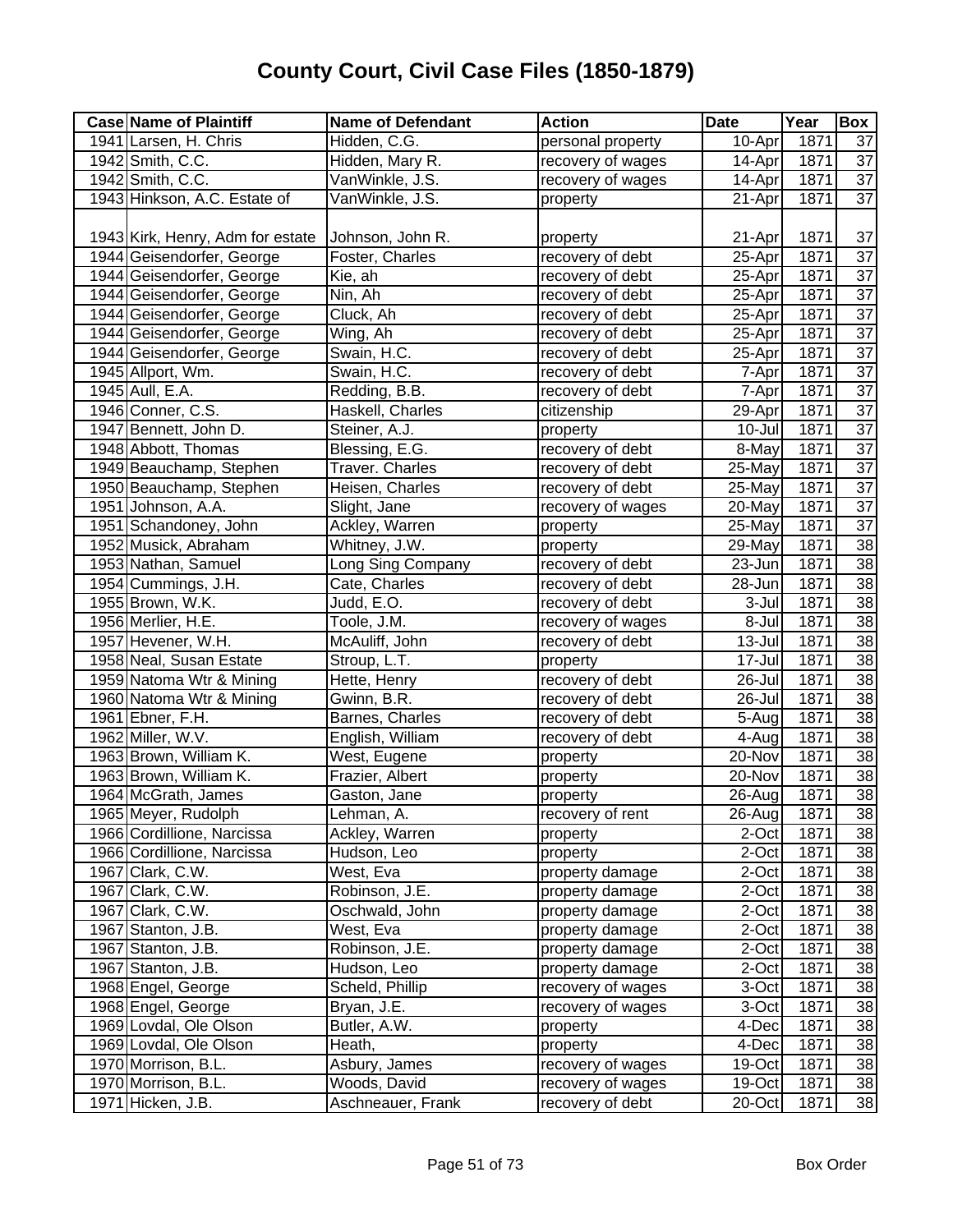| <b>Case Name of Plaintiff</b> | <b>Name of Defendant</b> | <b>Action</b>     | <b>Date</b>          | Year | Box             |
|-------------------------------|--------------------------|-------------------|----------------------|------|-----------------|
| 1972 Zimmerman, Adolphe       | Kehoe, John              | recovery of wages | 23-Oct               | 1871 | 38              |
| 1973 Shay, Michael            | Orr, Chambers            | recovery of debt  | 30-Oct               | 1871 | $\overline{38}$ |
| 1974 Brittan, Holbrook & Co.  | O'Neill, Arthur          | recovery of debt  | 10-Nov               | 1871 | $\overline{38}$ |
| 1975 Herzog, Phillip          | O'Neill, Arthur          | payment for goods | 18-Nov               | 1871 | $\overline{38}$ |
| 1976 Mangin, P.F.             | Coffee, John H.          | recovery of rent  | $\overline{1}$ 2-Dec | 1871 | 38              |
| 1976 Shulemier, Henry         | Jackson, R.W.            | payment for goods | 18-Nov               | 1871 | 38              |
| 1977 Noone, A.                | Smith, W.F.              | recovery of debt  | 23-Nov               | 1871 | 38              |
| 1978 Hondt, F.D.              | Bell, S.D.               | property          | 2-Dec                | 1871 | 38              |
| 1979 Fletcher, D.             | Detending, William       | recovery of debt  | 4-Dec                | 1871 | $\overline{38}$ |
| 1980 Knutson, Gunder,         | Mayo, Eli                | recovery of wages | 25-Apr               | 1872 | 38              |
| 1981 Hasselgren, H.W.         | McCracken, Wm            | property damage   | 11-Dec               | 1871 | $\overline{38}$ |
| 1981 Hasselgren, H.W.         | Clunie, Thomas J.        | property damage   | 11-Dec               | 1871 | $\overline{38}$ |
| 1981 Hasselgren, H.W.         | Shaumloffle, Wm.         | property damage   | 11-Dec               | 1871 | 38              |
| 1981 Hasselgren, H.W.         | Mayo, Eli                | property damage   | 11-Dec               | 1871 | $\overline{38}$ |
| 1981 Hasselgren, H.W.         | Luscomb, E.S.            | property damage   | 11-Dec               | 1871 | $\overline{38}$ |
| 1981 Wilson, John             | Butler, S.H.             | property damage   | 11-Dec               | 1871 | $\overline{38}$ |
| 1981 Wilson, John             | Butler, S.H.             | property damage   | 11-Dec               | 1871 | $\overline{38}$ |
| 1981 Wilson, John             | Clunie, Thomas J.        | property damage   | 11-Dec               | 1871 | $\overline{38}$ |
| 1981 Wilson, John             | Shaumloffle, Wm.         | property damage   | 11-Dec               | 1871 | 38              |
| 1981 Wilson, John             | McCracken, Wm            | property damage   | 11-Dec               | 1871 | 38              |
| 1982 Briggs, J.L.             | Groth, James H.          | property          | 20-Dec               | 1871 | $\overline{38}$ |
| 1983 Clunie, T.J.             | Groth, James H.          | recovery of debt  | 26-Dec               | 1871 | 38              |
| 1983 Freeman, A.C.            | Ah Hop Company           | recovery of debt  | 26-Dec               | 1871 | 38              |
| 1992 Turner, R.M.             | Bateman, James R.        | recovery of debt  | 10-Feb               | 1872 | $\overline{38}$ |
| 1993 Ward, J.J.               | Johnson, Reuben          | recovery of wages | 13-Jul               | 1971 | $\overline{38}$ |
| 1994 Slaughter, Jesse         | Hobson, J.B.             | recovery of debt  | 19-Feb               | 1872 | 38              |
| 1996 Jacobs, N.M.             | Johnson, Lael            | recovery of debt  | 14-Feb               | 1872 | $\overline{38}$ |
| 1997 O'Neal, Arthur           | Herzog, P                | recovery of debt  | 2-Feb                | 1872 | 38              |
| 1998 Cauldfield, Henry A.     | Odell, M.M.              | recovery of debt  | 7-Mar                | 1872 | 38              |
| 1998 Cauldfield, Henry A.     | Astbury, John            | recovery of debt  | 7-Mar                | 1872 | 38              |
| 1999 Gardner, Daniel          | Doe, John (alias)        | recovery of debt  | 12-Mar               | 1872 | 39              |
| 2000 Caulfield, Henry A.      | Roe, Rich (alias)        | unlawful entry    | 3-Mar                | 1873 | 39              |
| 2000 Caulfield, Henry A.      | West, Eugene             | unlawful entry    | 3-Mar                | 1873 | 39              |
| 2000 Caulfield, Henry A.      | English, William G.      | unlawful entry    | 3-Mar                | 1873 | 39              |
| 2000 Caulfield, Henry A.      | Hill, T.J                | unlawful entry    | 3-Mar                | 1873 | 39              |
| 2001 Lewis, Oliver C.         | Doranto. Albert          | legal fees        | 16-Mar               | 1872 | 39              |
| 2002 Burbank. Paul D.         | Cummings,                | recovery of debt  | 19-Mar               | 1872 | 39              |
| 2002 Burbank. Paul D.         | Mier, Frederick          | recovery of debt  | 28-Mar               | 1872 | 39              |
| 2003 McKay, Alexander         | Johnson, William Neely   | recovery of debt  | 28-Mar               | 1872 | 39              |
| 2005 Mott. E.B. Jr.           | Glide, Joseph            | unlawful entry    | 28-Jun               | 1872 | 39              |
| 2006 Holland, J.F.            | Cooley, Samuel B.        | property damage   | 3-Apr                | 1872 | 39              |
| 2007 Pennington, Mary         | Colla, Jules P.          | recovery of wages | 18-Nov               | 1872 | 39              |
| 2008 Gleason, J.W.            | Duncan, J.A.Dr.          | recovery of wages | 25-Apr               | 1872 | 39              |
| 2008 Gleason, P.H.            | Colla, Jules P.          | recovery of wages | 25-Apr               | 1872 | 39              |
| 2009 Keber, Jerry             | Long, N.C.               | recovery of wages | 30-May               | 1872 | 39              |
| 2011 Evans, Evan              | Holland, J.F.            | recovery of wages | 25-Apr               | 1872 | 39              |
| 2012 Glide, Joseph            | Slaughter, Jesse         | property damage   | 9-May                | 1872 | 39              |
| 2013 Johnson, John            | Beasley, Philip S.       | recovery of wages | 9-May                | 1872 | 39              |
| 2014 Harvey, Joseph B.        | Beasley, Philip S.       | recovery of wages | 10-May               | 1872 | 39              |
| 2014 Lockhart, A.W.           | Doe, John (alias)        | forceable entry   | 22-Jul               | 1872 | $\overline{39}$ |
| 2014 Lockhart, A.W.           | Roe, Richard (alias)     | forceable entry   | 22-Jul               | 1872 | $\overline{39}$ |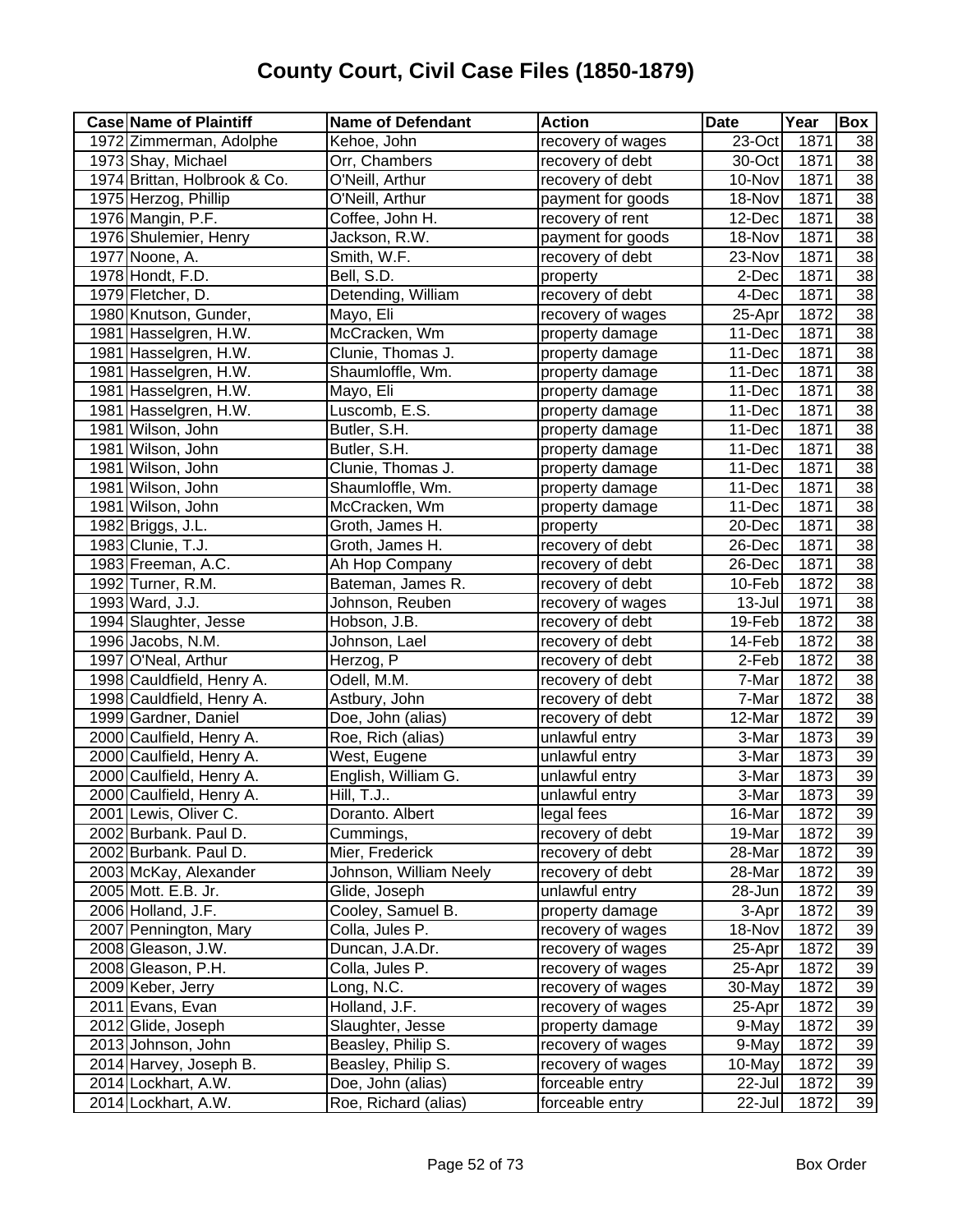| <b>Case Name of Plaintiff</b> | <b>Name of Defendant</b> | <b>Action</b>     | <b>Date</b> | Year | Box |
|-------------------------------|--------------------------|-------------------|-------------|------|-----|
| 2014 Payne, Thomas            | Gardner, Daniel          | recovery of wages | 10-May      | 1872 | 39  |
| 2015 Astbury, John            | Hobby, Wm. H.            | recovery of debt  | $20$ -May   | 1872 | 39  |
| 2015 Lockhart, A.W.           | Harnett, P.              | forceable entry   | 22-Jul      | 1872 | 39  |
| 2016 Gilman, C.H.             | Tansman, John H.         | recover of rent   | 15-May      | 1872 | 39  |
| 2016 Lockhart, A.W.           | Sacremanto Street RR Co. | forceable entry   | 22-Jul      | 1872 | 39  |
| 2017 City of Sacramento       | Tomlin, L.               | nuisance          | 25-Jun      | 1872 | 39  |
| 2019 Gogings, R.E.            | Swift, Frank             | recovery of rent  | 2-Jul       | 1872 | 39  |
| 2021 Thelwell, Elizabeth      | Clark, Patrick           | recovery of debt  | 2-Jul       | 1872 | 39  |
| 2022 Casey, Anna              | Clark, Patrick           | recovery of debt  | 6-Jul       | 1872 | 39  |
| 2022 Casey, O.C. estate       | <b>Black, Andrew</b>     | recovery of debt  | 6-Jul       | 1872 | 39  |
| 2025 Boyle, E.F.              | Allen, Isaac P.          | services rendered | 22-Nov      | 1872 | 39  |
| 2026 Lillenthal & Co          | Schandony, John          | recovery of debt  | $15 - Aug$  | 1872 | 39  |
| 2026 Lillienthal, E.R.        | Scott, J.W.              | recovery of debt  | 15-Aug      | 1872 | 39  |
| 2026 Lillienthal, M.          | J.W. Scott & Co          | recovery of debt  | $15 - Aug$  | 1872 | 39  |
| 2523 Holmes, Carry            | Guineau, Thomas          | recovery of debt  | 7-Jul       | 1872 | 39  |
| 2027 Hall, N.                 | Hickman, John B.         | recovery of debt  | 23-Aug      | 1872 | 40  |
| 2028 Rightmire, Henry A.      | Hickman, John B.         | property          | 24-Aug      | 1872 | 40  |
| 2028 Rightmire. Mary          | Clunie, Thomas J.        | property          | 24-Aug      | 1872 | 40  |
| 2029 Hennessey, John          | Arnold, Jacob            | recovery of debt  | 24-Aug      | 1872 | 40  |
| 2030 Hamburger, A & Company   | Morales, D.              | recovery of debt  | 27-Aug      | 1872 | 40  |
| 2030 Hamburger, A & Company   | Green, John J.           | recovery of debt  | 27-Aug      | 1872 | 40  |
| 2031 Taylor, D.S.             | Harvey, Samuel E.        | recovery of rent  | 30-Aug      | 1872 | 40  |
| 2032 Patterson, F.F.          | Doherty, James           | recovery of debt  | 21-Nov      | 1872 | 40  |
| 2034 Smith, L.T.              | McLennahan, D.M.         | recovery of wages | 14-Sep      | 1872 | 40  |
| 2035 Myers, John              | Rothfield, Joseph        | damages           | 18-Nov      | 1872 | 40  |
| 2036 Kraken, Michael          | Steinhardt, Falk         | recovery of debt  | 21-Nov      | 1872 | 40  |
| 2036 Kraken, Michael          | Mills, Edgar             | recovery of debt  | 21-Sep      | 1872 | 40  |
| 2037 Hall, John T.            | Lewis. O.C.              | recovery of debt  | 30-Sep      | 1872 | 40  |
| 2038 Hill, T.J.               | Christy, Edward          | recovery of debt  | 21-Oct      | 1872 | 40  |
| 2038 Hill, T.J.               | Cox, Thomas              | recovery of debt  | 21-Oct      | 1872 | 40  |
| 2039 Engle, Frank             | Dodge, Seymour           | recovery of debt  | 31-Oct      | 1872 | 40  |
| 2040 Aiken, E.F.              | Johnson, F.I.            | recovery of debt  | 4-Nov       | 1872 | 40  |
| 2041 Ray, Don                 | Daniels, Robert M        | recovery of debt  | 27-Feb      | 1873 | 40  |
| 2041 Ray, Don                 | Misener, N.J.            | recovery of debt  | 27-Feb      | 1873 | 40  |
| $2041$ Ray, Don               | Johnson, F.I.            | recovery of debt  | 27-Feb      | 1873 | 40  |
| 2040 Whitaker, A.             | Daniels, Robert M        | recovery of debt  | 27-Feb      | 1873 | 41  |
| 2041 Whitaker, A.             | Misener, N.J.            | recovery of debt  | 27-Feb      | 1873 | 41  |
| 2041 Whitaker, A.             | Woods, D.H.              | recovery of debt  | 27-Feb      | 1873 | 41  |
| 2043 Pennington, Mary         | O'Farrell, Frank         | recovery of wages | 6-Nov       | 1872 | 41  |
| 2044 Harney, Mary             | Murray, Robert           | forceable entry   | 3-Dec       | 1872 | 41  |
| 2044 Harney, Mary             | Barns, Abrams            | forceable entry   | 3-Dec       | 1872 | 41  |
| 2045 Bannon, Frank            | Fair, J.B.               | recovery of debt  | 6-Nov       | 1872 | 41  |
| 2046 Whitwell, W.             | West, Eugene             | recovery of debt  | 7-Nov       | 1872 | 41  |
| 2047 Sullivan, James H.       | Freeman, Isaac F.        | recovery of rent  | 16-Nov      | 1872 | 41  |
| 2048 McLannahan, David        | Ostendorff, G.           | damages           | 27-Nov      | 1872 | 41  |
| 2051 Rademacher, J.C.         | Chamberline,             | recovery of debt  | 13-Dec      | 1872 | 41  |
| 2052 Henderson,               | Harrer, Caiborn H.       | recovery of debt  | 20-Dec      | 1872 | 41  |
| 2052 Powers,                  | <b>Ballinger</b>         | recovery of debt  | 20-Dec      | 1872 | 41  |
| 2053 Heisen, Charles          | Badger, G.W.             | recovery of debt  | 26-Dec      | 1872 | 41  |
| 2054 Jackson, R.W.            | Donnelly, Hugh           | recovery of debt  | 30-Dec      | 1872 | 41  |
| 2055 Tilden, M.C.             | Mayo, Eli                | unlawful entry    | 7-Jan       | 1873 | 41  |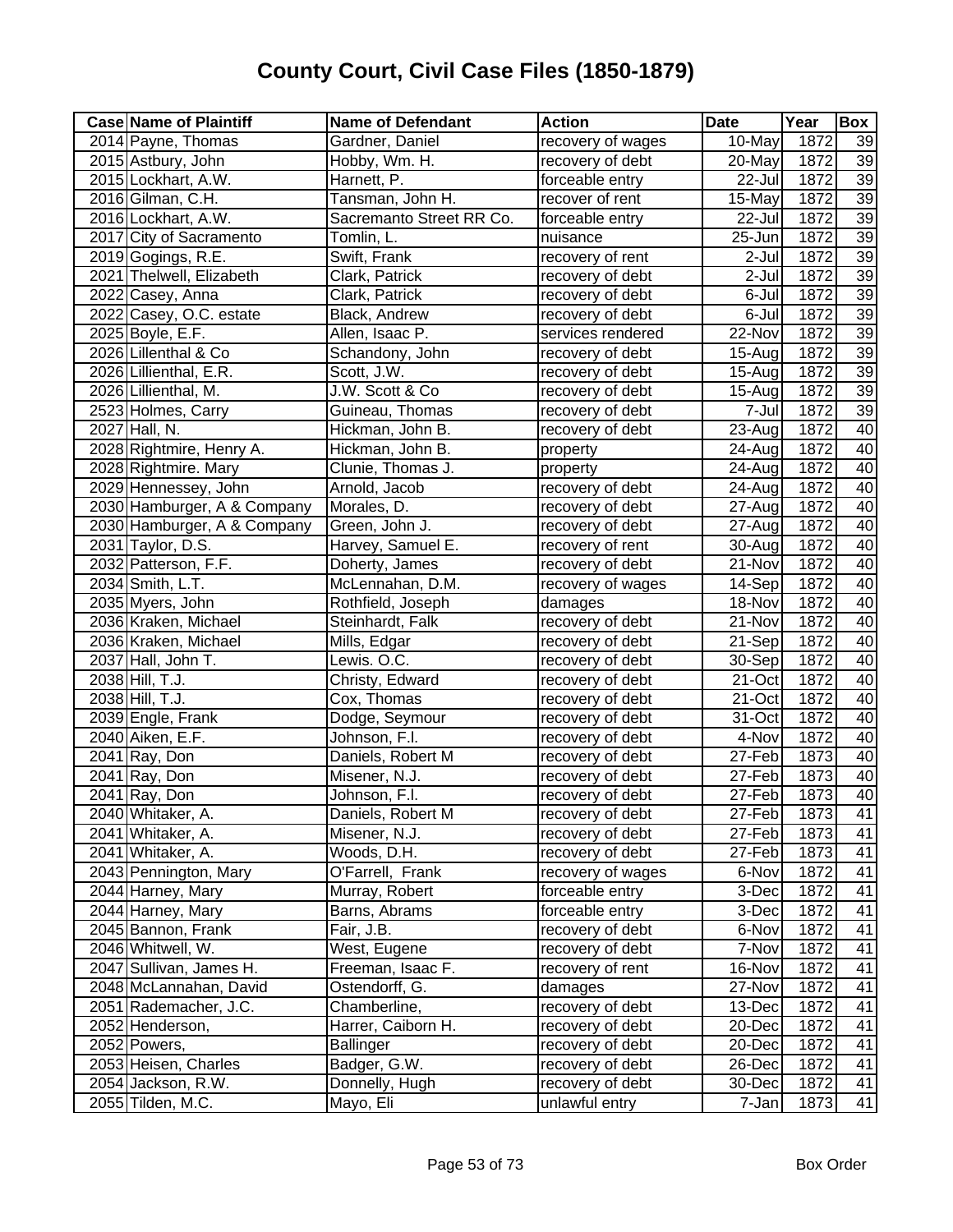| <b>Case Name of Plaintiff</b> | <b>Name of Defendant</b>     | <b>Action</b>       | <b>Date</b> | Year | Box             |
|-------------------------------|------------------------------|---------------------|-------------|------|-----------------|
| 2056 Tilden, M.C.             | McGrath, Rhoda               | injunction          | 8-Apr       | 1873 | 41              |
| 2056 Tilden, M.C.             | Daly, Elisha                 | injunction          | 8-Apr       | 1873 | 41              |
| 2056 Tilden, M.C.             | Lansing, James               | injunction          | 8-Apr       | 1873 | 41              |
| 2056 Tilden, M.C.             | Philbrick, Adelaide (Turner) | injunction          | 8-Apr       | 1873 | 41              |
| 2057 Montgomery, Joseph F.    | Yee, Coon                    | recovery of wages   | 11-Jan      | 1873 | 41              |
| 2058 Tate, John D.            | Weidman, J.M.                | recovery of damages | 14-Jan      | 1873 | $\overline{41}$ |
| 2060 Cantwell, W.R.           | Albrecht, A.A.               | legal fees          | 16-Jan      | 1873 | 41              |
| 2060 Cantwell, W.R.           | Schroder, H.                 | legal fees          | 16-Jan      | 1873 | $\overline{41}$ |
| 2060 Cantwell, W.R.           | Brophy, John                 | legal fees          | 16-Jan      | 1873 | 41              |
| 2061 Fitzgerald, Joseph E.    | Casey, Ann                   | personal property   | 18-Jan      | 1873 | 41              |
| 2064 Daley, Wm                | Casey, O.C. deceased         | recovery of money   | 8-Feb       | 1873 | 41              |
| 2064 Daley, Wm                | Wilson, W.T.                 | recovery of money   | 8-Feb       | 1873 | $\overline{41}$ |
| 2065 Glann, Vincent           | Blum, E.0                    | property damage     | 12-May      | 1873 | $\overline{41}$ |
| 2066 Northrop, Edward         | Newbert, George W.           | recovery of debt    | 10-Apr      | 1873 | $\overline{41}$ |
| 2067 Brophy, John             | application to do business   | damages             | 8-Jul       | 1873 | $\overline{41}$ |
| 2068 Toole, Catherine E.      | Mead, W.H.                   | sole trader         | 25-Feb      | 1873 | $\overline{41}$ |
| 2069 Smith, Fredrick G.       | Brown, G.S.                  | damages             | 15-Feb      | 1873 | $\overline{41}$ |
| 2070 Vantine, J.G.            | Rawley, H.D.                 | recovery of debt    | 20-Feb      | 1873 | $\overline{41}$ |
| 2070 Vantine, J.G.            | Houck. John                  | recovery of debt    | 20-Feb      | 1873 | $\overline{41}$ |
| 2071 Davis, Joseph            | Dunn, J.J.                   | recovery of debt    | 1-Mar       | 1873 | 41              |
| 2072 Duncan, R.L.             | Dunn, Kate                   | property            | 7-Apr       | 1873 | $\overline{41}$ |
| 2072 Duncan, R.L.             | Dillon, James                | property            | 7-Apr       | 1873 | $\overline{41}$ |
| 2074 Graham, Levi S.          | Coffee, John                 | recovery of debt    | 8-Mar       | 1873 | 41              |
| 2074 Graham, Levi S.          | O'Hare, P.                   | recovery of debt    | 8-Mar       | 1873 | $\overline{41}$ |
| 2074 Graham, Levi S.          | Colbaker, Mrs. Johanna       | recovery of debt    | 8-Mar       | 1873 | $\overline{41}$ |
| 2075 Steinman, B.             | formally Hagel, Johanna      | recovery of debt    | 9-Apr       | 1873 | 42              |
| 2075 Steinman, Bro's          | Dykes, Parker G.             | recovery of debt    | 9-Apr       | 1873 | 42              |
| 2075 Steinman, H.             | Colbaker, Mrs. Deceased      | recovery of debt    | $10-Apr$    | 1873 | 42              |
| 2076 Heisen, Charles          | Dykes, Cornelia A.           | recovery of wages   | 23-Apr      | 1873 | 42              |
| 2076 Heisen, Charles          | Beckley, P.R.                | recovery of wages   | 23-Apr      | 1873 | 42              |
| 2077 Sparrow, William         | Rhodes, A.J.                 | property damage     | 14-Mar      | 1873 | 42              |
| 2079 Kirk, H.C.               | Jones, Thomas                | contested election  | 18-Mar      | 1873 | 42              |
| 2080 Schindler, C.            | Jones, Clarissa              | recovery of rent    | 22-Mar      | 1873 | 42              |
| 2080 Schindler, C.            | Florence, Robert             | recovery of rent    | 22-Mar      | 1873 | 42              |
| 2081 Burr, E.A.               | Harvey, Samuel E.            | recovery of debt    | 24-Mar      | 1873 | 42              |
| 2082 Green, M.S.              | Stahl, Morris                | property            | 24-Mar      | 1873 | 42              |
| 2083 Alexander, A.            | Hobson, J.B.                 | recovery of debt    | 28-Aug      | 1873 | 42              |
| 2084 Jacob, N.M.              | Constine, L                  | recovery of rent    | 27-Mar      | 1873 | 42              |
| 2085 Gottman, Julius M        | Toole, J.M.                  | recovery of wages   | 3-Apr       | 1873 | 42              |
| 2086 Billingsley, M.C         | Toole, J.M.                  | property damage     | 3-Apr       | 1873 | 42              |
| 2086 Foster. J.R.             | Shelling, Fredrick           | property damage     | 3-Apr       | 1873 | 42              |
| 2087 Wriston, Samuel E.       | Togresser, J                 | recovery of debt    | 7-Apr       | 1873 | 42              |
| 2087 Wriston, Samuel E.       | Doland, F.F.                 | recovery of debt    | 7-Apr       | 1873 | 42              |
| 2088 Gleason, J.J.            | Scherb, Francis              | recovery of wages   | 7-Apr       | 1873 | 42              |
| 2088 Gleason, J.J.            | Parsons, Eratus              | recovery of wages   | 7-Apr       | 1873 | 42              |
| 2089 Frey, Jos. M.            | Fox, John                    | property            | 16-Mar      | 1873 | 42              |
| 2090 Black, John              | Milgate, William J.          | property            | 5-May       | 1873 | 42              |
| 2091 Morrison, Abraham        | Anderson, A.H.               | recovery of rent    | 19-Apr      | 1873 | 42              |
| 2092 Orr, Chambers            | application to do business   | recovery of rent    | 24-Apr      | 1873 | 42              |
| 2093 Neal. Frances C.         | Beardman, John M.            | sole trader         | 5-May       | 1873 | 42              |
| 2094 Reinserman, F.           | Shephard, L                  | recovery of debt    | 28-Apr      | 1873 | 42              |
|                               |                              |                     |             |      |                 |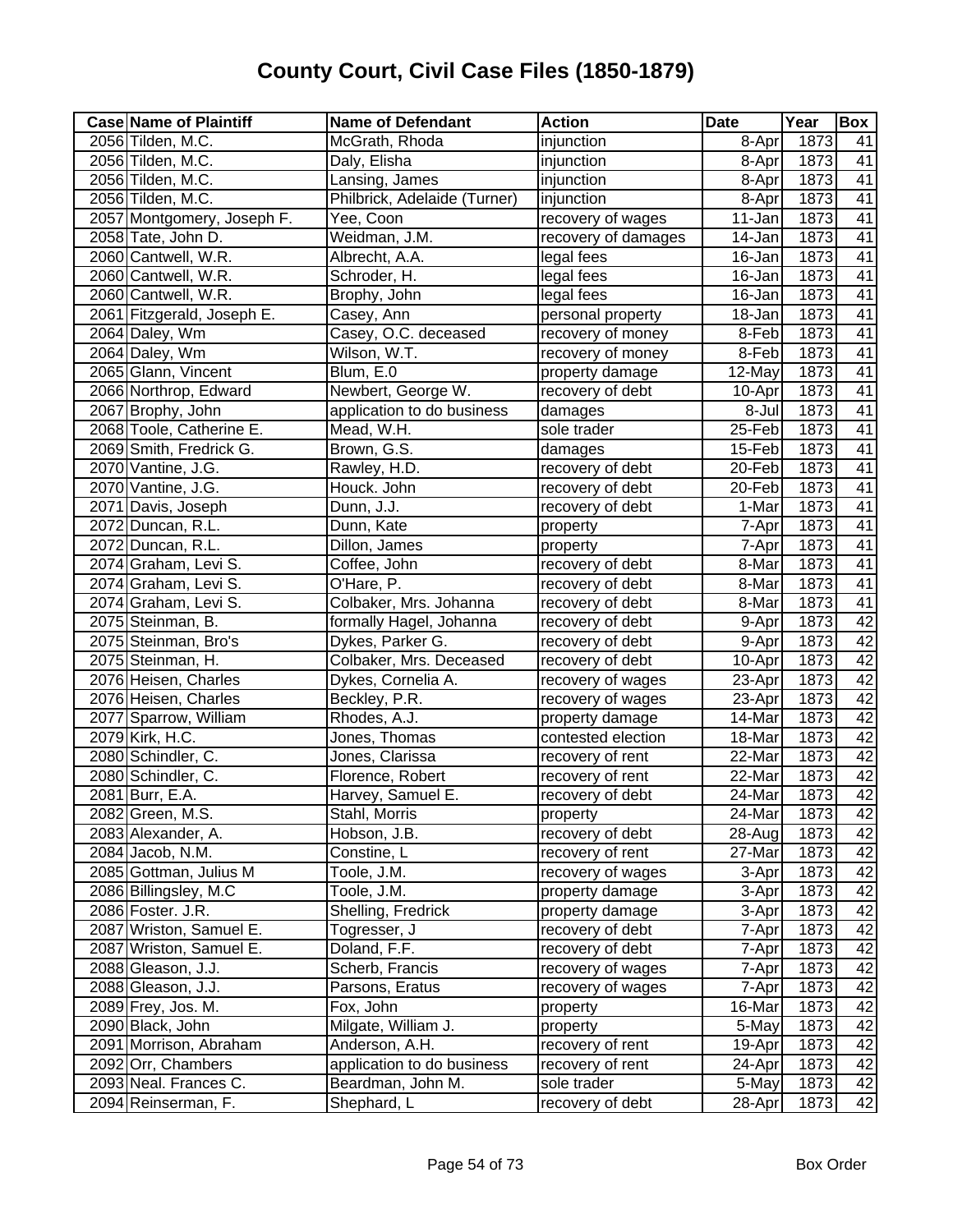| <b>Case Name of Plaintiff</b>  | <b>Name of Defendant</b>   | <b>Action</b>        | <b>Date</b> | Year              | Box |
|--------------------------------|----------------------------|----------------------|-------------|-------------------|-----|
| 2095 Bray, John                | Shephard, L                | recovery of debt     | 2-May       | 1873              | 42  |
| 2095 Bull, Alphelus            | Shephard, L                | recovery of debt     | $2$ -May    | 1873              | 42  |
| 2095 Fenton, Ben James         | Shephard, L                | recovery of debt     | $2$ -May    | 1873              | 42  |
| <b>Greenwood Mining</b>        |                            |                      |             |                   |     |
| 2095 Company                   | application to do business | recovery of debt     | 2-May       | 1873              | 42  |
| 2095 Kimball, S.P.             | Shephard, L                | recovery of debt     | $2$ -May    | 1873              | 42  |
| 2095 McCrumb, J.E.C.           | Shephard, L                | recovery of debt     | 2-May       | 1873              | 42  |
| 2097 West, Eliza               | Price, William             | sole trader          | 3-Jun       | 1873              | 42  |
| 2099 Deterding, William        | Benhayon, Jacob            | property damage      | 10-Mar      | 1873              | 42  |
| 2099 Deterding, William        | Levison, Jacob             | property damage      | 10-Mar      | 1873              | 42  |
| 2099 Deterding, William        | Blair, Henry               | property damage      | 10-Mar      | 1873              | 42  |
| 3000 Urich, J.H.               | Thomas, Mary               | recovery of debt     | 12-May      | 1873              | 42  |
| 3001 McGuire, L                | Radican, John              | property damage      | 16-May      | 1873              | 42  |
| 3002 Bromley, Seth             | Radican, John              | recovery of debt     | 20-May      | 1873              | 42  |
| 3002 Moffitt, E.S.             | Orchard, Thomas            | recovery of debt     | 20-May      | 1873              | 42  |
| 3003 Frickett, Peter           | Johnson, Wm Neely          | property             | 3-May       | 1873              | 42  |
| 3004 Capital Savings Bank      | Brown, W.K.                | recovery of rent     | 4-Jun       | 1873              | 42  |
| 3005 Jones, R.                 | Jackson, Aaron L.          | recovery of debt     | 30-May      | 1873              | 42  |
| 3006 Sherman, Alonzo Jr.       | Milgate, William J.        | bound as servant     | 30-May      | 1873              | 42  |
| 3007 Morrisee, Abraham         | Milgate, William J.        | recovery of rent     | 30-May      | 1873              | 42  |
| 3008 Robinson, William         | Moses, H.A.                | property damage      | 30-May      | 1873              | 42  |
| 3009 Menke, C.J.               | Wachhorst, Herman          | recovery of rent     | 17-Jun      | 1873              | 42  |
| 3011 Kunz, Peter               | Swift, Frank               | recovery of debt     | 9-Jun       | 1873              | 42  |
| 3012 Moroney, John             | Cavitt, G.W.               | property             | 23-Jun      | 1873              | 43  |
| 3013 Astill, James             | Milgate, William J.        | property             | 13-Oct      | $\overline{1873}$ | 43  |
| 3014 Morrisea, Abraham         | Rowland, George            | property             | 17-Jul      | 1873              | 43  |
| 3015 Anderson, W.A.            | Taylor, David S.           | recovery of debt     | 7-Jul       | 1873              | 43  |
| 3015 Anderson, W.A.            | Pike J.T.                  | recovery of debt     | 7-Jul       | 1873              | 43  |
| 3015 Anderson, W.A.            | Woolson, Mary H. Estate    | recovery of debt     | 7-Jul       | 1873              | 43  |
| 3015 Anderson, W.A.            | Moses, H.A.                | recovery of debt     | 7-Jul       | 1873              | 43  |
| 3016 Menke, C.J.               | Brown, W.K.                | recovery of rent     | $11 -$ Jul  | 1873              | 43  |
| 3017 Butterworth, Gouther      | Schilling, Francis         | recovery of wages    | 17-Jul      | 1873              | 43  |
| 3018 Martin, Ed M.             | Thayer, N.D.               | recovery of wages    | 4-Aug       | 1873              | 43  |
| 3019 Husselgrens, H.W.         | Thayer, N.D.               | recovery of debt     | 5-Aug       | 1873              | 43  |
| 3019 Wilson, J.A.              | Cavitt, G.W.               | recovery of debt     | 5-Augl      | 1873              | 43  |
| 3020 Astill, James             | Tibbits, James M.          | property damage      | 13-Oct      | 1873              | 43  |
| 3021 Kozminski, B.             | Logan,                     | recovery of debt     | 6-Aug       | 1873              | 43  |
| 3021 Kozminski, B.             | Gregory, James             | recovery of debt     | 6-Aug       | 1873              | 43  |
| 3022 Miller, W.A.              | Broder, Jacob              | recovery of debt     | 24-Aug      | 1873              | 43  |
| 3023 Natoma Water & Mining Co. | Bradbury, A. P             | recovery of debt     | $11-Au$ g   | 1873              | 43  |
| 3024 Phelps, Niles D.          | Whipple, Ed K.             | personal property    | 12-Aug      | 1873              | 43  |
| 3024 Phelps, Niles D.          | Townsend, E.B.             | personal property    | 12-Aug      | 1873              | 43  |
| 3025 Knight, John L.           | Stripling, Frank           | property damage      | 15-Aug      | 1873              | 43  |
| 3026 Woods, R.                 | Jefferies, F.M.            | recovery of debt     | 16-Aug      | 1873              | 43  |
| 3027 Rafferty. William         | Dye, Troy                  | recovery of property | 21-Oct      | 1873              | 43  |
| 3027 Rafferty. William         | Johnson, William Neely     | recovery of property | 21-Oct      | 1873              | 43  |
| 3028 Hasselgren,               | Johnson, William Neely     | recovery of debt     | 3-Nov       | 1873              | 43  |
| 3028 Wilson, J.A.              | Mullen, James              | recovery of debt     | 3-Nov       | 1873              | 43  |
| 3029 Fox, John                 | Kraus, E.                  | recovery of debt     | 4-Oct       | 1873              | 43  |
| 3030 Dubose, J.H.              | McElroy, William D.        | recovery of debt     | 27-Aug      | 1873              | 43  |
| 3030 Dubose, T.L.              | Kraus, E.                  | recovery of debt     | 27-Aug      | 1873              | 43  |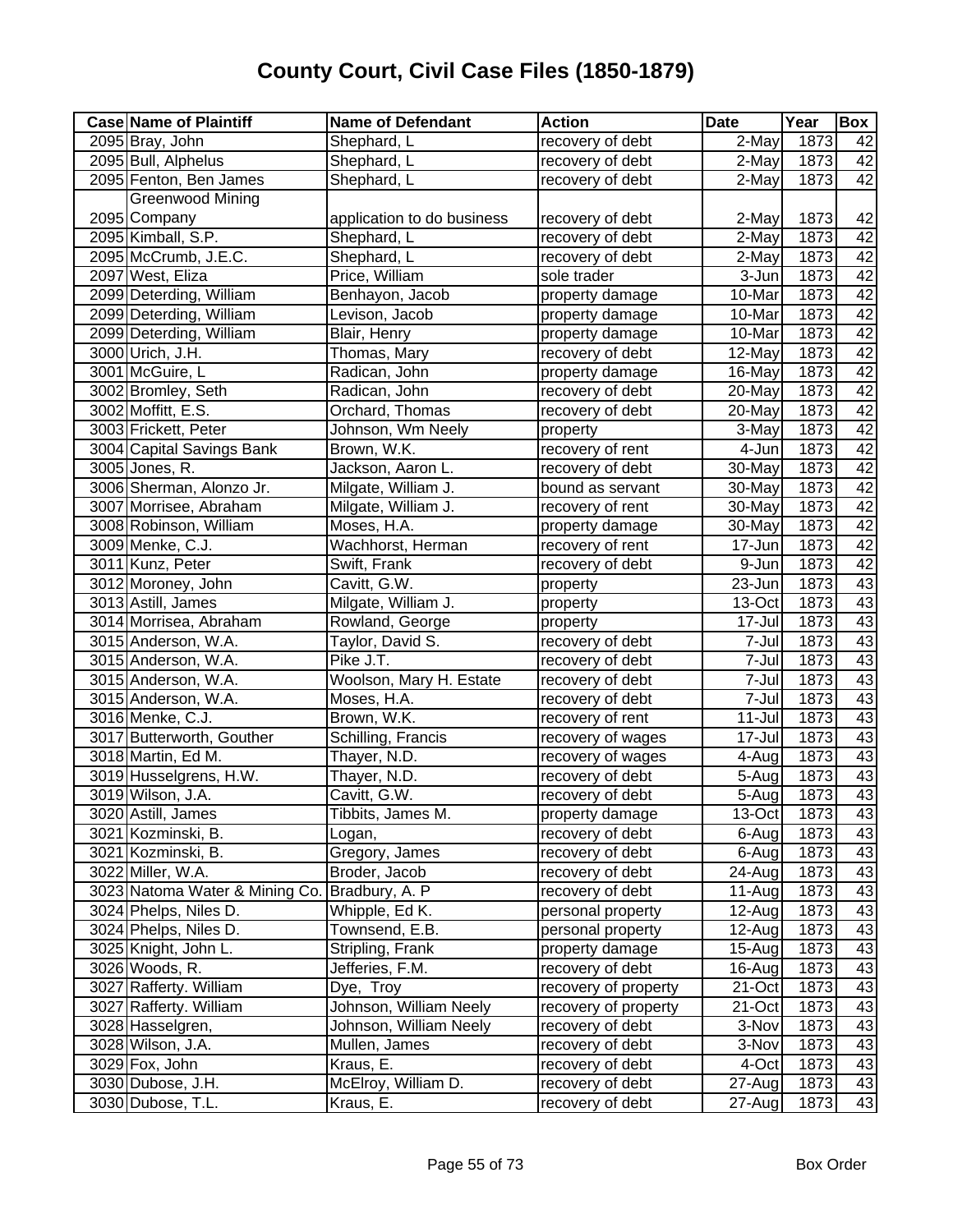| <b>Case Name of Plaintiff</b>          | <b>Name of Defendant</b>         | <b>Action</b>      | <b>Date</b> | Year              | <b>Box</b>      |
|----------------------------------------|----------------------------------|--------------------|-------------|-------------------|-----------------|
| 3031 Alexander, Daniel E.              | Fish, Frank N.                   | recovery of debt   | 20-Sep      | 1873              | 43              |
| 3031 Alexander, Daniel E.              | Hunt, John                       | recovery of debt   | 20-Sep      | 1873              | 43              |
| 3032 Billings, E.L.                    | Beals, H.S.                      | recovery of debt   | 10-Sep      | 1873              | 43              |
| 3033 Anderson, Hartfield               | Rabel,                           | contested election | 13-Sep      | 1873              | 43              |
| 3034 Kramer, Henrietta                 | Kramer, Henrietta                | property           | 26-Sep      | 1873              | 43              |
| 3035 Wheeler, F.A.                     | Barton, D.L.                     | recovery of wages  | 27-Sep      | 1873              | 43              |
| 3038 Orr, Chambers                     | Sayles, Thomas                   | recovery of wages  | 3-Oct       | 1873              | 43              |
| 3039 Martin, Ed M.                     | Rufus & Jane Tolman              | property damage    | 6-Oct       | 1873              | 43              |
| 3040 Tolman, Maude E.                  | David & Elizabeth Millard        | minor child        | 11-Oct      | 1873              | 43              |
| 3040 Tolman, Maude E.                  | Emerson parents deceased         | adoption           | 11-Oct      | 1873              | 43              |
| 3041 Emerson, Thomas J.                | John H. Emerson                  | minor child        | 14-Oct      | 1873              | 43              |
| 3041 Emerson, Thomas J.                | Margaret A. Emerson              | minor child        | 14-Oct      | 1873              | 43              |
| 3041 Emerson, Thomas J.                | William & Mary Jane Lorell       | minor child        | 14-Oct      | 1873              | 43              |
| 3041 Emerson, Thomas J.                | Garrett, John                    | adoption           | 14-Oct      | 1873              | 43              |
| 3042 Kendall, William                  | Hill, Joseph                     | recovery of debt   | 20-Oct      | 1873              | 44              |
| 3043 Robinson, William                 | Campbell, John                   | property damage    | 21-Oct      | 1873              | 44              |
| 3044 Conlan, P.                        | Tortell, V.                      | recovery of rent   | 28-Oct      | 1873              | 44              |
| 3045 Conlan, P.                        | Arthur W & Mary Ellen Lynch      | recovery of debt   | 29-Oct      | 1873              | 44              |
| 3046 Lynch, Frank Thomas               | Hastings, Elizabeth M            | minor child        | 5-Nov       | 1873              | 44              |
| 3046 Lynch, Frank Thomas               | Leet, George W.                  | adoption           | 5-Nov       | 1873              | $\overline{44}$ |
| 3047 Brown, W.G.                       | Conlan, P.                       | recovery of wages  | 10-Nov      | 1873              | 44              |
| 3048 McCarthy, Callahan                | Citizens Gaslight & Heat Co.     | property damage    | 17-Nov      | 1873              | $\overline{44}$ |
| 3049 Brown, W.K.                       | Coffee, John N.                  | property damage    | 25-Nov      | 1873              | 44              |
| 3050 Hobby, W.H.                       | Coffee, John N.                  | recovery of debt   | 13-Dec      | 1873              | 44              |
| 3050 Mechanics Mill                    | Coffee, John N.                  | recovery of debt   | 13-Dec      | $\overline{1873}$ | 44              |
| 3050 Mier, Fred                        | Odell, H.W.                      | recovery of debt   | 13-Dec      | 1873              | $\overline{44}$ |
| 3050 Taft, C                           | Coffee, John N.                  | recovery of debt   | 13-Dec      | 1873              | $\overline{44}$ |
| 3051 Kahn, Paul                        | Scott, J.H.                      | recovery of debt   | 24-Nov      | 1873              | 44              |
| 3052 Morris, Leander                   | Todd, John A.                    | recovery of debt   | 2-Jan       | 1874              | 44              |
| 3053 Anderson, Robert                  | Swift, Frank                     | recovery of rent   | 3-Jan       | 1874              | 44              |
| 3054 Campo. E.                         | Malone, Frank S.                 | personal property  | 8-Jan       | 1874              | 44              |
| 3055 Worthing, A.M.                    | Goslin, John                     | recovery of debt   | 9-Jan       | 1874              | 44              |
| 3056 Curran, John                      | Goslin, John                     | property damage    | 14-Jan      | 1874              | 44              |
| 3057 Bumgartle. Christopher            | Heisen, Charles                  | property damage    | 14-Jan      | 1874              | 44              |
| 3058 Roberts, E.W.                     | Roone,. John                     | recovery of debt   | 19-Jan      | 1874              | 44              |
|                                        | <b>Orleans Hill Vinticulture</b> |                    |             |                   |                 |
| 3059 Fee, Henry                        | Assoc                            | recovery of debt   | 26-Jan      | 1874              | 45              |
| 3060 Dietz, Lewis                      | Krough, Jacob President          | recovery of wages  | 9-Feb       | 1874              | 45              |
| 3060 Dietz, Lewis                      | Strubel, Charles                 | recovery of wages  | 9-Feb       | 1874              | 45              |
| 3060 Dietz, Lewis                      | Davis, W.O.                      | recovery of wages  | 9-Feb       | 1874              | 45              |
| 3061 Antone, Hannah                    | Cohn, Charles name change        | recovery of debt   | 12-Feb      | 1874              | 45              |
| 3062 Cluness, W.R.                     | Tomlinson, Lewis                 | property damage    | 5-Mar       | 1874              | 45              |
| 3063 Meyers, Wesley                    | Tomlinson, Lewis                 | recovery of debt   | 6-Mar       | 1874              | 45              |
| 3063 Prosser, J.W.                     | Rush, James                      | recovery of debt   | 6-Mar       | 1874              | 45              |
| 3064 Rice, Pat                         | Franks, James                    | recovery of wages  | 21-Mar      | 1874              | 45              |
| 3065 Lavenson, S                       | Denney, P.                       | recovery of debt   | 7-Apr       | 1874              | 45              |
| 3065 Locke, G.W.                       | Franks, James                    | recovery of debt   | 7-Apr       | 1874              | 45              |
| 3067 Billings, E.L.                    | dissoulution of corporation      | recovery of debt   | 5-May       | 1874              | 45              |
| 3068 Brown, Daniel                     | <b>Trustee</b>                   | dissoulution       | 9-May       | 1874              | 45              |
| 3068 Robinson, I                       | Zeh, George C.                   | dissoulution       | 9-May       | 1874              | 45              |
| 3068 Young American Engine Co. Trustee |                                  | dissoulution       | 9-May       | 1874              | 45              |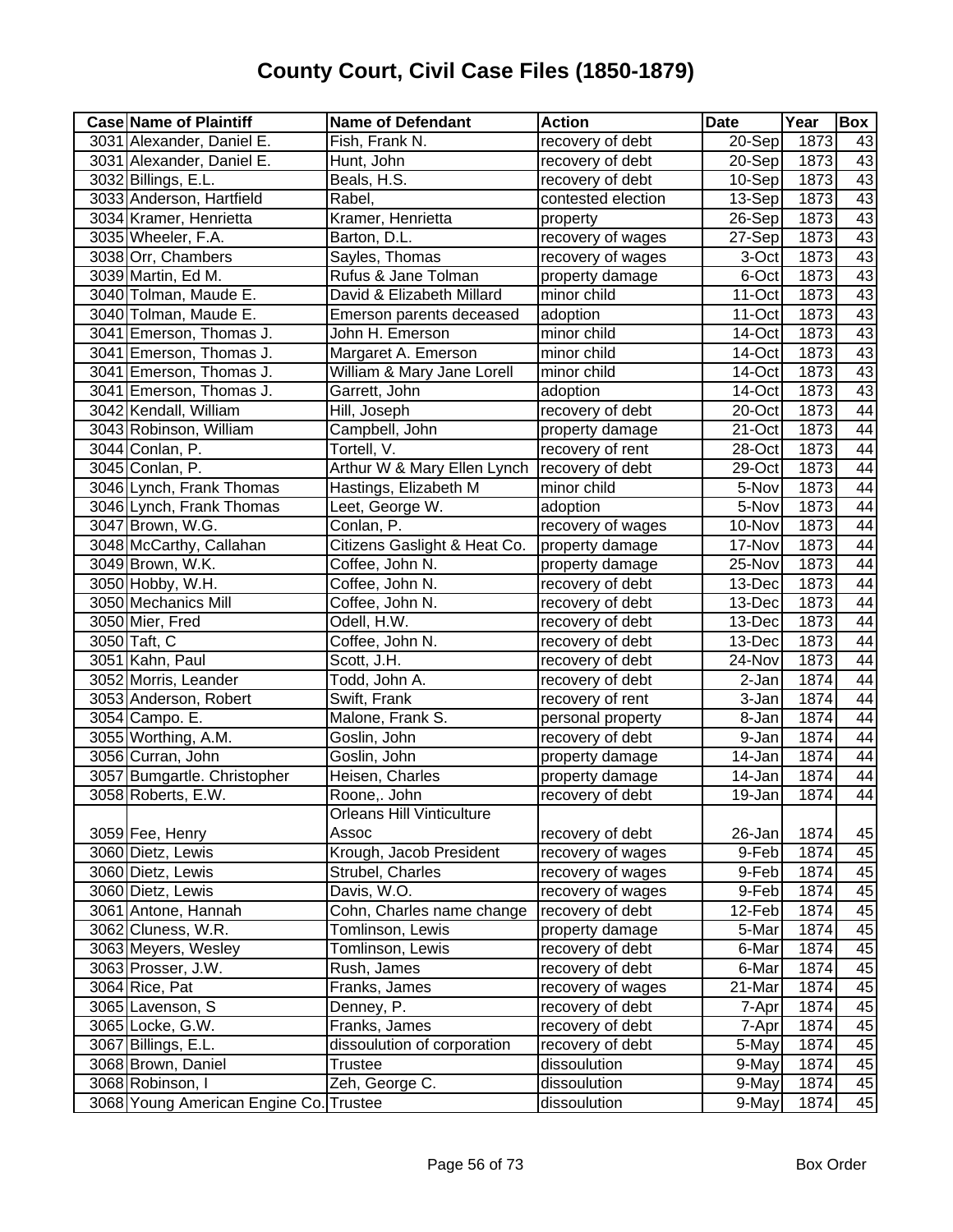| <b>Case Name of Plaintiff</b> | <b>Name of Defendant</b> | <b>Action</b>     | <b>Date</b>         | Year | <b>Box</b> |
|-------------------------------|--------------------------|-------------------|---------------------|------|------------|
| 3069 Leet, Geo. W.            | Randall, H.A             | property damage   | 12-May              | 1874 | 45         |
| 3070 Smith, P.H.              | Blue Gravel Mining Co.   | recovery of debt  | 26-May              | 1874 | 45         |
| 3070 Smith, P.H.              | Bullard, M.E.            | recovery of debt  | 26-May              | 1874 | 45         |
| 3070 Smith, P.H.              | Cassault, F.             | recovery of debt  | 26-May              | 1874 | 45         |
| 3070 Smith, P.H.              | Miller, M.R.             | recovery of debt  | 26-May              | 1874 | 45         |
| 3070 Smith, P.H.              | Crouse, W.W.             | recovery of debt  | 26-May              | 1874 | 45         |
| 3071 Rancich, Martin          | Pendleton, S.R.          | recovery of debt  | 26-May              | 1874 | 45         |
| 3071 Rancich, Martin          | Penebleton, Louis R.     | recovery of debt  | 26-May              | 1874 | 45         |
| 3072 Bennett, M.S.            | Vassels, James           | recovery of debt  | 26-May              | 1874 | 45         |
| 3073 Yantis, Henry            | Vassels, Annie M.        | property damage   | 30-May              | 1874 | 45         |
| 3073 Yantis, Henry            | Devine, Martin & Maria   | property damage   | 30-May              | 1874 | 45         |
| 3074 Donahue, Davis           | Donahue, Julie, mother   | adoption          | 28-May              | 1874 | 45         |
| 3074 Donahue, Jeremiah, decd  | Marshall, J.W.           | parents           | 28-May              | 1874 | 45         |
| 3075 Brown, William           | Henderson, James         | recovery of wages | 3-Jun               | 1874 | 45         |
| 3076 Burbank. Paul D.         | Kelly, Patrick           | recovery of debt  | 13-Jun              | 1874 | 45         |
| 3077 Clark, Patrick           | Conlan, P.               | recovery of debt  | 25-Jun              | 1874 | 45         |
| 3078 Needhardt, W.F.          | Swift, Frank             | recovery of debt  | 29-Jun              | 1874 | 45         |
| 3079 Gale, Samuel             | Curtis, E.C.             | recovery of debt  | 2-Jul               | 1874 | 45         |
| 3080 Conrad, John             | Curtis, E.C.             | recovery of rent  | 16-Jul              | 1874 | 45         |
| 3080 Conrad, Mary             | Wells Fargo & Co.        | recovery of rent  | 16-Jul              | 1874 | 45         |
| 3081 Nathan, Samuel           | Cooper, Jefferson        | property damage   | 24-Jul              | 1874 | 45         |
| 3083 McMullen, D.K.           | Byers, R.H.              | recovery of debt  | 5-Aug               | 1874 | 45         |
| 3084 Sweeney. Margaret        | Gibson, J.C.             | recovery of debt  | 10-Aug              | 1874 | 45         |
| 3085 Conger, Thomas           | Elliott, Fred            | recovery of wages | 13-Aug              | 1874 | 45         |
| 3086 Jackson, Oliver C.       | Neis, Phillip            | recovery of wages | 15 Aug 187          | 1874 | 45         |
| 3088 Hammer, F.H.             | Ebert,                   | recovery of debt  | 20-Aug              | 1874 | 45         |
| 3088 Hammer, F.H.             | Neis, Phillip            | recovery of debt  | 20-Aug              | 1874 | 45         |
| 3088 Keber, Jacob             | Ebert.                   | recovery of debt  | 20-Aug              | 1874 | 45         |
| 3088 Keber, Jacob             | Roddy, James             | recovery of debt  | 20-Aug              | 1874 | 45         |
| 3091 Compte, Virginia         | Rheude, John             | recovery of rent  | $\overline{1}$ -Sep | 1874 | 45         |
| 3092 Henschel, J.             | Rheude, John             | recovery of rent  | 9-Sep               | 1874 | 45         |
| 3092 Schroer, L.H.            | Kleisonge, Charles       | recovery of rent  | 9-Sep               | 1874 | 45         |
| 3094 Dolan, John T.           | Brenlaw, Michael         | recovery of debt  | 11-Sep              | 1874 | 45         |
| 3095 Frey, H. Estate          | Cosgrove, Andrew         | property damage   | 16-Sep              | 1874 | 45         |
| 3095 Frey, Rosina             | Brenlaw, Michael         | property damage   | 16-Sep              | 1874 | 45         |
| 3096 Reser, J.W.              | Bloom, W.H.              | recovery of debt  | 18-Sep              | 1874 | 45         |
| 3061b Katz, Charles           | Polhemus, M.A.           | change of name    | 18-Feb              | 1874 | 45         |
| 3097 Andrews, W.W.            | Ganong, O.T.             | recovery of debt  | 19-Sep              | 1874 | 46         |
| 3098 Woods, Alfred S.         | Roberts. Thos.           | recovery of rent  | 28-Sep              | 1874 | 46         |
| 3098 Woods, Jinas S           | Woods, J.M.              | recovery of rent  | 28-Sep              | 1874 | 46         |
| 3099 Woods, Alfred S.         | Waldran E. Mrs.          | recovery of rent  | 28-Sep              | 1874 | 46         |
| 3099 Woods, Jonas S.          | Roberts, Thos.           | recovery of rent  | 28-Sep              | 1874 | 46         |
| 3100 Barch, Levi, Guardian    | Waldran E. Mrs.          | recovery of wages | 28-Sep              | 1874 | 46         |
| 3100 Tong, Ah                 | Waldran E. Mrs.          | recovery of wages | 28-Sep              | 1874 | 46         |
| 3101 Barch, Levi, Guardian    | LaRue, H.M.              | recovery of wages | 28-Sep              | 1874 | 46         |
| 3101 Don, Ah                  | Waldran E. Mrs.          | recovery of wages | 28-Sep              | 1874 | 46         |
| 3102 Monnier, E.              | Hetzel, George           | personal property | 29-Sep              | 1874 | 46         |
| 3103 Kramer, Henrietta        | Hull, Charls A.          | recovery of wages | 5-Oct               | 1874 | 46         |
| 3104 Trowbridge, Aaron        | Woods, Richard           | recovery of wages | 21-Oct              | 1874 | 46         |
| 3105 Todd, John A.            | Ferrell, Walter B.       | recovery of debt  | 26-Oct              | 1874 | 46         |
| 3106 Bourdman, John M.        | Harvey, Samuel E.        | recovery of debt  | 31-Oct              | 1874 | 46         |
|                               |                          |                   |                     |      |            |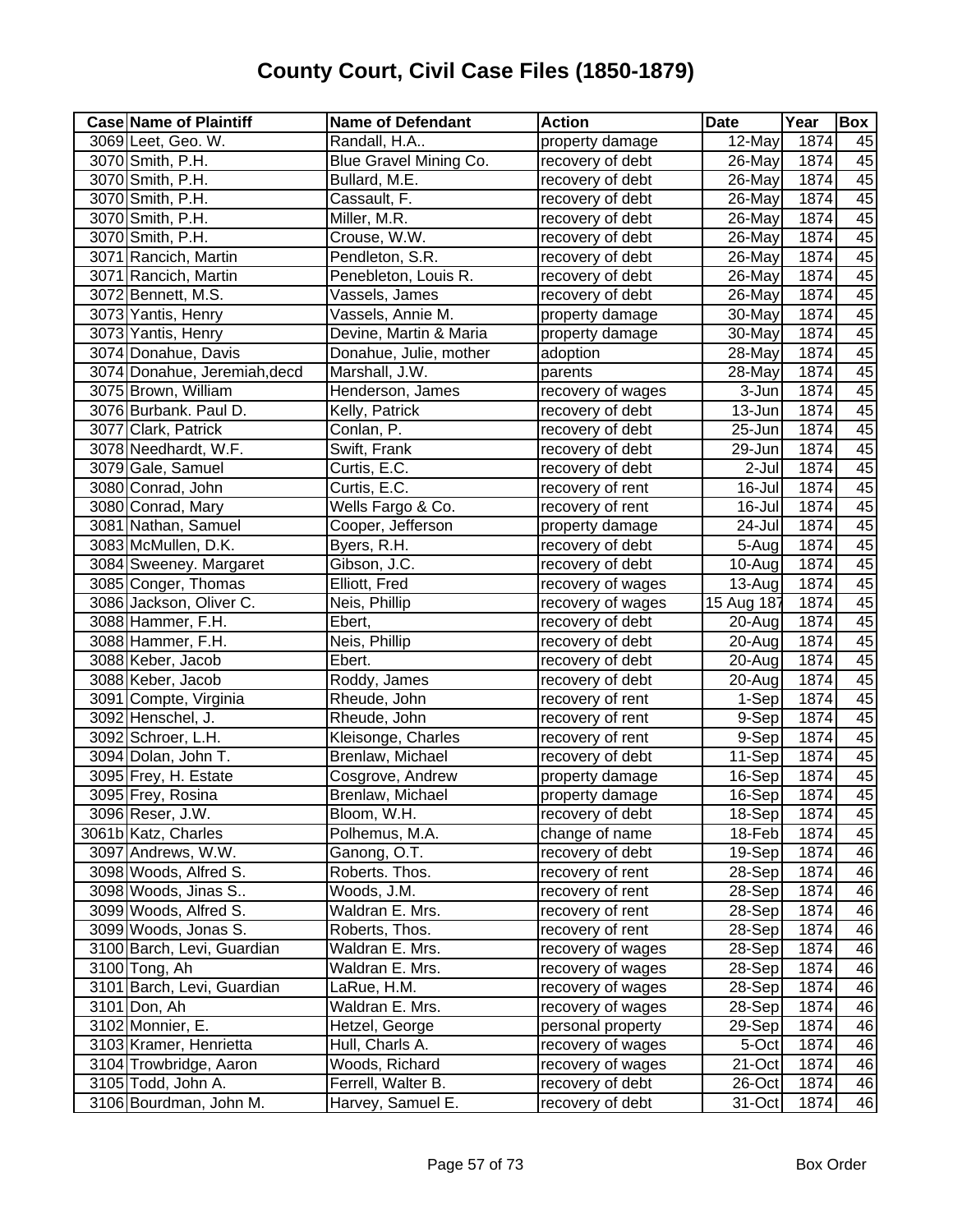| <b>Case Name of Plaintiff</b>               | <b>Name of Defendant</b>                     | <b>Action</b>     | <b>Date</b>          | Year             | Box |
|---------------------------------------------|----------------------------------------------|-------------------|----------------------|------------------|-----|
| 3108 Finch, Edward                          | Traphagau, N.R.D.                            | personal property | 11-Nov               | 1874             | 46  |
| 3109 King, H.C. & Co.                       | Nickerson, J.R.                              | recovery of debt  | 13-Nov               | 1874             | 46  |
| 3110 Goodhue, O.P.                          | application to do business                   | recovery of debt  | 18-Nov               | 1874             | 46  |
| 3111 Haskell, Susan                         | LaRue, H.M.                                  | sole trader       | 20-Nov               | 1874             | 46  |
| 3112 Seaton, H.H.                           | LaRue, H.M.                                  | recovery of debt  | $\overline{2}3$ -Nov | 1874             | 46  |
| 3113 Foye, Albert                           | LaRue, H.M.                                  | recovery of debt  | 23-Nov               | 1874             | 46  |
| 3113 Hopkins, Mark                          | LaRue, H.M.                                  | recovery of debt  | 23-Nov               | 1874             | 46  |
| 3113 Huntington, C.P.                       | LaRue, H.M.                                  | recovery of debt  | 23-Nov               | 1874             | 46  |
| 3113 Huntington, Hopkins & Co.              | Douglas, John                                | recovery of debt  | 23-Nov               | 1874             | 46  |
| 3113 Miller, Charles                        | LaRue, H.M.                                  | recovery of debt  | 23-Nov               | 1874             | 46  |
| 3113 Seaton, H.H.                           | LaRue, H.M.                                  | recovery of debt  | 23-Nov               | 1874             | 46  |
| 3114 Beatty, H.O.                           | Sanders, Oliver                              | property          | 25-Nov               | 1874             | 46  |
| 3116 Busick, Samuel                         | Ingersoll, Owen                              | recovery of debt  | 7-Dec                | 1874             | 46  |
| 3117 Milgale, William                       | Brown, W.K.                                  | recovery of debt  | 5-Jan                | 1875             | 46  |
| 3118 Barnes, Charles                        | Johnson, Wm.                                 | recovery of debt  | 5-Jan                | 1875             | 46  |
| 3118 Barnes, Charles                        | Burrill, S.                                  | recovery of debt  | 5-Jan                | 1875             | 46  |
| 3119 Cadwalader, George                     | Eckert, Robert                               | recovery of debt  | 14-Jan               | 1875             | 46  |
| 3120 Goldman, S.                            | Ross, A.V.                                   | recovery of debt  | 15-Jan               | 1875             | 46  |
| 3121 Limbaugh, J.B.                         | Newman, W.S.                                 | recovery of rent  | 25-Jan               | 1875             | 46  |
| 3121 Limbaugh, J.B.                         | Hooper, John Doe                             | recovery of rent  | 25-Jan               | 1875             | 46  |
|                                             |                                              |                   |                      |                  |     |
| 3121 Limbaugh, J.B.                         | Sacramento Vally Sugar Beet recovery of rent |                   | 25-Jan               | 1875             | 46  |
| 3123 Patterson, H.                          | Ridell, H.                                   | recovery of wages | 18-Jan               | 1875             | 46  |
| 3123 Patterson, H.                          | Baylis, I                                    | recovery of wages | 18-Jan               | 1875             | 46  |
| 3124 Alexander, Dan                         | Baylis, Daniel                               | recovery of debt  | 2-Apr                | 1875             | 46  |
| 3124 Alexander, Dan                         | Baylis, W.E.                                 | recovery of debt  | 2-Apr                | 1875             | 46  |
| 3124 Alexander, Dan                         | Baylis, Aaron                                | recovery of debt  | 2-Apr                | 1875             | 46  |
| 3124 Alexander, Dan                         | Beatty, George B.                            | recovery of debt  | 2-Apr                | 1875             | 46  |
| 3125 Hollub, A.                             | Beatty, George B.                            | recovery of debt  | 29-Jan               | 1875             | 46  |
| 3125 Sperling, T                            | Bugby, B.N.                                  | recpvery of debt  | 29-Jan               | 1875             | 46  |
| 3126 Strong, W.R. & Co.                     | Dennie, P.                                   | recovery of debt  | 13-Nov               | 1874             | 46  |
| 3127 Poole, E.A.                            | Dennie, Mary                                 | recovery of rent  | 6-Feb                | 1875             | 46  |
| 3127 Poole, E.A.                            | D'Hondt, F.                                  | recovery of rent  | 6-Feb                | 1875             | 46  |
| 3128 Crowell, M.T.                          | application to do business                   | recovery of debt  | 20-Feb               | 1875             | 46  |
| 3129 Dunlevy, James                         | dissolution of corporation                   | property damage   | 23-Feb               | 1875             | 46  |
|                                             |                                              |                   |                      |                  |     |
| French & International                      |                                              |                   |                      |                  |     |
| 3130 Mutual Life Insurance Assoc Kaan, Paul |                                              | dissoulution      | 24-Feb               | 1875             | 46  |
| 3131 Martin, C.Q.                           | Kaan, Paul                                   | property damage   | 26-Jan               | 1875             | 46  |
| 3132 Martin, E.D.                           | Roberts, George D.                           | legal fees        | 27-Jan               | 1875             | 46  |
| 3133 Dawes, William & Co.                   | Felch, W.C.                                  | recovery of debt  | 3-Mar                | $\frac{1}{1875}$ | 46  |
| 3134 Arnold, John M. Dr.                    | Lee, Ah                                      | recovery of debt  | 5-Mar                | 1875             | 46  |
| 3135 Dye, Troy                              | Kahn. Paul                                   | reocvery of debt  | 28-Jan               | 1875             | 46  |
| 3135 Dye, Troy                              | Chung, Heap                                  | recovery of debt  | 28-Jan               | 1875             | 46  |
| 3135 Dye, Troy                              | Heap Chung & Co.                             | recovery of debt  | 28-Jan               | 1875             | 46  |
| 3135 Dye, Troy                              | Quin Co.                                     | recovery of debt  | 28-Jan               | 1875             | 46  |
| 3135 Dye, Troy                              | Kim. Hoog                                    | recovery of debt  | 28-Jan               | 1875             | 46  |
| 3135 Dye, Troy                              | Him, Ah                                      | recovery of debt  | 28-Jan               | 1875             | 46  |
| 3135 Dye, Troy                              | Flohr, A                                     | recovery of debt  | 28-Jan               | 1875             | 46  |
| 3136 Byrod, F.W.                            | Byrod, F,W,                                  | recovery of wages | 17-Mar               | 1875             | 46  |
| 3137 Flohr, A.                              | Hastings, Kate                               | recovery of debt  | 18-Mar               | 1875             | 46  |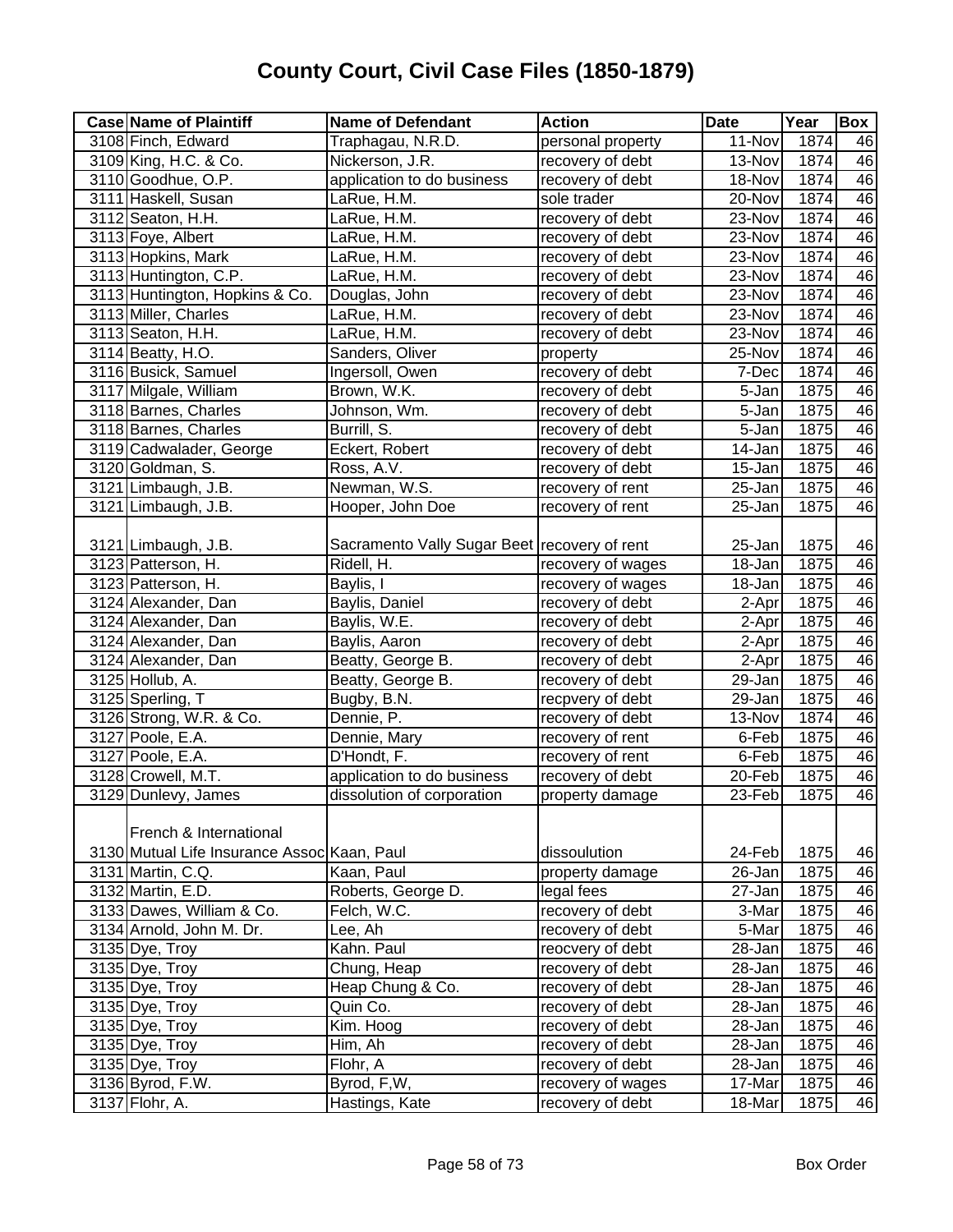| <b>Case Name of Plaintiff</b>   | <b>Name of Defendant</b>   | <b>Action</b>        | <b>Date</b>          | Year | Box             |
|---------------------------------|----------------------------|----------------------|----------------------|------|-----------------|
| 3138 Reynolds, John             | Cunningham, Margaret       | recovery of rent     | 1-Apr                | 1875 | 46              |
| 3138 Reynolds, John             | Brown, William K.          | recovery of rent     | 1-Apr                | 1875 | 46              |
| 3139 Alsip, E.K.                | Taylor, David S.           | recovery of debt     | $\overline{2}$ 2-Mar | 1875 | 46              |
| 3140 Ogg, Flora                 | Rowan, James               | recovery of debt     | 23-Mar               | 1875 | 46              |
| 3141 Harkins, John P.           | Murphy. Michael            | recovery of debt     | 23-Mar               | 1875 | 46              |
| 3142 Brissell, John P. Dr.      | Bloom, Wm. H.              | services rendered    | 25-Mar               | 1875 | 46              |
| 3144 Dillon, S.J.               | application to do business | recovery of debt     | 26-Mar               | 1875 | 46              |
| 3144 Luce, Louisa               | Wall, John                 | sole trader          | 29-Mar               | 1875 | 46              |
| 3145 Harris, Amanda C.          | VanNostrand, D.C.          | recovery of rent     | 29-Mar               | 1875 | 46              |
| 3146 Allen, Robert              | Lang, George Adam          | recovery of property | 2-Apr                | 1875 | 46              |
| 3147 Sheldon, W.C.              | substitute for Husband     | recovery of debt     | 6-Apr                | 1875 | 46              |
| 3147 VanSyckle, Sarah A.        | Roland, George             | deceased             | 6-Apr                | 1875 | 46              |
| 3148 VanSyckle, R.W.            | Pike, John T.              | recovery of debt     | 6-Apr                | 1875 | 46              |
| 3148 VanSyckle, R.W.            | Taylor, David S.           | recovery of debt     | 6-Apr                | 1875 | 46              |
| 3148 VanSyckle, R.W.            | Brown. Charles E.          | recovery of debt     | 6-Apr                | 1875 | 46              |
| 3148 VanSyckle, R.W.            | Woodson, Mary H,. Estate   | recovery of debt     | 6-Apr                | 1875 | 46              |
| 3148 VanSyckle, R.W.            | McCormick, Mary H. (nee)   | recovery of debt     | 6-Apr                | 1875 | 46              |
| 3148 VanSyckle, R.W.            | Sacramento County          | recovery of debt     | 6-Apr                | 1975 | 46              |
| 3128b Lewald, Susan             | Cronan, Mike               | sole trader          | 11-Feb               | 1875 | 46              |
| 3149 Parnell, John H.           | Rowan, James               | services rendered    | 8-Apr                | 1875 | $\overline{47}$ |
| 3150 Harkins, John P.           | Carey, John                | recovery of rent     | 15-Apr               | 1875 | $\overline{47}$ |
| 3151 Lansing, James             | Swift, Frank               | recovery of rent     | 15-Apr               | 1875 | 47              |
| 3152 Haman. C.H.                | Clayton, M.F.              | personal property    | 15-Apr               | 1875 | 47              |
| 3153 Holmes, H.T.               | White, E.F.                | recovery of rent     | 23-Apr               | 1875 | $\overline{47}$ |
| 3154 Hasslegreen,               | application to do business | recovery of debt     | 26-Apr               | 1875 | 47              |
| 3154 Wilson, J.A.               | White, E.F.                | recovery of debt     | 26-Apr               | 1875 | $\overline{47}$ |
| 3155 Price, Eva                 | Gerber & Lorenzo           | sole trader          | 27-Apr               | 1875 | $\overline{47}$ |
| 3156 Mitchell, Joseph           | Chadwick, George           | injuries             | 3-May                | 1875 | 47              |
| 3158 McWhurter, Thomas          | application to do business | recovery of wages    | 8-May                | 1875 | 47              |
| 3159 Uhl, Rachael               | McKinney, Michael          | sole trader          | 13-May               | 1875 | $\overline{47}$ |
| 3160 Cadwalder, Edward          | Bennett, F.L.              | recovery of debt     | 17-May               | 1875 | 47              |
| 3161 Bliss, Jeremiah            | Martin, J.E.               | recovery of rent     | 25-May               | 1875 | $\overline{47}$ |
| 3162 Huntoon, J.L.              | Hendey, J                  | recovery of debt     | 31-May               | 1875 | 47              |
| 3162 Markley, B.M.              | Hendey, J                  | reocviery of debt    | 1-Jun                | 1875 | $\overline{47}$ |
| 3162 VanHeusen, G.K.            | Martin, J.E.               | recovery of debt     | $\overline{31}$ -May | 1875 | $\overline{47}$ |
| 3163 Brandon, M.P.              | Nathan, C.P.               | recovery of debt     | 1-Jun                | 1875 | 47              |
| 3163 Davis, J.                  | Nathan, C.P.               | recovery of debt     | 8-Jun                | 1875 | 47              |
| 3164 J Davis & Company          | Kennedy, A.J.              | recovery of debt     | 8-Jun                | 1875 | 47              |
| 3164 Lummon, J.                 | Nathan, C.P.               | recovery of debt     | 8-Jun                | 1875 | 47              |
| 3165 Hill, T.J.                 | Rademacher, J.C.           | recovery of debt     | 7-Jul                | 1875 | 47              |
| 3166 Vogt, George               | McLenahan. D.              | recovery of wages    | 29-Jul               | 1875 | 47              |
| 3167 Waite, Thos.               | Bloom, Wm. H.              | recovery of debt     | 29-Jul               | 1875 | 47              |
| 3167 Waite, Thos.               | Tilden, M.C.               | recovery of debt     | 29-Jul               | 1875 | 47              |
| 3168 Bell, Olivia Miss          | Tilden, M.C.               | personal property    | 11-May               | 1875 | 47              |
| 3169 Bell, Olivia Miss          | Perry, John (alias)        | services rendered    | 6-May                | 1875 | $\overline{47}$ |
| 3170 Guernsey, A.A.             | Fernandez, Joseph          | property             | 12-Aug               | 1875 | $\overline{47}$ |
| 3171 Hughes, Emma               | Fernandez, Joseph          | adoption             | 11-Aug               | 1875 | $\overline{47}$ |
| 3171 Hughes, J. Patrick, father | Brogan, P.H.               | adoption             | 11-Aug               | 1875 | 47              |
| 3173 Rightmire, A.D.            | Woodward, Mary             | recovery of rent     | 21-Aug               | 1875 | $\overline{47}$ |
| 3174 Colla, Jules P.            | Sower, Wm. M.              | recovery of debt     | 21-Aug               | 1875 | 47              |
| 3175 Rice, D.A.                 | Gardner, James A.          | recovery of debt     | 30-Aug               | 1875 | $\overline{47}$ |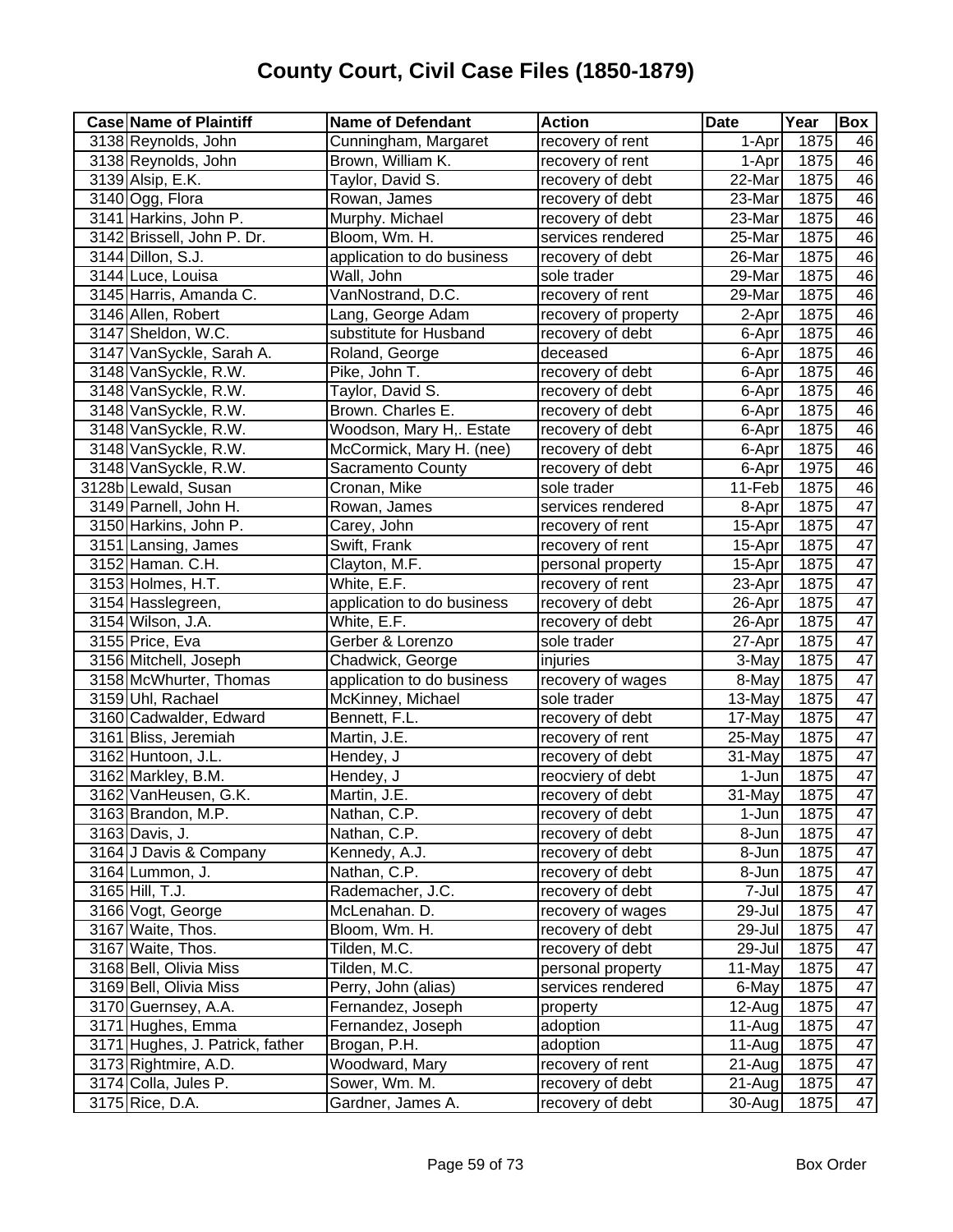| <b>Case Name of Plaintiff</b>            | <b>Name of Defendant</b>   | <b>Action</b>       | <b>Date</b> | Year | Box             |
|------------------------------------------|----------------------------|---------------------|-------------|------|-----------------|
| 3176 Freeman, Elmira, E.                 | Walman, George             | property            | 31-Aug      | 1875 | 47              |
| 3176 Freeman, Elmira, E.                 | Date, Edward               | property            | 31-Aug      | 1875 | 47              |
| 3177 Zeile, Fredrick                     | Alviso, Teresa             | recovery of rent    | 31-Aug      | 1875 | 47              |
| 3178 Hodgkins, Mary                      | Alviso, Teresa             | services rendered   | 8-Sep       | 1875 | 47              |
| 3179 Esquibel, Maria                     | Washburn, E.               | services rendered   | 17-Aug      | 1875 | 47              |
| 3180 Fay, Michael                        | Washburn, E.               | recovery of rent    | 15-Sep      | 1875 | 47              |
|                                          |                            |                     |             |      |                 |
| 3180 Wm. & Mary Savery Estate            | Finch, Edward              | recovery of rent    | 15-Sep      | 1875 | 47              |
| 3181 Eldred, Sid                         | Linnell, H.H.              | recovery of debt    | 13-Sep      | 1875 | $\overline{47}$ |
| 3182 Gilman, C.H.                        | contract & finance Co.     | recovery of rent    | 20-Sep      | 1875 | 47              |
| 3183 Goinn, J.O.B                        | Steinman, H.               | dissoulution of Co. | 24-Sep      | 1875 | 47              |
| 3183 Hopkins, E.H.                       | contract & finance Co.     | dissoulution of Co. | 24-Sep      | 1875 | 47              |
| 3183 Hopkins, Mark                       | contract & finance Co.     | dissoulution of Co. | 24-Sep      | 1875 | 47              |
| 3184 Clarkson, H.C.                      | Steinman, H.               | recovery of debt    | 27-Sep      | 1875 | 47              |
| 3184 Clarkson, S.R.                      | Baker, John E,             | recovery of debt    | 27-Sep      | 1875 | $\overline{47}$ |
| 3186 Hornich, Joseph                     | Cantrell, D.H.             | recovery of debt    | 1-Oct       | 1875 | 47              |
| 3187 Miser, Solomon                      | Wolf, S.N.                 | recovery of debt    | 11-Oct      | 1875 | 47              |
| 3187 Miser, Solomon                      | Harvey, Samuel E.          | recover of debt     | 11-Oct      | 1875 | 47              |
| 3188 Hennessey, Catherine                | Bickley, P.R.              | recovery of debt    | 11-Oct      | 1875 | 47              |
| 3189 Dart, Martin                        | Hick, R.K.                 | contested election  | 11-Oct      | 1875 | 47              |
| 3190 Montgomery, George                  | Cox, Theodore              | contested election  | 13-Oct      | 1875 | $\overline{47}$ |
| 3191 McKinney G.R. guardian              | Webber, D.G.               | personal property   | 16-Oct      | 1875 | $\overline{47}$ |
| 3191 McKinney, Lizzie Belle              | Wristen, S.E.              | personal property   | 15-Oct      | 1875 | 47              |
| 3192 Lewis, Thomas F.                    | McNicholas, John           | property damage     | 18-Oct      | 1875 | 47              |
| 3193 Egan, Mary Mrs.                     | Biggs, Marion Jr.          | recovery of debt    | 27-Oct      | 1875 | 47              |
| 3194 Hopper, P.J.                        | Farrell, Walter B.         | contested election  | 27-Oct      | 1875 | 47              |
| 3195 Todhunter, William                  | McMullen, D.K.             | recovery of damages | 25-Oct      | 1875 | 47              |
| 3195 Todhunter, William                  | Hamilton, William          | recovery of damages | 25-Oct      | 1875 | $\overline{47}$ |
| 3195 Todhunter, William                  | Davis, Jerome              | recovery of damages | 25-Oct      | 1875 | 47              |
| 3195 Todhunter, William                  | McMurphy,                  | recovery of damages | 25-Oct      | 1875 | 47              |
| 3195 Todhunter, William                  | Bingham, J.M.              | recovery of damages | 25-Oct      | 1875 | 47              |
| 3195 Todhunter, William                  | Parsons, E.                | recovery of damages | 25-Oct      | 1875 | 47              |
| 3196 Kuntz, Peter                        | Griffith, Charles          | recovery of debt    | 25-Oct      | 1875 | 47              |
| 3197 Smith, E.J.                         | Sprout, J.Q.               | personal property   | 8-Nov       | 1875 | 48              |
| 3198 Scudder, Belinda                    | Taylor, L.S.               | recovery of rent    | 9-Nov       | 1875 | 48              |
| 3198 Scudder, Oliver                     | Sprout, J.Q.               | recovery of rent    | 9-Nov       | 1875 | 48              |
| 3199 Jury, Lucy (Seward)                 | Johnson, Wm.               | recovery of wages   | 10-Nov      | 1875 | 48              |
| 3200 Eberhart, Sebastin                  | Lowell, J.P.               | recovery of wages   | 15-Nov      | 1875 | 48              |
| 3201 Clark, N.                           | Nelmes, John               | injuries            | 3-Apr       | 1876 | 48              |
| 3202 Dixon, Charles                      | change to Miller, John     | recovery of debt    | 4-May       | 1875 | 48              |
|                                          |                            |                     |             |      |                 |
| 3203 Woodroof, Ambrose Rucker Eaye, E.R. |                            | name change         | 27-Nov      | 1875 | 48              |
| 3204 Ellis, J.R.                         | application to do business | recovery of debt    | 29-Nov      | 1875 | 48              |
| 3205 Melchior, Amalia                    | Dwyer, P.F.                | sole trader         | 4-Dec       | 1875 | 48              |
| 3206 Longdin, Charles                    | Morrisea. A.               | property            | 17-Dec      | 1875 | 48              |
| 3206 Longdin, Charles                    | Fowler, John F.            | property            | 17-Dec      | 1875 | 48              |
| 3207 Karcher, Matt                       | Kunz, Peter                | recovery of debt    | 6-Nov       | 1875 | 48              |
| 3208 Keeber, Jacob                       | Eamans, John               | recovery of wages   | 2-Dec       | 1875 | 48              |
| 3208 Strotz, Jacob                       | Kunz, Peter                | recovery of wages   | 24-Dec      | 1875 | 48              |
| 3209 Cohn, S                             | Lonegan, J.                | recovery of debt    | 27-Dec      | 1875 | 48              |
| 3210 Lawson, P.L.                        | Brogan, P.J.               | recovery of rent    | 31-Jan      | 1876 | $\overline{48}$ |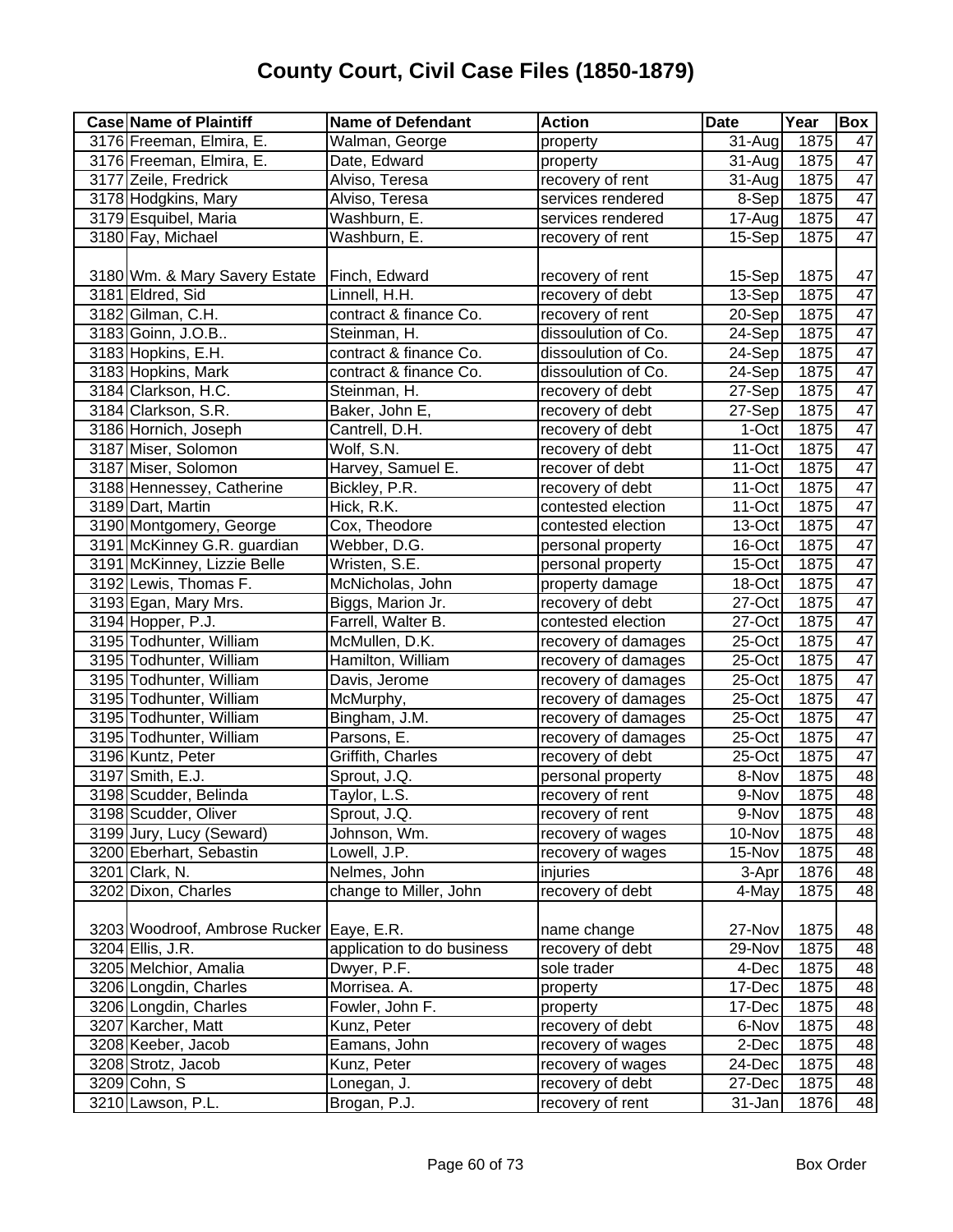| 3211 Dorsey, Henry W<br>48<br>1876<br>3212 Gleason, J.J<br>17-Apr<br>Cronan,<br>subpena only<br>48<br>3212 Gleason, J.J<br>Fay, M<br>1876<br>subpena only<br>17-Apr<br>48<br>Savery, Wm estate<br>3213 Jackson, Edward N.<br>1876<br>services rendered<br>10-Jan<br>48<br>1876<br>3213 Jackson, Edward N.<br>Walton, Jesse L.<br>10-Jan<br>services rendered<br>48<br>3214 Shiver, W.H.<br>Jones Givens & Co.<br>1876<br>$\overline{1}3$ -Jan<br>recovery of debt<br>48<br>3216 Struble, William A.<br>1876<br>Jones, R.<br>15-Jan<br>recovery of debt<br>48<br>3216 Struble, William A.<br>1876<br>Davison, Joseph<br>recovery of debt<br>15-Jan<br>48<br>3216 Struble, William A.<br>1876<br>McMahon, Jane<br>15-Jan<br>recovery of debt<br>48<br>3217 Taylor, E.C.<br>$24 - Jan$<br>1876<br>McMahon, James<br>recovery of rent<br>48<br>3217 Taylor, E.C.<br>1876<br>24-Jan<br>Mackall, R.H.<br>recovery of rent<br>48<br>3218 Caulfield, Henry A.<br>1876<br>Renwick, A.L.<br>services rendered<br>8-Jan<br>48<br>1876<br>3219 McDonald, J.H.<br>14-Jul<br>McPherson, Asa<br>recovery of wages<br>48<br>1876<br>3220 Farenbaker, Andrew<br>13-Jan<br>McPherson, Benj.<br>recovery of debt<br>48<br>1876<br>3220 Farenbaker, Andrew<br>13-Jan<br>Gilbert, A.B.<br>recovery of debt<br>48<br>Woods, Richmond<br>1876<br>3221 Wing, Tom<br>recovery of debt<br>30-Jan<br>48<br>1876<br>3222 Hoyt, Wm. H.<br>application to do business<br>12-Feb<br>recovery of wages<br>48<br>3223 Hornick, Minna<br>O'Dell, H.W.<br>sole trader<br>1876<br>20-Mar<br>48<br>3224 Pyne, John G.<br>1876<br>Elliott, John<br>19-Jan<br>property damage<br>48<br>1876<br>3225 Keeber, John<br>Doe, John (alias)<br>recovery of rent<br>25-Feb<br>48<br>1876<br>3225 Keeber, John<br>Smith, Louis<br>25-Feb<br>recovery of rent<br>48<br>Latham, Wm.B.<br>1876<br>3226 Albert, Charles<br>recovery of rent<br>6-Apr<br>48<br>3227 Newton, John<br>Tomlin, Lafayette<br>24-Feb<br>1876<br>recovery of debt<br>48<br>1876<br>3228 Loeffler, Francisca<br>Wells Fargo & Co.<br>recovery of rent<br>8-Mar<br>48<br>3229 White, Martin<br>non delivery of coins<br>1876<br>Eldred, H<br>8-Mar<br>48<br>1876<br>3230 Laufkotter Bros.<br>8-Mar<br>Eldred, H<br>recovery of wages<br>48<br>3230 Laufkotter, Clement<br>1876<br>application to do business<br>recovery of wages<br>8-Mar<br>48<br>3230 Laufkotter, Wm.<br>1876<br>Eldred, H<br>recovery of wages<br>8-Mar<br>48<br>1876<br>3231 Horstman, Emma<br>Wo, Juik Bing<br>sole trader<br>20-Mar<br>48<br>3232 Ting, Chin Ching<br>1876<br>Harthan, D.<br>13-Mar<br>recovery of debt<br>48<br>1876<br>3233 Bremer, & Bro.<br>Pritchard, W.L.<br>12-Jun<br>recovery of debt<br>48<br>1876<br>3234 Baker, G.W.<br>Zimmerman, C.<br>4-May<br>services rendered<br>48<br>1876<br>3234 Baker, G.W.<br>Cowles, George<br>4-May<br>services rendered<br>1876<br>48<br>3234 Baker, G.W.<br>Ca Carriage Mfg. Co.<br>services rendered<br>4-May<br>48<br>3234 Baker, G.W.<br>1876<br>Hillbien, Adoph<br>4-May<br>services rendered<br>3235 Lang, George Add<br>30-Mar<br>1876<br>Heilbien, August<br>recovery of debt<br>48<br>3235 Lang, George Add<br>Corder, S.E.<br>1876<br>recovery of debt<br>30-Mar<br>3235 Lang, George Add<br>Sacramento Hide, Wool &<br>1876<br>recovery of debt<br>30-Mar<br>48<br>3235 Lang, George Add<br>1876<br>48<br>Shaler, Thomas<br>recovery of debt<br>30-Mar<br>3236 Gee, William<br>Schriener, C.<br>1876<br>48<br>recovery of debt<br>15-Feb<br>$15-Feb$<br>1876<br>48<br>3236 Gee, William<br>Terris, A.<br>recovery of debt<br>Swamp Land District #203<br>1876<br>48<br>3236 Gee, William<br>recovery of debt<br>15-Feb<br>48<br>3236 Gee, William<br>1876<br>one brown horse<br>recovery of debt<br>15-Feb<br>48<br>1876<br>3237 Tevis, Lloyd<br>Brown, Edward<br>property damage<br>25-Feb<br>48<br>3237 Tevis, Lloyd<br>Heisen, Charles<br>1876<br>property damage<br>25-Feb<br>48<br>3238 McDowell, W.C.<br>1876<br>Gilbert, A.B.<br>recovery of rent<br>8-Apr | <b>Case Name of Plaintiff</b> | <b>Name of Defendant</b> | <b>Action</b>    | <b>Date</b> | Year | Box |
|----------------------------------------------------------------------------------------------------------------------------------------------------------------------------------------------------------------------------------------------------------------------------------------------------------------------------------------------------------------------------------------------------------------------------------------------------------------------------------------------------------------------------------------------------------------------------------------------------------------------------------------------------------------------------------------------------------------------------------------------------------------------------------------------------------------------------------------------------------------------------------------------------------------------------------------------------------------------------------------------------------------------------------------------------------------------------------------------------------------------------------------------------------------------------------------------------------------------------------------------------------------------------------------------------------------------------------------------------------------------------------------------------------------------------------------------------------------------------------------------------------------------------------------------------------------------------------------------------------------------------------------------------------------------------------------------------------------------------------------------------------------------------------------------------------------------------------------------------------------------------------------------------------------------------------------------------------------------------------------------------------------------------------------------------------------------------------------------------------------------------------------------------------------------------------------------------------------------------------------------------------------------------------------------------------------------------------------------------------------------------------------------------------------------------------------------------------------------------------------------------------------------------------------------------------------------------------------------------------------------------------------------------------------------------------------------------------------------------------------------------------------------------------------------------------------------------------------------------------------------------------------------------------------------------------------------------------------------------------------------------------------------------------------------------------------------------------------------------------------------------------------------------------------------------------------------------------------------------------------------------------------------------------------------------------------------------------------------------------------------------------------------------------------------------------------------------------------------------------------------------------------------------------------------------------------------------------------------------------------------------------------------------------------------------------------------------------------------------------------------------------------------------------------------------------------------------------------------------------------------------------------------------------------------------------------------------------------------------------------------------------------------------------|-------------------------------|--------------------------|------------------|-------------|------|-----|
| 48                                                                                                                                                                                                                                                                                                                                                                                                                                                                                                                                                                                                                                                                                                                                                                                                                                                                                                                                                                                                                                                                                                                                                                                                                                                                                                                                                                                                                                                                                                                                                                                                                                                                                                                                                                                                                                                                                                                                                                                                                                                                                                                                                                                                                                                                                                                                                                                                                                                                                                                                                                                                                                                                                                                                                                                                                                                                                                                                                                                                                                                                                                                                                                                                                                                                                                                                                                                                                                                                                                                                                                                                                                                                                                                                                                                                                                                                                                                                                                                                                               |                               | Cummings, Walter         | recovery of rent | 11-Jan      | 1876 | 48  |
|                                                                                                                                                                                                                                                                                                                                                                                                                                                                                                                                                                                                                                                                                                                                                                                                                                                                                                                                                                                                                                                                                                                                                                                                                                                                                                                                                                                                                                                                                                                                                                                                                                                                                                                                                                                                                                                                                                                                                                                                                                                                                                                                                                                                                                                                                                                                                                                                                                                                                                                                                                                                                                                                                                                                                                                                                                                                                                                                                                                                                                                                                                                                                                                                                                                                                                                                                                                                                                                                                                                                                                                                                                                                                                                                                                                                                                                                                                                                                                                                                                  |                               |                          |                  |             |      |     |
|                                                                                                                                                                                                                                                                                                                                                                                                                                                                                                                                                                                                                                                                                                                                                                                                                                                                                                                                                                                                                                                                                                                                                                                                                                                                                                                                                                                                                                                                                                                                                                                                                                                                                                                                                                                                                                                                                                                                                                                                                                                                                                                                                                                                                                                                                                                                                                                                                                                                                                                                                                                                                                                                                                                                                                                                                                                                                                                                                                                                                                                                                                                                                                                                                                                                                                                                                                                                                                                                                                                                                                                                                                                                                                                                                                                                                                                                                                                                                                                                                                  |                               |                          |                  |             |      |     |
|                                                                                                                                                                                                                                                                                                                                                                                                                                                                                                                                                                                                                                                                                                                                                                                                                                                                                                                                                                                                                                                                                                                                                                                                                                                                                                                                                                                                                                                                                                                                                                                                                                                                                                                                                                                                                                                                                                                                                                                                                                                                                                                                                                                                                                                                                                                                                                                                                                                                                                                                                                                                                                                                                                                                                                                                                                                                                                                                                                                                                                                                                                                                                                                                                                                                                                                                                                                                                                                                                                                                                                                                                                                                                                                                                                                                                                                                                                                                                                                                                                  |                               |                          |                  |             |      |     |
|                                                                                                                                                                                                                                                                                                                                                                                                                                                                                                                                                                                                                                                                                                                                                                                                                                                                                                                                                                                                                                                                                                                                                                                                                                                                                                                                                                                                                                                                                                                                                                                                                                                                                                                                                                                                                                                                                                                                                                                                                                                                                                                                                                                                                                                                                                                                                                                                                                                                                                                                                                                                                                                                                                                                                                                                                                                                                                                                                                                                                                                                                                                                                                                                                                                                                                                                                                                                                                                                                                                                                                                                                                                                                                                                                                                                                                                                                                                                                                                                                                  |                               |                          |                  |             |      |     |
|                                                                                                                                                                                                                                                                                                                                                                                                                                                                                                                                                                                                                                                                                                                                                                                                                                                                                                                                                                                                                                                                                                                                                                                                                                                                                                                                                                                                                                                                                                                                                                                                                                                                                                                                                                                                                                                                                                                                                                                                                                                                                                                                                                                                                                                                                                                                                                                                                                                                                                                                                                                                                                                                                                                                                                                                                                                                                                                                                                                                                                                                                                                                                                                                                                                                                                                                                                                                                                                                                                                                                                                                                                                                                                                                                                                                                                                                                                                                                                                                                                  |                               |                          |                  |             |      |     |
|                                                                                                                                                                                                                                                                                                                                                                                                                                                                                                                                                                                                                                                                                                                                                                                                                                                                                                                                                                                                                                                                                                                                                                                                                                                                                                                                                                                                                                                                                                                                                                                                                                                                                                                                                                                                                                                                                                                                                                                                                                                                                                                                                                                                                                                                                                                                                                                                                                                                                                                                                                                                                                                                                                                                                                                                                                                                                                                                                                                                                                                                                                                                                                                                                                                                                                                                                                                                                                                                                                                                                                                                                                                                                                                                                                                                                                                                                                                                                                                                                                  |                               |                          |                  |             |      |     |
|                                                                                                                                                                                                                                                                                                                                                                                                                                                                                                                                                                                                                                                                                                                                                                                                                                                                                                                                                                                                                                                                                                                                                                                                                                                                                                                                                                                                                                                                                                                                                                                                                                                                                                                                                                                                                                                                                                                                                                                                                                                                                                                                                                                                                                                                                                                                                                                                                                                                                                                                                                                                                                                                                                                                                                                                                                                                                                                                                                                                                                                                                                                                                                                                                                                                                                                                                                                                                                                                                                                                                                                                                                                                                                                                                                                                                                                                                                                                                                                                                                  |                               |                          |                  |             |      |     |
|                                                                                                                                                                                                                                                                                                                                                                                                                                                                                                                                                                                                                                                                                                                                                                                                                                                                                                                                                                                                                                                                                                                                                                                                                                                                                                                                                                                                                                                                                                                                                                                                                                                                                                                                                                                                                                                                                                                                                                                                                                                                                                                                                                                                                                                                                                                                                                                                                                                                                                                                                                                                                                                                                                                                                                                                                                                                                                                                                                                                                                                                                                                                                                                                                                                                                                                                                                                                                                                                                                                                                                                                                                                                                                                                                                                                                                                                                                                                                                                                                                  |                               |                          |                  |             |      |     |
|                                                                                                                                                                                                                                                                                                                                                                                                                                                                                                                                                                                                                                                                                                                                                                                                                                                                                                                                                                                                                                                                                                                                                                                                                                                                                                                                                                                                                                                                                                                                                                                                                                                                                                                                                                                                                                                                                                                                                                                                                                                                                                                                                                                                                                                                                                                                                                                                                                                                                                                                                                                                                                                                                                                                                                                                                                                                                                                                                                                                                                                                                                                                                                                                                                                                                                                                                                                                                                                                                                                                                                                                                                                                                                                                                                                                                                                                                                                                                                                                                                  |                               |                          |                  |             |      |     |
|                                                                                                                                                                                                                                                                                                                                                                                                                                                                                                                                                                                                                                                                                                                                                                                                                                                                                                                                                                                                                                                                                                                                                                                                                                                                                                                                                                                                                                                                                                                                                                                                                                                                                                                                                                                                                                                                                                                                                                                                                                                                                                                                                                                                                                                                                                                                                                                                                                                                                                                                                                                                                                                                                                                                                                                                                                                                                                                                                                                                                                                                                                                                                                                                                                                                                                                                                                                                                                                                                                                                                                                                                                                                                                                                                                                                                                                                                                                                                                                                                                  |                               |                          |                  |             |      |     |
|                                                                                                                                                                                                                                                                                                                                                                                                                                                                                                                                                                                                                                                                                                                                                                                                                                                                                                                                                                                                                                                                                                                                                                                                                                                                                                                                                                                                                                                                                                                                                                                                                                                                                                                                                                                                                                                                                                                                                                                                                                                                                                                                                                                                                                                                                                                                                                                                                                                                                                                                                                                                                                                                                                                                                                                                                                                                                                                                                                                                                                                                                                                                                                                                                                                                                                                                                                                                                                                                                                                                                                                                                                                                                                                                                                                                                                                                                                                                                                                                                                  |                               |                          |                  |             |      |     |
|                                                                                                                                                                                                                                                                                                                                                                                                                                                                                                                                                                                                                                                                                                                                                                                                                                                                                                                                                                                                                                                                                                                                                                                                                                                                                                                                                                                                                                                                                                                                                                                                                                                                                                                                                                                                                                                                                                                                                                                                                                                                                                                                                                                                                                                                                                                                                                                                                                                                                                                                                                                                                                                                                                                                                                                                                                                                                                                                                                                                                                                                                                                                                                                                                                                                                                                                                                                                                                                                                                                                                                                                                                                                                                                                                                                                                                                                                                                                                                                                                                  |                               |                          |                  |             |      |     |
|                                                                                                                                                                                                                                                                                                                                                                                                                                                                                                                                                                                                                                                                                                                                                                                                                                                                                                                                                                                                                                                                                                                                                                                                                                                                                                                                                                                                                                                                                                                                                                                                                                                                                                                                                                                                                                                                                                                                                                                                                                                                                                                                                                                                                                                                                                                                                                                                                                                                                                                                                                                                                                                                                                                                                                                                                                                                                                                                                                                                                                                                                                                                                                                                                                                                                                                                                                                                                                                                                                                                                                                                                                                                                                                                                                                                                                                                                                                                                                                                                                  |                               |                          |                  |             |      |     |
|                                                                                                                                                                                                                                                                                                                                                                                                                                                                                                                                                                                                                                                                                                                                                                                                                                                                                                                                                                                                                                                                                                                                                                                                                                                                                                                                                                                                                                                                                                                                                                                                                                                                                                                                                                                                                                                                                                                                                                                                                                                                                                                                                                                                                                                                                                                                                                                                                                                                                                                                                                                                                                                                                                                                                                                                                                                                                                                                                                                                                                                                                                                                                                                                                                                                                                                                                                                                                                                                                                                                                                                                                                                                                                                                                                                                                                                                                                                                                                                                                                  |                               |                          |                  |             |      |     |
|                                                                                                                                                                                                                                                                                                                                                                                                                                                                                                                                                                                                                                                                                                                                                                                                                                                                                                                                                                                                                                                                                                                                                                                                                                                                                                                                                                                                                                                                                                                                                                                                                                                                                                                                                                                                                                                                                                                                                                                                                                                                                                                                                                                                                                                                                                                                                                                                                                                                                                                                                                                                                                                                                                                                                                                                                                                                                                                                                                                                                                                                                                                                                                                                                                                                                                                                                                                                                                                                                                                                                                                                                                                                                                                                                                                                                                                                                                                                                                                                                                  |                               |                          |                  |             |      |     |
|                                                                                                                                                                                                                                                                                                                                                                                                                                                                                                                                                                                                                                                                                                                                                                                                                                                                                                                                                                                                                                                                                                                                                                                                                                                                                                                                                                                                                                                                                                                                                                                                                                                                                                                                                                                                                                                                                                                                                                                                                                                                                                                                                                                                                                                                                                                                                                                                                                                                                                                                                                                                                                                                                                                                                                                                                                                                                                                                                                                                                                                                                                                                                                                                                                                                                                                                                                                                                                                                                                                                                                                                                                                                                                                                                                                                                                                                                                                                                                                                                                  |                               |                          |                  |             |      |     |
|                                                                                                                                                                                                                                                                                                                                                                                                                                                                                                                                                                                                                                                                                                                                                                                                                                                                                                                                                                                                                                                                                                                                                                                                                                                                                                                                                                                                                                                                                                                                                                                                                                                                                                                                                                                                                                                                                                                                                                                                                                                                                                                                                                                                                                                                                                                                                                                                                                                                                                                                                                                                                                                                                                                                                                                                                                                                                                                                                                                                                                                                                                                                                                                                                                                                                                                                                                                                                                                                                                                                                                                                                                                                                                                                                                                                                                                                                                                                                                                                                                  |                               |                          |                  |             |      |     |
|                                                                                                                                                                                                                                                                                                                                                                                                                                                                                                                                                                                                                                                                                                                                                                                                                                                                                                                                                                                                                                                                                                                                                                                                                                                                                                                                                                                                                                                                                                                                                                                                                                                                                                                                                                                                                                                                                                                                                                                                                                                                                                                                                                                                                                                                                                                                                                                                                                                                                                                                                                                                                                                                                                                                                                                                                                                                                                                                                                                                                                                                                                                                                                                                                                                                                                                                                                                                                                                                                                                                                                                                                                                                                                                                                                                                                                                                                                                                                                                                                                  |                               |                          |                  |             |      |     |
|                                                                                                                                                                                                                                                                                                                                                                                                                                                                                                                                                                                                                                                                                                                                                                                                                                                                                                                                                                                                                                                                                                                                                                                                                                                                                                                                                                                                                                                                                                                                                                                                                                                                                                                                                                                                                                                                                                                                                                                                                                                                                                                                                                                                                                                                                                                                                                                                                                                                                                                                                                                                                                                                                                                                                                                                                                                                                                                                                                                                                                                                                                                                                                                                                                                                                                                                                                                                                                                                                                                                                                                                                                                                                                                                                                                                                                                                                                                                                                                                                                  |                               |                          |                  |             |      |     |
|                                                                                                                                                                                                                                                                                                                                                                                                                                                                                                                                                                                                                                                                                                                                                                                                                                                                                                                                                                                                                                                                                                                                                                                                                                                                                                                                                                                                                                                                                                                                                                                                                                                                                                                                                                                                                                                                                                                                                                                                                                                                                                                                                                                                                                                                                                                                                                                                                                                                                                                                                                                                                                                                                                                                                                                                                                                                                                                                                                                                                                                                                                                                                                                                                                                                                                                                                                                                                                                                                                                                                                                                                                                                                                                                                                                                                                                                                                                                                                                                                                  |                               |                          |                  |             |      |     |
|                                                                                                                                                                                                                                                                                                                                                                                                                                                                                                                                                                                                                                                                                                                                                                                                                                                                                                                                                                                                                                                                                                                                                                                                                                                                                                                                                                                                                                                                                                                                                                                                                                                                                                                                                                                                                                                                                                                                                                                                                                                                                                                                                                                                                                                                                                                                                                                                                                                                                                                                                                                                                                                                                                                                                                                                                                                                                                                                                                                                                                                                                                                                                                                                                                                                                                                                                                                                                                                                                                                                                                                                                                                                                                                                                                                                                                                                                                                                                                                                                                  |                               |                          |                  |             |      |     |
|                                                                                                                                                                                                                                                                                                                                                                                                                                                                                                                                                                                                                                                                                                                                                                                                                                                                                                                                                                                                                                                                                                                                                                                                                                                                                                                                                                                                                                                                                                                                                                                                                                                                                                                                                                                                                                                                                                                                                                                                                                                                                                                                                                                                                                                                                                                                                                                                                                                                                                                                                                                                                                                                                                                                                                                                                                                                                                                                                                                                                                                                                                                                                                                                                                                                                                                                                                                                                                                                                                                                                                                                                                                                                                                                                                                                                                                                                                                                                                                                                                  |                               |                          |                  |             |      |     |
|                                                                                                                                                                                                                                                                                                                                                                                                                                                                                                                                                                                                                                                                                                                                                                                                                                                                                                                                                                                                                                                                                                                                                                                                                                                                                                                                                                                                                                                                                                                                                                                                                                                                                                                                                                                                                                                                                                                                                                                                                                                                                                                                                                                                                                                                                                                                                                                                                                                                                                                                                                                                                                                                                                                                                                                                                                                                                                                                                                                                                                                                                                                                                                                                                                                                                                                                                                                                                                                                                                                                                                                                                                                                                                                                                                                                                                                                                                                                                                                                                                  |                               |                          |                  |             |      |     |
|                                                                                                                                                                                                                                                                                                                                                                                                                                                                                                                                                                                                                                                                                                                                                                                                                                                                                                                                                                                                                                                                                                                                                                                                                                                                                                                                                                                                                                                                                                                                                                                                                                                                                                                                                                                                                                                                                                                                                                                                                                                                                                                                                                                                                                                                                                                                                                                                                                                                                                                                                                                                                                                                                                                                                                                                                                                                                                                                                                                                                                                                                                                                                                                                                                                                                                                                                                                                                                                                                                                                                                                                                                                                                                                                                                                                                                                                                                                                                                                                                                  |                               |                          |                  |             |      |     |
|                                                                                                                                                                                                                                                                                                                                                                                                                                                                                                                                                                                                                                                                                                                                                                                                                                                                                                                                                                                                                                                                                                                                                                                                                                                                                                                                                                                                                                                                                                                                                                                                                                                                                                                                                                                                                                                                                                                                                                                                                                                                                                                                                                                                                                                                                                                                                                                                                                                                                                                                                                                                                                                                                                                                                                                                                                                                                                                                                                                                                                                                                                                                                                                                                                                                                                                                                                                                                                                                                                                                                                                                                                                                                                                                                                                                                                                                                                                                                                                                                                  |                               |                          |                  |             |      |     |
|                                                                                                                                                                                                                                                                                                                                                                                                                                                                                                                                                                                                                                                                                                                                                                                                                                                                                                                                                                                                                                                                                                                                                                                                                                                                                                                                                                                                                                                                                                                                                                                                                                                                                                                                                                                                                                                                                                                                                                                                                                                                                                                                                                                                                                                                                                                                                                                                                                                                                                                                                                                                                                                                                                                                                                                                                                                                                                                                                                                                                                                                                                                                                                                                                                                                                                                                                                                                                                                                                                                                                                                                                                                                                                                                                                                                                                                                                                                                                                                                                                  |                               |                          |                  |             |      |     |
|                                                                                                                                                                                                                                                                                                                                                                                                                                                                                                                                                                                                                                                                                                                                                                                                                                                                                                                                                                                                                                                                                                                                                                                                                                                                                                                                                                                                                                                                                                                                                                                                                                                                                                                                                                                                                                                                                                                                                                                                                                                                                                                                                                                                                                                                                                                                                                                                                                                                                                                                                                                                                                                                                                                                                                                                                                                                                                                                                                                                                                                                                                                                                                                                                                                                                                                                                                                                                                                                                                                                                                                                                                                                                                                                                                                                                                                                                                                                                                                                                                  |                               |                          |                  |             |      |     |
|                                                                                                                                                                                                                                                                                                                                                                                                                                                                                                                                                                                                                                                                                                                                                                                                                                                                                                                                                                                                                                                                                                                                                                                                                                                                                                                                                                                                                                                                                                                                                                                                                                                                                                                                                                                                                                                                                                                                                                                                                                                                                                                                                                                                                                                                                                                                                                                                                                                                                                                                                                                                                                                                                                                                                                                                                                                                                                                                                                                                                                                                                                                                                                                                                                                                                                                                                                                                                                                                                                                                                                                                                                                                                                                                                                                                                                                                                                                                                                                                                                  |                               |                          |                  |             |      |     |
|                                                                                                                                                                                                                                                                                                                                                                                                                                                                                                                                                                                                                                                                                                                                                                                                                                                                                                                                                                                                                                                                                                                                                                                                                                                                                                                                                                                                                                                                                                                                                                                                                                                                                                                                                                                                                                                                                                                                                                                                                                                                                                                                                                                                                                                                                                                                                                                                                                                                                                                                                                                                                                                                                                                                                                                                                                                                                                                                                                                                                                                                                                                                                                                                                                                                                                                                                                                                                                                                                                                                                                                                                                                                                                                                                                                                                                                                                                                                                                                                                                  |                               |                          |                  |             |      |     |
|                                                                                                                                                                                                                                                                                                                                                                                                                                                                                                                                                                                                                                                                                                                                                                                                                                                                                                                                                                                                                                                                                                                                                                                                                                                                                                                                                                                                                                                                                                                                                                                                                                                                                                                                                                                                                                                                                                                                                                                                                                                                                                                                                                                                                                                                                                                                                                                                                                                                                                                                                                                                                                                                                                                                                                                                                                                                                                                                                                                                                                                                                                                                                                                                                                                                                                                                                                                                                                                                                                                                                                                                                                                                                                                                                                                                                                                                                                                                                                                                                                  |                               |                          |                  |             |      |     |
|                                                                                                                                                                                                                                                                                                                                                                                                                                                                                                                                                                                                                                                                                                                                                                                                                                                                                                                                                                                                                                                                                                                                                                                                                                                                                                                                                                                                                                                                                                                                                                                                                                                                                                                                                                                                                                                                                                                                                                                                                                                                                                                                                                                                                                                                                                                                                                                                                                                                                                                                                                                                                                                                                                                                                                                                                                                                                                                                                                                                                                                                                                                                                                                                                                                                                                                                                                                                                                                                                                                                                                                                                                                                                                                                                                                                                                                                                                                                                                                                                                  |                               |                          |                  |             |      |     |
|                                                                                                                                                                                                                                                                                                                                                                                                                                                                                                                                                                                                                                                                                                                                                                                                                                                                                                                                                                                                                                                                                                                                                                                                                                                                                                                                                                                                                                                                                                                                                                                                                                                                                                                                                                                                                                                                                                                                                                                                                                                                                                                                                                                                                                                                                                                                                                                                                                                                                                                                                                                                                                                                                                                                                                                                                                                                                                                                                                                                                                                                                                                                                                                                                                                                                                                                                                                                                                                                                                                                                                                                                                                                                                                                                                                                                                                                                                                                                                                                                                  |                               |                          |                  |             |      |     |
|                                                                                                                                                                                                                                                                                                                                                                                                                                                                                                                                                                                                                                                                                                                                                                                                                                                                                                                                                                                                                                                                                                                                                                                                                                                                                                                                                                                                                                                                                                                                                                                                                                                                                                                                                                                                                                                                                                                                                                                                                                                                                                                                                                                                                                                                                                                                                                                                                                                                                                                                                                                                                                                                                                                                                                                                                                                                                                                                                                                                                                                                                                                                                                                                                                                                                                                                                                                                                                                                                                                                                                                                                                                                                                                                                                                                                                                                                                                                                                                                                                  |                               |                          |                  |             |      |     |
|                                                                                                                                                                                                                                                                                                                                                                                                                                                                                                                                                                                                                                                                                                                                                                                                                                                                                                                                                                                                                                                                                                                                                                                                                                                                                                                                                                                                                                                                                                                                                                                                                                                                                                                                                                                                                                                                                                                                                                                                                                                                                                                                                                                                                                                                                                                                                                                                                                                                                                                                                                                                                                                                                                                                                                                                                                                                                                                                                                                                                                                                                                                                                                                                                                                                                                                                                                                                                                                                                                                                                                                                                                                                                                                                                                                                                                                                                                                                                                                                                                  |                               |                          |                  |             |      |     |
|                                                                                                                                                                                                                                                                                                                                                                                                                                                                                                                                                                                                                                                                                                                                                                                                                                                                                                                                                                                                                                                                                                                                                                                                                                                                                                                                                                                                                                                                                                                                                                                                                                                                                                                                                                                                                                                                                                                                                                                                                                                                                                                                                                                                                                                                                                                                                                                                                                                                                                                                                                                                                                                                                                                                                                                                                                                                                                                                                                                                                                                                                                                                                                                                                                                                                                                                                                                                                                                                                                                                                                                                                                                                                                                                                                                                                                                                                                                                                                                                                                  |                               |                          |                  |             |      |     |
|                                                                                                                                                                                                                                                                                                                                                                                                                                                                                                                                                                                                                                                                                                                                                                                                                                                                                                                                                                                                                                                                                                                                                                                                                                                                                                                                                                                                                                                                                                                                                                                                                                                                                                                                                                                                                                                                                                                                                                                                                                                                                                                                                                                                                                                                                                                                                                                                                                                                                                                                                                                                                                                                                                                                                                                                                                                                                                                                                                                                                                                                                                                                                                                                                                                                                                                                                                                                                                                                                                                                                                                                                                                                                                                                                                                                                                                                                                                                                                                                                                  |                               |                          |                  |             |      |     |
|                                                                                                                                                                                                                                                                                                                                                                                                                                                                                                                                                                                                                                                                                                                                                                                                                                                                                                                                                                                                                                                                                                                                                                                                                                                                                                                                                                                                                                                                                                                                                                                                                                                                                                                                                                                                                                                                                                                                                                                                                                                                                                                                                                                                                                                                                                                                                                                                                                                                                                                                                                                                                                                                                                                                                                                                                                                                                                                                                                                                                                                                                                                                                                                                                                                                                                                                                                                                                                                                                                                                                                                                                                                                                                                                                                                                                                                                                                                                                                                                                                  |                               |                          |                  |             |      |     |
|                                                                                                                                                                                                                                                                                                                                                                                                                                                                                                                                                                                                                                                                                                                                                                                                                                                                                                                                                                                                                                                                                                                                                                                                                                                                                                                                                                                                                                                                                                                                                                                                                                                                                                                                                                                                                                                                                                                                                                                                                                                                                                                                                                                                                                                                                                                                                                                                                                                                                                                                                                                                                                                                                                                                                                                                                                                                                                                                                                                                                                                                                                                                                                                                                                                                                                                                                                                                                                                                                                                                                                                                                                                                                                                                                                                                                                                                                                                                                                                                                                  |                               |                          |                  |             |      |     |
|                                                                                                                                                                                                                                                                                                                                                                                                                                                                                                                                                                                                                                                                                                                                                                                                                                                                                                                                                                                                                                                                                                                                                                                                                                                                                                                                                                                                                                                                                                                                                                                                                                                                                                                                                                                                                                                                                                                                                                                                                                                                                                                                                                                                                                                                                                                                                                                                                                                                                                                                                                                                                                                                                                                                                                                                                                                                                                                                                                                                                                                                                                                                                                                                                                                                                                                                                                                                                                                                                                                                                                                                                                                                                                                                                                                                                                                                                                                                                                                                                                  |                               |                          |                  |             |      |     |
|                                                                                                                                                                                                                                                                                                                                                                                                                                                                                                                                                                                                                                                                                                                                                                                                                                                                                                                                                                                                                                                                                                                                                                                                                                                                                                                                                                                                                                                                                                                                                                                                                                                                                                                                                                                                                                                                                                                                                                                                                                                                                                                                                                                                                                                                                                                                                                                                                                                                                                                                                                                                                                                                                                                                                                                                                                                                                                                                                                                                                                                                                                                                                                                                                                                                                                                                                                                                                                                                                                                                                                                                                                                                                                                                                                                                                                                                                                                                                                                                                                  |                               |                          |                  |             |      |     |
|                                                                                                                                                                                                                                                                                                                                                                                                                                                                                                                                                                                                                                                                                                                                                                                                                                                                                                                                                                                                                                                                                                                                                                                                                                                                                                                                                                                                                                                                                                                                                                                                                                                                                                                                                                                                                                                                                                                                                                                                                                                                                                                                                                                                                                                                                                                                                                                                                                                                                                                                                                                                                                                                                                                                                                                                                                                                                                                                                                                                                                                                                                                                                                                                                                                                                                                                                                                                                                                                                                                                                                                                                                                                                                                                                                                                                                                                                                                                                                                                                                  |                               |                          |                  |             |      |     |
|                                                                                                                                                                                                                                                                                                                                                                                                                                                                                                                                                                                                                                                                                                                                                                                                                                                                                                                                                                                                                                                                                                                                                                                                                                                                                                                                                                                                                                                                                                                                                                                                                                                                                                                                                                                                                                                                                                                                                                                                                                                                                                                                                                                                                                                                                                                                                                                                                                                                                                                                                                                                                                                                                                                                                                                                                                                                                                                                                                                                                                                                                                                                                                                                                                                                                                                                                                                                                                                                                                                                                                                                                                                                                                                                                                                                                                                                                                                                                                                                                                  |                               |                          |                  |             |      |     |
|                                                                                                                                                                                                                                                                                                                                                                                                                                                                                                                                                                                                                                                                                                                                                                                                                                                                                                                                                                                                                                                                                                                                                                                                                                                                                                                                                                                                                                                                                                                                                                                                                                                                                                                                                                                                                                                                                                                                                                                                                                                                                                                                                                                                                                                                                                                                                                                                                                                                                                                                                                                                                                                                                                                                                                                                                                                                                                                                                                                                                                                                                                                                                                                                                                                                                                                                                                                                                                                                                                                                                                                                                                                                                                                                                                                                                                                                                                                                                                                                                                  |                               |                          |                  |             |      |     |
|                                                                                                                                                                                                                                                                                                                                                                                                                                                                                                                                                                                                                                                                                                                                                                                                                                                                                                                                                                                                                                                                                                                                                                                                                                                                                                                                                                                                                                                                                                                                                                                                                                                                                                                                                                                                                                                                                                                                                                                                                                                                                                                                                                                                                                                                                                                                                                                                                                                                                                                                                                                                                                                                                                                                                                                                                                                                                                                                                                                                                                                                                                                                                                                                                                                                                                                                                                                                                                                                                                                                                                                                                                                                                                                                                                                                                                                                                                                                                                                                                                  |                               |                          |                  |             |      |     |
|                                                                                                                                                                                                                                                                                                                                                                                                                                                                                                                                                                                                                                                                                                                                                                                                                                                                                                                                                                                                                                                                                                                                                                                                                                                                                                                                                                                                                                                                                                                                                                                                                                                                                                                                                                                                                                                                                                                                                                                                                                                                                                                                                                                                                                                                                                                                                                                                                                                                                                                                                                                                                                                                                                                                                                                                                                                                                                                                                                                                                                                                                                                                                                                                                                                                                                                                                                                                                                                                                                                                                                                                                                                                                                                                                                                                                                                                                                                                                                                                                                  |                               |                          |                  |             |      |     |
| $\overline{48}$<br>1876<br>3238 Parsons, James<br>Heisen, Charles<br>recovery of rent<br>8-Apr                                                                                                                                                                                                                                                                                                                                                                                                                                                                                                                                                                                                                                                                                                                                                                                                                                                                                                                                                                                                                                                                                                                                                                                                                                                                                                                                                                                                                                                                                                                                                                                                                                                                                                                                                                                                                                                                                                                                                                                                                                                                                                                                                                                                                                                                                                                                                                                                                                                                                                                                                                                                                                                                                                                                                                                                                                                                                                                                                                                                                                                                                                                                                                                                                                                                                                                                                                                                                                                                                                                                                                                                                                                                                                                                                                                                                                                                                                                                   |                               |                          |                  |             |      |     |
| 48<br>1876<br>3239 Palmer, C.T.H.<br>Chapman, Frank M.<br>recovery of debt<br>3-Apr                                                                                                                                                                                                                                                                                                                                                                                                                                                                                                                                                                                                                                                                                                                                                                                                                                                                                                                                                                                                                                                                                                                                                                                                                                                                                                                                                                                                                                                                                                                                                                                                                                                                                                                                                                                                                                                                                                                                                                                                                                                                                                                                                                                                                                                                                                                                                                                                                                                                                                                                                                                                                                                                                                                                                                                                                                                                                                                                                                                                                                                                                                                                                                                                                                                                                                                                                                                                                                                                                                                                                                                                                                                                                                                                                                                                                                                                                                                                              |                               |                          |                  |             |      |     |
| 48<br>1876<br>3535 Lang, George Add<br><b>Tallow Company</b><br>recovery of debt<br>30-Mar                                                                                                                                                                                                                                                                                                                                                                                                                                                                                                                                                                                                                                                                                                                                                                                                                                                                                                                                                                                                                                                                                                                                                                                                                                                                                                                                                                                                                                                                                                                                                                                                                                                                                                                                                                                                                                                                                                                                                                                                                                                                                                                                                                                                                                                                                                                                                                                                                                                                                                                                                                                                                                                                                                                                                                                                                                                                                                                                                                                                                                                                                                                                                                                                                                                                                                                                                                                                                                                                                                                                                                                                                                                                                                                                                                                                                                                                                                                                       |                               |                          |                  |             |      |     |
| 1876<br>48<br>3211b Rice, George<br>dismiss appeal<br>3-Jan<br>Casey                                                                                                                                                                                                                                                                                                                                                                                                                                                                                                                                                                                                                                                                                                                                                                                                                                                                                                                                                                                                                                                                                                                                                                                                                                                                                                                                                                                                                                                                                                                                                                                                                                                                                                                                                                                                                                                                                                                                                                                                                                                                                                                                                                                                                                                                                                                                                                                                                                                                                                                                                                                                                                                                                                                                                                                                                                                                                                                                                                                                                                                                                                                                                                                                                                                                                                                                                                                                                                                                                                                                                                                                                                                                                                                                                                                                                                                                                                                                                             |                               |                          |                  |             |      |     |
| <b>Brown Michael</b><br>48<br>3236b Sprague, Moses<br>property damage<br>25-Feb<br>1876                                                                                                                                                                                                                                                                                                                                                                                                                                                                                                                                                                                                                                                                                                                                                                                                                                                                                                                                                                                                                                                                                                                                                                                                                                                                                                                                                                                                                                                                                                                                                                                                                                                                                                                                                                                                                                                                                                                                                                                                                                                                                                                                                                                                                                                                                                                                                                                                                                                                                                                                                                                                                                                                                                                                                                                                                                                                                                                                                                                                                                                                                                                                                                                                                                                                                                                                                                                                                                                                                                                                                                                                                                                                                                                                                                                                                                                                                                                                          |                               |                          |                  |             |      |     |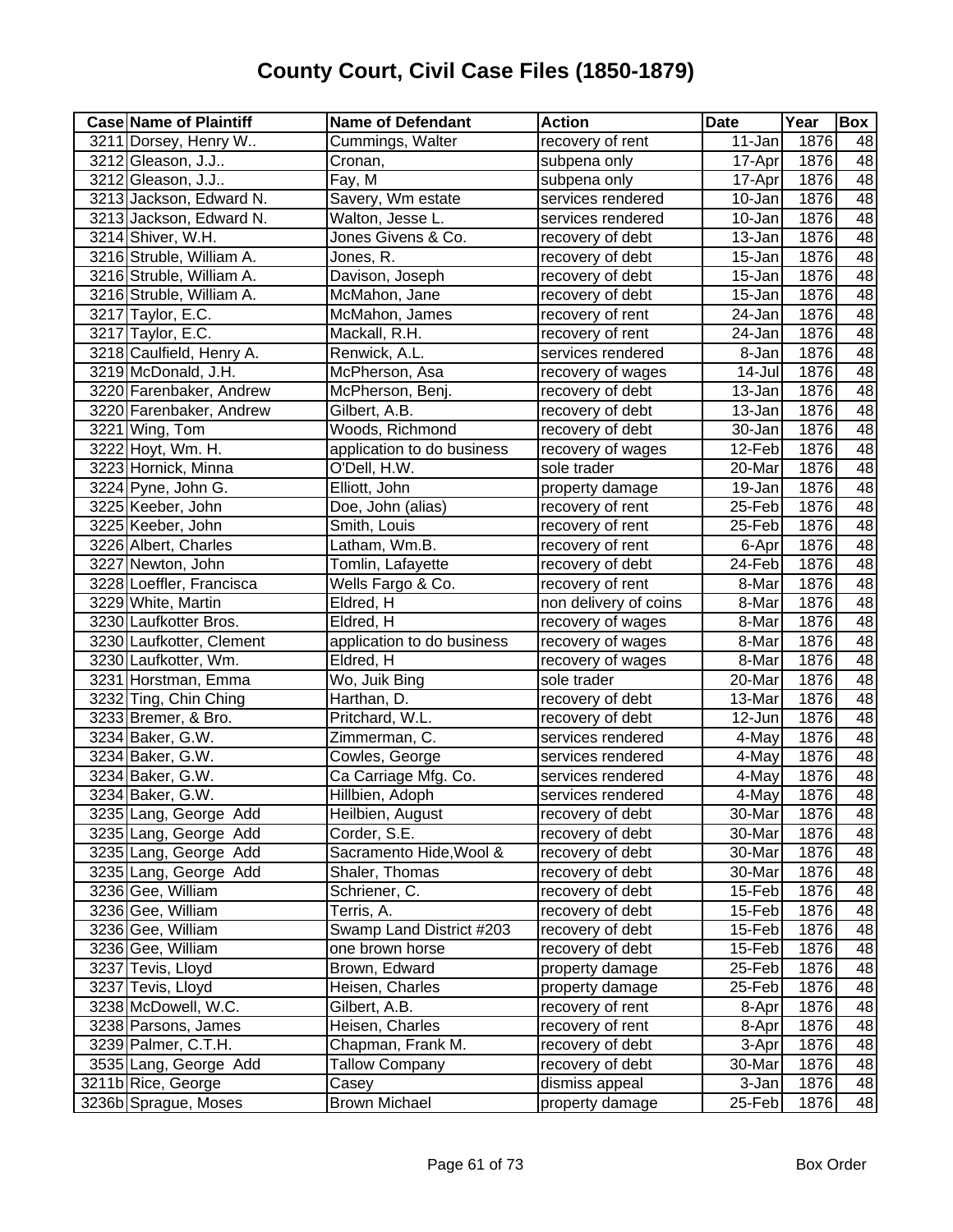| <b>Case Name of Plaintiff</b>  | <b>Name of Defendant</b>                        | <b>Action</b>     | <b>Date</b> | Year | <b>Box</b>      |
|--------------------------------|-------------------------------------------------|-------------------|-------------|------|-----------------|
| 3240 Simmons, D.J.             | Cantreill, D.H.                                 | damages           | 10-Apr      | 1876 | 49              |
| 3241 McCauley, John F.         | Thurston, Jas. S. estate                        | recovery of debt  | 13-Nov      | 1876 | 49              |
| 3241 McCauley, John F.         | Burns, Abner                                    | recovery of debt  | 13-Nov      | 1876 | 49              |
| 3242 Keenan, John C. estate    | Olsen, Jim & Mary Jane                          | recovery of rent  | $24-Apr$    | 1876 | 49              |
| 3242 Wetzlar, Julius           | Burns, Abner                                    | recovery of rent  | 24-Apr      | 1876 | 49              |
| 3243 Ripley, Alexander George  | Caples, James                                   | adoption          | 27-Apr      | 1876 | 49              |
| 3244 Johnson, Peter            | Pritchard, W.L.                                 | recovery of wages | 2-May       | 1876 | 49              |
| 3246 Finley, S.L.              | Zimmerman, C.                                   | damages           | 9-May       | 1876 | 49              |
| 3246 Finley, S.L.              | Cowles, George                                  | damages           | 9-May       | 1876 | 49              |
| 3246 Finley, S.L.              | CA Carriage Mfg Co.                             | damages           | 9-May       | 1876 | 49              |
| 3246 Finley, S.L.              | Nathan, Charles T.                              | damages           | 9-May       | 1876 | 49              |
| 3247 Simmons, D.J.             | application to do business                      | recovery of debt  | 10-May      | 1876 | 49              |
| 3248 Shaft, Mary               | application to do business                      | sole trader       | 29-May      | 1876 | 49              |
| 3249 Donahar, Catharine        | Smith, Louis                                    | sole trader       | 19-May      | 1876 | 49              |
| 3250 Charles, Albert           | Swift, Frank                                    | recovery of debt  | 23-May      | 1876 | 49              |
| 3251 Wall, John                | Kestner, P.R.                                   | property damage   | 31-May      | 1876 | 49              |
| 3252 Roth, S.                  | Kestner, P.R.                                   | recovery of debt  | 6-Jun       | 1876 | 49              |
| 3253 Mebins, L.                | Goldman, S.                                     | recovery of debt  | 6-Jun       | 1876 | 49              |
| 3255 Carle & Croley            | Milgate, William J.                             | recovery of wages | 6-Jun       | 1876 | 49              |
| 3255 Carle, Silas              | Goldman, S.                                     | recovery of wages | 6-Jun       | 1876 | 49              |
| 3255 Croley. E.J.              | Goldman, S.                                     | recovery of wages | 6-Jun       | 1876 | 49              |
| 3256 Longdin, Charles          | King, M.J.                                      | recovery of debt  | 19-Jun      | 1876 | 49              |
| 3257 Gabrielle, F.             | Cooper, Wm. J.                                  | recovery of debt  | 19-Jun      | 1876 | 49              |
| 3257 Gabrielle, F.             | Johnson, Agnes A. parent                        | recovery of debt  | 19-Jun      | 1876 | 49              |
| 3258 Johnson, Sadie A.         | Johnson, Edward A & wife                        | adoption          | 19-Jun      | 1876 | 49              |
| 3258 Johnson, Sadie A.         | Tangerman, John B.                              | adoption          | 19-Jun      | 1876 | 49              |
| 3259 Gottemoller, Elizabeth    | Tangerman, Joseph estate                        | power of attorney | 21-Jun      | 1876 | 49              |
| 3259 Gottemoller, Henry (desc) | Tangeman, John B.                               | power of attorney | 21-Jun      | 1876 | 49              |
| 3260 Lucking, Gertrude         | William H & Catherine Stantor power of attorney |                   | 21-Jun      | 1876 | 49              |
| 3260 Tangeman, Bernard         | Tangeman, John B.                               | power of attorney | 21-Jun      | 1876 | 49              |
| 3260 Tangeman, Henry           | Tangeman, John B.                               | power of attorney | 21-Jun      | 1876 | 49              |
| 3261 Infant male child         | Schacht, Nicholas                               | adoption          | 23-Jun      | 1876 | 49              |
| 3262 Worthington, J.A.         | Henninger, T.J.                                 | unlawful entry    | 28-Jun      | 1876 | 49              |
| 3262 Worthington, J.A.         | Williams, Laura M.                              | unlawful entry    | 28-Jun      | 1876 | 49              |
| 3263 Peters, George            | Holmes, H.T.                                    | recovery of debt  | 15-Jul      | 1876 | 49              |
| 3265 McGinn, Thomas            | Perine, N.P.                                    | services rendered | 18-Jul      | 1876 | 49              |
| 3265 McGinn, Thomas            | Cushing, Robert                                 | services rendered | 18-Jul      | 1876 | 49              |
| 3265 McGinn, Thomas            | Truesdale, A.P.                                 | services rendered | $18 -$ Jul  | 1876 | 49              |
| 3266 Shay, Peter               | Little, Geo. D.                                 | recovery of debt  | 20-Jul      | 1876 | 49              |
| 3267 Thompson, L.              | Tong, Ling & Co.                                | recovery of debt  | 21-Jul      | 1876 | 49              |
| 3268 Fratis, Emanuel           | Coon, Chung                                     | $dog$ bite        | 22-Jul      | 1876 | 49              |
| 3268 Fratis, Emanuel           | Tong, Sing                                      | dog bite          | 22-Jul      | 1876 | 49              |
| 3268 Fratis, Emanuel           | Tong, Chung                                     | dog bite          | 22-Jul      | 1876 | 49              |
| 3268 Fratis, Emanuel           | Reed, Johnson R.                                | dog bite          | 22-Jul      | 1876 | 49              |
| 3268 Fratis, Emanuel           | McKinnon, A.W.                                  | dog bite          | 22-Jul      | 1876 | 49              |
| 3269 Flannery, J.C.            | Schepp, Conrad                                  | recovery of debt  | 16-Aug      | 1876 | 49              |
| 3270 Brown W.K.                | Schepp, Conrad                                  | property          | 22-Jul      | 1876 | 49              |
| 3270 Brown, W.K.               | Schepp, Charles                                 | property          | 22-Jul      | 1876 | 49              |
| 3271 Brown, W.K.               | Schepp, Charles                                 | property          | 22-Jul      | 1876 | 49              |
| 3271 Brown, W.K.               | Brogand, P.J.                                   | property          | 22-Jul      | 1876 | 49              |
| 3272 Mania, Marco              | Burns, Arthur                                   | recovery of rent  | 22-Jul      | 1876 | $\overline{49}$ |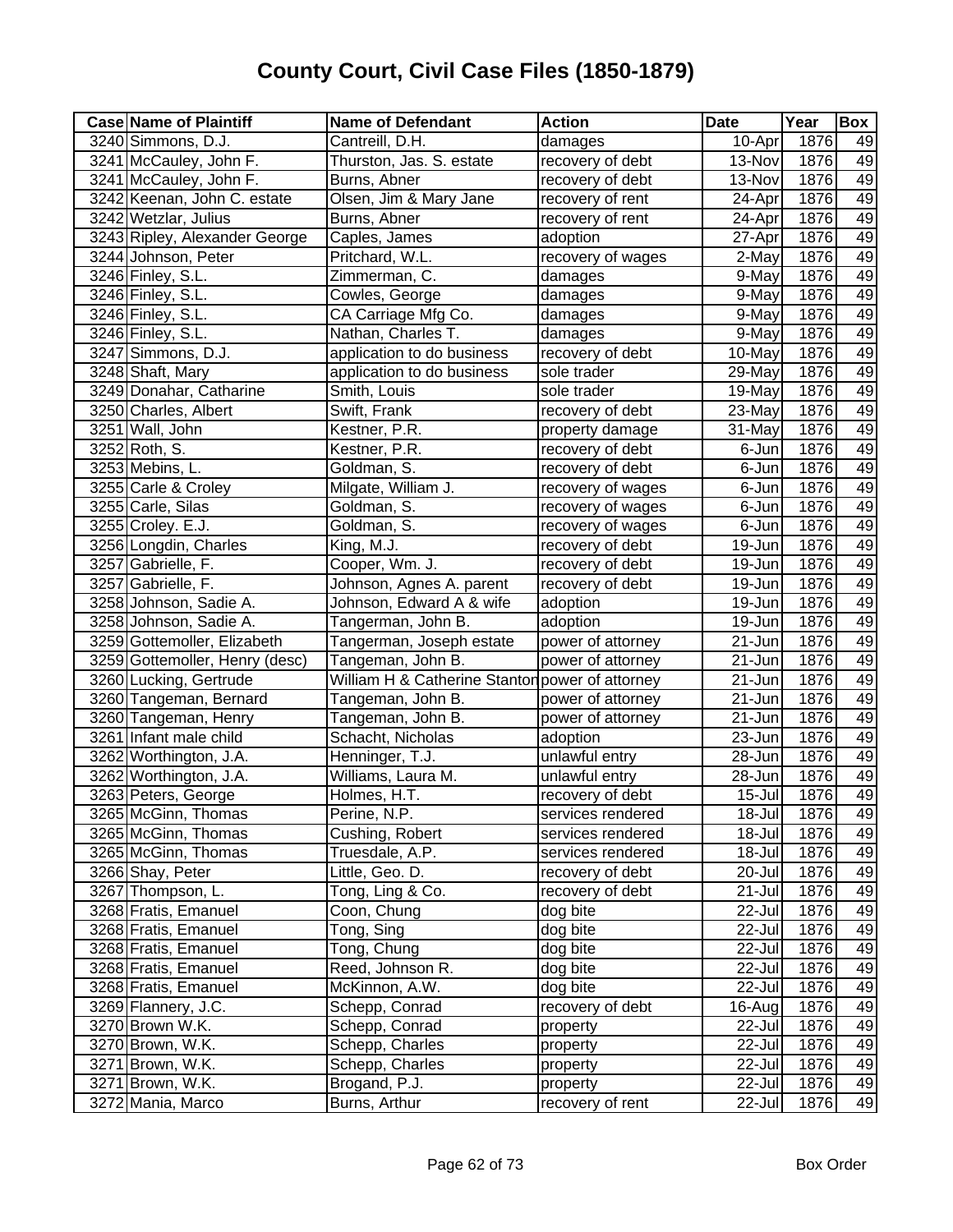| <b>Case Name of Plaintiff</b> | <b>Name of Defendant</b>   | <b>Action</b>     | <b>Date</b>          | Year | <b>Box</b> |
|-------------------------------|----------------------------|-------------------|----------------------|------|------------|
| 3273 Heisen, Charles          | Mooney, John E.            | recovery of debt  | 24-Jul               | 1876 | 49         |
| 3274 Cronin, Michael          | Foss, C.I.                 | recovery of rent  | $25 -$ Jul           | 1876 | 49         |
| 3274 Larney, Francis          | Mooney, John E.            | recovery of rent  | $25 -$ Jul           | 1876 | 49         |
| 3275 Herzog, Phillip          | Gee, William               | recovery of debt  | $\overline{2}$ 4-Jul | 1876 | 49         |
| 3276 Lehman, A.               | Laws, H.C.                 | recovery of debt  | 29-Jul               | 1876 | 49         |
| 3277 Todd, G.G.               | Laws, H.C.                 | recovery of debt  | 1-Aug                | 1876 | 49         |
| 3277 Todd, John A. estate     | Aitken, Andrew             | recovery of debt  | 1-Aug                | 1876 | 49         |
| 3278 Brown W.H.               | Luce, Israel               | recovery of debt  | 4-Aug                | 1876 | 49         |
| 3278 Brown, W.H.              | Schepp, Conrad             | recovery of debt  | 4-Aug                | 1876 | 49         |
| 3280 Brown, W. H.             | Schepp, Charles            | property          | 15-Aug               | 1876 | 49         |
| 3280 Brown, W.H.              | Schepp, Conrad             | property          | 15-Aug               | 1876 | 49         |
| 3281 Brown W.K.               | Schepp, Charles            | property          | 15-Aug               | 1876 | 49         |
| 3281 Brown, W.K.              | Atking, A.J.               | property          | $15 - Aug$           | 1876 | 49         |
| 3282 Hill, J.F.               | Smyth, Susan               | recovery of debt  | 22-Aug               | 1876 | 49         |
| 3283 Mourton, Laura           | Conlan, P.                 | property dispute  | 25-Aug               | 1876 | 49         |
| 3284 Hamburger, A.            | Powell, Frank              | recovery of debt  | 25-Aug               | 1876 | 49         |
| 3285 Nichols, N               | Dallas, Hiram              | recovery of debt  | 4-Sep                | 1876 | 49         |
| 3285 White, John              | Powell, Frank              | recovery of debt  | 4-Sep                | 1876 | 49         |
| 3286 Strader, James           | Lawson, Charles            | recovery of debt  | 4-Sep                | 1876 | 49         |
| 3287 Bayonthin, Clara         | Woolf, George              | recovery of rent  | 7-Sep                | 1876 | 49         |
| 3288 Thayer, N.D.             | application to do business | recovery of rent  | 8-Sep                | 1876 | 49         |
| 3289 Husan, Adelluid          | Nickerson, J.R.            | sole trader       | 8-Sep                | 1876 | 49         |
| 3290 Hawley, George T.        | Webster, George            | recovery debt     | 11-Sep               | 1876 | 49         |
| 3290 Hawley, Marcus           | Nickerson, J.R.            | recovery debt     | 11-Sep               | 1876 | 49         |
| 3290 Hawley, Walter           | Nickerson, J.R.            | recovery debt     | 11-Sep               | 1876 | 49         |
| 3290 Marcus C. Hawley & Co.   | Nickerson, J.R.            | recovery debt     | 11-Sep               | 1876 | 49         |
| 3291 Hawley, George T.        | Butler, E.                 | recovery debt     | 11-Sep               | 1876 | 49         |
| 3291 Hawley, Marcus           | Webster, George            | recovery debt     | 11-Sep               | 1876 | 49         |
| 3291 Hawley, Walter           | Webster, George            | recovery debt     | 11-Sep               | 1876 | 49         |
| 3291 Marcus C. Hawley & Co.   | Webster, George            | recovery debt     | $11-Sep$             | 1876 | 49         |
| 3292 Odell, M.M.              | Hagely, John               | recovery of rent  | 18-Sep               | 1876 | 49         |
| 3293 Maier, J.F.W.            | Schaumloffel, Wm.          | recovery of debt  | 18-Sep               | 1876 | 49         |
| 3294 Drummond, S.P.           | Potter, Thomas & Margaret  | recovery of rent  | 19-Sep               | 1876 | 49         |
| 3295 Lowe, William A.         | Lowe, Lemuel, father       | adoption          | 20-Sep               | 1876 | 50         |
| 3295 Lowe, William A.         | Wise, F.W.                 | adoption          | 20-Sep               | 1876 | 50         |
| 3296 Hawley, George T.        | Wise, F.W.                 | recovery of debt  | 3-Oct                | 1876 | 50         |
| 3296 Hawley, Marcus           | Wise, F.W.                 | recovery of debt  | 3-Oct                | 1876 | 50         |
| 3296 Hawley, Walter           | Taylor, L.S.               | recovery of debt  | 3-Oct                | 1876 | 50         |
| 3296 Marcus C. Hawley & Co.   | Wise, F.W.                 | recovery of debt  | 3-Oct                | 1876 | 50         |
| 3297 McLauahan, David         | Hill, James                | recovery of rent  | 5-Oct                | 1876 | 50         |
| 3298 Nicholl, N               | Hill, James                | recovery of debt  | 6-Oct                | 1876 | 50         |
| 3298 White & Nicholl          | Wall, John                 | recovery of debt  | 6-Oct                | 1876 | 50         |
| 3298 Whyte, John F.           | Hill, James                | recovery of debt  | 6-Oct                | 1876 | 50         |
| 3299 Leet, George W.          | Johnson, F.F.              | recovery of rent  | 9-Oct                | 1876 | 50         |
| 3300 Johnson, N.J.            | Chamberlain, V.A.          | property          | 16-Oct               | 1876 | 50         |
| 3300 Johnson, N.J.            | Blair, Jesse (Jerry)       | property          | 16-Oct               | 1876 | 50         |
| 3300 Johnson, N.J.            | Thompson, Joseph           | property          | 16-Oct               | 1876 | 50         |
| 3302 Scolon, John             | Williams,                  | recovery of wages | 30-Apr               | 1877 | 50         |
| 3303 Shekell, Alice           | Lowell, John               | recovery of rent  | 12-Nov               | 1876 | 50         |
| 3304 Wetzel, Martin           | Foss, C.T.                 | recovery of debt  | 12-Nov               | 1875 | 50         |
| 3305 Meagher, M.              | Jones, R.                  | property          | 4-Dec                | 1875 | 50         |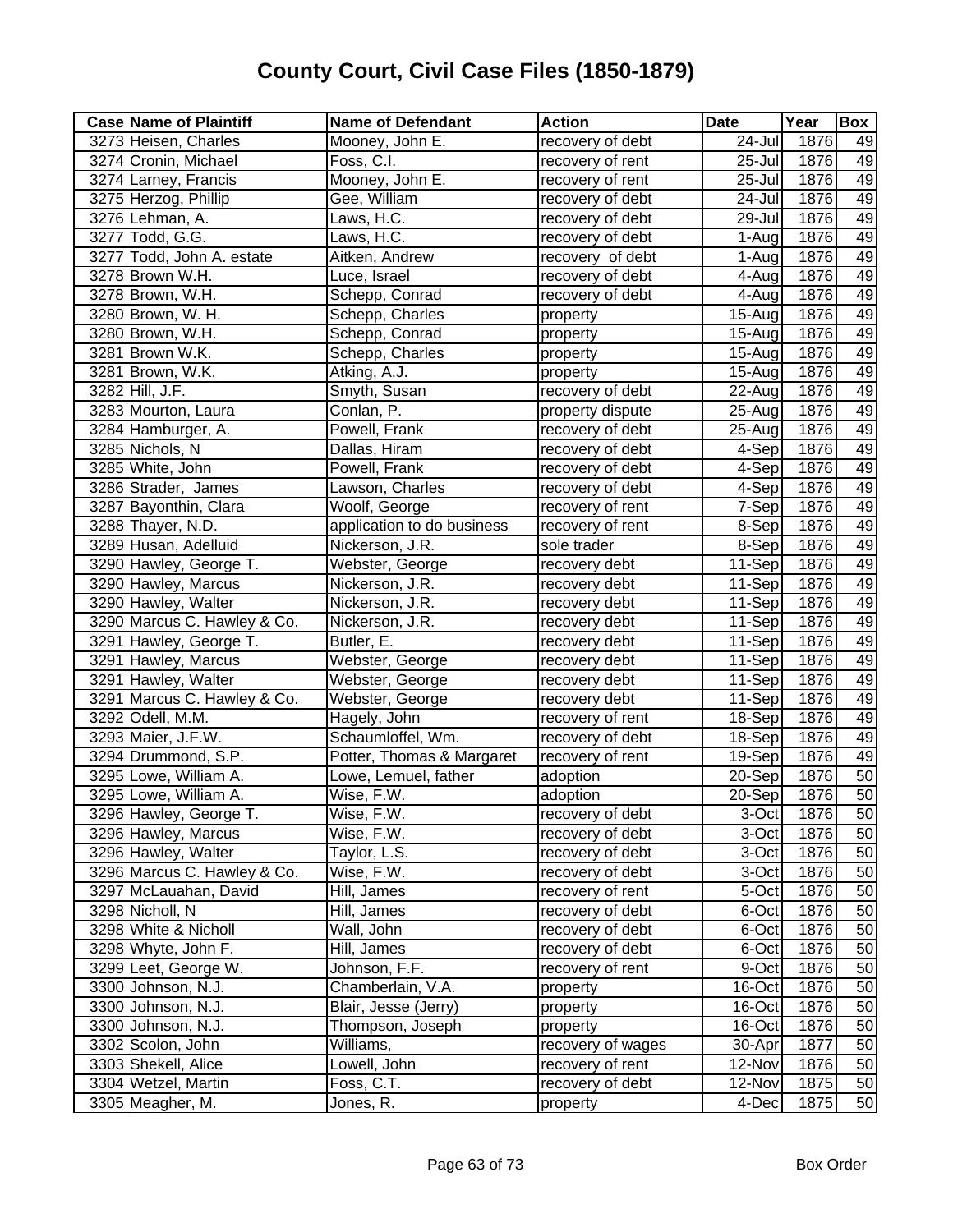| <b>Case Name of Plaintiff</b> | <b>Name of Defendant</b>   | <b>Action</b>     | <b>Date</b>          | Year              | Box             |
|-------------------------------|----------------------------|-------------------|----------------------|-------------------|-----------------|
| 3305 Meagher, M.              | Standley, Lee              | property          | 4-Dec                | 1875              | 50              |
| 3305 Meagher, M.              | Pendergast, Thomas         | property          | 4-Dec                | 1875              | 50              |
| 3306 Fischer, Noble           | Smith, Henry S.            | recovery of debt  | 4-Dec                | 1875              | 50              |
| 3306 Fischer, Noble           | Penfergast & Smith         | recovery of debt  | 4-Dec                | 1875              | 50              |
| 3306 Fischer, Noble           | Philbreck, George          | recovery of debt  | 4-Dec                | 1875              | 50              |
| 3307 Hamilton, Kate           | Carry, John                | recovery of debt  | 18-Dec               | 1875              | 50              |
| 3308 Adrian, Lizzie           | Crable, A.S.               | recovery of rent  | 6-Dec                | 1875              | 50              |
| 3309 Clunie, Thos. J.         | Crable, A.S.               | recovery of debt  | 11-Nov               | $\overline{1875}$ | 50              |
| 3309 Curtis & Clunie          | Carrigher, M               | recovery of debt  | 11-Nov               | 1875              | 50              |
| 3309 Curtis, N. Green         | Crable, A.S.               | recovery of debt  | 11-Nov               | 1875              | 50              |
| 3310 Needham, W.S.            | Brown, Angelo              | recovery of debt  | 29-Jan               | 1876              | 50              |
| 3311 Hayden, Laura Bell       | Walton, Rufus              | adoption          | 23-Dec               | 1875              | 50              |
| 3312 McKay, Charles           | Taylor, Andrew H.          | recovery of debt  | 2-Jan                | 1876              | 50              |
| 3313 Fletcher, Cyrus          | Taylor, Joseph W.          | recovery of debt  | 2-Jan                | 1876              | 50              |
| 3313 Fletcher, Cyrus          | Burrows, W.H.              | recovery of debt  | 2-Jan                | 1876              | 50              |
| 3314 Cusin, Charles           | Cotton, J.S.               | recovery of debt  | 19-Mar               | 1877              | 50              |
| 3315 Needham, W.L.            | Cotton, J.S.               | recovery of debt  | 8-Jan                | 1877              | 50              |
| 3316 Beek, John               | Grant, John L.             | recovery of debt  | 10-Jan               | 1877              | 50              |
| 3317 Lewis, O.C.              | Kennedy, A.J.              | recovery of debt  | 19-Jan               | 1877              | 50              |
| 3318 Hill, Martin C.          | Kennedy, A.J.              | recovery of debt  | 18-Jan               | 1877              | 50              |
| 3318 Hill, Tyler J (decs)     | Warnecke, A.M.             | recovery of debt  | 18-Jan               | 1877              | 50              |
| 3319 Williams, Fredk.         | Wing, O.H.                 | recovery of rent  | $\overline{2}$ 2-Jan | 1877              | 50              |
| 3320 Burr, E.A.               | Knight, H.T.               | recovery of debt  | 25-Jan               | 1877              | $\overline{50}$ |
| 3321 Fuller, R.A.             | Govan, W.H.                | recovery of debt  | 29-Jan               | 1877              | 50              |
| 3322 Greer, H.E.              | Beals, H.S.                | recovery of debt  | 3-Feb                | 1877              | 50              |
| 3323 Lewis, O.C.              | Ingersoll, Owen            | services rendered | 5-Feb                | 1877              | 50              |
| 3324 Bonetti, John            | Fuller, R.A.               | recovery of debt  | 5-Feb                | 1877              | 50              |
| 3325 Livermore, H.G.          | Boyle, Wm.                 | recovery of rent  | 20-Feb               | 1877              | 50              |
| 3326 McFadden, Alexander      | Natoma Water & Minning Co. | recovery of debt  | 19-Feb               | 1877              | 50              |
| 3327 Fuller, R.A.             | Livermore, H.G.            | recovery of debt  | 16-Feb               | 1877              | 50              |
| 3328 Fuller, R.A.             | Davis, J.L.                | recovery of debt  | 16-Feb               | 1877              | 50              |
| 3329 Marcus C. Hawley & Co.   | application to do business | recovery of debt  | 17-Feb               | 1877              | 50              |
| 3330 Ackerman, Mary           | Fish, Frank N.             | sole trader       | 26-Feb               | 1877              | 50              |
| 3331 Dierssen, D.             | Wulff, A                   | recovery of debt  | 21-Feb               | 1877              | 50              |
| 3332 Parsons, T.J.            | McClennan,                 | recovery of debt  | 10-Mar               | 1877              | 50              |
| 3333 Henderson, J.M.          | McLennan & Cotton          | recovery of debt  | 12-Mar               | 1877              | 50              |
| 3333 Powers & Henderson       | Ramsey, Henry              | recovery of debt  | 12-Mar               | 1877              | 50              |
| 3333 Powers, U.H.             | Cotton, J.S.               | recovery of debt  | 12-Mar               | 1877              | 50              |
| 3334 McKay, Charles           | Wriston, Saml. E.          | recovery of rent  | 13-Mar               | 1877              | 50              |
| 3335 Daniels, Barton          | Montgomery, J.R.           | recovery of wages | 16-Mar               | 1877              | 50              |
| 3336 Sheridan, Albert E.      | Baker, G.W.                | recovery of rent  | 19-Mar               | 1877              | 50              |
| 3337 Slaughter, Jesse         | Ferris, I                  | recovery of wages | 20-Mar               | 1877              | 50              |
| 3338 French, Charley G.W.     | Miser, George H.           | recovery of rent  | 24-Mar               | 1877              | 50              |
| 3339 Ochsner, J               | Osborn, David              | recovery of debt  | 1-Mar                | 1877              | 50              |
| 3340 Sun, Ah                  | Osborn, Jacob              | property          | 30-Mar               | 1877              | 50              |
| 3340 Sun, Ah                  | Dickey, Sanford            | property          | 30-Mar               | 1877              | 50              |
| 3340 Sun, Ah                  | Hulse, John                | property          | 30-Mar               | 1877              | 50              |
| 3340 Sun, Ah                  | Cowles, George             | property          | 30-Mar               | 1877              | 50              |
| 3341 Krull, A.A.              | application to do business | recovery of debt  | 7-Apr                | 1877              | 50              |
| 3342 Robinson, Elizabeth      | Central Pacific RailRoad   | sole trader       | 11-Apr               | 1877              | 50              |
| 3343 Farr, B.A.               | Sayles, G.W.               | recovery of debt  | 12-Apr               | 1877              | 50              |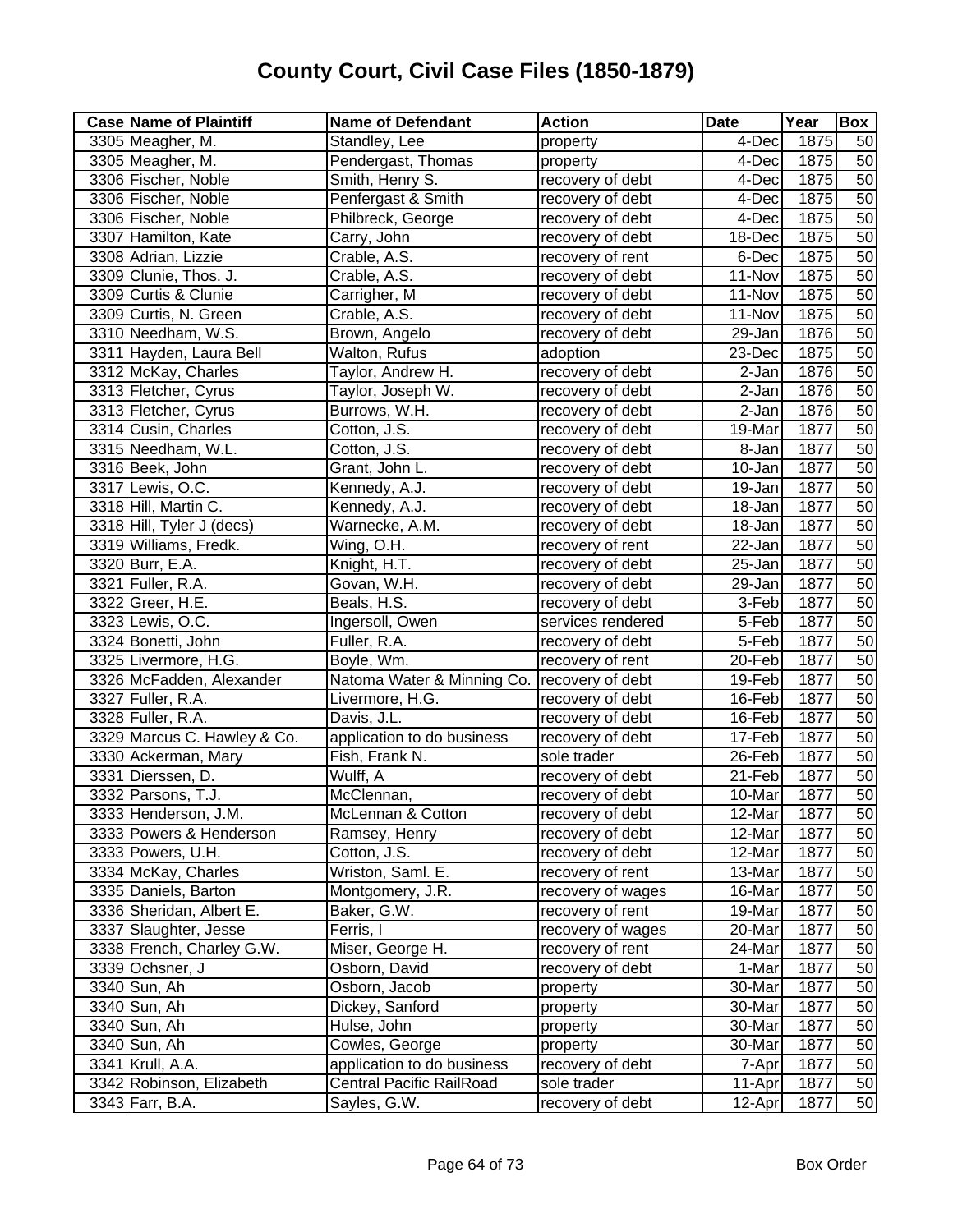| <b>Case Name of Plaintiff</b> | <b>Name of Defendant</b>       | <b>Action</b>         | <b>Date</b> | Year | Box             |
|-------------------------------|--------------------------------|-----------------------|-------------|------|-----------------|
|                               | American Sewing Machine        |                       |             |      |                 |
| 3340 Smith, A.J.              | Co.                            | recovery of debt      | 12-Apr      | 1877 | 51              |
|                               | <b>American Sewing Machine</b> |                       |             |      |                 |
| 3345 Masey, C.P. Jr.          | Co.                            | recovery of debt      | 12-Apr      | 1877 | 51              |
| 3345 Massey & Taubenheimer    | Harkness, R.D.                 | recovery of debt      | 12-Apr      | 1877 | $\overline{51}$ |
|                               | American Sewing Machine        |                       |             |      |                 |
| 3345 Taubenheimer, H          | Co.                            | recovery of debt      | 12-Apr      | 1877 | 51              |
| 3346 Orchard, Thomas          | Marcuse, Max                   | recovery of rent      | 21-Apr      | 1877 | $\overline{51}$ |
| 3347 Simmons, D.J.            | Christian, Frank               | recovery of debt      | 21-Apr      | 1877 | $\overline{51}$ |
| 3349 Cadwalder, E.            | Christian, Frank               | recovery of debt      | 27-Apr      | 1877 | 51              |
| 3349 Cadwalder, Edw. & Co.    | disolve incorporation          | recovery of debt      | 27-Apr      | 1877 | $\overline{51}$ |
| Pioneer Hall & Library        |                                |                       |             |      |                 |
| 3350 Assoc.                   | Murbach, Jacob                 | disolve               | 28-Apr      | 1877 | 51              |
| 3351 Grady, Patrick           | Murbach, Sarah (Perkinton)     | recovery of debt      | 30-Apr      | 1877 | 51              |
| 3351 Grady, Patrick           | Hobson, J.B.                   | recovery of debt      | 30-Apr      | 1877 | $\overline{51}$ |
| 3353 Girand, Eugene           | Simmons, D.J.                  | recovery of debt      | 2-May       | 1877 | $\overline{51}$ |
| 3354 Davis, J.                | Simmons, D.J.                  | recovery of debt      | 5-May       | 1877 | 51              |
| 3354 J Davis & Company        | Kartcher, M                    | recovery of debt      | 5-May       | 1877 | $\overline{51}$ |
| 3354 J Davis & Company        | Young, William                 | recovery of debt      | 5-May       | 1877 | 51              |
| 3354 Marcuse, Max             | Kartcher, M                    | recovery of debt      | 5-May       | 1877 | $\overline{51}$ |
| 3355 McCauley, John F.        | application to do business     | recovery of debt      | $7 - May$   | 1877 | 51              |
| 3356 Rosenthal, Augusta       | Brenner, Geo. F.               | sole trader           | 7-May       | 1877 | 51              |
| 3357 Winters, H.              | Hamar, Henry                   | bond release          | 7-May       | 1877 | 51              |
| 3358 Larney, Frank            | Swift, Frank                   | recovery of rent      | 7-May       | 1877 | 51              |
| 3359 Foss, C.J.               | Hackel, Henry                  | recovery of debt      | 8-May       | 1877 | $\overline{51}$ |
| 3360 Frey, John               | Roach, B.                      | recovery of wages     | 5-May       | 1877 | 51              |
| 3361 Hausche, Henry           | Berger, Fred                   | recovery of rent      | 18-May      | 1877 | 51              |
| 3362 Alsip, E.K.              | Feyhl, G.A.                    | services rendered     | 17-May      | 1877 | 51              |
| 3362 Sweetzer, A.C.           | Miller, Wm.                    | services rendered     | 17-May      | 1877 | $\overline{51}$ |
| 3363 Clunie, L.J.             | Feyhi estate                   | recovery of debt      | 18-May      | 1877 | $\overline{51}$ |
| 3363 Curtis & Clunie          | application to do business     | recovery of debt      | 18-May      | 1877 | $\overline{51}$ |
| 3363 Curtis, N.G.             | Feyhl. C. desc                 | recovery of debt      | 18-May      | 1877 | 51              |
| 3364 Foss, Nancy J.           | Brady, John                    | sole trader           | 22-May      | 1877 | 51              |
| 3365 Eitel, John              | Hyams, D.S.                    | recovery of rent      | 29-May      | 1877 | $\overline{51}$ |
| 3366 McManns, M.              | Caldwell, S.R. (constable)     | recovery of debt      | 31-May      | 1877 | 51              |
| 3367 Hall, Luhrs & Co.        | Shaumleffel, Wm                | personal property     | 4-Jun       | 1877 | 51              |
| 3367 Hall, Thos. B.           | Caldwell, S.R. (constable)     | personal property     | 4-Jun       | 1877 | 51              |
| 3367 Luhrs, C.A.              | Caldwell, S.R. (constable)     | personal property     | 4-Jun       | 1877 | 51              |
| 3367 Mohr, L.B.               | Caldwell, S.R. (constable)     | personal property     | 4-Jun       | 1877 | 51              |
| 3367 York, C.H.               | Caldwell, S.R. (constable)     | personal property     | 4-Jun       | 1877 | 51              |
| 3368 Russell, H.A.            | Brewer. Anton                  | recovery of wages     | 16-Jun      | 1877 | 51              |
| 3369 Williams, Rose           | Downer, E.G.                   | recovery of debt      | 18-Jun      | 1877 | 51              |
| 3369 Williams, Wm. R.         | Brewer. Anton                  | recovery of debt      | 18-Jun      | 1877 | 51              |
| 3370 Miller, E.H.             | Cooper, Wm. J.                 | recovery of debt      | 18-Jun      | 1877 | 51              |
| 3371 McGowan, Hugh            | Sacramento Smelting Co.        | personal property     | 18-Jun      | 1877 | 52              |
| 3372 Cooper, D.               | Sacramento Smelting Co.        | recovery of debt      | 18-Jun      | 1877 | 52              |
| 3372 Stewart, G.D.            | Martin, Barbara Mrs.           | recovery of debt      | $18 - Jun$  | 1877 | 52              |
| 3373 Hullquist, C.F.          | Peak, Fanny                    | personal property     | 20-Jun      | 1877 | 52              |
| 3374 Smith, Ed. F.            | Moore, George F.               | abstract of judgement | 16-Dec      | 1877 | 52              |
| 3374 Smith, Ed. F.            | Swilling, C.K.                 | abstract of judgement | 16-Dec      | 1877 | 52              |
| 3375 Marcusa, Max, Executor   | Eberhardt, Wm                  | recovery of debt      | 26-Jun      | 1877 | 52              |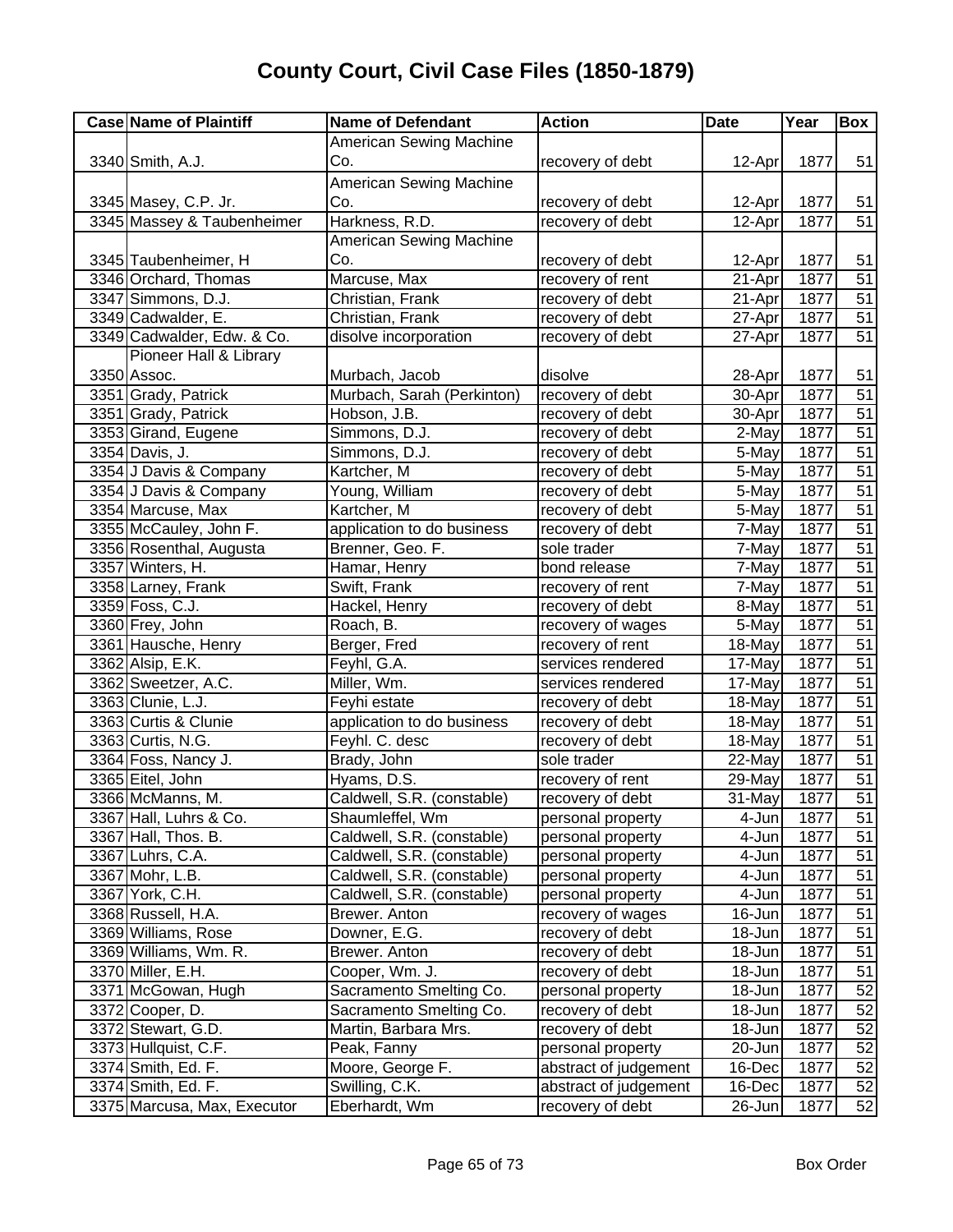| 3375 Pascal, L.A.M. estate<br>Nichols, H.L.<br>recovery of debt<br>26-Jun<br>1877<br>52<br>52<br>3376 Brewer, Anton<br>1877<br>Dillard, C.W.<br>property damage<br>29-Jun<br>52<br>3377 Heisley, E.K.<br>Dillard. C.E.<br>$2$ -Jul<br>1877<br>recovery of debt<br>52<br>3377 Heisley, E.K.<br>$2-Jul$<br>1877<br>Ross, Oscar<br>recovery of debt<br>52<br>1877<br>3378 Harrison, Robert<br>Simmons, Maurice<br>9-Jul<br>damages<br>52<br>3378 Harrison, Robert<br>1877<br>Ross & Company<br>9-Jul<br>damages<br>52<br>3378 Harrison, Robert<br>Cooper, Wm. J.<br>9-Jul<br>1877<br>damages<br>$\overline{52}$<br>recovery of debt<br>3379 Paine, Charles E.<br>Sinclair, Peter & Mary Ann<br>9-Jul<br>1877<br>52<br>3380 Constine, Minnie<br>10-Jul<br>1877<br>Clayton, E. ( President)<br>adoption<br>3380 Sacramento Orphan Asylum Dixon, John<br>10-Jul<br>1877<br>52<br>adoption<br>1877<br>3381 Robbins, Eliza<br>23-Jul<br>Costa, Melia<br>recovery of rent<br>52<br>3382 Gallagher, Sarah<br>23-Jul<br>1877<br>Caldwell, S.R.<br>recovery of debt<br>52<br>3383 Levison, S.<br>26-Jul<br>1877<br>Caldwell, S.R.<br>personal property<br>$\overline{52}$<br>3384 Price, Wm.<br>26-Jul<br>1877<br>Wallman, George<br>personal property<br>52<br>3385 Bruce, Wm.<br>Shepler, Frank M.<br>22-Jan<br>1877<br>personal property<br>52<br>3386 Valle, F.<br>1877<br>Pritchard, W.L.<br>3-Aug<br>recovery of debt<br>52<br>3387 Baker, G.W.<br>Carraher, M.<br>1877<br>30-Jul<br>recovery of wages<br>52<br>3388 Mooney, John E.<br>1877<br>Brown, W.K.<br>recovery of debt<br>6-Oct<br>52<br>1877<br>3389 Cross, David<br>Buchanan, J.C.<br>recovery of wages<br>18-Aug<br>52<br>3390 Burr, E.A.<br>Merrits, J.<br>1877<br>recovery of debt<br>28-Aug<br>52<br>3390 Burr, E.A.<br>Randall, N.W.<br>1877<br>recovery of debt<br>28-Aug<br>52<br>3390 Burr, E.A.<br>J.C. Buchanan & Co.<br>1877<br>recovery of debt<br>28-Aug<br>52<br>Crable, A.S.<br>1877<br>3390 Burr, E.A.<br>recovery of debt<br>28-Aug<br>52<br>3391 Cantwell, W.R.<br>Granless, William<br>1877<br>legal services<br>30-Aug<br>52<br>3393 Wade, W.W.<br>Sole trader<br>1877<br>recovery of debt<br>31-Aug<br>52<br>3394 Johnson, Sadie A.<br>Williams, John<br>sole trader<br>1877<br>17-Sep<br>52<br>3395 Voller, F.<br>8-Sep<br>1877<br>Williams, Wm. R.<br>recovery of debt<br>52<br>3396 Brewer, Anton<br>12-Sep<br>1877<br>Bauer, J.J.<br>recovery of debt<br>52<br>1877<br>3397 Allen, Robert<br>Herren, Michael D.<br>contested election<br>13-Sep<br>52<br>1877<br>3398 Trainer, James<br>Luther, Preston<br>14-Sep<br>recovery of debt<br>52<br>3399 Nicholl, N.S.<br>17-Sep<br>1877<br>abstract of judgement<br>Luther, Preston<br>52<br>3399 Whyte & Nicholl<br>1877<br>Rice, J.<br>abstract of judgement<br>17-Sep<br>52<br>3399 Whyte, John F.<br>Luther, Preston<br>1877<br>abstract of judgement<br>17-Sep<br>3400 Ames, H.<br>West, William Father<br>29-Sep<br>1877<br>recovery of rent<br>3401 Preston, Philmela B.<br>Jackson, William<br>adoption<br>3-Oct<br>1977<br>52<br>52<br>1977<br>3401 Preston, Royal<br>West, Frances Usabella<br>3-Oct<br>adoption<br>1877<br>52<br>3401 West, Frances Isabella<br>West, Frances Usabella<br>3-Oct<br>adoption<br>52<br>3402 California Sugar Mfg. Co.<br>recovery of debt<br>1877<br>Williamson, P.T.<br>10-Oct<br>52<br>1877<br>3403 Cross, G.J.<br>recovery of wages<br>Deluchi, G.<br>$10$ -Oct<br>52<br>3404 Gagliardo, John<br>1877<br>Casselli, A.<br>$15$ -Oct<br>damages<br>3404 Gagliardo, John<br>1877<br>52<br>Marache, Joseph<br>damages<br>$15$ -Oct<br>3404 Gagliardo, John<br>1877<br>52<br>Decker, Henry<br>14-Oct<br>damages<br>1877<br>52<br>3405 Hawley & Company<br>James, John<br>abstract of judgement<br>16-Oct<br>3405 Hawley, George T.<br>1877<br>52<br>Decker, Henry<br>16-Oct<br>abstract of judgement<br>3405 Hawley, Marcus C.<br>1877<br>52<br>Decker, Henry<br>abstract of judgement<br>16-Oct<br>3405 Hawley, Walter N.<br>52<br>Decker, Henry<br>abstract of judgement<br>16-Oct<br>1877<br>52<br>3406 Bullwinkle, John<br>Montgomery, John L.<br>19-Oct<br>1877<br>recovery of wages<br>52<br>Weston. E.M. & Wife<br>3407 Fox, Richard<br>24-Oct<br>1877<br>recovery of rent<br>52<br>3408 J.A. Stewart & Co.<br>Fitzpatrick, J.F.<br>abstract of judgement<br>25-Oct<br>1877 | <b>Case Name of Plaintiff</b> | <b>Name of Defendant</b> | <b>Action</b>         | <b>Date</b> | Year | Box             |
|-----------------------------------------------------------------------------------------------------------------------------------------------------------------------------------------------------------------------------------------------------------------------------------------------------------------------------------------------------------------------------------------------------------------------------------------------------------------------------------------------------------------------------------------------------------------------------------------------------------------------------------------------------------------------------------------------------------------------------------------------------------------------------------------------------------------------------------------------------------------------------------------------------------------------------------------------------------------------------------------------------------------------------------------------------------------------------------------------------------------------------------------------------------------------------------------------------------------------------------------------------------------------------------------------------------------------------------------------------------------------------------------------------------------------------------------------------------------------------------------------------------------------------------------------------------------------------------------------------------------------------------------------------------------------------------------------------------------------------------------------------------------------------------------------------------------------------------------------------------------------------------------------------------------------------------------------------------------------------------------------------------------------------------------------------------------------------------------------------------------------------------------------------------------------------------------------------------------------------------------------------------------------------------------------------------------------------------------------------------------------------------------------------------------------------------------------------------------------------------------------------------------------------------------------------------------------------------------------------------------------------------------------------------------------------------------------------------------------------------------------------------------------------------------------------------------------------------------------------------------------------------------------------------------------------------------------------------------------------------------------------------------------------------------------------------------------------------------------------------------------------------------------------------------------------------------------------------------------------------------------------------------------------------------------------------------------------------------------------------------------------------------------------------------------------------------------------------------------------------------------------------------------------------------------------------------------------------------------------------------------------------------------------------------------------------------------------------------------------------------------------------------------------------------------------------------------------------------------------------------------------------------------------------------------------------------------------------------------------------------------------------------------------------------------------------------------------------------------------------------------------------------------------------------------------------------------------------------------------------------------------------------------------------------------------------------------------------------------------|-------------------------------|--------------------------|-----------------------|-------------|------|-----------------|
| $\overline{52}$<br>52                                                                                                                                                                                                                                                                                                                                                                                                                                                                                                                                                                                                                                                                                                                                                                                                                                                                                                                                                                                                                                                                                                                                                                                                                                                                                                                                                                                                                                                                                                                                                                                                                                                                                                                                                                                                                                                                                                                                                                                                                                                                                                                                                                                                                                                                                                                                                                                                                                                                                                                                                                                                                                                                                                                                                                                                                                                                                                                                                                                                                                                                                                                                                                                                                                                                                                                                                                                                                                                                                                                                                                                                                                                                                                                                                                                                                                                                                                                                                                                                                                                                                                                                                                                                                                                                                                                               |                               |                          |                       |             |      |                 |
|                                                                                                                                                                                                                                                                                                                                                                                                                                                                                                                                                                                                                                                                                                                                                                                                                                                                                                                                                                                                                                                                                                                                                                                                                                                                                                                                                                                                                                                                                                                                                                                                                                                                                                                                                                                                                                                                                                                                                                                                                                                                                                                                                                                                                                                                                                                                                                                                                                                                                                                                                                                                                                                                                                                                                                                                                                                                                                                                                                                                                                                                                                                                                                                                                                                                                                                                                                                                                                                                                                                                                                                                                                                                                                                                                                                                                                                                                                                                                                                                                                                                                                                                                                                                                                                                                                                                                     |                               |                          |                       |             |      |                 |
|                                                                                                                                                                                                                                                                                                                                                                                                                                                                                                                                                                                                                                                                                                                                                                                                                                                                                                                                                                                                                                                                                                                                                                                                                                                                                                                                                                                                                                                                                                                                                                                                                                                                                                                                                                                                                                                                                                                                                                                                                                                                                                                                                                                                                                                                                                                                                                                                                                                                                                                                                                                                                                                                                                                                                                                                                                                                                                                                                                                                                                                                                                                                                                                                                                                                                                                                                                                                                                                                                                                                                                                                                                                                                                                                                                                                                                                                                                                                                                                                                                                                                                                                                                                                                                                                                                                                                     |                               |                          |                       |             |      |                 |
|                                                                                                                                                                                                                                                                                                                                                                                                                                                                                                                                                                                                                                                                                                                                                                                                                                                                                                                                                                                                                                                                                                                                                                                                                                                                                                                                                                                                                                                                                                                                                                                                                                                                                                                                                                                                                                                                                                                                                                                                                                                                                                                                                                                                                                                                                                                                                                                                                                                                                                                                                                                                                                                                                                                                                                                                                                                                                                                                                                                                                                                                                                                                                                                                                                                                                                                                                                                                                                                                                                                                                                                                                                                                                                                                                                                                                                                                                                                                                                                                                                                                                                                                                                                                                                                                                                                                                     |                               |                          |                       |             |      |                 |
|                                                                                                                                                                                                                                                                                                                                                                                                                                                                                                                                                                                                                                                                                                                                                                                                                                                                                                                                                                                                                                                                                                                                                                                                                                                                                                                                                                                                                                                                                                                                                                                                                                                                                                                                                                                                                                                                                                                                                                                                                                                                                                                                                                                                                                                                                                                                                                                                                                                                                                                                                                                                                                                                                                                                                                                                                                                                                                                                                                                                                                                                                                                                                                                                                                                                                                                                                                                                                                                                                                                                                                                                                                                                                                                                                                                                                                                                                                                                                                                                                                                                                                                                                                                                                                                                                                                                                     |                               |                          |                       |             |      |                 |
|                                                                                                                                                                                                                                                                                                                                                                                                                                                                                                                                                                                                                                                                                                                                                                                                                                                                                                                                                                                                                                                                                                                                                                                                                                                                                                                                                                                                                                                                                                                                                                                                                                                                                                                                                                                                                                                                                                                                                                                                                                                                                                                                                                                                                                                                                                                                                                                                                                                                                                                                                                                                                                                                                                                                                                                                                                                                                                                                                                                                                                                                                                                                                                                                                                                                                                                                                                                                                                                                                                                                                                                                                                                                                                                                                                                                                                                                                                                                                                                                                                                                                                                                                                                                                                                                                                                                                     |                               |                          |                       |             |      |                 |
|                                                                                                                                                                                                                                                                                                                                                                                                                                                                                                                                                                                                                                                                                                                                                                                                                                                                                                                                                                                                                                                                                                                                                                                                                                                                                                                                                                                                                                                                                                                                                                                                                                                                                                                                                                                                                                                                                                                                                                                                                                                                                                                                                                                                                                                                                                                                                                                                                                                                                                                                                                                                                                                                                                                                                                                                                                                                                                                                                                                                                                                                                                                                                                                                                                                                                                                                                                                                                                                                                                                                                                                                                                                                                                                                                                                                                                                                                                                                                                                                                                                                                                                                                                                                                                                                                                                                                     |                               |                          |                       |             |      |                 |
|                                                                                                                                                                                                                                                                                                                                                                                                                                                                                                                                                                                                                                                                                                                                                                                                                                                                                                                                                                                                                                                                                                                                                                                                                                                                                                                                                                                                                                                                                                                                                                                                                                                                                                                                                                                                                                                                                                                                                                                                                                                                                                                                                                                                                                                                                                                                                                                                                                                                                                                                                                                                                                                                                                                                                                                                                                                                                                                                                                                                                                                                                                                                                                                                                                                                                                                                                                                                                                                                                                                                                                                                                                                                                                                                                                                                                                                                                                                                                                                                                                                                                                                                                                                                                                                                                                                                                     |                               |                          |                       |             |      |                 |
|                                                                                                                                                                                                                                                                                                                                                                                                                                                                                                                                                                                                                                                                                                                                                                                                                                                                                                                                                                                                                                                                                                                                                                                                                                                                                                                                                                                                                                                                                                                                                                                                                                                                                                                                                                                                                                                                                                                                                                                                                                                                                                                                                                                                                                                                                                                                                                                                                                                                                                                                                                                                                                                                                                                                                                                                                                                                                                                                                                                                                                                                                                                                                                                                                                                                                                                                                                                                                                                                                                                                                                                                                                                                                                                                                                                                                                                                                                                                                                                                                                                                                                                                                                                                                                                                                                                                                     |                               |                          |                       |             |      |                 |
|                                                                                                                                                                                                                                                                                                                                                                                                                                                                                                                                                                                                                                                                                                                                                                                                                                                                                                                                                                                                                                                                                                                                                                                                                                                                                                                                                                                                                                                                                                                                                                                                                                                                                                                                                                                                                                                                                                                                                                                                                                                                                                                                                                                                                                                                                                                                                                                                                                                                                                                                                                                                                                                                                                                                                                                                                                                                                                                                                                                                                                                                                                                                                                                                                                                                                                                                                                                                                                                                                                                                                                                                                                                                                                                                                                                                                                                                                                                                                                                                                                                                                                                                                                                                                                                                                                                                                     |                               |                          |                       |             |      |                 |
|                                                                                                                                                                                                                                                                                                                                                                                                                                                                                                                                                                                                                                                                                                                                                                                                                                                                                                                                                                                                                                                                                                                                                                                                                                                                                                                                                                                                                                                                                                                                                                                                                                                                                                                                                                                                                                                                                                                                                                                                                                                                                                                                                                                                                                                                                                                                                                                                                                                                                                                                                                                                                                                                                                                                                                                                                                                                                                                                                                                                                                                                                                                                                                                                                                                                                                                                                                                                                                                                                                                                                                                                                                                                                                                                                                                                                                                                                                                                                                                                                                                                                                                                                                                                                                                                                                                                                     |                               |                          |                       |             |      |                 |
|                                                                                                                                                                                                                                                                                                                                                                                                                                                                                                                                                                                                                                                                                                                                                                                                                                                                                                                                                                                                                                                                                                                                                                                                                                                                                                                                                                                                                                                                                                                                                                                                                                                                                                                                                                                                                                                                                                                                                                                                                                                                                                                                                                                                                                                                                                                                                                                                                                                                                                                                                                                                                                                                                                                                                                                                                                                                                                                                                                                                                                                                                                                                                                                                                                                                                                                                                                                                                                                                                                                                                                                                                                                                                                                                                                                                                                                                                                                                                                                                                                                                                                                                                                                                                                                                                                                                                     |                               |                          |                       |             |      |                 |
|                                                                                                                                                                                                                                                                                                                                                                                                                                                                                                                                                                                                                                                                                                                                                                                                                                                                                                                                                                                                                                                                                                                                                                                                                                                                                                                                                                                                                                                                                                                                                                                                                                                                                                                                                                                                                                                                                                                                                                                                                                                                                                                                                                                                                                                                                                                                                                                                                                                                                                                                                                                                                                                                                                                                                                                                                                                                                                                                                                                                                                                                                                                                                                                                                                                                                                                                                                                                                                                                                                                                                                                                                                                                                                                                                                                                                                                                                                                                                                                                                                                                                                                                                                                                                                                                                                                                                     |                               |                          |                       |             |      |                 |
|                                                                                                                                                                                                                                                                                                                                                                                                                                                                                                                                                                                                                                                                                                                                                                                                                                                                                                                                                                                                                                                                                                                                                                                                                                                                                                                                                                                                                                                                                                                                                                                                                                                                                                                                                                                                                                                                                                                                                                                                                                                                                                                                                                                                                                                                                                                                                                                                                                                                                                                                                                                                                                                                                                                                                                                                                                                                                                                                                                                                                                                                                                                                                                                                                                                                                                                                                                                                                                                                                                                                                                                                                                                                                                                                                                                                                                                                                                                                                                                                                                                                                                                                                                                                                                                                                                                                                     |                               |                          |                       |             |      |                 |
|                                                                                                                                                                                                                                                                                                                                                                                                                                                                                                                                                                                                                                                                                                                                                                                                                                                                                                                                                                                                                                                                                                                                                                                                                                                                                                                                                                                                                                                                                                                                                                                                                                                                                                                                                                                                                                                                                                                                                                                                                                                                                                                                                                                                                                                                                                                                                                                                                                                                                                                                                                                                                                                                                                                                                                                                                                                                                                                                                                                                                                                                                                                                                                                                                                                                                                                                                                                                                                                                                                                                                                                                                                                                                                                                                                                                                                                                                                                                                                                                                                                                                                                                                                                                                                                                                                                                                     |                               |                          |                       |             |      |                 |
|                                                                                                                                                                                                                                                                                                                                                                                                                                                                                                                                                                                                                                                                                                                                                                                                                                                                                                                                                                                                                                                                                                                                                                                                                                                                                                                                                                                                                                                                                                                                                                                                                                                                                                                                                                                                                                                                                                                                                                                                                                                                                                                                                                                                                                                                                                                                                                                                                                                                                                                                                                                                                                                                                                                                                                                                                                                                                                                                                                                                                                                                                                                                                                                                                                                                                                                                                                                                                                                                                                                                                                                                                                                                                                                                                                                                                                                                                                                                                                                                                                                                                                                                                                                                                                                                                                                                                     |                               |                          |                       |             |      |                 |
|                                                                                                                                                                                                                                                                                                                                                                                                                                                                                                                                                                                                                                                                                                                                                                                                                                                                                                                                                                                                                                                                                                                                                                                                                                                                                                                                                                                                                                                                                                                                                                                                                                                                                                                                                                                                                                                                                                                                                                                                                                                                                                                                                                                                                                                                                                                                                                                                                                                                                                                                                                                                                                                                                                                                                                                                                                                                                                                                                                                                                                                                                                                                                                                                                                                                                                                                                                                                                                                                                                                                                                                                                                                                                                                                                                                                                                                                                                                                                                                                                                                                                                                                                                                                                                                                                                                                                     |                               |                          |                       |             |      |                 |
|                                                                                                                                                                                                                                                                                                                                                                                                                                                                                                                                                                                                                                                                                                                                                                                                                                                                                                                                                                                                                                                                                                                                                                                                                                                                                                                                                                                                                                                                                                                                                                                                                                                                                                                                                                                                                                                                                                                                                                                                                                                                                                                                                                                                                                                                                                                                                                                                                                                                                                                                                                                                                                                                                                                                                                                                                                                                                                                                                                                                                                                                                                                                                                                                                                                                                                                                                                                                                                                                                                                                                                                                                                                                                                                                                                                                                                                                                                                                                                                                                                                                                                                                                                                                                                                                                                                                                     |                               |                          |                       |             |      |                 |
|                                                                                                                                                                                                                                                                                                                                                                                                                                                                                                                                                                                                                                                                                                                                                                                                                                                                                                                                                                                                                                                                                                                                                                                                                                                                                                                                                                                                                                                                                                                                                                                                                                                                                                                                                                                                                                                                                                                                                                                                                                                                                                                                                                                                                                                                                                                                                                                                                                                                                                                                                                                                                                                                                                                                                                                                                                                                                                                                                                                                                                                                                                                                                                                                                                                                                                                                                                                                                                                                                                                                                                                                                                                                                                                                                                                                                                                                                                                                                                                                                                                                                                                                                                                                                                                                                                                                                     |                               |                          |                       |             |      |                 |
|                                                                                                                                                                                                                                                                                                                                                                                                                                                                                                                                                                                                                                                                                                                                                                                                                                                                                                                                                                                                                                                                                                                                                                                                                                                                                                                                                                                                                                                                                                                                                                                                                                                                                                                                                                                                                                                                                                                                                                                                                                                                                                                                                                                                                                                                                                                                                                                                                                                                                                                                                                                                                                                                                                                                                                                                                                                                                                                                                                                                                                                                                                                                                                                                                                                                                                                                                                                                                                                                                                                                                                                                                                                                                                                                                                                                                                                                                                                                                                                                                                                                                                                                                                                                                                                                                                                                                     |                               |                          |                       |             |      |                 |
|                                                                                                                                                                                                                                                                                                                                                                                                                                                                                                                                                                                                                                                                                                                                                                                                                                                                                                                                                                                                                                                                                                                                                                                                                                                                                                                                                                                                                                                                                                                                                                                                                                                                                                                                                                                                                                                                                                                                                                                                                                                                                                                                                                                                                                                                                                                                                                                                                                                                                                                                                                                                                                                                                                                                                                                                                                                                                                                                                                                                                                                                                                                                                                                                                                                                                                                                                                                                                                                                                                                                                                                                                                                                                                                                                                                                                                                                                                                                                                                                                                                                                                                                                                                                                                                                                                                                                     |                               |                          |                       |             |      |                 |
|                                                                                                                                                                                                                                                                                                                                                                                                                                                                                                                                                                                                                                                                                                                                                                                                                                                                                                                                                                                                                                                                                                                                                                                                                                                                                                                                                                                                                                                                                                                                                                                                                                                                                                                                                                                                                                                                                                                                                                                                                                                                                                                                                                                                                                                                                                                                                                                                                                                                                                                                                                                                                                                                                                                                                                                                                                                                                                                                                                                                                                                                                                                                                                                                                                                                                                                                                                                                                                                                                                                                                                                                                                                                                                                                                                                                                                                                                                                                                                                                                                                                                                                                                                                                                                                                                                                                                     |                               |                          |                       |             |      |                 |
|                                                                                                                                                                                                                                                                                                                                                                                                                                                                                                                                                                                                                                                                                                                                                                                                                                                                                                                                                                                                                                                                                                                                                                                                                                                                                                                                                                                                                                                                                                                                                                                                                                                                                                                                                                                                                                                                                                                                                                                                                                                                                                                                                                                                                                                                                                                                                                                                                                                                                                                                                                                                                                                                                                                                                                                                                                                                                                                                                                                                                                                                                                                                                                                                                                                                                                                                                                                                                                                                                                                                                                                                                                                                                                                                                                                                                                                                                                                                                                                                                                                                                                                                                                                                                                                                                                                                                     |                               |                          |                       |             |      |                 |
|                                                                                                                                                                                                                                                                                                                                                                                                                                                                                                                                                                                                                                                                                                                                                                                                                                                                                                                                                                                                                                                                                                                                                                                                                                                                                                                                                                                                                                                                                                                                                                                                                                                                                                                                                                                                                                                                                                                                                                                                                                                                                                                                                                                                                                                                                                                                                                                                                                                                                                                                                                                                                                                                                                                                                                                                                                                                                                                                                                                                                                                                                                                                                                                                                                                                                                                                                                                                                                                                                                                                                                                                                                                                                                                                                                                                                                                                                                                                                                                                                                                                                                                                                                                                                                                                                                                                                     |                               |                          |                       |             |      |                 |
|                                                                                                                                                                                                                                                                                                                                                                                                                                                                                                                                                                                                                                                                                                                                                                                                                                                                                                                                                                                                                                                                                                                                                                                                                                                                                                                                                                                                                                                                                                                                                                                                                                                                                                                                                                                                                                                                                                                                                                                                                                                                                                                                                                                                                                                                                                                                                                                                                                                                                                                                                                                                                                                                                                                                                                                                                                                                                                                                                                                                                                                                                                                                                                                                                                                                                                                                                                                                                                                                                                                                                                                                                                                                                                                                                                                                                                                                                                                                                                                                                                                                                                                                                                                                                                                                                                                                                     |                               |                          |                       |             |      |                 |
|                                                                                                                                                                                                                                                                                                                                                                                                                                                                                                                                                                                                                                                                                                                                                                                                                                                                                                                                                                                                                                                                                                                                                                                                                                                                                                                                                                                                                                                                                                                                                                                                                                                                                                                                                                                                                                                                                                                                                                                                                                                                                                                                                                                                                                                                                                                                                                                                                                                                                                                                                                                                                                                                                                                                                                                                                                                                                                                                                                                                                                                                                                                                                                                                                                                                                                                                                                                                                                                                                                                                                                                                                                                                                                                                                                                                                                                                                                                                                                                                                                                                                                                                                                                                                                                                                                                                                     |                               |                          |                       |             |      |                 |
|                                                                                                                                                                                                                                                                                                                                                                                                                                                                                                                                                                                                                                                                                                                                                                                                                                                                                                                                                                                                                                                                                                                                                                                                                                                                                                                                                                                                                                                                                                                                                                                                                                                                                                                                                                                                                                                                                                                                                                                                                                                                                                                                                                                                                                                                                                                                                                                                                                                                                                                                                                                                                                                                                                                                                                                                                                                                                                                                                                                                                                                                                                                                                                                                                                                                                                                                                                                                                                                                                                                                                                                                                                                                                                                                                                                                                                                                                                                                                                                                                                                                                                                                                                                                                                                                                                                                                     |                               |                          |                       |             |      |                 |
|                                                                                                                                                                                                                                                                                                                                                                                                                                                                                                                                                                                                                                                                                                                                                                                                                                                                                                                                                                                                                                                                                                                                                                                                                                                                                                                                                                                                                                                                                                                                                                                                                                                                                                                                                                                                                                                                                                                                                                                                                                                                                                                                                                                                                                                                                                                                                                                                                                                                                                                                                                                                                                                                                                                                                                                                                                                                                                                                                                                                                                                                                                                                                                                                                                                                                                                                                                                                                                                                                                                                                                                                                                                                                                                                                                                                                                                                                                                                                                                                                                                                                                                                                                                                                                                                                                                                                     |                               |                          |                       |             |      |                 |
|                                                                                                                                                                                                                                                                                                                                                                                                                                                                                                                                                                                                                                                                                                                                                                                                                                                                                                                                                                                                                                                                                                                                                                                                                                                                                                                                                                                                                                                                                                                                                                                                                                                                                                                                                                                                                                                                                                                                                                                                                                                                                                                                                                                                                                                                                                                                                                                                                                                                                                                                                                                                                                                                                                                                                                                                                                                                                                                                                                                                                                                                                                                                                                                                                                                                                                                                                                                                                                                                                                                                                                                                                                                                                                                                                                                                                                                                                                                                                                                                                                                                                                                                                                                                                                                                                                                                                     |                               |                          |                       |             |      |                 |
|                                                                                                                                                                                                                                                                                                                                                                                                                                                                                                                                                                                                                                                                                                                                                                                                                                                                                                                                                                                                                                                                                                                                                                                                                                                                                                                                                                                                                                                                                                                                                                                                                                                                                                                                                                                                                                                                                                                                                                                                                                                                                                                                                                                                                                                                                                                                                                                                                                                                                                                                                                                                                                                                                                                                                                                                                                                                                                                                                                                                                                                                                                                                                                                                                                                                                                                                                                                                                                                                                                                                                                                                                                                                                                                                                                                                                                                                                                                                                                                                                                                                                                                                                                                                                                                                                                                                                     |                               |                          |                       |             |      |                 |
|                                                                                                                                                                                                                                                                                                                                                                                                                                                                                                                                                                                                                                                                                                                                                                                                                                                                                                                                                                                                                                                                                                                                                                                                                                                                                                                                                                                                                                                                                                                                                                                                                                                                                                                                                                                                                                                                                                                                                                                                                                                                                                                                                                                                                                                                                                                                                                                                                                                                                                                                                                                                                                                                                                                                                                                                                                                                                                                                                                                                                                                                                                                                                                                                                                                                                                                                                                                                                                                                                                                                                                                                                                                                                                                                                                                                                                                                                                                                                                                                                                                                                                                                                                                                                                                                                                                                                     |                               |                          |                       |             |      |                 |
|                                                                                                                                                                                                                                                                                                                                                                                                                                                                                                                                                                                                                                                                                                                                                                                                                                                                                                                                                                                                                                                                                                                                                                                                                                                                                                                                                                                                                                                                                                                                                                                                                                                                                                                                                                                                                                                                                                                                                                                                                                                                                                                                                                                                                                                                                                                                                                                                                                                                                                                                                                                                                                                                                                                                                                                                                                                                                                                                                                                                                                                                                                                                                                                                                                                                                                                                                                                                                                                                                                                                                                                                                                                                                                                                                                                                                                                                                                                                                                                                                                                                                                                                                                                                                                                                                                                                                     |                               |                          |                       |             |      |                 |
|                                                                                                                                                                                                                                                                                                                                                                                                                                                                                                                                                                                                                                                                                                                                                                                                                                                                                                                                                                                                                                                                                                                                                                                                                                                                                                                                                                                                                                                                                                                                                                                                                                                                                                                                                                                                                                                                                                                                                                                                                                                                                                                                                                                                                                                                                                                                                                                                                                                                                                                                                                                                                                                                                                                                                                                                                                                                                                                                                                                                                                                                                                                                                                                                                                                                                                                                                                                                                                                                                                                                                                                                                                                                                                                                                                                                                                                                                                                                                                                                                                                                                                                                                                                                                                                                                                                                                     |                               |                          |                       |             |      |                 |
|                                                                                                                                                                                                                                                                                                                                                                                                                                                                                                                                                                                                                                                                                                                                                                                                                                                                                                                                                                                                                                                                                                                                                                                                                                                                                                                                                                                                                                                                                                                                                                                                                                                                                                                                                                                                                                                                                                                                                                                                                                                                                                                                                                                                                                                                                                                                                                                                                                                                                                                                                                                                                                                                                                                                                                                                                                                                                                                                                                                                                                                                                                                                                                                                                                                                                                                                                                                                                                                                                                                                                                                                                                                                                                                                                                                                                                                                                                                                                                                                                                                                                                                                                                                                                                                                                                                                                     |                               |                          |                       |             |      |                 |
|                                                                                                                                                                                                                                                                                                                                                                                                                                                                                                                                                                                                                                                                                                                                                                                                                                                                                                                                                                                                                                                                                                                                                                                                                                                                                                                                                                                                                                                                                                                                                                                                                                                                                                                                                                                                                                                                                                                                                                                                                                                                                                                                                                                                                                                                                                                                                                                                                                                                                                                                                                                                                                                                                                                                                                                                                                                                                                                                                                                                                                                                                                                                                                                                                                                                                                                                                                                                                                                                                                                                                                                                                                                                                                                                                                                                                                                                                                                                                                                                                                                                                                                                                                                                                                                                                                                                                     |                               |                          |                       |             |      |                 |
|                                                                                                                                                                                                                                                                                                                                                                                                                                                                                                                                                                                                                                                                                                                                                                                                                                                                                                                                                                                                                                                                                                                                                                                                                                                                                                                                                                                                                                                                                                                                                                                                                                                                                                                                                                                                                                                                                                                                                                                                                                                                                                                                                                                                                                                                                                                                                                                                                                                                                                                                                                                                                                                                                                                                                                                                                                                                                                                                                                                                                                                                                                                                                                                                                                                                                                                                                                                                                                                                                                                                                                                                                                                                                                                                                                                                                                                                                                                                                                                                                                                                                                                                                                                                                                                                                                                                                     |                               |                          |                       |             |      |                 |
|                                                                                                                                                                                                                                                                                                                                                                                                                                                                                                                                                                                                                                                                                                                                                                                                                                                                                                                                                                                                                                                                                                                                                                                                                                                                                                                                                                                                                                                                                                                                                                                                                                                                                                                                                                                                                                                                                                                                                                                                                                                                                                                                                                                                                                                                                                                                                                                                                                                                                                                                                                                                                                                                                                                                                                                                                                                                                                                                                                                                                                                                                                                                                                                                                                                                                                                                                                                                                                                                                                                                                                                                                                                                                                                                                                                                                                                                                                                                                                                                                                                                                                                                                                                                                                                                                                                                                     |                               |                          |                       |             |      |                 |
|                                                                                                                                                                                                                                                                                                                                                                                                                                                                                                                                                                                                                                                                                                                                                                                                                                                                                                                                                                                                                                                                                                                                                                                                                                                                                                                                                                                                                                                                                                                                                                                                                                                                                                                                                                                                                                                                                                                                                                                                                                                                                                                                                                                                                                                                                                                                                                                                                                                                                                                                                                                                                                                                                                                                                                                                                                                                                                                                                                                                                                                                                                                                                                                                                                                                                                                                                                                                                                                                                                                                                                                                                                                                                                                                                                                                                                                                                                                                                                                                                                                                                                                                                                                                                                                                                                                                                     |                               |                          |                       |             |      |                 |
|                                                                                                                                                                                                                                                                                                                                                                                                                                                                                                                                                                                                                                                                                                                                                                                                                                                                                                                                                                                                                                                                                                                                                                                                                                                                                                                                                                                                                                                                                                                                                                                                                                                                                                                                                                                                                                                                                                                                                                                                                                                                                                                                                                                                                                                                                                                                                                                                                                                                                                                                                                                                                                                                                                                                                                                                                                                                                                                                                                                                                                                                                                                                                                                                                                                                                                                                                                                                                                                                                                                                                                                                                                                                                                                                                                                                                                                                                                                                                                                                                                                                                                                                                                                                                                                                                                                                                     |                               |                          |                       |             |      |                 |
|                                                                                                                                                                                                                                                                                                                                                                                                                                                                                                                                                                                                                                                                                                                                                                                                                                                                                                                                                                                                                                                                                                                                                                                                                                                                                                                                                                                                                                                                                                                                                                                                                                                                                                                                                                                                                                                                                                                                                                                                                                                                                                                                                                                                                                                                                                                                                                                                                                                                                                                                                                                                                                                                                                                                                                                                                                                                                                                                                                                                                                                                                                                                                                                                                                                                                                                                                                                                                                                                                                                                                                                                                                                                                                                                                                                                                                                                                                                                                                                                                                                                                                                                                                                                                                                                                                                                                     |                               |                          |                       |             |      |                 |
|                                                                                                                                                                                                                                                                                                                                                                                                                                                                                                                                                                                                                                                                                                                                                                                                                                                                                                                                                                                                                                                                                                                                                                                                                                                                                                                                                                                                                                                                                                                                                                                                                                                                                                                                                                                                                                                                                                                                                                                                                                                                                                                                                                                                                                                                                                                                                                                                                                                                                                                                                                                                                                                                                                                                                                                                                                                                                                                                                                                                                                                                                                                                                                                                                                                                                                                                                                                                                                                                                                                                                                                                                                                                                                                                                                                                                                                                                                                                                                                                                                                                                                                                                                                                                                                                                                                                                     |                               |                          |                       |             |      |                 |
|                                                                                                                                                                                                                                                                                                                                                                                                                                                                                                                                                                                                                                                                                                                                                                                                                                                                                                                                                                                                                                                                                                                                                                                                                                                                                                                                                                                                                                                                                                                                                                                                                                                                                                                                                                                                                                                                                                                                                                                                                                                                                                                                                                                                                                                                                                                                                                                                                                                                                                                                                                                                                                                                                                                                                                                                                                                                                                                                                                                                                                                                                                                                                                                                                                                                                                                                                                                                                                                                                                                                                                                                                                                                                                                                                                                                                                                                                                                                                                                                                                                                                                                                                                                                                                                                                                                                                     |                               |                          |                       |             |      |                 |
|                                                                                                                                                                                                                                                                                                                                                                                                                                                                                                                                                                                                                                                                                                                                                                                                                                                                                                                                                                                                                                                                                                                                                                                                                                                                                                                                                                                                                                                                                                                                                                                                                                                                                                                                                                                                                                                                                                                                                                                                                                                                                                                                                                                                                                                                                                                                                                                                                                                                                                                                                                                                                                                                                                                                                                                                                                                                                                                                                                                                                                                                                                                                                                                                                                                                                                                                                                                                                                                                                                                                                                                                                                                                                                                                                                                                                                                                                                                                                                                                                                                                                                                                                                                                                                                                                                                                                     |                               |                          |                       |             |      |                 |
|                                                                                                                                                                                                                                                                                                                                                                                                                                                                                                                                                                                                                                                                                                                                                                                                                                                                                                                                                                                                                                                                                                                                                                                                                                                                                                                                                                                                                                                                                                                                                                                                                                                                                                                                                                                                                                                                                                                                                                                                                                                                                                                                                                                                                                                                                                                                                                                                                                                                                                                                                                                                                                                                                                                                                                                                                                                                                                                                                                                                                                                                                                                                                                                                                                                                                                                                                                                                                                                                                                                                                                                                                                                                                                                                                                                                                                                                                                                                                                                                                                                                                                                                                                                                                                                                                                                                                     |                               |                          |                       |             |      |                 |
|                                                                                                                                                                                                                                                                                                                                                                                                                                                                                                                                                                                                                                                                                                                                                                                                                                                                                                                                                                                                                                                                                                                                                                                                                                                                                                                                                                                                                                                                                                                                                                                                                                                                                                                                                                                                                                                                                                                                                                                                                                                                                                                                                                                                                                                                                                                                                                                                                                                                                                                                                                                                                                                                                                                                                                                                                                                                                                                                                                                                                                                                                                                                                                                                                                                                                                                                                                                                                                                                                                                                                                                                                                                                                                                                                                                                                                                                                                                                                                                                                                                                                                                                                                                                                                                                                                                                                     |                               |                          |                       |             |      |                 |
|                                                                                                                                                                                                                                                                                                                                                                                                                                                                                                                                                                                                                                                                                                                                                                                                                                                                                                                                                                                                                                                                                                                                                                                                                                                                                                                                                                                                                                                                                                                                                                                                                                                                                                                                                                                                                                                                                                                                                                                                                                                                                                                                                                                                                                                                                                                                                                                                                                                                                                                                                                                                                                                                                                                                                                                                                                                                                                                                                                                                                                                                                                                                                                                                                                                                                                                                                                                                                                                                                                                                                                                                                                                                                                                                                                                                                                                                                                                                                                                                                                                                                                                                                                                                                                                                                                                                                     |                               |                          |                       |             |      |                 |
|                                                                                                                                                                                                                                                                                                                                                                                                                                                                                                                                                                                                                                                                                                                                                                                                                                                                                                                                                                                                                                                                                                                                                                                                                                                                                                                                                                                                                                                                                                                                                                                                                                                                                                                                                                                                                                                                                                                                                                                                                                                                                                                                                                                                                                                                                                                                                                                                                                                                                                                                                                                                                                                                                                                                                                                                                                                                                                                                                                                                                                                                                                                                                                                                                                                                                                                                                                                                                                                                                                                                                                                                                                                                                                                                                                                                                                                                                                                                                                                                                                                                                                                                                                                                                                                                                                                                                     |                               |                          |                       |             |      |                 |
|                                                                                                                                                                                                                                                                                                                                                                                                                                                                                                                                                                                                                                                                                                                                                                                                                                                                                                                                                                                                                                                                                                                                                                                                                                                                                                                                                                                                                                                                                                                                                                                                                                                                                                                                                                                                                                                                                                                                                                                                                                                                                                                                                                                                                                                                                                                                                                                                                                                                                                                                                                                                                                                                                                                                                                                                                                                                                                                                                                                                                                                                                                                                                                                                                                                                                                                                                                                                                                                                                                                                                                                                                                                                                                                                                                                                                                                                                                                                                                                                                                                                                                                                                                                                                                                                                                                                                     |                               |                          |                       |             |      |                 |
|                                                                                                                                                                                                                                                                                                                                                                                                                                                                                                                                                                                                                                                                                                                                                                                                                                                                                                                                                                                                                                                                                                                                                                                                                                                                                                                                                                                                                                                                                                                                                                                                                                                                                                                                                                                                                                                                                                                                                                                                                                                                                                                                                                                                                                                                                                                                                                                                                                                                                                                                                                                                                                                                                                                                                                                                                                                                                                                                                                                                                                                                                                                                                                                                                                                                                                                                                                                                                                                                                                                                                                                                                                                                                                                                                                                                                                                                                                                                                                                                                                                                                                                                                                                                                                                                                                                                                     |                               |                          |                       |             |      |                 |
|                                                                                                                                                                                                                                                                                                                                                                                                                                                                                                                                                                                                                                                                                                                                                                                                                                                                                                                                                                                                                                                                                                                                                                                                                                                                                                                                                                                                                                                                                                                                                                                                                                                                                                                                                                                                                                                                                                                                                                                                                                                                                                                                                                                                                                                                                                                                                                                                                                                                                                                                                                                                                                                                                                                                                                                                                                                                                                                                                                                                                                                                                                                                                                                                                                                                                                                                                                                                                                                                                                                                                                                                                                                                                                                                                                                                                                                                                                                                                                                                                                                                                                                                                                                                                                                                                                                                                     | 3408 Stevens, C.H.            | Weston. E.M. & Wife      | abstract of judgement | $25$ -Oct   | 1877 | $\overline{5}2$ |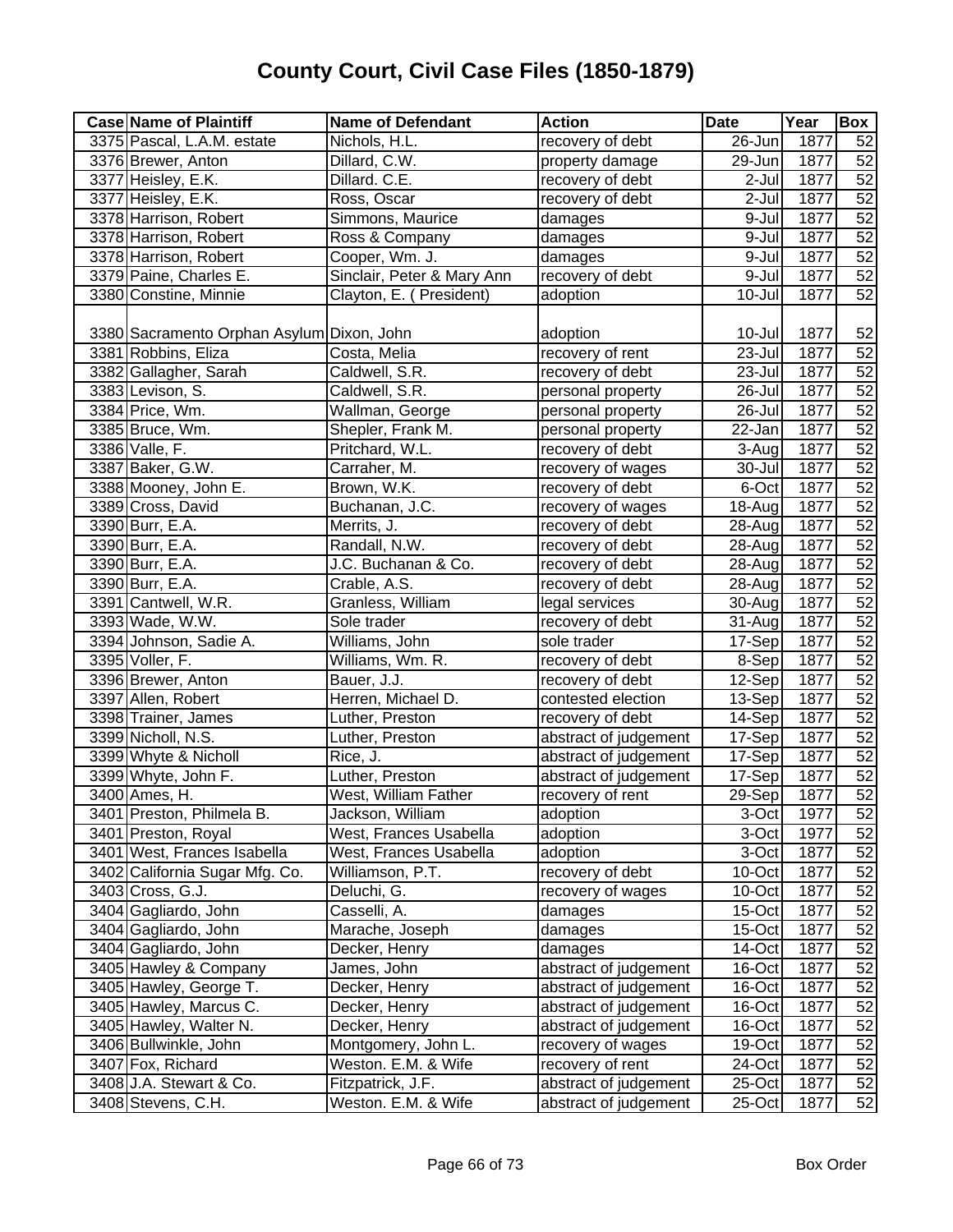| <b>Case Name of Plaintiff</b> | <b>Name of Defendant</b> | <b>Action</b>         | <b>Date</b> | Year              | Box |
|-------------------------------|--------------------------|-----------------------|-------------|-------------------|-----|
| 3409 D'Hondt, F.              | McKay, Thomas D.         | recovery of rent      | 26-Oct      | 1877              | 52  |
| 3410 Burr, E.A.               | McKay, Thomas D.         | abstract of judgement | 29-Oct      | 1877              | 52  |
| 3410 Fink & Burr DBA          | Harrison, R              | abstract of judgement | 29-Oct      | 1877              | 52  |
| 3410 Fink,                    | McKay, Thomas D.         | abstract of judgement | 29-Oct      | 1877              | 52  |
| 3411 Johnson, F.              | Harrison, R              | abstract of judgement | $29$ -Oct   | 1877              | 52  |
| 3411 VanLine & Johnson DBA    | Booth, E.                | abstract of judgement | 29-Oct      | 1877              | 52  |
| 3411 VanLine, J.G.            | Harrison, R              | abstract of judgement | 29-Oct      | 1877              | 52  |
| 3413 Cummings, A.H.           | Miller, Charlotte        | abstract of judgement | 9-Nov       | 1877              | 52  |
| 3414 Anderson, Mary (orphan)  | Anderson, Henry Father   | adoption              | 9-Nov       | 1877              | 52  |
| 3414 Anderson, Mary (orphan)  | Priest, C.S.             | adoption              | 9-Nov       | 1877              | 52  |
| 3415 Hawkey & Company         | Snyder, Charles          | recovery of debt      | 14-Jan      | 1878              | 52  |
| 3415 Hawley, George T.        | Hethrington, J.W.        | recovery of debt      | 14-Jan      | $\overline{1878}$ | 52  |
| 3415 Hawley, Marcus C.        | Hethrington, J.W.        | recovery of debt      | 14-Jan      | 1878              | 52  |
| 3415 Hawley, Walter N.        | Priest, C.S.             | recovery of debt      | 14-Jan      | 1878              | 52  |
| 3416 Jarvis, William          | Steffey, J.              | recovery of rent      | 12-Nov      | 1877              | 52  |
| 3417 Brown, J.L.              | Fisk, R.A.               | abstract of judgement | 17-Dec      | 1877              | 52  |
| 3418 Merriman, E.R.           | Gill, J.B.               | recovery of debt      | 23-Nov      | 1877              | 52  |
| 3418 Merriman, E.R.           | Leitch, John             | recovery of debt      | 23-Nov      | 1877              | 52  |
| 3419 Merriman, E.R.           | Gill, J.B.               | services rendered     | 23-Nov      | 1877              | 52  |
| 3419 Merriman, E.R.           | Williams, W.R.           | services rendered     | 23-Nov      | 1877              | 52  |
| 3420 Driscol, John            | Williams, W.R.           | services rendered     | 23-Nov      | 1877              | 52  |
| 3420 Driscol, Sarah           | Carraher, M.             | services rendered     | 23-Nov      | 1877              | 52  |
| 3421 Buckley, J.J.            | Brady, C.C. estate of    | abstract of judgement | 26-Nov      | 1877              | 52  |
| 3422 Broader, Jacob           | Brady, Mary.             | recovery of debt      | 26-Nov      | 1877              | 52  |
| 3422 Broader, Jacob           | Malo, Francis            | recovery of debt      | 26-Nov      | 1877              | 52  |
| 3422 Broader, Jacob           | Hawes, Elisha            | recovery of debt      | 26-Nov      | 1877              | 52  |
| 3423 Dunlap, P.               | Doe, Mary                | recovery of debt      | 28-Nov      | 1877              | 52  |
| 3424 Cochran, Robert          | Molz, J.                 | recovery of rent      | 13-Mar      | 1879              | 52  |
| 3425 Heilbron & Brother       | Lawson, Charles          | recovery of rent      | 3-Nov       | 1877              | 52  |
| 3425 Heilbron, Adolph         | Molz, J.                 | recovery of rent      | 3-Nov       | 1877              | 52  |
| 3425 Heilbron, August         | Molz, J.                 | recovery of rent      | 3-Nov       | 1877              | 52  |
| 3426 Winters, H.              | Kaufman & Company        | recovery of rent      | 3-Dec       | 1877              | 52  |
| 3428 Haskell, J.E.            | Montgomery, William      | recovery of wages     | 13-Dec      | 1877              | 52  |
| 3429 Bushnell, E.L.           | Dedee, S.S.              | property damage       | 14-Dec      | 1877              | 53  |
| 3430 Nathan, S.J.             | Morehouse, George W.     | recovery of debt      | 24-Dec      | 1877              | 53  |
| 3431 Atlantic Straw Works     | Brewster, W.F.           | recovery of debt      | 7-Jan       | 1878              | 53  |
| 3431 Forrest, James M.        | Zuver, J.L.              | recovery of debt      | 7-Jan       | 1878              | 53  |
| 3431 Simmons, Samuel          | Schindler, C.            | recovery of debt      | 7-Jan       | 1878              | 53  |
| 3432 Cross, G.J.              | Green, Joseph            | recovery of wages     | 7-Jan       | 1878              | 53  |
| 3433 Condey, William          | Warner, Adam             | recovery of debt      | 7-Jan       | 1878              | 53  |
| 3434 Enos, Joseph             | Dalton, Dennis           | recovery of debt      | 7-Jan       | 1878              | 53  |
| 3435 Lockhart, W.H.           | On Wo & Company          | recovery of wages     | 7-Jan       | 1878              | 53  |
| 3436 Franks, Soloman          | Keifer, Jacob            | recovery of debt      | 7-Jan       | 1878              | 53  |
| 3437 Strotz, Jacob            | West, William            | recovery of debt      | 17-Jan      | 1878              | 53  |
| 3438 Nathan, C.P.             | Tratt, Francis W.        | abstract of judgement | 18-Jan      | 1878              | 53  |
| 3439 Ackerman & Company       | Tratt, Francis W.        | recovery of debt      | 21-Jan      | 1878              | 53  |
| 3439 Ackerman, H.S.           | Tratt, Francis W.        | recovery of debt      | 21-Jan      | 1878              | 53  |
| 3439 Ackerman, J.H.           | Tratt, Francis W.        | recovery of debt      | 21-Jan      | 1878              | 53  |
| 3439 Ackerman, S.S.           | Tratt, Francis W.        | recovery of debt      | 21-Jan      | 1878              | 53  |
| 3439 Black, Maurice           | Tratt, Francis W.        | recovery of debt      | 21-Jan      | 1878              | 53  |
| 3439 Houser, D.               | VanDemark, A.            | recovery of debt      | 21-Jan      | 1878              | 53  |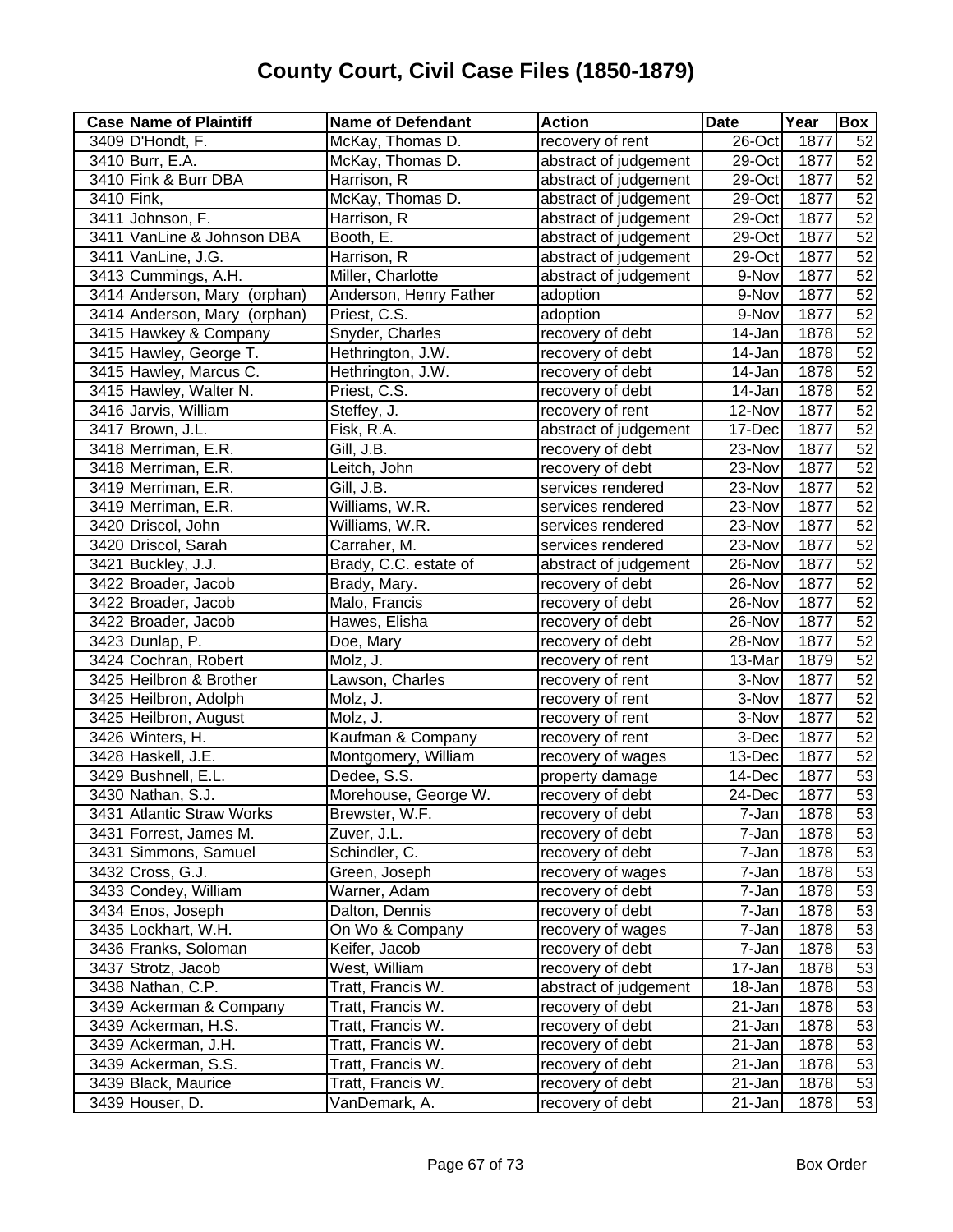| <b>Case Name of Plaintiff</b>  | <b>Name of Defendant</b>   | <b>Action</b>         | <b>Date</b> | Year | Box             |
|--------------------------------|----------------------------|-----------------------|-------------|------|-----------------|
| 3440 White, Clinton, L.        | Lewis, Thomas              | recovery of debt      | 24-Jan      | 1878 | 53              |
| 3441 Nicholl, N.S.             | Lewis, Thomas              | abstract of judgement | 28-Jan      | 1878 | 53              |
| 3441 Whyte & Nicholl           | Heisen, Charles            | abstract of judgement | 28-Jan      | 1878 | 53              |
| 3441 Whyte, John F.            | Lewis, Thomas              | abstract of judgement | 28-Jan      | 1878 | 53              |
| 3442 Armstrong, J.W.           | Limmerman, John            | abstract of judgement | 2-Feb       | 1878 | 53              |
| 3442 Armstrong, J.W.           | Keisburg, J.L.             | abstract of judgement | 2-Feb       | 1878 | 53              |
| 3442 Hinkson, Add C.           | Heisen, Charles            | abstract of judgement | 2-Feb       | 1878 | 53              |
| 3442 Hinkson, Add C.           | Limmerman, John            | abstract of judgement | 2-Feb       | 1878 | 53              |
| 3443 Sharp, L.B.               | Hartzmyer, George          | recovery of rent      | 4-Feb       | 1878 | 53              |
| 3443 Sharp, L.B.               | Merrill, W.P.              | recovery of rent      | 4-Feb       | 1878 | 53              |
| 3444 Campbell, George G.       | Salkeld, L.K.              | personal property     | $22$ -Jan   | 1878 | 53              |
| 3445 Asby, W.S.                | Jackson, J.W.              | abstract of judgement | 13-Feb      | 1878 | 53              |
| 3446 Russell, P.H.             | Hoecel, Henry              | abstract of judgement | 14-Feb      | 1878 | 53              |
| 3447 Brown, W.K.               | Merrill, W.P.              | recovery of debt      | 18-Feb      | 1878 | 53              |
| 3448 McPherson, B.D.           | Warson, Caldwell           | recovery of debt      | 2-Mar       | 1878 | 53              |
| 3449 McCauley, John F.         | Ferris, William            | recovery of rent      | 16-Mar      | 1878 | 53              |
| 3450 Jacobs, Enoch             | Ferris Mrs.                | recovery of rent      | 20-Mar      | 1878 | 53              |
| 3450 Jacobs, Enoch             | Aubertus, J.C.             | recovery of rent      | 20-Mar      | 1878 | 53              |
| 3451 Mesick, Wm. S.            | Aubertus, J.C.             | recovery of rent      | 23-Mar      | 1878 | 53              |
| 3451 Poorman, Samuel           | Fratt, Francis, W.         | recovery of rent      | 23-Mar      | 1878 | 53              |
| 3452 Harmon, R.B.              | Fratt, Francis, W.         | recovery of debt      | 25-Mar      | 1878 | $\overline{53}$ |
|                                | change name to DeRue,      |                       |             |      |                 |
| 3452 Lyon & Company            | Thos.                      | recovery of debt      | 25-Mar      | 1878 | 53              |
| 3452 Lyon, E.                  | Fratt, Francis, W.         | recovery of debt      | 25-Mar      | 1878 | 53              |
| 3452 Wilson, W.                | Fratt, Francis, W.         | recovery of debt      | 25-Mar      | 1878 | 53              |
| 3453 Regan, Thomas             | Johnson, Gilbert           | change name           | 25-Mar      | 1878 | 53              |
| 3454 Pearson, Charles A.       | Heilbron, Adolph           | recovery of rent      | 27-Mar      | 1878 | 53              |
| 3454 Pearson, H.M.             | Johnson, Gilbert           | recovery of rent      | 26 Mat      | 1878 | 53              |
| 3455 Molz, J. Dr.              | Swift, Frank               | services rendered     | 27-Mar      | 1878 | 53              |
| 3456 Hall, J.D.                | Vallow, A, Mrs.            | damages               | 28-Mar      | 1878 | 53              |
| 3457 Heilbron, Adolph          | Granlees, William          | recovery of rent      | 30-Mar      | 1878 | 53              |
| 3457 Heilbron, August          | Vallow, A, Mrs.            | recovery of rent      | 30-Mar      | 1878 | 53              |
| 3458 Cummings, James H.        | application to do business | recovery of rent      | 2-Apr       | 1878 | 53              |
| 3459 Feldheim, Emily           | Painter, Levi              | sole trader           | 22-Apr      | 1878 | 53              |
| 3460 Neubauer, John            | Search, Annie F.           | breach of contract    | 9-Apr       | 1878 | 53              |
| 3461 Hayden, C.C.              | Hicks, William             | recovery of rent      | 12-Apr      | 1878 | 53              |
| 3462 Kane, J.O.                | Leitch, Edward M.          | recovery of debt      | 17-Apr      | 1878 | 53              |
| 3463 Luxon, William            | McAlpine, A.C.             | recovery of debt      | 17-Apr      | 1878 | 53              |
| 3464 Hahn, Joseph              | Fisk, R.A.                 | abstract of judgement | 17-Apr      | 1878 | 53              |
| 3464 Kirk, H.C.                | McAlpine, A.C.             | abstract of judgement | 17-Apr      | 1878 | 53              |
| 3465 California Electric Works | Gill, J.B.                 | abstract of judgement | 20-Apr      | 1878 | 53              |
| 3465 California Electric Works | Fisk & Gill                | abstract of judgement | 20-Apr      | 1878 | 53              |
| 3465 California Electric Works | Stewart, George D.         | abstract of judgement | 20-Apr      | 1878 | 53              |
| 3465 Gillmore, F.B.            | Stewart & Taylor           | recovery of debt      | 22-Apr      | 1878 | 53              |
| 3465 Houseman & Gillmore       | Broder, Jacob              | recovery of debt      | 22-Apr      | 1878 | 53              |
| 3466 Houseman, Henry           | Taylor, George H.          | recovery of debt      | 22-Apr      | 1878 | 53              |
| 3467 Brady, Charles estate     | Nethercott, Alfred         | recovery of debt      | 25-Apr      | 1878 | 53              |
| 3467 Houston, Joseph W.        | Broder, Jacob              | recovery of debt      | 25-Apr      | 1878 | 53              |
| 3469 Friend Terry & Company    | McIntyre, E.H.             | abstract of judgement | 3-May       | 1878 | 53              |
| 3469 Terry, W.E.               | Nethercott, A.             | abstract of judgement | 3-May       | 1878 | 53              |
| 3470 Ashurst, Ida M.           | Finkler, Carl              | recovery of property  | 4-May       | 1878 | $\overline{53}$ |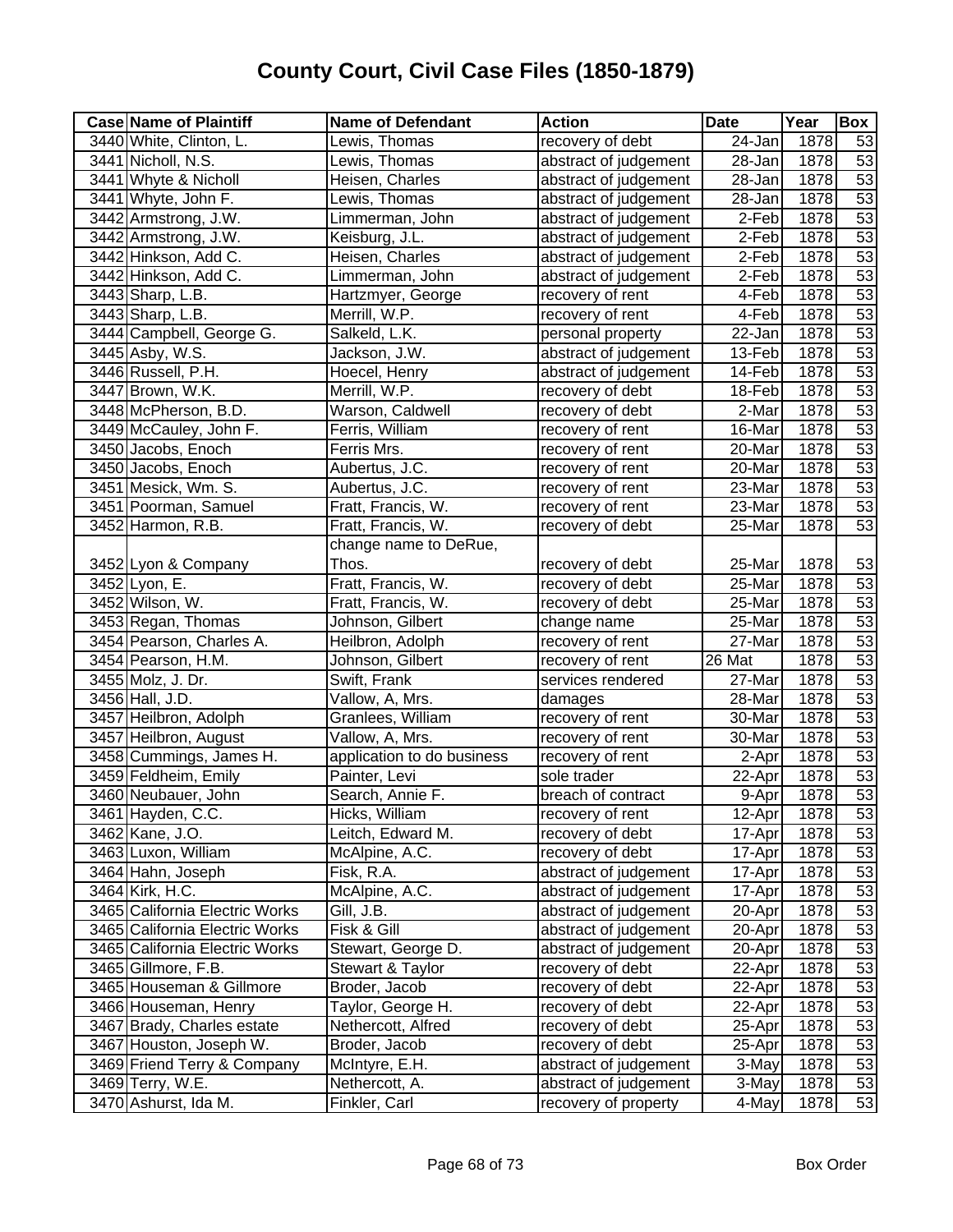| <b>Case Name of Plaintiff</b>    | <b>Name of Defendant</b>   | <b>Action</b>         | <b>Date</b> | Year | Box             |
|----------------------------------|----------------------------|-----------------------|-------------|------|-----------------|
| 3471 Gibbin, Thomas              | Sanders, Oliver            | recovery of debt      | 4-May       | 1878 | 53              |
| 3472 Conner, Arthur              | Kee, Wah                   | recovery of debt      | 4-May       | 1878 | 53              |
| 3473 City of Sacramento          | Bergman, John              | property damage       | 23-Apr      | 1878 | 53              |
| 3474 Miller, Frank               | Bergman, Martin            | property damage       | 6-May       | 1878 | 53              |
| 3474 Miller, Frank               | application to do business | property damage       | 6-May       | 1878 | 53              |
| 3475 Bardin, Urminda             | Kinney, John               | sole trader           | 18-May      | 1878 | 53              |
| 3476 Keeser, John                | Kinney. Rose               | recovery of debt      | 23-May      | 1878 | 53              |
| 3476 Keeser, John                | Dawson, John               | recovery of debt      | 25-May      | 1878 | 53              |
| 3477 Grannis, Annie              | Florence, R.U.             | damages               | 25-May      | 1878 | 53              |
| 3478 McKune, J.H.                | McMullen, D.K.             | abstract of judgement | 3-Jun       | 1878 | 53              |
| 3479 Goddard, L.L.               | Johnson, Wm. Neely         | recovery of debt      | 3-Jun       | 1878 | 53              |
| 3480 Hodgdon, Wadsworth          | Merrill, W.P.              | abstract of judgement | 4-Jun       | 1878 | 53              |
| 3481 Hoey, Catherine             | Merrill, W.P.              | personal property     | 7-May       | 1878 | 53              |
| 3481 Hoey, James                 | Olmstead, George W.        | personal property     | 7-May       | 1878 | 53              |
| 3482 Robbins, Eliza              | Gibson, William            | abstract of judgement | 21-Jun      | 1878 | 53              |
| 3483 McEwing, Samuel S.          | Kane, B                    | damages               | 17-Mar      | 1878 | 54              |
| 3484 Howard, George H. estate    | McLaughlin, Wm. D.         | recovery of rent      | 4-Jul       | 1878 | 54              |
| 3484 Teschmacher, H.F            | Kane, Mrs.                 | recovery of rent      | 4-Jul       | 1878 | 54              |
| 3485 Hayden, C.C.                | Beder, S.S.                | recovery of rent      | 1-Jul       | 1878 | 54              |
| 3486 Levy, S.W.                  | Gupton, K                  | recovery of debt      | 8-Jul       | 1878 | 54              |
| 3487 Gallatin, Albert (assignee) | Ralls, J.M.                | abstract of judgement | 23-Jun      | 1878 | $\overline{54}$ |
| 3487 Mott, E.B. Jr.              | Gupton & Company           | abstract of judgement | 23-Jun      | 1878 | $\overline{54}$ |
| 3487 Mott, E.B. Jr.              | Booth, E.                  | abstract of judgement | 23-Jun      | 1878 | 54              |
| 3488 Casey & Cronin              | Elbred, Hod B.             | recovery of debt      | 29-Jul      | 1878 | 54              |
| 3488 Cronin, Michael             | Elbred, Hod B.             | recovery of debt      | 29-Jul      | 1878 | 54              |
| 3488 Sheridan, John              | Elbred, Hod B.             | recovery of debt      | 29-Jul      | 1878 | 54              |
| 3489 Casey, Hugh                 | Gould, C.F. Mrs.           | recovery of debt      | 29-Jul      | 1878 | 54              |
| 3490 Lewis, O.C.                 | Cooper, Wm. J.             | services rendered     | 3-Aug       | 1878 | $\overline{54}$ |
| 3491 Comstock, W.D.              | Needham, William L.        | personal property     | 14-Aug      | 1878 | 54              |
| 3492 Heisen, Charles             | Carey, John                | recovery of debt      | 19-Aug      | 1878 | 54              |
| 3492 Hyde, Henry (assignee)      | Needham, William L.        | recovery of debt      | 19-Aug      | 1878 | 54              |
| 3493 Diersen, D.                 | Astill, Richard            | abstract of judgement | 23-Aug      | 1878 | 54              |
| 3494 Frey, James F.              | Wilson, William            | property damage       | 30-Aug      | 1878 | 54              |
| 3495 Upham, J.M.                 | His creditors              | abstract of judgement | 31-Aug      | 1878 | 54              |
| 3496 Kozminsky, B.               | Lawson, John               | insolvent debtor      | 7-Sep       | 1878 | 54              |
| 3497 Ehrich, Ernst               | Lawson, Mrs.               | recovery of rent      | 10-Sep      | 1878 | 54              |
| 3497 Ehrich, Ernst               | Losner, George             | recovery of rent      | 10-Sep      | 1878 | 54              |
| 3497 Ehrich, Ernst               | Losner, Mrs.               | recovery of rent      | 10-Sep      | 1878 | 54              |
| 3497 Ehrich, Ernst               | Keiser, Michael            | recovery of rent      | $10-Sep$    | 1878 | 54              |
| 3498 Crew, Pleasant              | their creditors            | property              | $10-Sep$    | 1878 | 54              |
| 3499 McCarthy, Susan T.          | His creditors              | insolvent debtor      | 27-Sep      | 1878 | 54              |
| 3499 Murphy, Mollie J.           | their creditors            | insolvent debtor      | 27-Sep      | 1878 | 54              |
| 3500 Mackall, R.H.               | Pyburn, George             | insolvent debtor      | 28-Sep      | 1878 | 54              |
| 3501 Sacramento Savings Bank     | Coyle, Bridget M. Mrs.     | recovery of rent      | 28-Sep      | 1878 | 54              |
| 3502 Koppikus, John F.           | Meisters, A.               | recovery of debt      | 30-Sep      | 1878 | 54              |
| 3503 Hoeckel, Henry              | Gebrt, Jacob               | property              | 30-Sep      | 1878 | 54              |
| 3503 Hoeckel, Henry              | Godi Mills Company Inc.    | property              | 30-Sep      | 1878 | 54              |
| 3504 Hawley, George G.           | Heckel, Henry              | abstract of judgement | 3-Oct       | 1878 | 54              |
| 3504 Hawley, Marcus C.           | Godi Mills Company Inc.    | abstract of judgement | 3-Oct       | 1878 | 54              |
| 3504 Hawley, Walter N.           | Godi Mills Company Inc.    | abstract of judgement | 3-Oct       | 1878 | 54              |
| 3504 Marcus C. Hawley & Co.      | Godi Mills Company Inc.    | abstract of judgement | 3-Oct       | 1878 | 54              |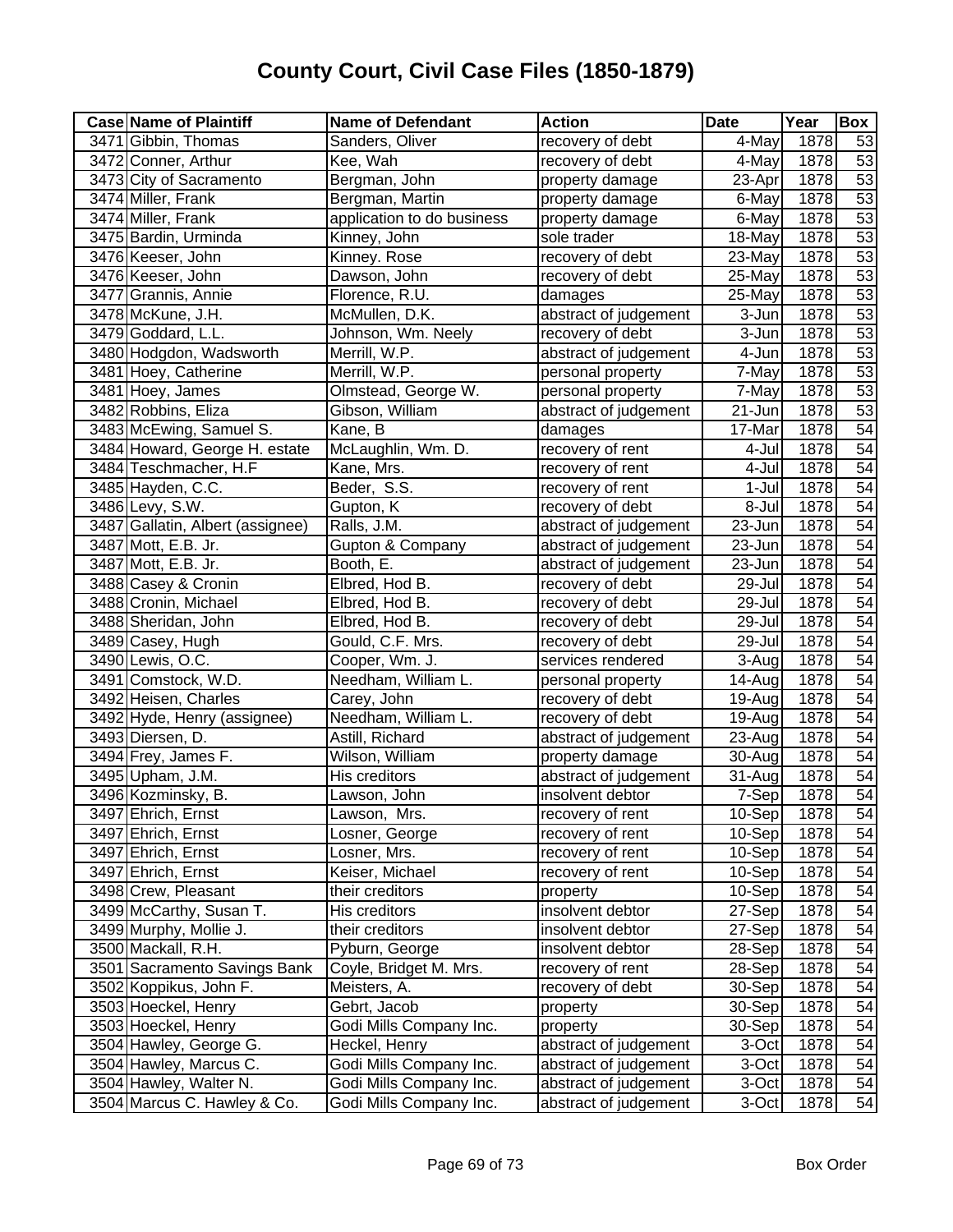| <b>Case Name of Plaintiff</b> | <b>Name of Defendant</b>   | <b>Action</b>         | <b>Date</b> | Year | <b>Box</b>      |
|-------------------------------|----------------------------|-----------------------|-------------|------|-----------------|
| 3505 Brown, W.K.              | Krauish, Rudolph           | abstract of judgement | 16-Oct      | 1878 | 54              |
| 3506 McCauley, John F.        | Warwick, T.C.              | recovery of debt      | 7-Oct       | 1878 | 54              |
| 3507 Nichols, Mary J.         | Astill, Richard            | recovery of wages     | 7-Oct       | 1878 | 54              |
| 3508 Cross, J.F.              | <b>His creditors</b>       | appeal denied         | 7-Oct       | 1878 | 54              |
| 3509 Lockhart, William H.     | Merrill, W.P.              | insolvent debtor      | 10-Oct      | 1878 | 54              |
| 3510 Bell, J.M.               | Dewolf, George S.          | personal property     | 11-Oct      | 1878 | 54              |
| 3511 Ames, C.C.               | Prather, J.N.              | abstract of judgement | 14-Oct      | 1878 | 54              |
| 3511 Ames, C.C.               | application to do business | abstract of judgement | 14-Oct      | 1878 | 54              |
| 3512 Dorsey, Harriet          | her creditors              | recovery of rent      | 28-Oct      | 1878 | 54              |
| 3512 Dorsey, Henry            | Harvey, S.E.               | recovery of rent      | 18-Oct      | 1878 | 54              |
| 3513 Murphy, Mollie           | her creditors              | insolvent debtor      | 28-Dec      | 1878 | 54              |
| 3514 McCarthy, Susan T.       | His creditors              | insolvent debtor      | 30-Oct      | 1878 | 54              |
| 3515 Walton, Rufus            | Moreno, B.                 | insolvent debtor      | 30-Oct      | 1878 | 54              |
| 3516 Breen, M.M. Mrs.         | her creditors              | recovery of rent      | 11-Nov      | 1878 | 54              |
| 3517 Martin, Barbara          | Lang Wo & Company          | insolvent debtor      | 14-Nov      | 1878 | 54              |
| 3518 Hall Luhrs & Company     | Dickerson, W.E.            | abstract of judgement | 14-Nov      | 1878 | 54              |
| 3519 Howe, Leland             | Dickerson, Geo. F.         | abstract of judgement | 26-Feb      | 1880 | 54              |
| 3519 Howe, Leland             | Bell, J.M.                 | abstract of judgement | 26-Feb      | 1880 | 54              |
| 3520 Therman, Jacob           | Bell, J.M.                 | recovery of debt      | 15-Nov      | 1878 | 54              |
| 3520 Weber, Mathias           | Smith, G.B.                | recovery of debt      | 15-Nov      | 1878 | 54              |
| 3521 House, A.L.              | Longabaugh, John           | abstract of judgement | 26-Dec      | 1878 | 54              |
| 3521 House, A.L.              | His creditors              | abstract of judgement | 26-Dec      | 1878 | 54              |
| 3522 Senatz, A.J.             | Wild, Samuel               | insolvent debtor      | 20-Nov      | 1878 | 54              |
| 3523 Lewis, O.C.              | Taylor, L.S.               | personal property     | 20-Nov      | 1878 | 54              |
| 3524 Bates, George O.         | Woods, Richmond            | recovery of debt      | 21-Nov      | 1878 | $\overline{54}$ |
| 3524 Bates, George O.         | His creditors              | recovery of debt      | 21-Nov      | 1878 | $\overline{54}$ |
| 3526 Thilo, C.A.              | His creditors              | insolvent debtor      | 30-Nov      | 1878 | $\overline{54}$ |
| 3527 Willis, William Ladd     | Domingos, John             | insolvent debtor      | 6-Nov       | 1878 | $\overline{54}$ |
| 3528 Crump, Wm.               | Mazeaux, F.                | recovery of rent      | 4-Dec       | 1878 | 54              |
| 3511b Bell, Janett            | Harvey, S.E.               | sole trader           | 4-Nov       | 1878 | $\overline{54}$ |
| 3529 Lefever, W.H.            | Mazeaux, Mrs.              | recovery of rent      | 18-Dec      | 1878 | 55              |
| 3529 Lefever, W.H.            | Keenan, C.E.               | recovery of rent      | 18-Dec      | 1878 | 55              |
| 3530 Howard, M.A.             | George, James              | abstract of judgement | 19-Dec      | 1878 | 55              |
| 3531 Diersen, D.              | Farrell, L.W.              | abstract of judgement | 19-Dec      | 1878 | 55              |
| 3532 Caroll, Bridget          | Swift, Frank               | recovery of rent      | 27-Dec      | 1878 | 55              |
| 3533 Tullis, A.W.             | Dietz, George A.           | personal property     | 3-Jan       | 1879 | 55              |
| 3533 Tullis, A.W.             | Megerle, E.P.              | personal property     | 3-Jan       | 1879 | 55              |
| 3534 Hawley, Geo. T.          | Megerle, E.P.              | abstract of judgement | 7-Jan       | 1879 | 55              |
| 3534 Hawley, Walter N.        | Megerle, E.P.              | abstract of judgement | 7-Jan       | 1879 | 55              |
| 3534 Hawley. Marcus C. (dea)  | Megerle, E.P.              | abstract of judgement | 7-Jan       | 1879 | 55              |
| 3534 Marcus C. Hawley & Co.   | Williams, Wm. R.           | abstract of judgement | 7-Jan       | 1879 | 55              |
| 3535 Hill. Robert             | Calhoon, J.                | recovery of debt      | $10 -$ Jul  | 1878 | 55              |
| 3536 Dole, E.                 | His creditors              | recovery of debt      | 13-Jan      | 1878 | 55              |
| 3538 Bagwill, A.D.            | application to do business | insolvent debtor      | 18-Jan      | 1879 | 55              |
| 3539 Lavelle, Caroline A.     | Valensine, G.              | sole trader           | 21-Jan      | 1879 | 55              |
| 3540 Everson, Julius          | Valensine, G.              | recovery of debt      | 22-Nov      | 1878 | 55              |
| 3540 Everson, W.E.            | Valensine, G.              | recovery of debt      | 22-Nov      | 1878 | 55              |
| 3540 J.E. Everson & Co.       | His creditors              | recovery of debt      | 22-Nov      | 1878 | 55              |
| 3541 Minton. Auguste          | Shield, C.F.               | insolvent debtor      | 28-Jan      | 1879 | 55              |
| 3542 Boyne, Wm.               | Chapman, Geo. W.           | abstract of judgement | 31-Jan      | 1879 | 55              |
| 3543 Vosper, A.               | Wasson, Caldwell           | abstract of judgement | 31-Jan      | 1879 | 55              |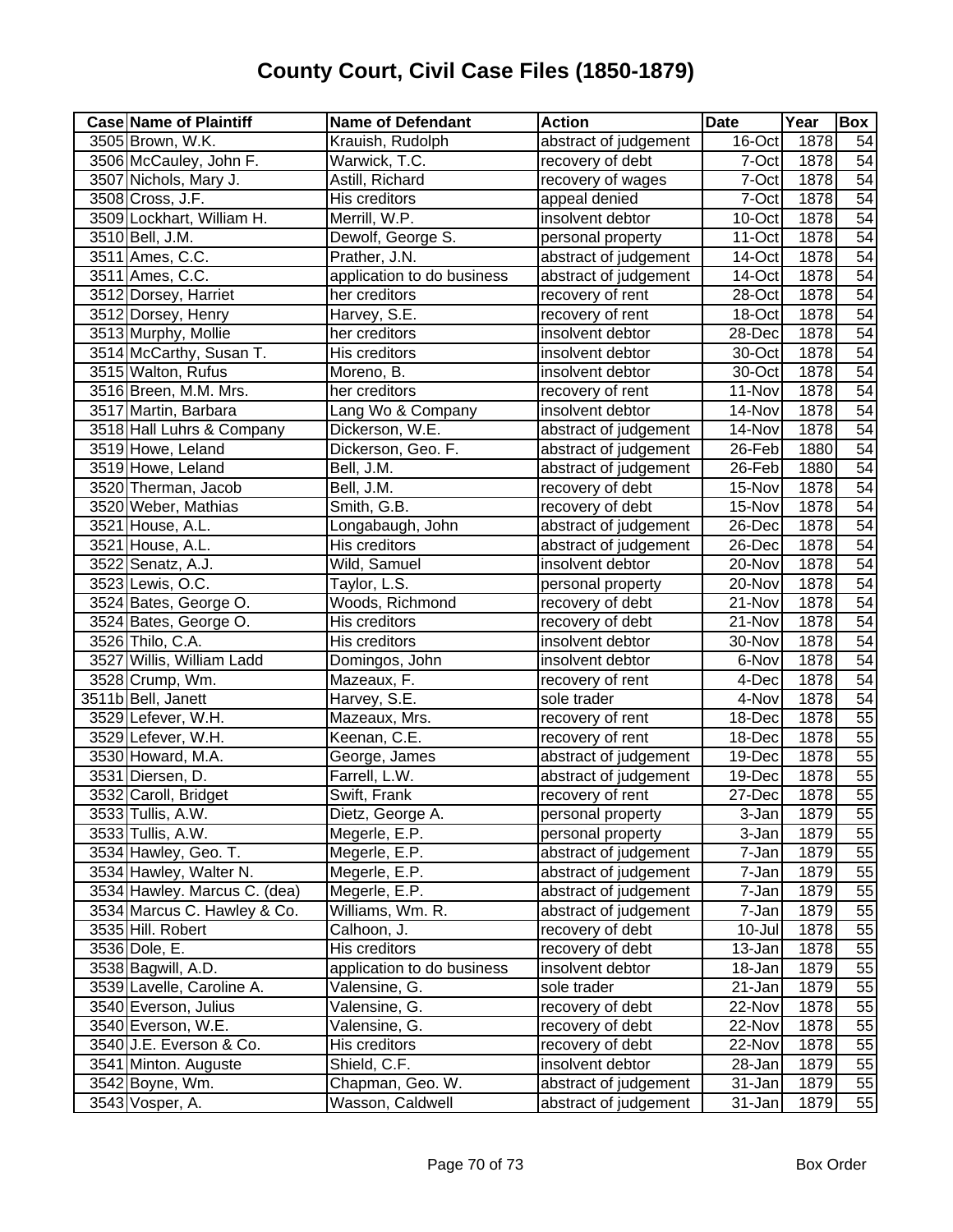| <b>Case Name of Plaintiff</b> | <b>Name of Defendant</b> | <b>Action</b>         | <b>Date</b> | Year | Box             |
|-------------------------------|--------------------------|-----------------------|-------------|------|-----------------|
| 3544 Jefferson, William H.    | His creditors            | recovery of debt      | 31-Jan      | 1879 | 55              |
| 3545 Campbell, John           | Chung, Kim               | insolvent debtor      | 1-Feb       | 1879 | 55              |
| 3546 Beatty, Wm. H.           | Doe, John (alias)        | recovery of rent      | 1-Feb       | 1879 | 55              |
| 3546 Beatty, Wm. H.           | Roe, Richard (alias)     | recovery of rent      | 1-Feb       | 1879 | $\overline{55}$ |
| 3546 Beatty, Wm. H.           | His creditors            | recovery of rent      | 1-Feb       | 1879 | 55              |
| 3547 Grey, John J.            | Jackson, M.A.            | insolvent debtor      | 4-Feb       | 1879 | 55              |
| 3548 Fox, John                | Jackson, M.A.            | recovery of rent      | 14-Feb      | 1879 | 55              |
| 3548 Fox, Nellie              | Henderson, J.E.          | recovery of rent      | 14-Feb      | 1879 | 55              |
| 3549 McFadden & Son           | His creditors            | abstract of judgement | 15-Feb      | 1879 | $\overline{55}$ |
| 3549 McFadden, W.F.           | Henderson, J.E.          | abstract of judgement | 15-Feb      | 1879 | 55              |
| 3549 Saul, Edmund             | Henderson, J.E.          | abstract of judgement | 15-Feb      | 1879 | 55              |
| 3550 Hays, Henry, G.          | McCullough, John         | insolvent debtor      | 20-Feb      | 1879 | 55              |
| 3552 Goldman, S.              | Sanders, Oliver          | abstract of judgement | 27-Feb      | 1879 | 55              |
| 3553 Calhoun, J.B.            | Burrow, James            | recovery of wages     | 28-Feb      | 1879 | 55              |
| 3554 Dorian, Patrick          | Milgate, William         | property damage       | 28-Feb      | 1879 | $\overline{55}$ |
| 3554 Dorian, Patrick          | Tillotson, L.B.          | property damage       | 28-Feb      | 1879 | 55              |
| 3555 Driscoll, John           | Carlin, C.H.             | abstract of judgement | 28-Feb      | 1879 | 55              |
| 3555 Neilson, Alex            | Tillotson, L.B.          | abstract of judgement | 28-Feb      | 1879 | 55              |
| 3555 Root Neilsen & Co.       | Strain, J.E.             | abstract of judgement | 28-Feb      | 1879 | 55              |
| 3555 Root, H.F.               | Carlin, C.H.             | abstract of judgement | 28-Feb      | 1879 | 55              |
| 3556 Green, E & Company       | Simon, L.                | abstract of judgement | 5-Mar       | 1879 | 55              |
| 3557 Bayliff, Juliam          | Clough                   | damages               | 7-Mar       | 1879 | 55              |
| 3557 Bayliff, Juliam          | Doe, John (alias)        | damages               | 7-Mar       | 1879 | 55              |
| 3557 Bayliff, Juliam          | Patton, Thomas           | damages               | 7-Mar       | 1879 | 55              |
| 3558 Lamplett, Frank          | His creditors            | abstract of judgement | 10-Mar      | 1879 | 55              |
| 3559 Whitman, Arthur F.       | Winning, D.              | insolvent debtor      | 14-Mar      | 1879 | 55              |
| 3560 Hinkson, Ada C.          | Carle, Silas             | property damage       | 18-Mar      | 1879 | 55              |
| 3560 Hinkson, Ada C.          | Croly, E.J.              | property damage       | 18-Mar      | 1879 | 55              |
| 3560 Hinkson, Ada C.          | Heaton, Warren           | property damage       | 18-Mar      | 1879 | 55              |
| 3562 Miller, M.               | His creditors            | abstract of judgement | 25-Mar      | 1879 | 55              |
| 3563 Scott, J.H.              | Bergh, D.C.              | insolvent debtor      | 29-Mar      | 1879 | 55              |
| 3564 Clarke, G.L.             | Coleman, Joseph          | property damage       | 1-Apr       | 1879 | 55              |
| 3565 Landrum, M.              | Hadfield, Henry          | abstract of judgement | 1-Apr       | 1879 | 55              |
| 3566 Landrum, M.              | Biggs, William           | abstract of judgement | 1-Apr       | 1879 | 55              |
| 3567 Shannon, John            | Murback, Jacob           | recovery of debt      | $31$ -Mar   | 1879 | $\overline{55}$ |
| 3568 Keeber, John             | Lowell, John             | abstract of judgement | 3-Apr       | 1879 | 55              |
| 3569 Wetzler, S.J.            | Eisenmonger, George J.   | recovery of debt      | 2-Apr       | 1879 | 55              |
| 3570 Teneyk, L.L.             | Wilson, George           | recovery of rent      | 8-Apr       | 1879 | 55              |
| 3571 Cantwell, W.R.           | Wilson, Anna             | services rendered     | 8-Apr       | 1879 | 55              |
| 3571 Cantwell, W.R.           | insolvent debtor         | services rendered     | 8-Apr       | 1879 | 55              |
| 3572 McGraw, Peter            | insolvent debtor         | assignee report       | 14-Apr      | 1879 | 55              |
| 3572 Reel & McGraw            | Haring, S.E.             | assignee report       | 14-Apr      | 1879 | 55              |
| 3572 Reel, John               | insolvent debtor         | assignee report       | 14-Apr      | 1879 | 55              |
| 3573 Levalle, A.C.            | McDermott, Robert        | appeal denied         | 8-Apr       | 1879 | 55              |
| 3574 McCarthy, Michael        | Winning, D.              | abstract of judgement | 16-Apr      | 1879 | 55              |
| 3575 Hinkson, Ada C.          | Carle, Silas             | property damage       | 16-Apr      | 1879 | 55              |
| 3575 Hinkson, Ada C.          | Croley, E.J.             | property damage       | 16-Apr      | 1879 | 55              |
| 3575 Hinkson, Ada C.          | Gardner. M.V.            | property damage       | 16-Apr      | 1879 | 55              |
| 3576 Colton, G.M.             | Duden, Geo. C.           | recovery of debt      | 18-Apr      | 1879 | $\overline{55}$ |
| 3576 Colton, G.M.             | it's creditors           | recovery of debt      | 18-Apr      | 1879 | 55              |
| 3577 OddFellows Savings Bank  | Sunderland, Henry        | insolvent debtor      | 18-Apr      | 1879 | 55              |
|                               |                          |                       |             |      |                 |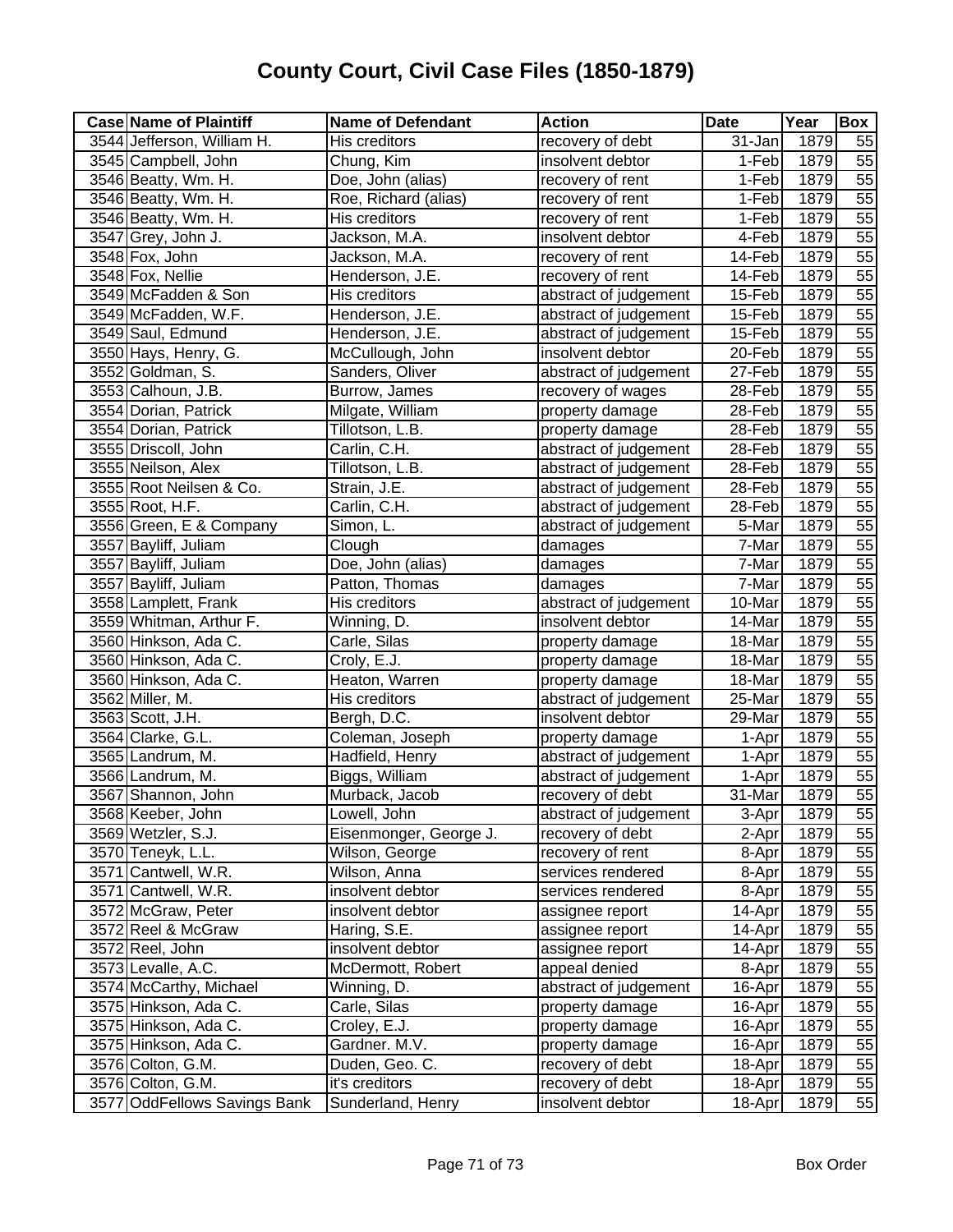| <b>Case Name of Plaintiff</b>   | <b>Name of Defendant</b>    | <b>Action</b>         | <b>Date</b> | Year | Box             |
|---------------------------------|-----------------------------|-----------------------|-------------|------|-----------------|
| 3578 Cantwell, W.R.             | Stein, F.                   | abstract of judgement | 21-Apr      | 1879 | 55              |
| 3579 Hyman, M.                  | <b>His creditors</b>        | property damage       | 24-Apr      | 1879 | $\overline{55}$ |
| 3580 Menke, Anton               | His creditors               | insolvent debtor      | $3-May$     | 1879 | 55              |
| 3582 Siller, John               | Bender, Peter               | insolvent debtor      | $8 - May$   | 1879 | 55              |
| 3583 Hall, J.R.                 | Day, James T.               | abstract of judgement | 26-Dec      | 1879 | $\overline{55}$ |
| 3584 Vandelier, William G.      | it's creditors              | recovery of wages     | $26$ -May   | 1879 | 55              |
| Sacramento Valley Sugar         |                             |                       |             |      |                 |
| 3585 Co.                        | Summers, H.A.               | insolvent debtor      | 31-May      | 1879 | 55              |
| 3586 Jack & Levenson            | McGuire, Jas.               | abstract of judgement | 3-Jun       | 1879 | 55              |
| 3586 Jack, G.W.                 | Summers, H.A.               | abstract of judgement | $3 - Jun$   | 1879 | 55              |
| 3586 Lavenson, S.               | Summers, H.A.               | abstract of judgement | 3-Jun       | 1879 | 55              |
| 3587 Conlan, P                  | Schaden, A.                 | abstract of judgement | 4-Jun       | 1879 | 55              |
| 3589 Arnold, Jacob              | Aubertus, J.C.              | recovery of debt      | 7-Jun       | 1879 | 55              |
| 3590 Crofton, John              | Brannigan, P                | recovery of rent      | 7-Jun       | 1879 | 55              |
| 3591 Hennesy, John              | Johnson, Robert             | recovery of debt      | 14-Jun      | 1879 | 55              |
| 3592 DeHondt, F.                | Menair, Wm.                 | recovery of rent      | 18-Jun      | 1879 | 55              |
| 3593 McNair, WM.                | His creditors               | abstract of judgement | 17-Jun      | 1879 | 55              |
| 3593 Wise, M.L.                 | Clough, A.P.                | abstract of judgement | 17-Jun      | 1879 | 55              |
| 3594 Oatman, Ira E.             | His creditors               | insolvent debtor      | 17-Jun      | 1879 | $\overline{55}$ |
| 3557 Krewzberger, Jane          | Gardner. M.V.               | property damage       | 9-Dec       | 1879 | $\overline{56}$ |
| 3595 Lewis, H.R.                | Harvey, S.E.                | insolvent debtor      | $26 - Jun$  | 1879 | 56              |
| 3596 Altaman, John              | Foster, Maria               | recovery of debt      | 28-Jun      | 1879 | 56              |
| 3597 Thompson, J.H.             | Foster, Jacob estate        | recovery of debt      | 16-May      | 1879 | 56              |
| 3597 Thompson, J.H.             | His creditors               | recovery of debt      | 16-May      | 1879 | 56              |
| 3598 Rochon, O.                 | petition of disincorporate  | insolvent debtor      | 3-Jul       | 1879 | 56              |
| 3599 Bear River Mine & Mill Co. | application to do business  | disincorporate        | 3-Jul       | 1879 | 56              |
| 3601 Levy, B. Mrs.              | Vaughan, C.                 | sole trader           | 29-Jun      | 1879 | 56              |
| 3603 Burke, Tami                | Milback,                    | abstract of judgement | 16-Jul      | 1879 | 56              |
| 3604 Todd, Georgie G.           | Lawson, Charles             | recovery of rent      | 18-Jul      | 1879 | 56              |
| 3605 McGrath, Catherine         | Clausenius, George          | recovery of rent      | 24-Jul      | 1879 | 56              |
| 3607 Raubinger, Wm.             | Wagner, John                | dismiss appeal        | 25-Jul      | 1879 | 56              |
| 3608 Farris, Owen               | His creditors               | recovery of wages     | 30-Jul      | 1879 | 56              |
| 3609 Hoffman, A>                | Landsbough, L.M.            | insolvent debtor      | 6-Oct       | 1879 | 56              |
| 3610 Palmer, C.J.               | Burns, Peter                | dismiss appeal        | 21-Aug      | 1879 | 56              |
| 3611 Klotz, Daniel              | Leevey, G.w                 | contest election      | 5-Aug       | 1879 | 56              |
| 3613 Odell, M.F.                | Leevey, G.W.                | abstract of judgement | 14-Aug      | 1879 | 56              |
| 3613 Odell, M.M.                | Maginn, M                   | abstract of judgement | 14-Aug      | 1879 | 56              |
| 3613 Odell, M.M. & Son          | Maginn, M                   | abstract of judgement | 14-Aug      | 1879 | 56              |
| 3613 Odell, M.M. & Son          | West, W.                    | abstract of judgement | 18-Aug      | 1879 | 56              |
| 3614 Gillen, Ann                | Doan, J.P.                  | recovery of rent      | 20-Aug      | 1879 | 56              |
| 3615 Petrie, Wm. A.             | <b>State Mining Company</b> | abstract of judgement | 1-Sep       | 1879 | 56              |
| 3616 Terry, W.E.                | <b>State Mining Company</b> | abstract of judgement | 1-Sep       | 1879 | 56              |
| 3617 Friend Terry & Company     | <b>State Mining Company</b> | abstract of judgement | 1-Sep       | 1879 | 56              |
| 3618 Baker & Hamilton           | Adams, Henry                | abstract of judgement | 1-Sep       | 1879 | 56              |
| 3618 Baker, L.L.                | <b>State Mining Company</b> | abstract of judgement | 1-Sep       | 1879 | 56              |
| 3618 Hamilton, Robert           | <b>State Mining Company</b> | abstract of judgement | 1-Sep       | 1879 | 56              |
| 3619 Cooper, Frank              | Adams, Robert               | recovery of debt      | 14-Jul      | 1879 | 56              |
| 3619 Cooper, Frank              | McCourt, James              | recovery of debt      | 14-Jul      | 1879 | 56              |
| 3620 Lambert, E.N.              | Flint, Dan                  | recovery of debt      | 8-Sep       | 1879 | 56              |
| 3620 Leavitt, Maurice           | McCourt, James              | recovery of debt      | 8-Sep       | 1879 | 56              |
| 3621 Thielen, N.                | George, Joseph              | recovery of debt      | 4-Sep       | 1879 | $\overline{56}$ |